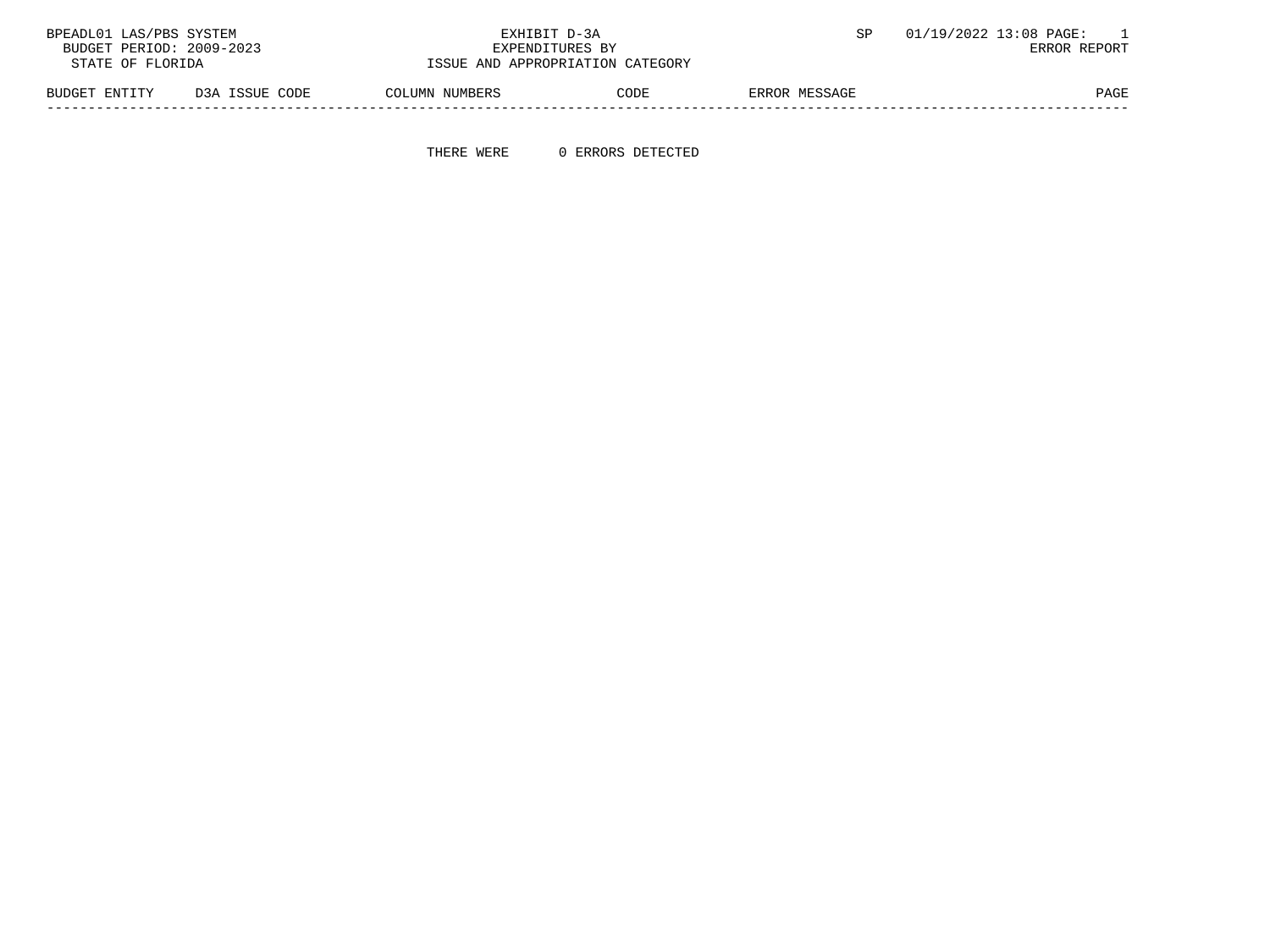| BPEADL01 LAS/PBS SYSTEM<br>BUDGET PERIOD: 2009-2023<br>STATE OF FLORIDA<br>-------------------                                                                                                                                                                                                                                                                                                                                                                                                                                                  |                | EXHIBIT D-3A<br>EXPENDITURES BY<br>ISSUE AND APPROPRIATION CATEGORY                                                                                                          |                       | SP                                                                | 01/19/2022 13:08 PAGE:<br>1                                                           |
|-------------------------------------------------------------------------------------------------------------------------------------------------------------------------------------------------------------------------------------------------------------------------------------------------------------------------------------------------------------------------------------------------------------------------------------------------------------------------------------------------------------------------------------------------|----------------|------------------------------------------------------------------------------------------------------------------------------------------------------------------------------|-----------------------|-------------------------------------------------------------------|---------------------------------------------------------------------------------------|
|                                                                                                                                                                                                                                                                                                                                                                                                                                                                                                                                                 | POS AMOUNT POS | COL A12 $COL$ A14 $COL$ A15 $COL$ A16 $COL$ A14-A12<br>AGY FIN REQ AGY AMD REQ AGY AMD N/R AGY AMD ANZ AGY FIN REQ<br>FY 2022-23 FY 2022-23 FY 2022-23 FY 2022-23 FY 2022-23 | AMOUNT POS AMOUNT POS | AGY AMD REQ<br>FY 2022-23<br>OVER (UNDER)<br>AMOUNT POS<br>AMOUNT | CODES                                                                                 |
| EDUCATION, DEPT OF<br>PGM: EDUCATION - F.C.O.<br>OTHER FIXED CAPITAL OUTLAY<br>OTHER FIXED CAPITAL OUTLAY<br>CAPITAL IMPROVEMENT PLAN<br>DEBT SERVICE<br>FIXED CAPITAL OUTLAY<br>DEBT SERVICE                                                                                                                                                                                                                                                                                                                                                   |                |                                                                                                                                                                              |                       |                                                                   | 48000000<br>48150000<br>99<br>9999.99.99.99<br>9900000<br>990D000<br>080000<br>089070 |
| CAP IMPROVEMENTS FEE TF $-$ STATE 2,350,526-2005.526-2005 2.350,526-2005 2.350,526-2005 2.350,647-41,515,647-<br>SCH/DIS & CC/DIS CO&DS TF -STATE 1,839,619- 1,839,619-                                                                                                                                                                                                                                                                                                                                                                         |                |                                                                                                                                                                              |                       |                                                                   | 2071 1<br>2555 1<br>2612 1                                                            |
| TOTAL APPRO<br>AGENCY NARRATIVE:<br>2022-2023 BUDGET YEAR NARRATIVE: DEBT SERVICE THE SERVICE THE COMPONENT? NO<br>LONG RANGE PROGRAM PLAN:                                                                                                                                                                                                                                                                                                                                                                                                     |                | 45,705,792-45,705,792-                                                                                                                                                       |                       |                                                                   |                                                                                       |
| Fixed Capital Outlay (ACT0210)<br>DEPARTMENT OF EDUCATION GOALS $(1008.31(2)(c), FS)$ :<br>4. Quality Efficient Services                                                                                                                                                                                                                                                                                                                                                                                                                        |                |                                                                                                                                                                              |                       |                                                                   |                                                                                       |
| A decrease of \$45,705,792 is requested for debt service payments based on the total current outstanding and estimated<br>debt service obligations of \$825,832,537. This total amount will provide for the payment of the estimated FY 2022-23 debt<br>service obligations and State Board of Administration fees associated with the issuance of bonds to fund projects<br>pursuant to the Public Education Capital Outlay (PECO), Capital Outlay and Debt Service (CO&DS) and University System<br>Improvement Revenue Bond Programs (CITF). |                |                                                                                                                                                                              |                       |                                                                   |                                                                                       |
| This request aligns with the following strategy contained in Florida's Five Year Statewide Strategic Plan for Economic<br>Development:<br>4.2 Ensure state, regional and local agencies provide collaborative and timely customer service to businesses and<br>workers.                                                                                                                                                                                                                                                                         |                |                                                                                                                                                                              |                       |                                                                   |                                                                                       |
| CLSRM FST/97 SCH/BOND PRG                                                                                                                                                                                                                                                                                                                                                                                                                                                                                                                       |                |                                                                                                                                                                              |                       |                                                                   | 089074                                                                                |
| EDUCATIONAL ENHANCEMENT TF-STATE                                                                                                                                                                                                                                                                                                                                                                                                                                                                                                                | 28,954,268-    | $28,954,268-$                                                                                                                                                                |                       |                                                                   | 2178 1                                                                                |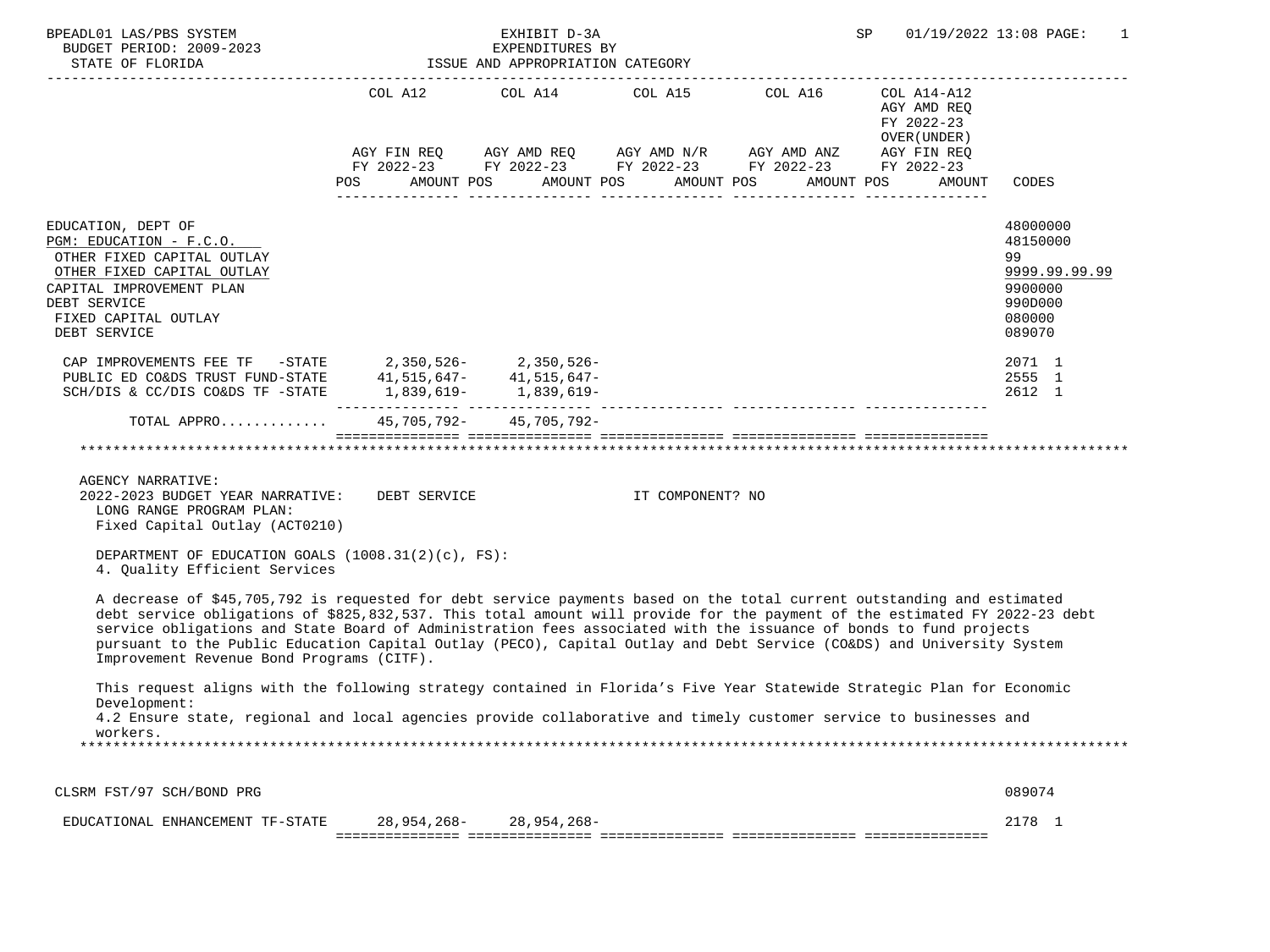| BPEADL01 LAS/PBS SYSTEM<br>BUDGET PERIOD: 2009-2023<br>STATE OF FLORIDA                                                                                                                                                                                                                   |                   | EXHIBIT D-3A<br>EXPENDITURES BY<br>ISSUE AND APPROPRIATION CATEGORY |                  |                                                                                                                                     | SP                                         | 01/19/2022 13:08 PAGE:<br>2                                       |
|-------------------------------------------------------------------------------------------------------------------------------------------------------------------------------------------------------------------------------------------------------------------------------------------|-------------------|---------------------------------------------------------------------|------------------|-------------------------------------------------------------------------------------------------------------------------------------|--------------------------------------------|-------------------------------------------------------------------|
|                                                                                                                                                                                                                                                                                           | COL A12           | COL A14                                                             |                  | COL A15 COL A16 COL A14-A12                                                                                                         | AGY AMD REO<br>FY 2022-23<br>OVER (UNDER ) |                                                                   |
|                                                                                                                                                                                                                                                                                           | POS<br>AMOUNT POS |                                                                     | AMOUNT POS       | AGY FIN REQ AGY AMD REQ AGY AMD N/R AGY AMD ANZ AGY FIN REQ<br>FY 2022-23 FY 2022-23 FY 2022-23 FY 2022-23 FY 2022-23<br>AMOUNT POS | AMOUNT POS<br>AMOUNT                       | <b>CODES</b>                                                      |
| EDUCATION, DEPT OF<br>PGM: EDUCATION - F.C.O.<br>OTHER FIXED CAPITAL OUTLAY<br>OTHER FIXED CAPITAL OUTLAY<br>CAPITAL IMPROVEMENT PLAN<br>DEBT SERVICE                                                                                                                                     |                   |                                                                     |                  |                                                                                                                                     |                                            | 48000000<br>48150000<br>99<br>9999.99.99.99<br>9900000<br>990D000 |
| AGENCY NARRATIVE:<br>2022-2023 BUDGET YEAR NARRATIVE: CLSRM FST/97 SCH/BOND PRG IT COMPONENT? NO<br>LONG RANGE PROGRAM PLAN:<br>Fixed Capital Outlay (ACT0210)                                                                                                                            |                   |                                                                     |                  |                                                                                                                                     |                                            |                                                                   |
| DEPARTMENT OF EDUCATION GOALS $(1008.31(2)(c), FS)$ :<br>4. Quality Efficient Services                                                                                                                                                                                                    |                   |                                                                     |                  |                                                                                                                                     |                                            |                                                                   |
| A decrease of \$28,954,268 in the Educational Enhancement Trust Fund is requested for debt service payments. The reduction<br>will eliminate the budget authority provided for the Classroom First Bond Initiative. Debt service is no longer needed<br>since the debt has been paid off. |                   |                                                                     |                  |                                                                                                                                     |                                            |                                                                   |
| This request aligns with the following strategy contained in Florida's Five Year Statewide Strategic Plan for Economic<br>Development:<br>4.2 Ensure state, regional and local agencies provide collaborative and timely customer service to businesses and                               |                   |                                                                     |                  |                                                                                                                                     |                                            |                                                                   |
| workers.                                                                                                                                                                                                                                                                                  |                   |                                                                     |                  |                                                                                                                                     |                                            |                                                                   |
| CLS SZ RDCT-LOT CAP OUTLAY                                                                                                                                                                                                                                                                |                   |                                                                     |                  |                                                                                                                                     |                                            | 089090                                                            |
| EDUCATIONAL ENHANCEMENT TF-STATE 740,346- 740,346-                                                                                                                                                                                                                                        |                   |                                                                     |                  |                                                                                                                                     |                                            | 2178 1<br>*******************                                     |
| AGENCY NARRATIVE:<br>2022-2023 BUDGET YEAR NARRATIVE:<br>LONG RANGE PROGRAM PLAN:<br>Fixed Capital Outlay (ACT0210)                                                                                                                                                                       |                   | CLS SZ RDCT-LOT CAP OUTLAY                                          | IT COMPONENT? NO |                                                                                                                                     |                                            |                                                                   |
| DEPARTMENT OF EDUCATION GOALS (1008.31(2)(c), FS):<br>4. Quality Efficient Services                                                                                                                                                                                                       |                   |                                                                     |                  |                                                                                                                                     |                                            |                                                                   |

 A decrease of \$740,346 in the the Educational Enhancement Trust Fund is requested for debt service payments based on total funding of \$127,915,436, to provide for the payment of the FY 2022-23 program obligations. The program obligations include estimated debt service requirements and State Board of Administration fees associated with the issuance of bonds to provide funding for class size reduction project appropriations.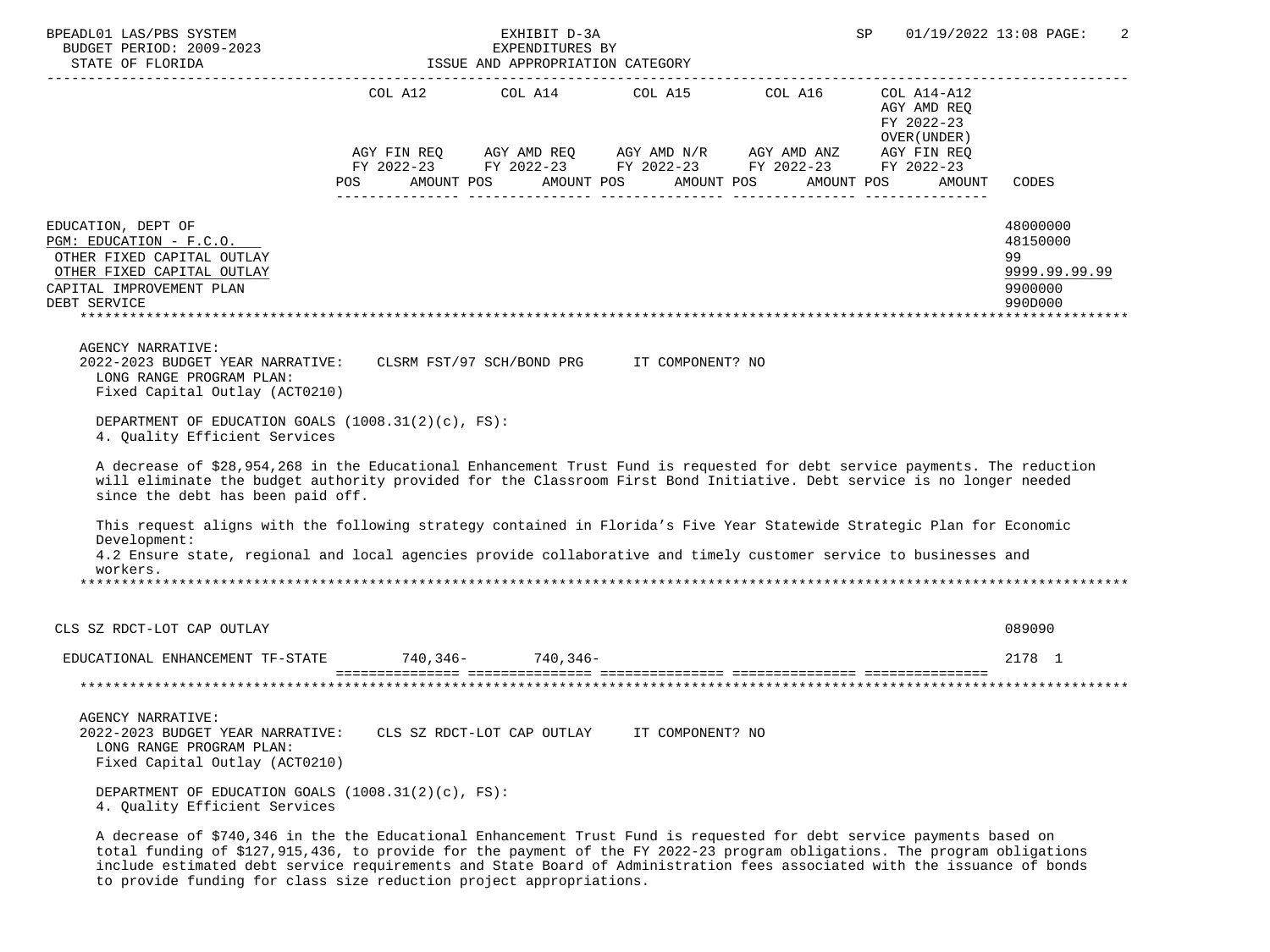| BPEADL01 LAS/PBS SYSTEM                                                                                                                                                                                                                                                                                                                                                                                                                    |             | EXHIBIT D-3A<br>EXPENDITURES BY<br>ISSUE AND APPROPRIATION CATEGORY |                       |                                                                                                                                                                                                          | SP                                                                | 01/19/2022 13:08 PAGE:<br>3                                       |
|--------------------------------------------------------------------------------------------------------------------------------------------------------------------------------------------------------------------------------------------------------------------------------------------------------------------------------------------------------------------------------------------------------------------------------------------|-------------|---------------------------------------------------------------------|-----------------------|----------------------------------------------------------------------------------------------------------------------------------------------------------------------------------------------------------|-------------------------------------------------------------------|-------------------------------------------------------------------|
|                                                                                                                                                                                                                                                                                                                                                                                                                                            | POS FOR     | AMOUNT POS                                                          | AMOUNT POS AMOUNT POS | COL A12 $\qquad$ COL A14 $\qquad$ COL A15 $\qquad$ COL A16 $\qquad$ COL A14-A12<br>AGY FIN REQ AGY AMD REQ AGY AMD N/R AGY AMD ANZ AGY FIN REQ<br>FY 2022-23 FY 2022-23 FY 2022-23 FY 2022-23 FY 2022-23 | AGY AMD REQ<br>FY 2022-23<br>OVER (UNDER)<br>AMOUNT POS<br>AMOUNT | CODES                                                             |
| EDUCATION, DEPT OF<br>PGM: EDUCATION - F.C.O.<br>OTHER FIXED CAPITAL OUTLAY<br>OTHER FIXED CAPITAL OUTLAY<br>CAPITAL IMPROVEMENT PLAN<br>DEBT SERVICE                                                                                                                                                                                                                                                                                      |             |                                                                     |                       |                                                                                                                                                                                                          |                                                                   | 48000000<br>48150000<br>99<br>9999.99.99.99<br>9900000<br>990D000 |
| This request aligns with the following strategy contained in Florida's Five Year Statewide Strategic Plan for Economic<br>Development:<br>4.2 Ensure state, regional and local agencies provide collaborative and timely customer service to businesses and<br>workers.                                                                                                                                                                    |             |                                                                     |                       |                                                                                                                                                                                                          |                                                                   |                                                                   |
| EDUCATIONAL FACILITIES                                                                                                                                                                                                                                                                                                                                                                                                                     |             |                                                                     |                       |                                                                                                                                                                                                          |                                                                   | 089093                                                            |
| EDUCATIONAL ENHANCEMENT TF-STATE $1,814$ 1,814                                                                                                                                                                                                                                                                                                                                                                                             |             |                                                                     |                       |                                                                                                                                                                                                          |                                                                   | 2178 1                                                            |
|                                                                                                                                                                                                                                                                                                                                                                                                                                            |             |                                                                     |                       |                                                                                                                                                                                                          |                                                                   |                                                                   |
| AGENCY NARRATIVE:<br>2022-2023 BUDGET YEAR NARRATIVE: EDUCATIONAL FACILITIES IT COMPONENT? NO<br>LONG RANGE PROGRAM PLAN:<br>Fixed Capital Outlay (ACT0210)<br>DEPARTMENT OF EDUCATION GOALS $(1008.31(2)(c), FS)$ :<br>4. Quality Efficient Services                                                                                                                                                                                      |             |                                                                     |                       |                                                                                                                                                                                                          |                                                                   |                                                                   |
| An increase of \$1,814 is requested in the Educational Enhancement Trust Fund for debt service payments based on<br>total funding of \$6,647,049, to provide for the payment of the FY 2022-23 program obligations. The amount includes<br>estimated debt service requirements and State Board of Administration fees associated with the issuance of bonds to<br>fund authorized projects of the Florida colleges and state universities. |             |                                                                     |                       |                                                                                                                                                                                                          |                                                                   |                                                                   |
| This request aligns with the following strategy contained in Florida's Five Year Statewide Strategic Plan for Economic                                                                                                                                                                                                                                                                                                                     |             |                                                                     |                       |                                                                                                                                                                                                          |                                                                   |                                                                   |
| Development:<br>4.2 Ensure state, regional and local agencies provide collaborative and timely customer service to businesses and<br>workers.                                                                                                                                                                                                                                                                                              |             |                                                                     |                       |                                                                                                                                                                                                          |                                                                   |                                                                   |
| TOTAL: DEBT SERVICE<br>TOTAL ISSUE                                                                                                                                                                                                                                                                                                                                                                                                         | 75,398,592- | 75,398,592-                                                         |                       |                                                                                                                                                                                                          |                                                                   | 990D000                                                           |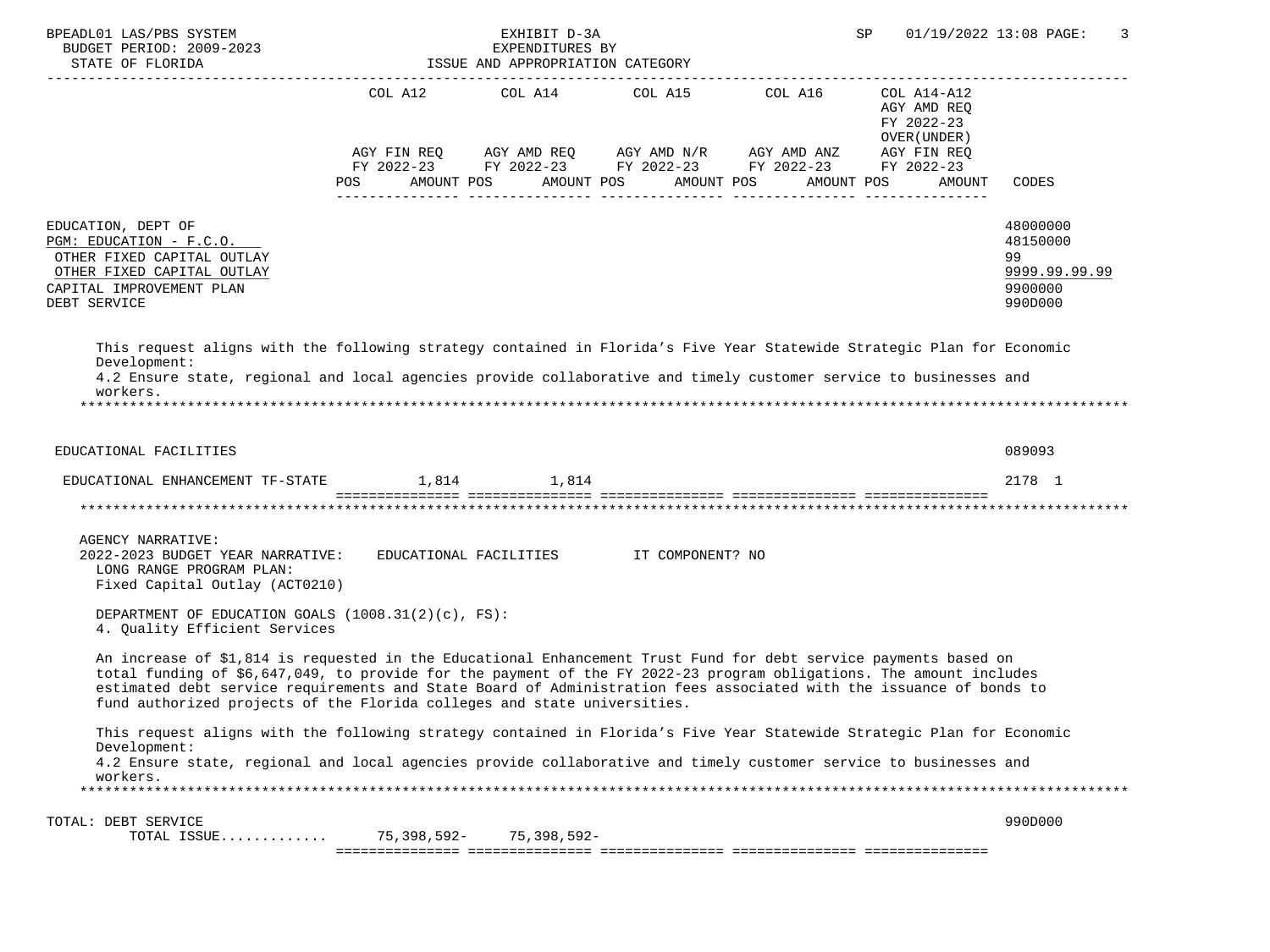| BPEADL01 LAS/PBS SYSTEM<br>BUDGET PERIOD: 2009-2023<br>STATE OF FLORIDA                                                                                                                                                           |                        | EXHIBIT D-3A<br>EXPENDITURES BY<br>ISSUE AND APPROPRIATION CATEGORY |                                                                         |                                                        | SP 01/19/2022 13:08 PAGE:                                 | 4                                                                                     |
|-----------------------------------------------------------------------------------------------------------------------------------------------------------------------------------------------------------------------------------|------------------------|---------------------------------------------------------------------|-------------------------------------------------------------------------|--------------------------------------------------------|-----------------------------------------------------------|---------------------------------------------------------------------------------------|
|                                                                                                                                                                                                                                   | COL A12                | COL A14                                                             | COL A15                                                                 | COL A16                                                | COL A14-A12<br>AGY AMD REQ<br>FY 2022-23<br>OVER (UNDER ) |                                                                                       |
|                                                                                                                                                                                                                                   | AGY FIN REQ<br>POS FOR |                                                                     | AGY AMD REQ AGY AMD N/R AGY AMD ANZ<br>AMOUNT POS AMOUNT POS AMOUNT POS | FY 2022-23 FY 2022-23 FY 2022-23 FY 2022-23 FY 2022-23 | AGY FIN REQ<br>AMOUNT POS AMOUNT                          | CODES                                                                                 |
| EDUCATION, DEPT OF<br>PGM: EDUCATION - F.C.O.<br>OTHER FIXED CAPITAL OUTLAY<br>OTHER FIXED CAPITAL OUTLAY<br>CAPITAL IMPROVEMENT PLAN<br>ESTIMATED EXPENDITURES - FIXED<br>CAPITAL OUTLAY<br>FIXED CAPITAL OUTLAY<br>DEBT SERVICE |                        |                                                                     |                                                                         |                                                        |                                                           | 48000000<br>48150000<br>99<br>9999.99.99.99<br>9900000<br>990I000<br>080000<br>089070 |
| CAP IMPROVEMENTS FEE TF -STATE<br>PUBLIC ED CO&DS TRUST FUND-STATE 840,629,358<br>SCH/DIS & CC/DIS CO&DS TF $-$ STATE 16,513,034                                                                                                  |                        | 14, 395, 937 14, 395, 937<br>840,629,358<br>16,513,034              |                                                                         |                                                        |                                                           | 2071 1<br>2555 1<br>2612 1                                                            |
| TOTAL APPRO                                                                                                                                                                                                                       | 871,538,329            | 871,538,329                                                         |                                                                         |                                                        |                                                           |                                                                                       |
| CLSRM FST/97 SCH/BOND PRG                                                                                                                                                                                                         |                        |                                                                     |                                                                         |                                                        |                                                           | 089074                                                                                |
| EDUCATIONAL ENHANCEMENT TF-STATE 28,954,268 28,954,268                                                                                                                                                                            |                        |                                                                     |                                                                         |                                                        |                                                           | 2178 1                                                                                |
| G/A-SCHOOL DIST/CC                                                                                                                                                                                                                |                        |                                                                     |                                                                         |                                                        |                                                           | 089075                                                                                |
| SCH/DIS & CC/DIS CO&DS TF -STATE 112,000,000 112,000,000                                                                                                                                                                          |                        |                                                                     |                                                                         |                                                        |                                                           | 2612 1                                                                                |
| CLS SZ RDCT-LOT CAP OUTLAY                                                                                                                                                                                                        |                        |                                                                     |                                                                         |                                                        |                                                           | 089090                                                                                |
| EDUCATIONAL ENHANCEMENT TF-STATE 128,655,782 128,655,782                                                                                                                                                                          |                        |                                                                     |                                                                         |                                                        |                                                           | 2178 1                                                                                |
| EDUCATIONAL FACILITIES                                                                                                                                                                                                            |                        |                                                                     |                                                                         |                                                        |                                                           | 089093                                                                                |
| EDUCATIONAL ENHANCEMENT TF-STATE                                                                                                                                                                                                  |                        | 6,645,235 6,645,235                                                 |                                                                         |                                                        |                                                           | 2178 1                                                                                |
| TOTAL: ESTIMATED EXPENDITURES - FIXED<br>CAPITAL OUTLAY                                                                                                                                                                           |                        |                                                                     |                                                                         |                                                        |                                                           | 990I000                                                                               |
| TOTAL ISSUE 1147, 793, 614 1147, 793, 614                                                                                                                                                                                         |                        |                                                                     |                                                                         |                                                        |                                                           |                                                                                       |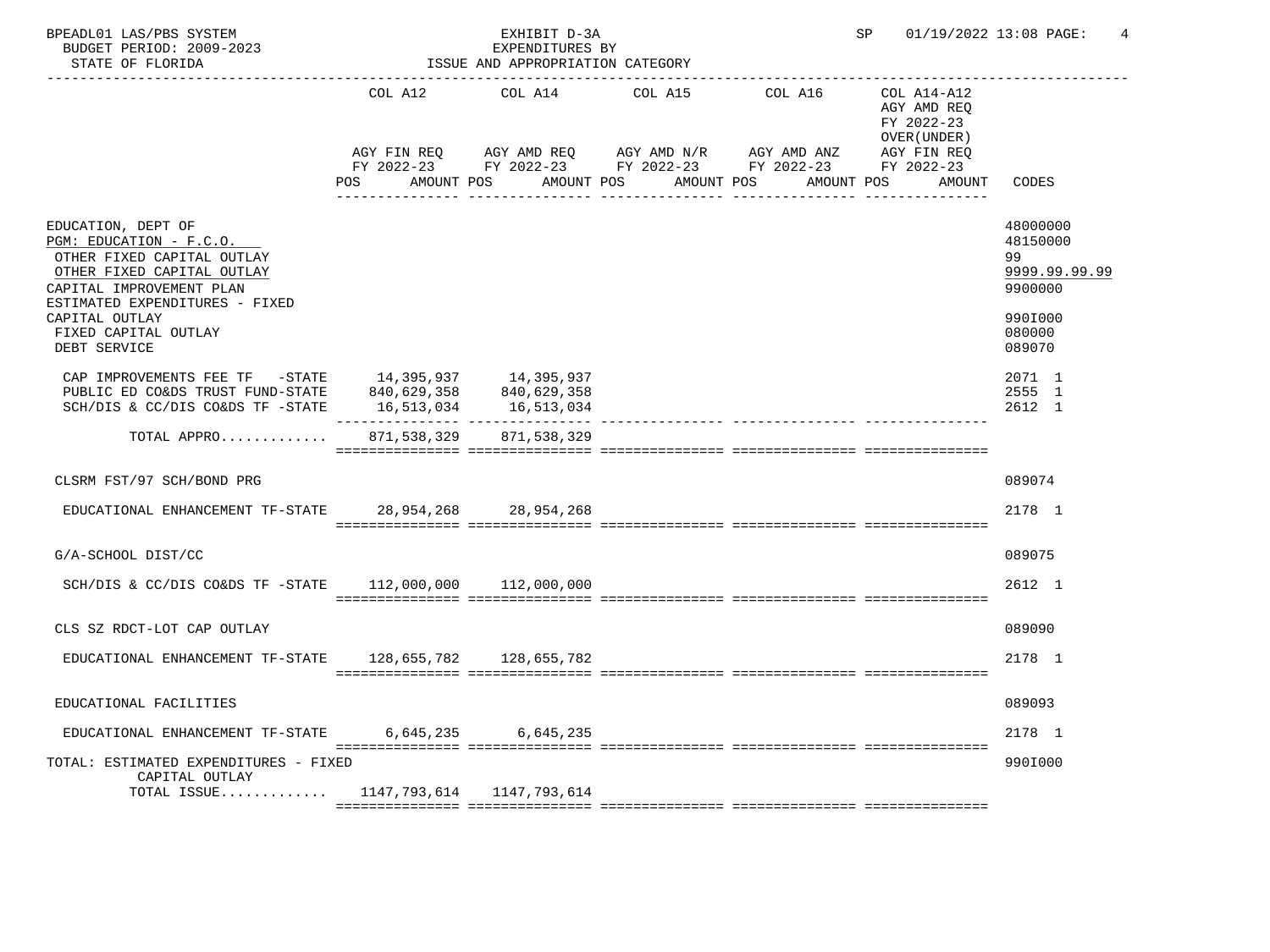| BPEADL01 LAS/PBS SYSTEM<br>BUDGET PERIOD: 2009-2023<br>STATE OF FLORIDA                                                                                                                                               | EXHIBIT D-3A<br>EXPENDITURES BY<br>ISSUE AND APPROPRIATION CATEGORY |  |  |                                 |  |                                        |  |  | SP |                                                          | 01/19/2022 13:08 PAGE:                                                                | 5 |
|-----------------------------------------------------------------------------------------------------------------------------------------------------------------------------------------------------------------------|---------------------------------------------------------------------|--|--|---------------------------------|--|----------------------------------------|--|--|----|----------------------------------------------------------|---------------------------------------------------------------------------------------|---|
|                                                                                                                                                                                                                       |                                                                     |  |  | COL A12 COL A14 COL A15 COL A16 |  |                                        |  |  |    | COL A14-A12<br>AGY AMD REO<br>FY 2022-23<br>OVER (UNDER) |                                                                                       |   |
|                                                                                                                                                                                                                       |                                                                     |  |  |                                 |  |                                        |  |  |    |                                                          |                                                                                       |   |
|                                                                                                                                                                                                                       | POS AMOUNT POS AMOUNT POS AMOUNT POS                                |  |  |                                 |  |                                        |  |  |    | AMOUNT POS AMOUNT                                        | CODES                                                                                 |   |
|                                                                                                                                                                                                                       |                                                                     |  |  |                                 |  | ______________________________________ |  |  |    |                                                          |                                                                                       |   |
| EDUCATION, DEPT OF<br>PGM: EDUCATION - F.C.O.<br>OTHER FIXED CAPITAL OUTLAY<br>OTHER FIXED CAPITAL OUTLAY<br>CAPITAL IMPROVEMENT PLAN<br>MAINTENANCE AND REPAIR<br>FIXED CAPITAL OUTLAY<br>MAINT/REPAIR/RENOV/REMODEL |                                                                     |  |  |                                 |  |                                        |  |  |    |                                                          | 48000000<br>48150000<br>99<br>9999.99.99.99<br>9900000<br>990M000<br>080000<br>089000 |   |
| PUBLIC ED CO&DS TRUST FUND-STATE 293,732,950 260,155,611 260,155,611 200,155,611 33,577,339- 2555 1                                                                                                                   |                                                                     |  |  |                                 |  |                                        |  |  |    |                                                          |                                                                                       |   |
|                                                                                                                                                                                                                       |                                                                     |  |  |                                 |  |                                        |  |  |    |                                                          |                                                                                       |   |
| AGENCY NARRATIVE:<br>2022-2023 BUDGET YEAR NARRATIVE: MAINT/REPAIR/RENOV/REMODEL IT COMPONENT? NO<br>LONG RANGE PROGRAM PLAN:<br>Fixed Capital Outlay (ACT0210)                                                       |                                                                     |  |  |                                 |  |                                        |  |  |    |                                                          |                                                                                       |   |
| DEPARTMENT OF EDUCATION GOALS $(1008.31(2)(c), FS)$ :<br>1. Highest Student Achievement<br>2. Seamless Articulation and Maximum Access                                                                                |                                                                     |  |  |                                 |  |                                        |  |  |    |                                                          |                                                                                       |   |

3. Skilled Workforce and Economic Development

4. Quality Efficient Services

 Requested is \$293,732,950 in nonrecurring Public Education Capital Outlay Trust Fund (PECO) funds for the remodeling, renovation, maintenance, repair and site improvements of educational facilities. Allocations will be made to public schools, state colleges, universities and charter schools as follows:

 \$ 23,871,095 - K-12 Public Schools \$ 39,833,358 - Florida College System \$ 39,162,638 - State University System \$190,865,859 - Charter Schools

 PECO funding is based on estimated available revenues. Allocations to public schools, state colleges and universities are determined by a statutory formula that considers building age and value. Disbursements of cash occur monthly to over 100 K-20 education agencies for maintenance, repair, renovation and remodeling projects.

Approximately 606 eligible charter schools received a monthly distribution during FY 2020-21 for capital outlay purposes.

 This request aligns with the following strategy contained in Florida's Five Year Statewide Strategic Plan for Economic Development:

 4.2 Ensure state, regional and local agencies provide collaborative and timely customer service to businesses and workers.

Amended 2022-23 Narrative after December 15, 2021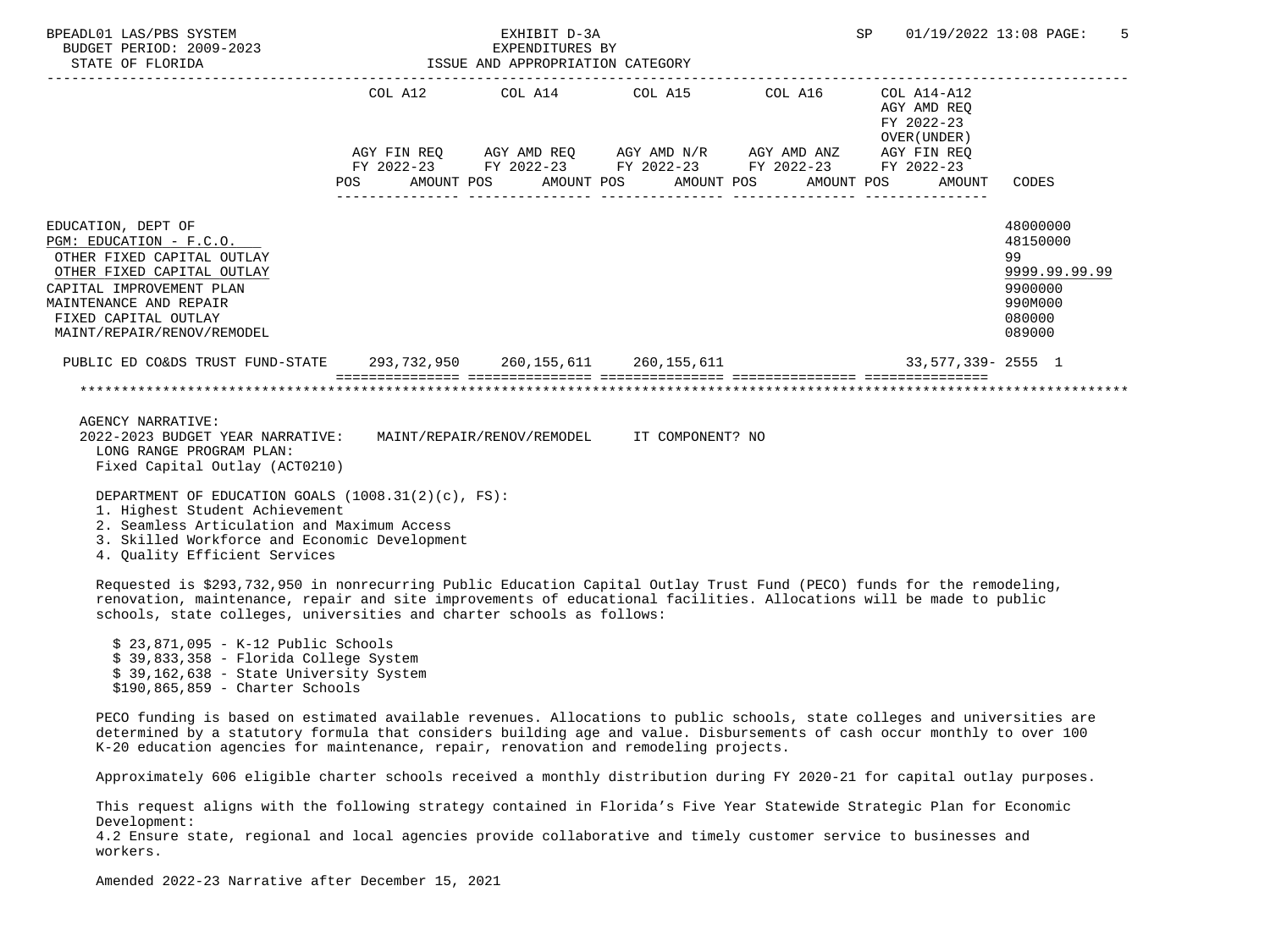| BPEADL01 LAS/PBS SYSTEM<br>BUDGET PERIOD: 2009-2023<br>STATE OF FLORIDA                                                                                                                                                                                                                  |     | EXHIBIT D-3A<br>EXPENDITURES BY<br>ISSUE AND APPROPRIATION CATEGORY |                                                                                                                       | SP                                         | 01/19/2022 13:08 PAGE:<br>6                                       |
|------------------------------------------------------------------------------------------------------------------------------------------------------------------------------------------------------------------------------------------------------------------------------------------|-----|---------------------------------------------------------------------|-----------------------------------------------------------------------------------------------------------------------|--------------------------------------------|-------------------------------------------------------------------|
|                                                                                                                                                                                                                                                                                          |     |                                                                     | COL A12 COL A14 COL A15 COL A16 COL A14-A12                                                                           | AGY AMD REQ<br>FY 2022-23<br>OVER (UNDER ) |                                                                   |
|                                                                                                                                                                                                                                                                                          |     |                                                                     | AGY FIN REQ AGY AMD REQ AGY AMD N/R AGY AMD ANZ AGY FIN REQ<br>FY 2022-23 FY 2022-23 FY 2022-23 FY 2022-23 FY 2022-23 |                                            |                                                                   |
|                                                                                                                                                                                                                                                                                          | POS | AMOUNT POS                                                          | AMOUNT POS AMOUNT POS                                                                                                 | AMOUNT POS<br>AMOUNT                       | CODES                                                             |
| EDUCATION, DEPT OF<br>PGM: EDUCATION - F.C.O.<br>OTHER FIXED CAPITAL OUTLAY<br>OTHER FIXED CAPITAL OUTLAY<br>CAPITAL IMPROVEMENT PLAN<br>MAINTENANCE AND REPAIR                                                                                                                          |     |                                                                     |                                                                                                                       |                                            | 48000000<br>48150000<br>99<br>9999.99.99.99<br>9900000<br>990M000 |
| Requested is \$260,155,611 in nonrecurring Public Education Capital Outlay Trust Fund (PECO) funds for the remodeling,<br>renovation, maintenance, repair and site improvements of educational facilities. Allocations will be made to charter<br>schools and state colleges as follows: |     |                                                                     |                                                                                                                       |                                            |                                                                   |
| $$190,865,859 - Character Schools$<br>$$69,289,752$ - Florida College System                                                                                                                                                                                                             |     |                                                                     |                                                                                                                       |                                            |                                                                   |
| Summary: A reduction of \$33,577,339 in the PECO Trust Fund is requested.                                                                                                                                                                                                                |     |                                                                     |                                                                                                                       |                                            |                                                                   |
| EDUCATION CAPITAL PROJECTS<br>FIXED CAPITAL OUTLAY<br>SUS CAPITAL IMPVE FEE PROJ                                                                                                                                                                                                         |     |                                                                     |                                                                                                                       |                                            | 990R000<br>080000<br>080595                                       |
| CAP IMPROVEMENTS FEE TF -STATE 44,700,000 44,700,000 44,700,000                                                                                                                                                                                                                          |     |                                                                     |                                                                                                                       |                                            | 2071 1                                                            |
|                                                                                                                                                                                                                                                                                          |     |                                                                     |                                                                                                                       |                                            | *********************                                             |
| <b>AGENCY NARRATIVE:</b><br>2022-2023 BUDGET YEAR NARRATIVE: SUS CAPITAL IMPVE FEE PROJ IT COMPONENT? NO<br>LONG RANGE PROGRAM PLAN:<br>Fixed Capital Outlay (ACT0210)                                                                                                                   |     |                                                                     |                                                                                                                       |                                            |                                                                   |
| DEPARTMENT OF EDUCATION GOALS $(1008.31(2)(c), FS)$ :<br>4. Ouality Efficient Services                                                                                                                                                                                                   |     |                                                                     |                                                                                                                       |                                            |                                                                   |
| Requested is \$44,700,000 of nonrecurring Capital Improvement Fees Trust Fund funds for construction projects at state<br>universities, approved by the Board of Governors on September 1, 2021.                                                                                         |     |                                                                     |                                                                                                                       |                                            |                                                                   |
| This request aligns with the following strategy contained in Florida's Five Year Statewide Strategic Plan for Economic<br>Development:<br>4.2 Ensure state, regional and local agencies provide collaborative and timely customer service to businesses and                              |     |                                                                     |                                                                                                                       |                                            |                                                                   |
| workers.                                                                                                                                                                                                                                                                                 |     |                                                                     |                                                                                                                       |                                            |                                                                   |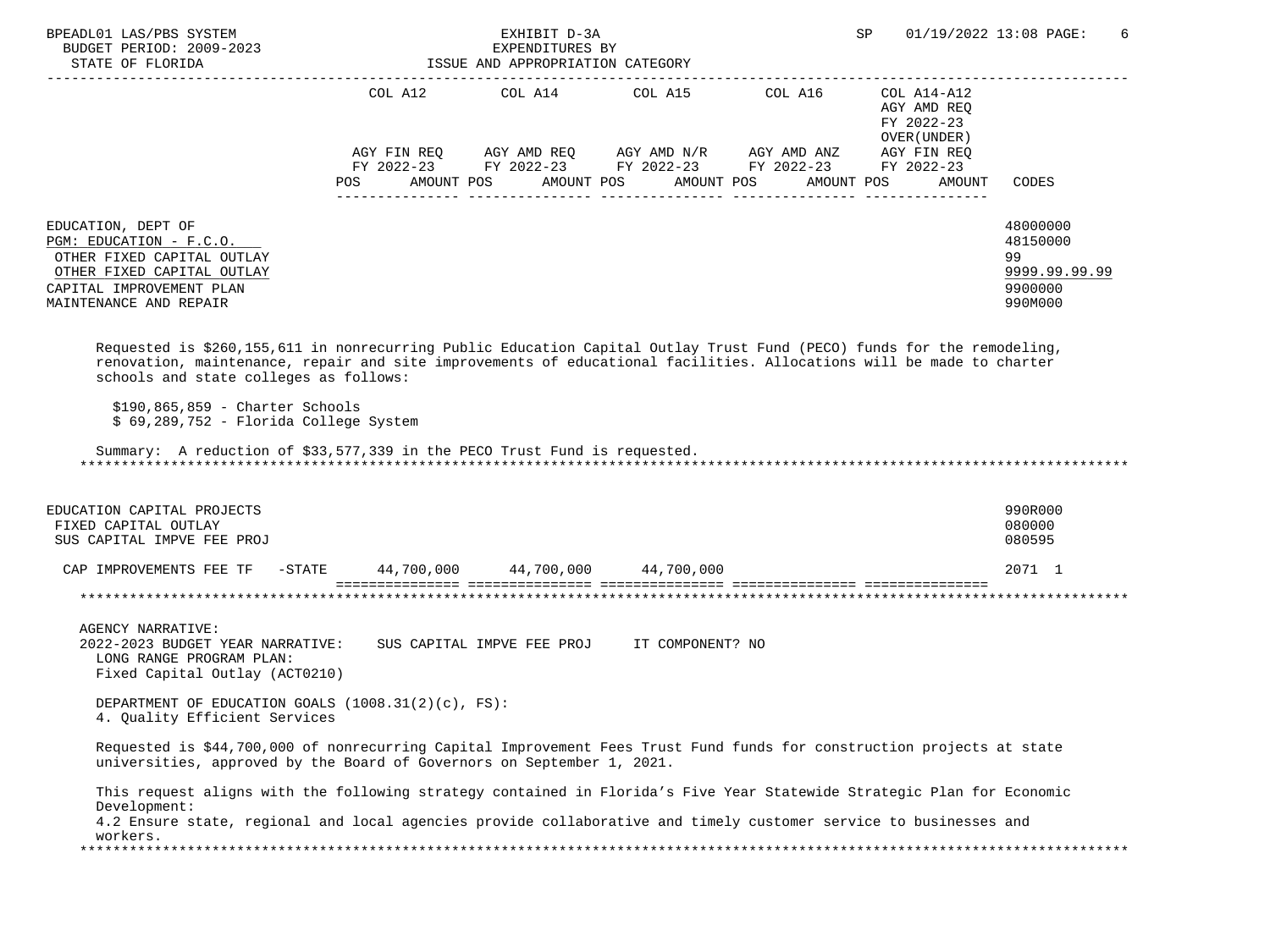| BPEADL01 LAS/PBS SYSTEM<br>BUDGET PERIOD: 2009-2023<br>STATE OF FLORIDA                                                                                                                                                                                                                                                                                                                                                                                               |           | EXHIBIT D-3A<br>EXPENDITURES BY<br>ISSUE AND APPROPRIATION CATEGORY |                                                                                                                                                                      | SP                                        | 01/19/2022 13:08 PAGE:<br>7                                                           |
|-----------------------------------------------------------------------------------------------------------------------------------------------------------------------------------------------------------------------------------------------------------------------------------------------------------------------------------------------------------------------------------------------------------------------------------------------------------------------|-----------|---------------------------------------------------------------------|----------------------------------------------------------------------------------------------------------------------------------------------------------------------|-------------------------------------------|---------------------------------------------------------------------------------------|
|                                                                                                                                                                                                                                                                                                                                                                                                                                                                       |           |                                                                     | COL A12 COL A14 COL A15 COL A16 COL A14-A12<br>AGY FIN REQ AGY AMD REQ AGY AMD N/R AGY AMD ANZ AGY FIN REQ<br>FY 2022-23 FY 2022-23 FY 2022-23 FY 2022-23 FY 2022-23 | AGY AMD REQ<br>FY 2022-23<br>OVER (UNDER) |                                                                                       |
|                                                                                                                                                                                                                                                                                                                                                                                                                                                                       | POS       |                                                                     | AMOUNT POS AMOUNT POS AMOUNT POS AMOUNT POS                                                                                                                          | AMOUNT                                    | CODES                                                                                 |
| EDUCATION, DEPT OF<br>PGM: EDUCATION - F.C.O.<br>OTHER FIXED CAPITAL OUTLAY<br>OTHER FIXED CAPITAL OUTLAY<br>CAPITAL IMPROVEMENT PLAN<br>EDUCATION CAPITAL PROJECTS<br>FIXED CAPITAL OUTLAY<br>SURVEY REC NEEDS/P.SCHOOLS                                                                                                                                                                                                                                             |           |                                                                     |                                                                                                                                                                      |                                           | 48000000<br>48150000<br>99<br>9999.99.99.99<br>9900000<br>990R000<br>080000<br>089001 |
| PUBLIC ED CO&DS TRUST FUND-STATE                                                                                                                                                                                                                                                                                                                                                                                                                                      |           |                                                                     | 8,128,636 8,128,636 8,128,636                                                                                                                                        |                                           | 2555 1                                                                                |
| AGENCY NARRATIVE:<br>2022-2023 BUDGET YEAR NARRATIVE: SURVEY REC NEEDS/P.SCHOOLS IT COMPONENT? NO<br>LONG RANGE PROGRAM PLAN:<br>Fixed Capital Outlay (ACT0210)<br>DEPARTMENT OF EDUCATION GOALS (1008.31(2)(c), FS):<br>1. Highest Student Achievement                                                                                                                                                                                                               |           |                                                                     |                                                                                                                                                                      |                                           |                                                                                       |
| 2. Seamless Articulation and Maximum Access<br>3. Skilled Workforce and Economic Development<br>4. Quality Efficient Services                                                                                                                                                                                                                                                                                                                                         |           |                                                                     |                                                                                                                                                                      |                                           |                                                                                       |
| Requested is \$8,128,636 in nonrecurring Public Education Capital Outlay Trust Fund (PECO) funds for capital outlay<br>needs at the university developmental research schools. These funds are the equivalent of the revenues generated by the<br>non-voted capital outlay discretionary millage in the district within which the school is located.                                                                                                                  |           |                                                                     |                                                                                                                                                                      |                                           |                                                                                       |
| Funds distributed to a university developmental research school are to be expended on needed projects as supported by an<br>educational plant survey under the rules of the State Board of Education. University developmental research schools<br>complete an education plant survey identifying the need for the construction of new educational facilities, as well as<br>major additions, renovations or repair necessary to extend the useful life of buildings. |           |                                                                     |                                                                                                                                                                      |                                           |                                                                                       |
| This request aligns with the following strategy contained in Florida's Five Year Statewide Strategic Plan for Economic<br>Development:<br>4.2 Ensure state, regional and local agencies provide collaborative and timely customer service to businesses and<br>workers.                                                                                                                                                                                               |           |                                                                     |                                                                                                                                                                      |                                           |                                                                                       |
|                                                                                                                                                                                                                                                                                                                                                                                                                                                                       |           |                                                                     |                                                                                                                                                                      |                                           |                                                                                       |
| FL COLLEGE SYS PROJECTS<br>PUBLIC ED CO&DS TRUST FUND-STATE                                                                                                                                                                                                                                                                                                                                                                                                           | 8,644,845 | 25,000,000                                                          | 25,000,000                                                                                                                                                           | 16,355,155                                | 089006<br>2555 1                                                                      |
|                                                                                                                                                                                                                                                                                                                                                                                                                                                                       |           |                                                                     |                                                                                                                                                                      |                                           |                                                                                       |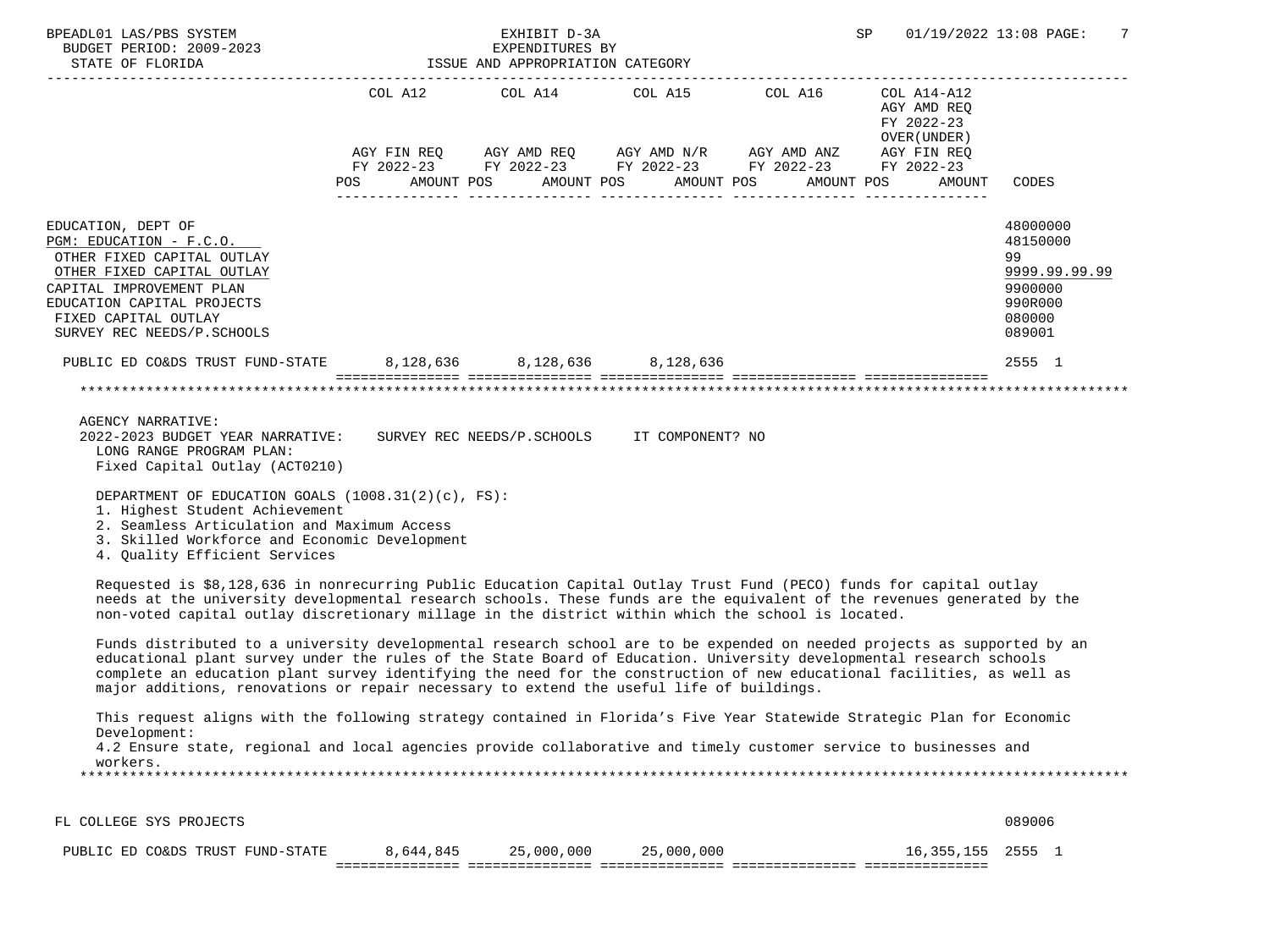| BPEADL01 LAS/PBS SYSTEM<br>BUDGET PERIOD: 2009–2023 EXPENDITURES BY EXPENDITURES BY STATE OF FLORIDA  | EXHIBIT D-3A |                                                             |  | SP 01/19/2022 13:08 PAGE: 8                               |                      |
|-------------------------------------------------------------------------------------------------------|--------------|-------------------------------------------------------------|--|-----------------------------------------------------------|----------------------|
|                                                                                                       |              | COL A12 COL A14 COL A15 COL A16                             |  | COL A14-A12<br>AGY AMD REO<br>FY 2022-23<br>OVER (UNDER ) |                      |
|                                                                                                       |              | AGY FIN REQ AGY AMD REQ AGY AMD N/R AGY AMD ANZ AGY FIN REQ |  |                                                           |                      |
|                                                                                                       |              | FY 2022-23 FY 2022-23 FY 2022-23 FY 2022-23                 |  | FY 2022-23                                                |                      |
|                                                                                                       |              | POS AMOUNT POS AMOUNT POS AMOUNT POS AMOUNT POS AMOUNT      |  |                                                           | CODES                |
| EDUCATION, DEPT OF<br>PGM: EDUCATION - F.C.O.                                                         |              |                                                             |  |                                                           | 48000000<br>48150000 |
| OTHER FIXED CAPITAL OUTLAY                                                                            |              |                                                             |  |                                                           | 99                   |
| OTHER FIXED CAPITAL OUTLAY                                                                            |              |                                                             |  |                                                           | 9999.99.99.99        |
| CAPITAL IMPROVEMENT PLAN                                                                              |              |                                                             |  |                                                           | 9900000              |
| EDUCATION CAPITAL PROJECTS                                                                            |              |                                                             |  |                                                           | 990R000              |
|                                                                                                       |              |                                                             |  |                                                           |                      |
| <b>AGENCY NARRATIVE:</b>                                                                              |              |                                                             |  |                                                           |                      |
| 2022-2023 BUDGET YEAR NARRATIVE: FL COLLEGE SYS PROJECTS IT COMPONENT? NO<br>LONG RANGE PROGRAM PLAN: |              |                                                             |  |                                                           |                      |
| Fixed Capital Outlay (ACT0210)                                                                        |              |                                                             |  |                                                           |                      |
|                                                                                                       |              |                                                             |  |                                                           |                      |
| DEPARTMENT OF EDUCATION GOALS (1008.31(2)(c), FS):                                                    |              |                                                             |  |                                                           |                      |
| 1. Highest Student Achievement<br>2. Seamless Articulation and Maximum Access                         |              |                                                             |  |                                                           |                      |
| 3. Skilled Workforce and Economic Development                                                         |              |                                                             |  |                                                           |                      |
| 4. Ouality Efficient Services                                                                         |              |                                                             |  |                                                           |                      |

 Requested is \$8,644,845 in nonrecurring Public Education Capital Outlay Trust Fund (PECO) funds for renovation, remodeling and new construction projects for the 28 Florida colleges. The appropriation is the primary source of capital outlay funding for the Florida colleges to provide educational facilities that meet the educational needs of the students. The amount allocated to the Florida College System's PECO projects is based on a five-year average of fixed capital outlay appropriations to each level of public education. The calculations for the allocation are based upon revenue projections adopted at the August 3, 2021, PECO Revenue Estimating Conference.

 This request aligns with the following strategy contained in Florida's Five Year Statewide Strategic Plan for Economic Development:

 4.2 Ensure state, regional and local agencies provide collaborative and timely customer service to businesses and workers.

Amended 2022-23 Narrative after December 15, 2021

 Requested is \$25,000,000 in nonrecurring Public Education Capital Outlay Trust Fund (PECO) funds for construction needs for the Freedom Tower at Miami Dade College (MDC). Funding will be used to correct life safety issues, improve several building systems and equipment, ensure compliance with building codes and with Americans with Disabilities Act, improve water and sewer infrastructure, and improve air quality to reduce the risk of viral and environmental health hazards.

 Summary: An additional \$16,355,155 in the PECO Trust Fund is requested. \*\*\*\*\*\*\*\*\*\*\*\*\*\*\*\*\*\*\*\*\*\*\*\*\*\*\*\*\*\*\*\*\*\*\*\*\*\*\*\*\*\*\*\*\*\*\*\*\*\*\*\*\*\*\*\*\*\*\*\*\*\*\*\*\*\*\*\*\*\*\*\*\*\*\*\*\*\*\*\*\*\*\*\*\*\*\*\*\*\*\*\*\*\*\*\*\*\*\*\*\*\*\*\*\*\*\*\*\*\*\*\*\*\*\*\*\*\*\*\*\*\*\*\*\*\*\*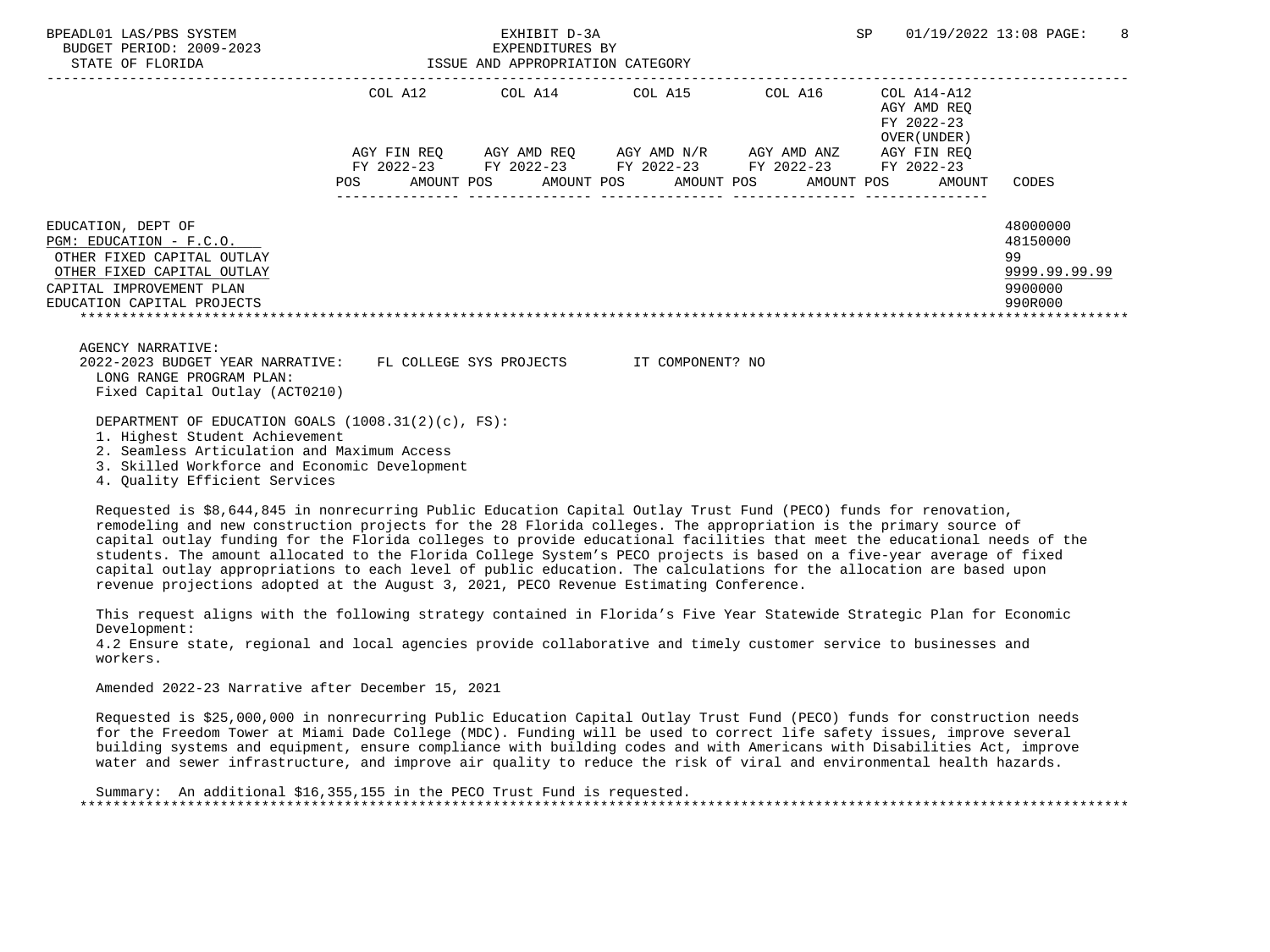| BPEADL01 LAS/PBS SYSTEM<br>BUDGET PERIOD: 2009-2023<br>STATE OF FLORIDA                                                                                                                                     |  | EXHIBIT D-3A<br>EXPENDITURES BY<br>ISSUE AND APPROPRIATION CATEGORY |                  |  | SP 01/19/2022 13:08 PAGE:                                                                |                                                                                       | 9 |
|-------------------------------------------------------------------------------------------------------------------------------------------------------------------------------------------------------------|--|---------------------------------------------------------------------|------------------|--|------------------------------------------------------------------------------------------|---------------------------------------------------------------------------------------|---|
|                                                                                                                                                                                                             |  |                                                                     |                  |  | COL A12 COL A14 COL A15 COL A16 COL A14-A12<br>AGY AMD REO<br>FY 2022-23<br>OVER (UNDER) |                                                                                       |   |
|                                                                                                                                                                                                             |  | FY 2022-23 FY 2022-23 FY 2022-23 FY 2022-23 FY 2022-23              |                  |  | AGY FIN REQ AGY AMD REQ AGY AMD N/R AGY AMD ANZ AGY FIN REQ                              |                                                                                       |   |
|                                                                                                                                                                                                             |  |                                                                     |                  |  | POS AMOUNT POS AMOUNT POS AMOUNT POS AMOUNT POS AMOUNT CODES                             |                                                                                       |   |
| EDUCATION, DEPT OF<br>PGM: EDUCATION - F.C.O.<br>OTHER FIXED CAPITAL OUTLAY<br>OTHER FIXED CAPITAL OUTLAY<br>CAPITAL IMPROVEMENT PLAN<br>EDUCATION CAPITAL PROJECTS<br>FIXED CAPITAL OUTLAY<br>SUS PROJECTS |  |                                                                     |                  |  |                                                                                          | 48000000<br>48150000<br>99<br>9999.99.99.99<br>9900000<br>990R000<br>080000<br>089007 |   |
| PUBLIC ED CO&DS TRUST FUND-STATE 62.116.191                                                                                                                                                                 |  |                                                                     |                  |  | 62,116,191- 2555 1                                                                       |                                                                                       |   |
|                                                                                                                                                                                                             |  |                                                                     |                  |  |                                                                                          |                                                                                       |   |
| <b>AGENCY NARRATIVE:</b><br>2022-2023 BUDGET YEAR NARRATIVE: SUS PROJECTS<br>LONG RANGE PROGRAM PLAN:<br>Fixed Capital Outlay (ACT0210)                                                                     |  |                                                                     | IT COMPONENT? NO |  |                                                                                          |                                                                                       |   |
| DEPARTMENT OF EDUCATION GOALS $(1008.31(2)(c), FS)$ :<br>1. Highest Student Achievement<br>2. Seamless Articulation and Maximum Access                                                                      |  |                                                                     |                  |  |                                                                                          |                                                                                       |   |

3. Skilled Workforce and Economic Development

4. Quality Efficient Services

 Requested is \$62,116,191 in nonrecurring Public Education Capital Outlay Trust Fund (PECO) funds for fixed capital outlay projects at state universities. The appropriation from the Public Education Capital Outlay (PECO) fund is the primary source of capital outlay funding for the state universities to provide educational facilities that meet the educational needs of the students. The amount allocated for State University System PECO projects is based on a five-year average of fixed capital appropriations to each level of public education. The calculations for the allocation are based upon revenue projections adopted at the August 3, 2021, PECO Revenue Estimating Conference.

 This request aligns with the following strategy contained in Florida's Five Year Statewide Strategic Plan for Economic Development:

 4.2 Ensure state, regional and local agencies provide collaborative and timely customer service to businesses and workers.

Amended 2022-23 Narrative after December 15, 2021

 Summary: The issue has been removed from further consideration. \*\*\*\*\*\*\*\*\*\*\*\*\*\*\*\*\*\*\*\*\*\*\*\*\*\*\*\*\*\*\*\*\*\*\*\*\*\*\*\*\*\*\*\*\*\*\*\*\*\*\*\*\*\*\*\*\*\*\*\*\*\*\*\*\*\*\*\*\*\*\*\*\*\*\*\*\*\*\*\*\*\*\*\*\*\*\*\*\*\*\*\*\*\*\*\*\*\*\*\*\*\*\*\*\*\*\*\*\*\*\*\*\*\*\*\*\*\*\*\*\*\*\*\*\*\*\*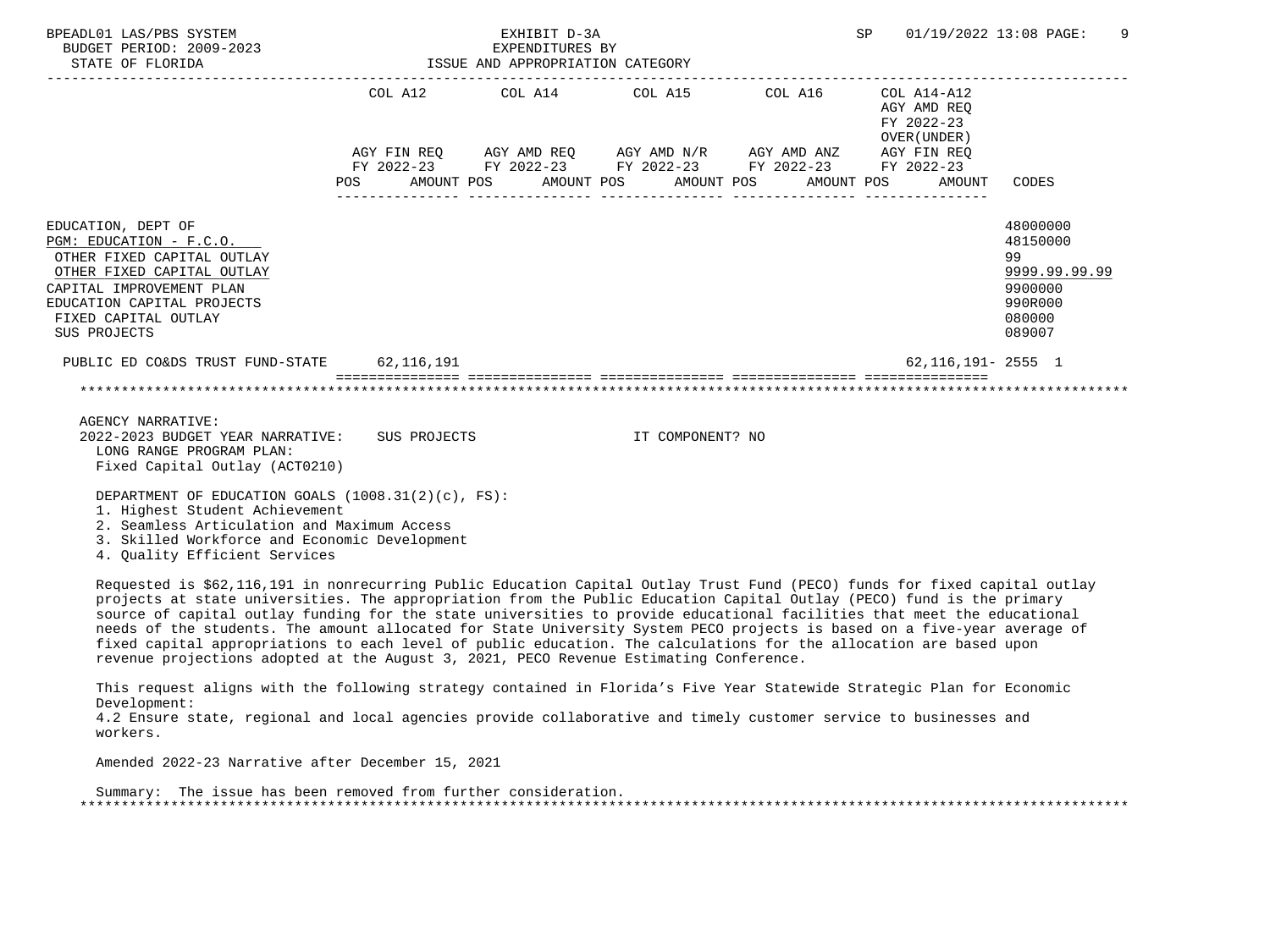| BPEADL01 LAS/PBS SYSTEM<br>EARLET D-SA<br>BUDGET PERIOD: 2009-2023<br>STATE OF FLORIDA STATE OF STATE OF STATE OF STATE OF STATE OF STATE OF STATE OF STATES                                                                                                                                                                                                                                                               |                | EXHIBIT D-3A          |                                                                                                                                                                                                                                                                                                                                                                                                                                                                                   |            | SP                                                                 | 01/19/2022 13:08 PAGE:<br>10                                                          |
|----------------------------------------------------------------------------------------------------------------------------------------------------------------------------------------------------------------------------------------------------------------------------------------------------------------------------------------------------------------------------------------------------------------------------|----------------|-----------------------|-----------------------------------------------------------------------------------------------------------------------------------------------------------------------------------------------------------------------------------------------------------------------------------------------------------------------------------------------------------------------------------------------------------------------------------------------------------------------------------|------------|--------------------------------------------------------------------|---------------------------------------------------------------------------------------|
|                                                                                                                                                                                                                                                                                                                                                                                                                            | <b>POS</b>     | AMOUNT POS AMOUNT POS | $COL A12 \hspace{1.2cm} COL A14 \hspace{1.2cm} COL A15 \hspace{1.2cm} COL A16 \hspace{1.2cm} COL A14-A12$<br>$\begin{array}{lllllll} \textsc{AGY} & \textsc{FIN} & \textsc{REG} & \textsc{AGY} & \textsc{AND} & \textsc{NN} \textsc{N} \textsc{N} & \textsc{AGY} & \textsc{AND} & \textsc{ANZ} & \textsc{AGY} & \textsc{FIN} & \textsc{REG} \\ \textsc{FY} & 2022-23 & \textsc{FY} & 2022-23 & \textsc{FY} & 2022-23 & \textsc{FY} & 2022-23 & \textsc{FY} & 2022-23 \end{array}$ | AMOUNT POS | AGY AMD REQ<br>FY 2022-23<br>OVER (UNDER )<br>AMOUNT POS<br>AMOUNT | CODES                                                                                 |
| EDUCATION, DEPT OF<br>PGM: EDUCATION - F.C.O.<br>OTHER FIXED CAPITAL OUTLAY<br>OTHER FIXED CAPITAL OUTLAY<br>CAPITAL IMPROVEMENT PLAN<br>EDUCATION CAPITAL PROJECTS<br>FIXED CAPITAL OUTLAY<br>SPECIAL FAC. CONSTR. ACCT.                                                                                                                                                                                                  |                |                       |                                                                                                                                                                                                                                                                                                                                                                                                                                                                                   |            |                                                                    | 48000000<br>48150000<br>99<br>9999.99.99.99<br>9900000<br>990R000<br>080000<br>089035 |
|                                                                                                                                                                                                                                                                                                                                                                                                                            | $\blacksquare$ |                       |                                                                                                                                                                                                                                                                                                                                                                                                                                                                                   |            |                                                                    |                                                                                       |
| <b>AGENCY NARRATIVE:</b><br>2022-2023 BUDGET YEAR NARRATIVE: SPECIAL FAC. CONSTR. ACCT. IT COMPONENT? NO<br>Amended 2022-23 Narrative after December 15, 2021<br>Fixed Capital Outlay (ACT0210)<br>DEPARTMENT OF EDUCATION GOALS (1008.31(2)(c), F.S.):<br>1. Highest Student Achievement<br>2. Seamless Articulation and Maximum Access<br>3. Skilled Workforce and Economic Development<br>4. Quality Efficient Services |                |                       |                                                                                                                                                                                                                                                                                                                                                                                                                                                                                   |            |                                                                    |                                                                                       |
| Requested is \$85,000,000 in nonrecurring Public Educational Capital Outlay Trust Fund (PECO) funds for costs related to<br>Special Facility Construction Account projects for Baker, Bradford, Calhoun, Jackson, Levy, and Okeechobee counties.<br>This request aligns with the following strategy contained in Florida's Five Year Statewide Strategic Plan for Economic                                                 |                |                       |                                                                                                                                                                                                                                                                                                                                                                                                                                                                                   |            |                                                                    |                                                                                       |
| Development:<br>4.2 Ensure state, regional and local agencies provide collaborative and timely customer service to businesses and<br>workers.                                                                                                                                                                                                                                                                              |                |                       |                                                                                                                                                                                                                                                                                                                                                                                                                                                                                   |            |                                                                    |                                                                                       |
| Summary: This is a new issue.                                                                                                                                                                                                                                                                                                                                                                                              |                |                       |                                                                                                                                                                                                                                                                                                                                                                                                                                                                                   |            |                                                                    |                                                                                       |
| FSDB-CAPITAL PROJECTS                                                                                                                                                                                                                                                                                                                                                                                                      |                |                       |                                                                                                                                                                                                                                                                                                                                                                                                                                                                                   |            |                                                                    | 089238                                                                                |
| PUBLIC ED CO&DS TRUST FUND-STATE                                                                                                                                                                                                                                                                                                                                                                                           |                | 8,856,970 3,195,345   | 3,195,345                                                                                                                                                                                                                                                                                                                                                                                                                                                                         |            | $5,661,625 - 2555$ 1                                               |                                                                                       |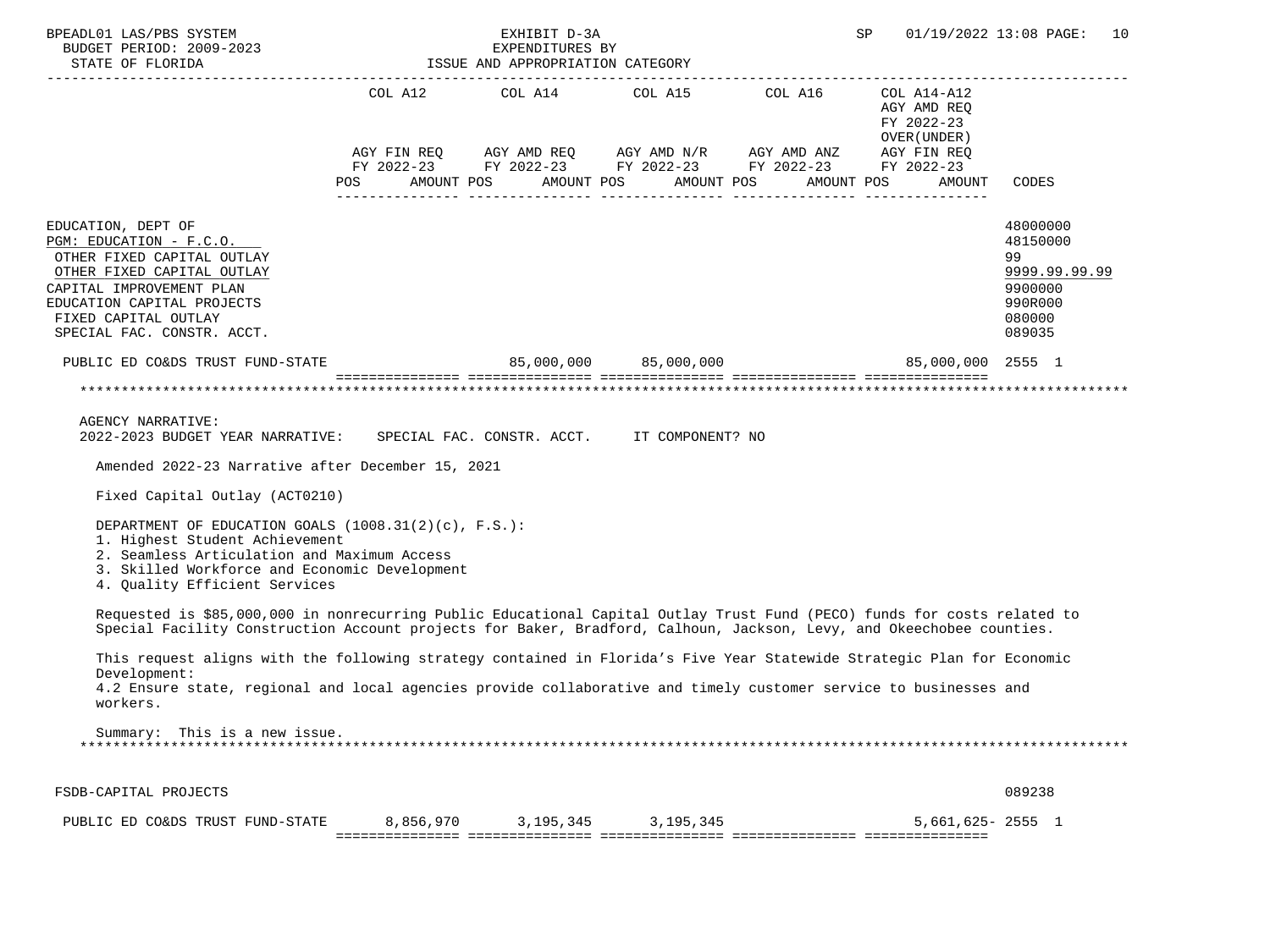| PEADL01 LAS/PBS SYSTEM<br>BUDGET PERIOD: 2009-2023<br>STATE OF FLORIDA<br>STATE OF FLORIDA<br>STATE OF TRIORIDA<br>STATE OF TRIORIDA<br>STATE OF TRIORIDA<br>STATE OF TRIORIDA<br>STATE OF TRIORIDA<br>BPEADL01 LAS/PBS SYSTEM                                                                                                                                                                                                                                                                                                                                 |                                                                                                                |  |                                        | SP                                                                                                                                                                                                                                                                                                                                                                                          | 01/19/2022 13:08 PAGE:                     | 11                                                                |  |
|----------------------------------------------------------------------------------------------------------------------------------------------------------------------------------------------------------------------------------------------------------------------------------------------------------------------------------------------------------------------------------------------------------------------------------------------------------------------------------------------------------------------------------------------------------------|----------------------------------------------------------------------------------------------------------------|--|----------------------------------------|---------------------------------------------------------------------------------------------------------------------------------------------------------------------------------------------------------------------------------------------------------------------------------------------------------------------------------------------------------------------------------------------|--------------------------------------------|-------------------------------------------------------------------|--|
|                                                                                                                                                                                                                                                                                                                                                                                                                                                                                                                                                                |                                                                                                                |  |                                        | COL A12 $COL$ A14 $COL$ A15 $COL$ A16 $COL$ A14-A12                                                                                                                                                                                                                                                                                                                                         | AGY AMD REQ<br>FY 2022-23<br>OVER (UNDER ) |                                                                   |  |
|                                                                                                                                                                                                                                                                                                                                                                                                                                                                                                                                                                | POS FOR THE POST OF THE STATE STATE STATE STATE STATE STATE STATE STATE STATE STATE STATE STATE STATE STATE ST |  | AMOUNT POS AMOUNT POS AMOUNT POS       | $\begin{array}{lllllll} {\text{AGY}} & {\text{FIN}} & {\text{REG}} & {\text{AGY}} & {\text{AMD}} & {\text{REG}} & {\text{AGY}} & {\text{AMD}} & {\text{NY}} & {\text{MID}} & {\text{AND}} & {\text{ANZ}} & {\text{AGY}} & {\text{FIN}} & {\text{REG}} \\ {\text{FY}} & 2022-23 & {\text{FY}} & 2022-23 & {\text{FY}} & 2022-23 & {\text{FY}} & 2022-23 & {\text{FY}} & 2022-23 \end{array}$ | AMOUNT POS<br>AMOUNT                       | CODES                                                             |  |
| EDUCATION, DEPT OF<br>PGM: EDUCATION - F.C.O.<br>OTHER FIXED CAPITAL OUTLAY<br>OTHER FIXED CAPITAL OUTLAY<br>CAPITAL IMPROVEMENT PLAN<br>EDUCATION CAPITAL PROJECTS                                                                                                                                                                                                                                                                                                                                                                                            |                                                                                                                |  |                                        |                                                                                                                                                                                                                                                                                                                                                                                             |                                            | 48000000<br>48150000<br>99<br>9999.99.99.99<br>9900000<br>990R000 |  |
| AGENCY NARRATIVE:<br>2022-2023 BUDGET YEAR NARRATIVE:<br>LONG RANGE PROGRAM PLAN:<br>Fixed Capital Outlay (ACT0210)                                                                                                                                                                                                                                                                                                                                                                                                                                            |                                                                                                                |  | FSDB-CAPITAL PROJECTS TT COMPONENT? NO |                                                                                                                                                                                                                                                                                                                                                                                             |                                            |                                                                   |  |
| DEPARTMENT OF EDUCATION GOALS (1008.31(2)(c), FS):<br>4. Quality Efficient Services                                                                                                                                                                                                                                                                                                                                                                                                                                                                            |                                                                                                                |  |                                        |                                                                                                                                                                                                                                                                                                                                                                                             |                                            |                                                                   |  |
| Requested is \$8,856,970 in nonrecurring Public Education Capital Outlay Trust Fund (PECO) funds to fund preventative<br>maintenance and the demolition, design and new construction of Gregg Hall at the Florida School for the Deaf and the<br>Blind. The following projects are included in the request:                                                                                                                                                                                                                                                    |                                                                                                                |  |                                        |                                                                                                                                                                                                                                                                                                                                                                                             |                                            |                                                                   |  |
| \$3,195,345 - Preventative Maintenance:<br>The funds will be used to correct conditions that directly affect the educational mission of the school and will<br>be used for preventative maintenance contracts that cannot be executed in-house. These preventative<br>service contracts, as well as the in-house work orders, extend the building component replacement life of the<br>campus facilities.                                                                                                                                                      |                                                                                                                |  |                                        |                                                                                                                                                                                                                                                                                                                                                                                             |                                            |                                                                   |  |
| \$5,661,625 - Gregg Hall - Demolition, Design and New Construction:<br>The funds will be used for the demolition, design and new construction of Gregg Hall. Gregg Hall serves as a<br>dormitory for female students. The building no longer meets the adequacy of a dormitory and the remodeling<br>and renovation cost exceeds the practical replacement cost.                                                                                                                                                                                               |                                                                                                                |  |                                        |                                                                                                                                                                                                                                                                                                                                                                                             |                                            |                                                                   |  |
| This request aligns with the following strategy contained in Florida's Five Year Statewide Strategic Plan for Economic<br>Development:<br>4.2 Ensure state, regional and local agencies provide collaborative and timely customer service to businesses and<br>workers.                                                                                                                                                                                                                                                                                        |                                                                                                                |  |                                        |                                                                                                                                                                                                                                                                                                                                                                                             |                                            |                                                                   |  |
| Amended 2022-23 Narrative after December 15, 2021                                                                                                                                                                                                                                                                                                                                                                                                                                                                                                              |                                                                                                                |  |                                        |                                                                                                                                                                                                                                                                                                                                                                                             |                                            |                                                                   |  |
| Requested is \$3,195,345 in nonrecurring Public Education Capital Outlay Trust Fund (PECO) funds to fund preventative<br>maintenance projects at the Florida School for the Deaf and the Blind. The funds will be used to correct conditions that<br>directly affect the educational mission of the school and will be used for preventative maintenance contracts that cannot<br>be executed in-house. These preventative service contracts, as well as the in-house work orders, extend the building<br>component replacement life of the campus facilities. |                                                                                                                |  |                                        |                                                                                                                                                                                                                                                                                                                                                                                             |                                            |                                                                   |  |

 Summary: A reduction of \$5,661,625 in the PECO Trust Fund is requested. \*\*\*\*\*\*\*\*\*\*\*\*\*\*\*\*\*\*\*\*\*\*\*\*\*\*\*\*\*\*\*\*\*\*\*\*\*\*\*\*\*\*\*\*\*\*\*\*\*\*\*\*\*\*\*\*\*\*\*\*\*\*\*\*\*\*\*\*\*\*\*\*\*\*\*\*\*\*\*\*\*\*\*\*\*\*\*\*\*\*\*\*\*\*\*\*\*\*\*\*\*\*\*\*\*\*\*\*\*\*\*\*\*\*\*\*\*\*\*\*\*\*\*\*\*\*\*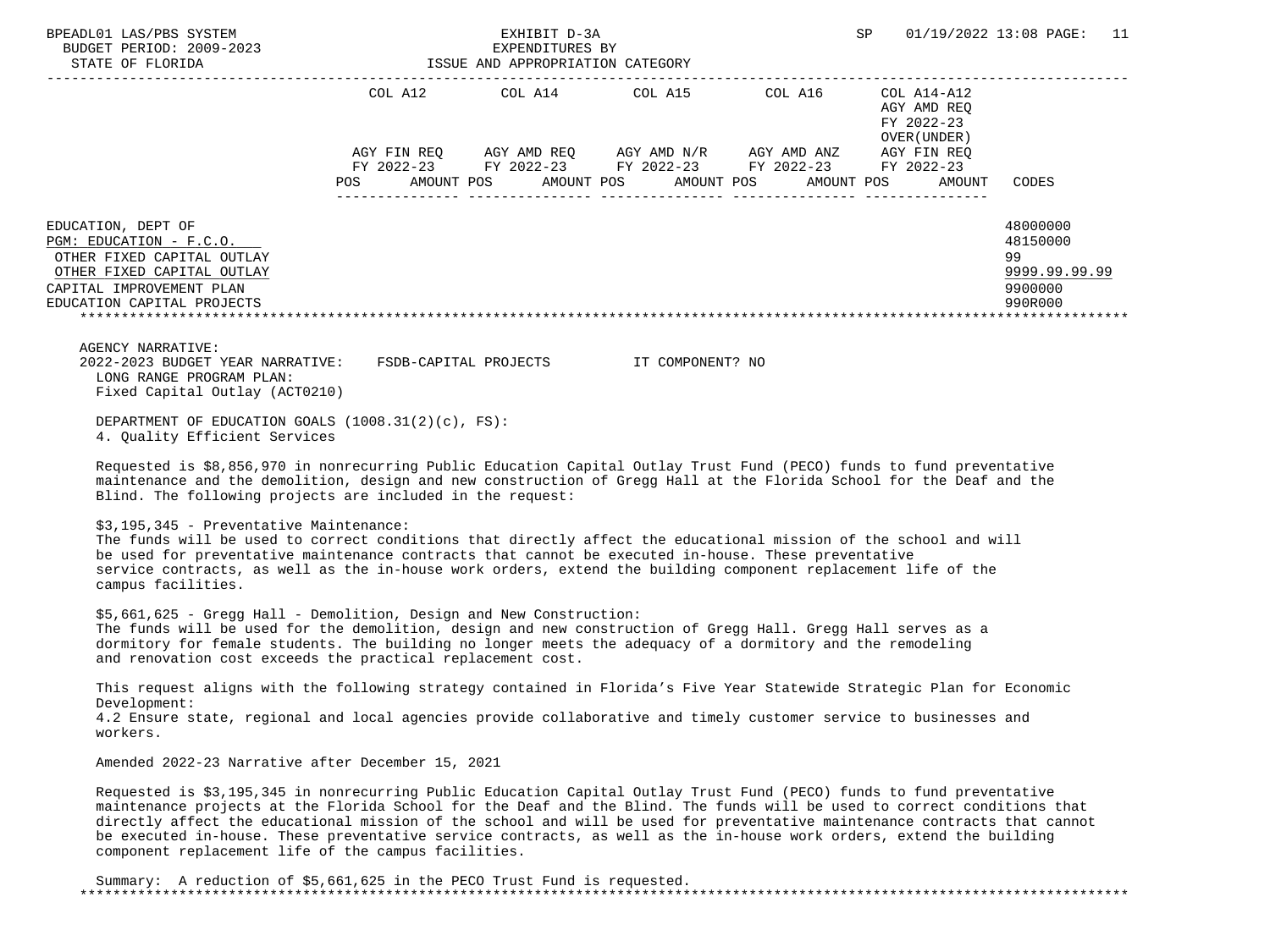| BPEADL01 LAS/PBS SYSTEM<br>BUDGET PERIOD: 2009-2023<br>STATE OF FLORIDA                                                                                                                                                                                                                                                                                                                                                                                                                                                                          |                                      | EXHIBIT D-3A<br>EXPENDITURES BY<br>ISSUE AND APPROPRIATION CATEGORY | SP                                                                                                                                                                                                                                                                                                                                                                                                                                                                                                                                                                                                                                                                                                                                                                                            | 01/19/2022 13:08 PAGE: 12 |                                             |                                                                                       |
|--------------------------------------------------------------------------------------------------------------------------------------------------------------------------------------------------------------------------------------------------------------------------------------------------------------------------------------------------------------------------------------------------------------------------------------------------------------------------------------------------------------------------------------------------|--------------------------------------|---------------------------------------------------------------------|-----------------------------------------------------------------------------------------------------------------------------------------------------------------------------------------------------------------------------------------------------------------------------------------------------------------------------------------------------------------------------------------------------------------------------------------------------------------------------------------------------------------------------------------------------------------------------------------------------------------------------------------------------------------------------------------------------------------------------------------------------------------------------------------------|---------------------------|---------------------------------------------|---------------------------------------------------------------------------------------|
|                                                                                                                                                                                                                                                                                                                                                                                                                                                                                                                                                  |                                      |                                                                     | $\begin{tabular}{lllllllllll} \multicolumn{2}{l}{{\text{COL}}}\  \, \texttt{A12}\qquad \qquad &\multicolumn{2}{l}{\text{COL}}\  \, \texttt{A15}\qquad \qquad &\multicolumn{2}{l}{\text{COL}}\  \, \texttt{A16}\qquad \qquad &\multicolumn{2}{l}{\text{COL}}\  \, \texttt{A14-A12}\qquad \qquad &\multicolumn{2}{l}{\text{COL}}\  \, \texttt{A16}\qquad \qquad &\multicolumn{2}{l}{\text{COL}}\  \, \texttt{A14-A12}\qquad \qquad &\multicolumn{2}{l$<br>$\begin{array}{lllllll} \text{AGY}\ \text{FIN}\ \text{REQ} & \text{AGY}\ \text{AMD}\ \text{REQ} & \text{AGY}\ \text{AMD}\ \text{N/R} & \text{AGY}\ \text{AMD}\ \text{ANZ} & \text{AGY}\ \text{FIN}\ \text{REQ} \\ \text{FY}\ 2022-23 & \text{FY}\ 2022-23 & \text{FY}\ 2022-23 & \text{FY}\ 2022-23 & \text{FY}\ 2022-23 \end{array}$ |                           | AGY AMD REQ<br>FY 2022-23<br>OVER ( UNDER ) |                                                                                       |
|                                                                                                                                                                                                                                                                                                                                                                                                                                                                                                                                                  | POS AMOUNT POS AMOUNT POS AMOUNT POS |                                                                     |                                                                                                                                                                                                                                                                                                                                                                                                                                                                                                                                                                                                                                                                                                                                                                                               |                           | AMOUNT POS<br>AMOUNT                        | CODES                                                                                 |
| EDUCATION, DEPT OF<br>PGM: EDUCATION - F.C.O.<br>OTHER FIXED CAPITAL OUTLAY<br>OTHER FIXED CAPITAL OUTLAY<br>CAPITAL IMPROVEMENT PLAN<br>EDUCATION CAPITAL PROJECTS<br>FIXED CAPITAL OUTLAY<br>PUBLIC BROADCASTING PROJS                                                                                                                                                                                                                                                                                                                         |                                      |                                                                     |                                                                                                                                                                                                                                                                                                                                                                                                                                                                                                                                                                                                                                                                                                                                                                                               |                           |                                             | 48000000<br>48150000<br>99<br>9999.99.99.99<br>9900000<br>990R000<br>080000<br>089542 |
| PUBLIC ED CO&DS TRUST FUND-STATE 5,020,408 5,020,408 5,020,408                                                                                                                                                                                                                                                                                                                                                                                                                                                                                   |                                      |                                                                     |                                                                                                                                                                                                                                                                                                                                                                                                                                                                                                                                                                                                                                                                                                                                                                                               |                           |                                             | 2555 1                                                                                |
|                                                                                                                                                                                                                                                                                                                                                                                                                                                                                                                                                  |                                      |                                                                     |                                                                                                                                                                                                                                                                                                                                                                                                                                                                                                                                                                                                                                                                                                                                                                                               |                           |                                             |                                                                                       |
| AGENCY NARRATIVE:<br>2022-2023 BUDGET YEAR NARRATIVE: PUBLIC BROADCASTING PROJS IT COMPONENT? NO<br>LONG RANGE PROGRAM PLAN:<br>Fixed Capital Outlay (ACT0210)<br>DEPARTMENT OF EDUCATION GOALS (1008.31(2)(c), FS):<br>4. Quality Efficient Services                                                                                                                                                                                                                                                                                            |                                      |                                                                     |                                                                                                                                                                                                                                                                                                                                                                                                                                                                                                                                                                                                                                                                                                                                                                                               |                           |                                             |                                                                                       |
| Requested is \$5,020,408 in nonrecurring Public Education Capital Outlay Trust Fund (PECO) funds for public broadcasting<br>stations to correct health and safety issues, correct building deficiencies and project renovations. The following<br>projects are included in the request:                                                                                                                                                                                                                                                          |                                      |                                                                     |                                                                                                                                                                                                                                                                                                                                                                                                                                                                                                                                                                                                                                                                                                                                                                                               |                           |                                             |                                                                                       |
| WDNA-FM, Miami is a public broadcasting service located in Miami and serves the surrounding communities.                                                                                                                                                                                                                                                                                                                                                                                                                                         |                                      |                                                                     |                                                                                                                                                                                                                                                                                                                                                                                                                                                                                                                                                                                                                                                                                                                                                                                               |                           |                                             |                                                                                       |
| \$13,294 - Replace Leaking HVAC Air Handler:<br>This project is to replace the office HVAC air handler. The current unit is twenty-years old and has begun to frequently<br>leak. The leaks pose significant risk of mildew and mold.                                                                                                                                                                                                                                                                                                            |                                      |                                                                     |                                                                                                                                                                                                                                                                                                                                                                                                                                                                                                                                                                                                                                                                                                                                                                                               |                           |                                             |                                                                                       |
| WEDU-TV, Tampa/St. Petersburg is a public broadcasting station located in Tampa, serving more than 5 million people in 16<br>counties.                                                                                                                                                                                                                                                                                                                                                                                                           |                                      |                                                                     |                                                                                                                                                                                                                                                                                                                                                                                                                                                                                                                                                                                                                                                                                                                                                                                               |                           |                                             |                                                                                       |
| \$307,559 - Replace Mildewed and Unhealthy Ceiling Tiles:<br>WEDU uses a 42-year-old state-owned facility constructed in the late 1970's. This project is for the removal and<br>replacement of approximately 14,000 square feet of old, damaged, acoustical ceiling tiles in the facility lobby,<br>hallways, master control, production space and office areas. The ceiling tile replacement project will protect the<br>broadcast and production studio equipment, employees and visitors from the exposure of dust, mildew, mold and fungus. |                                      |                                                                     |                                                                                                                                                                                                                                                                                                                                                                                                                                                                                                                                                                                                                                                                                                                                                                                               |                           |                                             |                                                                                       |
| WEFS-TV, Cocoa is a public television station licensed to Eastern Florida State College in Cocoa, Florida, serving the<br>Eastern Central Florida market.                                                                                                                                                                                                                                                                                                                                                                                        |                                      |                                                                     |                                                                                                                                                                                                                                                                                                                                                                                                                                                                                                                                                                                                                                                                                                                                                                                               |                           |                                             |                                                                                       |
| \$130,450 - Reinforce Unsafe Tower Guide Cables and Cable Anchors - Phase 2:<br>This project is for the reinforcement of quide cables and cable anchors of a 300-foot tower. The full tower inspection,                                                                                                                                                                                                                                                                                                                                          |                                      |                                                                     |                                                                                                                                                                                                                                                                                                                                                                                                                                                                                                                                                                                                                                                                                                                                                                                               |                           |                                             |                                                                                       |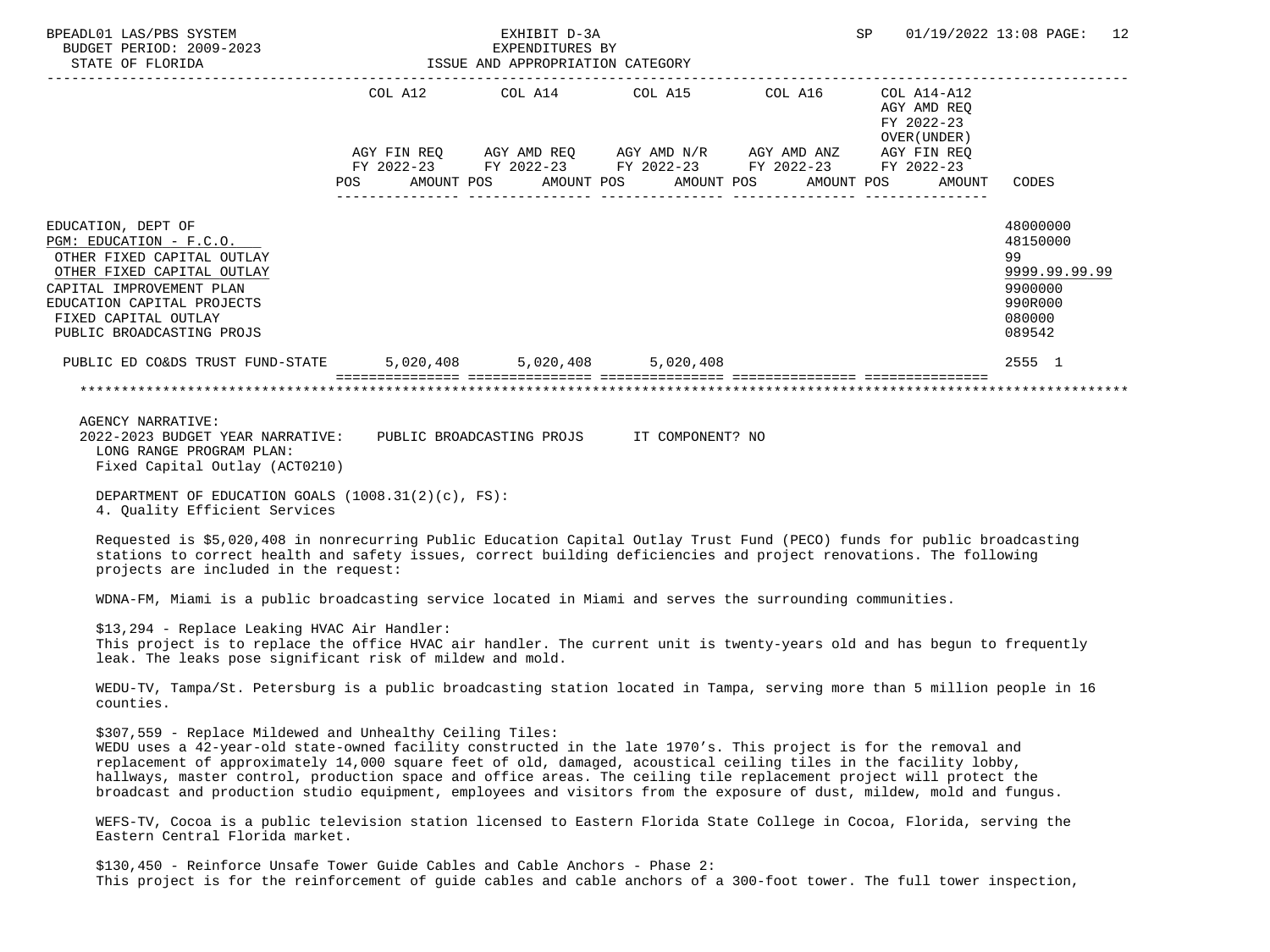| BPEADL01 LAS/PBS SYSTEM<br>BUDGET PERIOD: 2009-2023<br>STATE OF FLORIDA | EXHIBIT D-3A<br>EXPENDITURES BY<br>ISSUE AND APPROPRIATION CATEGORY |                                             |             |                                  | SP                                                       | 13<br>01/19/2022 13:08 PAGE: |
|-------------------------------------------------------------------------|---------------------------------------------------------------------|---------------------------------------------|-------------|----------------------------------|----------------------------------------------------------|------------------------------|
|                                                                         | COL A12                                                             | COL A14 COL A15                             |             | COL A16                          | COL A14-A12<br>AGY AMD REO<br>FY 2022-23<br>OVER (UNDER) |                              |
|                                                                         | AGY FIN REO                                                         | AGY AMD REO                                 | AGY AMD N/R | AGY AMD ANZ                      | AGY FIN REO                                              |                              |
|                                                                         |                                                                     | FY 2022-23 FY 2022-23 FY 2022-23 FY 2022-23 |             |                                  | FY 2022-23                                               |                              |
|                                                                         | POS                                                                 | AMOUNT POS                                  |             | AMOUNT POS AMOUNT POS AMOUNT POS | AMOUNT                                                   | CODES                        |
| EDUCATION, DEPT OF                                                      |                                                                     |                                             |             |                                  |                                                          | 48000000                     |
| PGM: EDUCATION - F.C.O.                                                 |                                                                     |                                             |             |                                  |                                                          | 48150000                     |
| OTHER FIXED CAPITAL OUTLAY                                              |                                                                     |                                             |             |                                  |                                                          | 99                           |
| OTHER FIXED CAPITAL OUTLAY                                              |                                                                     |                                             |             |                                  |                                                          | 9999.99.99.99                |
| CAPITAL IMPROVEMENT PLAN                                                |                                                                     |                                             |             |                                  |                                                          | 9900000                      |
| EDUCATION CAPITAL PROJECTS                                              |                                                                     |                                             |             |                                  |                                                          | 990R000                      |

 analysis and mapping was completed. The analysis concluded that the tower anchors and cable system is overstressed and needs safety upgrades.

\$49,000 - Upgrade Corroded Electrical Grounding Connections - Phase 2:

 Over the past 20 years the grounding connections between the station's broadcast equipment, tower bridge and satellite downlinks have become corroded. Electrical arcing and shocking has been detected in the equipment, transmitter rooms and master control. The safety hazard needs to be fixed by upgrading the grounding and lightning protection for the tower, cabling bridge, and satellite antennas to protect the tower structure from damage. The analysis and design for the grounding has been completed. The funding needed is to finalize the project.

#### \$110,000 - Replace Inefficient HVAC System:

 This project is to replace the outdated, leaky HVAC unit and prevent more damage of offices and equipment. The unit has been repaired multiple times and is no longer efficient. The replacement of the unit will also help protect the building from mildew and mold.

 WGCU-TV/FM, Ft. Myers/Naples is a broadcast service that covers approximately 12 counties in South and Southwest Florida with a population base of around 1.7 million Floridians.

## \$60,212 - Replace Obsolete Backup Generator:

 This project is to replace the existing 25-year old emergency backup generator, subbase fuel tank and associated enclosure fencing so that critical and life-saving information can be provided to the citizens of southwest Florida. The existing generator is past its life expectancy, requires frequent and costly repairs to maintain operation, and has issues with reliability.

 WJCT-TV/FM, Jacksonville, located at 100 Festival Park Avenue in Jacksonville, Florida, is licensed to the community and governed by a Board of Trustees and guided by a Community Advisory Board.

## \$166,311 - Resurface Damaged Studio Floor:

 This project is to resurface a damaged studio floor in the main studio. The concrete floor needs to be resurfaced with a self-levelling liquid filler. This will ensure the safe operation of heavy equipment and a level floor for staff and guests to walk across safely.

WKGC-FM, Panama City is a public radio station located at Gulf Coast State College.

\$187,000 - Replace Failing Main Generator, Transfer Switch, and Fuel Tank:

 This project is to replace the aged and failing generator, transfer switch and fuel tank. The tower and generator is located at the Bay County Emergency Operations Center (EOC) in Southport. During extreme weather events, WKGC employees shelter at the EOC with local officials and broadcast 24/7, directly from that facility. During Hurricane Michael, the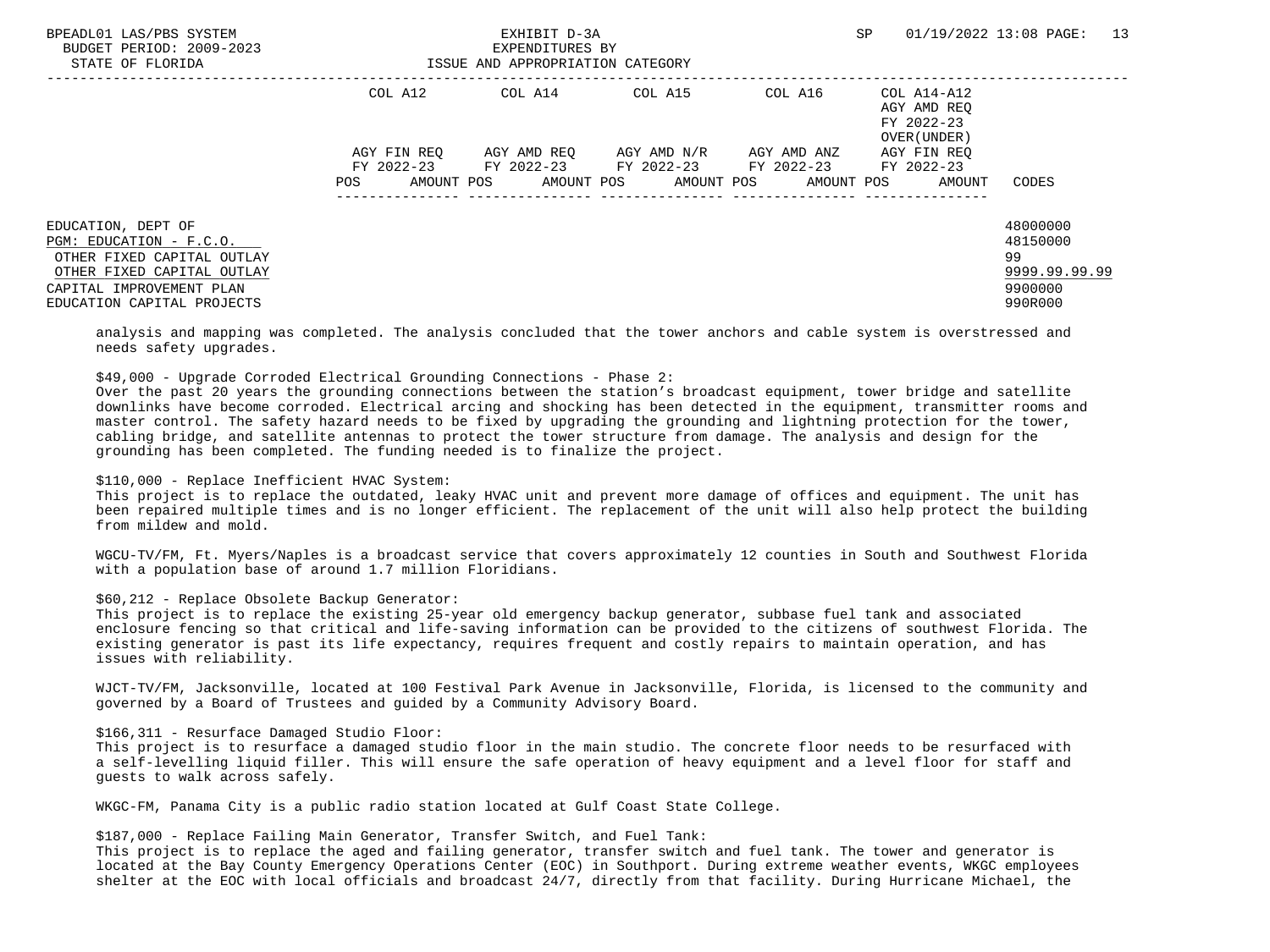| BPEADL01 LAS/PBS SYSTEM<br>BUDGET PERIOD: 2009-2023<br>STATE OF FLORIDA                                                                                             | EXHIBIT D-3A<br>EXPENDITURES BY<br>ISSUE AND APPROPRIATION CATEGORY |                 |             | SP                                                                                             | 14<br>01/19/2022 13:08 PAGE:                        |                                                                   |
|---------------------------------------------------------------------------------------------------------------------------------------------------------------------|---------------------------------------------------------------------|-----------------|-------------|------------------------------------------------------------------------------------------------|-----------------------------------------------------|-------------------------------------------------------------------|
|                                                                                                                                                                     | COL A12                                                             | COL A14 COL A15 |             | COL A16                                                                                        | COL A14-A12<br>AGY AMD REO<br>FY 2022-23            |                                                                   |
|                                                                                                                                                                     | AGY FIN REO<br>AMOUNT POS<br>POS                                    | AGY AMD REO     | AGY AMD N/R | AGY AMD ANZ<br>FY 2022-23 FY 2022-23 FY 2022-23 FY 2022-23<br>AMOUNT POS AMOUNT POS AMOUNT POS | OVER (UNDER)<br>AGY FIN REO<br>FY 2022-23<br>AMOUNT | CODES                                                             |
| EDUCATION, DEPT OF<br>PGM: EDUCATION - F.C.O.<br>OTHER FIXED CAPITAL OUTLAY<br>OTHER FIXED CAPITAL OUTLAY<br>CAPITAL IMPROVEMENT PLAN<br>EDUCATION CAPITAL PROJECTS |                                                                     |                 |             |                                                                                                |                                                     | 48000000<br>48150000<br>99<br>9999.99.99.99<br>9900000<br>990R000 |

 station was the only broadcaster left on the air, and the generator ran for weeks. A new generator is imperative to WKGC's ability to disseminate pertinent information to our community.

 \$50,000 - Replace Failing Generator and Transfer Switch at Auxiliary Transmission Site: This project is to replace the aged, failing generator and transfer switch at auxiliary transmitting site. WKGC has outgrown the generator's capacity, resulting in the generator's questionable reliability. The transfer switch is corroded and is about to fall off the wall. WKGC's auxiliary tower and generator are located on the campus of Gulf Coast State College. An auxiliary generator would ensure WKGC's ability to disseminate pertinent information to our community.

 WMFE-FM, Orlando, serving the counties of Orange, Brevard, Seminole, Flagler, Lake, Osceola, Sumter and Volusia, is a Federal Emergency Alert System LP-2 broadcasting station. WMFE covers news and information during hurricanes and other emergencies. As an LP-2 station, they are responsible for relaying emergency information to other radio and TV stations in each of those counties. The station is also part of the Florida Public Radio Emergency Network (FPREN).

# \$449,827 - Repair and Refurbish Failing Lift (Sanitation) Station - Phase 2:

 This project is for the repair and refurbishment of the lift station. The project will include repair of one waste discharge pipe, removal of all existing components in the waste vat, cleaning and coating of the vat interior, and replacement of all components, including the lift station control panel, both pumps/macerators, and all hardware. Currently, due to a break in one of the discharge pipes, only one pump can be operated. This is a phase 2 request since the station has the funding for planning and engineering design.

 WMNF-FM, Tampa/St. Petersburg, operates a facility owned by the Nathan B. Stubblefield Foundation, Inc., a nonprofit organization established solely to operate the station.

### \$741,830 - Replace End-of-Life HVAC System - Phase 2:

 This project is to replace the entire HVAC (heating, ventilating, and air conditioning) system that is at the end of its useful life and update the HVAC ductwork. The current system is over 17 years old and no longer efficient or supported by the manufacturer. Previous funding in Fiscal Year 2020-21 was granted to replace the chiller/condenser, install web-based software, and establish an air handler unit service for the HVAC system. This last phase will complete the replacement of the HVAC system.

 WQCS-FM, Fort Pierce is located on the main campus of its licensee, Indian River State College. The radio station is the Emergency Alert System Priority 1 station for the region, serving Martin, St. Lucie, Indian River and Okeechobee counties, as well as northern Palm Beach County and south Brevard County. WQCS broadcasts local, state, and national news, as well as a variety of information and music programs.

 \$183,725 - Replace Lift (Sanitation) Station and Repair Damaged Restrooms: This project is to install a new, more efficient lift station and repair and replace previously damaged, outdated, and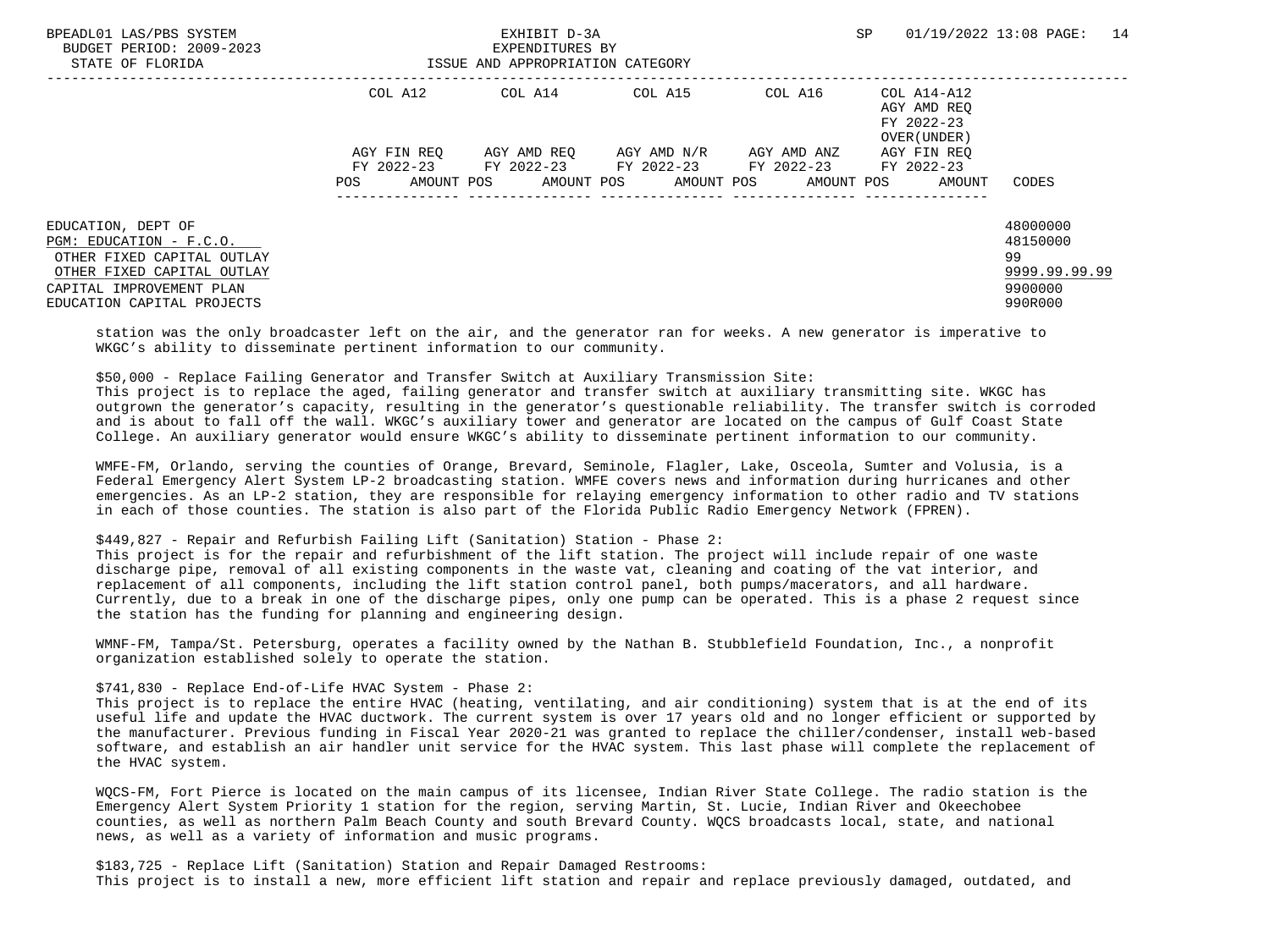| BPEADL01 LAS/PBS SYSTEM<br>BUDGET PERIOD: 2009-2023<br>STATE OF FLORIDA | EXHIBIT D-3A<br>EXPENDITURES BY<br>ISSUE AND APPROPRIATION CATEGORY |                                                        |  |                                              | <b>SP</b>                                                 | 01/19/2022 13:08 PAGE: 15 |
|-------------------------------------------------------------------------|---------------------------------------------------------------------|--------------------------------------------------------|--|----------------------------------------------|-----------------------------------------------------------|---------------------------|
|                                                                         | COL A12                                                             | COL A14 COL A15                                        |  | COL A16                                      | COL A14-A12<br>AGY AMD REO<br>FY 2022-23<br>OVER (UNDER ) |                           |
|                                                                         | AGY FIN REO                                                         | AGY AMD REO      AGY AMD N/R      AGY AMD ANZ          |  |                                              | AGY FIN REO                                               |                           |
|                                                                         |                                                                     | FY 2022-23 FY 2022-23 FY 2022-23 FY 2022-23 FY 2022-23 |  |                                              |                                                           |                           |
|                                                                         | AMOUNT POS<br>POS                                                   |                                                        |  | AMOUNT POS       AMOUNT POS       AMOUNT POS | AMOUNT                                                    | CODES                     |
| EDUCATION, DEPT OF                                                      |                                                                     |                                                        |  |                                              |                                                           | 48000000<br>48150000      |
| PGM: EDUCATION - F.C.O.<br>OTHER FIXED CAPITAL OUTLAY                   |                                                                     |                                                        |  |                                              |                                                           | 99                        |
| OTHER FIXED CAPITAL OUTLAY                                              |                                                                     |                                                        |  |                                              |                                                           | 9999.99.99.99             |
| CAPITAL IMPROVEMENT PLAN                                                |                                                                     |                                                        |  |                                              |                                                           | 9900000                   |
| EDUCATION CAPITAL PROJECTS                                              |                                                                     |                                                        |  |                                              |                                                           | 990R000                   |

 non-ADA compliant fixtures and equipment in the restrooms. The lift station has failed on several occasions, causing sewage backup into the restrooms. By completing these necessary repairs in one project, it will prevent the need for extensive renovation a second time to address the ADA issues, which would increase the costs substantially.

 WUCF-TV, Orlando is a public television station that provides the Central Florida Region with the Warning, Alert, Response Network (WARN) cell phone emergency alerting system coverage in addition to the State of Florida television Emergency Alert System (EAS).

\$500,000 - Purchase and Install Emergency Backup Transmitter:

 This project is for the engineering design, purchasing and installation of an emergency backup transmitter system. The 24-hour operation of WUCF is essential and required by federal law to ensure the health and safety of the Central Florida community.

 WUFT-TV/FM, Gainesville/Ocala operates the Florida Public Radio Emergency Network (FPREN) from the facilities of the public broadcasting stations operated by the University of Florida and located in Gainesville, Florida. FPREN provides live and produced content to all public media in the state of Florida including markets such as Miami, Tampa, Orlando, Jacksonville, Tallahassee, Ft. Myers and Pensacola. FPREN serves as the primary conduit for hurricane, tropical storm and other emergency-related messaging for Florida's public radio stations.

# \$1,242,000 - Update FPREN Storm Center Infrastructure - Phase 4:

 This project is for phase four of the WUFT/FPREN hurricane hardening and facility resiliency project and is needed to provide air conditioning, UPS power, emergency generator power, plumbing, and fire protection so that the station will be able to function for a number of days independent of regular operating systems. The hurricane hardening and facility resiliency project is designed to ensure that the WUFT/FPREN Weimer Hall facility provides the infrastructure for personnel to be safe during a hurricane, while meeting this mission-critical work for the state of Florida, and for all of the building and technical infrastructure to be resilient and able to withstand a catastrophic event while continuing to provide this critical information. Prior phases of this project have funded improvements in the infrastructure (both physical and technical systems) that supports WUFT and FPREN's work in public safety for all of the non-commercial, public stations that cover the State of Florida.

 WUSF-FM, Tampa/St. Petersburg is the primary NPR station in West Central Florida, which serves the cities of Tampa, St. Petersburg and Sarasota, reaching nearly 325,000 weekly listeners. WUSF-FM was founded in 1963 as a public service of the University of South Florida (USF) and it is part of WUSF Public Media, a department of USF.

\$40,000 - Repair and Modernize Unreliable Passenger Elevator:

 This project is to repair and modernize the unreliable passenger elevator that is 30 years old. The elevator transports staff, visitors and equipment from the first to the second floor in the building. The project includes replacing the motor, cables, ropes, hydraulics, electronics, safety gear and other components as deemed necessary.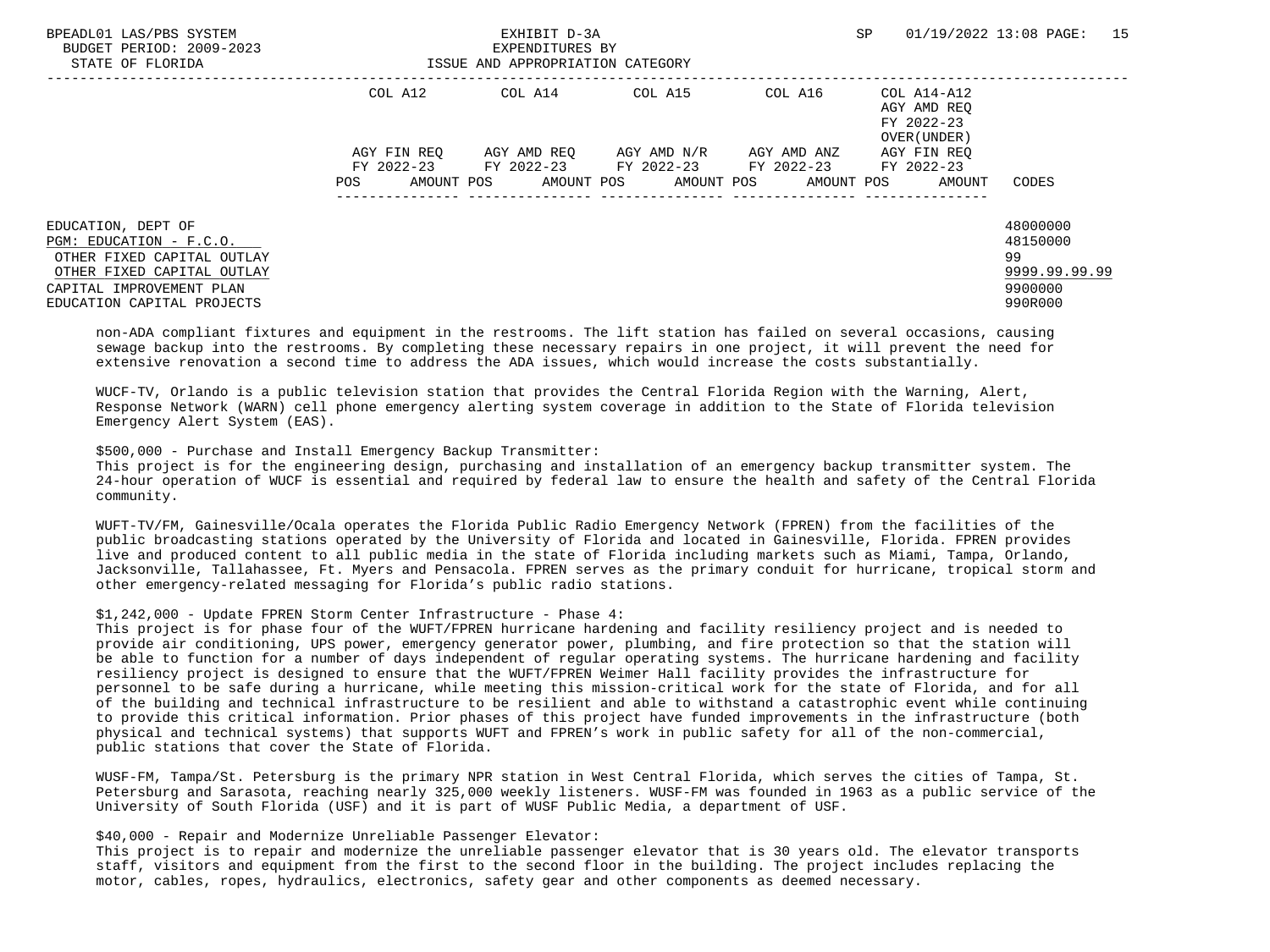| BPEADL01 LAS/PBS SYSTEM<br>BUDGET PERIOD: 2009-2023<br>STATE OF FLORIDA                                                                                             | EXHIBIT D-3A<br>EXPENDITURES BY<br>ISSUE AND APPROPRIATION CATEGORY |                                  |                         |                                             | SP<br>01/19/2022 13:08 PAGE:                             |                                                                   |  |
|---------------------------------------------------------------------------------------------------------------------------------------------------------------------|---------------------------------------------------------------------|----------------------------------|-------------------------|---------------------------------------------|----------------------------------------------------------|-------------------------------------------------------------------|--|
|                                                                                                                                                                     | COL A12                                                             | COL A14 COL A15 COL A16          |                         |                                             | COL A14-A12<br>AGY AMD REO<br>FY 2022-23<br>OVER (UNDER) |                                                                   |  |
|                                                                                                                                                                     | AGY FIN REO                                                         |                                  | AGY AMD REO AGY AMD N/R | AGY AMD ANZ                                 | AGY FIN REO                                              |                                                                   |  |
|                                                                                                                                                                     |                                                                     |                                  |                         | FY 2022-23 FY 2022-23 FY 2022-23 FY 2022-23 | FY 2022-23                                               |                                                                   |  |
|                                                                                                                                                                     | POS                                                                 | AMOUNT POS AMOUNT POS AMOUNT POS |                         | AMOUNT POS                                  | AMOUNT                                                   | CODES                                                             |  |
| EDUCATION, DEPT OF<br>PGM: EDUCATION - F.C.O.<br>OTHER FIXED CAPITAL OUTLAY<br>OTHER FIXED CAPITAL OUTLAY<br>CAPITAL IMPROVEMENT PLAN<br>EDUCATION CAPITAL PROJECTS |                                                                     |                                  |                         |                                             |                                                          | 48000000<br>48150000<br>99<br>9999.99.99.99<br>9900000<br>990R000 |  |

\$314,200 - Overhaul Obsolete Electrical Systems at FM Transmitter Site:

 This project is to replace the main electrical distribution box with a proper distribution panel and convert two electrical services that feed the building into one 20B service. Also, the generator will be converted to supply 20B voltage and the transfer switch will be replaced. The current obsolete systems place WUSF-FM employees at risk of working in an unsafe environment because of fire risk caused by faulty electrical wiring.

 WUWF-FM, Pensacola was founded in 1981 as a public service of the University of West Florida and serves Escambia, Santa Rosa, and Okaloosa counties.

\$475,000 - Replace Obsolete Backup Generator and Transfer Switch:

 This project is for the acquisition and installation of a new stand-alone generator and transfer switch to provide backup power to operate WUWF-FM's primary broadcast facility, backup transmitter, and studios. This critically needed equipment will assure that WUWF-FM could effectively and continually broadcast during an emergency as part of the Florida Public Radio Emergency Network (FPREN) or during any grid-linked power outage. This equipment also will provide an uninterruptable power source to assure essential employees are able to work in a safe, well-lit, and air-conditioned environment, particularly in times of crisis such as during hurricanes. This new equipment will replace existing equipment equipment that is 29 yearsold, obsolete, and nearly impossible to maintain because replacement parts are no longer available. It is prone to failure both before and during operation. It is also undersized and unable to support the facility's HVAC system, creating a serious health deficiency.

 This request aligns with the following strategy contained in Florida's Five Year Statewide Strategic Plan for Economic Development:

 4.2 Ensure state, regional and local agencies provide collaborative and timely customer service to businesses and workers. \*\*\*\*\*\*\*\*\*\*\*\*\*\*\*\*\*\*\*\*\*\*\*\*\*\*\*\*\*\*\*\*\*\*\*\*\*\*\*\*\*\*\*\*\*\*\*\*\*\*\*\*\*\*\*\*\*\*\*\*\*\*\*\*\*\*\*\*\*\*\*\*\*\*\*\*\*\*\*\*\*\*\*\*\*\*\*\*\*\*\*\*\*\*\*\*\*\*\*\*\*\*\*\*\*\*\*\*\*\*\*\*\*\*\*\*\*\*\*\*\*\*\*\*\*\*\*

 TOTAL: EDUCATION CAPITAL PROJECTS 990R000 TOTAL ISSUE............. 137,467,050 171,044,389 171,044,389 33,577,339 =============== =============== =============== =============== =============== TOTAL: OTHER FIXED CAPITAL OUTLAY 2008 POINT AND RELEASE AND RELEASE AND RELEASE AND RELEASE AND RELEASE AND RE BY FUND TYPE TRUST FUNDS..................... 1503,595,022 1503,595,022 431,200,000 2000 =============== =============== =============== =============== ===============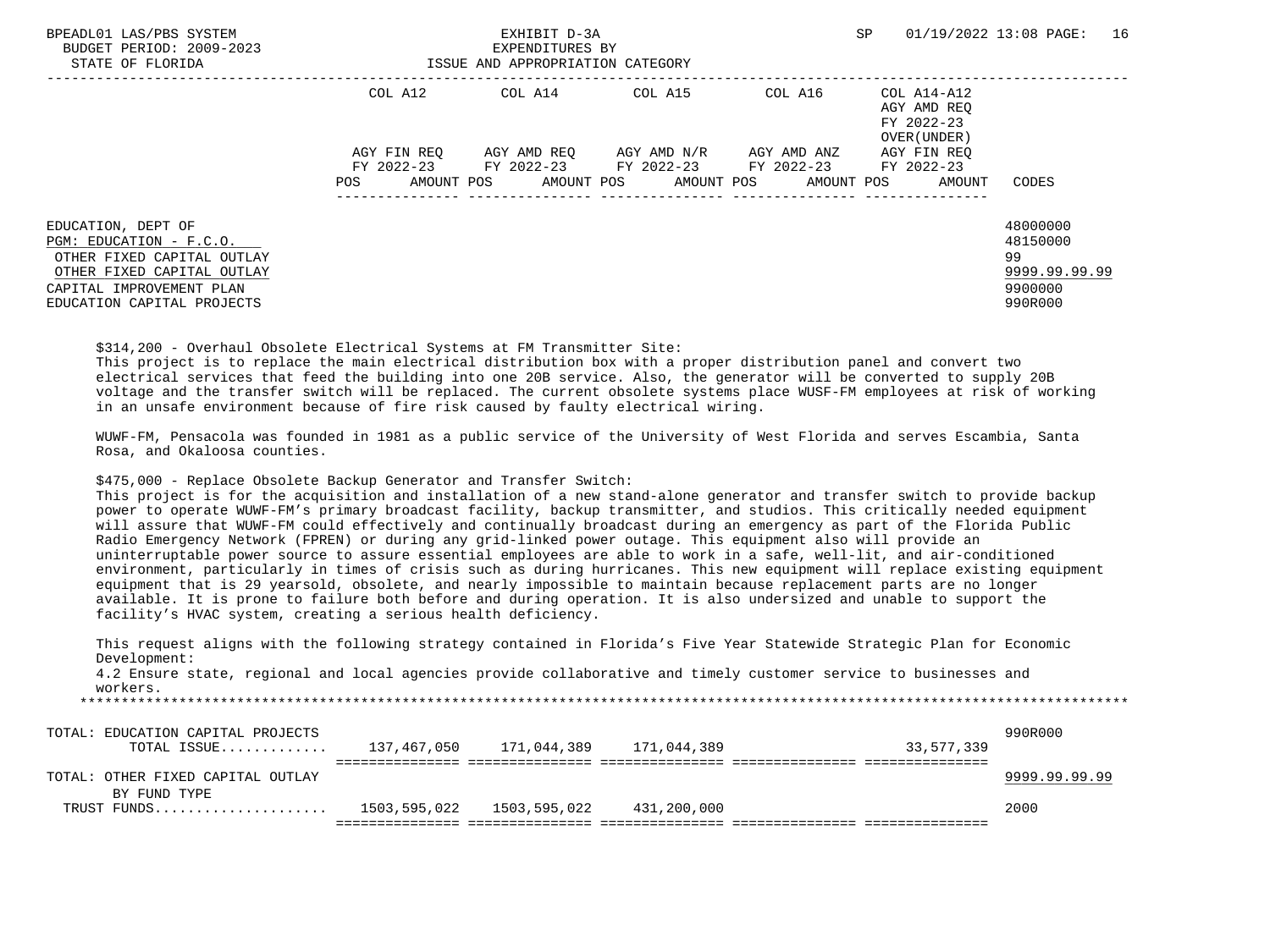| BPEADL01 LAS/PBS SYSTEM<br>BUDGET PERIOD: 2009-2023<br>STATE OF FLORIDA<br>----------------------                                                                                                           |                                                              | EXHIBIT D-3A<br>EXPENDITURES BY<br>ISSUE AND APPROPRIATION CATEGORY | SP                                                                                                                                                           |                       |                                                                                                 | 01/19/2022 13:08 PAGE: 17                                                   |  |
|-------------------------------------------------------------------------------------------------------------------------------------------------------------------------------------------------------------|--------------------------------------------------------------|---------------------------------------------------------------------|--------------------------------------------------------------------------------------------------------------------------------------------------------------|-----------------------|-------------------------------------------------------------------------------------------------|-----------------------------------------------------------------------------|--|
|                                                                                                                                                                                                             | POS                                                          | AMOUNT POS                                                          | COL A12 COL A14 COL A15<br>AGY FIN REQ 6 AGY AMD REQ 6 AGY AMD N/R 66 AGY AMD ANZ<br>FY 2022-23 FY 2022-23 FY 2022-23 FY 2022-23<br>AMOUNT POS<br>AMOUNT POS | COL A16<br>AMOUNT POS | COL A14-A12<br>AGY AMD REQ<br>FY 2022-23<br>OVER (UNDER)<br>AGY FIN REQ<br>FY 2022-23<br>AMOUNT | CODES                                                                       |  |
| EDUCATION, DEPT OF<br>VOCATIONAL REHAB<br>ECONOMIC OPPORTUNITIES<br>WORKFORCE SERVICES<br>ESTIMATED EXPENDITURES<br>ESTIMATED EXPENDITURES - OPERATIONS<br>SALARY RATE<br>SALARY RATE 37,034,973 37,034,973 |                                                              |                                                                     |                                                                                                                                                              |                       |                                                                                                 | 48000000<br>48160000<br>11<br>1102.00.00.00<br>1000000<br>1001000<br>000000 |  |
| SALARIES AND BENEFITS                                                                                                                                                                                       |                                                              |                                                                     |                                                                                                                                                              |                       |                                                                                                 | 010000                                                                      |  |
| GENERAL REVENUE FUND                                                                                                                                                                                        | -STATE 153,466 153,466<br>$-MATCH$ 10, 910, 212 10, 910, 212 |                                                                     |                                                                                                                                                              |                       |                                                                                                 | 1000 1<br>1000 2                                                            |  |
| TOTAL GENERAL REVENUE FUND                                                                                                                                                                                  |                                                              |                                                                     |                                                                                                                                                              |                       |                                                                                                 | 1000                                                                        |  |
| ADMINISTRATIVE TRUST FUND -FEDERL                                                                                                                                                                           | 238,106                                                      | 238,106                                                             |                                                                                                                                                              |                       |                                                                                                 | 2021 3                                                                      |  |
| FEDERAL REHABILITATION TF -FEDERL                                                                                                                                                                           |                                                              | 41, 471, 787 41, 471, 787                                           |                                                                                                                                                              |                       |                                                                                                 | 2270 3                                                                      |  |
| TOTAL POSITIONS 884.00 884.00<br>TOTAL APPRO $52,773,571$                                                                                                                                                   |                                                              | 52,773,571                                                          |                                                                                                                                                              |                       |                                                                                                 |                                                                             |  |
| OTHER PERSONAL SERVICES                                                                                                                                                                                     |                                                              |                                                                     |                                                                                                                                                              |                       |                                                                                                 | 030000                                                                      |  |
| FEDERAL REHABILITATION TF -FEDERL 1,509,817 1,509,817                                                                                                                                                       |                                                              |                                                                     |                                                                                                                                                              |                       |                                                                                                 | 2270 3                                                                      |  |
| <b>EXPENSES</b>                                                                                                                                                                                             |                                                              |                                                                     |                                                                                                                                                              |                       |                                                                                                 | 040000                                                                      |  |
| GENERAL REVENUE FUND -STATE<br>FEDERAL REHABILITATION TF -FEDERL                                                                                                                                            | 12,708,851                                                   | 6,686 6,686<br>12,708,851                                           |                                                                                                                                                              |                       |                                                                                                 | 1000 1<br>2270 3                                                            |  |
| TOTAL APPRO                                                                                                                                                                                                 |                                                              | 12,715,537 12,715,537                                               |                                                                                                                                                              |                       |                                                                                                 |                                                                             |  |
| AID TO LOCAL GOVERNMENTS<br>G/A-ADULT DISABILITY FNDS                                                                                                                                                       |                                                              |                                                                     |                                                                                                                                                              |                       |                                                                                                 | 050000<br>050798                                                            |  |
| $-$ STATE<br>GENERAL REVENUE FUND<br>$-MATCH$                                                                                                                                                               | 4,021,645                                                    | 3, 234, 922 3, 234, 922<br>4,021,645                                |                                                                                                                                                              |                       |                                                                                                 | 1000 1<br>1000 2                                                            |  |
| TOTAL GENERAL REVENUE FUND                                                                                                                                                                                  |                                                              | 7, 256, 567 7, 256, 567                                             |                                                                                                                                                              |                       |                                                                                                 | 1000                                                                        |  |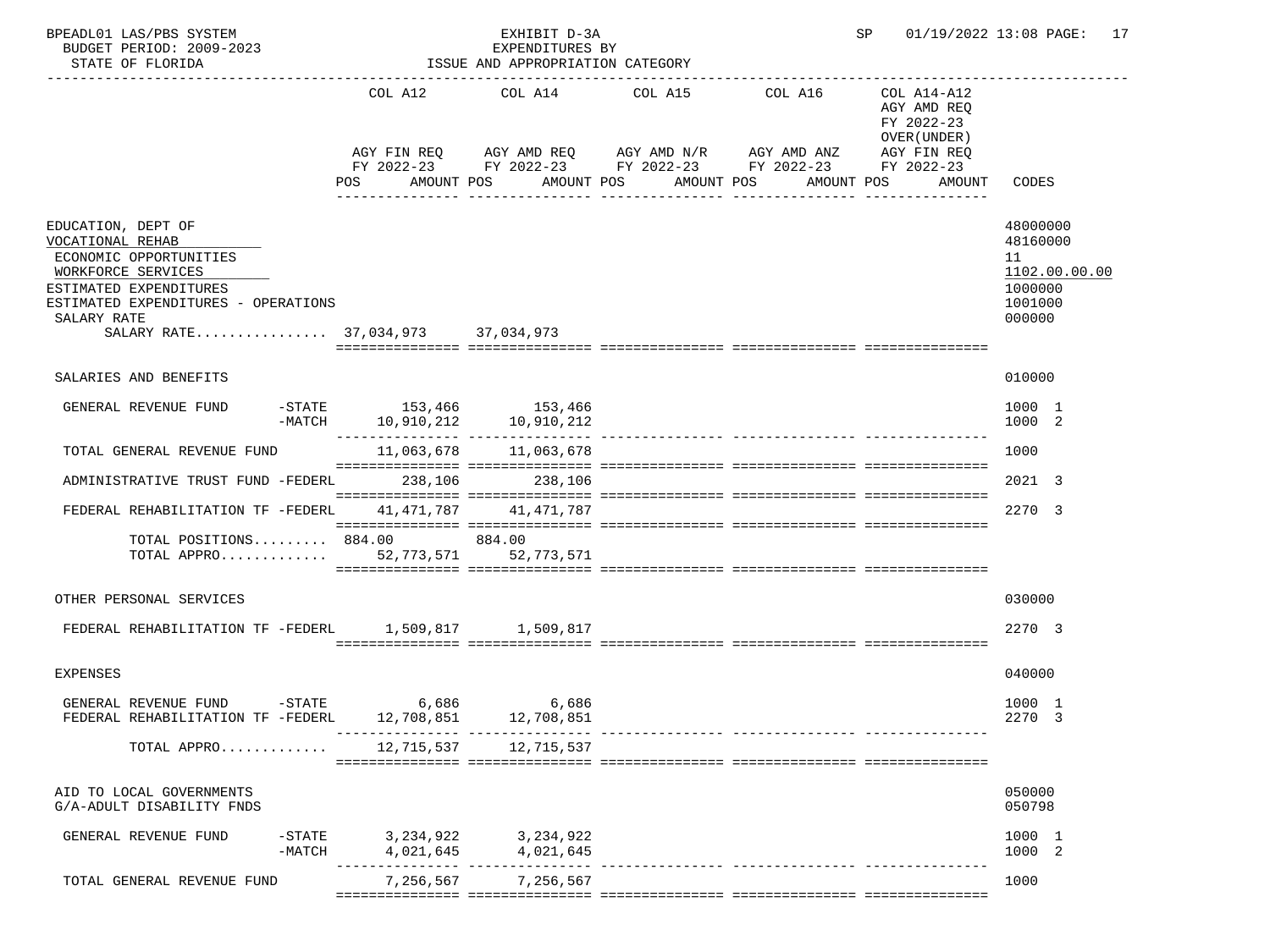| BPEADL01 LAS/PBS SYSTEM<br>BUDGET PERIOD: 2009-2023<br>STATE OF FLORIDA                                                                                                                                                                             |                                                                  | EXHIBIT D-3A<br>EXPENDITURES BY<br>ISSUE AND APPROPRIATION CATEGORY |                                                                                                                                                                                                                                           | SP and the set of the set of the set of the set of the set of the set of the set of the set of the set of the set of the set of the set of the set of the set of the set of the set of the set of the set of the set of the se | 01/19/2022 13:08 PAGE: 18                                                             |
|-----------------------------------------------------------------------------------------------------------------------------------------------------------------------------------------------------------------------------------------------------|------------------------------------------------------------------|---------------------------------------------------------------------|-------------------------------------------------------------------------------------------------------------------------------------------------------------------------------------------------------------------------------------------|--------------------------------------------------------------------------------------------------------------------------------------------------------------------------------------------------------------------------------|---------------------------------------------------------------------------------------|
|                                                                                                                                                                                                                                                     | POS                                                              |                                                                     | COL A12 COL A14 COL A15<br>COL A16<br>AGY FIN REQ AGY AMD REQ AGY AMD N/R AGY AMD ANZ AGY FIN REQ<br>FY 2022-23 FY 2022-23 FY 2022-23 FY 2022-23<br>AMOUNT POS AMOUNT POS AMOUNT POS AMOUNT POS<br>______________________________________ | COL A14-A12<br>AGY AMD REO<br>FY 2022-23<br>OVER (UNDER)<br>FY 2022-23<br>AMOUNT                                                                                                                                               | CODES                                                                                 |
| EDUCATION, DEPT OF<br>VOCATIONAL REHAB<br>ECONOMIC OPPORTUNITIES<br>WORKFORCE SERVICES<br>ESTIMATED EXPENDITURES<br>ESTIMATED EXPENDITURES - OPERATIONS<br>AID TO LOCAL GOVERNMENTS<br>G/A-ADULT DISABILITY FNDS<br>TOTAL APPRO 7,256,567 7,256,567 |                                                                  |                                                                     |                                                                                                                                                                                                                                           |                                                                                                                                                                                                                                | 48000000<br>48160000<br>11<br>1102.00.00.00<br>1000000<br>1001000<br>050000<br>050798 |
| OPERATING CAPITAL OUTLAY                                                                                                                                                                                                                            |                                                                  |                                                                     |                                                                                                                                                                                                                                           |                                                                                                                                                                                                                                | 060000                                                                                |
| FEDERAL REHABILITATION TF -FEDERL 80,986 80,986                                                                                                                                                                                                     |                                                                  |                                                                     |                                                                                                                                                                                                                                           |                                                                                                                                                                                                                                | 2270 3                                                                                |
| SPECIAL CATEGORIES<br>CONTRACTED SERVICES                                                                                                                                                                                                           |                                                                  |                                                                     |                                                                                                                                                                                                                                           |                                                                                                                                                                                                                                | 100000<br>100777                                                                      |
| GENERAL REVENUE FUND<br>$-MATCH$                                                                                                                                                                                                                    | $-$ STATE 444, 415 444, 415<br>723,423                           | 723,423                                                             |                                                                                                                                                                                                                                           |                                                                                                                                                                                                                                | 1000 1<br>1000 2                                                                      |
| TOTAL GENERAL REVENUE FUND                                                                                                                                                                                                                          |                                                                  | 1, 167, 838 1, 167, 838                                             |                                                                                                                                                                                                                                           |                                                                                                                                                                                                                                | 1000                                                                                  |
| FEDERAL REHABILITATION TF -FEDERL                                                                                                                                                                                                                   |                                                                  | 16,608,886 16,608,886                                               |                                                                                                                                                                                                                                           |                                                                                                                                                                                                                                | 2270 3                                                                                |
| GRANTS AND DONATIONS TF -MATCH 1,500,000 1,500,000                                                                                                                                                                                                  |                                                                  |                                                                     |                                                                                                                                                                                                                                           |                                                                                                                                                                                                                                | 2339 2                                                                                |
| TOTAL APPRO                                                                                                                                                                                                                                         |                                                                  | 19, 276, 724 19, 276, 724                                           |                                                                                                                                                                                                                                           |                                                                                                                                                                                                                                |                                                                                       |
| G/A-INDEPENDENT LIVING SRV                                                                                                                                                                                                                          |                                                                  |                                                                     |                                                                                                                                                                                                                                           |                                                                                                                                                                                                                                | 101694                                                                                |
| GENERAL REVENUE FUND<br>FEDERAL REHABILITATION TF -FEDERL                                                                                                                                                                                           | $-$ STATE $1,682,004$<br>5,087,789<br>---------------- --------- | 1,682,004<br>5,087,789                                              | -------------- -----------------                                                                                                                                                                                                          |                                                                                                                                                                                                                                | 1000 1<br>2270 3                                                                      |
| TOTAL APPRO                                                                                                                                                                                                                                         | 6,769,793                                                        | 6,769,793                                                           |                                                                                                                                                                                                                                           |                                                                                                                                                                                                                                |                                                                                       |
| PURCHASED CLIENT SERVICES                                                                                                                                                                                                                           |                                                                  |                                                                     |                                                                                                                                                                                                                                           |                                                                                                                                                                                                                                | 102933                                                                                |
| $-MATCH$<br>GENERAL REVENUE FUND<br>FEDERAL REHABILITATION TF -FEDERL                                                                                                                                                                               |                                                                  | 31,226,986 31,226,986<br>106,287,217 106,287,217                    |                                                                                                                                                                                                                                           |                                                                                                                                                                                                                                | 1000 2<br>2270 3                                                                      |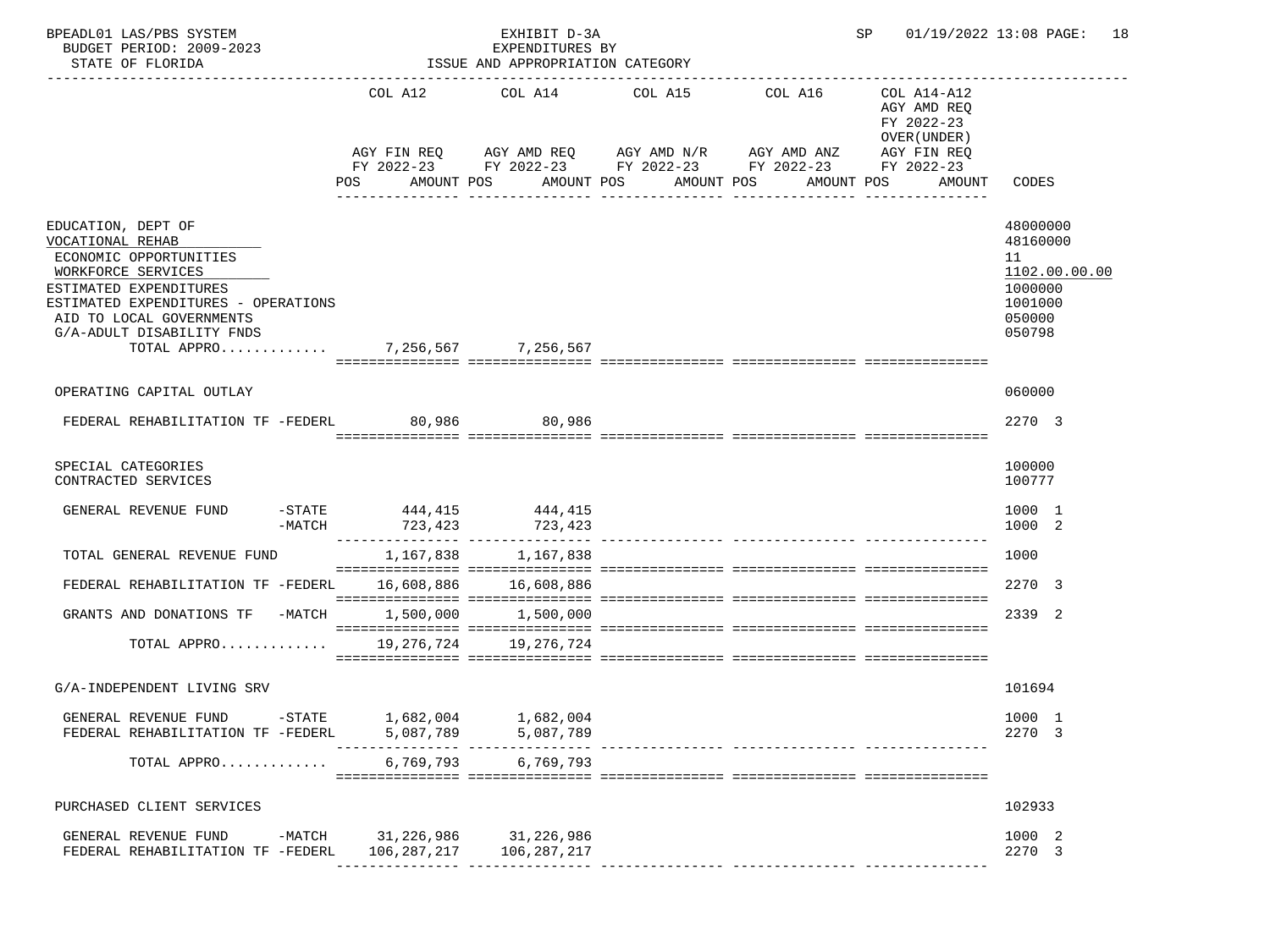| BPEADL01 LAS/PBS SYSTEM<br>BUDGET PERIOD: 2009-2023<br>STATE OF FLORIDA                                                                                                                                                                           |                                     | EXHIBIT D-3A<br>EXPENDITURES BY<br>ISSUE AND APPROPRIATION CATEGORY      |                                                                                                                                       |         |                                                                                                               | SP 01/19/2022 13:08 PAGE: 19                                                          |
|---------------------------------------------------------------------------------------------------------------------------------------------------------------------------------------------------------------------------------------------------|-------------------------------------|--------------------------------------------------------------------------|---------------------------------------------------------------------------------------------------------------------------------------|---------|---------------------------------------------------------------------------------------------------------------|---------------------------------------------------------------------------------------|
|                                                                                                                                                                                                                                                   | COL A12<br>POS                      | COL A14<br>AMOUNT POS                                                    | COL A15<br>AGY FIN REQ AGY AMD REQ AGY AMD N/R AGY AMD ANZ<br>FY 2022-23 FY 2022-23 FY 2022-23 FY 2022-23<br>AMOUNT POS<br>AMOUNT POS | COL A16 | COL A14-A12<br>AGY AMD REO<br>FY 2022-23<br>OVER (UNDER)<br>AGY FIN REQ<br>FY 2022-23<br>AMOUNT POS<br>AMOUNT | CODES                                                                                 |
| EDUCATION, DEPT OF<br>VOCATIONAL REHAB<br>ECONOMIC OPPORTUNITIES<br>WORKFORCE SERVICES<br>ESTIMATED EXPENDITURES<br>ESTIMATED EXPENDITURES - OPERATIONS<br>SPECIAL CATEGORIES<br>PURCHASED CLIENT SERVICES<br>TOTAL APPRO 137,514,203 137,514,203 |                                     |                                                                          |                                                                                                                                       |         |                                                                                                               | 48000000<br>48160000<br>11<br>1102.00.00.00<br>1000000<br>1001000<br>100000<br>102933 |
| RISK MANAGEMENT INSURANCE                                                                                                                                                                                                                         |                                     |                                                                          |                                                                                                                                       |         |                                                                                                               | 103241                                                                                |
| FEDERAL REHABILITATION TF -FEDERL 440,448 440,448                                                                                                                                                                                                 |                                     |                                                                          |                                                                                                                                       |         |                                                                                                               | 2270 3                                                                                |
| TENANT BROKER COMMISSIONS                                                                                                                                                                                                                         |                                     |                                                                          |                                                                                                                                       |         |                                                                                                               | 105084                                                                                |
| FEDERAL REHABILITATION TF -FEDERL                                                                                                                                                                                                                 |                                     | 97,655 97,655                                                            |                                                                                                                                       |         |                                                                                                               | 2270 3                                                                                |
| TR/DMS/HR SVCS/STW CONTRCT                                                                                                                                                                                                                        |                                     |                                                                          |                                                                                                                                       |         |                                                                                                               | 107040                                                                                |
| GENERAL REVENUE FUND<br>$-MATCH$<br>ADMINISTRATIVE TRUST FUND -FEDERL<br>FEDERAL REHABILITATION TF -FEDERL<br>TOTAL APPRO                                                                                                                         | 62,162<br>956<br>228,796<br>291,914 | 62,162<br>956<br>228,796<br>---------------- ----------------<br>291,914 |                                                                                                                                       |         |                                                                                                               | 1000 2<br>2021 3<br>2270 3                                                            |
| DATA PROCESSING SERVICES<br>OTHER DATA PROCESSING SVCS                                                                                                                                                                                            |                                     |                                                                          |                                                                                                                                       |         |                                                                                                               | 210000<br>210014                                                                      |
| GENERAL REVENUE FUND<br>$-MATCH$<br>FEDERAL REHABILITATION TF -FEDERL                                                                                                                                                                             | 154,316<br>515,762<br>-----------   | 154,316<br>515,762<br>--- --------                                       |                                                                                                                                       |         |                                                                                                               | 1000<br>2270 3                                                                        |
| TOTAL APPRO                                                                                                                                                                                                                                       | 670,078                             | 670,078                                                                  |                                                                                                                                       |         |                                                                                                               |                                                                                       |
| EDU TECH/INFORMATION SRVCS                                                                                                                                                                                                                        |                                     |                                                                          |                                                                                                                                       |         |                                                                                                               | 210020                                                                                |
| FEDERAL REHABILITATION TF -FEDERL                                                                                                                                                                                                                 | 236,976                             | 236,976                                                                  |                                                                                                                                       |         |                                                                                                               | 2270 3                                                                                |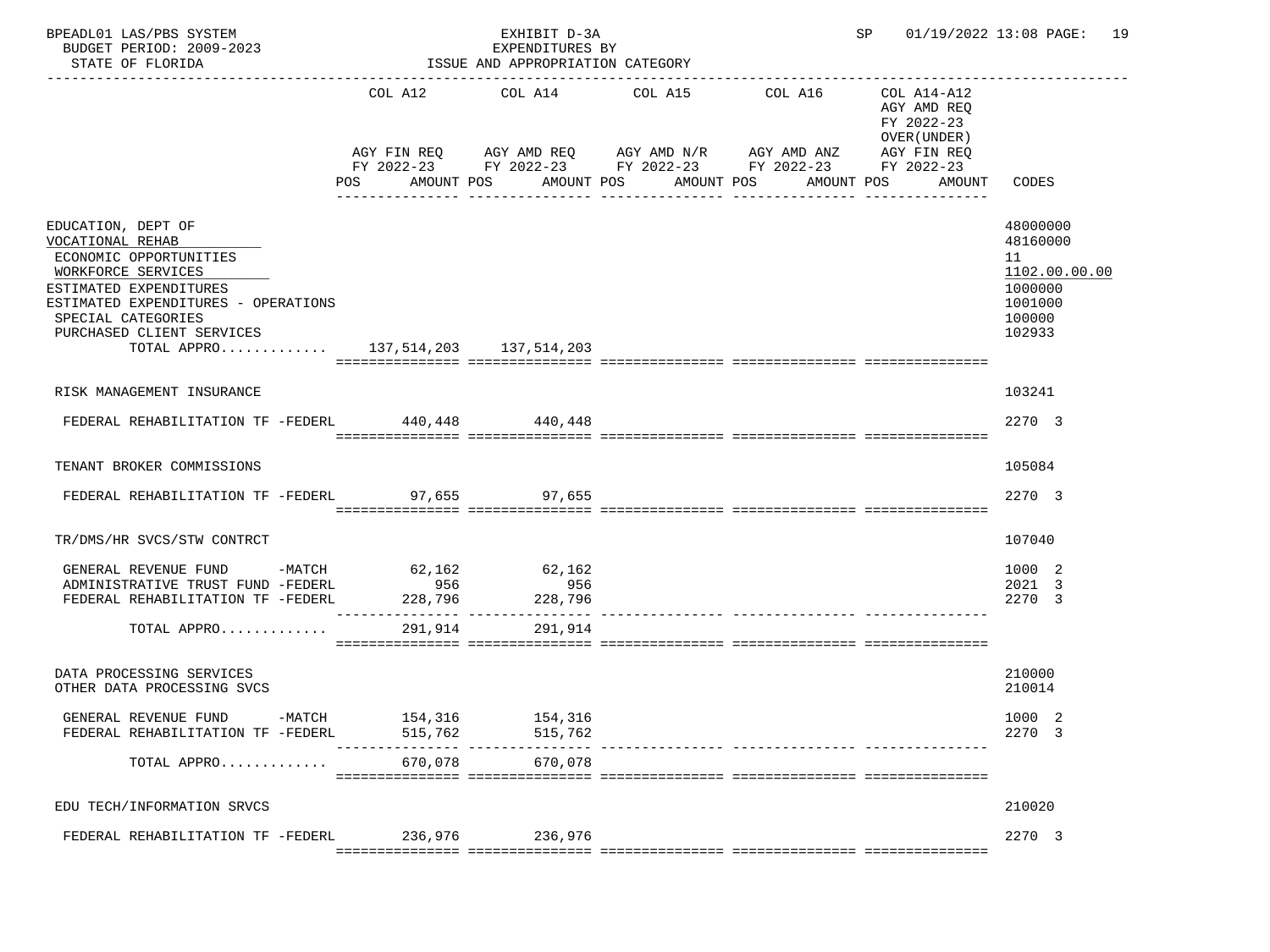| BPEADL01 LAS/PBS SYSTEM<br>BUDGET PERIOD: 2009-2023<br>STATE OF FLORIDA                                                                                                                                      |                                   | EXHIBIT D-3A<br>EXPENDITURES BY<br>ISSUE AND APPROPRIATION CATEGORY |                                                                         |                                                                         | SP 01/19/2022 13:08 PAGE: 20                                                          |
|--------------------------------------------------------------------------------------------------------------------------------------------------------------------------------------------------------------|-----------------------------------|---------------------------------------------------------------------|-------------------------------------------------------------------------|-------------------------------------------------------------------------|---------------------------------------------------------------------------------------|
|                                                                                                                                                                                                              | COL A12                           | COL A14                                                             | COL A15<br>COL A16<br>AGY FIN REQ 6GY AMD REQ 6GY AMD N/R 6GY AMD ANZ   | COL A14-A12<br>AGY AMD REQ<br>FY 2022-23<br>OVER (UNDER)<br>AGY FIN REQ |                                                                                       |
|                                                                                                                                                                                                              | POS<br>AMOUNT POS                 |                                                                     | FY 2022-23 FY 2022-23 FY 2022-23 FY 2022-23<br>AMOUNT POS<br>AMOUNT POS | FY 2022-23<br>AMOUNT POS<br>AMOUNT                                      | CODES                                                                                 |
|                                                                                                                                                                                                              |                                   |                                                                     | ________________                                                        |                                                                         |                                                                                       |
| EDUCATION, DEPT OF<br>VOCATIONAL REHAB<br>ECONOMIC OPPORTUNITIES<br>WORKFORCE SERVICES<br>ESTIMATED EXPENDITURES<br>ESTIMATED EXPENDITURES - OPERATIONS<br>DATA PROCESSING SERVICES<br>NORTHWEST REGIONAL DC |                                   |                                                                     |                                                                         |                                                                         | 48000000<br>48160000<br>11<br>1102.00.00.00<br>1000000<br>1001000<br>210000<br>210023 |
| FEDERAL REHABILITATION TF -FEDERL 278,290 278,290                                                                                                                                                            |                                   |                                                                     |                                                                         |                                                                         | 2270 3                                                                                |
| TOTAL: ESTIMATED EXPENDITURES - OPERATIONS<br>TOTAL POSITIONS 884.00<br>TOTAL ISSUE 239,912,559 239,912,559<br>TOTAL SALARY RATE $37,034,973$                                                                |                                   | 884.00<br>37,034,973                                                |                                                                         |                                                                         | 1001000                                                                               |
| SALARY INCREASES FOR FY 2021-22 -<br>STATE EMPLOYEE MINIMUM WAGE<br>INCREASE - EFFECTIVE 7/1/2021<br>SALARY RATE<br>SALARY RATE 252,782 252,782                                                              |                                   |                                                                     |                                                                         |                                                                         | 1001030<br>000000                                                                     |
| SALARIES AND BENEFITS                                                                                                                                                                                        |                                   |                                                                     |                                                                         |                                                                         | 010000                                                                                |
| $-$ STATE<br>GENERAL REVENUE FUND<br>-MATCH                                                                                                                                                                  | 872<br>61,872<br>________________ | 872<br>61,872                                                       |                                                                         |                                                                         | 1000 1<br>1000 2                                                                      |
| TOTAL GENERAL REVENUE FUND                                                                                                                                                                                   | 62,744                            | 62,744                                                              |                                                                         |                                                                         | 1000                                                                                  |
| ADMINISTRATIVE TRUST FUND -FEDERL                                                                                                                                                                            | 1,346                             | 1,346                                                               |                                                                         |                                                                         | 2021 3                                                                                |
| FEDERAL REHABILITATION TF -FEDERL                                                                                                                                                                            | 235,118                           | 235,118                                                             |                                                                         |                                                                         | 2270 3                                                                                |
| TOTAL APPRO                                                                                                                                                                                                  | 299,208                           | 299,208                                                             |                                                                         |                                                                         |                                                                                       |
| OTHER PERSONAL SERVICES                                                                                                                                                                                      |                                   |                                                                     |                                                                         |                                                                         | 030000                                                                                |
| FEDERAL REHABILITATION TF -FEDERL                                                                                                                                                                            | 38,933                            | 38,933                                                              |                                                                         |                                                                         | 2270 3                                                                                |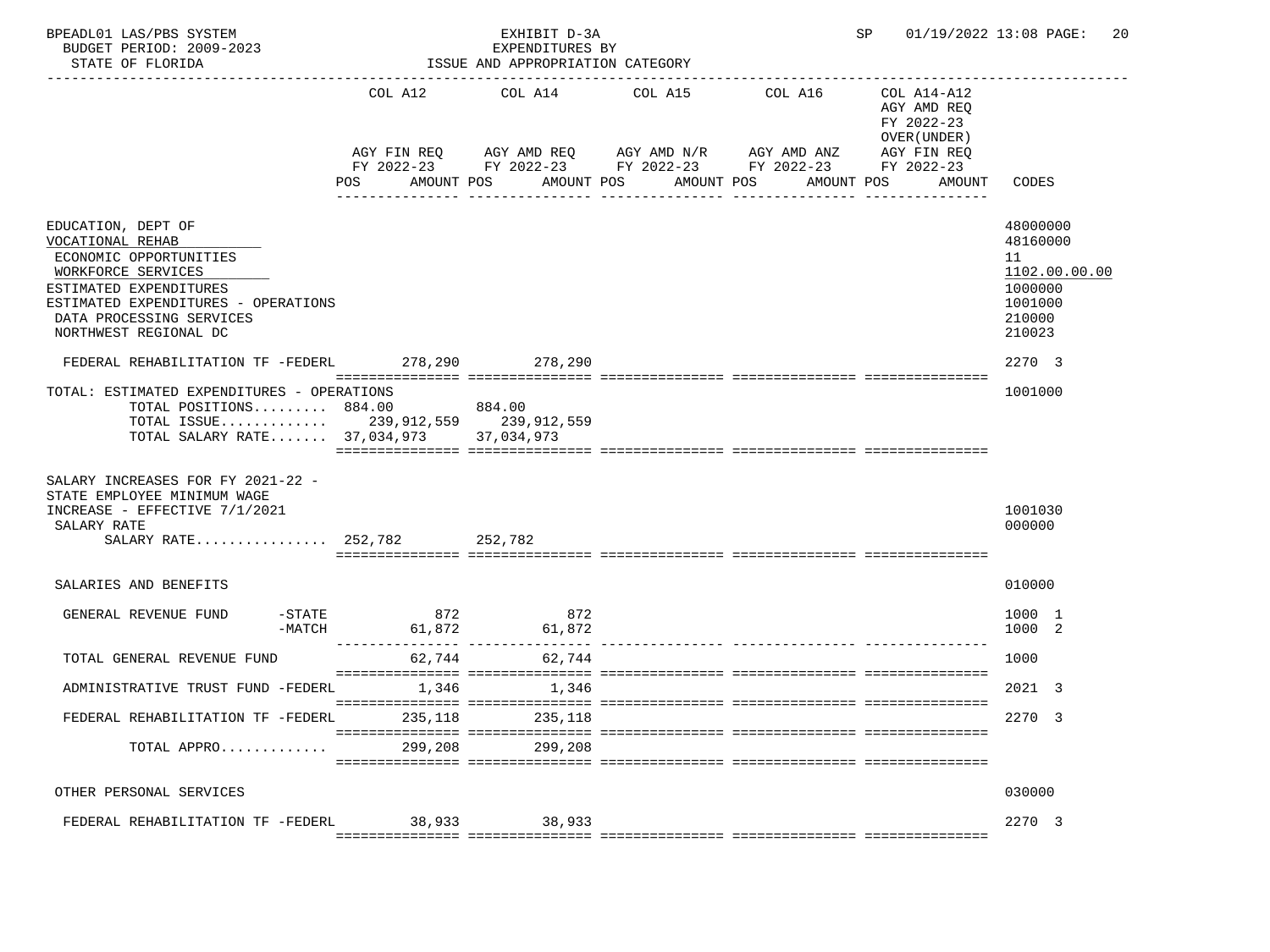| BPEADL01 LAS/PBS SYSTEM<br>BUDGET PERIOD: 2009-2023<br>STATE OF FLORIDA                                                                                                                                                                                                         |                                                                        | EXHIBIT D-3A<br>EXPENDITURES BY<br>ISSUE AND APPROPRIATION CATEGORY |                                                                                                                                                                       | SP 01/19/2022 13:08 PAGE:            |                                                                                  |                                                                                       |
|---------------------------------------------------------------------------------------------------------------------------------------------------------------------------------------------------------------------------------------------------------------------------------|------------------------------------------------------------------------|---------------------------------------------------------------------|-----------------------------------------------------------------------------------------------------------------------------------------------------------------------|--------------------------------------|----------------------------------------------------------------------------------|---------------------------------------------------------------------------------------|
|                                                                                                                                                                                                                                                                                 | POS                                                                    | COL A12 COL A14 COL A15<br>AMOUNT POS                               | AGY FIN REQ AGY AMD REQ AGY AMD N/R AGY AMD ANZ AGY FIN REQ<br>FY 2022-23 FY 2022-23 FY 2022-23 FY 2022-23 FY 2022-23<br>AMOUNT POS<br>AMOUNT POS<br>---------------- | COL A16<br>. _ _ _ _ _ _ _ _ _ _ _ _ | COL A14-A12<br>AGY AMD REQ<br>FY 2022-23<br>OVER (UNDER)<br>AMOUNT POS<br>AMOUNT | CODES                                                                                 |
| EDUCATION, DEPT OF<br>VOCATIONAL REHAB<br>ECONOMIC OPPORTUNITIES<br>WORKFORCE SERVICES<br>ESTIMATED EXPENDITURES<br>SALARY INCREASES FOR FY 2021-22 -<br>STATE EMPLOYEE MINIMUM WAGE<br>INCREASE - EFFECTIVE 7/1/2021<br>DATA PROCESSING SERVICES<br>EDU TECH/INFORMATION SRVCS |                                                                        |                                                                     |                                                                                                                                                                       |                                      |                                                                                  | 48000000<br>48160000<br>11<br>1102.00.00.00<br>1000000<br>1001030<br>210000<br>210020 |
| FEDERAL REHABILITATION TF -FEDERL<br>TOTAL: SALARY INCREASES FOR FY 2021-22 -<br>STATE EMPLOYEE MINIMUM WAGE<br>INCREASE - EFFECTIVE $7/1/2021$<br>TOTAL ISSUE 338,382 338,382<br>TOTAL SALARY RATE 252,782 252,782                                                             | 241                                                                    | 241                                                                 |                                                                                                                                                                       |                                      |                                                                                  | 2270 3<br>1001030                                                                     |
| FLORIDA RETIREMENT SYSTEM<br>ADJUSTMENT - FY 2021-22 - NORMAL<br>COST AND UNFUNDED ACTUARIAL<br>LIABILITY<br>SALARIES AND BENEFITS                                                                                                                                              |                                                                        |                                                                     |                                                                                                                                                                       |                                      |                                                                                  | 1001070<br>010000                                                                     |
| GENERAL REVENUE FUND                                                                                                                                                                                                                                                            | 870<br>$-STATE$<br>$-MATCH$ 61,692<br>---------------- --------------- | 870<br>61,692                                                       |                                                                                                                                                                       |                                      |                                                                                  | 1000 1<br>1000 2                                                                      |
| TOTAL GENERAL REVENUE FUND                                                                                                                                                                                                                                                      | 62,562                                                                 | 62,562                                                              |                                                                                                                                                                       |                                      |                                                                                  | 1000                                                                                  |
| ADMINISTRATIVE TRUST FUND -FEDERL                                                                                                                                                                                                                                               | 1,343                                                                  | 1,343                                                               |                                                                                                                                                                       |                                      |                                                                                  | 2021 3                                                                                |
| FEDERAL REHABILITATION TF -FEDERL                                                                                                                                                                                                                                               | 234,440                                                                | 234,440                                                             |                                                                                                                                                                       |                                      |                                                                                  | 2270 3                                                                                |
| TOTAL APPRO                                                                                                                                                                                                                                                                     | 298,345                                                                | 298,345                                                             |                                                                                                                                                                       |                                      |                                                                                  |                                                                                       |
| DATA PROCESSING SERVICES<br>EDU TECH/INFORMATION SRVCS                                                                                                                                                                                                                          |                                                                        |                                                                     |                                                                                                                                                                       |                                      |                                                                                  | 210000<br>210020                                                                      |
| FEDERAL REHABILITATION TF -FEDERL                                                                                                                                                                                                                                               | 475                                                                    | 475                                                                 |                                                                                                                                                                       |                                      |                                                                                  | 2270 3                                                                                |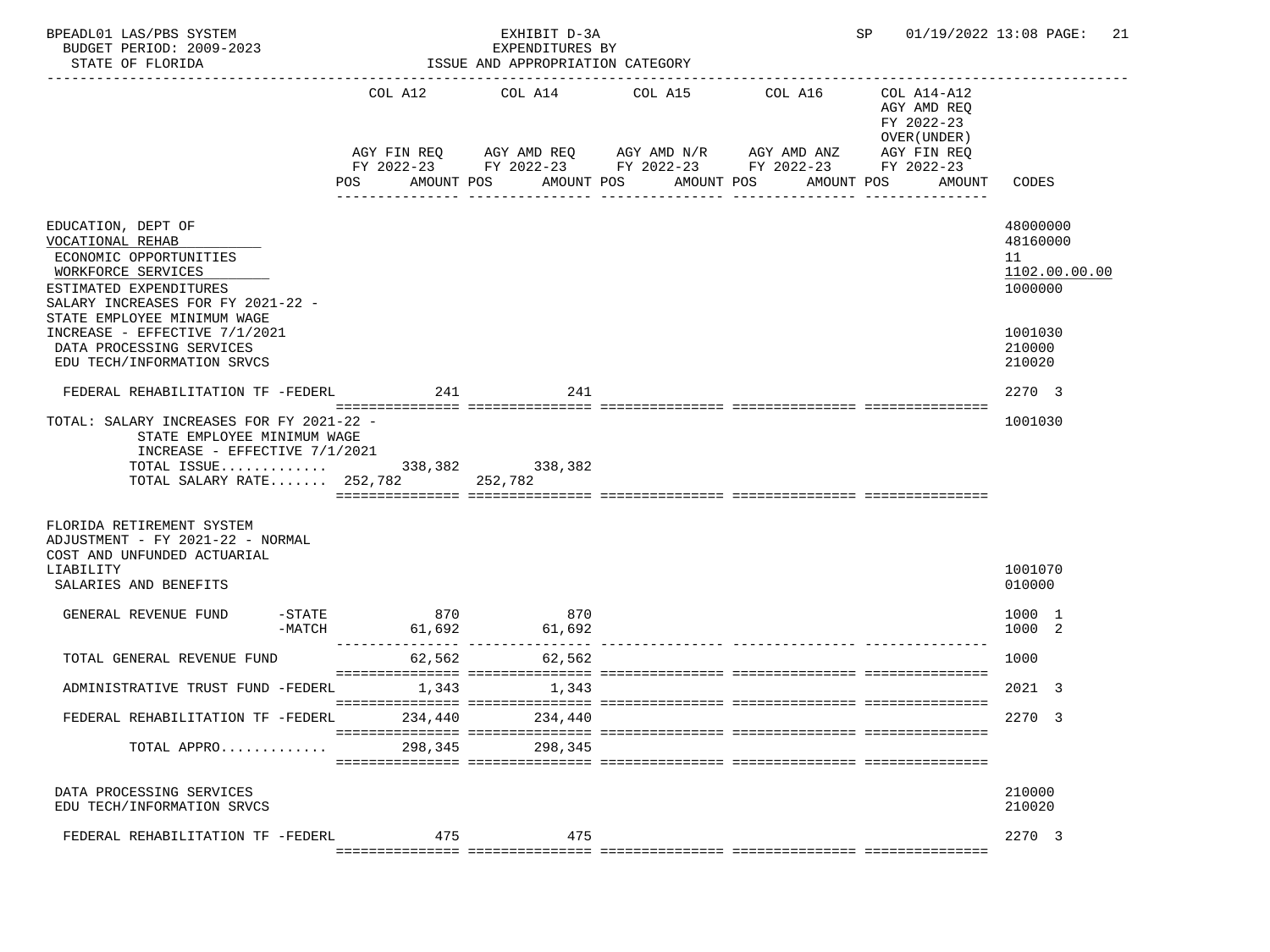| BPEADL01 LAS/PBS SYSTEM<br>BUDGET PERIOD: 2009-2023<br>STATE OF FLORIDA                                                                                                                                                       |       | EXHIBIT D-3A<br>EXPENDITURES BY<br>ISSUE AND APPROPRIATION CATEGORY | SP |                                                                                                                                                                                                         |                                                                    | 01/19/2022 13:08 PAGE:<br>22                                      |  |
|-------------------------------------------------------------------------------------------------------------------------------------------------------------------------------------------------------------------------------|-------|---------------------------------------------------------------------|----|---------------------------------------------------------------------------------------------------------------------------------------------------------------------------------------------------------|--------------------------------------------------------------------|-------------------------------------------------------------------|--|
|                                                                                                                                                                                                                               | POS   |                                                                     |    | COL A12 COL A14 COL A15 COL A16<br>AGY FIN REQ AGY AMD REQ AGY AMD N/R AGY AMD ANZ AGY FIN REQ<br>FY 2022-23 FY 2022-23 FY 2022-23 FY 2022-23 FY 2022-23<br>AMOUNT POS AMOUNT POS AMOUNT POS AMOUNT POS | COL A14-A12<br>AGY AMD REO<br>FY 2022-23<br>OVER (UNDER)<br>AMOUNT | CODES                                                             |  |
| EDUCATION, DEPT OF<br>VOCATIONAL REHAB<br>ECONOMIC OPPORTUNITIES<br>WORKFORCE SERVICES<br>ESTIMATED EXPENDITURES<br>FLORIDA RETIREMENT SYSTEM<br>ADJUSTMENT - FY 2021-22 - NORMAL<br>COST AND UNFUNDED ACTUARIAL<br>LIABILITY |       |                                                                     |    |                                                                                                                                                                                                         |                                                                    | 48000000<br>48160000<br>11<br>1102.00.00.00<br>1000000<br>1001070 |  |
| TOTAL: FLORIDA RETIREMENT SYSTEM<br>ADJUSTMENT - FY 2021-22 - NORMAL<br>COST AND UNFUNDED ACTUARIAL<br>LIABILITY<br>TOTAL ISSUE 298,820 298,820                                                                               |       |                                                                     |    |                                                                                                                                                                                                         |                                                                    | 1001070                                                           |  |
| CASUALTY INSURANCE PREMIUM<br>ADJUSTMENT<br>SPECIAL CATEGORIES<br>RISK MANAGEMENT INSURANCE<br>-782, FEDERAL REHABILITATION TF -FEDERL 2,782                                                                                  |       |                                                                     |    |                                                                                                                                                                                                         |                                                                    | 1001090<br>100000<br>103241<br>2270 3                             |  |
| REALLOCATION OF HUMAN RESOURCES<br>OUTSOURCING<br>SPECIAL CATEGORIES<br>TR/DMS/HR SVCS/STW CONTRCT<br>GENERAL REVENUE FUND -MATCH 4,738- 4,738-                                                                               |       |                                                                     |    |                                                                                                                                                                                                         |                                                                    | 1005900<br>100000<br>107040<br>1000 2                             |  |
| ADMINISTRATIVE TRUST FUND -FEDERL<br>FEDERAL REHABILITATION TF -FEDERL<br>TOTAL APPRO                                                                                                                                         | $73-$ | $73-$<br>$17,439 17,439-$<br>22,250- 22,250-                        |    |                                                                                                                                                                                                         |                                                                    | 2021 3<br>2270 3                                                  |  |
|                                                                                                                                                                                                                               |       |                                                                     |    |                                                                                                                                                                                                         |                                                                    |                                                                   |  |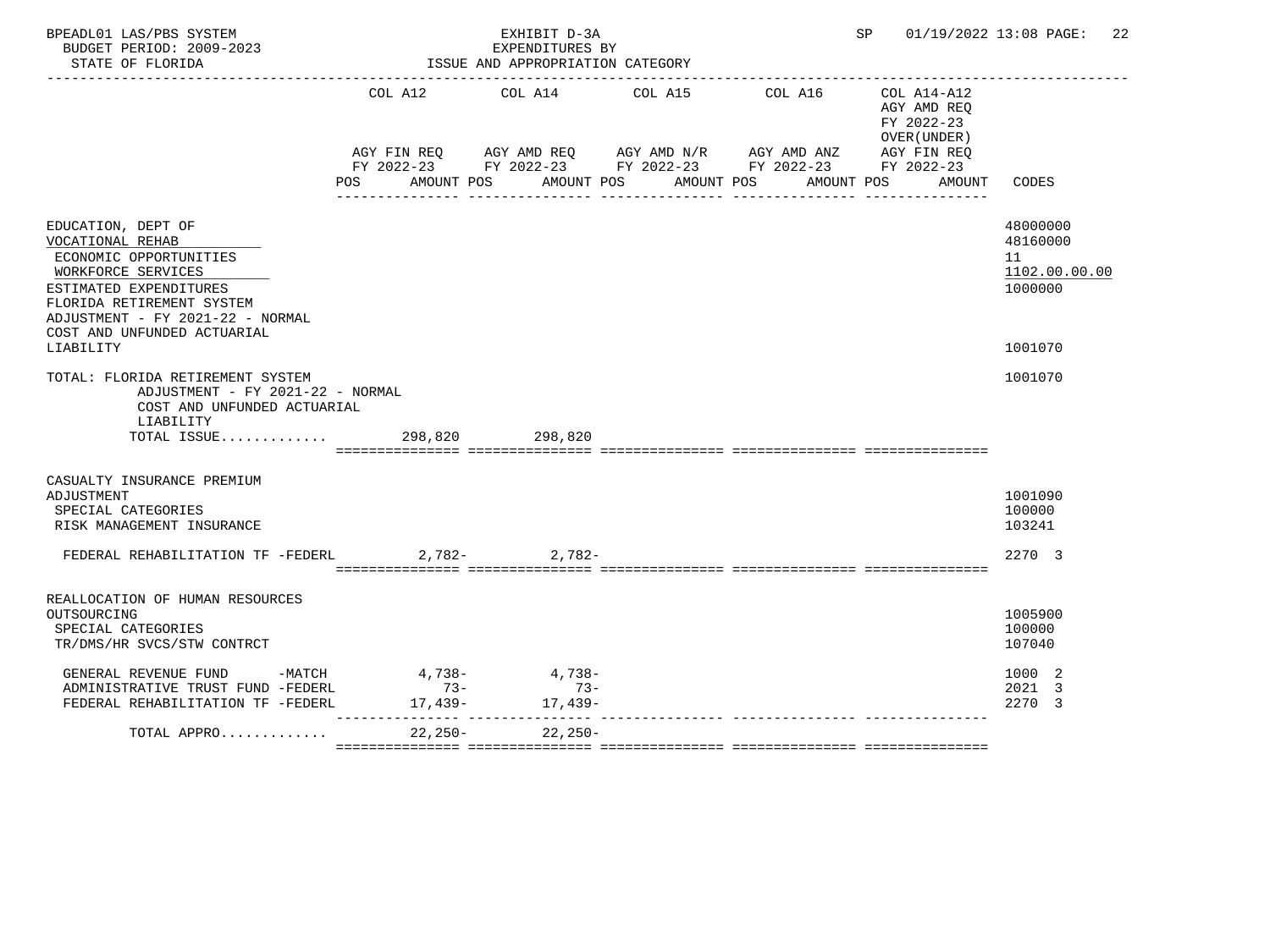| BPEADL01 LAS/PBS SYSTEM<br>BUDGET PERIOD: 2009-2023<br>STATE OF FLORIDA                                                                                                                                                          |                                  | EXHIBIT D-3A<br>EXPENDITURES BY<br>ISSUE AND APPROPRIATION CATEGORY |                                                                                                                         |                                                                                   | SP 01/19/2022 13:08 PAGE: 23                                                          |
|----------------------------------------------------------------------------------------------------------------------------------------------------------------------------------------------------------------------------------|----------------------------------|---------------------------------------------------------------------|-------------------------------------------------------------------------------------------------------------------------|-----------------------------------------------------------------------------------|---------------------------------------------------------------------------------------|
|                                                                                                                                                                                                                                  | AGY FIN REO<br>AMOUNT POS<br>POS | COL A12 COL A14 COL A15<br>AMOUNT POS                               | AGY AMD REQ AGY AMD N/R AGY AMD ANZ AGY FIN REQ<br>FY 2022-23 FY 2022-23 FY 2022-23 FY 2022-23 FY 2022-23<br>AMOUNT POS | COL A16<br>COL A14-A12<br>AGY AMD REO<br>FY 2022-23<br>OVER (UNDER)<br>AMOUNT POS | CODES<br>AMOUNT                                                                       |
| EDUCATION, DEPT OF<br>VOCATIONAL REHAB<br>ECONOMIC OPPORTUNITIES<br>WORKFORCE SERVICES<br>NONRECURRING EXPENDITURES<br>FLORIDIANS WITH DISABILITIES GET<br>BACK TO WORK<br>AID TO LOCAL GOVERNMENTS<br>G/A-ADULT DISABILITY FNDS |                                  |                                                                     |                                                                                                                         |                                                                                   | 48000000<br>48160000<br>11<br>1102.00.00.00<br>2100000<br>2103005<br>050000<br>050798 |
| GENERAL REVENUE FUND                                                                                                                                                                                                             | -STATE 260,000- 260,000-         |                                                                     |                                                                                                                         |                                                                                   | 1000 1                                                                                |
| INCLUSIVE TRANSITION AND EMPLOYMENT<br>MANAGEMENT PROGRAM (ITEM)<br>AID TO LOCAL GOVERNMENTS<br>G/A-ADULT DISABILITY FNDS                                                                                                        |                                  |                                                                     |                                                                                                                         |                                                                                   | 2103011<br>050000<br>050798                                                           |
| GENERAL REVENUE FUND                                                                                                                                                                                                             | $-$ STATE 400,000 - 400,000 -    |                                                                     |                                                                                                                         |                                                                                   | 1000 1                                                                                |
| COMMUNITY TRANSITION SERVICES FOR<br>ADULTS WITH DISABILITIES<br>SPECIAL CATEGORIES<br>G/A-INDEPENDENT LIVING SRV                                                                                                                |                                  |                                                                     |                                                                                                                         |                                                                                   | 2103015<br>100000<br>101694                                                           |
| GENERAL REVENUE FUND                                                                                                                                                                                                             | $-$ STATE 450,000-450,000-       |                                                                     |                                                                                                                         |                                                                                   | 1000 1                                                                                |
| BOCA RATON HABILITATION CENTER<br>AID TO LOCAL GOVERNMENTS<br>G/A-ADULT DISABILITY FNDS                                                                                                                                          |                                  |                                                                     |                                                                                                                         |                                                                                   | 2103062<br>050000<br>050798                                                           |
| GENERAL REVENUE FUND                                                                                                                                                                                                             | $-STATE$ 200,000- 200,000-       |                                                                     |                                                                                                                         |                                                                                   | 1000 1                                                                                |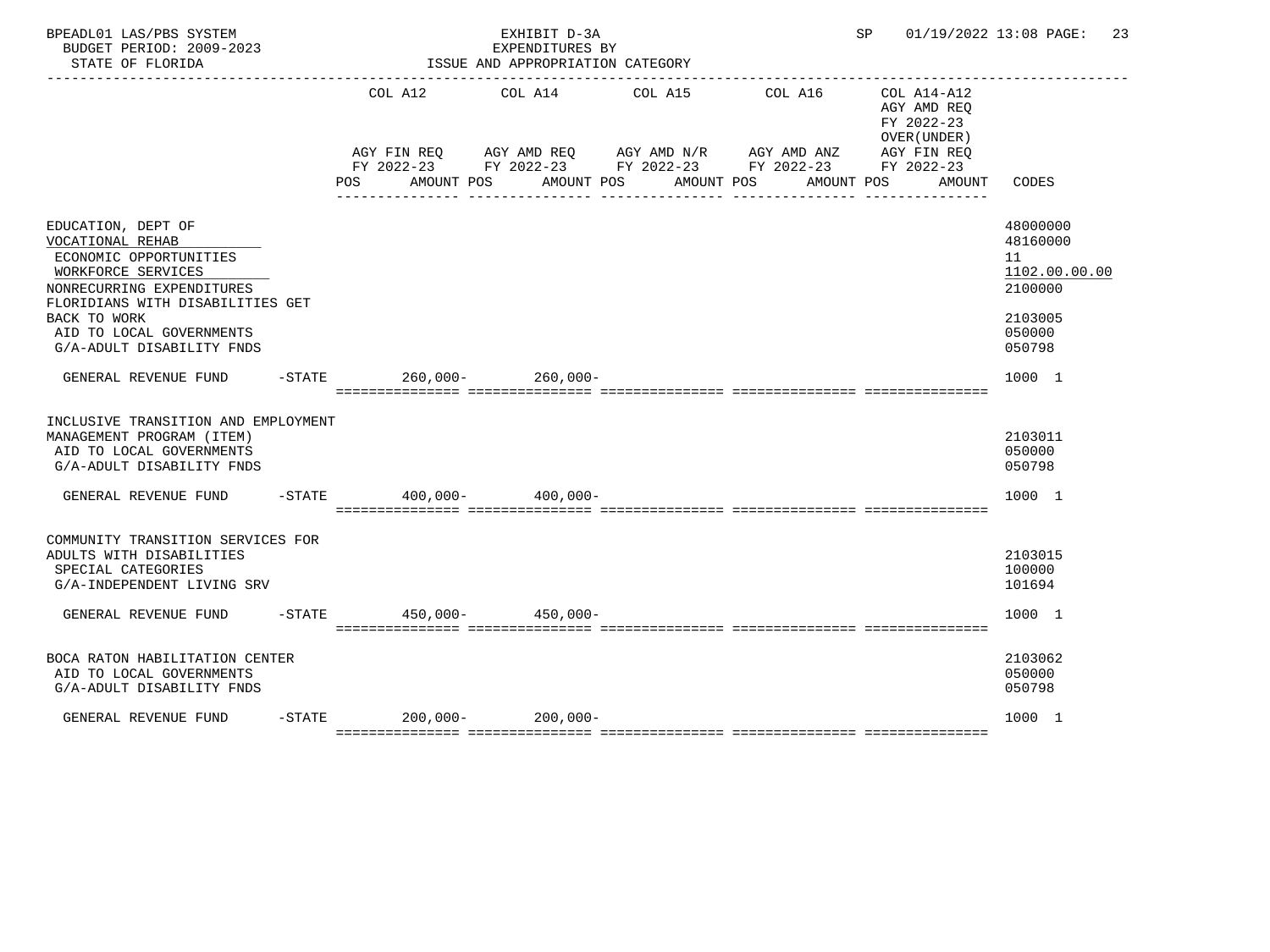| BPEADL01 LAS/PBS SYSTEM<br>BUDGET PERIOD: 2009-2023<br>STATE OF FLORIDA                                                                                                                                                                   |     | EXHIBIT D-3A<br>EXPENDITURES BY<br>ISSUE AND APPROPRIATION CATEGORY                    |                                                                                                                                     |                       |                                                                    | SP 01/19/2022 13:08 PAGE: 24                                                          |
|-------------------------------------------------------------------------------------------------------------------------------------------------------------------------------------------------------------------------------------------|-----|----------------------------------------------------------------------------------------|-------------------------------------------------------------------------------------------------------------------------------------|-----------------------|--------------------------------------------------------------------|---------------------------------------------------------------------------------------|
|                                                                                                                                                                                                                                           | POS | COL A12 COL A14 COL A15<br>AMOUNT POS AMOUNT POS<br>---------------- ----------------- | AGY FIN REQ AGY AMD REQ AGY AMD N/R AGY AMD ANZ AGY FIN REQ<br>FY 2022-23 FY 2022-23 FY 2022-23 FY 2022-23 FY 2022-23<br>AMOUNT POS | COL A16<br>AMOUNT POS | COL A14-A12<br>AGY AMD REQ<br>FY 2022-23<br>OVER (UNDER)<br>AMOUNT | CODES                                                                                 |
| EDUCATION, DEPT OF<br>VOCATIONAL REHAB<br>ECONOMIC OPPORTUNITIES<br>WORKFORCE SERVICES<br>NONRECURRING EXPENDITURES<br>ARC BROWARD SKILLS TRAINING -<br>ADULTS WITH DISABILITIES<br>AID TO LOCAL GOVERNMENTS<br>G/A-ADULT DISABILITY FNDS |     |                                                                                        |                                                                                                                                     |                       |                                                                    | 48000000<br>48160000<br>11<br>1102.00.00.00<br>2100000<br>2103127<br>050000<br>050798 |
| GENERAL REVENUE FUND                                                                                                                                                                                                                      |     | -STATE 350,000- 350,000-                                                               |                                                                                                                                     |                       |                                                                    | 1000 1                                                                                |
| BRIDGING THE GAP IN EMPLOYMENT OF<br>YOUNG ADULTS WITH UNIQUE ABILITIES<br>AID TO LOCAL GOVERNMENTS<br>G/A-ADULT DISABILITY FNDS                                                                                                          |     |                                                                                        |                                                                                                                                     |                       |                                                                    | 2103146<br>050000<br>050798                                                           |
| GENERAL REVENUE FUND                                                                                                                                                                                                                      |     | $-STATE$ 200,000- 200,000-                                                             |                                                                                                                                     |                       |                                                                    | 1000 1                                                                                |
| THE WOW CENTER OF MIAMI<br>AID TO LOCAL GOVERNMENTS<br>G/A-ADULT DISABILITY FNDS                                                                                                                                                          |     |                                                                                        |                                                                                                                                     |                       |                                                                    | 2103608<br>050000<br>050798                                                           |
| GENERAL REVENUE FUND                                                                                                                                                                                                                      |     | -STATE 250,000- 250,000-                                                               |                                                                                                                                     |                       |                                                                    | 1000 1                                                                                |
| JACKSONVILLE SCHOOL FOR AUTISM -<br>STRATEGIES AND TECHNIQUES FOR<br>EFFECTIVE PRACTICE (STEP) PROGRAM<br>AID TO LOCAL GOVERNMENTS<br>G/A-ADULT DISABILITY FNDS                                                                           |     |                                                                                        |                                                                                                                                     |                       |                                                                    | 2103869<br>050000<br>050798                                                           |
| GENERAL REVENUE FUND                                                                                                                                                                                                                      |     | $-$ STATE 250,000 - 250,000 -                                                          |                                                                                                                                     |                       |                                                                    | 1000 1                                                                                |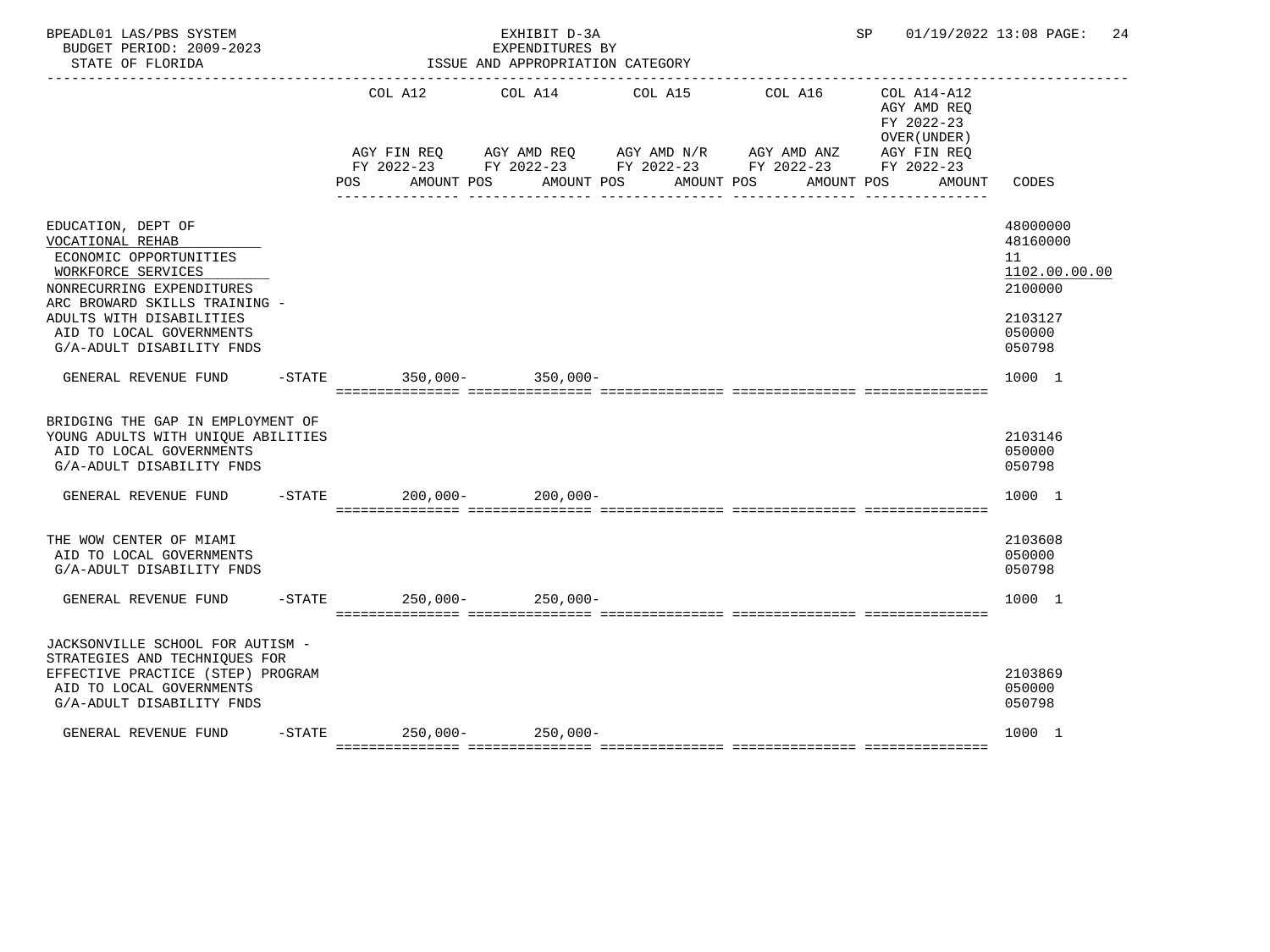| BPEADL01 LAS/PBS SYSTEM<br>BUDGET PERIOD: 2009-2023<br>STATE OF FLORIDA                                                                                                                                                                                                                                                                                                           |           |     |            | EXHIBIT D-3A<br>EXPENDITURES BY<br>ISSUE AND APPROPRIATION CATEGORY                                                   |                  |            |            | SP. |                                            | 01/19/2022 13:08 PAGE:                                 | 25 |
|-----------------------------------------------------------------------------------------------------------------------------------------------------------------------------------------------------------------------------------------------------------------------------------------------------------------------------------------------------------------------------------|-----------|-----|------------|-----------------------------------------------------------------------------------------------------------------------|------------------|------------|------------|-----|--------------------------------------------|--------------------------------------------------------|----|
|                                                                                                                                                                                                                                                                                                                                                                                   |           |     | COL A12    |                                                                                                                       |                  |            |            |     | AGY AMD REO<br>FY 2022-23<br>OVER (UNDER ) |                                                        |    |
|                                                                                                                                                                                                                                                                                                                                                                                   |           |     |            | AGY FIN REQ AGY AMD REQ AGY AMD N/R AGY AMD ANZ AGY FIN REQ<br>FY 2022-23 FY 2022-23 FY 2022-23 FY 2022-23 FY 2022-23 |                  |            |            |     |                                            |                                                        |    |
|                                                                                                                                                                                                                                                                                                                                                                                   |           | POS | AMOUNT POS | AMOUNT POS                                                                                                            |                  | AMOUNT POS | AMOUNT POS |     | AMOUNT                                     | CODES                                                  |    |
| EDUCATION, DEPT OF<br>VOCATIONAL REHAB<br>ECONOMIC OPPORTUNITIES<br>WORKFORCE SERVICES<br>NONRECURRING EXPENDITURES<br>BREVARD ACHIEVEMENT CENTER -                                                                                                                                                                                                                               |           |     |            |                                                                                                                       |                  |            |            |     |                                            | 48000000<br>48160000<br>11<br>1102.00.00.00<br>2100000 |    |
| BREVARD ADULTS WITH DISABILITIES<br>AID TO LOCAL GOVERNMENTS<br>G/A-ADULT DISABILITY FNDS                                                                                                                                                                                                                                                                                         |           |     |            |                                                                                                                       |                  |            |            |     |                                            | 2103870<br>050000<br>050798                            |    |
| GENERAL REVENUE FUND                                                                                                                                                                                                                                                                                                                                                              |           |     |            | $-STATE$ 199, 714- 199, 714-                                                                                          |                  |            |            |     |                                            | 1000 1                                                 |    |
| RESTORE NONRECURRING APPROPRIATION<br>RESTORE NONRECURRING<br>BOCA RATON HABILITATION CENTER<br>AID TO LOCAL GOVERNMENTS<br>G/A-ADULT DISABILITY FNDS                                                                                                                                                                                                                             |           |     |            |                                                                                                                       |                  |            |            |     |                                            | 5300000<br>5300080<br>050000<br>050798                 |    |
| GENERAL REVENUE FUND                                                                                                                                                                                                                                                                                                                                                              | $-$ STATE |     |            | $200,000$ $200,000$                                                                                                   |                  |            |            |     |                                            | 200,000 1000 1                                         |    |
|                                                                                                                                                                                                                                                                                                                                                                                   |           |     |            |                                                                                                                       |                  |            |            |     |                                            |                                                        |    |
| AGENCY ISSUE NARRATIVE:<br>2022-2023 BUDGET YEAR NARRATIVE:<br>Amended 2022-23 Narrative after December 15, 2021                                                                                                                                                                                                                                                                  |           |     |            |                                                                                                                       | IT COMPONENT? NO |            |            |     |                                            |                                                        |    |
| Vocational Rehabilitation requests the restoration of \$200,000 in nonrecurring General Revenue for the Boca Raton<br>Habilitation Center to maintain Fiscal Year 2021-2022 funding level. The Boca Raton Habilitation Center assists adults<br>with disabilities with employment related services and basic adult education through vocational training and support<br>services. |           |     |            |                                                                                                                       |                  |            |            |     |                                            |                                                        |    |
| Summary: This is a new issue.                                                                                                                                                                                                                                                                                                                                                     |           |     |            |                                                                                                                       |                  |            |            |     |                                            |                                                        |    |

\*\*\*\*\*\*\*\*\*\*\*\*\*\*\*\*\*\*\*\*\*\*\*\*\*\*\*\*\*\*\*\*\*\*\*\*\*\*\*\*\*\*\*\*\*\*\*\*\*\*\*\*\*\*\*\*\*\*\*\*\*\*\*\*\*\*\*\*\*\*\*\*\*\*\*\*\*\*\*\*\*\*\*\*\*\*\*\*\*\*\*\*\*\*\*\*\*\*\*\*\*\*\*\*\*\*\*\*\*\*\*\*\*\*\*\*\*\*\*\*\*\*\*\*\*\*\*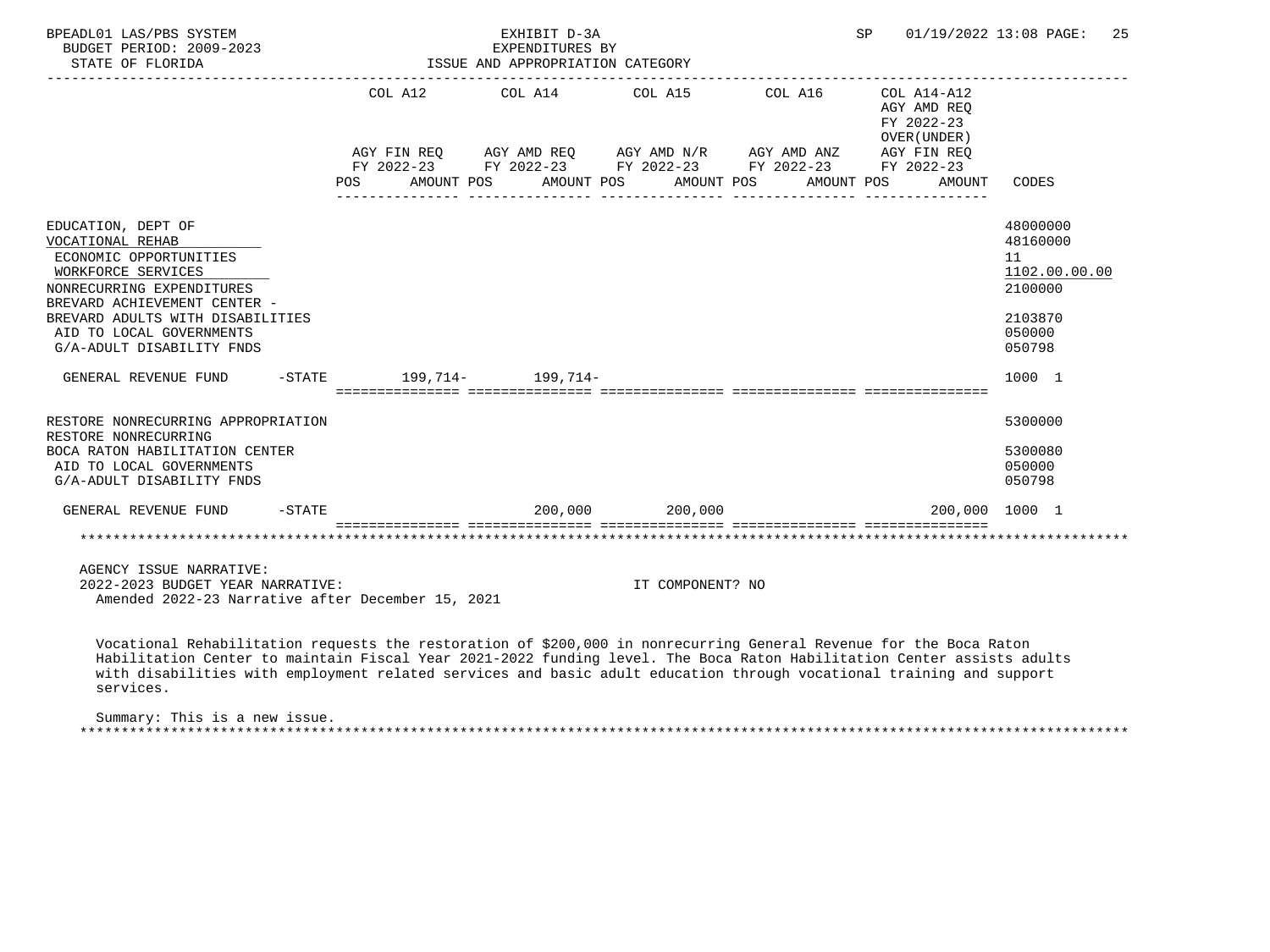| BPEADL01 LAS/PBS SYSTEM<br>BUDGET PERIOD: 2009-2023<br>STATE OF FLORIDA                                                                                                                                                                                                                                                                                                                                                                                                                                                                                                                                                                                                                                | ISSUE AND APPROPRIATION CATEGORY                | SP                                                                                                                                                                                                                                                                                                                                                               | 01/19/2022 13:08 PAGE:<br>26 |  |                                           |                                                                                       |
|--------------------------------------------------------------------------------------------------------------------------------------------------------------------------------------------------------------------------------------------------------------------------------------------------------------------------------------------------------------------------------------------------------------------------------------------------------------------------------------------------------------------------------------------------------------------------------------------------------------------------------------------------------------------------------------------------------|-------------------------------------------------|------------------------------------------------------------------------------------------------------------------------------------------------------------------------------------------------------------------------------------------------------------------------------------------------------------------------------------------------------------------|------------------------------|--|-------------------------------------------|---------------------------------------------------------------------------------------|
|                                                                                                                                                                                                                                                                                                                                                                                                                                                                                                                                                                                                                                                                                                        |                                                 | COL A12 $COL$ A14 $COL$ A15 $COL$ A16 $COL$ A14-A12                                                                                                                                                                                                                                                                                                              |                              |  | AGY AMD REO<br>FY 2022-23<br>OVER (UNDER) |                                                                                       |
|                                                                                                                                                                                                                                                                                                                                                                                                                                                                                                                                                                                                                                                                                                        | POS AMOUNT POS AMOUNT POS AMOUNT POS AMOUNT POS | $\begin{array}{lllllll} {\text{AGY}} & {\text{FIN}} & {\text{REG}} & {\text{AGY}} & {\text{AMD}} & {\text{RGY}} & {\text{AMD}} & {\text{NY}} & {\text{M}} & {\text{M}} & {\text{M}} & {\text{M}} & {\text{M}} & {\text{M}} \\ {\text{FY}} & 2022-23 & {\text{FY}} & 2022-23 & {\text{FY}} & 2022-23 & {\text{FY}} & 2022-23 & {\text{FY}} & 2022-23 \end{array}$ |                              |  | AMOUNT                                    | CODES                                                                                 |
| EDUCATION, DEPT OF<br>VOCATIONAL REHAB<br>ECONOMIC OPPORTUNITIES<br>WORKFORCE SERVICES<br>RESTORE NONRECURRING APPROPRIATION<br>RESTORE NONRECURRING WOW CENTER<br>AID TO LOCAL GOVERNMENTS<br>G/A-ADULT DISABILITY FNDS                                                                                                                                                                                                                                                                                                                                                                                                                                                                               |                                                 |                                                                                                                                                                                                                                                                                                                                                                  |                              |  |                                           | 48000000<br>48160000<br>11<br>1102.00.00.00<br>5300000<br>5300090<br>050000<br>050798 |
| GENERAL REVENUE FUND                                                                                                                                                                                                                                                                                                                                                                                                                                                                                                                                                                                                                                                                                   | -STATE 250,000 250,000                          |                                                                                                                                                                                                                                                                                                                                                                  |                              |  | 250,000 1000 1                            |                                                                                       |
| AGENCY ISSUE NARRATIVE:<br>2022-2023 BUDGET YEAR NARRATIVE:<br>Amended 2022-23 Narrative after December 15, 2021<br>Vocational Rehabilitation requests the restoration of \$250,000 in nonrecurring General Revenue for the WOW Center to<br>maintain Fiscal Year 2021-2022 funding level. The center provides education, internships and training for future<br>workforce success for adults (age 24 and over) with intellectual and developmental disabilities. These programs are<br>designed to help members of this population lead meaningful and productive lives, explore their potential, develop a<br>sense of community, and pursue independence and jobs.<br>Summary: This is a new issue. |                                                 |                                                                                                                                                                                                                                                                                                                                                                  | IT COMPONENT? NO             |  |                                           |                                                                                       |
| RESTORE NONRECURRING JACKSONVILLE<br>SCHOOL FOR AUTISM VOCATIONAL<br>STEP PROGRAM<br>AID TO LOCAL GOVERNMENTS<br>G/A-ADULT DISABILITY FNDS                                                                                                                                                                                                                                                                                                                                                                                                                                                                                                                                                             |                                                 |                                                                                                                                                                                                                                                                                                                                                                  |                              |  |                                           | 5300130<br>050000<br>050798                                                           |
| GENERAL REVENUE FUND<br>$-STATE$                                                                                                                                                                                                                                                                                                                                                                                                                                                                                                                                                                                                                                                                       |                                                 | 250,000                                                                                                                                                                                                                                                                                                                                                          | 250,000                      |  |                                           | 250,000 1000 1                                                                        |
|                                                                                                                                                                                                                                                                                                                                                                                                                                                                                                                                                                                                                                                                                                        |                                                 |                                                                                                                                                                                                                                                                                                                                                                  |                              |  |                                           |                                                                                       |
| AGENCY ISSUE NARRATIVE:<br>2022-2023 BUDGET YEAR NARRATIVE:<br>Amended 2022-23 Narrative after December 15, 2021                                                                                                                                                                                                                                                                                                                                                                                                                                                                                                                                                                                       |                                                 |                                                                                                                                                                                                                                                                                                                                                                  | IT COMPONENT? NO             |  |                                           |                                                                                       |

 Vocational Rehabilitation requests the restoration of \$250,000 in nonrecurring General Revenue for the Jacksonville School for Autism STEP Program to maintain Fiscal Year 2021-2022 funding level. The school provides continuum of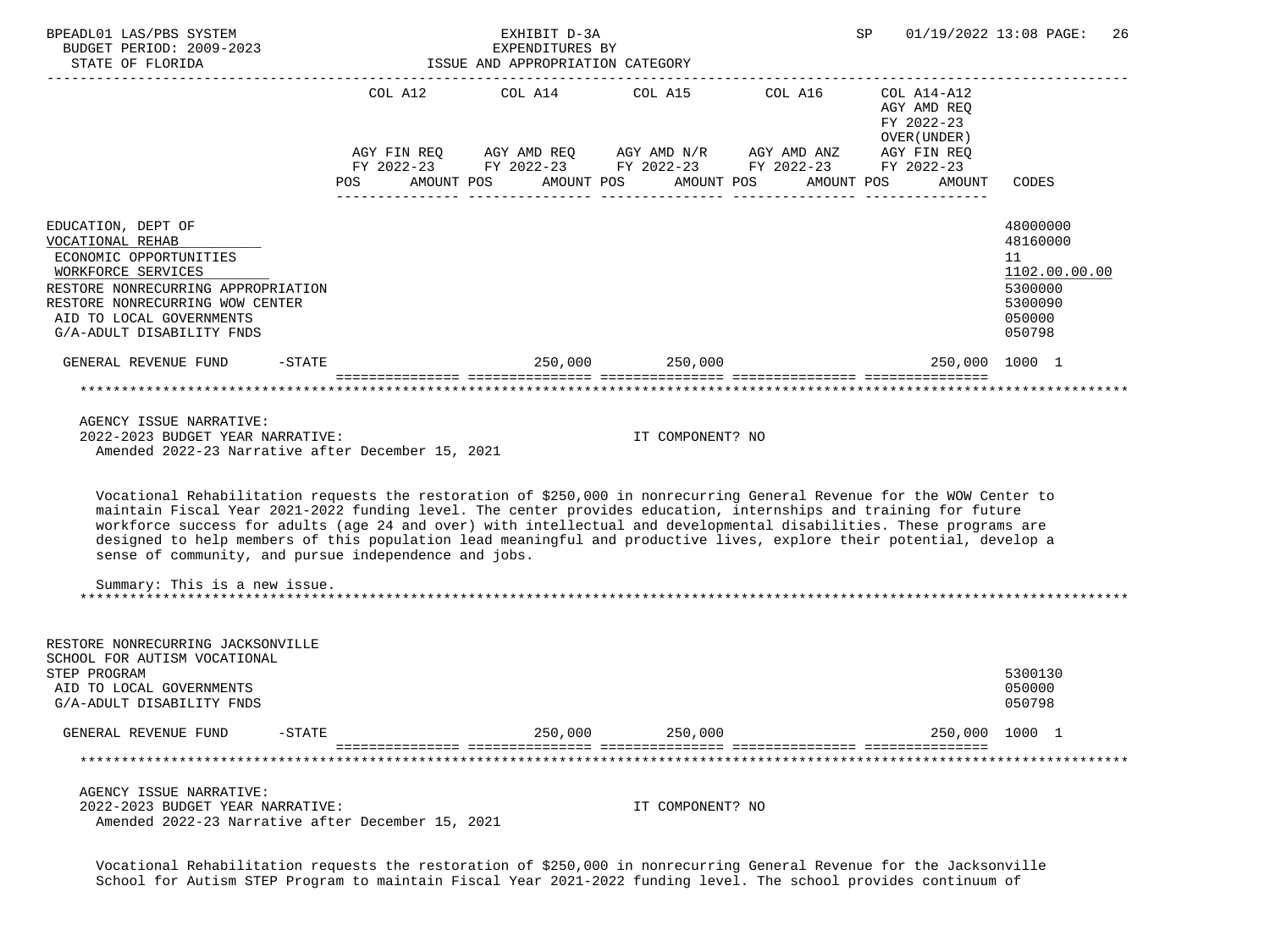| BPEADL01 LAS/PBS SYSTEM<br>BUDGET PERIOD: 2009-2023<br>STATE OF FLORIDA                                                                                                                                                                                                                                                                                                                                                                             |                                        | EXHIBIT D-3A<br>EXPENDITURES BY<br>ISSUE AND APPROPRIATION CATEGORY |                  | 01/19/2022 13:08 PAGE:<br>SP                                                                                                                                                                                                                                                                             | 27                                                        |                                                        |
|-----------------------------------------------------------------------------------------------------------------------------------------------------------------------------------------------------------------------------------------------------------------------------------------------------------------------------------------------------------------------------------------------------------------------------------------------------|----------------------------------------|---------------------------------------------------------------------|------------------|----------------------------------------------------------------------------------------------------------------------------------------------------------------------------------------------------------------------------------------------------------------------------------------------------------|-----------------------------------------------------------|--------------------------------------------------------|
|                                                                                                                                                                                                                                                                                                                                                                                                                                                     | AGY FIN REO                            | COL A12 COL A14 COL A15 COL A16<br>AGY AMD REO                      |                  |                                                                                                                                                                                                                                                                                                          | COL A14-A12<br>AGY AMD REQ<br>FY 2022-23<br>OVER (UNDER ) |                                                        |
|                                                                                                                                                                                                                                                                                                                                                                                                                                                     | FY 2022-23<br><b>POS</b><br>AMOUNT POS | AMOUNT POS                                                          | AMOUNT POS       | $\begin{array}{lllll} \text{AGY} & \text{AMD} & \text{REG} & \text{AGY} & \text{AMD} & \text{NY} & \text{AGY} & \text{AMD} & \text{ANZ} & \text{AGY} & \text{FIN} & \text{REG} \\ \text{FY} & 2022-23 & & \text{FY} & 2022-23 & & \text{FY} & 2022-23 & & \text{FY} & 2022-23 \end{array}$<br>AMOUNT POS | AMOUNT                                                    | CODES                                                  |
| EDUCATION, DEPT OF<br>VOCATIONAL REHAB<br>ECONOMIC OPPORTUNITIES<br>WORKFORCE SERVICES<br>RESTORE NONRECURRING APPROPRIATION<br>RESTORE NONRECURRING JACKSONVILLE<br>SCHOOL FOR AUTISM VOCATIONAL                                                                                                                                                                                                                                                   |                                        |                                                                     |                  |                                                                                                                                                                                                                                                                                                          |                                                           | 48000000<br>48160000<br>11<br>1102.00.00.00<br>5300000 |
| STEP PROGRAM<br>educational, therapeutic and employment programs that make a positive impact in the lives of students and families across                                                                                                                                                                                                                                                                                                           |                                        |                                                                     |                  |                                                                                                                                                                                                                                                                                                          |                                                           | 5300130                                                |
| the state.                                                                                                                                                                                                                                                                                                                                                                                                                                          |                                        |                                                                     |                  |                                                                                                                                                                                                                                                                                                          |                                                           |                                                        |
| Summary: This is a new issue.                                                                                                                                                                                                                                                                                                                                                                                                                       |                                        |                                                                     |                  |                                                                                                                                                                                                                                                                                                          |                                                           |                                                        |
| RESTORE INCLUSIVE TRANSITION<br>AND EMPLOYMENT MANAGEMENT PROGRAM<br>(TTEM)<br>AID TO LOCAL GOVERNMENTS<br>G/A-ADULT DISABILITY FNDS                                                                                                                                                                                                                                                                                                                |                                        |                                                                     |                  |                                                                                                                                                                                                                                                                                                          |                                                           | 5300140<br>050000<br>050798                            |
| $-$ STATE<br>GENERAL REVENUE FUND                                                                                                                                                                                                                                                                                                                                                                                                                   |                                        | $400,000$ $400,000$                                                 |                  |                                                                                                                                                                                                                                                                                                          | 400,000 1000 1                                            |                                                        |
|                                                                                                                                                                                                                                                                                                                                                                                                                                                     |                                        |                                                                     |                  |                                                                                                                                                                                                                                                                                                          |                                                           |                                                        |
| AGENCY ISSUE NARRATIVE:<br>2022-2023 BUDGET YEAR NARRATIVE:<br>Amended 2022-23 Narrative after December 15, 2021                                                                                                                                                                                                                                                                                                                                    |                                        |                                                                     | IT COMPONENT? NO |                                                                                                                                                                                                                                                                                                          |                                                           |                                                        |
| Vocational Rehabilitation requests the restoration of \$400,000 in nonrecurring General Revenue for the Inclusive<br>Transition and Employment Management Program (ITEM) to maintain Fiscal Year 2021-2022 funding level. ITEM provides young<br>adults with disabilities who are between the age of 16 and 28 with transitional skills, education, and on-the-job<br>training experience to allow them to acquire and retain permanent employment. |                                        |                                                                     |                  |                                                                                                                                                                                                                                                                                                          |                                                           |                                                        |

Summary: This is a new issue.

\*\*\*\*\*\*\*\*\*\*\*\*\*\*\*\*\*\*\*\*\*\*\*\*\*\*\*\*\*\*\*\*\*\*\*\*\*\*\*\*\*\*\*\*\*\*\*\*\*\*\*\*\*\*\*\*\*\*\*\*\*\*\*\*\*\*\*\*\*\*\*\*\*\*\*\*\*\*\*\*\*\*\*\*\*\*\*\*\*\*\*\*\*\*\*\*\*\*\*\*\*\*\*\*\*\*\*\*\*\*\*\*\*\*\*\*\*\*\*\*\*\*\*\*\*\*\*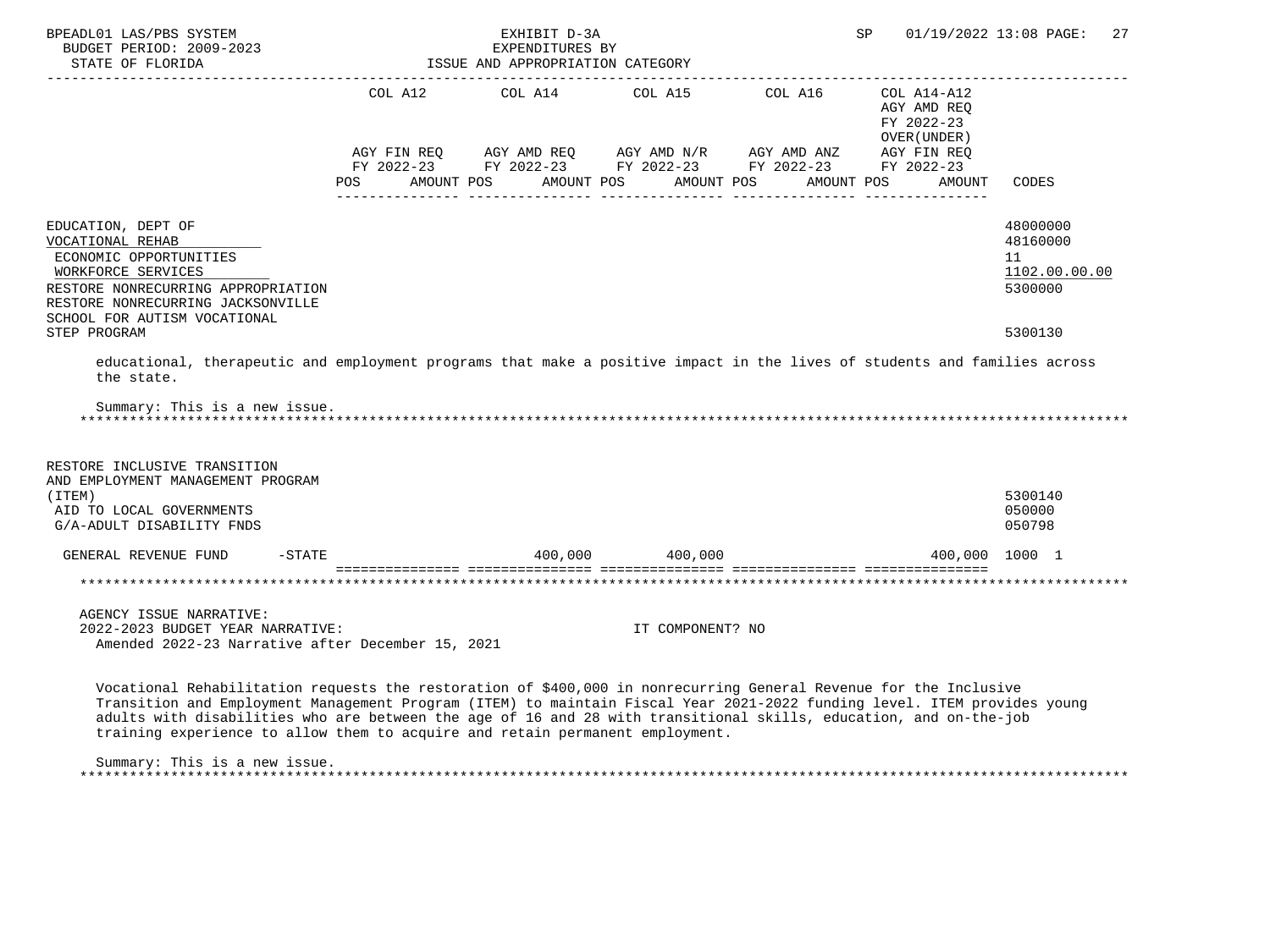| BPEADL01 LAS/PBS SYSTEM<br>BUDGET PERIOD: 2009-2023<br>STATE OF FLORIDA                                                                                                                                                                                                                                                                                                                                                                                                                                                                                      |            | EXHIBIT D-3A<br>EXPENDITURES BY<br>ISSUE AND APPROPRIATION CATEGORY                                                                                                    |                       | SP                                                                                   | 01/19/2022 13:08 PAGE:<br>-28                                                         |
|--------------------------------------------------------------------------------------------------------------------------------------------------------------------------------------------------------------------------------------------------------------------------------------------------------------------------------------------------------------------------------------------------------------------------------------------------------------------------------------------------------------------------------------------------------------|------------|------------------------------------------------------------------------------------------------------------------------------------------------------------------------|-----------------------|--------------------------------------------------------------------------------------|---------------------------------------------------------------------------------------|
|                                                                                                                                                                                                                                                                                                                                                                                                                                                                                                                                                              | <b>POS</b> | COL A12 COL A14 COL A15 COL A16<br>AGY FIN REQ AGY AMD REQ AGY AMD N/R AGY AMD ANZ AGY FIN REQ<br>FY 2022-23 FY 2022-23 FY 2022-23 FY 2022-23 FY 2022-23<br>AMOUNT POS | AMOUNT POS AMOUNT POS | $COL A14- A12$<br>AGY AMD REO<br>FY 2022-23<br>OVER (UNDER )<br>AMOUNT POS<br>AMOUNT | CODES                                                                                 |
| EDUCATION, DEPT OF<br>VOCATIONAL REHAB<br>ECONOMIC OPPORTUNITIES<br>WORKFORCE SERVICES<br>RESTORE NONRECURRING APPROPRIATION<br>RESTORE NONRECURRING BREVARD<br>ACHIEVEMENT CENTER - BREVARD<br>ADULTS WITH DISABILITIES<br>AID TO LOCAL GOVERNMENTS<br>G/A-ADULT DISABILITY FNDS                                                                                                                                                                                                                                                                            |            |                                                                                                                                                                        |                       |                                                                                      | 48000000<br>48160000<br>11<br>1102.00.00.00<br>5300000<br>5300190<br>050000<br>050798 |
| GENERAL REVENUE FUND<br>$-$ STATE                                                                                                                                                                                                                                                                                                                                                                                                                                                                                                                            |            |                                                                                                                                                                        |                       | 199,714 1000 1 199,714 1000 1                                                        |                                                                                       |
| AGENCY ISSUE NARRATIVE:<br>2022-2023 BUDGET YEAR NARRATIVE:<br>Amended 2022-23 Narrative after December 15, 2021                                                                                                                                                                                                                                                                                                                                                                                                                                             |            |                                                                                                                                                                        | IT COMPONENT? NO      |                                                                                      |                                                                                       |
| Vocational Rehabilitation requests the restoration of \$199,714 in nonrecurring General Revenue for the Brevard<br>Achievement Center to maintain Fiscal Year 2021-2022 funding level. The Brevard Achievement Center is designed to address<br>employment and community inclusion for individuals with disabilities and help disabled adults acquire skills and<br>opportunities to live and work independently. The Center also assists ESE students transition from high school to higher<br>education or the workforce.<br>Summary: This is a new issue. |            |                                                                                                                                                                        |                       |                                                                                      |                                                                                       |
| RESTORE NONRECURRING ARC BROWARD<br>SKILLS TRAINING<br>AID TO LOCAL GOVERNMENTS<br>G/A-ADULT DISABILITY FNDS                                                                                                                                                                                                                                                                                                                                                                                                                                                 |            |                                                                                                                                                                        |                       |                                                                                      | 5300200<br>050000<br>050798                                                           |
| GENERAL REVENUE FUND<br>$-$ STATE                                                                                                                                                                                                                                                                                                                                                                                                                                                                                                                            |            | 350,000                                                                                                                                                                | 350,000               |                                                                                      | 350,000 1000 1                                                                        |
|                                                                                                                                                                                                                                                                                                                                                                                                                                                                                                                                                              |            |                                                                                                                                                                        |                       |                                                                                      |                                                                                       |
| AGENCY ISSUE NARRATIVE:<br>2022-2023 BUDGET YEAR NARRATIVE:<br>Amended 2022-23 Narrative after December 15, 2021                                                                                                                                                                                                                                                                                                                                                                                                                                             |            |                                                                                                                                                                        | IT COMPONENT? NO      |                                                                                      |                                                                                       |

Vocational Rehabilitation requests the restoration of \$350,000 in nonrecurring General Revenue for the Arc Broward Skills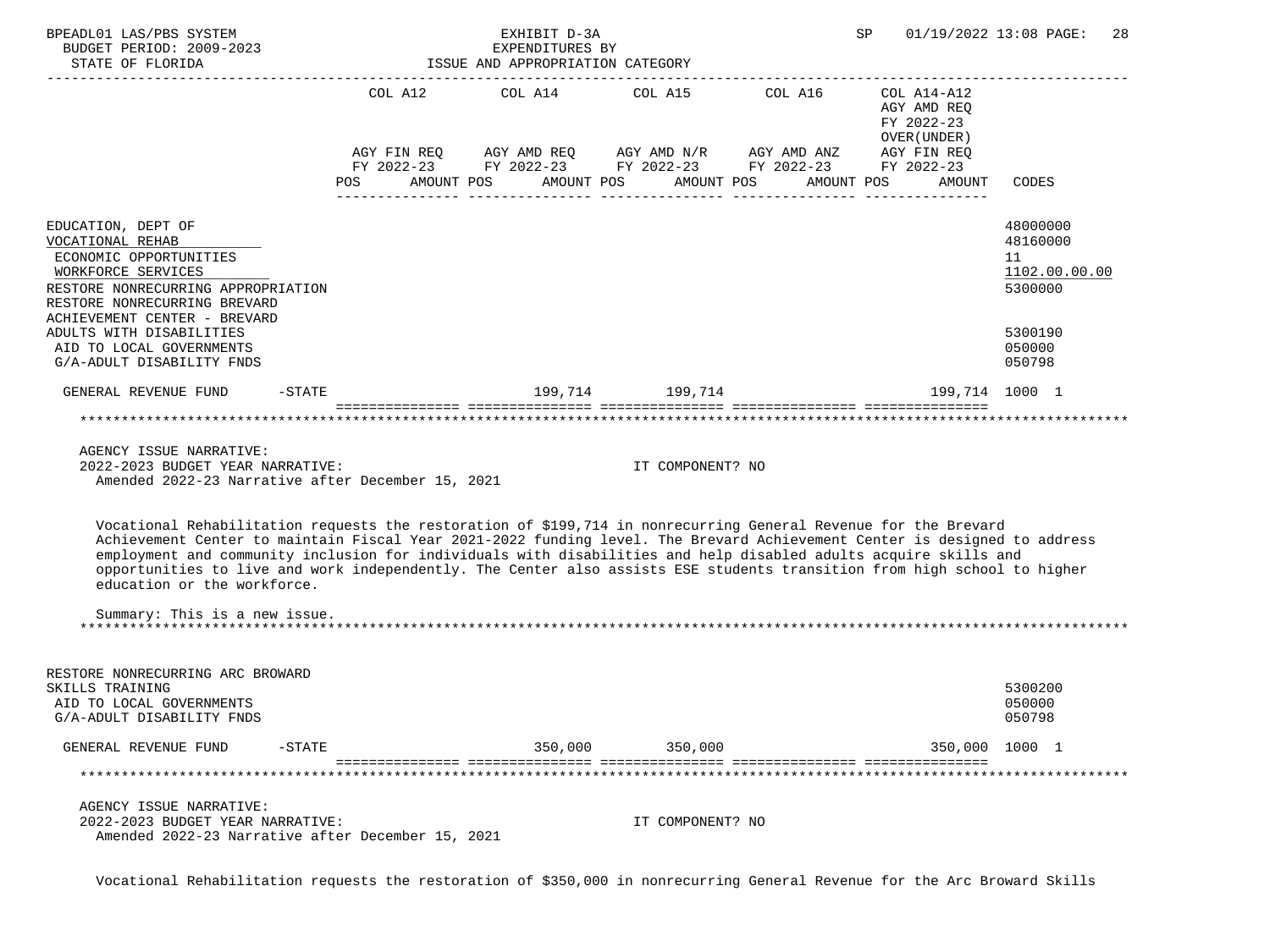| BPEADL01 LAS/PBS SYSTEM<br>BUDGET PERIOD: 2009-2023<br>STATE OF FLORIDA                                                                                                                                                                                                                                                                                                       |     | EXHIBIT D-3A<br>EXPENDITURES BY<br>ISSUE AND APPROPRIATION CATEGORY |                  |                                                                                                                                                                                                                                                                                                                                                                               | SP.                                                                | 01/19/2022 13:08 PAGE: 29                                         |
|-------------------------------------------------------------------------------------------------------------------------------------------------------------------------------------------------------------------------------------------------------------------------------------------------------------------------------------------------------------------------------|-----|---------------------------------------------------------------------|------------------|-------------------------------------------------------------------------------------------------------------------------------------------------------------------------------------------------------------------------------------------------------------------------------------------------------------------------------------------------------------------------------|--------------------------------------------------------------------|-------------------------------------------------------------------|
|                                                                                                                                                                                                                                                                                                                                                                               | POS | AMOUNT POS                                                          | AMOUNT POS       | COL A12 COL A14 COL A15 COL A16 COL A14-A12<br>$\begin{array}{lllllll} \text{AGY}\ \text{FIN}\ \text{REQ} & \text{AGY}\ \text{AMD}\ \text{REQ} & \text{AGY}\ \text{AMD}\ \text{N/R} & \text{AGY}\ \text{AMD}\ \text{ANZ} & \text{AGY}\ \text{FIN}\ \text{REQ} \\ \text{FY}\ 2022-23 & \text{FY}\ 2022-23 & \text{FY}\ 2022-23 & \text{FY}\ 2022-23 \end{array}$<br>AMOUNT POS | AGY AMD REQ<br>FY 2022-23<br>OVER (UNDER )<br>AMOUNT POS<br>AMOUNT | CODES                                                             |
|                                                                                                                                                                                                                                                                                                                                                                               |     |                                                                     |                  |                                                                                                                                                                                                                                                                                                                                                                               |                                                                    |                                                                   |
| EDUCATION, DEPT OF<br>VOCATIONAL REHAB<br>ECONOMIC OPPORTUNITIES<br>WORKFORCE SERVICES<br>RESTORE NONRECURRING APPROPRIATION<br>RESTORE NONRECURRING ARC BROWARD<br>SKILLS TRAINING                                                                                                                                                                                           |     |                                                                     |                  |                                                                                                                                                                                                                                                                                                                                                                               |                                                                    | 48000000<br>48160000<br>11<br>1102.00.00.00<br>5300000<br>5300200 |
| Training initiative to maintain Fiscal Year 2021-2022 funding level. The Arc Broward Skills Training allows students to<br>enroll in short term post-secondary certificate programs or occupational skills training program. Arc provides both<br>classroom and experiential on the job training in the subject plus basic financial skills.<br>Summary: This is a new issue. |     |                                                                     |                  |                                                                                                                                                                                                                                                                                                                                                                               |                                                                    |                                                                   |
| RESTORE NONRECURRING<br>BRIDGING THE GAP IN EMPLOYMENT OF<br>YOUNG ADULTS WITH UNIQUE ABILITIES<br>AID TO LOCAL GOVERNMENTS<br>G/A-ADULT DISABILITY FNDS                                                                                                                                                                                                                      |     |                                                                     |                  |                                                                                                                                                                                                                                                                                                                                                                               |                                                                    | 5300240<br>050000<br>050798                                       |
| GENERAL REVENUE FUND<br>$-$ STATE                                                                                                                                                                                                                                                                                                                                             |     |                                                                     | 200.000 200.000  |                                                                                                                                                                                                                                                                                                                                                                               |                                                                    | 200,000 1000 1                                                    |
|                                                                                                                                                                                                                                                                                                                                                                               |     |                                                                     |                  |                                                                                                                                                                                                                                                                                                                                                                               | soccoccoccoco occoccoccoco coococcococo escoccoccoco occoccoccococ |                                                                   |
| AGENCY ISSUE NARRATIVE:<br>2022-2023 BUDGET YEAR NARRATIVE:<br>Amended 2022-23 Narrative after December 15, 2021                                                                                                                                                                                                                                                              |     |                                                                     | IT COMPONENT? NO |                                                                                                                                                                                                                                                                                                                                                                               |                                                                    |                                                                   |
| Vocational Rehabilitation requests the restoration of \$200,000 in nonrecurring General Revenue for the Bridging the Gap<br>in Employment of Young Adults with Unique Abilities program to maintain Fiscal Year 2021-2022 funding level. Funding for                                                                                                                          |     |                                                                     |                  |                                                                                                                                                                                                                                                                                                                                                                               |                                                                    |                                                                   |

 this program will specifically help sustain extended services integral to maintaining long-term employment outcomes for individuals with intellectual and developmental disabilities.

Summary: This is a new issue.

\*\*\*\*\*\*\*\*\*\*\*\*\*\*\*\*\*\*\*\*\*\*\*\*\*\*\*\*\*\*\*\*\*\*\*\*\*\*\*\*\*\*\*\*\*\*\*\*\*\*\*\*\*\*\*\*\*\*\*\*\*\*\*\*\*\*\*\*\*\*\*\*\*\*\*\*\*\*\*\*\*\*\*\*\*\*\*\*\*\*\*\*\*\*\*\*\*\*\*\*\*\*\*\*\*\*\*\*\*\*\*\*\*\*\*\*\*\*\*\*\*\*\*\*\*\*\*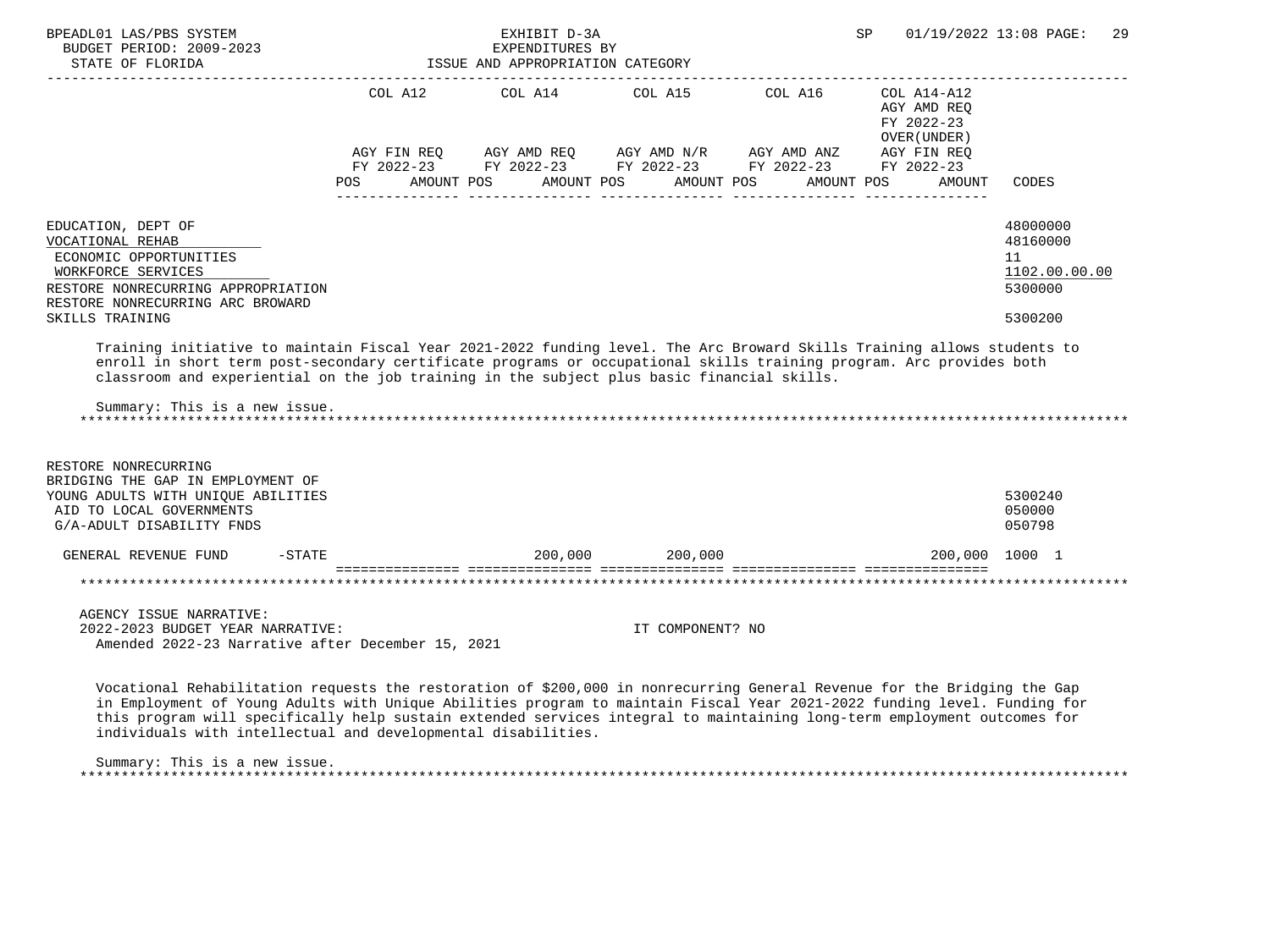| BPEADL01 LAS/PBS SYSTEM<br>BUDGET PERIOD: 2009-2023<br>STATE OF FLORIDA                                                                                                                                                                                                                                                                                                                                                                            |                | EXHIBIT D-3A<br>EXPENDITURES BY<br>ISSUE AND APPROPRIATION CATEGORY                                                                                                                                                                                                                                                                                                                         | SP                    | 01/19/2022 13:08 PAGE:<br>30 |                                            |                                                                             |
|----------------------------------------------------------------------------------------------------------------------------------------------------------------------------------------------------------------------------------------------------------------------------------------------------------------------------------------------------------------------------------------------------------------------------------------------------|----------------|---------------------------------------------------------------------------------------------------------------------------------------------------------------------------------------------------------------------------------------------------------------------------------------------------------------------------------------------------------------------------------------------|-----------------------|------------------------------|--------------------------------------------|-----------------------------------------------------------------------------|
|                                                                                                                                                                                                                                                                                                                                                                                                                                                    |                | COL A12 $\text{COL}$ A14 $\text{COL}$ A15 $\text{COL}$ A16 $\text{COL}$ A14-A12                                                                                                                                                                                                                                                                                                             |                       |                              | AGY AMD REQ<br>FY 2022-23<br>OVER (UNDER ) |                                                                             |
|                                                                                                                                                                                                                                                                                                                                                                                                                                                    | POS AMOUNT POS | $\begin{array}{lllllll} {\text{AGY}} & {\text{FIN}} & {\text{REG}} & {\text{AGY}} & {\text{AMD}} & {\text{REG}} & {\text{AGY}} & {\text{AMD}} & {\text{NY}} & {\text{MID}} & {\text{AND}} & {\text{ANZ}} & {\text{AGY}} & {\text{FIN}} & {\text{REG}} \\ {\text{FY}} & 2022-23 & {\text{FY}} & 2022-23 & {\text{FY}} & 2022-23 & {\text{FY}} & 2022-23 & {\text{FY}} & 2022-23 \end{array}$ | AMOUNT POS AMOUNT POS |                              | AMOUNT POS<br>AMOUNT                       | CODES                                                                       |
| EDUCATION, DEPT OF<br>VOCATIONAL REHAB<br>ECONOMIC OPPORTUNITIES<br>WORKFORCE SERVICES<br>RESTORE NONRECURRING APPROPRIATION<br>RESTORE NONRECURRING<br>FLORIDIANS WITH DISABILITIES<br>GET BACK TO WORK<br>AID TO LOCAL GOVERNMENTS                                                                                                                                                                                                               |                |                                                                                                                                                                                                                                                                                                                                                                                             |                       |                              |                                            | 48000000<br>48160000<br>11<br>1102.00.00.00<br>5300000<br>5300250<br>050000 |
| G/A-ADULT DISABILITY FNDS                                                                                                                                                                                                                                                                                                                                                                                                                          |                |                                                                                                                                                                                                                                                                                                                                                                                             |                       |                              |                                            | 050798                                                                      |
| $-$ STATE<br>GENERAL REVENUE FUND                                                                                                                                                                                                                                                                                                                                                                                                                  |                | $260,000$ 260,000                                                                                                                                                                                                                                                                                                                                                                           |                       |                              | 260,000 1000 1                             |                                                                             |
| AGENCY ISSUE NARRATIVE:<br>2022-2023 BUDGET YEAR NARRATIVE:<br>Amended 2022-23 Narrative after December 15, 2021                                                                                                                                                                                                                                                                                                                                   |                |                                                                                                                                                                                                                                                                                                                                                                                             | IT COMPONENT? NO      |                              |                                            |                                                                             |
| Vocational Rehabilitation requests the restoration of \$260,000 in nonrecurring General Revenue for Floridians with<br>Disabilities Get Back to Work program to maintain Fiscal Year 2021-2022 funding levels. Funding for this program will<br>specifically help people with disabilities receive the tools needed to return to work, advance on their chosen career<br>track and mitigate skill set losses caused by unemployment and isolation. |                |                                                                                                                                                                                                                                                                                                                                                                                             |                       |                              |                                            |                                                                             |
| Summary: This is a new issue.                                                                                                                                                                                                                                                                                                                                                                                                                      |                |                                                                                                                                                                                                                                                                                                                                                                                             |                       |                              |                                            |                                                                             |
| RESTORE NONRECURRING<br>COMMUNITY TRANSITION SERVICES FOR<br>ADULTS WITH DISABILITIES<br>SPECIAL CATEGORIES<br>G/A-INDEPENDENT LIVING SRV                                                                                                                                                                                                                                                                                                          |                |                                                                                                                                                                                                                                                                                                                                                                                             |                       |                              |                                            | 5300260<br>100000<br>101694                                                 |
| GENERAL REVENUE FUND<br>$-STATE$                                                                                                                                                                                                                                                                                                                                                                                                                   |                | 450,000                                                                                                                                                                                                                                                                                                                                                                                     | 450,000               |                              |                                            | 450,000 1000 1                                                              |
|                                                                                                                                                                                                                                                                                                                                                                                                                                                    |                |                                                                                                                                                                                                                                                                                                                                                                                             |                       |                              |                                            |                                                                             |
| AGENCY ISSUE NARRATIVE:<br>2022-2023 BUDGET YEAR NARRATIVE:<br>Amended 2022-23 Narrative after December 15, 2021                                                                                                                                                                                                                                                                                                                                   |                |                                                                                                                                                                                                                                                                                                                                                                                             | IT COMPONENT? NO      |                              |                                            |                                                                             |

Vocational Rehabilitation requests the restoration of \$450,000 in nonrecurring General Revenue for the for the Community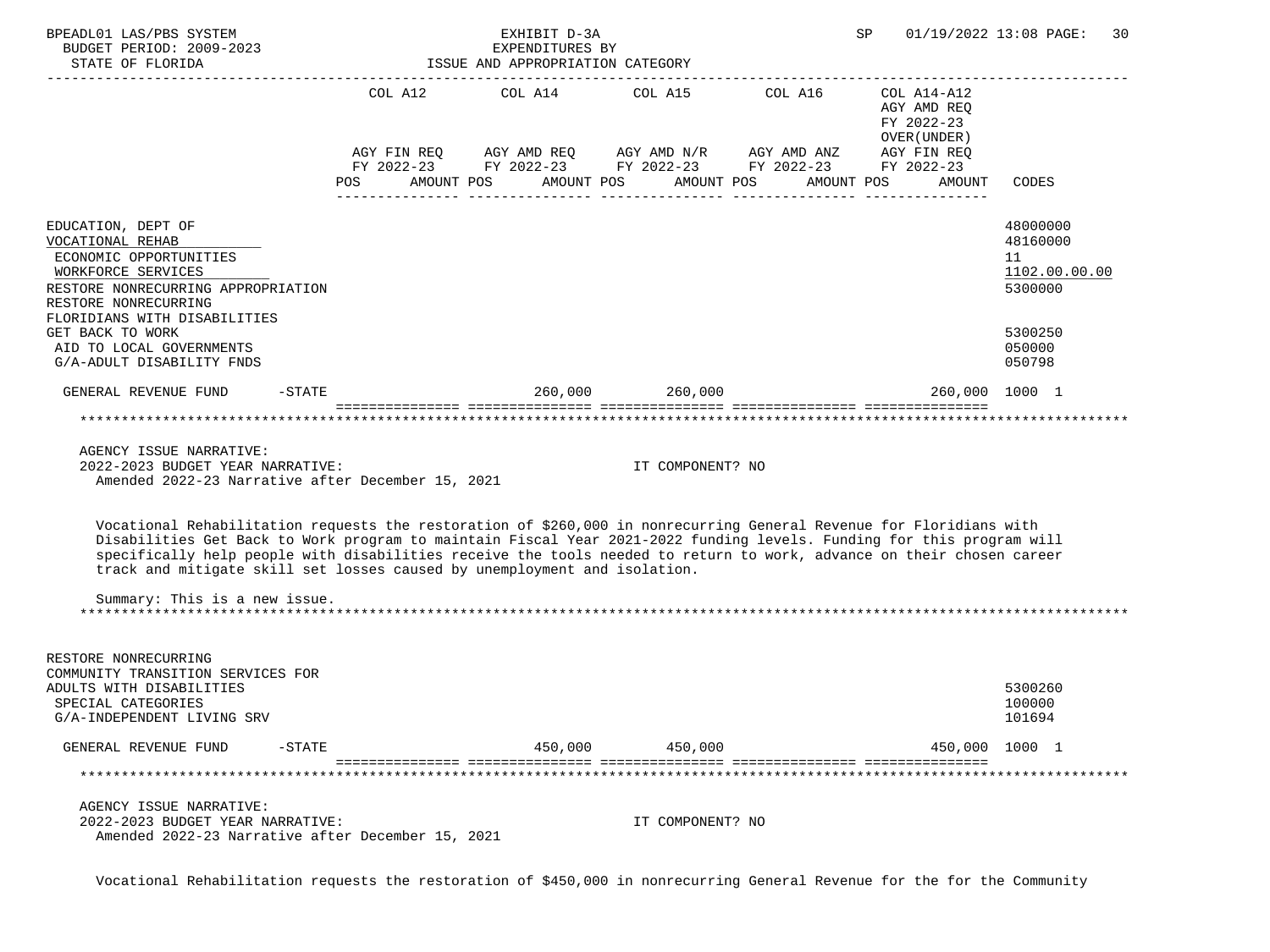| BPEADL01 LAS/PBS SYSTEM<br>BUDGET PERIOD: 2009-2023<br>STATE OF FLORIDA                                                                                                                                                                                                                                                                                                                                                                      | ISSUE AND APPROPRIATION CATEGORY | EXHIBIT D-3A<br>EXPENDITURES BY |                                                                                                                                                                                                          |            |                                                     | SP 01/19/2022 13:08 PAGE: 31                                      |
|----------------------------------------------------------------------------------------------------------------------------------------------------------------------------------------------------------------------------------------------------------------------------------------------------------------------------------------------------------------------------------------------------------------------------------------------|----------------------------------|---------------------------------|----------------------------------------------------------------------------------------------------------------------------------------------------------------------------------------------------------|------------|-----------------------------------------------------|-------------------------------------------------------------------|
|                                                                                                                                                                                                                                                                                                                                                                                                                                              | POS FOR                          |                                 | COL A12 COL A14 COL A15 COL A16 COL A14-A12<br>AGY FIN REQ AGY AMD REQ AGY AMD N/R AGY AMD ANZ AGY FIN REQ<br>FY 2022-23 FY 2022-23 FY 2022-23 FY 2022-23 FY 2022-23<br>AMOUNT POS AMOUNT POS AMOUNT POS | AMOUNT POS | AGY AMD REO<br>FY 2022-23<br>OVER (UNDER)<br>AMOUNT | CODES                                                             |
| EDUCATION, DEPT OF<br>VOCATIONAL REHAB<br>ECONOMIC OPPORTUNITIES<br>WORKFORCE SERVICES<br>RESTORE NONRECURRING APPROPRIATION<br>RESTORE NONRECURRING<br>COMMUNITY TRANSITION SERVICES FOR<br>ADULTS WITH DISABILITIES                                                                                                                                                                                                                        |                                  |                                 |                                                                                                                                                                                                          |            |                                                     | 48000000<br>48160000<br>11<br>1102.00.00.00<br>5300000<br>5300260 |
| Transition Services for Adults with Disabilities program in order to maintain Fiscal Year 2021-2022 funding level. This<br>funding will enable Florida's network of 15 Centers for Independent Living to provide community support coordination for<br>adults with disabilities transitioning from hospitals, nursing homes and other institutional settings to the community.<br>Summary: This is a new issue.<br>TOTAL: WORKFORCE SERVICES |                                  |                                 |                                                                                                                                                                                                          |            |                                                     | 1102.00.00.00                                                     |
| BY FUND TYPE<br>GENERAL REVENUE FUND<br>TRUST FUNDS                                                                                                                                                                                                                                                                                                                                                                                          |                                  | 187, 783, 924 187, 783, 924     | 50,181,091 52,740,805 2,559,714                                                                                                                                                                          |            | 2,559,714 1000                                      | 2000                                                              |
| TOTAL POSITIONS 884.00 884.00<br>TOTAL PROG COMP 237,965,015 240,524,729 2,559,714<br>TOTAL SALARY RATE 37,287,755 37,287,755                                                                                                                                                                                                                                                                                                                |                                  |                                 |                                                                                                                                                                                                          |            | 2,559,714                                           |                                                                   |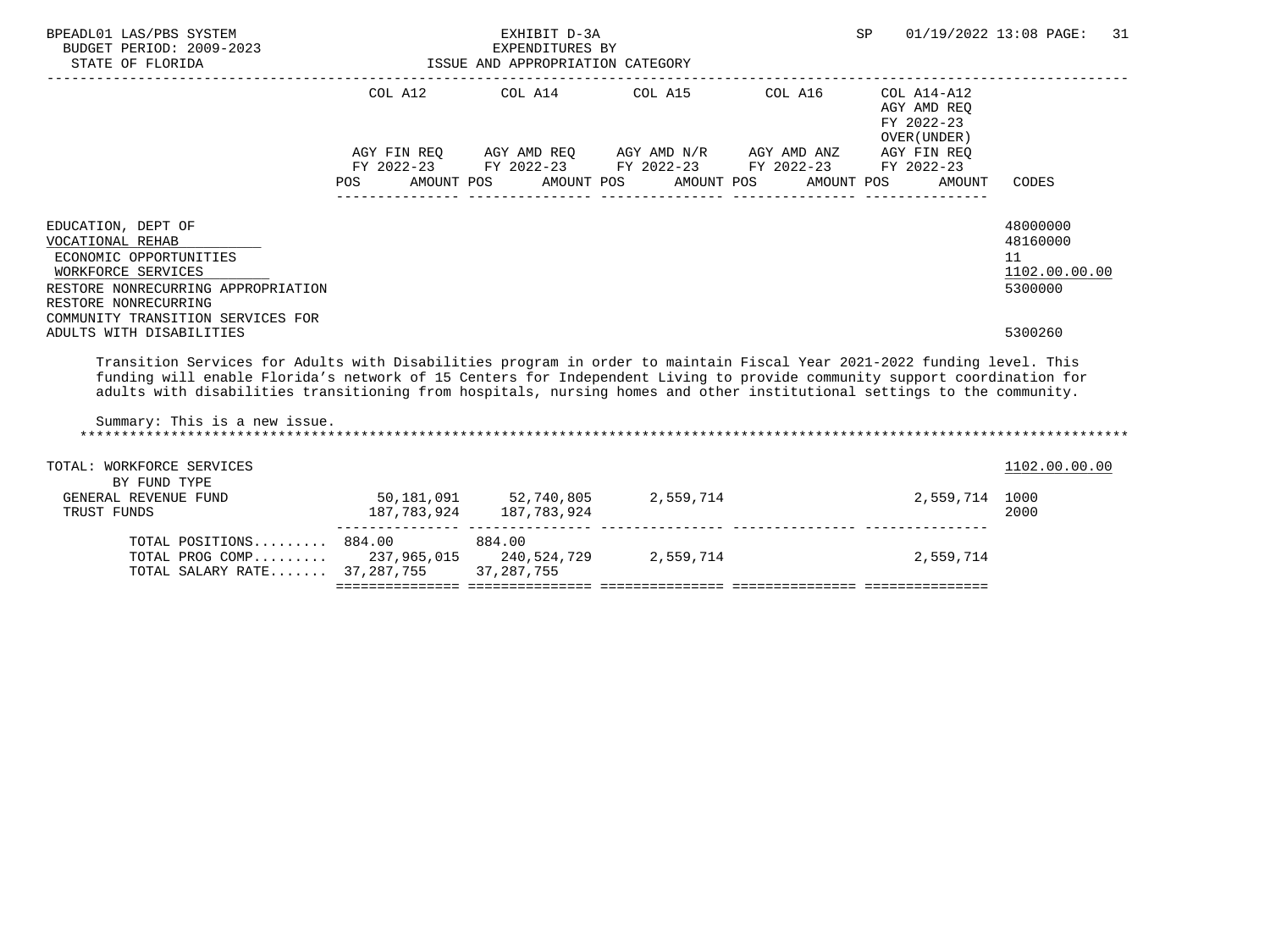| BPEADL01 LAS/PBS SYSTEM<br>BUDGET PERIOD: 2009-2023<br>STATE OF FLORIDA                                                                                                                                                    |                                        | EXHIBIT D-3A<br>EXPENDITURES BY<br>ISSUE AND APPROPRIATION CATEGORY |                                                                      | SP                                                                      | 01/19/2022 13:08 PAGE:<br>32                                                |
|----------------------------------------------------------------------------------------------------------------------------------------------------------------------------------------------------------------------------|----------------------------------------|---------------------------------------------------------------------|----------------------------------------------------------------------|-------------------------------------------------------------------------|-----------------------------------------------------------------------------|
|                                                                                                                                                                                                                            |                                        | COL A12 COL A14 COL A15                                             | COL A16<br>AGY FIN REQ AGY AMD REQ AGY AMD N/R AGY AMD ANZ           | COL A14-A12<br>AGY AMD REQ<br>FY 2022-23<br>OVER (UNDER)<br>AGY FIN REQ |                                                                             |
|                                                                                                                                                                                                                            | POS                                    | AMOUNT POS AMOUNT POS                                               | FY 2022-23 FY 2022-23 FY 2022-23 FY 2022-23 FY 2022-23<br>AMOUNT POS | AMOUNT POS<br>AMOUNT                                                    | CODES                                                                       |
| EDUCATION, DEPT OF<br>BLIND SERVICES, DIV OF<br>HEALTH AND HUMAN SERVICES<br>SERVICES/MOST VULNERABLE<br>ESTIMATED EXPENDITURES<br>ESTIMATED EXPENDITURES - OPERATIONS<br>SALARY RATE<br>SALARY RATE 10,816,197 10,816,197 |                                        |                                                                     |                                                                      |                                                                         | 48000000<br>48180000<br>13<br>1304.00.00.00<br>1000000<br>1001000<br>000000 |
| SALARIES AND BENEFITS                                                                                                                                                                                                      |                                        |                                                                     |                                                                      |                                                                         | 010000                                                                      |
| GENERAL REVENUE FUND                                                                                                                                                                                                       | -STATE 2,422,338 2,422,338<br>$-MATCH$ | 2,409,984 2,409,984                                                 |                                                                      |                                                                         | 1000 1<br>1000 2                                                            |
| TOTAL GENERAL REVENUE FUND                                                                                                                                                                                                 |                                        | 4,832,322 4,832,322                                                 |                                                                      |                                                                         | 1000                                                                        |
| ADMINISTRATIVE TRUST FUND -FEDERL                                                                                                                                                                                          | 384,690                                | 384,690                                                             |                                                                      |                                                                         | 2021 3                                                                      |
| FEDERAL REHABILITATION TF -FEDERL                                                                                                                                                                                          |                                        | 10,731,302    10,731,302                                            |                                                                      |                                                                         | 2270 3                                                                      |
| TOTAL POSITIONS 289.75 289.75<br>TOTAL APPRO 15,948,314 15,948,314                                                                                                                                                         |                                        |                                                                     |                                                                      |                                                                         |                                                                             |
| OTHER PERSONAL SERVICES                                                                                                                                                                                                    |                                        |                                                                     |                                                                      |                                                                         | 030000                                                                      |
| GENERAL REVENUE FUND<br>-MATCH                                                                                                                                                                                             | -STATE 146,281 146,281                 | 5,716 5,716                                                         |                                                                      |                                                                         | 1000 1<br>1000 2                                                            |
| TOTAL GENERAL REVENUE FUND                                                                                                                                                                                                 | 151,997                                | 151,997                                                             |                                                                      |                                                                         | 1000                                                                        |
| FEDERAL REHABILITATION TF -FEDERL 305,701                                                                                                                                                                                  |                                        | 305,701                                                             |                                                                      |                                                                         | 2270 3                                                                      |
| GRANTS AND DONATIONS TF<br>-STATE                                                                                                                                                                                          | 10,441                                 | 10,441                                                              |                                                                      |                                                                         | 2339 1                                                                      |
| TOTAL APPRO                                                                                                                                                                                                                | 468,139                                | 468,139                                                             |                                                                      |                                                                         |                                                                             |
| <b>EXPENSES</b>                                                                                                                                                                                                            |                                        |                                                                     |                                                                      |                                                                         | 040000                                                                      |
| GENERAL REVENUE FUND<br>$-$ STATE<br>$-MATCH$                                                                                                                                                                              | 251,900                                | 163,291 163,291<br>251,900                                          |                                                                      |                                                                         | 1000 1<br>1000 2                                                            |
| TOTAL GENERAL REVENUE FUND                                                                                                                                                                                                 | 415,191                                | 415,191                                                             | ------------- ----------------                                       |                                                                         | 1000                                                                        |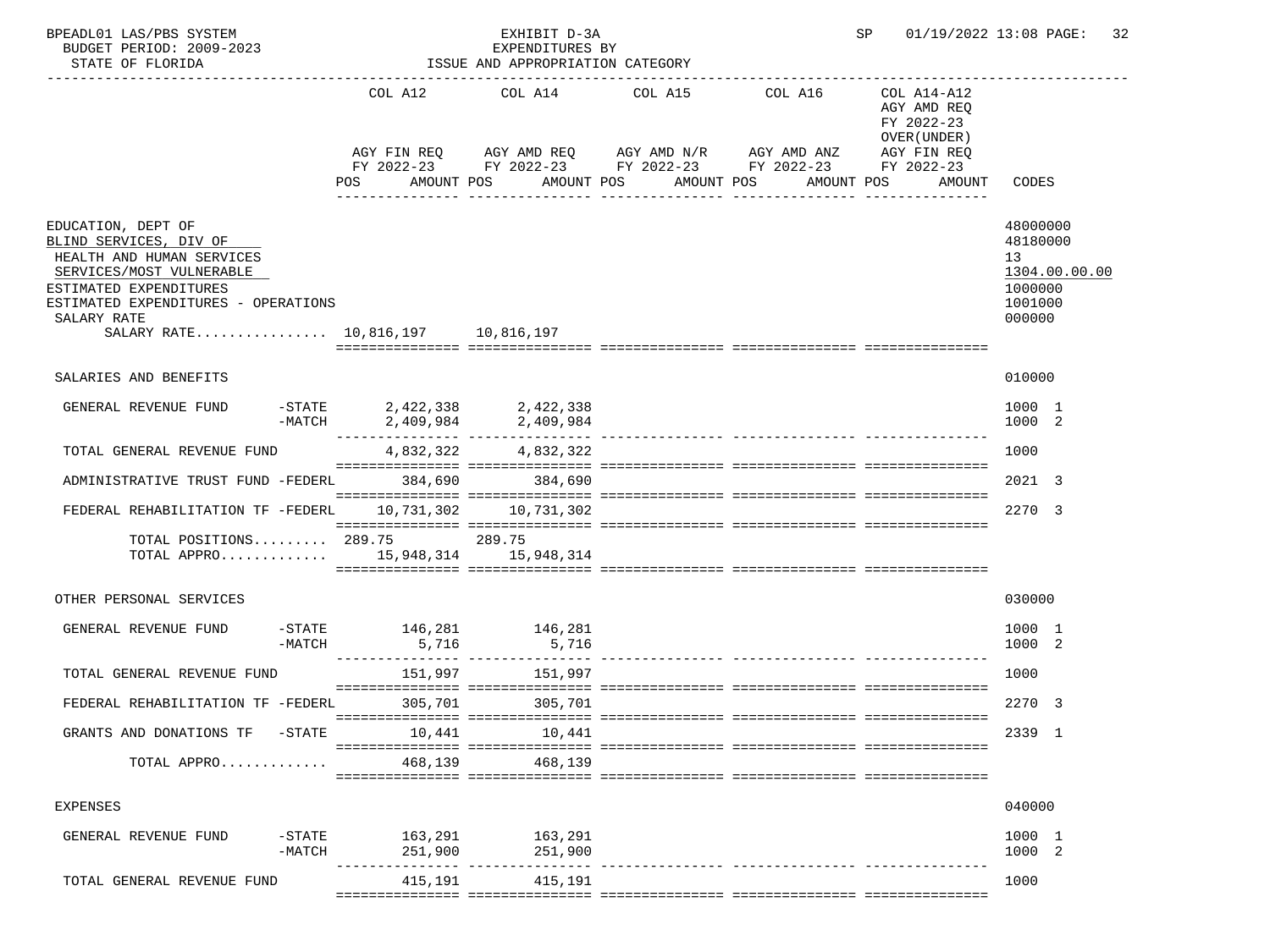| COL A12 COL A14 COL A15<br>COL A16<br>COL A14-A12<br>AGY AMD REQ<br>FY 2022-23<br>OVER (UNDER)<br>AGY FIN REQ AGY AMD REQ AGY AMD N/R AGY AMD ANZ<br>AGY FIN REQ<br>FY 2022-23 FY 2022-23 FY 2022-23 FY 2022-23 FY 2022-23<br>AMOUNT POS AMOUNT POS AMOUNT POS AMOUNT POS<br>POS<br>AMOUNT<br>CODES<br>_______________<br>EDUCATION, DEPT OF<br>48000000<br>BLIND SERVICES, DIV OF<br>48180000<br>HEALTH AND HUMAN SERVICES<br>13<br>SERVICES/MOST VULNERABLE<br>1304.00.00.00<br>ESTIMATED EXPENDITURES<br>1000000<br>ESTIMATED EXPENDITURES - OPERATIONS<br>1001000<br>040000<br>EXPENSES<br>40,774 40,774<br>2021 3<br>ADMINISTRATIVE TRUST FUND -FEDERL<br>2270 3<br>FEDERAL REHABILITATION TF -FEDERL<br>2,473,307 2,473,307<br>GRANTS AND DONATIONS TF -STATE 44,395 44,395<br>2339 1<br>2,973,667 2,973,667<br>TOTAL APPRO<br>AID TO LOCAL GOVERNMENTS<br>050000<br>G/A-COMM REHAB FACILITIES<br>050252<br>GENERAL REVENUE FUND -MATCH 847,347 847,347<br>1000 2<br>4,100,913<br>2270 3<br>FEDERAL REHABILITATION TF -FEDERL<br>4,100,913<br>4,948,260 4,948,260<br>TOTAL APPRO<br>OPERATING CAPITAL OUTLAY<br>060000<br>GENERAL REVENUE FUND -STATE 54,294 54,294<br>1000 1<br>FEDERAL REHABILITATION TF -FEDERL<br>235,198 235,198<br>2270 3<br>TOTAL APPRO<br>289,492<br>289,492<br>070000<br>FOOD PRODUCTS<br>2270 3<br>200,000<br>FEDERAL REHABILITATION TF -FEDERL<br>200,000<br>100000<br>SPECIAL CATEGORIES<br>100021<br>ACQUISITION/MOTOR VEHICLES<br>2270 3<br>100,000<br>100,000<br>FEDERAL REHABILITATION TF -FEDERL | BPEADL01 LAS/PBS SYSTEM<br>BUDGET PERIOD: 2009-2023<br>STATE OF FLORIDA | EXHIBIT D-3A<br>EXPENDITURES BY<br>ISSUE AND APPROPRIATION CATEGORY | SP and the set of the set of the set of the set of the set of the set of the set of the set of the set of the s | 01/19/2022 13:08 PAGE:<br>33 |
|-----------------------------------------------------------------------------------------------------------------------------------------------------------------------------------------------------------------------------------------------------------------------------------------------------------------------------------------------------------------------------------------------------------------------------------------------------------------------------------------------------------------------------------------------------------------------------------------------------------------------------------------------------------------------------------------------------------------------------------------------------------------------------------------------------------------------------------------------------------------------------------------------------------------------------------------------------------------------------------------------------------------------------------------------------------------------------------------------------------------------------------------------------------------------------------------------------------------------------------------------------------------------------------------------------------------------------------------------------------------------------------------------------------------------------------------------------------------------------------------------------------------------------------------|-------------------------------------------------------------------------|---------------------------------------------------------------------|-----------------------------------------------------------------------------------------------------------------|------------------------------|
|                                                                                                                                                                                                                                                                                                                                                                                                                                                                                                                                                                                                                                                                                                                                                                                                                                                                                                                                                                                                                                                                                                                                                                                                                                                                                                                                                                                                                                                                                                                                         | -----------------------                                                 |                                                                     |                                                                                                                 |                              |
|                                                                                                                                                                                                                                                                                                                                                                                                                                                                                                                                                                                                                                                                                                                                                                                                                                                                                                                                                                                                                                                                                                                                                                                                                                                                                                                                                                                                                                                                                                                                         |                                                                         |                                                                     |                                                                                                                 |                              |
|                                                                                                                                                                                                                                                                                                                                                                                                                                                                                                                                                                                                                                                                                                                                                                                                                                                                                                                                                                                                                                                                                                                                                                                                                                                                                                                                                                                                                                                                                                                                         |                                                                         |                                                                     |                                                                                                                 |                              |
|                                                                                                                                                                                                                                                                                                                                                                                                                                                                                                                                                                                                                                                                                                                                                                                                                                                                                                                                                                                                                                                                                                                                                                                                                                                                                                                                                                                                                                                                                                                                         |                                                                         |                                                                     |                                                                                                                 |                              |
|                                                                                                                                                                                                                                                                                                                                                                                                                                                                                                                                                                                                                                                                                                                                                                                                                                                                                                                                                                                                                                                                                                                                                                                                                                                                                                                                                                                                                                                                                                                                         |                                                                         |                                                                     |                                                                                                                 |                              |
|                                                                                                                                                                                                                                                                                                                                                                                                                                                                                                                                                                                                                                                                                                                                                                                                                                                                                                                                                                                                                                                                                                                                                                                                                                                                                                                                                                                                                                                                                                                                         |                                                                         |                                                                     |                                                                                                                 |                              |
|                                                                                                                                                                                                                                                                                                                                                                                                                                                                                                                                                                                                                                                                                                                                                                                                                                                                                                                                                                                                                                                                                                                                                                                                                                                                                                                                                                                                                                                                                                                                         |                                                                         |                                                                     |                                                                                                                 |                              |
|                                                                                                                                                                                                                                                                                                                                                                                                                                                                                                                                                                                                                                                                                                                                                                                                                                                                                                                                                                                                                                                                                                                                                                                                                                                                                                                                                                                                                                                                                                                                         |                                                                         |                                                                     |                                                                                                                 |                              |
|                                                                                                                                                                                                                                                                                                                                                                                                                                                                                                                                                                                                                                                                                                                                                                                                                                                                                                                                                                                                                                                                                                                                                                                                                                                                                                                                                                                                                                                                                                                                         |                                                                         |                                                                     |                                                                                                                 |                              |
|                                                                                                                                                                                                                                                                                                                                                                                                                                                                                                                                                                                                                                                                                                                                                                                                                                                                                                                                                                                                                                                                                                                                                                                                                                                                                                                                                                                                                                                                                                                                         |                                                                         |                                                                     |                                                                                                                 |                              |
|                                                                                                                                                                                                                                                                                                                                                                                                                                                                                                                                                                                                                                                                                                                                                                                                                                                                                                                                                                                                                                                                                                                                                                                                                                                                                                                                                                                                                                                                                                                                         |                                                                         |                                                                     |                                                                                                                 |                              |
|                                                                                                                                                                                                                                                                                                                                                                                                                                                                                                                                                                                                                                                                                                                                                                                                                                                                                                                                                                                                                                                                                                                                                                                                                                                                                                                                                                                                                                                                                                                                         |                                                                         |                                                                     |                                                                                                                 |                              |
|                                                                                                                                                                                                                                                                                                                                                                                                                                                                                                                                                                                                                                                                                                                                                                                                                                                                                                                                                                                                                                                                                                                                                                                                                                                                                                                                                                                                                                                                                                                                         |                                                                         |                                                                     |                                                                                                                 |                              |
|                                                                                                                                                                                                                                                                                                                                                                                                                                                                                                                                                                                                                                                                                                                                                                                                                                                                                                                                                                                                                                                                                                                                                                                                                                                                                                                                                                                                                                                                                                                                         |                                                                         |                                                                     |                                                                                                                 |                              |
|                                                                                                                                                                                                                                                                                                                                                                                                                                                                                                                                                                                                                                                                                                                                                                                                                                                                                                                                                                                                                                                                                                                                                                                                                                                                                                                                                                                                                                                                                                                                         |                                                                         |                                                                     |                                                                                                                 |                              |
|                                                                                                                                                                                                                                                                                                                                                                                                                                                                                                                                                                                                                                                                                                                                                                                                                                                                                                                                                                                                                                                                                                                                                                                                                                                                                                                                                                                                                                                                                                                                         |                                                                         |                                                                     |                                                                                                                 |                              |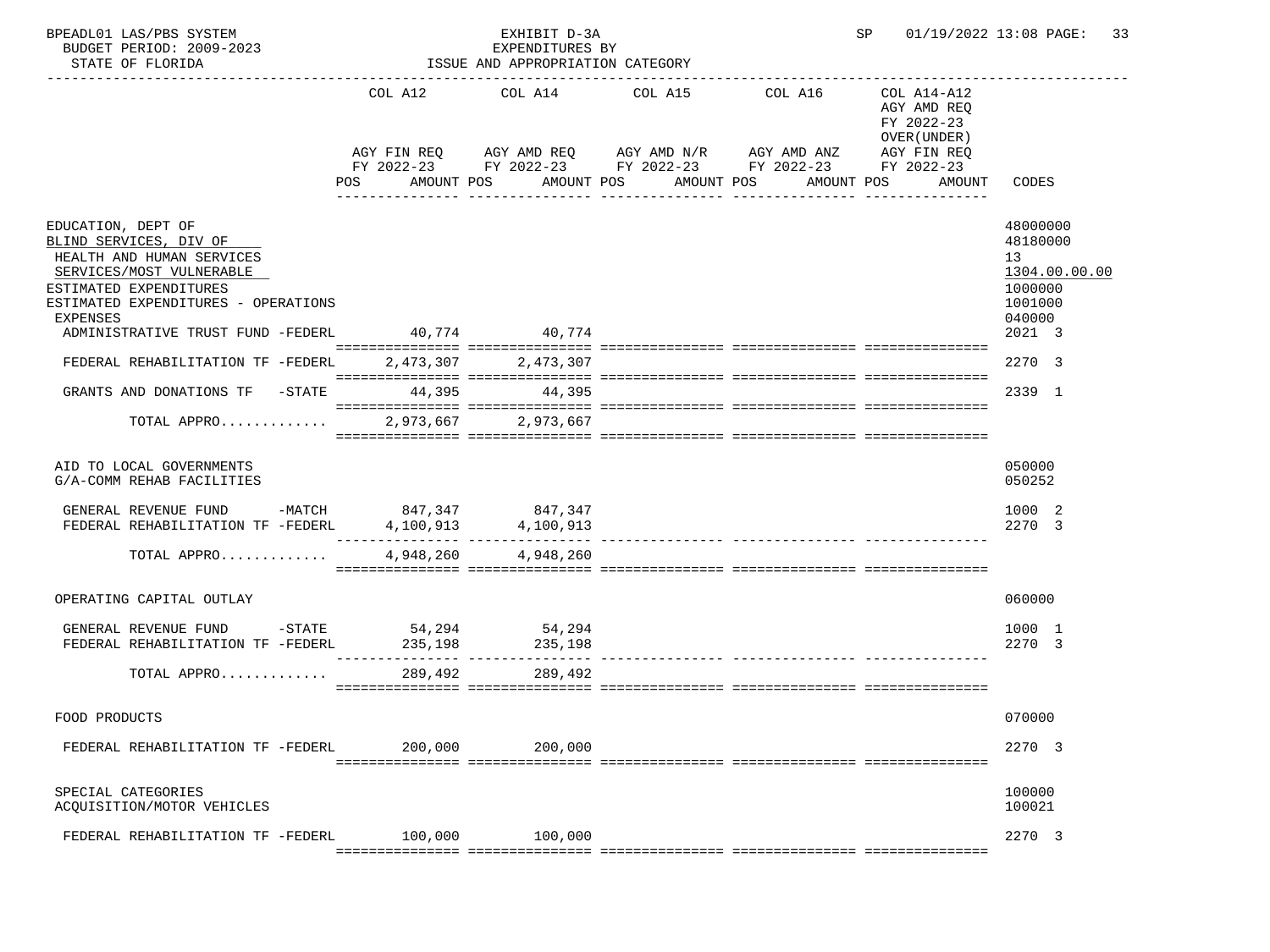| BPEADL01 LAS/PBS SYSTEM<br>BUDGET PERIOD: 2009-2023<br>STATE OF FLORIDA                                                                                                                                             |           |                                                                                                                | EXHIBIT D-3A<br>EXPENDITURES BY<br>ISSUE AND APPROPRIATION CATEGORY |                                                                     |                                                                                                                                                                                                           | SP 01/19/2022 13:08 PAGE: 34                                                          |
|---------------------------------------------------------------------------------------------------------------------------------------------------------------------------------------------------------------------|-----------|----------------------------------------------------------------------------------------------------------------|---------------------------------------------------------------------|---------------------------------------------------------------------|-----------------------------------------------------------------------------------------------------------------------------------------------------------------------------------------------------------|---------------------------------------------------------------------------------------|
|                                                                                                                                                                                                                     |           | POS FOR THE POST OF THE STATE STATE STATE STATE STATE STATE STATE STATE STATE STATE STATE STATE STATE STATE ST |                                                                     | COL A12 COL A14 COL A15 COL A16<br>AMOUNT POS AMOUNT POS AMOUNT POS | COL A14-A12<br>AGY AMD REQ<br>FY 2022-23<br>OVER (UNDER)<br>AGY FIN REQ AGY AMD REQ AGY AMD N/R AGY AMD ANZ AGY FIN REQ<br>FY 2022-23 FY 2022-23 FY 2022-23 FY 2022-23 FY 2022-23<br>AMOUNT POS<br>AMOUNT | CODES                                                                                 |
| EDUCATION, DEPT OF<br>BLIND SERVICES, DIV OF<br>HEALTH AND HUMAN SERVICES<br>SERVICES/MOST VULNERABLE<br>ESTIMATED EXPENDITURES<br>ESTIMATED EXPENDITURES - OPERATIONS<br>SPECIAL CATEGORIES<br>G/A-CLIENT SERVICES |           |                                                                                                                |                                                                     |                                                                     |                                                                                                                                                                                                           | 48000000<br>48180000<br>13<br>1304.00.00.00<br>1000000<br>1001000<br>100000<br>100486 |
| GENERAL REVENUE FUND                                                                                                                                                                                                |           |                                                                                                                | -STATE 4,715,725 4,715,725<br>-MATCH 5,537,177 5,537,177            |                                                                     |                                                                                                                                                                                                           | 1000 1<br>1000 2                                                                      |
| TOTAL GENERAL REVENUE FUND                                                                                                                                                                                          |           |                                                                                                                | 10,252,902 10,252,902                                               |                                                                     |                                                                                                                                                                                                           | 1000                                                                                  |
| FEDERAL REHABILITATION TF -FEDERL 12,481,496 12,481,496                                                                                                                                                             |           |                                                                                                                |                                                                     |                                                                     |                                                                                                                                                                                                           | 2270 3                                                                                |
| GRANTS AND DONATIONS TF -STATE 252,746 252,746                                                                                                                                                                      |           |                                                                                                                |                                                                     |                                                                     |                                                                                                                                                                                                           | 2339 1                                                                                |
| TOTAL APPRO $\ldots \ldots \ldots$ 22,987,144 22,987,144                                                                                                                                                            |           |                                                                                                                |                                                                     |                                                                     |                                                                                                                                                                                                           |                                                                                       |
| CONTRACTED SERVICES                                                                                                                                                                                                 |           |                                                                                                                |                                                                     |                                                                     |                                                                                                                                                                                                           | 100777                                                                                |
| GENERAL REVENUE FUND                                                                                                                                                                                                | -MATCH    | 39,398                                                                                                         | $-$ STATE $16, 742$ $16, 742$<br>39,398                             |                                                                     |                                                                                                                                                                                                           | 1000 1<br>1000 2                                                                      |
| TOTAL GENERAL REVENUE FUND                                                                                                                                                                                          |           | 56,140                                                                                                         | 56,140                                                              |                                                                     |                                                                                                                                                                                                           | 1000                                                                                  |
| FEDERAL REHABILITATION TF -FEDERL                                                                                                                                                                                   |           |                                                                                                                | 875,000 875,000                                                     |                                                                     |                                                                                                                                                                                                           | 2270 3                                                                                |
| TOTAL APPRO                                                                                                                                                                                                         |           | 931,140                                                                                                        | 931,140                                                             |                                                                     |                                                                                                                                                                                                           |                                                                                       |
| G/A-INDEPENDENT LIVING SRV                                                                                                                                                                                          |           |                                                                                                                |                                                                     |                                                                     |                                                                                                                                                                                                           | 101694                                                                                |
| FEDERAL REHABILITATION TF -FEDERL                                                                                                                                                                                   |           | 35,000                                                                                                         | 35,000                                                              |                                                                     |                                                                                                                                                                                                           | 2270 3                                                                                |
| RISK MANAGEMENT INSURANCE                                                                                                                                                                                           |           |                                                                                                                |                                                                     |                                                                     |                                                                                                                                                                                                           | 103241                                                                                |
| GENERAL REVENUE FUND                                                                                                                                                                                                | $-STATE$  | 70,768                                                                                                         | 70,768                                                              |                                                                     |                                                                                                                                                                                                           | 1000 1                                                                                |
| FEDERAL REHABILITATION TF -STATE                                                                                                                                                                                    | $-FEDERL$ | 67.701<br>186,803                                                                                              | 67,701<br>186,803                                                   |                                                                     |                                                                                                                                                                                                           | 2270 1<br>2270 3                                                                      |
| TOTAL FEDERAL REHABILITATION TF                                                                                                                                                                                     |           | 254,504                                                                                                        | 254,504                                                             |                                                                     | ------------- -----------------                                                                                                                                                                           | 2270                                                                                  |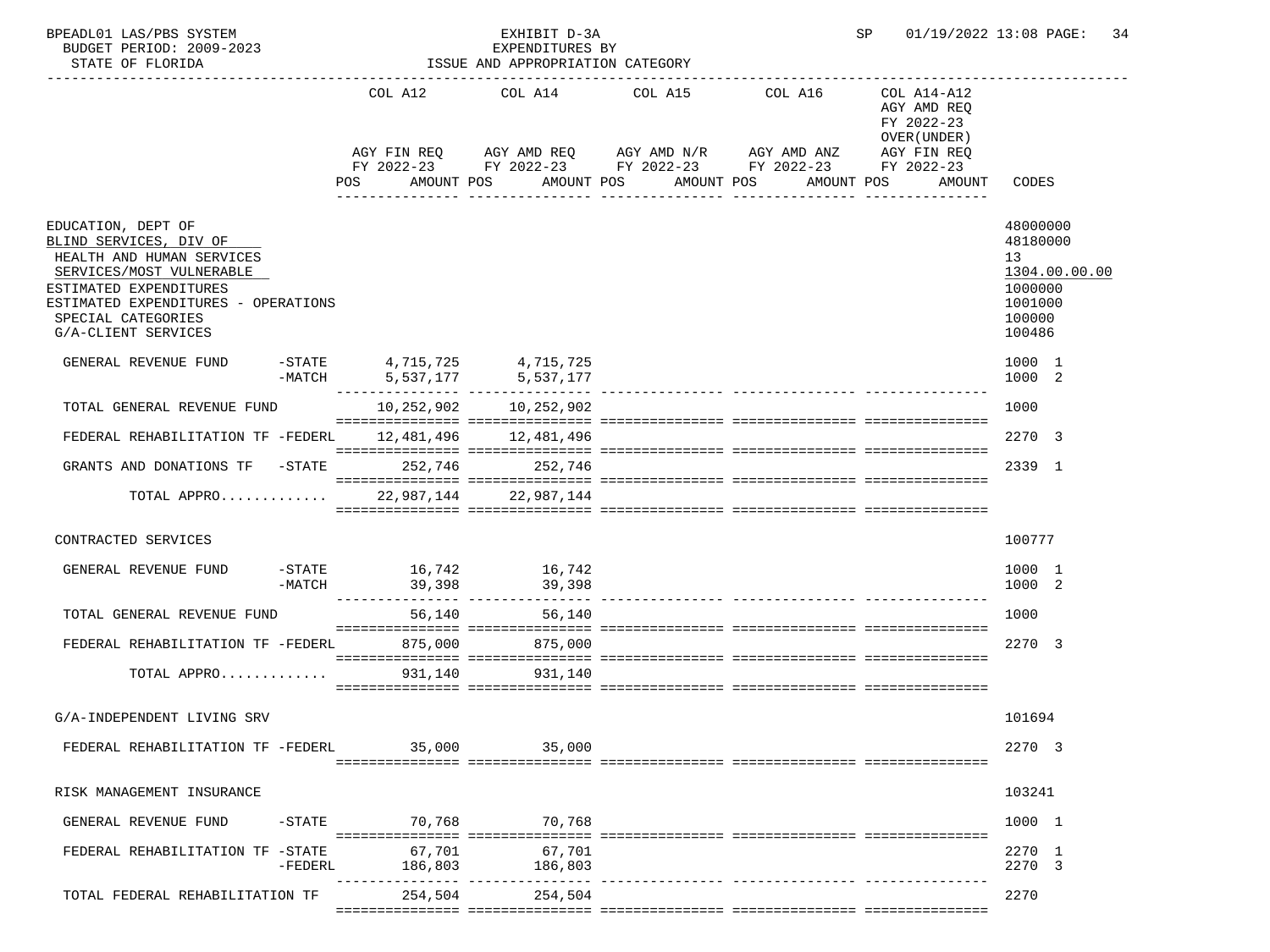| BPEADL01 LAS/PBS SYSTEM<br>BUDGET PERIOD: 2009-2023<br>STATE OF FLORIDA                                                                                                                                                                                  |                           | EXHIBIT D-3A<br>EXPENDITURES BY<br>ISSUE AND APPROPRIATION CATEGORY |                                                                                                                                                      |                     | SP <sub>2</sub>                           | 01/19/2022 13:08 PAGE: 35                                                                          |
|----------------------------------------------------------------------------------------------------------------------------------------------------------------------------------------------------------------------------------------------------------|---------------------------|---------------------------------------------------------------------|------------------------------------------------------------------------------------------------------------------------------------------------------|---------------------|-------------------------------------------|----------------------------------------------------------------------------------------------------|
|                                                                                                                                                                                                                                                          | COL A12                   | COL A14                                                             | COL A15                                                                                                                                              | COL A16 COL A14-A12 | AGY AMD REO<br>FY 2022-23<br>OVER (UNDER) |                                                                                                    |
|                                                                                                                                                                                                                                                          | AGY FIN REO<br><b>POS</b> | AMOUNT POS                                                          | AGY AMD REQ      AGY AMD N/R      AGY AMD ANZ      AGY FIN REQ<br>FY 2022-23 FY 2022-23 FY 2022-23 FY 2022-23 FY 2022-23<br>AMOUNT POS<br>AMOUNT POS | AMOUNT POS          | AMOUNT                                    | CODES                                                                                              |
| EDUCATION, DEPT OF<br>BLIND SERVICES, DIV OF<br>HEALTH AND HUMAN SERVICES<br>SERVICES/MOST VULNERABLE<br>ESTIMATED EXPENDITURES<br>ESTIMATED EXPENDITURES - OPERATIONS<br>SPECIAL CATEGORIES<br>RISK MANAGEMENT INSURANCE<br>TOTAL APPRO 325,272 325,272 |                           |                                                                     |                                                                                                                                                      |                     |                                           | 48000000<br>48180000<br>13 <sup>°</sup><br>1304.00.00.00<br>1000000<br>1001000<br>100000<br>103241 |
| LIBRARY SERVICES                                                                                                                                                                                                                                         |                           |                                                                     |                                                                                                                                                      |                     |                                           | 104011                                                                                             |
| GENERAL REVENUE FUND -STATE 89,735<br>GRANTS AND DONATIONS TF -STATE                                                                                                                                                                                     | 100,000                   | 89,735<br>100,000                                                   |                                                                                                                                                      |                     |                                           | 1000 1<br>2339 1                                                                                   |
| TOTAL APPRO                                                                                                                                                                                                                                              | 189,735                   | 189,735                                                             |                                                                                                                                                      |                     |                                           |                                                                                                    |
| VEND STANDS-EQUIP & SUPP                                                                                                                                                                                                                                 |                           |                                                                     |                                                                                                                                                      |                     |                                           | 104095                                                                                             |
| FEDERAL REHABILITATION TF -FEDERL 6,177,345 6,177,345                                                                                                                                                                                                    |                           |                                                                     |                                                                                                                                                      |                     |                                           | 2270 3<br>2339 2                                                                                   |
| TOTAL APPRO                                                                                                                                                                                                                                              | 6,772,345                 | 6,772,345                                                           |                                                                                                                                                      |                     |                                           |                                                                                                    |
| TENANT BROKER COMMISSIONS                                                                                                                                                                                                                                |                           |                                                                     |                                                                                                                                                      |                     |                                           | 105084                                                                                             |
| FEDERAL REHABILITATION TF -FEDERL 18,158 18,158                                                                                                                                                                                                          |                           |                                                                     |                                                                                                                                                      |                     |                                           | 2270 3                                                                                             |
| TR/DMS/HR SVCS/STW CONTRCT                                                                                                                                                                                                                               |                           |                                                                     |                                                                                                                                                      |                     |                                           | 107040                                                                                             |
| GENERAL REVENUE FUND -STATE<br>ADMINISTRATIVE TRUST FUND -FEDERL<br>FEDERAL REHABILITATION TF -FEDERL                                                                                                                                                    | 3,590<br>2,790<br>89,409  | 3,590<br>2,790<br>89,409                                            |                                                                                                                                                      |                     |                                           | 1000 1<br>2021 3<br>2270 3                                                                         |
| TOTAL APPRO                                                                                                                                                                                                                                              | 95,789                    | 95,789                                                              |                                                                                                                                                      |                     |                                           |                                                                                                    |
|                                                                                                                                                                                                                                                          |                           |                                                                     |                                                                                                                                                      |                     |                                           |                                                                                                    |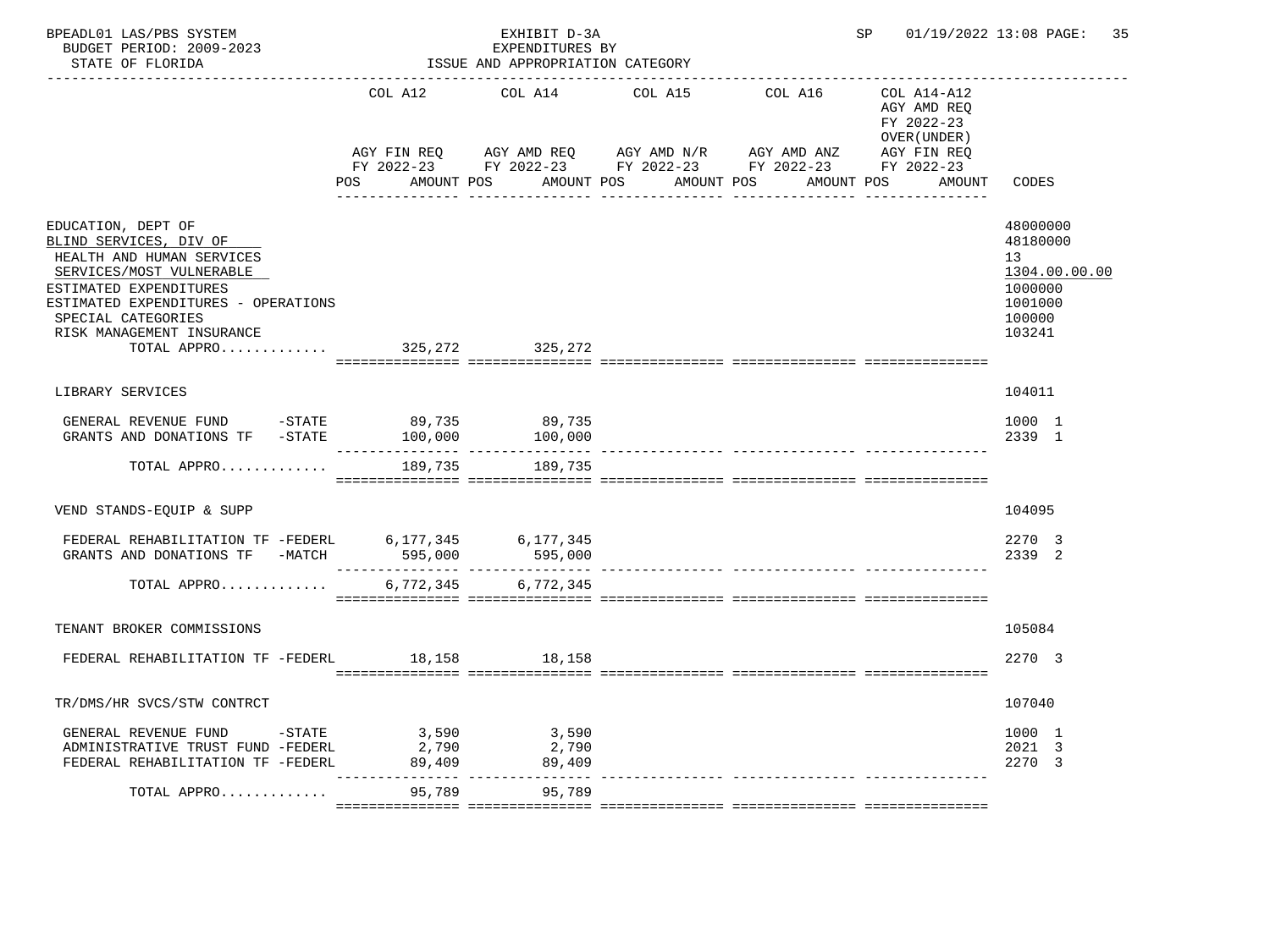| BPEADL01 LAS/PBS SYSTEM<br>BUDGET PERIOD: 2009-2023<br>STATE OF FLORIDA                                                                                                                                                                                                               |                                   | EXHIBIT D-3A<br>EXPENDITURES BY<br>ISSUE AND APPROPRIATION CATEGORY | SP 01/19/2022 13:08 PAGE: 36                                                                                                                             |                                                                                                                          |                                                                                                 |
|---------------------------------------------------------------------------------------------------------------------------------------------------------------------------------------------------------------------------------------------------------------------------------------|-----------------------------------|---------------------------------------------------------------------|----------------------------------------------------------------------------------------------------------------------------------------------------------|--------------------------------------------------------------------------------------------------------------------------|-------------------------------------------------------------------------------------------------|
|                                                                                                                                                                                                                                                                                       | COL A12<br>POS                    | COL A14<br>AMOUNT POS                                               | COL A15<br>AGY FIN REQ AGY AMD REQ AGY AMD N/R AGY AMD ANZ<br>FY 2022-23 FY 2022-23 FY 2022-23 FY 2022-23<br>AMOUNT POS<br>AMOUNT POS<br>--------------- | COL A16<br>COL A14-A12<br>AGY AMD REQ<br>FY 2022-23<br>OVER (UNDER)<br>AGY FIN REQ<br>FY 2022-23<br>AMOUNT POS<br>AMOUNT | CODES                                                                                           |
| EDUCATION, DEPT OF<br>BLIND SERVICES, DIV OF<br>HEALTH AND HUMAN SERVICES<br>SERVICES/MOST VULNERABLE<br>ESTIMATED EXPENDITURES<br>ESTIMATED EXPENDITURES - OPERATIONS<br>DATA PROCESSING SERVICES<br>OTHER DATA PROCESSING SVCS<br>FEDERAL REHABILITATION TF -FEDERL 686,842 686,842 |                                   |                                                                     |                                                                                                                                                          |                                                                                                                          | 48000000<br>48180000<br>13<br>1304.00.00.00<br>1000000<br>1001000<br>210000<br>210014<br>2270 3 |
|                                                                                                                                                                                                                                                                                       |                                   |                                                                     |                                                                                                                                                          |                                                                                                                          |                                                                                                 |
| EDU TECH/INFORMATION SRVCS                                                                                                                                                                                                                                                            |                                   |                                                                     |                                                                                                                                                          |                                                                                                                          | 210020                                                                                          |
| FEDERAL REHABILITATION TF -FEDERL 234,325 234,325                                                                                                                                                                                                                                     |                                   |                                                                     |                                                                                                                                                          |                                                                                                                          | 2270 3                                                                                          |
| NORTHWEST REGIONAL DC                                                                                                                                                                                                                                                                 |                                   |                                                                     |                                                                                                                                                          |                                                                                                                          | 210023                                                                                          |
| FEDERAL REHABILITATION TF -FEDERL 320,398 320,398                                                                                                                                                                                                                                     |                                   |                                                                     |                                                                                                                                                          |                                                                                                                          | 2270 3                                                                                          |
| TOTAL: ESTIMATED EXPENDITURES - OPERATIONS<br>TOTAL POSITIONS 289.75<br>TOTAL ISSUE 57,524,020 57,524,020<br>TOTAL SALARY RATE $10,816,197$                                                                                                                                           |                                   | 289.75<br>10,816,197                                                |                                                                                                                                                          |                                                                                                                          | 1001000                                                                                         |
| SALARY INCREASES FOR FY 2021-22 -<br>STATE EMPLOYEE MINIMUM WAGE<br>INCREASE - EFFECTIVE 7/1/2021<br>SALARY RATE<br>$SALARY RATE$ 257,106                                                                                                                                             |                                   | 257,106                                                             |                                                                                                                                                          |                                                                                                                          | 1001030<br>000000                                                                               |
| SALARIES AND BENEFITS                                                                                                                                                                                                                                                                 |                                   |                                                                     |                                                                                                                                                          |                                                                                                                          | 010000                                                                                          |
| GENERAL REVENUE FUND<br>$-MATCH$                                                                                                                                                                                                                                                      | $ \operatorname{STATE}$<br>46,033 | 46,272 46,272<br>46,033                                             |                                                                                                                                                          |                                                                                                                          | 1000 1<br>1000 2                                                                                |
| TOTAL GENERAL REVENUE FUND                                                                                                                                                                                                                                                            | 92,305                            | 92,305                                                              |                                                                                                                                                          |                                                                                                                          | 1000                                                                                            |
| ADMINISTRATIVE TRUST FUND -FEDERL                                                                                                                                                                                                                                                     | 7,342                             | 7,342                                                               |                                                                                                                                                          |                                                                                                                          | 2021 3                                                                                          |
| FEDERAL REHABILITATION TF -FEDERL                                                                                                                                                                                                                                                     | 204,990                           | 204,990                                                             |                                                                                                                                                          |                                                                                                                          | 2270 3                                                                                          |
|                                                                                                                                                                                                                                                                                       |                                   |                                                                     |                                                                                                                                                          |                                                                                                                          |                                                                                                 |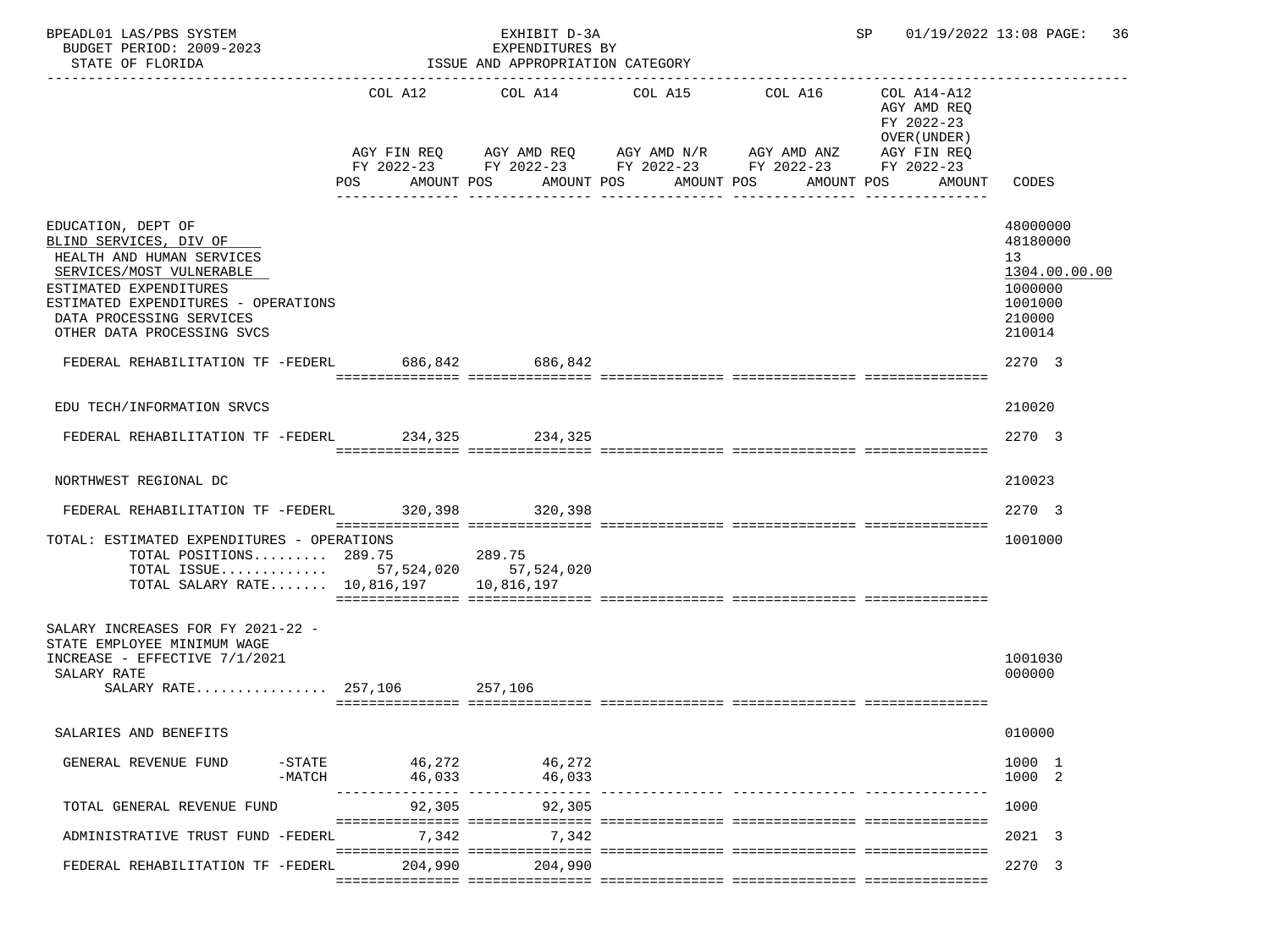| BPEADL01 LAS/PBS SYSTEM<br>BUDGET PERIOD: 2009-2023<br>STATE OF FLORIDA                                                                                              |                                            | EXHIBIT D-3A<br>EXPENDITURES BY<br>ISSUE AND APPROPRIATION CATEGORY |                                                                                                                                                              | SP 01/19/2022 13:08 PAGE: 37                                                     |                                                                     |
|----------------------------------------------------------------------------------------------------------------------------------------------------------------------|--------------------------------------------|---------------------------------------------------------------------|--------------------------------------------------------------------------------------------------------------------------------------------------------------|----------------------------------------------------------------------------------|---------------------------------------------------------------------|
|                                                                                                                                                                      | AMOUNT POS<br>POS                          | COL A12 COL A14 COL A15                                             | COL A16<br>AGY FIN REQ AGY AMD REQ AGY AMD N/R AGY AMD ANZ AGY FIN REQ<br>FY 2022-23 FY 2022-23 FY 2022-23 FY 2022-23 FY 2022-23<br>AMOUNT POS<br>AMOUNT POS | COL A14-A12<br>AGY AMD REO<br>FY 2022-23<br>OVER (UNDER)<br>AMOUNT POS<br>AMOUNT | CODES                                                               |
| EDUCATION, DEPT OF<br>BLIND SERVICES, DIV OF<br>HEALTH AND HUMAN SERVICES<br>SERVICES/MOST VULNERABLE<br>ESTIMATED EXPENDITURES<br>SALARY INCREASES FOR FY 2021-22 - |                                            |                                                                     |                                                                                                                                                              |                                                                                  | 48000000<br>48180000<br>13 <sup>7</sup><br>1304.00.00.00<br>1000000 |
| STATE EMPLOYEE MINIMUM WAGE<br>INCREASE - EFFECTIVE 7/1/2021<br>SALARIES AND BENEFITS<br>TOTAL APPRO $\ldots \ldots \ldots$                                          |                                            |                                                                     |                                                                                                                                                              |                                                                                  | 1001030<br>010000                                                   |
| OTHER PERSONAL SERVICES                                                                                                                                              |                                            |                                                                     |                                                                                                                                                              |                                                                                  | 030000                                                              |
| GENERAL REVENUE FUND<br>$-MATCH$                                                                                                                                     | -STATE 3,772 3,772<br>147                  | 147                                                                 |                                                                                                                                                              |                                                                                  | 1000 1<br>1000 2                                                    |
| TOTAL GENERAL REVENUE FUND                                                                                                                                           | ---------------------------------<br>3,919 | 3.919                                                               |                                                                                                                                                              |                                                                                  | 1000                                                                |
| FEDERAL REHABILITATION TF -FEDERL 7,883 7,883                                                                                                                        |                                            |                                                                     |                                                                                                                                                              |                                                                                  | 2270 3                                                              |
| GRANTS AND DONATIONS TF -STATE 269                                                                                                                                   |                                            | 269                                                                 |                                                                                                                                                              |                                                                                  | 2339 1                                                              |
| TOTAL APPRO                                                                                                                                                          | 12,071                                     | 12,071                                                              |                                                                                                                                                              |                                                                                  |                                                                     |
| DATA PROCESSING SERVICES<br>EDU TECH/INFORMATION SRVCS                                                                                                               |                                            |                                                                     |                                                                                                                                                              |                                                                                  | 210000<br>210020                                                    |
| FEDERAL REHABILITATION TF -FEDERL                                                                                                                                    | 238                                        | 238                                                                 |                                                                                                                                                              |                                                                                  | 2270 3                                                              |
| TOTAL: SALARY INCREASES FOR FY 2021-22 -<br>STATE EMPLOYEE MINIMUM WAGE<br>INCREASE - EFFECTIVE 7/1/2021<br>TOTAL SALARY RATE 257,106 257,106                        |                                            |                                                                     |                                                                                                                                                              |                                                                                  | 1001030                                                             |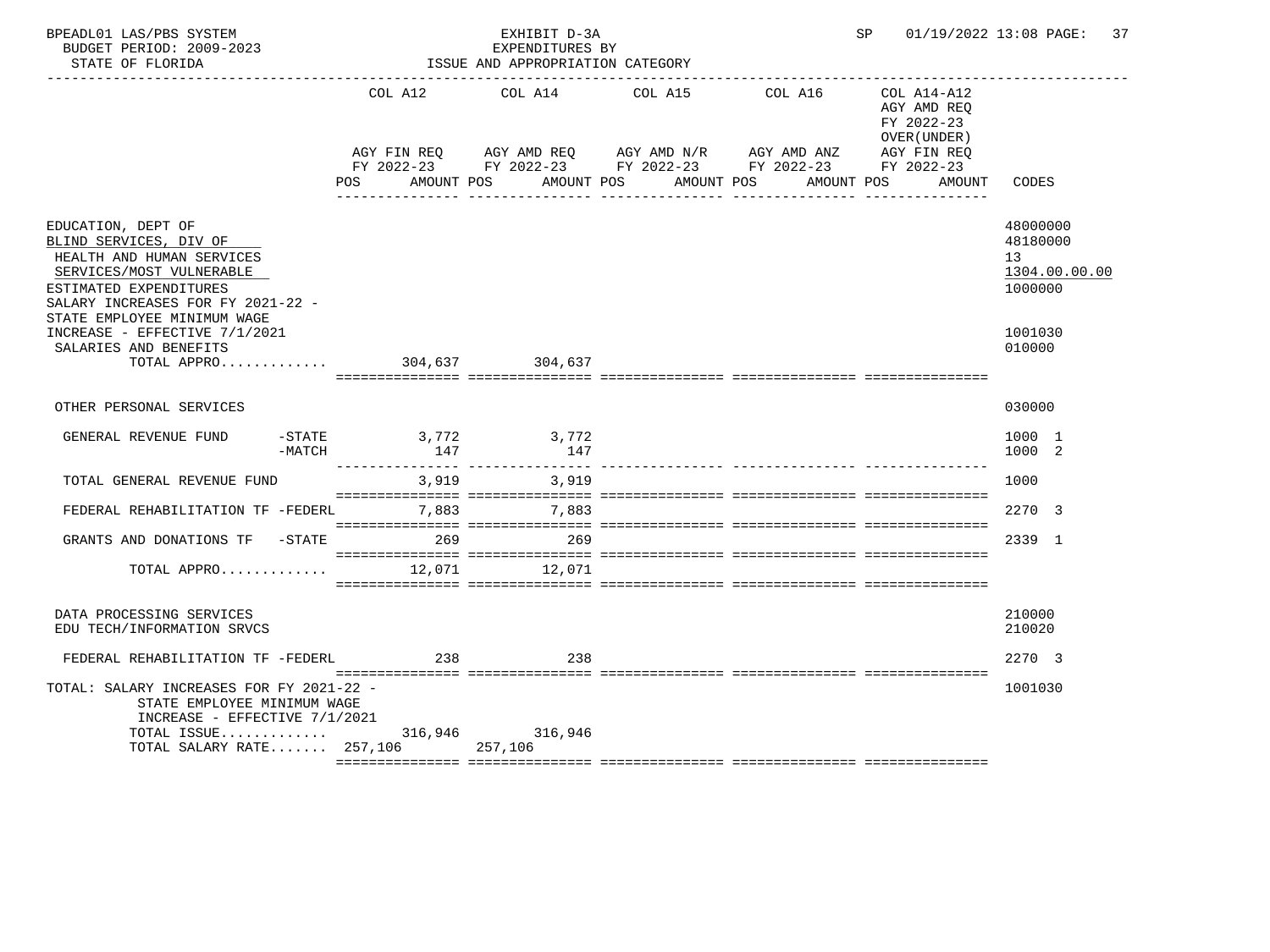| BPEADL01 LAS/PBS SYSTEM<br>BUDGET PERIOD: 2009-2023<br>STATE OF FLORIDA                                                                                                                          |                  |           | EXHIBIT D-3A<br>EXPENDITURES BY<br>ISSUE AND APPROPRIATION CATEGORY                                                                                           |                             |                                       | SP |                                                                                   | 01/19/2022 13:08 PAGE:<br>38                           |
|--------------------------------------------------------------------------------------------------------------------------------------------------------------------------------------------------|------------------|-----------|---------------------------------------------------------------------------------------------------------------------------------------------------------------|-----------------------------|---------------------------------------|----|-----------------------------------------------------------------------------------|--------------------------------------------------------|
|                                                                                                                                                                                                  | POS              |           | COL A12 COL A14 COL A15<br>AGY FIN REQ AGY AMD REQ AGY AMD N/R AGY AMD ANZ<br>FY 2022-23 FY 2022-23 FY 2022-23 FY 2022-23 FY 2022-23<br>AMOUNT POS AMOUNT POS | AMOUNT POS<br>------------- | COL A16<br>AMOUNT POS<br>------------ |    | COL A14-A12<br>AGY AMD REQ<br>FY 2022-23<br>OVER (UNDER)<br>AGY FIN REQ<br>AMOUNT | CODES                                                  |
| EDUCATION, DEPT OF<br>BLIND SERVICES, DIV OF<br>HEALTH AND HUMAN SERVICES<br>SERVICES/MOST VULNERABLE<br>ESTIMATED EXPENDITURES<br>FLORIDA RETIREMENT SYSTEM<br>ADJUSTMENT - FY 2021-22 - NORMAL |                  |           |                                                                                                                                                               |                             |                                       |    |                                                                                   | 48000000<br>48180000<br>13<br>1304.00.00.00<br>1000000 |
| COST AND UNFUNDED ACTUARIAL<br>LIABILITY<br>SALARIES AND BENEFITS                                                                                                                                |                  |           |                                                                                                                                                               |                             |                                       |    |                                                                                   | 1001070<br>010000                                      |
| GENERAL REVENUE FUND                                                                                                                                                                             | $-MATCH$ 13, 282 |           | -STATE 13,351 13,351<br>13,282                                                                                                                                |                             |                                       |    |                                                                                   | 1000 1<br>1000 2                                       |
| TOTAL GENERAL REVENUE FUND                                                                                                                                                                       |                  |           | 26,633 26,633                                                                                                                                                 |                             |                                       |    |                                                                                   | 1000                                                   |
| ADMINISTRATIVE TRUST FUND -FEDERL                                                                                                                                                                |                  | 2,118     | 2,118                                                                                                                                                         |                             |                                       |    |                                                                                   | 2021 3                                                 |
| FEDERAL REHABILITATION TF -FEDERL                                                                                                                                                                |                  | 59,147    | 59,147                                                                                                                                                        |                             |                                       |    |                                                                                   | 2270 3                                                 |
| TOTAL APPRO                                                                                                                                                                                      |                  | 87,898    | 87,898                                                                                                                                                        |                             |                                       |    |                                                                                   |                                                        |
| DATA PROCESSING SERVICES<br>EDU TECH/INFORMATION SRVCS                                                                                                                                           |                  |           |                                                                                                                                                               |                             |                                       |    |                                                                                   | 210000<br>210020                                       |
| FEDERAL REHABILITATION TF -FEDERL 469                                                                                                                                                            |                  |           | 469                                                                                                                                                           |                             |                                       |    |                                                                                   | 2270 3                                                 |
| TOTAL: FLORIDA RETIREMENT SYSTEM<br>ADJUSTMENT - FY 2021-22 - NORMAL<br>COST AND UNFUNDED ACTUARIAL<br>LIABILITY                                                                                 |                  |           |                                                                                                                                                               |                             |                                       |    |                                                                                   | 1001070                                                |
| TOTAL ISSUE                                                                                                                                                                                      |                  |           | 88,367 88,367                                                                                                                                                 |                             |                                       |    |                                                                                   |                                                        |
| CASUALTY INSURANCE PREMIUM<br>ADJUSTMENT<br>SPECIAL CATEGORIES<br>RISK MANAGEMENT INSURANCE                                                                                                      |                  |           |                                                                                                                                                               |                             |                                       |    |                                                                                   | 1001090<br>100000<br>103241                            |
| FEDERAL REHABILITATION TF -FEDERL                                                                                                                                                                |                  | $63,626-$ | $63,626-$                                                                                                                                                     |                             |                                       |    |                                                                                   | 2270 3                                                 |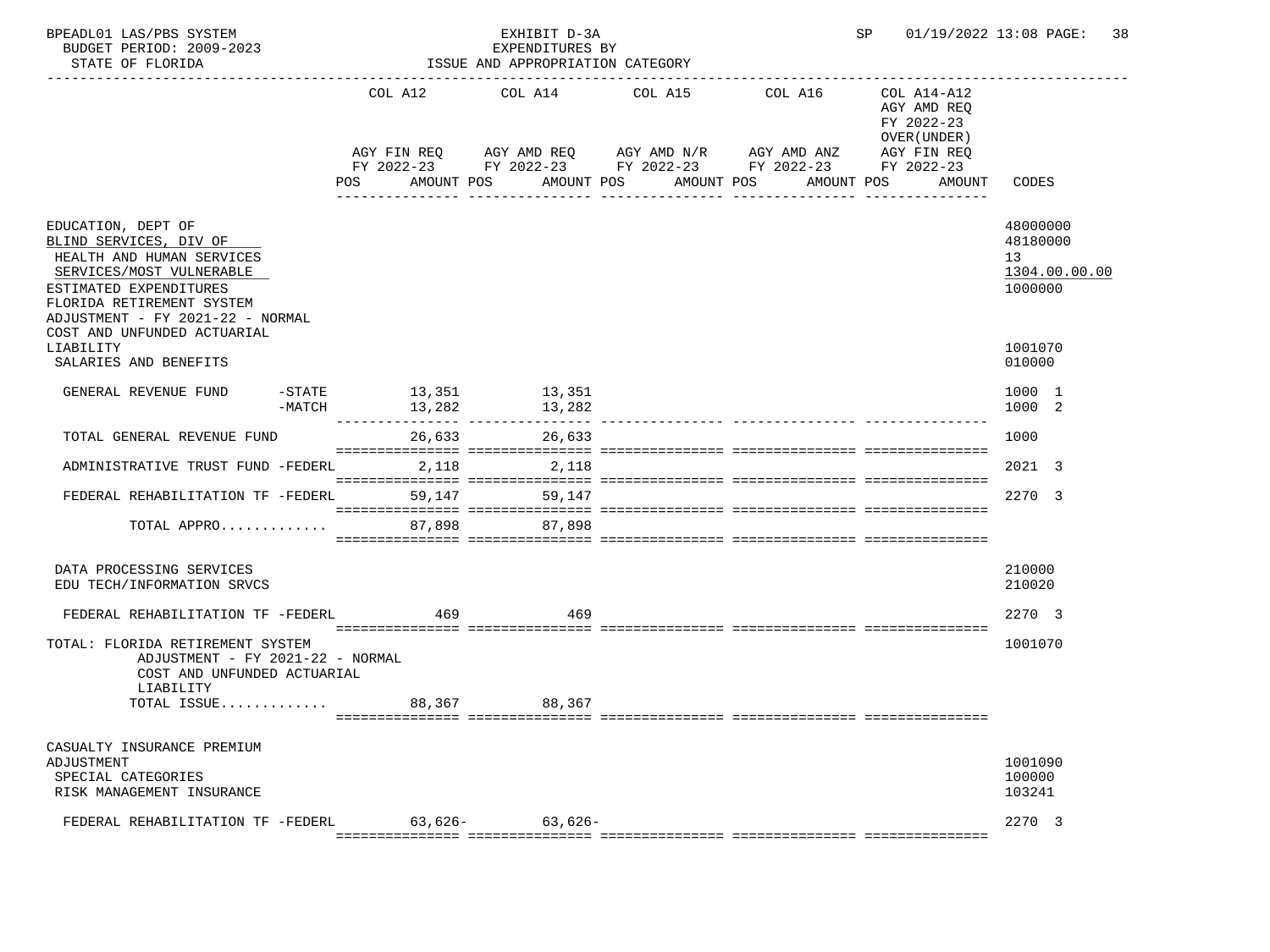| BPEADL01 LAS/PBS SYSTEM<br>BUDGET PERIOD: 2009-2023<br>STATE OF FLORIDA                                                                                                                                                               |     |                             | ISSUE AND APPROPRIATION CATEGORY | EXHIBIT D-3A<br>EXPENDITURES BY |  |                                                                                                                                                   |            |                                                                                      | SP 01/19/2022 13:08 PAGE: 39                                                          |
|---------------------------------------------------------------------------------------------------------------------------------------------------------------------------------------------------------------------------------------|-----|-----------------------------|----------------------------------|---------------------------------|--|---------------------------------------------------------------------------------------------------------------------------------------------------|------------|--------------------------------------------------------------------------------------|---------------------------------------------------------------------------------------|
|                                                                                                                                                                                                                                       | POS | COL A12<br>AMOUNT POS       |                                  | COL A14 COL A15<br>AMOUNT POS   |  | COL A16<br>AGY FIN REQ      AGY AMD REQ      AGY AMD N/R      AGY AMD ANZ<br>FY 2022-23 FY 2022-23 FY 2022-23 FY 2022-23 FY 2022-23<br>AMOUNT POS | AMOUNT POS | $COL A14- A12$<br>AGY AMD REO<br>FY 2022-23<br>OVER (UNDER)<br>AGY FIN REQ<br>AMOUNT | CODES                                                                                 |
| EDUCATION, DEPT OF<br>BLIND SERVICES, DIV OF<br>HEALTH AND HUMAN SERVICES<br>SERVICES/MOST VULNERABLE<br>ESTIMATED EXPENDITURES<br>REALLOCATION OF HUMAN RESOURCES<br>OUTSOURCING<br>SPECIAL CATEGORIES<br>TR/DMS/HR SVCS/STW CONTRCT |     |                             |                                  |                                 |  |                                                                                                                                                   |            |                                                                                      | 48000000<br>48180000<br>13<br>1304.00.00.00<br>1000000<br>1005900<br>100000<br>107040 |
| $-$ STATE<br>GENERAL REVENUE FUND<br>ADMINISTRATIVE TRUST FUND -FEDERL<br>FEDERAL REHABILITATION TF -FEDERL                                                                                                                           |     | $274-$<br>$213-$            | $6,818-$                         | $274-$<br>$213-$<br>$6,818-$    |  |                                                                                                                                                   |            |                                                                                      | 1000 1<br>2021 3<br>2270 3                                                            |
| TOTAL APPRO                                                                                                                                                                                                                           |     | $7,305-$                    |                                  | $7.305 -$                       |  |                                                                                                                                                   |            |                                                                                      |                                                                                       |
| NONRECURRING EXPENDITURES<br>FLORIDA ASSOCIATION OF AGENCIES<br>SERVING THE BLIND<br>SPECIAL CATEGORIES<br>G/A-CLIENT SERVICES                                                                                                        |     |                             |                                  |                                 |  |                                                                                                                                                   |            |                                                                                      | 2100000<br>2103001<br>100000<br>100486                                                |
| GENERAL REVENUE FUND                                                                                                                                                                                                                  |     | $-STATE$ 400,000-400,000-   |                                  |                                 |  |                                                                                                                                                   |            |                                                                                      | 1000 1                                                                                |
| LIGHTHOUSE FOR THE BLIND - COLLIER<br>SPECIAL CATEGORIES<br>G/A-CLIENT SERVICES                                                                                                                                                       |     |                             |                                  |                                 |  |                                                                                                                                                   |            |                                                                                      | 2103136<br>100000<br>100486                                                           |
| GENERAL REVENUE FUND                                                                                                                                                                                                                  |     | $-$ STATE 90.000 - 90.000 - |                                  |                                 |  |                                                                                                                                                   |            |                                                                                      | 1000 1                                                                                |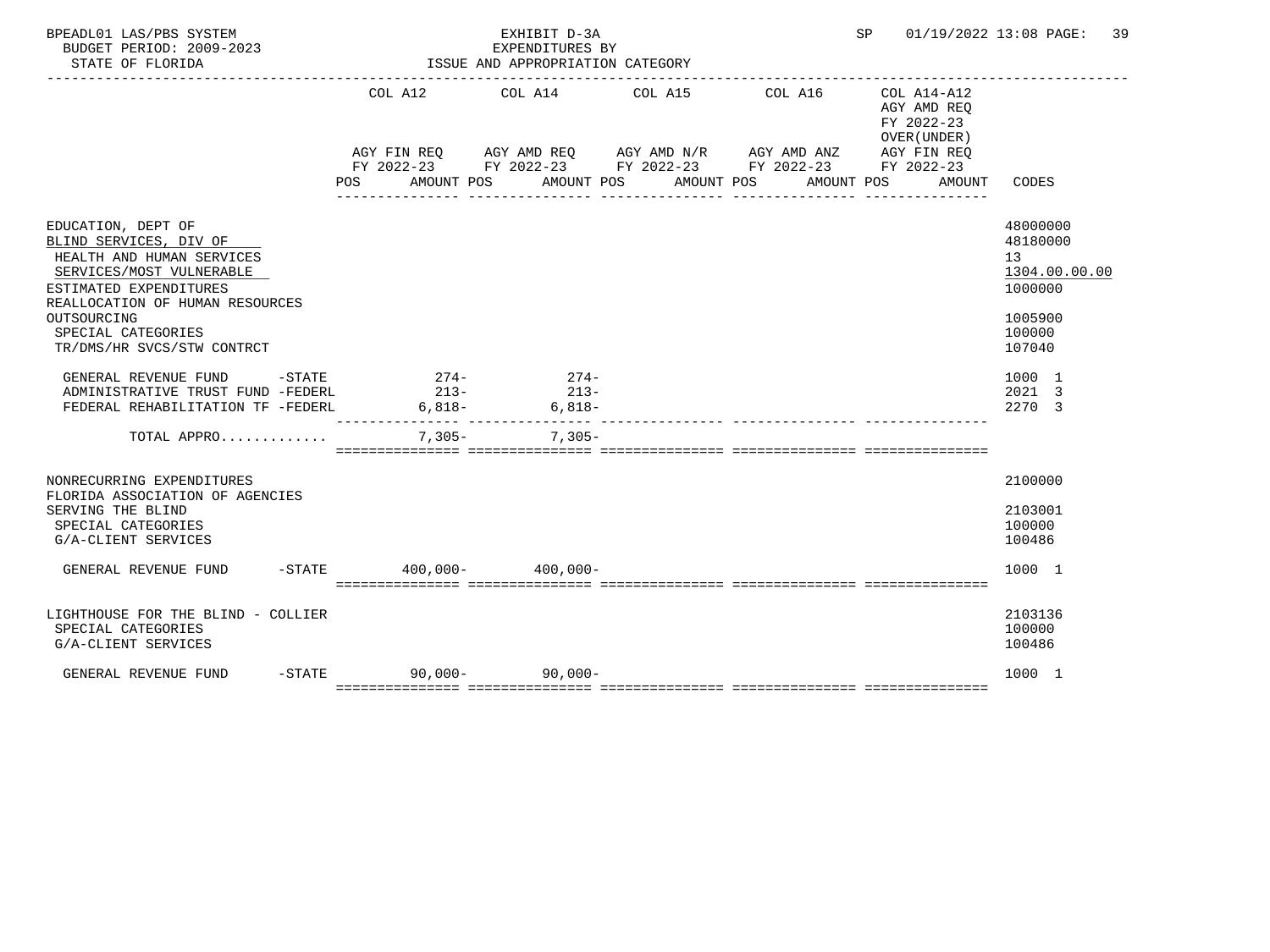|                                    |  | 01/19/2022 13:08 PAGE:                                              | 40                                                                                                                                |                                                                                                             |
|------------------------------------|--|---------------------------------------------------------------------|-----------------------------------------------------------------------------------------------------------------------------------|-------------------------------------------------------------------------------------------------------------|
|                                    |  |                                                                     | COL A14-A12<br>AGY AMD REO<br>FY 2022-23<br>OVER (UNDER)                                                                          |                                                                                                             |
| <b>POS</b>                         |  |                                                                     | AMOUNT                                                                                                                            | CODES                                                                                                       |
| RESTORE NONRECURRING APPROPRIATION |  |                                                                     |                                                                                                                                   | 48000000<br>48180000<br>13<br>1304.00.00.00<br>5300000<br>5301021<br>100000<br>100486                       |
| $-STATE$                           |  |                                                                     | 400,000 1000 1                                                                                                                    |                                                                                                             |
|                                    |  |                                                                     |                                                                                                                                   |                                                                                                             |
|                                    |  | EXHIBIT D-3A<br>EXPENDITURES BY<br>ISSUE AND APPROPRIATION CATEGORY | COL A12 COL A14 COL A15<br>AGY FIN REQ AGY AMD REQ AGY AMD N/R AGY AMD ANZ<br>AMOUNT POS AMOUNT POS AMOUNT POS<br>400,000 400,000 | <b>SP</b><br>COL A16<br>AGY FIN REQ<br>FY 2022-23 FY 2022-23 FY 2022-23 FY 2022-23 FY 2022-23<br>AMOUNT POS |

2022-2023 BUDGET YEAR NARRATIVE: IT COMPONENT? NO

Amended 2022-2023 Narrative after December 15, 2021

 The restoration of \$400,000 in nonrecurring General Revenue is requested for the Florida Association of Agencies Serving the Blind (FAASB) to maintain the prior year funding level of \$900,000. FAASB increases independent living skills and personal care techniques, develops mobility skills for safe travel, improve homework skills through individualized tutoring, homework assistance, and academic enrichment activities. FAASB also assists blind or visually impaired individuals in improving behavior skills, social interactions, and the ability to work cooperatively with peers. In addition, the purpose of this funding is to develop a Children's Program and award funding to Community Rehabilitation Program providers who can provide supplemental services to a minimum of 100 students between the ages of 5 (five) and 13 (thirteen) in the State of Florida.

| Summary: | This is a new issue. |
|----------|----------------------|
|          |                      |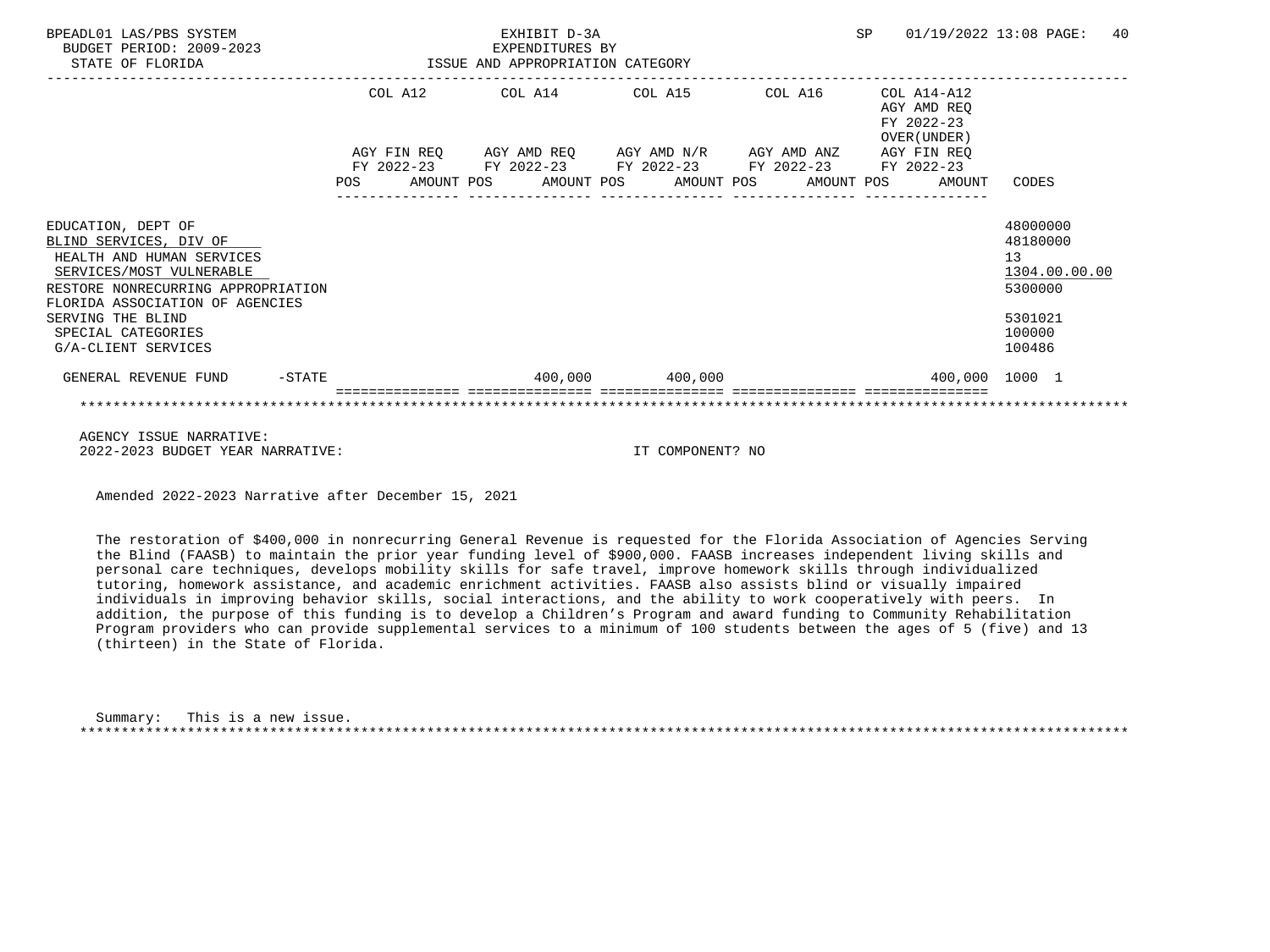| BPEADL01 LAS/PBS SYSTEM<br>BUDGET PERIOD: 2009-2023<br>STATE OF FLORIDA                                                                                                                                                  | EXHIBIT D-3A<br>EXPENDITURES BY<br>ISSUE AND APPROPRIATION CATEGORY |         |  |  |  |                                                                                                                                                  |  | SP |                                                          | 01/19/2022 13:08 PAGE:                                                                | 41 |
|--------------------------------------------------------------------------------------------------------------------------------------------------------------------------------------------------------------------------|---------------------------------------------------------------------|---------|--|--|--|--------------------------------------------------------------------------------------------------------------------------------------------------|--|----|----------------------------------------------------------|---------------------------------------------------------------------------------------|----|
|                                                                                                                                                                                                                          |                                                                     | COL A12 |  |  |  | COL A14 COL A15 COL A16<br>AGY FIN REO AGY AMD REO AGY AMD N/R AGY AMD ANZ AGY FIN REO<br>FY 2022-23 FY 2022-23 FY 2022-23 FY 2022-23 FY 2022-23 |  |    | COL A14-A12<br>AGY AMD REO<br>FY 2022-23<br>OVER (UNDER) |                                                                                       |    |
|                                                                                                                                                                                                                          | <b>POS</b>                                                          |         |  |  |  | AMOUNT POS AMOUNT POS AMOUNT POS AMOUNT POS                                                                                                      |  |    | AMOUNT                                                   | CODES                                                                                 |    |
| EDUCATION, DEPT OF<br>BLIND SERVICES, DIV OF<br>HEALTH AND HUMAN SERVICES<br>SERVICES/MOST VULNERABLE<br>RESTORE NONRECURRING APPROPRIATION<br>RESTORE NONRECURRING FUNDING<br>SPECIAL CATEGORIES<br>G/A-CLIENT SERVICES |                                                                     |         |  |  |  |                                                                                                                                                  |  |    |                                                          | 48000000<br>48180000<br>13<br>1304.00.00.00<br>5300000<br>5301100<br>100000<br>100486 |    |
| $-$ STATE<br>GENERAL REVENUE FUND                                                                                                                                                                                        |                                                                     |         |  |  |  | 90,000 90,000                                                                                                                                    |  |    |                                                          | 90,000 1000 1                                                                         |    |
|                                                                                                                                                                                                                          |                                                                     |         |  |  |  |                                                                                                                                                  |  |    |                                                          |                                                                                       |    |

 AGENCY ISSUE NARRATIVE: 2022-2023 BUDGET YEAR NARRATIVE: IT COMPONENT? NO

Amended 2022-2023 Narrative after December 15, 2021

 The restoration of \$90,000 in nonrecurring General Revenue funds is requested for the Collier's Lighthouse for the Blind to maintain the prior year funding level of \$90,000. The purpose of this Project is to provide salary for the employment of a full-time Certified Vision Rehabilitation Therapist (CVRT) or Teacher of the Visually Impaired (TVI) or Occupational Therapy (OT) with Low Vision Rehabilitation certification, to carry out individualized services to visually impaired and blind citizens of Collier County and the surrounding areas, ages 5 and older. This allows Collier's Lighthouse for the Blind to provide educational services, free of charge, to blind or visually impaired individuals to help maintain their independence.

| Summary: This is a new issue.   |            |            |         |         |               |
|---------------------------------|------------|------------|---------|---------|---------------|
| TOTAL: SERVICES/MOST VULNERABLE |            |            |         |         | 1304.00.00.00 |
| BY FUND TYPE                    |            |            |         |         |               |
| GENERAL REVENUE FUND            | 16,406,869 | 16,896,869 | 490,000 | 490,000 | 1000          |
| TRUST FUNDS                     | 40,961,533 | 40,961,533 |         |         | 2000          |
| TOTAL POSITIONS 289.75          |            | 289.75     |         |         |               |
| TOTAL PROG COMP $57,368,402$    |            | 57,858,402 | 490,000 | 490,000 |               |
| TOTAL SALARY RATE $11,073,303$  |            | 11,073,303 |         |         |               |
|                                 |            |            |         |         |               |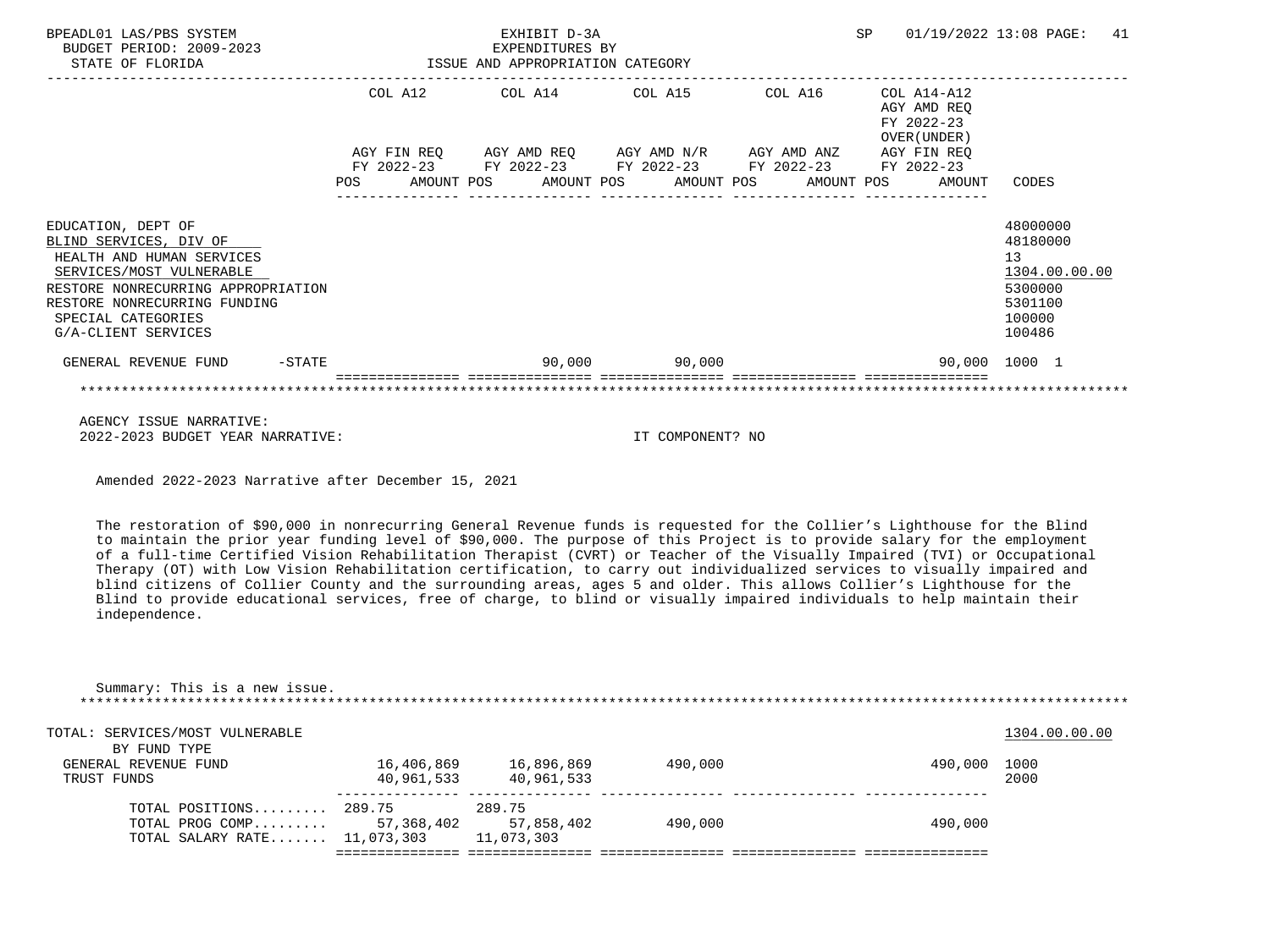| COL A12<br>COL A14<br>COL A15<br>COL A16<br>COL A14-A12<br>AGY AMD REQ<br>FY 2022-23<br>OVER (UNDER)<br>AGY FIN REO<br>AGY AMD REQ      AGY AMD N/R      AGY AMD ANZ<br>AGY FIN REO<br>FY 2022-23 FY 2022-23 FY 2022-23 FY 2022-23 FY 2022-23<br>POS.<br>AMOUNT POS AMOUNT POS<br>AMOUNT POS<br>AMOUNT POS<br>CODES<br>AMOUNT |               |
|-------------------------------------------------------------------------------------------------------------------------------------------------------------------------------------------------------------------------------------------------------------------------------------------------------------------------------|---------------|
|                                                                                                                                                                                                                                                                                                                               |               |
|                                                                                                                                                                                                                                                                                                                               |               |
| EDUCATION, DEPT OF<br>48000000<br>PGM: PRIVATE COLLEGES/UNIV<br>48190000<br>EDUCATION<br>0.3<br>PRIVATE COLLEGES & UNIV<br>ESTIMATED EXPENDITURES<br>1000000<br>ESTIMATED EXPENDITURES - OPERATIONS<br>1001000<br>SPECIAL CATEGORIES<br>100000<br>G/A-MED TRG/SIMULATION LAB<br>100842                                        | 0305.05.00.00 |
| GENERAL REVENUE FUND<br>$-$ STATE<br>3,500,000 3,500,000<br>1000 1                                                                                                                                                                                                                                                            |               |
| G/A-HIST BLK PRIV COLLEGES<br>101157                                                                                                                                                                                                                                                                                          |               |
| 1000 1<br>GENERAL REVENUE FUND<br>-STATE 31, 421, 685 31, 421, 685                                                                                                                                                                                                                                                            |               |
| G/A-PRIVATE COLL & UNIV<br>102130                                                                                                                                                                                                                                                                                             |               |
| GENERAL REVENUE FUND<br>$-$ STATE<br>8,750,000 8,750,000<br>1000 1                                                                                                                                                                                                                                                            |               |
| EFFECTIVE ACCESS GRANT<br>104125                                                                                                                                                                                                                                                                                              |               |
| $-STATE$ 114,861,630 114,861,630<br>1000 1<br>GENERAL REVENUE FUND                                                                                                                                                                                                                                                            |               |
| TOTAL: ESTIMATED EXPENDITURES - OPERATIONS<br>1001000<br>TOTAL ISSUE<br>158, 533, 315 158, 533, 315                                                                                                                                                                                                                           |               |
| NONRECURRING EXPENDITURES<br>2100000<br>INTERNATIONAL INSTITUTE OF<br>ORTHOTICS AND PROSTHETICS -<br>ORTHOTIC AND PROSTHETICS                                                                                                                                                                                                 |               |
| SUSTAINABLE EXPANSION<br>2103042<br>100000<br>SPECIAL CATEGORIES<br>G/A-PRIVATE COLL & UNIV<br>102130                                                                                                                                                                                                                         |               |
| -STATE 750,000- 750,000-<br>1000 1<br>GENERAL REVENUE FUND                                                                                                                                                                                                                                                                    |               |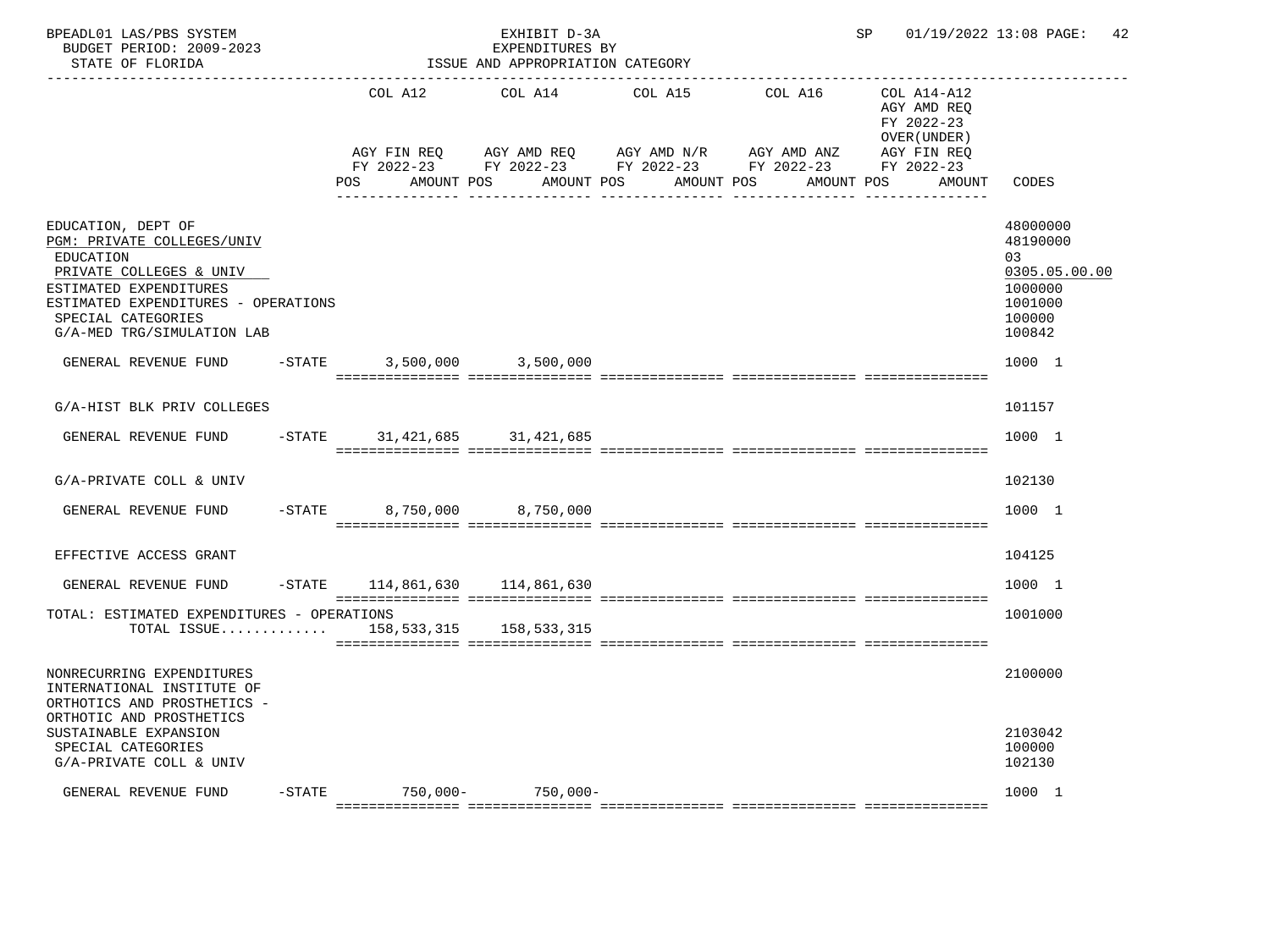| BPEADL01 LAS/PBS SYSTEM<br>BUDGET PERIOD: 2009-2023<br>STATE OF FLORIDA                                                                                                                                                                        |           | EXHIBIT D-3A<br>EXPENDITURES BY<br>ISSUE AND APPROPRIATION CATEGORY |                       |  |                                                                                                                                            |  |                    |               |                       |                                                                                   | SP 01/19/2022 13:08 PAGE: 43                                      |  |
|------------------------------------------------------------------------------------------------------------------------------------------------------------------------------------------------------------------------------------------------|-----------|---------------------------------------------------------------------|-----------------------|--|--------------------------------------------------------------------------------------------------------------------------------------------|--|--------------------|---------------|-----------------------|-----------------------------------------------------------------------------------|-------------------------------------------------------------------|--|
|                                                                                                                                                                                                                                                |           | POS                                                                 | COL A12<br>AMOUNT POS |  | COL A14 COL A15<br>AGY FIN REQ AGY AMD REQ AGY AMD N/R AGY AMD ANZ<br>FY 2022-23 FY 2022-23 FY 2022-23 FY 2022-23 FY 2022-23<br>AMOUNT POS |  | AMOUNT POS         |               | COL A16<br>AMOUNT POS | COL A14-A12<br>AGY AMD REQ<br>FY 2022-23<br>OVER (UNDER)<br>AGY FIN REQ<br>AMOUNT | CODES                                                             |  |
| EDUCATION, DEPT OF<br>PGM: PRIVATE COLLEGES/UNIV<br>EDUCATION<br>PRIVATE COLLEGES & UNIV<br>NONRECURRING EXPENDITURES<br>REALIGNMENT OF FUNDING FROM<br>RECURRING TO NONRECURRING FOR<br>EFFECTIVE ACCESS TO STUDENT<br>EDUCATION GRANTS - ADD |           |                                                                     |                       |  | _____________                                                                                                                              |  | -- --------------- | ------------- |                       |                                                                                   | 48000000<br>48190000<br>03<br>0305.05.00.00<br>2100000<br>2103086 |  |
| SPECIAL CATEGORIES<br>EFFECTIVE ACCESS GRANT<br>GENERAL REVENUE FUND                                                                                                                                                                           |           |                                                                     |                       |  | -STATE 33,918,699- 33,918,699-                                                                                                             |  |                    |               |                       |                                                                                   | 100000<br>104125<br>1000 1                                        |  |
| VETO FLORIDA INSTITUTE OF<br>TECHNOLOGY - FLORIDA TECH - RESTORE<br>LAGOON INFLOW RESEARCH PROJECT<br>(SENATE FORM 1510) (HB 2197)<br>SPECIAL CATEGORIES<br>G/A-PRIVATE COLL & UNIV                                                            |           |                                                                     |                       |  |                                                                                                                                            |  |                    |               |                       |                                                                                   | 2103157<br>100000<br>102130                                       |  |
| GENERAL REVENUE FUND                                                                                                                                                                                                                           |           |                                                                     |                       |  | -STATE 921,500 921,500                                                                                                                     |  |                    |               |                       |                                                                                   | 1000 1                                                            |  |
| VETO INTERNATIONAL INSTITUTE OF<br>ORTHOTICS AND PROSTHETICS<br>SUSTAINABLE EXPANSION (SENATE FORM<br>1265) (HB 3503)<br>SPECIAL CATEGORIES<br>G/A-PRIVATE COLL & UNIV                                                                         |           |                                                                     |                       |  |                                                                                                                                            |  |                    |               |                       |                                                                                   | 2103159<br>100000<br>102130                                       |  |
| GENERAL REVENUE FUND                                                                                                                                                                                                                           |           |                                                                     | -STATE 750,000        |  | 750,000                                                                                                                                    |  |                    |               |                       |                                                                                   | 1000 1                                                            |  |
| EMBRY-RIDDLE - CENTER OF AEROSPACE<br>RESILIENCE<br>SPECIAL CATEGORIES<br>G/A-PRIVATE COLL & UNIV                                                                                                                                              |           |                                                                     |                       |  |                                                                                                                                            |  |                    |               |                       |                                                                                   | 2103263<br>100000<br>102130                                       |  |
| GENERAL REVENUE FUND                                                                                                                                                                                                                           | $-$ STATE |                                                                     | $750,000 -$           |  | $750.000 -$                                                                                                                                |  |                    |               |                       |                                                                                   | 1000 1                                                            |  |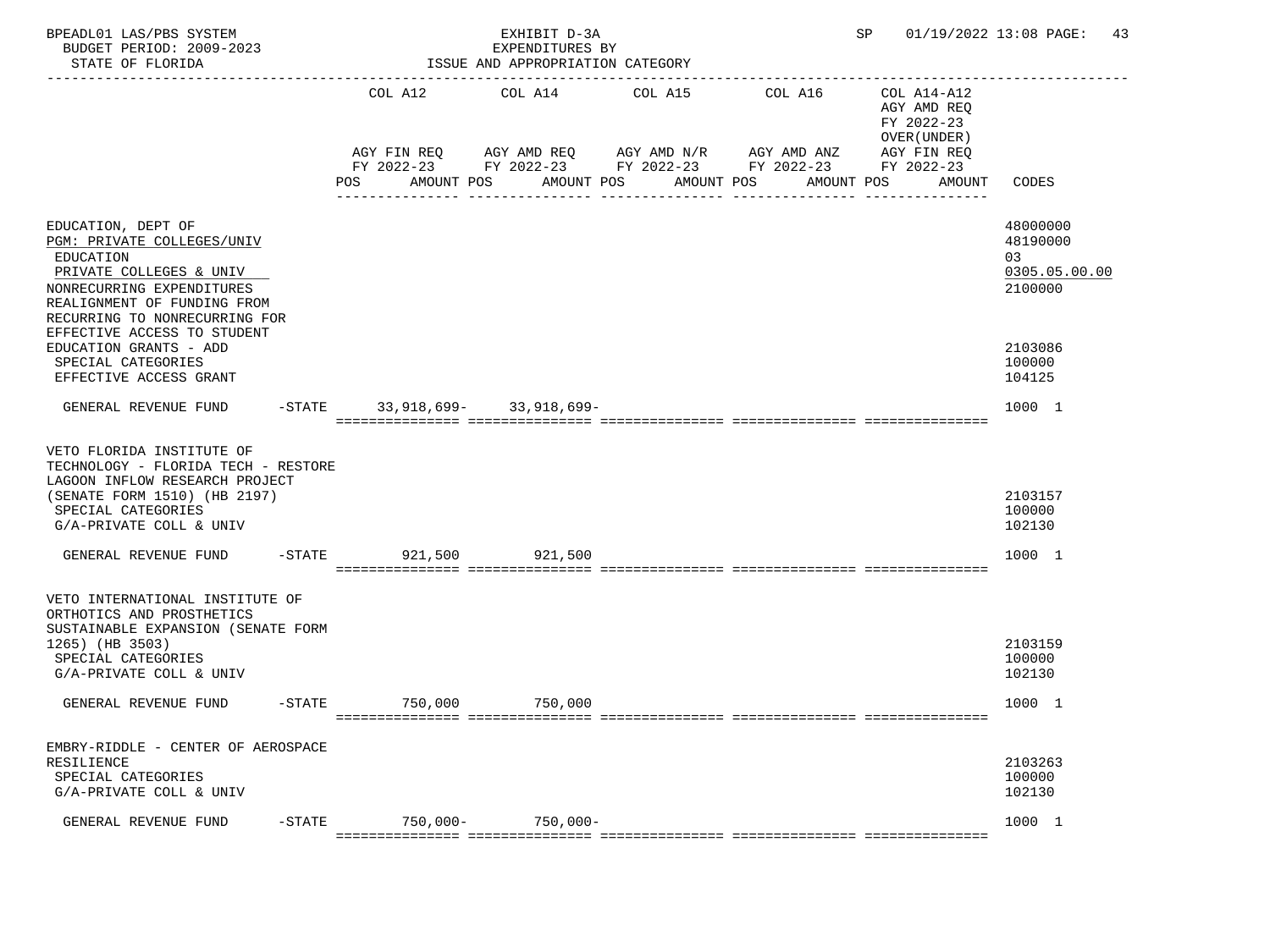| BPEADL01 LAS/PBS SYSTEM<br>BUDGET PERIOD: 2009-2023<br>STATE OF FLORIDA                                                                                                                                                            |                          | EXHIBIT D-3A<br>EXPENDITURES BY<br>ISSUE AND APPROPRIATION CATEGORY |                                              |                                                         |                                                                                       | SP 01/19/2022 13:08 PAGE: 44                                                          |
|------------------------------------------------------------------------------------------------------------------------------------------------------------------------------------------------------------------------------------|--------------------------|---------------------------------------------------------------------|----------------------------------------------|---------------------------------------------------------|---------------------------------------------------------------------------------------|---------------------------------------------------------------------------------------|
|                                                                                                                                                                                                                                    | COL A12                  | COL A14<br>AGY FIN REQ 6 AGY AMD REQ 6 AGY AMD N/R 66 AGY AMD ANZ   | COL A15                                      | COL A16<br>FY 2022-23 FY 2022-23 FY 2022-23 FY 2022-23  | COL A14-A12<br>AGY AMD REO<br>FY 2022-23<br>OVER (UNDER)<br>AGY FIN REQ<br>FY 2022-23 |                                                                                       |
|                                                                                                                                                                                                                                    | POS                      | AMOUNT POS<br>________________                                      | AMOUNT POS<br>AMOUNT POS<br>________________ | AMOUNT POS<br><u>u dia dia dia dia dali dia dia 40.</u> | AMOUNT<br>_______________                                                             | CODES                                                                                 |
| EDUCATION, DEPT OF<br>PGM: PRIVATE COLLEGES/UNIV<br>EDUCATION<br>PRIVATE COLLEGES & UNIV<br>NONRECURRING EXPENDITURES<br>FLORIDA TECH - RESTORE LAGOON<br>INFLOW RESEARCH PROJECT<br>SPECIAL CATEGORIES<br>G/A-PRIVATE COLL & UNIV |                          |                                                                     |                                              |                                                         |                                                                                       | 48000000<br>48190000<br>03<br>0305.05.00.00<br>2100000<br>2103265<br>100000<br>102130 |
| GENERAL REVENUE FUND                                                                                                                                                                                                               | -STATE 921,500- 921,500- |                                                                     |                                              |                                                         |                                                                                       | 1000 1                                                                                |
| FLORIDA TECH - BIOMEDICAL AEROSPACE<br>MANUFACTURING MULTIPLIER (BAMX)<br>SPECIAL CATEGORIES<br>G/A-PRIVATE COLL & UNIV                                                                                                            |                          |                                                                     |                                              |                                                         |                                                                                       | 2103276<br>100000<br>102130                                                           |
| GENERAL REVENUE FUND                                                                                                                                                                                                               | $-$ STATE                | $2,000,000 - 2,000,000 -$                                           |                                              |                                                         |                                                                                       | 1000 1                                                                                |
| SAINT LEO UNIVERSITY - ROBOTICS<br>BACHELOR'S DEGREE AND<br>MICRO-CREDENTIALS PROGRAM<br>SPECIAL CATEGORIES<br>G/A-PRIVATE COLL & UNIV                                                                                             |                          |                                                                     |                                              |                                                         |                                                                                       | 2103278<br>100000<br>102130                                                           |
| GENERAL REVENUE FUND                                                                                                                                                                                                               | $-STATE$                 | $1,000,000-1,000,000-$                                              |                                              |                                                         |                                                                                       | 1000 1                                                                                |
| WORKLOAD<br>EFFECTIVE ACCESS TO STUDENT<br>EDUCATION (EASE) WORKLOAD<br>SPECIAL CATEGORIES<br>EFFECTIVE ACCESS GRANT                                                                                                               |                          |                                                                     |                                              |                                                         |                                                                                       | 3000000<br>3005710<br>100000<br>104125                                                |
| $-$ STATE<br>GENERAL REVENUE FUND                                                                                                                                                                                                  |                          | 1, 127, 877 1, 127, 877                                             |                                              |                                                         |                                                                                       | 1000 1                                                                                |
|                                                                                                                                                                                                                                    |                          |                                                                     |                                              |                                                         |                                                                                       |                                                                                       |
| AGENCY ISSUE NARRATIVE:<br>2022-2023 BUDGET YEAR NARRATIVE:<br>LONG RANGE PROGRAM PLAN:<br>Effective Access to Student Education Program (ACT1962)                                                                                 |                          |                                                                     | IT COMPONENT? NO                             |                                                         |                                                                                       |                                                                                       |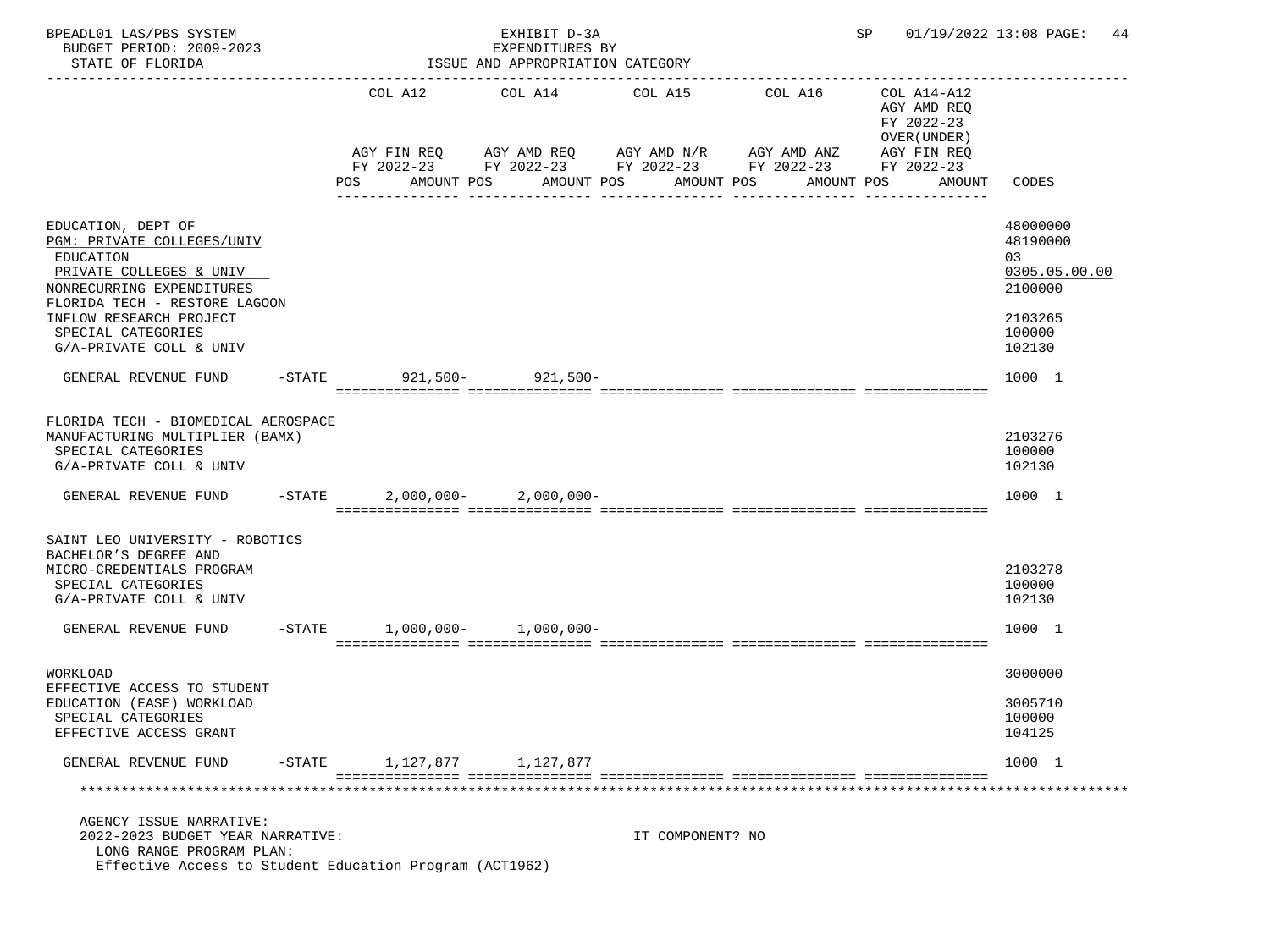| BPEADL01 LAS/PBS SYSTEM<br>BUDGET PERIOD: 2009-2023                                                                                                                                                                                                                                                                                                                                                                                                                                                                                                                                                                                                                                                                                        |                                               | EXHIBIT D-3A<br>EXPENDITURES BY                                                                           |                  |                          | SP                                                                       | 01/19/2022 13:08 PAGE:<br>45                           |
|--------------------------------------------------------------------------------------------------------------------------------------------------------------------------------------------------------------------------------------------------------------------------------------------------------------------------------------------------------------------------------------------------------------------------------------------------------------------------------------------------------------------------------------------------------------------------------------------------------------------------------------------------------------------------------------------------------------------------------------------|-----------------------------------------------|-----------------------------------------------------------------------------------------------------------|------------------|--------------------------|--------------------------------------------------------------------------|--------------------------------------------------------|
| STATE OF FLORIDA                                                                                                                                                                                                                                                                                                                                                                                                                                                                                                                                                                                                                                                                                                                           |                                               | ISSUE AND APPROPRIATION CATEGORY                                                                          |                  |                          |                                                                          |                                                        |
|                                                                                                                                                                                                                                                                                                                                                                                                                                                                                                                                                                                                                                                                                                                                            |                                               | COL A12 COL A14 COL A15 COL A16                                                                           |                  |                          | ------------<br>COL A14-A12<br>AGY AMD REQ<br>FY 2022-23<br>OVER (UNDER) |                                                        |
|                                                                                                                                                                                                                                                                                                                                                                                                                                                                                                                                                                                                                                                                                                                                            |                                               | AGY FIN REQ AGY AMD REQ AGY AMD N/R AGY AMD ANZ<br>FY 2022-23 FY 2022-23 FY 2022-23 FY 2022-23 FY 2022-23 |                  |                          | AGY FIN REQ                                                              |                                                        |
|                                                                                                                                                                                                                                                                                                                                                                                                                                                                                                                                                                                                                                                                                                                                            | AMOUNT POS<br>POS                             |                                                                                                           | AMOUNT POS       | AMOUNT POS<br>AMOUNT POS | AMOUNT                                                                   | CODES                                                  |
| EDUCATION, DEPT OF<br>PGM: PRIVATE COLLEGES/UNIV<br>EDUCATION<br>PRIVATE COLLEGES & UNIV<br>WORKLOAD<br>EFFECTIVE ACCESS TO STUDENT                                                                                                                                                                                                                                                                                                                                                                                                                                                                                                                                                                                                        |                                               |                                                                                                           |                  |                          |                                                                          | 48000000<br>48190000<br>03<br>0305.05.00.00<br>3000000 |
| EDUCATION (EASE) WORKLOAD                                                                                                                                                                                                                                                                                                                                                                                                                                                                                                                                                                                                                                                                                                                  |                                               |                                                                                                           |                  |                          |                                                                          | 3005710                                                |
| DEPARTMENT OF EDUCATION GOALS $(1008.31(2)(c), FS)$ :<br>2. Seamless Articulation and Maximum Access<br>3. Skilled Workforce and Economic Development<br>An increase of \$1,127,877 is requested in recurring General Revenue funds due to the projected increase of 397 students<br>based on the August 10, 2021, State Financial Aid Estimating Conference at \$2,841 award per student. The total amount of<br>awards will be 40,827.<br>This request aligns with the following strategy contained in Florida's Five Year Statewide Strategic Plan for Economic<br>Development<br>1.2 Provide a comprehensive pre-K through post-secondary education to prepare students for becoming successful workers,<br>entrepreneurs and leaders. |                                               |                                                                                                           |                  |                          |                                                                          |                                                        |
| RESTORE NONRECURRING APPROPRIATION                                                                                                                                                                                                                                                                                                                                                                                                                                                                                                                                                                                                                                                                                                         |                                               |                                                                                                           |                  |                          |                                                                          | 5300000                                                |
| RESTORE NONRECURRING EFFECTIVE<br>ACCESS GRANT (EASE)<br>SPECIAL CATEGORIES<br>EFFECTIVE ACCESS GRANT                                                                                                                                                                                                                                                                                                                                                                                                                                                                                                                                                                                                                                      |                                               |                                                                                                           |                  |                          |                                                                          | 5300310<br>100000<br>104125                            |
| GENERAL REVENUE FUND                                                                                                                                                                                                                                                                                                                                                                                                                                                                                                                                                                                                                                                                                                                       | -STATE 33, 918, 699 33, 918, 699 33, 918, 699 |                                                                                                           |                  |                          |                                                                          | 1000 1                                                 |
| AGENCY ISSUE NARRATIVE:<br>2022-2023 BUDGET YEAR NARRATIVE:<br>LONG RANGE PROGRAM PLAN:<br>Effective Access to Student Education Program (ACT1962)                                                                                                                                                                                                                                                                                                                                                                                                                                                                                                                                                                                         |                                               |                                                                                                           | IT COMPONENT? NO |                          |                                                                          |                                                        |
| DEPARTMENT OF EDUCATION GOALS (1008.31(2)(c), FS):<br>2. Seamless Articulation and Maximum Access<br>3. Skilled Workforce and Economic Development                                                                                                                                                                                                                                                                                                                                                                                                                                                                                                                                                                                         |                                               |                                                                                                           |                  |                          |                                                                          |                                                        |

 The restoration of \$33,918,699 in nonrecurring General Revenue funds is requested for an additional 11,939 students at an average award of \$2,841 (award amount may be prorated if more students are determined eligible). The total amount of awards is 40,827.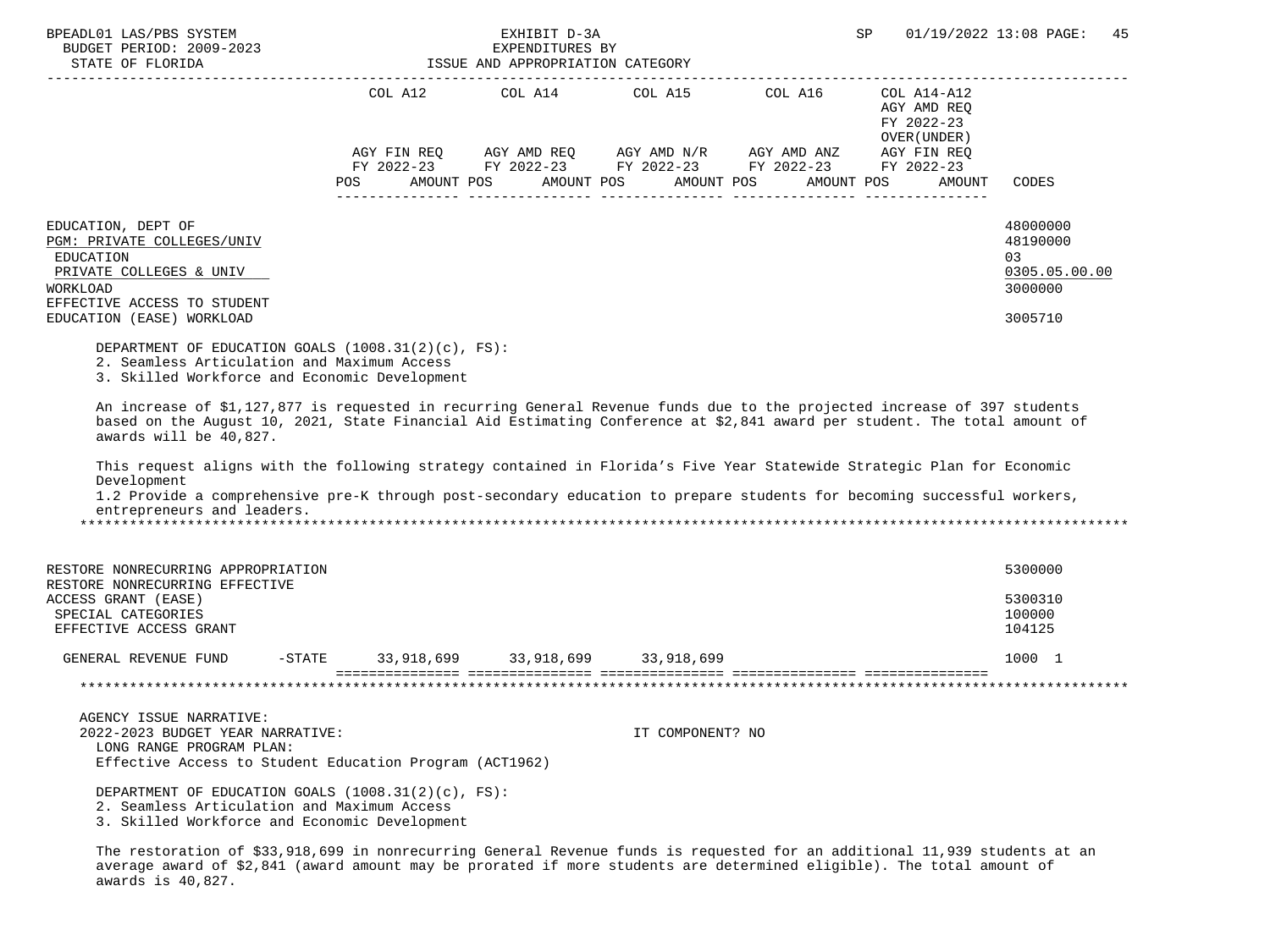| BPEADL01 LAS/PBS SYSTEM<br>BUDGET PERIOD: 2009-2023<br>STATE OF FLORIDA                                                                                                                                                                                                                         | ISSUE AND APPROPRIATION CATEGORY | EXHIBIT D-3A<br>EXPENDITURES BY |                                                                                                                                                |            | <b>SP</b> |                                                          | 01/19/2022 13:08 PAGE:                                            | 46 |
|-------------------------------------------------------------------------------------------------------------------------------------------------------------------------------------------------------------------------------------------------------------------------------------------------|----------------------------------|---------------------------------|------------------------------------------------------------------------------------------------------------------------------------------------|------------|-----------|----------------------------------------------------------|-------------------------------------------------------------------|----|
|                                                                                                                                                                                                                                                                                                 |                                  |                                 | COL A12 COL A14 COL A15 COL A16                                                                                                                |            |           | COL A14-A12<br>AGY AMD REO<br>FY 2022-23<br>OVER (UNDER) |                                                                   |    |
|                                                                                                                                                                                                                                                                                                 | <b>POS</b>                       |                                 | AGY FIN REQ AGY AMD REQ AGY AMD N/R AGY AMD ANZ AGY FIN REQ<br>FY 2022-23 FY 2022-23 FY 2022-23 FY 2022-23<br>AMOUNT POS AMOUNT POS AMOUNT POS | AMOUNT POS |           | FY 2022-23<br>AMOUNT                                     | CODES                                                             |    |
| EDUCATION, DEPT OF<br>PGM: PRIVATE COLLEGES/UNIV<br><b>EDUCATION</b><br>PRIVATE COLLEGES & UNIV<br>RESTORE NONRECURRING APPROPRIATION<br>RESTORE NONRECURRING EFFECTIVE<br>ACCESS GRANT (EASE)                                                                                                  |                                  |                                 |                                                                                                                                                |            |           |                                                          | 48000000<br>48190000<br>03<br>0305.05.00.00<br>5300000<br>5300310 |    |
| This request aligns with the following strategy contained in Florida's Five Year Statewide Strategic Plan for Economic<br>Development:<br>1.2 Provide a comprehensive pre-K through post-secondary education to prepare students for becoming successful workers,<br>entrepreneurs and leaders. |                                  |                                 |                                                                                                                                                |            |           |                                                          |                                                                   |    |
| TOTAL: PRIVATE COLLEGES & UNIV<br>BY FUND TYPE                                                                                                                                                                                                                                                  |                                  |                                 |                                                                                                                                                |            |           |                                                          | 0305.05.00.00                                                     |    |
| GENERAL REVENUE FUND 155,911,192 155,911,192 33,918,699                                                                                                                                                                                                                                         |                                  |                                 |                                                                                                                                                |            |           |                                                          | 1000                                                              |    |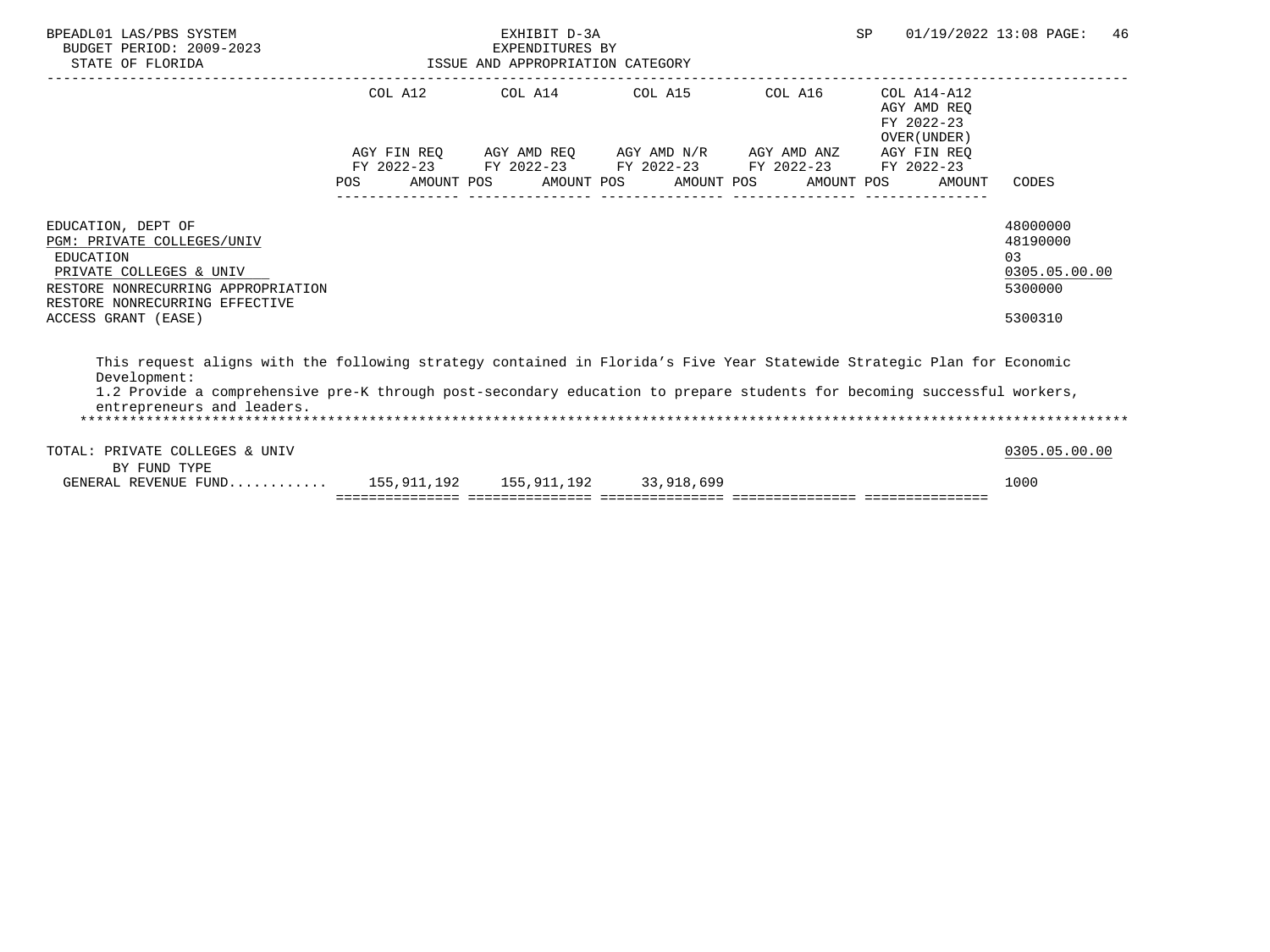| BPEADL01 LAS/PBS SYSTEM<br>BUDGET PERIOD: 2009-2023<br>STATE OF FLORIDA                                                                                                                                                                        |                              | EXHIBIT D-3A<br>EXPENDITURES BY<br>ISSUE AND APPROPRIATION CATEGORY |                                                                                                           | SP and the set of the set of the set of the set of the set of the set of the set of the set of the set of the set of the set of the set of the set of the set of the set of the set of the set of the set of the set of the se | 01/19/2022 13:08 PAGE:<br>47                                            |                                                                                                   |
|------------------------------------------------------------------------------------------------------------------------------------------------------------------------------------------------------------------------------------------------|------------------------------|---------------------------------------------------------------------|-----------------------------------------------------------------------------------------------------------|--------------------------------------------------------------------------------------------------------------------------------------------------------------------------------------------------------------------------------|-------------------------------------------------------------------------|---------------------------------------------------------------------------------------------------|
|                                                                                                                                                                                                                                                | COL A12                      | COL A14 COL A15                                                     | AGY FIN REQ AGY AMD REQ AGY AMD N/R AGY AMD ANZ<br>FY 2022-23 FY 2022-23 FY 2022-23 FY 2022-23 FY 2022-23 | COL A16                                                                                                                                                                                                                        | COL A14-A12<br>AGY AMD REQ<br>FY 2022-23<br>OVER (UNDER)<br>AGY FIN REQ |                                                                                                   |
|                                                                                                                                                                                                                                                | POS                          | AMOUNT POS AMOUNT POS                                               |                                                                                                           | AMOUNT POS AMOUNT POS                                                                                                                                                                                                          | AMOUNT                                                                  | CODES                                                                                             |
| EDUCATION, DEPT OF<br>OFC/STUDENT FIN ASSISTANCE<br>PGM: STU FIN AID PGM/STATE<br>EDUCATION<br>SCHOLARSHIPS/FINANCIAL AST<br>ESTIMATED EXPENDITURES<br>ESTIMATED EXPENDITURES - OPERATIONS<br>SPECIAL CATEGORIES<br>G/A-FL BRIGHT FUTURES/PROG |                              |                                                                     |                                                                                                           |                                                                                                                                                                                                                                |                                                                         | 48000000<br>48200000<br>48200200<br>03<br>0308.00.00.00<br>1000000<br>1001000<br>100000<br>100373 |
| EDUCATIONAL ENHANCEMENT TF-STATE 623, 261, 360 623, 261, 360                                                                                                                                                                                   |                              |                                                                     |                                                                                                           |                                                                                                                                                                                                                                |                                                                         | 2178 1                                                                                            |
| G/A-BENACQUISTO SCH PROG                                                                                                                                                                                                                       |                              |                                                                     |                                                                                                           |                                                                                                                                                                                                                                |                                                                         | 100474                                                                                            |
| GENERAL REVENUE FUND -STATE 34,258,620 34,258,620                                                                                                                                                                                              |                              |                                                                     |                                                                                                           |                                                                                                                                                                                                                                |                                                                         | 1000 1                                                                                            |
| FGIC-MATCHING GRANT PROG                                                                                                                                                                                                                       |                              |                                                                     |                                                                                                           |                                                                                                                                                                                                                                |                                                                         | 100572                                                                                            |
| GENERAL REVENUE FUND -STATE 10,617,326 10,617,326                                                                                                                                                                                              |                              |                                                                     |                                                                                                           |                                                                                                                                                                                                                                |                                                                         | 1000 1                                                                                            |
| PREPAID TUITION SCHOLARSHP                                                                                                                                                                                                                     |                              |                                                                     |                                                                                                           |                                                                                                                                                                                                                                |                                                                         | 101105                                                                                            |
| GENERAL REVENUE FUND -STATE 7,000,000 7,000,000                                                                                                                                                                                                |                              |                                                                     |                                                                                                           |                                                                                                                                                                                                                                |                                                                         | 1000 1                                                                                            |
| FLORIDA ABLE, INC.                                                                                                                                                                                                                             |                              |                                                                     |                                                                                                           |                                                                                                                                                                                                                                |                                                                         | 101110                                                                                            |
| GENERAL REVENUE FUND                                                                                                                                                                                                                           | $-STATE$ 1,770,000 1,770,000 |                                                                     |                                                                                                           |                                                                                                                                                                                                                                |                                                                         | 1000 1                                                                                            |
| G/A-MINORITY TCHR SCHLRSHP                                                                                                                                                                                                                     |                              |                                                                     |                                                                                                           |                                                                                                                                                                                                                                |                                                                         | 102598                                                                                            |
| GENERAL REVENUE FUND<br>$-$ STATE                                                                                                                                                                                                              | 917,798                      | 917,798                                                             |                                                                                                           |                                                                                                                                                                                                                                |                                                                         | 1000 1                                                                                            |
| G/A-NRSG STDNT REIMB/SCHSP                                                                                                                                                                                                                     |                              |                                                                     |                                                                                                           |                                                                                                                                                                                                                                |                                                                         | 105401                                                                                            |
| NURS STDNT LOAN FORGIVE TF-STATE                                                                                                                                                                                                               | 1,233,006                    | 1,233,006                                                           |                                                                                                           |                                                                                                                                                                                                                                |                                                                         | 2505 1                                                                                            |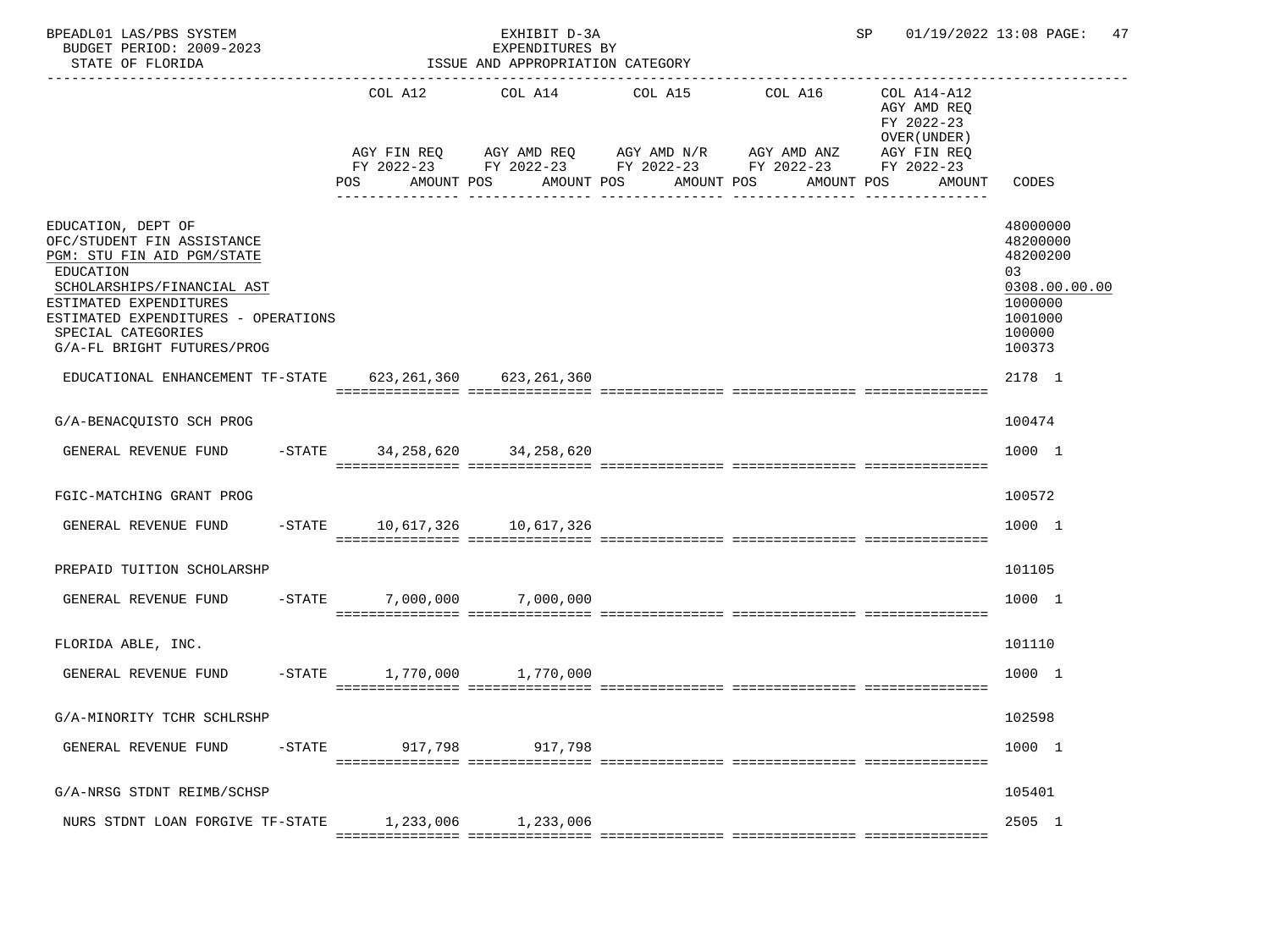| BPEADL01 LAS/PBS SYSTEM<br>BUDGET PERIOD: 2009-2023<br>STATE OF FLORIDA                                                                                                                                                                              |           |                                              | EXHIBIT D-3A<br>EXPENDITURES BY<br>ISSUE AND APPROPRIATION CATEGORY |                                                                                                                                                                        |                                        | SP                                                                                              | 01/19/2022 13:08 PAGE:<br>48                                                                      |
|------------------------------------------------------------------------------------------------------------------------------------------------------------------------------------------------------------------------------------------------------|-----------|----------------------------------------------|---------------------------------------------------------------------|------------------------------------------------------------------------------------------------------------------------------------------------------------------------|----------------------------------------|-------------------------------------------------------------------------------------------------|---------------------------------------------------------------------------------------------------|
|                                                                                                                                                                                                                                                      |           | COL A12<br>POS                               | COL A14 COL A15<br>AMOUNT POS                                       | AGY FIN REQ 6 AGY AMD REQ 6 AGY AMD N/R 66 AGY AMD ANZ<br>FY 2022-23 FY 2022-23 FY 2022-23 FY 2022-23<br>AMOUNT POS<br>AMOUNT POS<br>_________________________________ | COL A16<br>AMOUNT POS<br>------------- | COL A14-A12<br>AGY AMD REQ<br>FY 2022-23<br>OVER (UNDER)<br>AGY FIN REQ<br>FY 2022-23<br>AMOUNT | CODES                                                                                             |
| EDUCATION, DEPT OF<br>OFC/STUDENT FIN ASSISTANCE<br>PGM: STU FIN AID PGM/STATE<br>EDUCATION<br>SCHOLARSHIPS/FINANCIAL AST<br>ESTIMATED EXPENDITURES<br>ESTIMATED EXPENDITURES - OPERATIONS<br>FINANCIAL ASSISTANCE PAYMT<br>M MCLEOD BETHUNE SCHOLAR |           |                                              |                                                                     |                                                                                                                                                                        |                                        |                                                                                                 | 48000000<br>48200000<br>48200200<br>03<br>0308.00.00.00<br>1000000<br>1001000<br>110000<br>110094 |
| GENERAL REVENUE FUND -STATE 160,500<br>ST ST FIN ASSIST TF                                                                                                                                                                                           | $ STATE$  | 160,500                                      | 160,500<br>160,500                                                  |                                                                                                                                                                        |                                        |                                                                                                 | 1000 1<br>2240 1                                                                                  |
| TOTAL APPRO                                                                                                                                                                                                                                          |           | 321,000                                      | 321,000                                                             |                                                                                                                                                                        |                                        |                                                                                                 |                                                                                                   |
| STUDENT FINANCIAL AID                                                                                                                                                                                                                                |           |                                              |                                                                     |                                                                                                                                                                        |                                        |                                                                                                 | 110096                                                                                            |
| GENERAL REVENUE FUND<br>EDUCATIONAL ENHANCEMENT TF-STATE                                                                                                                                                                                             |           | -STATE 199,232,620 199,232,620<br>84,574,856 | 84,574,856                                                          |                                                                                                                                                                        |                                        |                                                                                                 | 1000 1<br>2178 1                                                                                  |
| TOTAL APPRO                                                                                                                                                                                                                                          |           | 283,807,476                                  | 283,807,476                                                         |                                                                                                                                                                        |                                        |                                                                                                 |                                                                                                   |
| JOSE MARTI SCH CHALL GRANT                                                                                                                                                                                                                           |           |                                              |                                                                     |                                                                                                                                                                        |                                        |                                                                                                 | 110246                                                                                            |
| GENERAL REVENUE FUND $-$ STATE 50,000 50,000<br>ST ST FIN ASSIST TF $-$ STATE 74,000 74,000                                                                                                                                                          |           | ________________                             | 74,000                                                              |                                                                                                                                                                        |                                        |                                                                                                 | 1000 1<br>2240 1                                                                                  |
| TOTAL APPRO                                                                                                                                                                                                                                          |           | 124,000                                      | 124,000                                                             |                                                                                                                                                                        |                                        |                                                                                                 |                                                                                                   |
| G/A-DUAL ENROLL SCH PROGAM                                                                                                                                                                                                                           |           |                                              |                                                                     |                                                                                                                                                                        |                                        |                                                                                                 | 110250                                                                                            |
| GENERAL REVENUE FUND                                                                                                                                                                                                                                 | $-$ STATE | 15,550,000                                   | 15,550,000                                                          |                                                                                                                                                                        |                                        |                                                                                                 | 1000 1                                                                                            |
| TRANSFER/FL EDUCATION FUND                                                                                                                                                                                                                           |           |                                              |                                                                     |                                                                                                                                                                        |                                        |                                                                                                 | 110350                                                                                            |
| GENERAL REVENUE FUND                                                                                                                                                                                                                                 | $-$ STATE | 3,500,000                                    | 3,500,000                                                           |                                                                                                                                                                        |                                        |                                                                                                 | 1000 1                                                                                            |
| TOTAL: ESTIMATED EXPENDITURES - OPERATIONS<br>TOTAL ISSUE                                                                                                                                                                                            |           | 982,360,586                                  | 982,360,586                                                         |                                                                                                                                                                        |                                        |                                                                                                 | 1001000                                                                                           |
|                                                                                                                                                                                                                                                      |           |                                              |                                                                     |                                                                                                                                                                        |                                        |                                                                                                 |                                                                                                   |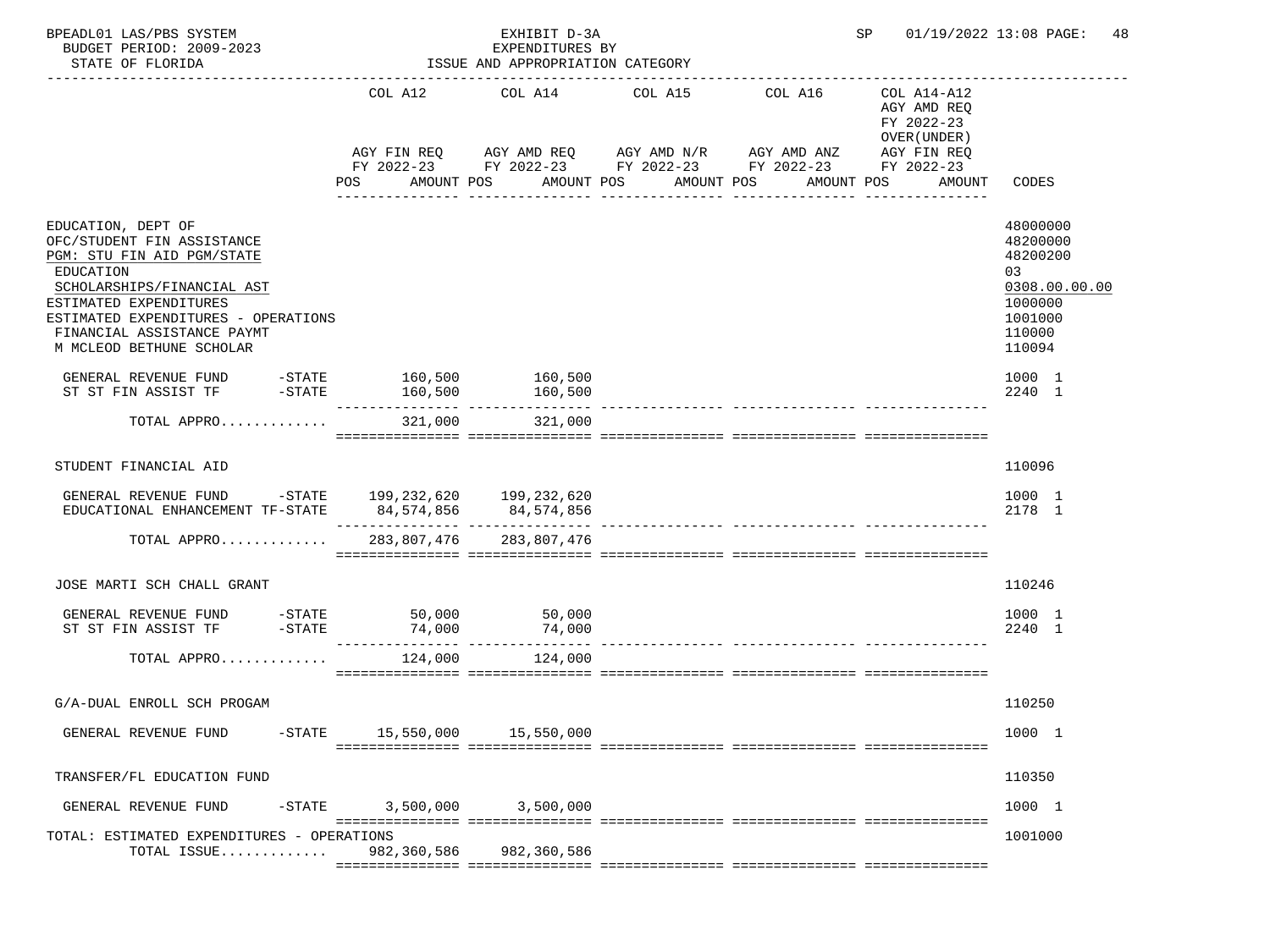| BPEADL01 LAS/PBS SYSTEM<br>BUDGET PERIOD: 2009-2023<br>STATE OF FLORIDA                                                                                                                                                                                                                          |           |     |                           | EXHIBIT D-3A<br>EXPENDITURES BY<br>ISSUE AND APPROPRIATION CATEGORY                                         |                  |            | SP |                                                           | 01/19/2022 13:08 PAGE:                                                                                      | 49 |
|--------------------------------------------------------------------------------------------------------------------------------------------------------------------------------------------------------------------------------------------------------------------------------------------------|-----------|-----|---------------------------|-------------------------------------------------------------------------------------------------------------|------------------|------------|----|-----------------------------------------------------------|-------------------------------------------------------------------------------------------------------------|----|
|                                                                                                                                                                                                                                                                                                  |           |     | COL A12                   | COL A14                                                                                                     | COL A15          | COL A16    |    | COL A14-A12<br>AGY AMD REQ<br>FY 2022-23<br>OVER (UNDER ) |                                                                                                             |    |
|                                                                                                                                                                                                                                                                                                  |           | POS | AGY FIN REQ<br>AMOUNT POS | AGY AMD REQ AGY AMD N/R AGY AMD ANZ<br>FY 2022-23 FY 2022-23 FY 2022-23 FY 2022-23 FY 2022-23<br>AMOUNT POS | AMOUNT POS       | AMOUNT POS |    | AGY FIN REQ<br>AMOUNT                                     | CODES                                                                                                       |    |
| EDUCATION, DEPT OF<br>OFC/STUDENT FIN ASSISTANCE<br>PGM: STU FIN AID PGM/STATE<br>EDUCATION<br>SCHOLARSHIPS/FINANCIAL AST<br>NONRECURRING EXPENDITURES<br>FLORIDA COLLEGE TO CONGRESS<br>OPPORTUNITY SCHOLARSHIPS<br>FINANCIAL ASSISTANCE PAYMT<br>STUDENT FINANCIAL AID<br>GENERAL REVENUE FUND | $-$ STATE |     |                           | $250,000 - 250,000 -$                                                                                       |                  |            |    |                                                           | 48000000<br>48200000<br>48200200<br>03<br>0308.00.00.00<br>2100000<br>2103166<br>110000<br>110096<br>1000 1 |    |
| VETO FLORIDA COLLEGE TO CONGRESS<br>OPPORTUNITY SCHOLARSHIPS (SENATE<br>FORM 2079) (HB 2893)<br>FINANCIAL ASSISTANCE PAYMT<br>STUDENT FINANCIAL AID<br>GENERAL REVENUE FUND                                                                                                                      |           |     |                           | $-$ STATE 250,000 250,000                                                                                   |                  |            |    |                                                           | 2103194<br>110000<br>110096<br>1000 1                                                                       |    |
|                                                                                                                                                                                                                                                                                                  |           |     |                           |                                                                                                             |                  |            |    |                                                           |                                                                                                             |    |
| WORKLOAD<br>BENACQUISTO SCHOLARSHIP PROGRAM<br>SPECIAL CATEGORIES<br>G/A-BENACQUISTO SCH PROG                                                                                                                                                                                                    |           |     |                           |                                                                                                             |                  |            |    |                                                           | 3000000<br>3000030<br>100000<br>100474                                                                      |    |
| GENERAL REVENUE FUND                                                                                                                                                                                                                                                                             | -STATE    |     | $390,461-$                | $390,461-$                                                                                                  |                  |            |    |                                                           | 1000 1                                                                                                      |    |
|                                                                                                                                                                                                                                                                                                  |           |     |                           |                                                                                                             |                  |            |    |                                                           | *************************************                                                                       |    |
|                                                                                                                                                                                                                                                                                                  |           |     |                           |                                                                                                             |                  |            |    |                                                           |                                                                                                             |    |
| AGENCY ISSUE NARRATIVE:<br>2022-2023 BUDGET YEAR NARRATIVE:<br>LONG RANGE PROGRAM PLAN:<br>Benacquisto Scholarship Program (ACT2036)                                                                                                                                                             |           |     |                           |                                                                                                             | IT COMPONENT? NO |            |    |                                                           |                                                                                                             |    |
| DEPARTMENT OF EDUCATION GOALS (1008.31(2)(c), FS):<br>1. Highest Student Achievement<br>2. Seamless Articulation and Maximum Access<br>3. Skilled Workforce and Economic Development                                                                                                             |           |     |                           |                                                                                                             |                  |            |    |                                                           |                                                                                                             |    |

 A decrease of \$390,461 is requested in General Revenue funds due to a projected decrease of 15 students based on the August 10, 2021, Student Financial Aid Estimating Conference. The estimated total number of students served will be 1,936.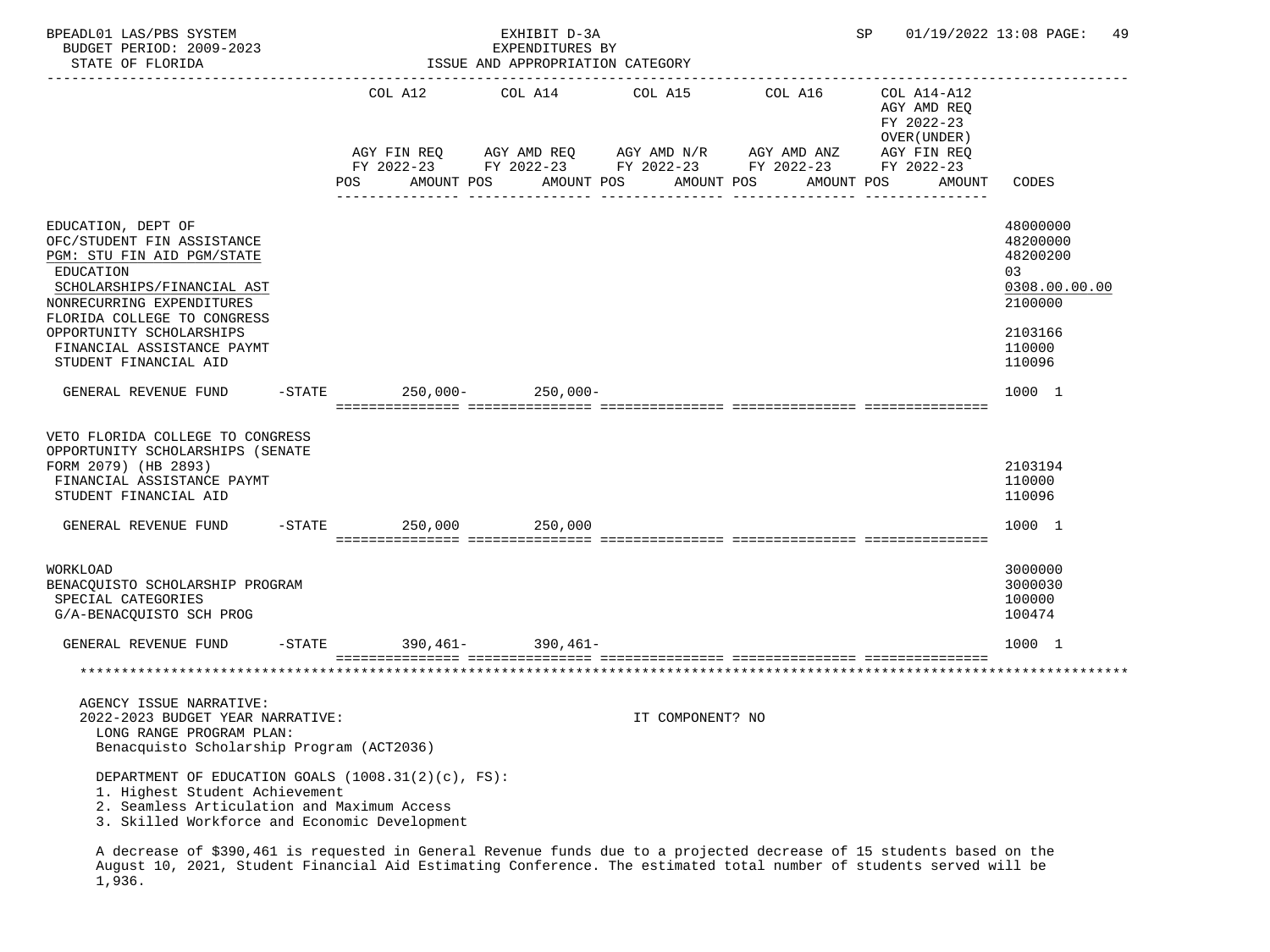| BPEADL01 LAS/PBS SYSTEM<br>BUDGET PERIOD: 2009-2023<br>STATE OF FLORIDA                                                                                                                                                                                                                         |         | EXHIBIT D-3A<br>EXPENDITURES BI<br>ISSUE AND APPROPRIATION CATEGORY | SP                                                                                                                                                                                                                                                                                                                                                                                                                                                                                         | 01/19/2022 13:08 PAGE:<br>50 |                                            |                                                                               |
|-------------------------------------------------------------------------------------------------------------------------------------------------------------------------------------------------------------------------------------------------------------------------------------------------|---------|---------------------------------------------------------------------|--------------------------------------------------------------------------------------------------------------------------------------------------------------------------------------------------------------------------------------------------------------------------------------------------------------------------------------------------------------------------------------------------------------------------------------------------------------------------------------------|------------------------------|--------------------------------------------|-------------------------------------------------------------------------------|
|                                                                                                                                                                                                                                                                                                 |         |                                                                     |                                                                                                                                                                                                                                                                                                                                                                                                                                                                                            |                              | AGY AMD REQ<br>FY 2022-23<br>OVER (UNDER ) |                                                                               |
|                                                                                                                                                                                                                                                                                                 | POS FOR |                                                                     | $\begin{array}{lllllll} {\text{AGY}} & {\text{FIN}} & {\text{REG}} & {\text{AGY}} & {\text{AMP}} & {\text{AGY}} & {\text{AMP}} & {\text{M}} \\ {\text{FY}} & 2022-23 & {\text{FY}} & 2022-23 & {\text{FY}} & 2022-23 & {\text{FY}} & 2022-23 \end{array} \qquad \begin{array}{llllll} {\text{AGY}} & {\text{MID}} & {\text{ANY}} & {\text{AGY}} & {\text{FIN}} & {\text{REG}} \\ {\text{FY}} & 2022-23 & {\text{FY}} & 2022-23 & {\text{FY}} & 2022-2$<br>AMOUNT POS AMOUNT POS AMOUNT POS |                              | AMOUNT POS<br>AMOUNT                       | <b>CODES</b>                                                                  |
| EDUCATION, DEPT OF<br>OFC/STUDENT FIN ASSISTANCE<br>PGM: STU FIN AID PGM/STATE<br>EDUCATION<br>SCHOLARSHIPS/FINANCIAL AST<br>WORKLOAD<br>BENACQUISTO SCHOLARSHIP PROGRAM                                                                                                                        |         |                                                                     |                                                                                                                                                                                                                                                                                                                                                                                                                                                                                            |                              |                                            | 48000000<br>48200000<br>48200200<br>03<br>0308.00.00.00<br>3000000<br>3000030 |
| This request aligns with the following strategy contained in Florida's Five Year Statewide Strategic Plan for Economic<br>Development:<br>1.2 Provide a comprehensive pre-K through post-secondary education to prepare students for becoming successful workers,<br>entrepreneurs and leaders. |         |                                                                     |                                                                                                                                                                                                                                                                                                                                                                                                                                                                                            |                              |                                            |                                                                               |
| FLORIDA'S BRIGHT FUTURES<br>SCHOLARSHIP PROGRAM<br>SPECIAL CATEGORIES<br>G/A-FL BRIGHT FUTURES/PROG                                                                                                                                                                                             |         |                                                                     |                                                                                                                                                                                                                                                                                                                                                                                                                                                                                            |                              |                                            | 3000050<br>100000<br>100373                                                   |
| EDUCATIONAL ENHANCEMENT TF-STATE 21, 223, 804- 21, 223, 804-                                                                                                                                                                                                                                    |         |                                                                     |                                                                                                                                                                                                                                                                                                                                                                                                                                                                                            |                              |                                            | 2178 1                                                                        |
|                                                                                                                                                                                                                                                                                                 |         |                                                                     |                                                                                                                                                                                                                                                                                                                                                                                                                                                                                            |                              |                                            |                                                                               |
| AGENCY ISSUE NARRATIVE:<br>2022-2023 BUDGET YEAR NARRATIVE:<br>LONG RANGE PROGRAM PLAN:<br>Florida Bright Futures Scholarship (ACT 2014)                                                                                                                                                        |         |                                                                     | IT COMPONENT? NO                                                                                                                                                                                                                                                                                                                                                                                                                                                                           |                              |                                            |                                                                               |
| DEPARTMENT OF EDUCATION GOALS $(1008.31(2)(c), FS)$ :<br>3. Skilled Workforce and Economic Development                                                                                                                                                                                          |         |                                                                     |                                                                                                                                                                                                                                                                                                                                                                                                                                                                                            |                              |                                            |                                                                               |
| A decrease of \$21,223,804 is requested in recurring Educational Enhancement Trust Fund funds due to a projected decrease<br>of 2,193 students based on the August 10, 2021, Student Financial Aid Estimating Conference. The estimated total number<br>of students served will be 123,129.     |         |                                                                     |                                                                                                                                                                                                                                                                                                                                                                                                                                                                                            |                              |                                            |                                                                               |
| This request aligns with the following strategy contained in Florida's Five Year Statewide Strategic Plan for Economic<br>Development:<br>1.2 Provide a comprehensive pre-K through post-secondary education to prepare students for becoming successful                                        |         |                                                                     |                                                                                                                                                                                                                                                                                                                                                                                                                                                                                            |                              |                                            |                                                                               |
| workers, entrepreneurs and leaders.                                                                                                                                                                                                                                                             |         |                                                                     |                                                                                                                                                                                                                                                                                                                                                                                                                                                                                            |                              |                                            |                                                                               |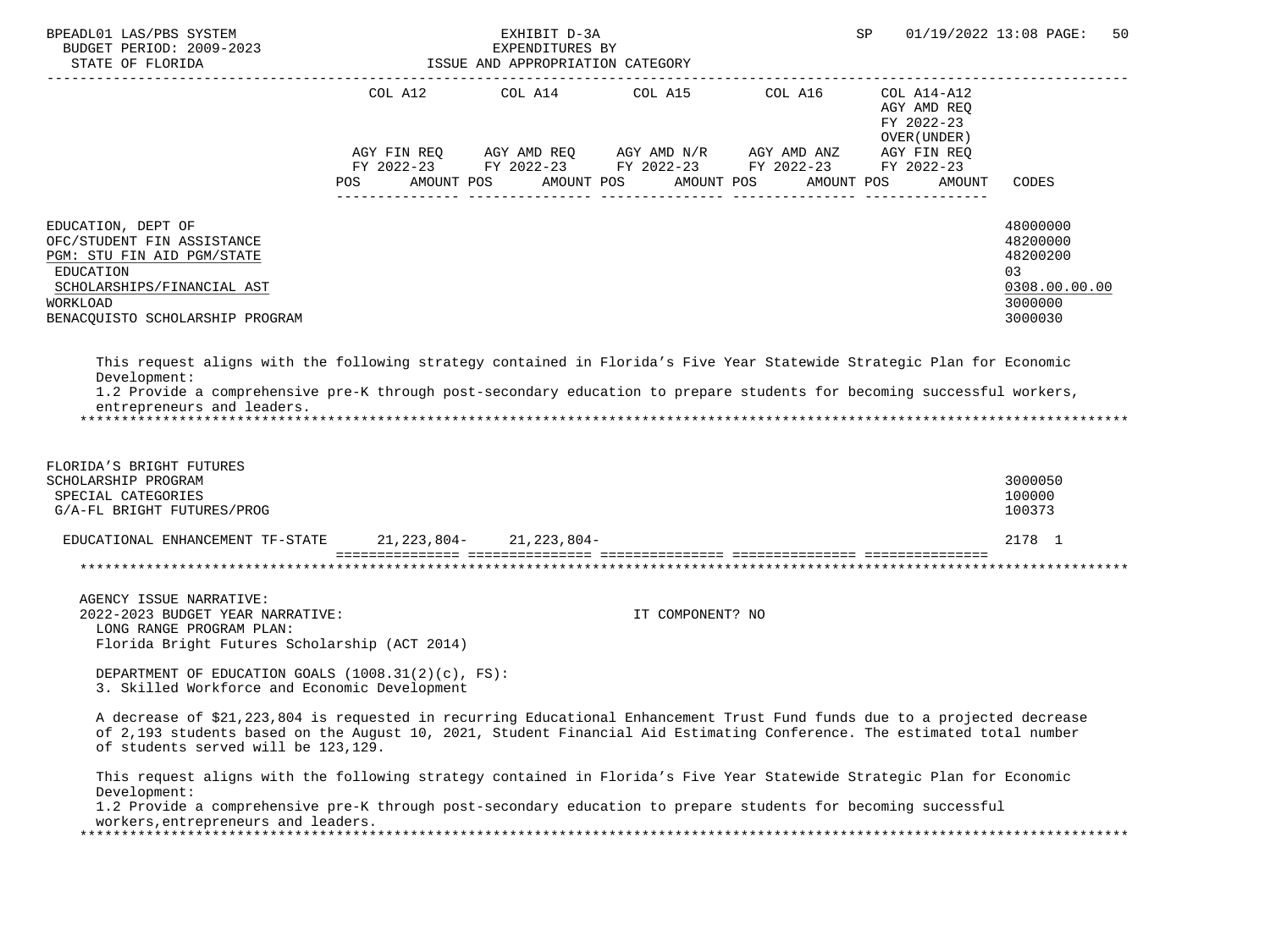| BPEADL01 LAS/PBS SYSTEM                                                                                                                                                                                                                                                                                                                                                                                                                                                                                                                                              |                                                                    | EXHIBIT D-3A                    |                  | SP                                                                                                                                                                                                                                                                                                                                    | 01/19/2022 13:08 PAGE:<br>51              |                                                                                                   |
|----------------------------------------------------------------------------------------------------------------------------------------------------------------------------------------------------------------------------------------------------------------------------------------------------------------------------------------------------------------------------------------------------------------------------------------------------------------------------------------------------------------------------------------------------------------------|--------------------------------------------------------------------|---------------------------------|------------------|---------------------------------------------------------------------------------------------------------------------------------------------------------------------------------------------------------------------------------------------------------------------------------------------------------------------------------------|-------------------------------------------|---------------------------------------------------------------------------------------------------|
|                                                                                                                                                                                                                                                                                                                                                                                                                                                                                                                                                                      |                                                                    |                                 |                  | $\begin{array}{lllllll} \text{AGY}\ \text{FIN}\ \text{REQ} & \text{AGY}\ \text{AMD}\ \text{REQ} & \text{AGY}\ \text{AMD}\ \text{N/R} & \text{AGY}\ \text{AMD}\ \text{ANZ} & \text{AGY}\ \text{FIN}\ \text{REQ} \\ \text{FY}\ 2022-23 & \text{FY}\ 2022-23 & \text{FY}\ 2022-23 & \text{FY}\ 2022-23 & \text{FY}\ 2022-23 \end{array}$ | AGY AMD REQ<br>FY 2022-23<br>OVER (UNDER) |                                                                                                   |
|                                                                                                                                                                                                                                                                                                                                                                                                                                                                                                                                                                      | POS AMOUNT POS AMOUNT POS AMOUNT POS<br><u>uuuuuuuuuuuuu uuuuu</u> | . _ _ _ _ _ _ _ _ _ _ _ _ _ _ _ |                  |                                                                                                                                                                                                                                                                                                                                       | AMOUNT POS<br>AMOUNT                      | CODES                                                                                             |
| EDUCATION, DEPT OF<br>OFC/STUDENT FIN ASSISTANCE<br>PGM: STU FIN AID PGM/STATE<br><b>EDUCATION</b><br>SCHOLARSHIPS/FINANCIAL AST<br>WORKLOAD<br>STUDENT FINANCIAL AID<br>FINANCIAL ASSISTANCE PAYMT<br>STUDENT FINANCIAL AID                                                                                                                                                                                                                                                                                                                                         |                                                                    |                                 |                  |                                                                                                                                                                                                                                                                                                                                       |                                           | 48000000<br>48200000<br>48200200<br>03<br>0308.00.00.00<br>3000000<br>3000060<br>110000<br>110096 |
| GENERAL REVENUE FUND -STATE 1,197,380 1,197,380                                                                                                                                                                                                                                                                                                                                                                                                                                                                                                                      |                                                                    |                                 |                  |                                                                                                                                                                                                                                                                                                                                       |                                           | 1000 1                                                                                            |
|                                                                                                                                                                                                                                                                                                                                                                                                                                                                                                                                                                      |                                                                    |                                 |                  |                                                                                                                                                                                                                                                                                                                                       |                                           |                                                                                                   |
| AGENCY ISSUE NARRATIVE:<br>2022-2023 BUDGET YEAR NARRATIVE:<br>LONG RANGE PROGRAM PLAN:<br>Children and Spouses of Deceased/Disabled Veterans (ACT2006)<br>Florida Work Experience Program (ACT2020)<br>Postsecondary Student Assistance Grant (ACT2038)<br>Private Student Assistance Grant (ACT2042)<br>Florida Student Assistance Grants for Public Full and Part-Time Students (ACT2044)<br>Rosewood Family Scholarship (ACT2046)<br>Honorably Discharged Graduate Assistance Program (ACT2050)<br>Florida Public Postsecondary Career Education Grant (ACT2064) |                                                                    |                                 | IT COMPONENT? NO |                                                                                                                                                                                                                                                                                                                                       |                                           |                                                                                                   |
| DEPARTMENT OF EDUCATION GOALS (1008.31(2)(c), FS):<br>2. Seamless Articulation and Maximum Access                                                                                                                                                                                                                                                                                                                                                                                                                                                                    |                                                                    |                                 |                  |                                                                                                                                                                                                                                                                                                                                       |                                           |                                                                                                   |
| An increase of \$1,197,380 in recurring General Revenue is based on the State Financial Estimating Conference as of August<br>10,2021 to account for growth in Children/Spouses of Deceased/Disabled Veterans, \$1,195,600 and Florida Farmworker<br>Scholarships \$1,780.                                                                                                                                                                                                                                                                                           |                                                                    |                                 |                  |                                                                                                                                                                                                                                                                                                                                       |                                           |                                                                                                   |
| This request aligns with the following strategy contained in Florida's Five Year Statewide Strategic Plan for Economic<br>Development:<br>1.2 Provide a comprehensive pre-K through post-secondary education to prepare students for becoming successful workers,<br>entrepreneurs and leaders.                                                                                                                                                                                                                                                                      |                                                                    |                                 |                  |                                                                                                                                                                                                                                                                                                                                       |                                           |                                                                                                   |
|                                                                                                                                                                                                                                                                                                                                                                                                                                                                                                                                                                      |                                                                    |                                 |                  |                                                                                                                                                                                                                                                                                                                                       |                                           |                                                                                                   |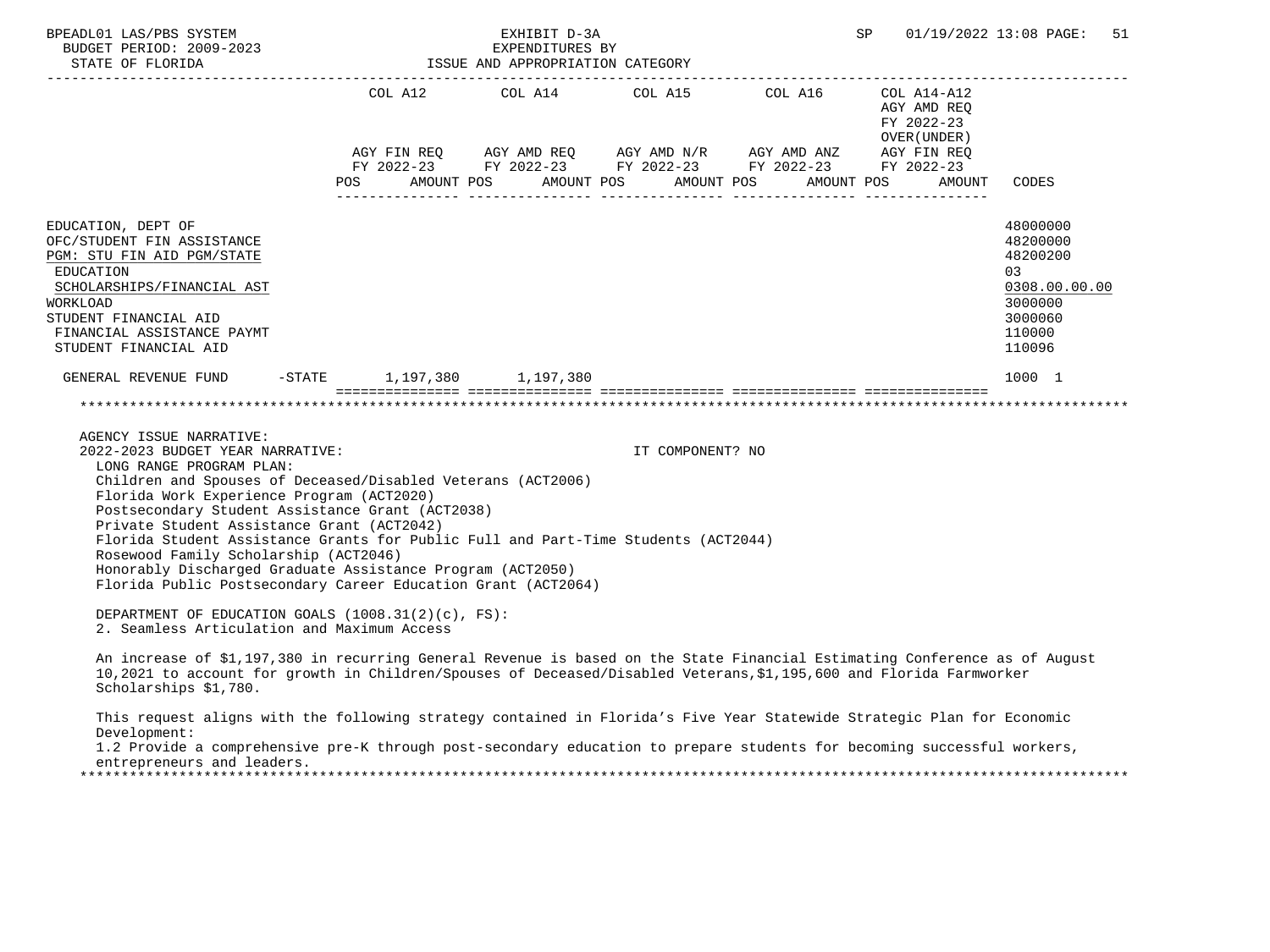| COL A12 COL A14 COL A15 COL A16 COL A14-A12<br>AGY AMD REQ<br>FY 2022-23<br>OVER (UNDER)<br>$AGY \text{ }\mathsf{FIN}\text{ }\mathsf{REQ}\qquad\quad \mathsf{AGY}\text{ }\mathsf{AMD}\text{ }\mathsf{REQ}\qquad\quad \mathsf{AGY}\text{ }\mathsf{AMD}\text{ }\mathsf{N/R}\qquad\quad \mathsf{AGY}\text{ }\mathsf{AMD}\text{ }\mathsf{ANZ}\qquad\quad \mathsf{AGY}\text{ }\mathsf{FIN}\text{ }\mathsf{REQ}$<br>FY 2022-23 FY 2022-23 FY 2022-23 FY 2022-23 FY 2022-23<br>POS AMOUNT POS AMOUNT POS AMOUNT POS<br>AMOUNT POS<br>CODES<br>AMOUNT<br>48000000<br>EDUCATION, DEPT OF<br>48200000<br>OFC/STUDENT FIN ASSISTANCE<br>48200200<br>PGM: STU FIN AID PGM/STATE<br><b>EDUCATION</b><br>03<br>0308.00.00.00<br>SCHOLARSHIPS/FINANCIAL AST | 01/19/2022 13:08 PAGE:<br>52 |
|----------------------------------------------------------------------------------------------------------------------------------------------------------------------------------------------------------------------------------------------------------------------------------------------------------------------------------------------------------------------------------------------------------------------------------------------------------------------------------------------------------------------------------------------------------------------------------------------------------------------------------------------------------------------------------------------------------------------------------------------|------------------------------|
|                                                                                                                                                                                                                                                                                                                                                                                                                                                                                                                                                                                                                                                                                                                                              |                              |
| 3000000<br>WORKLOAD<br>MINORITY TEACHER SCHOLARSHIP<br>PROGRAM INCREASE<br>3000070<br>SPECIAL CATEGORIES<br>100000<br>G/A-MINORITY TCHR SCHLRSHP<br>102598                                                                                                                                                                                                                                                                                                                                                                                                                                                                                                                                                                                   |                              |
| GENERAL REVENUE FUND -STATE 582,202 582,202<br>1000 1                                                                                                                                                                                                                                                                                                                                                                                                                                                                                                                                                                                                                                                                                        |                              |
|                                                                                                                                                                                                                                                                                                                                                                                                                                                                                                                                                                                                                                                                                                                                              |                              |
| AGENCY ISSUE NARRATIVE:<br>2022-2023 BUDGET YEAR NARRATIVE:<br>IT COMPONENT? NO<br>LONG RANGE PLAN:<br>MINORITY TEACHER SCHOLARSHIPS (ACT2028)                                                                                                                                                                                                                                                                                                                                                                                                                                                                                                                                                                                               |                              |
| DEPARTMENT OF EDUCATION GOALS $(1008.31(2)(c), FS)$ :<br>2. Seamless Articulation and Maximum Access                                                                                                                                                                                                                                                                                                                                                                                                                                                                                                                                                                                                                                         |                              |
| An increase of \$582,202 is requested in recurring General Revenue funds due to the addition of 4 institutions from state<br>approved participants. This coupled with increased demand across the other 37 existing institutions has shown increased<br>need in this program. Based on the additional 4 institutions the approximate number of students will be 364 with a<br>requested award maximum of \$4,000.                                                                                                                                                                                                                                                                                                                            |                              |
| This request aligns with the following strategy contained in Florida's Five Year Statewide Strategic Plan for Economic<br>Development:<br>1.2 Provide a comprehensive pre-K through post-secondary education to prepare students for becoming successful workers,<br>entrepreneurs and leaders                                                                                                                                                                                                                                                                                                                                                                                                                                               |                              |
| LAW ENFORCEMENT ACADEMY<br>3000110<br>SCHOLARSHIP PROGRAM<br>110000<br>FINANCIAL ASSISTANCE PAYMT<br>LAW ENFORCEMENT SCH PROG<br>110099                                                                                                                                                                                                                                                                                                                                                                                                                                                                                                                                                                                                      |                              |
| GENERAL REVENUE FUND<br>5,000,000<br>5,000,000<br>5,000,000<br>1000 1<br>$-STATE$                                                                                                                                                                                                                                                                                                                                                                                                                                                                                                                                                                                                                                                            |                              |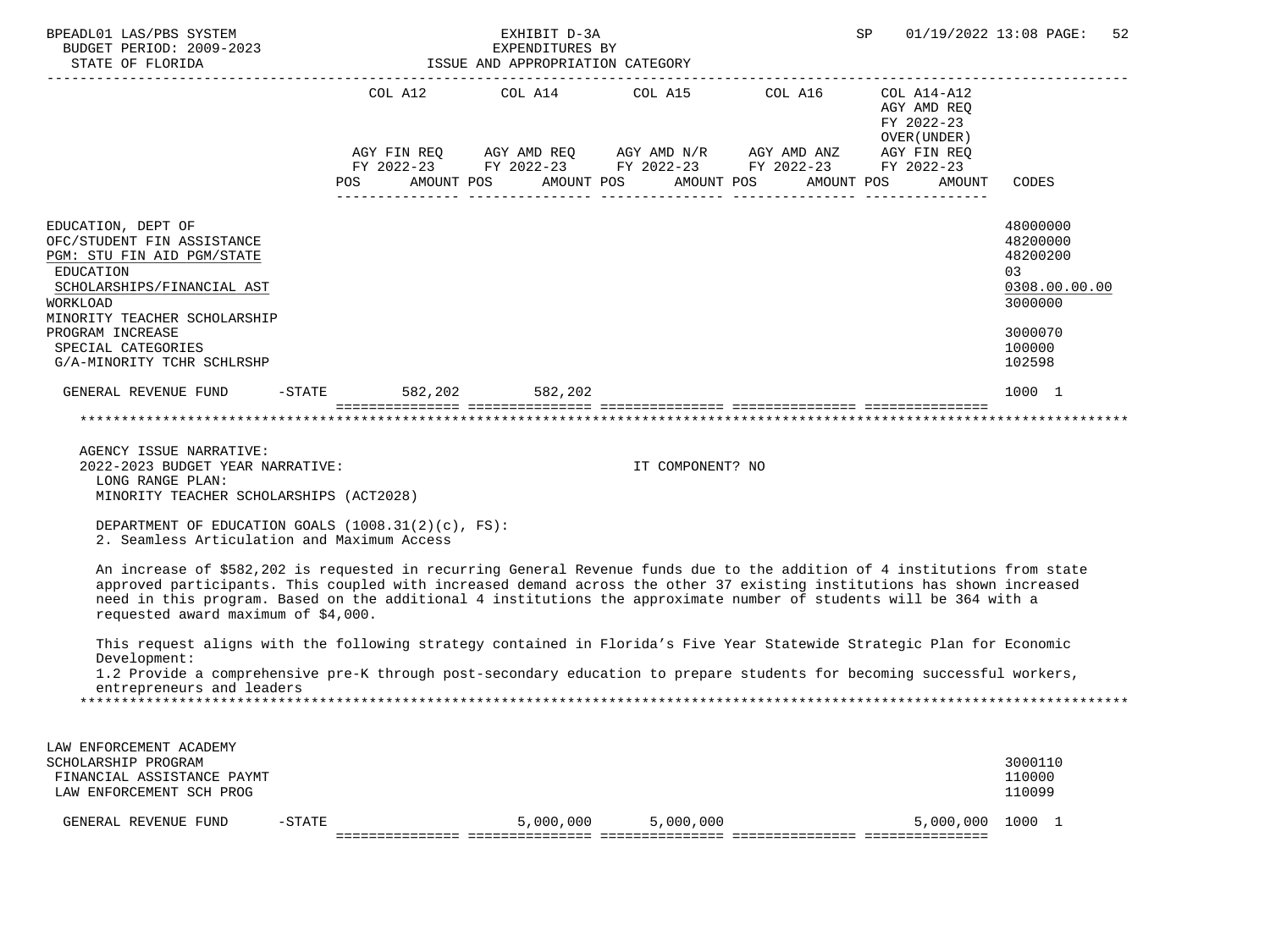| BPEADL01 LAS/PBS SYSTEM<br>BUDGET PERIOD: 2009-2023                                                                                                                                                                                                                                                                                                                                                                                                                                                           |                                      | EXHIBIT D-3A<br>EXPENDITURES BY  |                  |                                                                                                                       | SP                                                                | 01/19/2022 13:08 PAGE:<br>53                                       |
|---------------------------------------------------------------------------------------------------------------------------------------------------------------------------------------------------------------------------------------------------------------------------------------------------------------------------------------------------------------------------------------------------------------------------------------------------------------------------------------------------------------|--------------------------------------|----------------------------------|------------------|-----------------------------------------------------------------------------------------------------------------------|-------------------------------------------------------------------|--------------------------------------------------------------------|
| STATE OF FLORIDA                                                                                                                                                                                                                                                                                                                                                                                                                                                                                              |                                      | ISSUE AND APPROPRIATION CATEGORY |                  |                                                                                                                       |                                                                   |                                                                    |
|                                                                                                                                                                                                                                                                                                                                                                                                                                                                                                               | POS AMOUNT POS AMOUNT POS AMOUNT POS |                                  |                  | AGY FIN REQ AGY AMD REQ AGY AMD N/R AGY AMD ANZ AGY FIN REQ<br>FY 2022-23 FY 2022-23 FY 2022-23 FY 2022-23 FY 2022-23 | AGY AMD REQ<br>FY 2022-23<br>OVER (UNDER)<br>AMOUNT POS<br>AMOUNT | CODES                                                              |
| EDUCATION, DEPT OF<br>OFC/STUDENT FIN ASSISTANCE<br>PGM: STU FIN AID PGM/STATE<br>EDUCATION<br>SCHOLARSHIPS/FINANCIAL AST<br><b>WORKLOAD</b>                                                                                                                                                                                                                                                                                                                                                                  |                                      |                                  |                  |                                                                                                                       |                                                                   | 48000000<br>48200000<br>48200200<br>03<br>0308.00.00.00<br>3000000 |
| LAW ENFORCEMENT ACADEMY<br>SCHOLARSHIP PROGRAM                                                                                                                                                                                                                                                                                                                                                                                                                                                                |                                      |                                  |                  |                                                                                                                       |                                                                   | 3000110                                                            |
| AGENCY ISSUE NARRATIVE:<br>2022-2023 BUDGET YEAR NARRATIVE:<br>Amended 2022-23 Narrative after December 15,2021                                                                                                                                                                                                                                                                                                                                                                                               |                                      |                                  | IT COMPONENT? NO |                                                                                                                       |                                                                   |                                                                    |
| An amount of \$5,000,000 is requested in nonrecurring General Revenue to establish the Law Enforcement Academy Scholarship<br>Program. Scholarships will be given on a first come, first serve basis and will cover costs for trainees. The scholarship<br>will cover the cost of tuition and required fees, less any state financial assistance, and up to \$1,000 in other eligible<br>expenses for students enrolled in a law enforcement academy training program at a state college or technical center. |                                      |                                  |                  |                                                                                                                       |                                                                   |                                                                    |
| Summary: This is a new issue                                                                                                                                                                                                                                                                                                                                                                                                                                                                                  |                                      |                                  |                  |                                                                                                                       |                                                                   |                                                                    |
| TOTAL: SCHOLARSHIPS/FINANCIAL AST<br>BY FUND TYPE                                                                                                                                                                                                                                                                                                                                                                                                                                                             |                                      |                                  |                  |                                                                                                                       |                                                                   | 0308.00.00.00                                                      |
| GENERAL REVENUE FUND<br>TRUST FUNDS                                                                                                                                                                                                                                                                                                                                                                                                                                                                           | 274,445,985 279,445,985              |                                  |                  | 5,000,000                                                                                                             | 5,000,000 1000                                                    | 2000                                                               |
| TOTAL PROG COMP                                                                                                                                                                                                                                                                                                                                                                                                                                                                                               |                                      | 962, 525, 903 967, 525, 903      | 5,000,000        |                                                                                                                       | 5,000,000                                                         |                                                                    |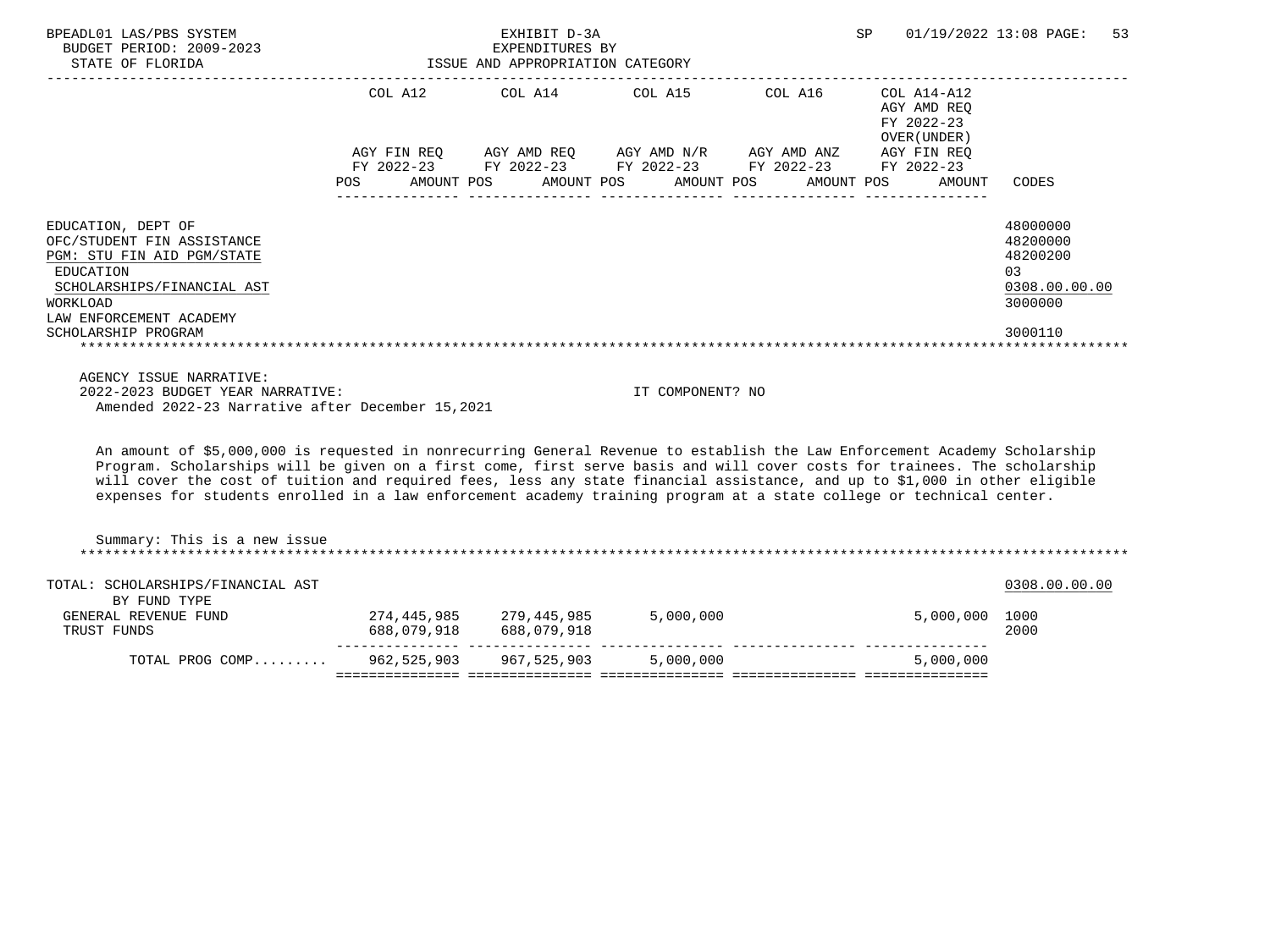| BPEADL01 LAS/PBS SYSTEM<br>BUDGET PERIOD: 2009-2023<br>STATE OF FLORIDA                                                                                                                                                                         |         | EXHIBIT D-3A<br>EXPENDITURES BY<br>ISSUE AND APPROPRIATION CATEGORY | SP 01/19/2022 13:08 PAGE:                                                                                                                                 | 54                                        |                                                                                                               |
|-------------------------------------------------------------------------------------------------------------------------------------------------------------------------------------------------------------------------------------------------|---------|---------------------------------------------------------------------|-----------------------------------------------------------------------------------------------------------------------------------------------------------|-------------------------------------------|---------------------------------------------------------------------------------------------------------------|
|                                                                                                                                                                                                                                                 |         |                                                                     | COL A12 COL A14 COL A15 COL A16 COL A14-A12                                                                                                               | AGY AMD REO<br>FY 2022-23<br>OVER (UNDER) |                                                                                                               |
|                                                                                                                                                                                                                                                 | POS FOR | AMOUNT POS                                                          | AGY FIN REQ AGY AMD REQ AGY AMD N/R AGY AMD ANZ AGY FIN REQ<br>FY 2022–23 FY 2022–23 FY 2022–23 FY 2022–23 FY 2022–23<br>AMOUNT POS AMOUNT POS AMOUNT POS | AMOUNT                                    | CODES                                                                                                         |
| EDUCATION, DEPT OF<br>OFC/STUDENT FIN ASSISTANCE<br>PGM: STU FIN AID PGM/FED<br>EDUCATION<br>SCHOLARSHIPS/FINANCIAL AST<br>ESTIMATED EXPENDITURES<br>ESTIMATED EXPENDITURES - OPERATIONS<br>FINANCIAL ASSISTANCE PAYMT<br>STUDENT FINANCIAL AID |         |                                                                     |                                                                                                                                                           |                                           | 48000000<br>48200000<br>48200300<br>0 <sub>3</sub><br>0308.00.00.00<br>1000000<br>1001000<br>110000<br>110096 |
| FEDERAL GRANTS TRUST FUND -FEDERL 100,000 100,000                                                                                                                                                                                               |         |                                                                     |                                                                                                                                                           |                                           | 2261 3                                                                                                        |
| TRANSFER/DEFAULT FEES                                                                                                                                                                                                                           |         |                                                                     |                                                                                                                                                           |                                           | 110097                                                                                                        |
| STUDENT LOAN OPERATING TF -FEDERL                                                                                                                                                                                                               |         | 5,000 5,000                                                         |                                                                                                                                                           |                                           | 2397 3                                                                                                        |
| TOTAL: ESTIMATED EXPENDITURES - OPERATIONS<br>TOTAL ISSUE 105,000 105,000                                                                                                                                                                       |         |                                                                     |                                                                                                                                                           |                                           | 1001000                                                                                                       |
| TOTAL: SCHOLARSHIPS/FINANCIAL AST<br>BY FUND TYPE                                                                                                                                                                                               |         |                                                                     |                                                                                                                                                           |                                           | 0308.00.00.00                                                                                                 |
|                                                                                                                                                                                                                                                 |         |                                                                     |                                                                                                                                                           |                                           | 2000                                                                                                          |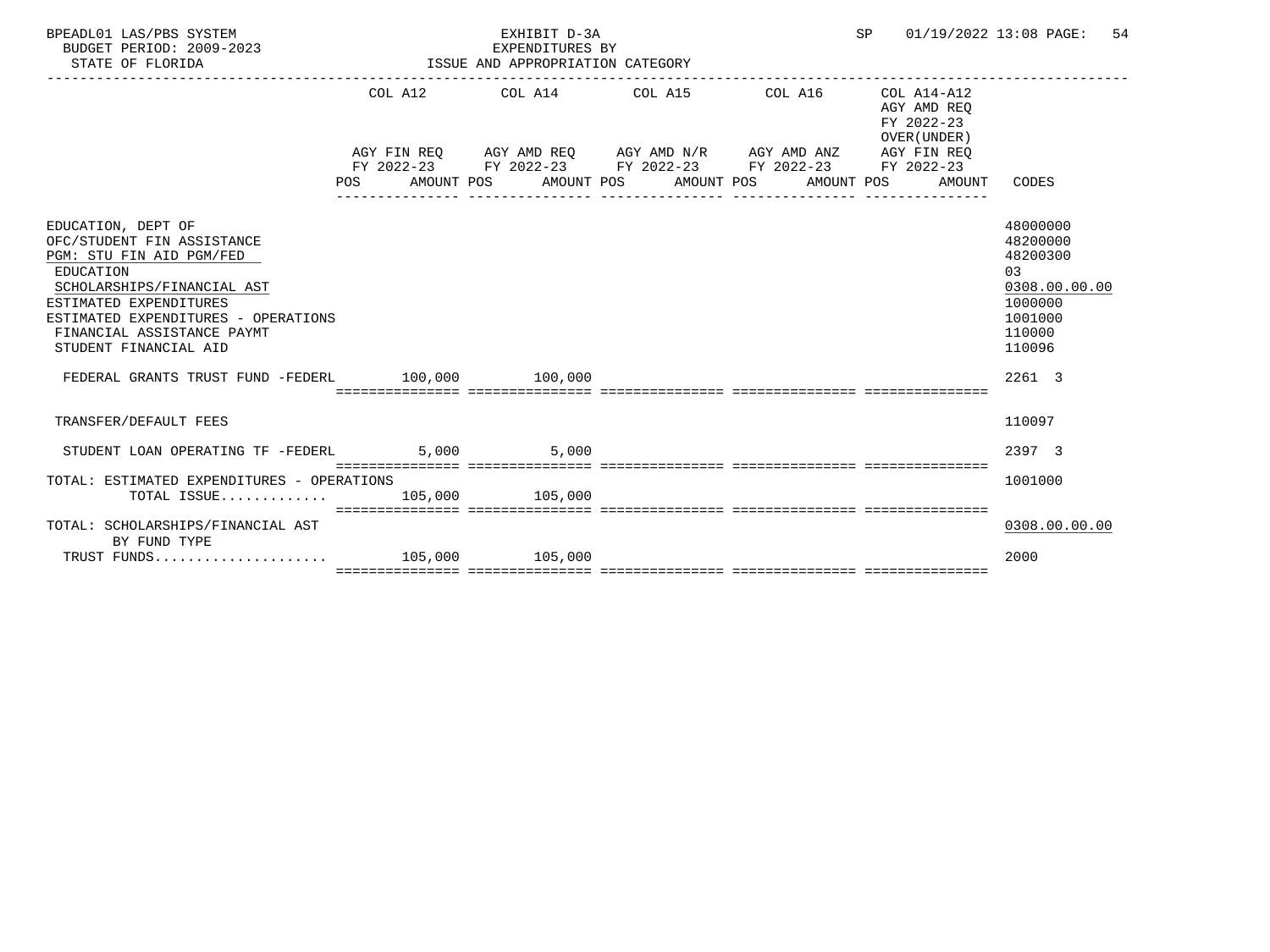| BPEADL01 LAS/PBS SYSTEM<br>BUDGET PERIOD: 2009-2023<br>STATE OF FLORIDA                                                                                                                                                            |                                                          | EXHIBIT D-3A<br>EXPENDITURES BY<br>ISSUE AND APPROPRIATION CATEGORY |                                                                                                                                                                    | SP                    |                                                                                   | 01/19/2022 13:08 PAGE:<br>55                                                            |
|------------------------------------------------------------------------------------------------------------------------------------------------------------------------------------------------------------------------------------|----------------------------------------------------------|---------------------------------------------------------------------|--------------------------------------------------------------------------------------------------------------------------------------------------------------------|-----------------------|-----------------------------------------------------------------------------------|-----------------------------------------------------------------------------------------|
|                                                                                                                                                                                                                                    | COL A12<br>POS                                           | COL A14<br>AMOUNT POS                                               | COL A15<br>AGY FIN REQ AGY AMD REQ AGY AMD N/R AGY AMD ANZ<br>FY 2022-23 FY 2022-23 FY 2022-23 FY 2022-23 FY 2022-23<br>AMOUNT POS<br>AMOUNT POS<br>-------------- | COL A16<br>AMOUNT POS | COL A14-A12<br>AGY AMD REQ<br>FY 2022-23<br>OVER (UNDER)<br>AGY FIN REQ<br>AMOUNT | CODES                                                                                   |
| EDUCATION, DEPT OF<br>EARLY LEARNING<br>PGM: EARLY LEARNING SVCS<br>HEALTH AND HUMAN SERVICES<br>EARLY LEARNING<br>ESTIMATED EXPENDITURES<br>ESTIMATED EXPENDITURES - OPERATIONS<br>SALARY RATE<br>SALARY RATE 5,909,878 5,909,878 |                                                          |                                                                     |                                                                                                                                                                    |                       |                                                                                   | 48000000<br>48220000<br>48220400<br>13<br>1307.00.00.00<br>1000000<br>1001000<br>000000 |
| SALARIES AND BENEFITS                                                                                                                                                                                                              |                                                          |                                                                     |                                                                                                                                                                    |                       |                                                                                   | 010000                                                                                  |
| GENERAL REVENUE FUND                                                                                                                                                                                                               | =STATE 3,268,560 3,268,560<br>-MATCH 1,377,708 1,377,708 |                                                                     |                                                                                                                                                                    |                       |                                                                                   | 1000 1<br>1000 2                                                                        |
| TOTAL GENERAL REVENUE FUND                                                                                                                                                                                                         |                                                          | 4,646,268 4,646,268                                                 |                                                                                                                                                                    |                       |                                                                                   | 1000                                                                                    |
| CHILD CARE/DEV BLK GRNT TF-FEDERL<br>TOTAL POSITIONS 98.00 98.00<br>TOTAL APPRO 8,465,777 8,465,777                                                                                                                                |                                                          | 3,819,509 3,819,509                                                 |                                                                                                                                                                    |                       |                                                                                   | 2098 3                                                                                  |
| OTHER PERSONAL SERVICES                                                                                                                                                                                                            |                                                          |                                                                     |                                                                                                                                                                    |                       |                                                                                   | 030000                                                                                  |
| GENERAL REVENUE FUND<br>-MATCH                                                                                                                                                                                                     | -STATE 109,922 109,922<br>2,078                          | 2,078                                                               | ______________ __________________                                                                                                                                  |                       |                                                                                   | 1000 1<br>1000 2                                                                        |
| TOTAL GENERAL REVENUE FUND                                                                                                                                                                                                         | 112,000                                                  | 112,000                                                             |                                                                                                                                                                    |                       |                                                                                   | 1000                                                                                    |
| CHILD CARE/DEV BLK GRNT TF-FEDERL                                                                                                                                                                                                  | 205,414                                                  | 205,414                                                             |                                                                                                                                                                    |                       |                                                                                   | 2098 3                                                                                  |
| TOTAL APPRO                                                                                                                                                                                                                        | 317,414                                                  | 317,414                                                             |                                                                                                                                                                    |                       |                                                                                   |                                                                                         |
| EXPENSES                                                                                                                                                                                                                           |                                                          |                                                                     |                                                                                                                                                                    |                       |                                                                                   | 040000                                                                                  |
| GENERAL REVENUE FUND<br>$-MATCH$                                                                                                                                                                                                   | -STATE 420,319 420,319<br>35,426                         | 35,426                                                              |                                                                                                                                                                    |                       |                                                                                   | 1000 1<br>1000 2                                                                        |
| TOTAL GENERAL REVENUE FUND                                                                                                                                                                                                         | 455,745                                                  | 455,745                                                             | ---------------- -------------                                                                                                                                     |                       |                                                                                   | 1000                                                                                    |
| CHILD CARE/DEV BLK GRNT TF-FEDERL                                                                                                                                                                                                  | 658,048                                                  | 658,048                                                             |                                                                                                                                                                    |                       |                                                                                   | 2098 3                                                                                  |
| $-FEDERL$<br>WELFARE TRANSITION TF                                                                                                                                                                                                 | 265,163                                                  | 265,163                                                             |                                                                                                                                                                    |                       |                                                                                   | 2401 3                                                                                  |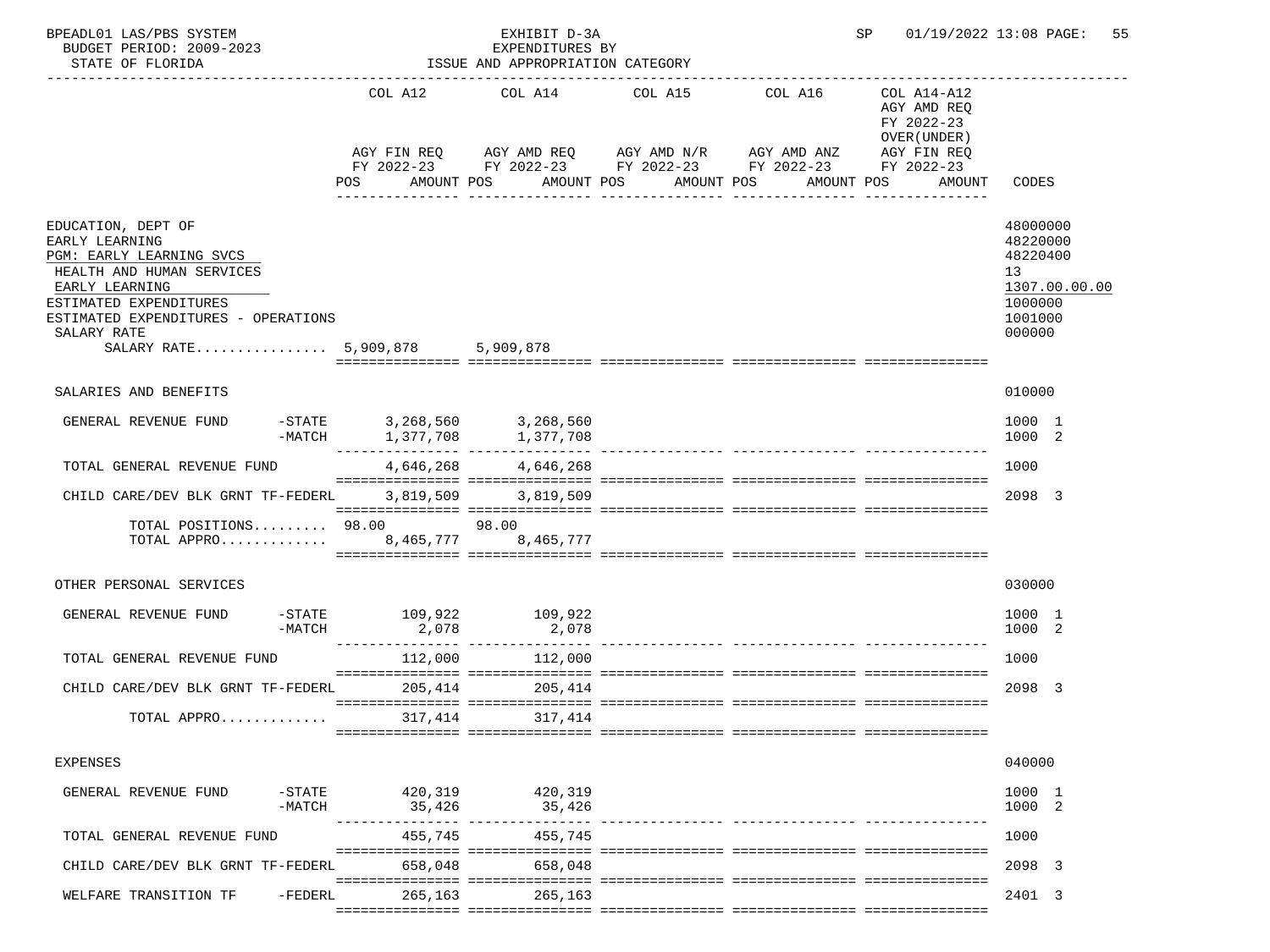| _________________________<br>COL A12<br>COL A14 COL A15<br>COL A16<br>COL A14-A12<br>AGY AMD REQ<br>FY 2022-23<br>OVER (UNDER)<br>AGY FIN REQ AGY AMD REQ AGY AMD N/R AGY AMD ANZ<br>AGY FIN REQ<br>FY 2022-23 FY 2022-23 FY 2022-23 FY 2022-23<br>FY 2022-23<br>POS<br>AMOUNT POS<br>AMOUNT POS<br>AMOUNT POS<br>AMOUNT POS<br>AMOUNT<br>CODES<br>____________<br>48000000<br>EDUCATION, DEPT OF<br>48220000<br>EARLY LEARNING<br>48220400<br>PGM: EARLY LEARNING SVCS<br>HEALTH AND HUMAN SERVICES<br>13<br>EARLY LEARNING<br>1307.00.00.00<br>ESTIMATED EXPENDITURES<br>1000000<br>ESTIMATED EXPENDITURES - OPERATIONS<br>1001000<br>EXPENSES<br>040000<br>TOTAL APPRO 1,378,956 1,378,956<br>OPERATING CAPITAL OUTLAY<br>060000<br>GENERAL REVENUE FUND -STATE 5,000 5,000<br>1000 1<br>15,000<br>CHILD CARE/DEV BLK GRNT TF-FEDERL<br>15,000<br>2098 3<br>20,000<br>20,000<br>TOTAL APPRO<br>090000<br>LUMP SUM<br>FED CRRSA LUMP SUM<br>090045<br>CHILD CARE/DEV BLK GRNT TF-FEDERL 348, 285, 903 348, 285, 903<br>2098 3<br>SPECIAL CATEGORIES<br>100000<br>G/A - EARLY INSTRUCT BONUS<br>100335 |  |
|---------------------------------------------------------------------------------------------------------------------------------------------------------------------------------------------------------------------------------------------------------------------------------------------------------------------------------------------------------------------------------------------------------------------------------------------------------------------------------------------------------------------------------------------------------------------------------------------------------------------------------------------------------------------------------------------------------------------------------------------------------------------------------------------------------------------------------------------------------------------------------------------------------------------------------------------------------------------------------------------------------------------------------------------------------------------------------------------------------|--|
|                                                                                                                                                                                                                                                                                                                                                                                                                                                                                                                                                                                                                                                                                                                                                                                                                                                                                                                                                                                                                                                                                                         |  |
|                                                                                                                                                                                                                                                                                                                                                                                                                                                                                                                                                                                                                                                                                                                                                                                                                                                                                                                                                                                                                                                                                                         |  |
|                                                                                                                                                                                                                                                                                                                                                                                                                                                                                                                                                                                                                                                                                                                                                                                                                                                                                                                                                                                                                                                                                                         |  |
|                                                                                                                                                                                                                                                                                                                                                                                                                                                                                                                                                                                                                                                                                                                                                                                                                                                                                                                                                                                                                                                                                                         |  |
|                                                                                                                                                                                                                                                                                                                                                                                                                                                                                                                                                                                                                                                                                                                                                                                                                                                                                                                                                                                                                                                                                                         |  |
|                                                                                                                                                                                                                                                                                                                                                                                                                                                                                                                                                                                                                                                                                                                                                                                                                                                                                                                                                                                                                                                                                                         |  |
|                                                                                                                                                                                                                                                                                                                                                                                                                                                                                                                                                                                                                                                                                                                                                                                                                                                                                                                                                                                                                                                                                                         |  |
|                                                                                                                                                                                                                                                                                                                                                                                                                                                                                                                                                                                                                                                                                                                                                                                                                                                                                                                                                                                                                                                                                                         |  |
| CHILD CARE/DEV BLK GRNT TF-FEDERL 166, 238, 432 166, 238, 432<br>2098 3                                                                                                                                                                                                                                                                                                                                                                                                                                                                                                                                                                                                                                                                                                                                                                                                                                                                                                                                                                                                                                 |  |
| 100778<br>G/A-CONTRACTED SERVICES                                                                                                                                                                                                                                                                                                                                                                                                                                                                                                                                                                                                                                                                                                                                                                                                                                                                                                                                                                                                                                                                       |  |
| GENERAL REVENUE FUND<br>$-$ STATE<br>701,728<br>701,728<br>1000 1<br>$-MATCH$<br>1000 2<br>448,483<br>448,483                                                                                                                                                                                                                                                                                                                                                                                                                                                                                                                                                                                                                                                                                                                                                                                                                                                                                                                                                                                           |  |
| 1,150,211<br>1,150,211<br>TOTAL GENERAL REVENUE FUND<br>1000                                                                                                                                                                                                                                                                                                                                                                                                                                                                                                                                                                                                                                                                                                                                                                                                                                                                                                                                                                                                                                            |  |
| 3,441,945<br>3,441,945<br>CHILD CARE/DEV BLK GRNT TF-FEDERL<br>2098 3                                                                                                                                                                                                                                                                                                                                                                                                                                                                                                                                                                                                                                                                                                                                                                                                                                                                                                                                                                                                                                   |  |
| 15,225,000<br>15,225,000<br>FEDERAL GRANTS TRUST FUND -FEDERL<br>2261 3                                                                                                                                                                                                                                                                                                                                                                                                                                                                                                                                                                                                                                                                                                                                                                                                                                                                                                                                                                                                                                 |  |
| 19,817,156<br>19,817,156<br>TOTAL APPRO                                                                                                                                                                                                                                                                                                                                                                                                                                                                                                                                                                                                                                                                                                                                                                                                                                                                                                                                                                                                                                                                 |  |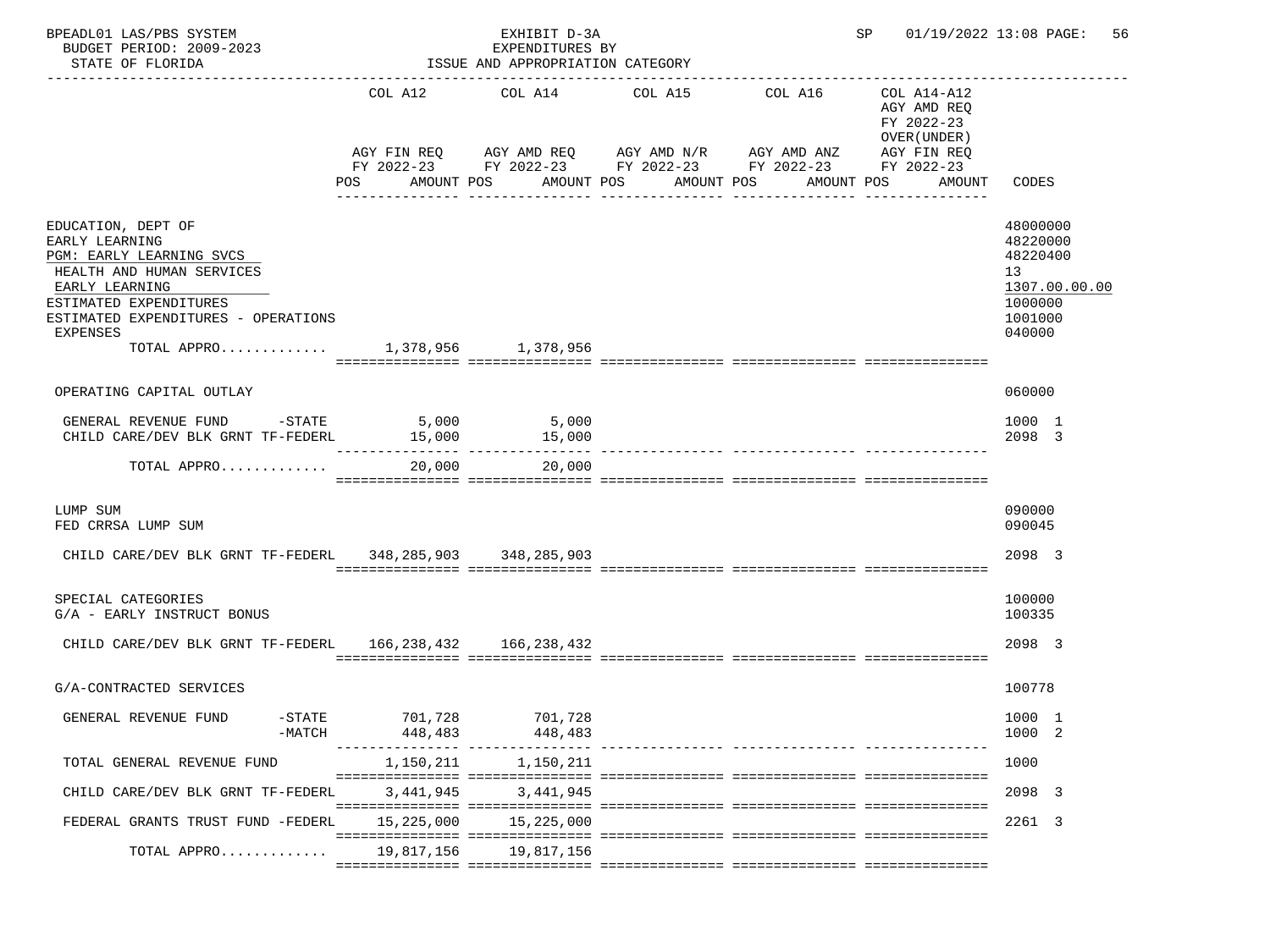| BPEADL01 LAS/PBS SYSTEM<br>BUDGET PERIOD: 2009-2023<br>STATE OF FLORIDA                                                                                                                                                            |           |                            | EXHIBIT D-3A<br>EXPENDITURES BY<br>ISSUE AND APPROPRIATION CATEGORY |                                                                                                                                                  |                                     | SP                                                                 | 01/19/2022 13:08 PAGE:<br>-57                                                                     |
|------------------------------------------------------------------------------------------------------------------------------------------------------------------------------------------------------------------------------------|-----------|----------------------------|---------------------------------------------------------------------|--------------------------------------------------------------------------------------------------------------------------------------------------|-------------------------------------|--------------------------------------------------------------------|---------------------------------------------------------------------------------------------------|
|                                                                                                                                                                                                                                    |           | POS                        | AMOUNT POS AMOUNT POS                                               | COL A12 COL A14 COL A15<br>AGY FIN REQ AGY AMD REQ AGY AMD N/R AGY AMD ANZ AGY FIN REQ<br>FY 2022-23 FY 2022-23 FY 2022-23 FY 2022-23 FY 2022-23 | COL A16<br>AMOUNT POS<br>AMOUNT POS | COL A14-A12<br>AGY AMD REQ<br>FY 2022-23<br>OVER (UNDER)<br>AMOUNT | CODES                                                                                             |
| EDUCATION, DEPT OF<br>EARLY LEARNING<br>PGM: EARLY LEARNING SVCS<br>HEALTH AND HUMAN SERVICES<br>EARLY LEARNING<br>ESTIMATED EXPENDITURES<br>ESTIMATED EXPENDITURES - OPERATIONS<br>SPECIAL CATEGORIES<br>G/A-PRTNSHIP/SCHOOL READ |           |                            |                                                                     |                                                                                                                                                  |                                     |                                                                    | 48000000<br>48220000<br>48220400<br>13<br>1307.00.00.00<br>1000000<br>1001000<br>100000<br>103113 |
| GENERAL REVENUE FUND                                                                                                                                                                                                               |           |                            | -STATE 2,523,957 2,523,957                                          |                                                                                                                                                  |                                     |                                                                    | 1000 1                                                                                            |
| CHILD CARE/DEV BLK GRNT TF-FEDERL                                                                                                                                                                                                  |           |                            | 16,500,000 16,500,000                                               |                                                                                                                                                  |                                     |                                                                    | 2098 3                                                                                            |
| WELFARE TRANSITION TF                                                                                                                                                                                                              |           | -STATE 2,500,000 2,500,000 |                                                                     |                                                                                                                                                  |                                     |                                                                    | 2401 1<br>2401 3                                                                                  |
| TOTAL WELFARE TRANSITION TF                                                                                                                                                                                                        |           |                            | 3,900,000 3,900,000                                                 |                                                                                                                                                  |                                     |                                                                    | 2401                                                                                              |
| TOTAL APPRO $\ldots \ldots \ldots$ 22,923,957 22,923,957                                                                                                                                                                           |           |                            |                                                                     |                                                                                                                                                  |                                     |                                                                    |                                                                                                   |
| G/A - SCHOOL READINESS                                                                                                                                                                                                             |           |                            |                                                                     |                                                                                                                                                  |                                     |                                                                    | 103114                                                                                            |
| GENERAL REVENUE FUND -STATE 5,170,542 5,170,542                                                                                                                                                                                    | -MATCH    |                            | 139, 384, 793 139, 384, 793                                         |                                                                                                                                                  |                                     |                                                                    | 1000 1<br>1000 2                                                                                  |
| TOTAL GENERAL REVENUE FUND                                                                                                                                                                                                         |           |                            | 144, 555, 335 144, 555, 335                                         |                                                                                                                                                  |                                     |                                                                    | 1000                                                                                              |
| CHILD CARE/DEV BLK GRNT TF-FEDERL 693,709,466 693,709,466                                                                                                                                                                          |           |                            |                                                                     |                                                                                                                                                  |                                     |                                                                    | 2098 3                                                                                            |
| FEDERAL GRANTS TRUST FUND -FEDERL 500,000                                                                                                                                                                                          |           |                            | 500,000                                                             |                                                                                                                                                  |                                     |                                                                    | 2261 3                                                                                            |
| WELFARE TRANSITION TF                                                                                                                                                                                                              | $-FEDERL$ | 94,112,427                 | 94,112,427                                                          |                                                                                                                                                  |                                     |                                                                    | 2401 3                                                                                            |
| TOTAL APPRO                                                                                                                                                                                                                        |           | 932,877,228                | 932,877,228                                                         |                                                                                                                                                  |                                     |                                                                    |                                                                                                   |
| G/A-ERLY LRNG STAND/ACCBTY                                                                                                                                                                                                         |           |                            |                                                                     |                                                                                                                                                  |                                     |                                                                    | 103148                                                                                            |
| GENERAL REVENUE FUND                                                                                                                                                                                                               | $-$ STATE |                            | 1,629,791 1,629,791                                                 |                                                                                                                                                  |                                     |                                                                    | 1000 1                                                                                            |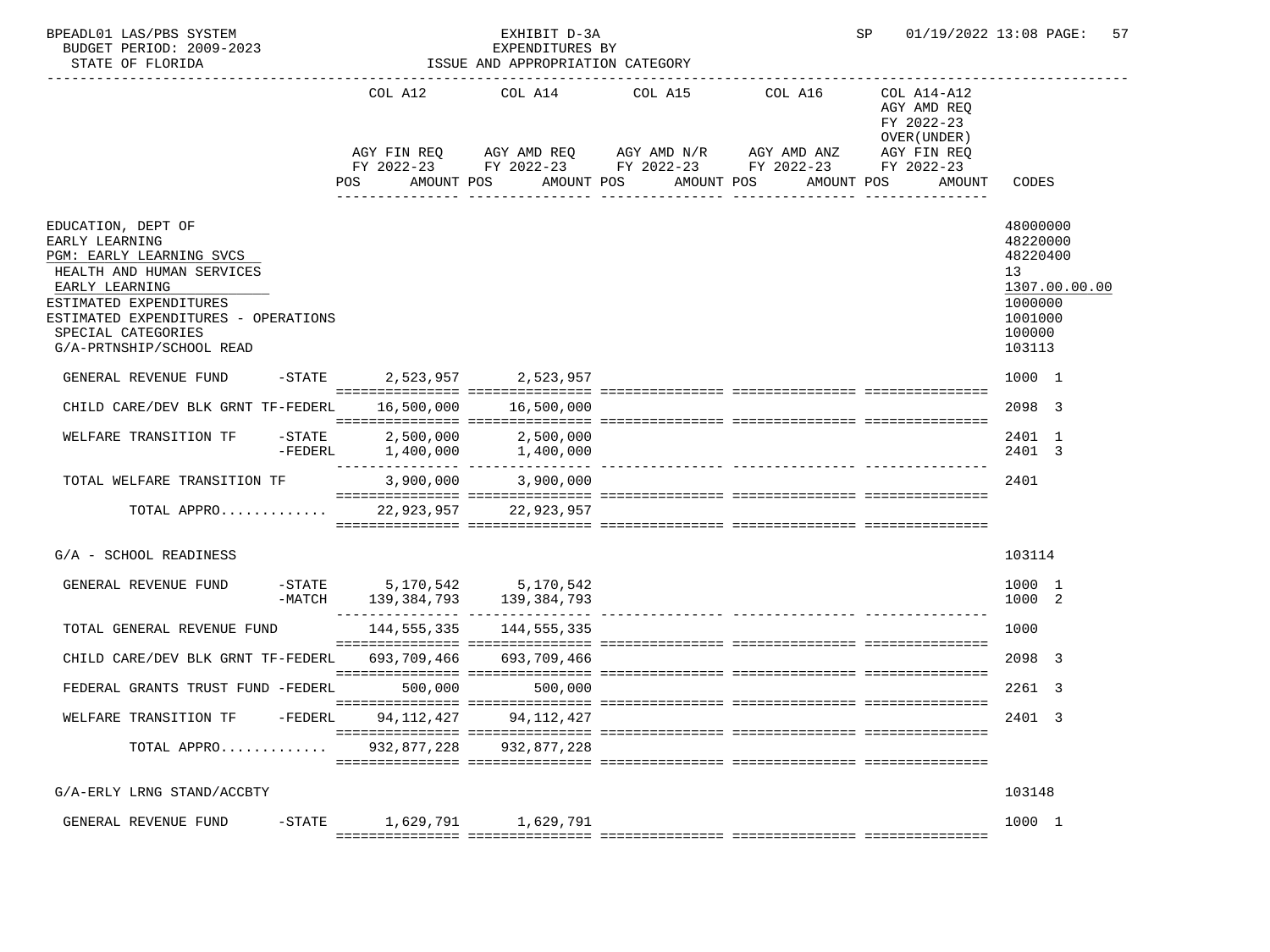| BPEADL01 LAS/PBS SYSTEM<br>BUDGET PERIOD: 2009-2023<br>STATE OF FLORIDA                                          |                     |                                   | EXHIBIT D-3A<br>EXPENDITURES BY<br>ISSUE AND APPROPRIATION CATEGORY | 01/19/2022 13:08 PAGE:<br>SP |                                                                                                           |                                                                                       |                                                         |
|------------------------------------------------------------------------------------------------------------------|---------------------|-----------------------------------|---------------------------------------------------------------------|------------------------------|-----------------------------------------------------------------------------------------------------------|---------------------------------------------------------------------------------------|---------------------------------------------------------|
|                                                                                                                  |                     |                                   | COL A12 COL A14 COL A15                                             |                              | COL A16<br>AGY FIN REQ AGY AMD REQ AGY AMD N/R AGY AMD ANZ<br>FY 2022-23 FY 2022-23 FY 2022-23 FY 2022-23 | COL A14-A12<br>AGY AMD REQ<br>FY 2022-23<br>OVER (UNDER)<br>AGY FIN REQ<br>FY 2022-23 |                                                         |
|                                                                                                                  |                     | POS                               | AMOUNT POS                                                          | AMOUNT POS                   | AMOUNT POS<br>AMOUNT POS                                                                                  | AMOUNT                                                                                | CODES                                                   |
| EDUCATION, DEPT OF<br>EARLY LEARNING<br>PGM: EARLY LEARNING SVCS<br>HEALTH AND HUMAN SERVICES<br>EARLY LEARNING  |                     |                                   |                                                                     |                              |                                                                                                           |                                                                                       | 48000000<br>48220000<br>48220400<br>13<br>1307.00.00.00 |
| ESTIMATED EXPENDITURES<br>ESTIMATED EXPENDITURES - OPERATIONS<br>SPECIAL CATEGORIES<br>RISK MANAGEMENT INSURANCE |                     |                                   |                                                                     |                              |                                                                                                           |                                                                                       | 1000000<br>1001000<br>100000<br>103241                  |
| GENERAL REVENUE FUND                                                                                             | $-$ STATE<br>-MATCH | 5,499<br>2,861<br>_______________ | 5,499<br>2,861                                                      |                              |                                                                                                           |                                                                                       | 1000 1<br>1000 2                                        |
| TOTAL GENERAL REVENUE FUND                                                                                       |                     |                                   | 8,360<br>8,360                                                      |                              |                                                                                                           |                                                                                       | 1000                                                    |
| CHILD CARE/DEV BLK GRNT TF-FEDERL 24,786 24,786                                                                  |                     |                                   |                                                                     |                              |                                                                                                           |                                                                                       | 2098 3                                                  |
| TOTAL APPRO                                                                                                      |                     | 33,146                            | 33,146                                                              |                              |                                                                                                           |                                                                                       |                                                         |
| G/A-VOLUNTARY PRE-K PROG                                                                                         |                     |                                   |                                                                     |                              |                                                                                                           |                                                                                       | 107007                                                  |
| GENERAL REVENUE FUND                                                                                             |                     | $-$ STATE 408,568,112 408,568,112 |                                                                     |                              |                                                                                                           |                                                                                       | 1000 1                                                  |
| TR/DMS/HR SVCS/STW CONTRCT                                                                                       |                     |                                   |                                                                     |                              |                                                                                                           |                                                                                       | 107040                                                  |
| GENERAL REVENUE FUND                                                                                             | $-MATCH$            | $-$ STATE $18,577$<br>5,690       | 18,577<br>5,690                                                     |                              |                                                                                                           |                                                                                       | 1000 1<br>1000 2                                        |
| TOTAL GENERAL REVENUE FUND                                                                                       |                     | 24,267                            | 24,267                                                              |                              |                                                                                                           |                                                                                       | 1000                                                    |
| CHILD CARE/DEV BLK GRNT TF-FEDERL                                                                                |                     | 8,095                             | 8,095                                                               |                              |                                                                                                           |                                                                                       | 2098 3                                                  |
| TOTAL APPRO                                                                                                      |                     | 32,362                            | 32,362                                                              |                              |                                                                                                           |                                                                                       |                                                         |
| DATA PROCESSING SERVICES<br>EDU TECH/INFORMATION SRVCS                                                           |                     |                                   |                                                                     |                              |                                                                                                           |                                                                                       | 210000<br>210020                                        |
| GENERAL REVENUE FUND<br>CHILD CARE/DEV BLK GRNT TF-FEDERL                                                        |                     | $-STATE$ 1,082,860 1,082,860      |                                                                     |                              |                                                                                                           |                                                                                       | 1000 1<br>2098 3                                        |
| TOTAL APPRO                                                                                                      |                     |                                   | 3,088,010 3,088,010                                                 |                              |                                                                                                           |                                                                                       |                                                         |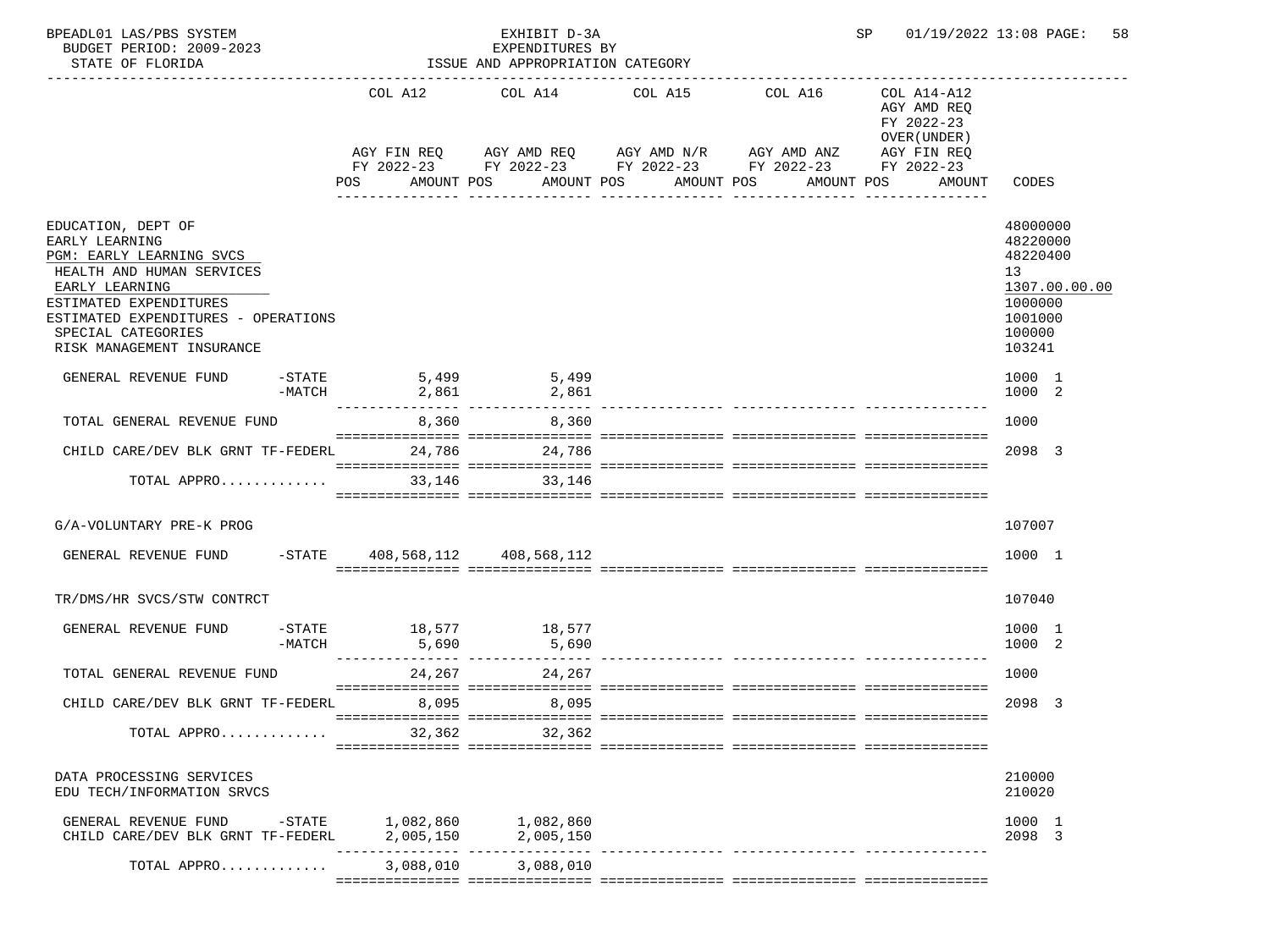| BPEADL01 LAS/PBS SYSTEM<br>BUDGET PERIOD: 2009-2023<br>STATE OF FLORIDA                                                                                                                                                               |                | EXHIBIT D-3A<br>EXPENDITURES BY<br>ISSUE AND APPROPRIATION CATEGORY |                                                                                                                                                                                      | SP              | 01/19/2022 13:08 PAGE:<br>59                                                                    |                                                                                                                |
|---------------------------------------------------------------------------------------------------------------------------------------------------------------------------------------------------------------------------------------|----------------|---------------------------------------------------------------------|--------------------------------------------------------------------------------------------------------------------------------------------------------------------------------------|-----------------|-------------------------------------------------------------------------------------------------|----------------------------------------------------------------------------------------------------------------|
|                                                                                                                                                                                                                                       | COL A12<br>POS | AMOUNT POS<br>----------------                                      | COL A14 COL A15 COL A16<br>AGY FIN REQ AGY AMD REQ AGY AMD N/R AGY AMD ANZ<br>FY 2022-23 FY 2022-23 FY 2022-23 FY 2022-23 FY 2022-23<br>AMOUNT POS<br>AMOUNT POS<br>________________ | --------------- | COL A14-A12<br>AGY AMD REO<br>FY 2022-23<br>OVER (UNDER)<br>AGY FIN REQ<br>AMOUNT POS<br>AMOUNT | CODES                                                                                                          |
| EDUCATION, DEPT OF<br>EARLY LEARNING<br>PGM: EARLY LEARNING SVCS<br>HEALTH AND HUMAN SERVICES<br>EARLY LEARNING<br>ESTIMATED EXPENDITURES<br>ESTIMATED EXPENDITURES - OPERATIONS<br>DATA PROCESSING SERVICES<br>NORTHWEST REGIONAL DC |                |                                                                     |                                                                                                                                                                                      |                 |                                                                                                 | 48000000<br>48220000<br>48220400<br>13 <sup>°</sup><br>1307.00.00.00<br>1000000<br>1001000<br>210000<br>210023 |
| GENERAL REVENUE FUND $-$ STATE 211,952 211,952<br>CHILD CARE/DEV BLK GRNT TF-FEDERL                                                                                                                                                   | 281,949        | 281,949                                                             |                                                                                                                                                                                      |                 |                                                                                                 | 1000 1<br>2098 3                                                                                               |
| TOTAL APPRO                                                                                                                                                                                                                           | 493,901        | 493,901                                                             |                                                                                                                                                                                      |                 |                                                                                                 |                                                                                                                |
| TOTAL: ESTIMATED EXPENDITURES - OPERATIONS<br>TOTAL POSITIONS 98.00<br>TOTAL ISSUE 1914,170,145 1914,170,145<br>TOTAL SALARY RATE 5,909,878 5,909,878                                                                                 |                | 98.00                                                               |                                                                                                                                                                                      |                 |                                                                                                 | 1001000                                                                                                        |
| SALARY INCREASES FOR FY 2021-22 -<br>STATE EMPLOYEE MINIMUM WAGE<br>INCREASE - EFFECTIVE 7/1/2021<br>OTHER PERSONAL SERVICES                                                                                                          |                |                                                                     |                                                                                                                                                                                      |                 |                                                                                                 | 1001030<br>030000                                                                                              |
| $-$ STATE<br>GENERAL REVENUE FUND<br>$-MATCH$                                                                                                                                                                                         | 2,834<br>53    | 2,834<br>53                                                         |                                                                                                                                                                                      |                 |                                                                                                 | 1000 1<br>1000 2                                                                                               |
| TOTAL GENERAL REVENUE FUND                                                                                                                                                                                                            | 2,887          | 2,887                                                               |                                                                                                                                                                                      |                 |                                                                                                 | 1000                                                                                                           |
| CHILD CARE/DEV BLK GRNT TF-FEDERL                                                                                                                                                                                                     | 5,297          | 5,297                                                               |                                                                                                                                                                                      |                 |                                                                                                 | 2098 3                                                                                                         |
| TOTAL APPRO                                                                                                                                                                                                                           | 8,184          | 8,184                                                               |                                                                                                                                                                                      |                 |                                                                                                 |                                                                                                                |
| DATA PROCESSING SERVICES<br>EDU TECH/INFORMATION SRVCS                                                                                                                                                                                |                |                                                                     |                                                                                                                                                                                      |                 |                                                                                                 | 210000<br>210020                                                                                               |
| GENERAL REVENUE FUND<br>-STATE<br>CHILD CARE/DEV BLK GRNT TF-FEDERL                                                                                                                                                                   | 1,099<br>2,036 | 1,099<br>2,036                                                      |                                                                                                                                                                                      |                 |                                                                                                 | 1000 1<br>2098 3                                                                                               |
| TOTAL APPRO                                                                                                                                                                                                                           | 3,135          | 3,135                                                               |                                                                                                                                                                                      |                 |                                                                                                 |                                                                                                                |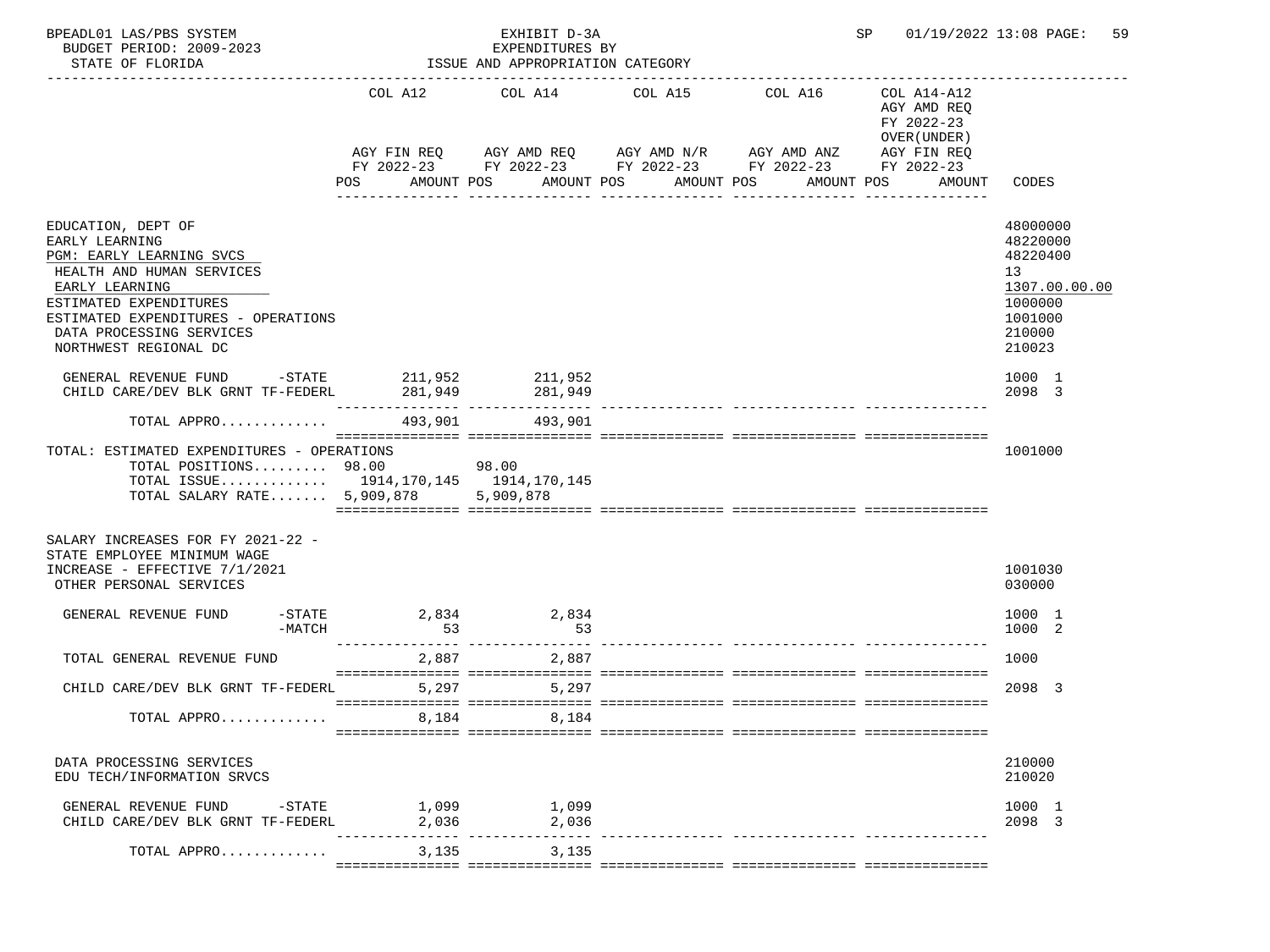| BPEADL01 LAS/PBS SYSTEM<br>BUDGET PERIOD: 2009-2023<br>STATE OF FLORIDA                                                                   |                            | EXHIBIT D-3A<br>EXPENDITURES BY<br>ISSUE AND APPROPRIATION CATEGORY |                                                                             | SP 01/19/2022 13:08 PAGE: 60                                                        |                                                                    |
|-------------------------------------------------------------------------------------------------------------------------------------------|----------------------------|---------------------------------------------------------------------|-----------------------------------------------------------------------------|-------------------------------------------------------------------------------------|--------------------------------------------------------------------|
|                                                                                                                                           | COL A12                    |                                                                     | COL A14 COL A15                                                             | COL A16<br>COL A14-A12<br>AGY AMD REQ<br>FY 2022-23<br>OVER (UNDER)                 |                                                                    |
|                                                                                                                                           | POS                        | AMOUNT POS                                                          | AGY FIN REQ AGY AMD REQ AGY AMD N/R AGY AMD ANZ<br>AMOUNT POS<br>AMOUNT POS | AGY FIN REQ<br>FY 2022-23 FY 2022-23 FY 2022-23 FY 2022-23 FY 2022-23<br>AMOUNT POS | AMOUNT<br>CODES                                                    |
| EDUCATION, DEPT OF<br>EARLY LEARNING<br>PGM: EARLY LEARNING SVCS<br>HEALTH AND HUMAN SERVICES<br>EARLY LEARNING<br>ESTIMATED EXPENDITURES |                            |                                                                     | -------------                                                               | -----------                                                                         | 48000000<br>48220000<br>48220400<br>13<br>1307.00.00.00<br>1000000 |
| SALARY INCREASES FOR FY 2021-22 -<br>STATE EMPLOYEE MINIMUM WAGE<br>INCREASE - EFFECTIVE 7/1/2021                                         |                            |                                                                     |                                                                             |                                                                                     | 1001030                                                            |
| TOTAL: SALARY INCREASES FOR FY 2021-22 -<br>STATE EMPLOYEE MINIMUM WAGE<br>INCREASE - EFFECTIVE $7/1/2021$<br>TOTAL ISSUE                 |                            | 11,319 11,319                                                       |                                                                             |                                                                                     | 1001030                                                            |
| FLORIDA RETIREMENT SYSTEM<br>ADJUSTMENT - FY 2021-22 - NORMAL<br>COST AND UNFUNDED ACTUARIAL<br>LIABILITY<br>SALARIES AND BENEFITS        |                            |                                                                     |                                                                             |                                                                                     | 1001070<br>010000                                                  |
| GENERAL REVENUE FUND<br>-MATCH                                                                                                            | $-STATE$ 16, 121<br>13,067 | 16,121<br>13,067                                                    |                                                                             |                                                                                     | 1000 1<br>1000 2                                                   |
| TOTAL GENERAL REVENUE FUND                                                                                                                |                            | 29,188 29,188                                                       |                                                                             |                                                                                     | 1000                                                               |
| CHILD CARE/DEV BLK GRNT TF-FEDERL 23,997 23,997                                                                                           |                            |                                                                     |                                                                             |                                                                                     | 2098 3                                                             |
| TOTAL APPRO                                                                                                                               | 53,185                     | 53,185                                                              |                                                                             |                                                                                     |                                                                    |
| DATA PROCESSING SERVICES<br>EDU TECH/INFORMATION SRVCS                                                                                    |                            |                                                                     |                                                                             |                                                                                     | 210000<br>210020                                                   |
| GENERAL REVENUE FUND -STATE<br>CHILD CARE/DEV BLK GRNT TF-FEDERL                                                                          | 2,170<br>4,017             | 2,170<br>4,017                                                      |                                                                             |                                                                                     | 1000 1<br>2098 3                                                   |
| TOTAL APPRO                                                                                                                               |                            | 6,187 6,187                                                         |                                                                             |                                                                                     |                                                                    |
| TOTAL: FLORIDA RETIREMENT SYSTEM<br>ADJUSTMENT - FY 2021-22 - NORMAL<br>COST AND UNFUNDED ACTUARIAL                                       |                            |                                                                     |                                                                             |                                                                                     | 1001070                                                            |
| LIABILITY<br>TOTAL ISSUE                                                                                                                  |                            | 59,372 59,372                                                       |                                                                             |                                                                                     |                                                                    |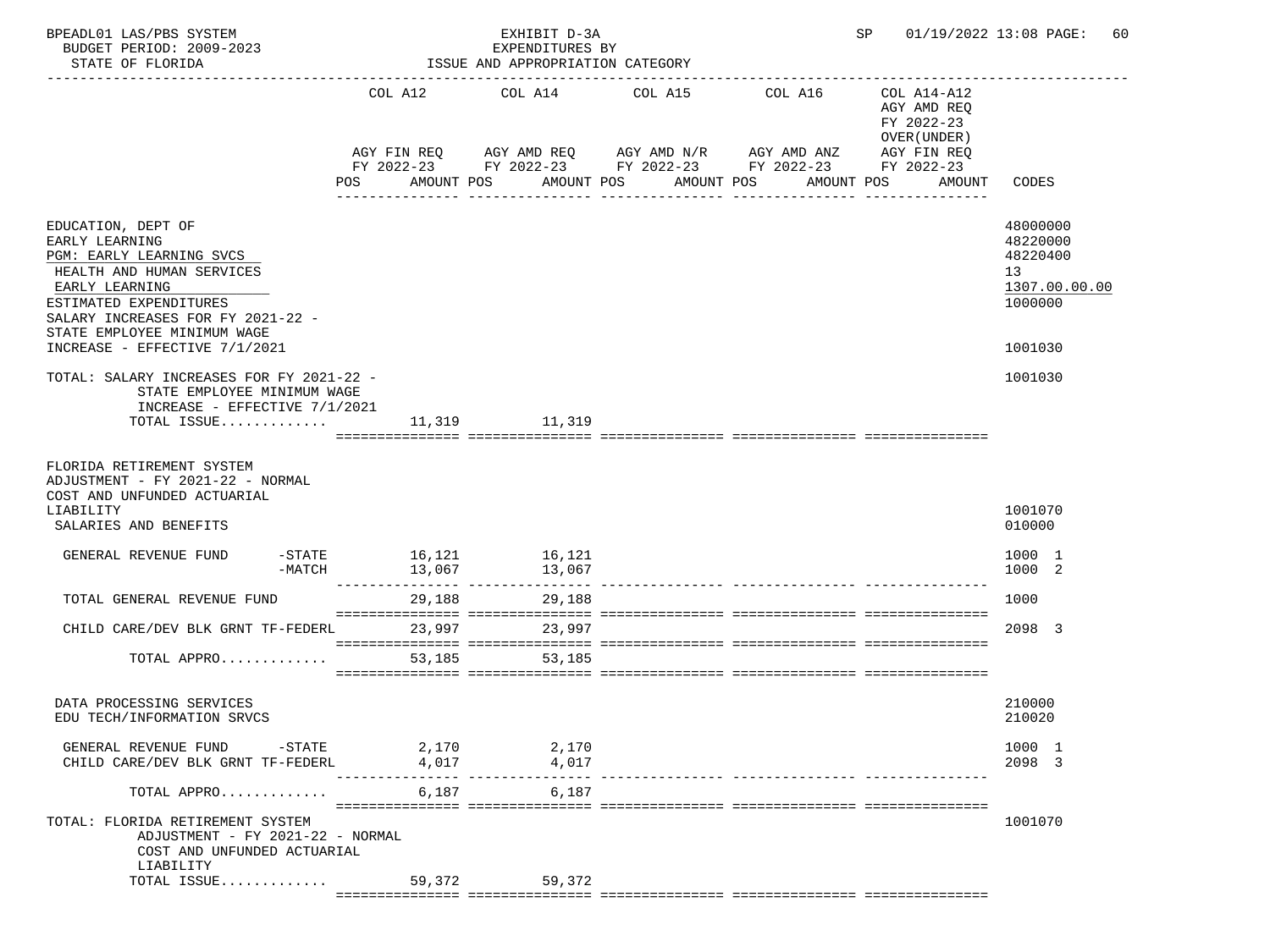| BPEADL01 LAS/PBS SYSTEM<br>BUDGET PERIOD: 2009-2023<br>STATE OF FLORIDA                                                                                                                                                                                                                                                                                      |        |                  |           | EXHIBIT D-3A<br>EXPENDITURES BY<br>ISSUE AND APPROPRIATION CATEGORY |                  |                                                                                                           | SP 01/19/2022 13:08 PAGE:                                                                                                                       | 61                                                                                                                    |
|--------------------------------------------------------------------------------------------------------------------------------------------------------------------------------------------------------------------------------------------------------------------------------------------------------------------------------------------------------------|--------|------------------|-----------|---------------------------------------------------------------------|------------------|-----------------------------------------------------------------------------------------------------------|-------------------------------------------------------------------------------------------------------------------------------------------------|-----------------------------------------------------------------------------------------------------------------------|
|                                                                                                                                                                                                                                                                                                                                                              |        | POS FOR          |           | COL A12 COL A14 COL A15                                             | ________________ | COL A16<br>AGY FIN REQ AGY AMD REQ AGY AMD N/R AGY AMD ANZ<br>AMOUNT POS AMOUNT POS AMOUNT POS AMOUNT POS | $COL A14 - A12$<br>AGY AMD REO<br>FY 2022-23<br>OVER (UNDER)<br>AGY FIN REQ<br>FY 2022-23 FY 2022-23 FY 2022-23 FY 2022-23 FY 2022-23<br>AMOUNT | CODES                                                                                                                 |
| EDUCATION, DEPT OF<br>EARLY LEARNING<br>PGM: EARLY LEARNING SVCS<br>HEALTH AND HUMAN SERVICES<br>EARLY LEARNING<br>ESTIMATED EXPENDITURES<br>CASUALTY INSURANCE PREMIUM<br>ADJUSTMENT<br>SPECIAL CATEGORIES<br>RISK MANAGEMENT INSURANCE<br>GENERAL REVENUE FUND -STATE 2,500-<br>2,500-<br>2,500-<br>CHILD CARE/DEV BLK GRNT TF-FEDERL 7,412-<br>7,412-<br> |        |                  |           |                                                                     |                  |                                                                                                           |                                                                                                                                                 | 48000000<br>48220000<br>48220400<br>13<br>1307.00.00.00<br>1000000<br>1001090<br>100000<br>103241<br>1000 1<br>2098 3 |
| TOTAL APPRO                                                                                                                                                                                                                                                                                                                                                  |        | ________________ | $9.912 -$ | $9.912 -$                                                           |                  | ----------- --------------- ----                                                                          |                                                                                                                                                 |                                                                                                                       |
| REALLOCATION OF HUMAN RESOURCES<br>OUTSOURCING<br>SPECIAL CATEGORIES<br>TR/DMS/HR SVCS/STW CONTRCT                                                                                                                                                                                                                                                           |        |                  |           |                                                                     |                  |                                                                                                           |                                                                                                                                                 | 1005900<br>100000<br>107040                                                                                           |
| GENERAL REVENUE FUND                                                                                                                                                                                                                                                                                                                                         | -MATCH |                  | $434-$    | $-$ STATE $1.416 1.416-$<br>$434-$                                  |                  |                                                                                                           |                                                                                                                                                 | 1000 1<br>1000 2                                                                                                      |
| TOTAL GENERAL REVENUE FUND                                                                                                                                                                                                                                                                                                                                   |        |                  |           | $1,850-1,850-$                                                      |                  |                                                                                                           |                                                                                                                                                 | 1000                                                                                                                  |
| CHILD CARE/DEV BLK GRNT TF-FEDERL 617- 617- 617-                                                                                                                                                                                                                                                                                                             |        |                  |           |                                                                     |                  |                                                                                                           |                                                                                                                                                 | 2098 3                                                                                                                |
| TOTAL APPRO                                                                                                                                                                                                                                                                                                                                                  |        |                  | $2.467-$  | $2.467-$                                                            |                  |                                                                                                           |                                                                                                                                                 |                                                                                                                       |
|                                                                                                                                                                                                                                                                                                                                                              |        |                  |           |                                                                     |                  |                                                                                                           |                                                                                                                                                 |                                                                                                                       |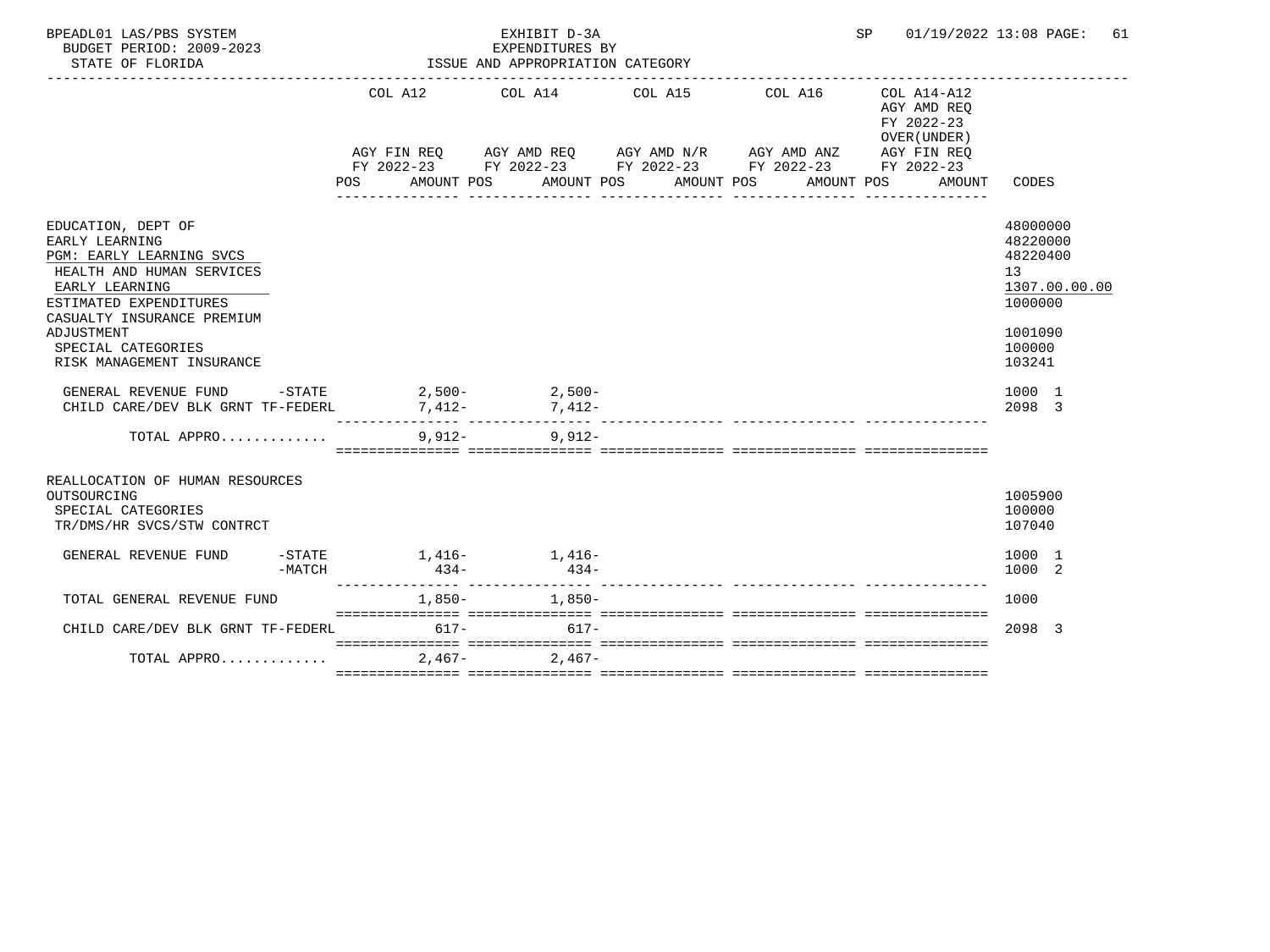| BPEADL01 LAS/PBS SYSTEM<br>BUDGET PERIOD: 2009-2023<br>STATE OF FLORIDA                                                                                                                                                                                     |                                | EXHIBIT D-3A<br>EXPENDITURES BY<br>ISSUE AND APPROPRIATION CATEGORY |                                                                                                                       |            |                                                          | SP 01/19/2022 13:08 PAGE: 62                                                                      |
|-------------------------------------------------------------------------------------------------------------------------------------------------------------------------------------------------------------------------------------------------------------|--------------------------------|---------------------------------------------------------------------|-----------------------------------------------------------------------------------------------------------------------|------------|----------------------------------------------------------|---------------------------------------------------------------------------------------------------|
|                                                                                                                                                                                                                                                             | COL A12                        | COL A14 COL A15                                                     |                                                                                                                       | COL A16    | COL A14-A12<br>AGY AMD REQ<br>FY 2022-23<br>OVER (UNDER) |                                                                                                   |
|                                                                                                                                                                                                                                                             |                                |                                                                     | AGY FIN REQ AGY AMD REQ AGY AMD N/R AGY AMD ANZ AGY FIN REQ<br>FY 2022-23 FY 2022-23 FY 2022-23 FY 2022-23 FY 2022-23 |            |                                                          |                                                                                                   |
|                                                                                                                                                                                                                                                             | AMOUNT POS<br>POS              |                                                                     | AMOUNT POS                                                                                                            | AMOUNT POS | AMOUNT POS<br>AMOUNT                                     | CODES                                                                                             |
| EDUCATION, DEPT OF<br>EARLY LEARNING<br>PGM: EARLY LEARNING SVCS<br>HEALTH AND HUMAN SERVICES<br>EARLY LEARNING<br>NONRECURRING EXPENDITURES<br>REPLACE RECURRING APPROPRIATIONS<br>WITH NONRECURRING - ADD<br>SPECIAL CATEGORIES<br>G/A - SCHOOL READINESS |                                |                                                                     |                                                                                                                       |            |                                                          | 48000000<br>48220000<br>48220400<br>13<br>1307.00.00.00<br>2100000<br>2103174<br>100000<br>103114 |
| CHILD CARE/DEV BLK GRNT TF-FEDERL 106,722,910- 106,722,910-                                                                                                                                                                                                 |                                |                                                                     |                                                                                                                       |            |                                                          | 2098 3                                                                                            |
| <b>SCHOOL READINESS</b><br>SPECIAL CATEGORIES<br>G/A - SCHOOL READINESS                                                                                                                                                                                     |                                |                                                                     |                                                                                                                       |            |                                                          | 2103198<br>100000<br>103114                                                                       |
| CHILD CARE/DEV BLK GRNT TF-FEDERL                                                                                                                                                                                                                           |                                | 12,000,000- 12,000,000-                                             |                                                                                                                       |            |                                                          | 2098 3                                                                                            |
| PARTNERSHIP FOR SCHOOL READINESS -<br>TEACHER TRAINING<br>SPECIAL CATEGORIES<br>G/A-PRTNSHIP/SCHOOL READ                                                                                                                                                    |                                |                                                                     |                                                                                                                       |            |                                                          | 2103199<br>100000<br>103113                                                                       |
| CHILD CARE/DEV BLK GRNT TF-FEDERL                                                                                                                                                                                                                           |                                | $3,000,000 - 3,000,000 -$                                           |                                                                                                                       |            |                                                          | 2098 3                                                                                            |
| PARTNERSHIP FOR SCHOOL READINESS -<br>HOME INSTRUCTION PROGRAM FOR PRE<br>SCHOOL YOUNGSTERS (HIPPY)<br>SPECIAL CATEGORIES<br>G/A-PRTNSHIP/SCHOOL READ                                                                                                       |                                |                                                                     |                                                                                                                       |            |                                                          | 2103200<br>100000<br>103113                                                                       |
| WELFARE TRANSITION TF                                                                                                                                                                                                                                       | $-STATE$ 2,500,000- 2,500,000- |                                                                     |                                                                                                                       |            |                                                          | 2401 1                                                                                            |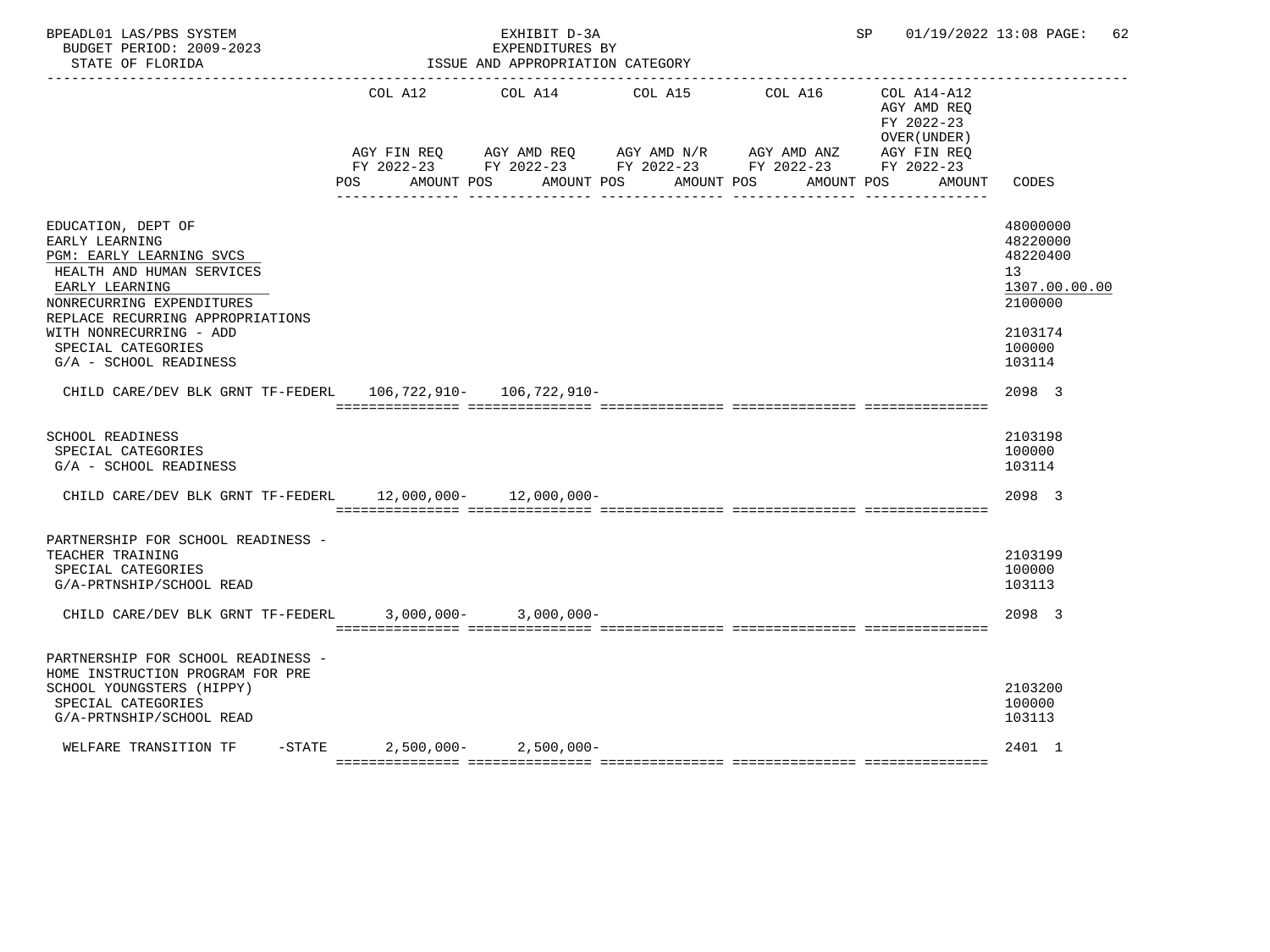| BPEADL01 LAS/PBS SYSTEM<br>BUDGET PERIOD: 2009-2023<br>STATE OF FLORIDA                                                                                                                                                   |                                  | EXHIBIT D-3A<br>EXPENDITURES BY<br>ISSUE AND APPROPRIATION CATEGORY |                                                                                                 |            | SP and the set of the set of the set of the set of the set of the set of the set of the set of the set of the set of the set of the set of the set of the set of the set of the set of the set of the set of the set of the se | 01/19/2022 13:08 PAGE: 63                                                                         |  |
|---------------------------------------------------------------------------------------------------------------------------------------------------------------------------------------------------------------------------|----------------------------------|---------------------------------------------------------------------|-------------------------------------------------------------------------------------------------|------------|--------------------------------------------------------------------------------------------------------------------------------------------------------------------------------------------------------------------------------|---------------------------------------------------------------------------------------------------|--|
|                                                                                                                                                                                                                           | COL A12                          | COL A14                                                             | COL A15                                                                                         | COL A16    | COL A14-A12<br>AGY AMD REQ<br>FY 2022-23<br>OVER (UNDER)                                                                                                                                                                       |                                                                                                   |  |
|                                                                                                                                                                                                                           | AGY FIN REQ<br>POS<br>AMOUNT POS | AGY AMD REQ                                                         | AGY AMD N/R AGY AMD ANZ<br>FY 2022-23 FY 2022-23 FY 2022-23 FY 2022-23 FY 2022-23<br>AMOUNT POS | AMOUNT POS | AGY FIN REQ<br>AMOUNT POS<br>AMOUNT                                                                                                                                                                                            | CODES                                                                                             |  |
| EDUCATION, DEPT OF<br>EARLY LEARNING<br>PGM: EARLY LEARNING SVCS<br>HEALTH AND HUMAN SERVICES<br>EARLY LEARNING<br>NONRECURRING EXPENDITURES<br>ADDITIONAL FEDERAL FUND<br>AVAILABILITY<br>LUMP SUM<br>FED CRRSA LUMP SUM |                                  |                                                                     |                                                                                                 |            |                                                                                                                                                                                                                                | 48000000<br>48220000<br>48220400<br>13<br>1307.00.00.00<br>2100000<br>2103204<br>090000<br>090045 |  |
| CHILD CARE/DEV BLK GRNT TF-FEDERL 348,285,903- 348,285,903-                                                                                                                                                               |                                  |                                                                     |                                                                                                 |            |                                                                                                                                                                                                                                | 2098 3                                                                                            |  |
| SPECIAL CATEGORIES<br>G/A - EARLY INSTRUCT BONUS<br>CHILD CARE/DEV BLK GRNT TF-FEDERL                                                                                                                                     |                                  | 166,238,432- 166,238,432-                                           |                                                                                                 |            |                                                                                                                                                                                                                                | 100000<br>100335<br>2098 3                                                                        |  |
| TOTAL: ADDITIONAL FEDERAL FUND<br>AVAILABILITY<br>TOTAL ISSUE                                                                                                                                                             |                                  | 514,524,335-514,524,335-                                            |                                                                                                 |            |                                                                                                                                                                                                                                | 2103204                                                                                           |  |
| PARTNERSHIP FOR SCHOOL READINESS -<br>TEACHER EDUCATION AND COMPENSATION<br>HELPS $(T.E.A.C.H.)$<br>SPECIAL CATEGORIES<br>G/A-PRTNSHIP/SCHOOL READ<br>CHILD CARE/DEV BLK GRNT TF-FEDERL                                   |                                  | $7,000,000 - 7,000,000 -$                                           |                                                                                                 |            |                                                                                                                                                                                                                                | 2103205<br>100000<br>103113<br>2098 3                                                             |  |
| RESTORE NONRECURRING - SCHOOL<br>READINESS- FRAUD RESTITUTION<br>SPECIAL CATEGORIES<br>G/A - SCHOOL READINESS                                                                                                             |                                  |                                                                     |                                                                                                 |            |                                                                                                                                                                                                                                | 2103206<br>100000<br>103114                                                                       |  |
| CHILD CARE/DEV BLK GRNT TF-FEDERL                                                                                                                                                                                         |                                  | $950,000 - 950,000 -$                                               |                                                                                                 |            |                                                                                                                                                                                                                                | 2098 3                                                                                            |  |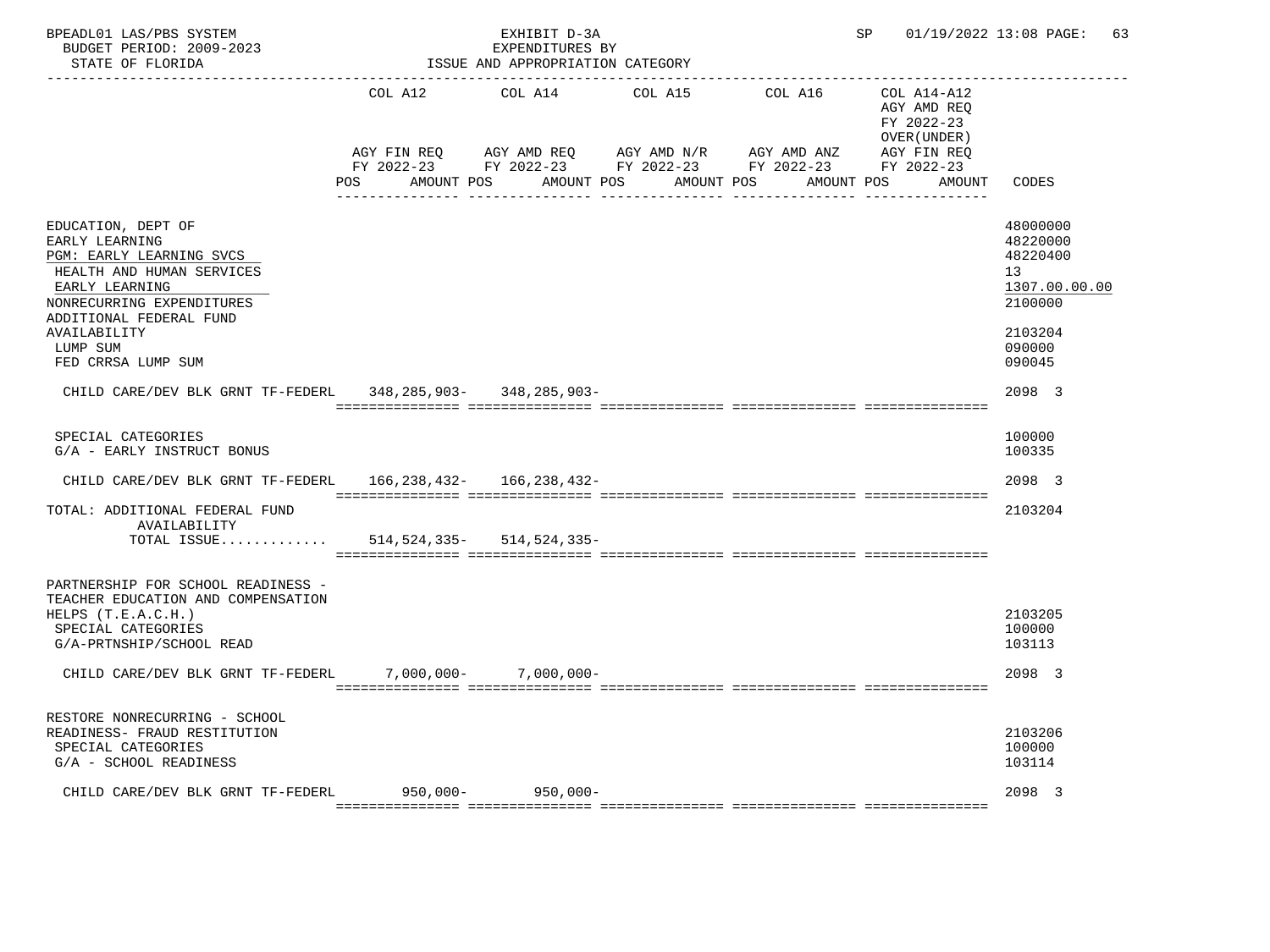| BPEADL01 LAS/PBS SYSTEM<br>BUDGET PERIOD: 2009-2023<br>STATE OF FLORIDA                                                                                                            |                                          | EXHIBIT D-3A<br>EXPENDITURES BY<br>ISSUE AND APPROPRIATION CATEGORY |                                                                                                           |            | SP and the set of the set of the set of the set of the set of the set of the set of the set of the set of the set of the set of the set of the set of the set of the set of the set of the set of the set of the set of the se | 01/19/2022 13:08 PAGE: 64                                          |
|------------------------------------------------------------------------------------------------------------------------------------------------------------------------------------|------------------------------------------|---------------------------------------------------------------------|-----------------------------------------------------------------------------------------------------------|------------|--------------------------------------------------------------------------------------------------------------------------------------------------------------------------------------------------------------------------------|--------------------------------------------------------------------|
|                                                                                                                                                                                    | COL A12                                  | COL A14 COL A15                                                     |                                                                                                           | COL A16    | COL A14-A12<br>AGY AMD REO<br>FY 2022-23<br>OVER (UNDER)                                                                                                                                                                       |                                                                    |
|                                                                                                                                                                                    | AGY FIN REO<br>POS AMOUNT POS AMOUNT POS |                                                                     | AGY AMD REQ AGY AMD N/R AGY AMD ANZ AGY FIN REQ<br>FY 2022-23 FY 2022-23 FY 2022-23 FY 2022-23 FY 2022-23 | AMOUNT POS | AMOUNT POS<br>AMOUNT                                                                                                                                                                                                           | CODES                                                              |
| EDUCATION, DEPT OF<br>EARLY LEARNING<br>PGM: EARLY LEARNING SVCS<br>HEALTH AND HUMAN SERVICES<br>EARLY LEARNING<br>NONRECURRING EXPENDITURES<br>ENHANCED FIELD SYSTEM              |                                          |                                                                     |                                                                                                           |            |                                                                                                                                                                                                                                | 48000000<br>48220000<br>48220400<br>13<br>1307.00.00.00<br>2100000 |
| MODERNIZATION PROJECT STAFF<br>AUGMENTATION SERVICES<br>SPECIAL CATEGORIES<br>G/A-CONTRACTED SERVICES                                                                              |                                          |                                                                     |                                                                                                           |            |                                                                                                                                                                                                                                | 2103214<br>100000<br>100778                                        |
| CHILD CARE/DEV BLK GRNT TF-FEDERL 1,479,060- 1,479,060-                                                                                                                            |                                          |                                                                     |                                                                                                           |            |                                                                                                                                                                                                                                | 2098 3                                                             |
| FLORIDA READING CORPS<br>SPECIAL CATEGORIES<br>G/A-PRTNSHIP/SCHOOL READ                                                                                                            |                                          |                                                                     |                                                                                                           |            |                                                                                                                                                                                                                                | 2103217<br>100000<br>103113                                        |
| GENERAL REVENUE FUND                                                                                                                                                               | $600,000 -$<br>$-$ STATE                 | $600,000 -$                                                         |                                                                                                           |            |                                                                                                                                                                                                                                | 1000 1                                                             |
| VETO JACK & JILL CHILDREN'S CENTER<br>- ECONOMIC EMPOWERMENT/WORKFORCE<br>DEVELOPMENT INITIATIVE (SENATE FORM<br>1197) (HB 2791)<br>SPECIAL CATEGORIES<br>G/A-PRTNSHIP/SCHOOL READ |                                          |                                                                     |                                                                                                           |            |                                                                                                                                                                                                                                | 2103221<br>100000<br>103113                                        |
| GENERAL REVENUE FUND                                                                                                                                                               | -STATE 650,000 650,000                   |                                                                     |                                                                                                           |            |                                                                                                                                                                                                                                | 1000 1                                                             |
| JACK AND JILL'S CHILDREN CENTER<br>SPECIAL CATEGORIES<br>G/A-PRTNSHIP/SCHOOL READ                                                                                                  |                                          |                                                                     |                                                                                                           |            |                                                                                                                                                                                                                                | 2103966<br>100000<br>103113                                        |
| GENERAL REVENUE FUND                                                                                                                                                               | $-$ STATE 650,000 –                      | $650,000 -$                                                         |                                                                                                           |            |                                                                                                                                                                                                                                | 1000 1                                                             |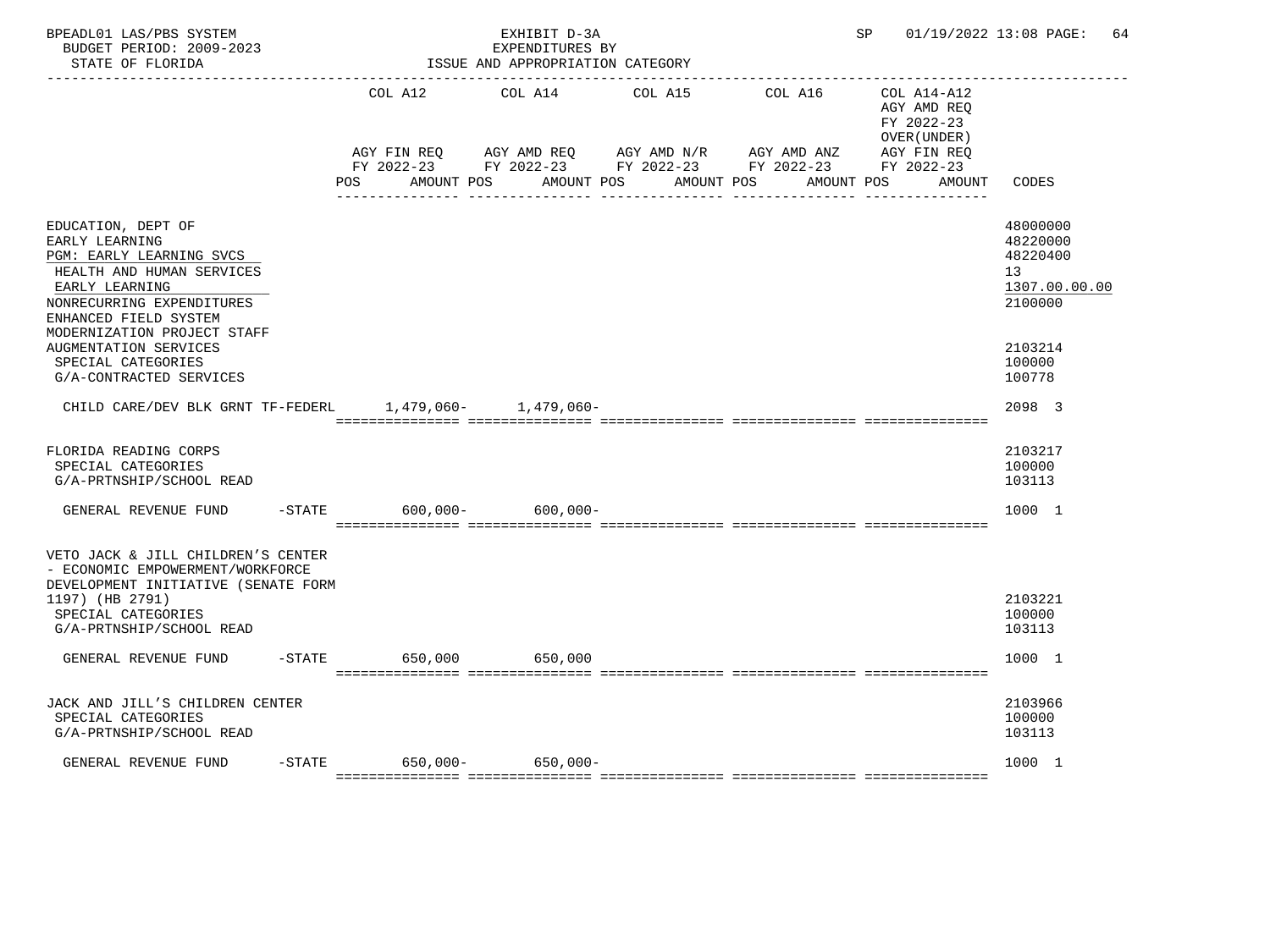| BPEADL01 LAS/PBS SYSTEM<br>BUDGET PERIOD: 2009-2023<br>STATE OF FLORIDA                                                                                                                                                            |                            | EXHIBIT D-3A<br>EXPENDITURES BY<br>ISSUE AND APPROPRIATION CATEGORY |                          |                                                                                                                                    | SP                                                                                | 01/19/2022 13:08 PAGE: 65                                                                         |
|------------------------------------------------------------------------------------------------------------------------------------------------------------------------------------------------------------------------------------|----------------------------|---------------------------------------------------------------------|--------------------------|------------------------------------------------------------------------------------------------------------------------------------|-----------------------------------------------------------------------------------|---------------------------------------------------------------------------------------------------|
|                                                                                                                                                                                                                                    | POS                        | COL A12 COL A14 COL A15<br>AMOUNT POS                               | AMOUNT POS<br>AMOUNT POS | COL A16<br>AGY FIN REQ AGY AMD REQ AGY AMD N/R AGY AMD ANZ<br>FY 2022-23 FY 2022-23 FY 2022-23 FY 2022-23 FY 2022-23<br>AMOUNT POS | COL A14-A12<br>AGY AMD REO<br>FY 2022-23<br>OVER (UNDER)<br>AGY FIN REO<br>AMOUNT | CODES                                                                                             |
| EDUCATION, DEPT OF<br>EARLY LEARNING<br>PGM: EARLY LEARNING SVCS<br>HEALTH AND HUMAN SERVICES<br>EARLY LEARNING<br>NONRECURRING EXPENDITURES<br>BRAIN BAG EARLY LITERACY PROGRAM<br>SPECIAL CATEGORIES<br>G/A-PRTNSHIP/SCHOOL READ |                            |                                                                     |                          |                                                                                                                                    |                                                                                   | 48000000<br>48220000<br>48220400<br>13<br>1307.00.00.00<br>2100000<br>2103969<br>100000<br>103113 |
| GENERAL REVENUE FUND                                                                                                                                                                                                               | $-STATE$ 115,000- 115,000- |                                                                     |                          |                                                                                                                                    |                                                                                   | 1000 1                                                                                            |
| <b>WORKLOAD</b><br>PARTNERSHIP FOR SCHOOL READINESS -<br>DIRECT INSTRUCTIONAL SUPPORT<br>INITIATIVE<br>SPECIAL CATEGORIES                                                                                                          |                            |                                                                     |                          |                                                                                                                                    |                                                                                   | 3000000<br>3000940<br>100000                                                                      |
| G/A-PRTNSHIP/SCHOOL READ                                                                                                                                                                                                           |                            |                                                                     |                          |                                                                                                                                    |                                                                                   | 103113                                                                                            |
| CHILD CARE/DEV BLK GRNT TF-FEDERL 36,435,762 36,435,762                                                                                                                                                                            |                            |                                                                     |                          |                                                                                                                                    |                                                                                   | 2098 3                                                                                            |
| AGENCY ISSUE NARRATIVE:<br>2022-2023 BUDGET YEAR NARRATIVE:<br>LONG RANGE PROGRAM PLAN:<br>Provide School Readiness Services (ACT 0920)<br>DEPARTMENT OF EDUCATION GOALS (1008.31(2)(c), F.S.):<br>1. Highest Student Achievement  |                            |                                                                     | IT COMPONENT? NO         |                                                                                                                                    |                                                                                   |                                                                                                   |
| 2. Seamless Articulation and Maximum Access<br>3. Skilled Workforce and Economic Development<br>4. Quality Efficient Services                                                                                                      |                            |                                                                     |                          |                                                                                                                                    |                                                                                   |                                                                                                   |

 An increase of \$36,435,762 is requested in non-recurring Child Care Development Fund funding to provide Direct Instructional Support for At-Risk School Readiness-eligible 4-Year-Olds.

 The vast majority of children who are behind when they enter kindergarten do not pass critical third grade reading assessments. This initiative is intended to provide individual or small group direct instructional supports, in the area of emergent literacy, to identified at-risk School Readiness eligible 4-year-olds, at a total hourly rate between \$40 and \$45 per hour, to include professional development costs and support; for a total requested budget of \$36 million.

 The Division of Early Learning will identify models for development and implementation. These may include: -Model 1: Contracting and engaging a proven model of instruction, such as Reading Corps, that accelerates literacy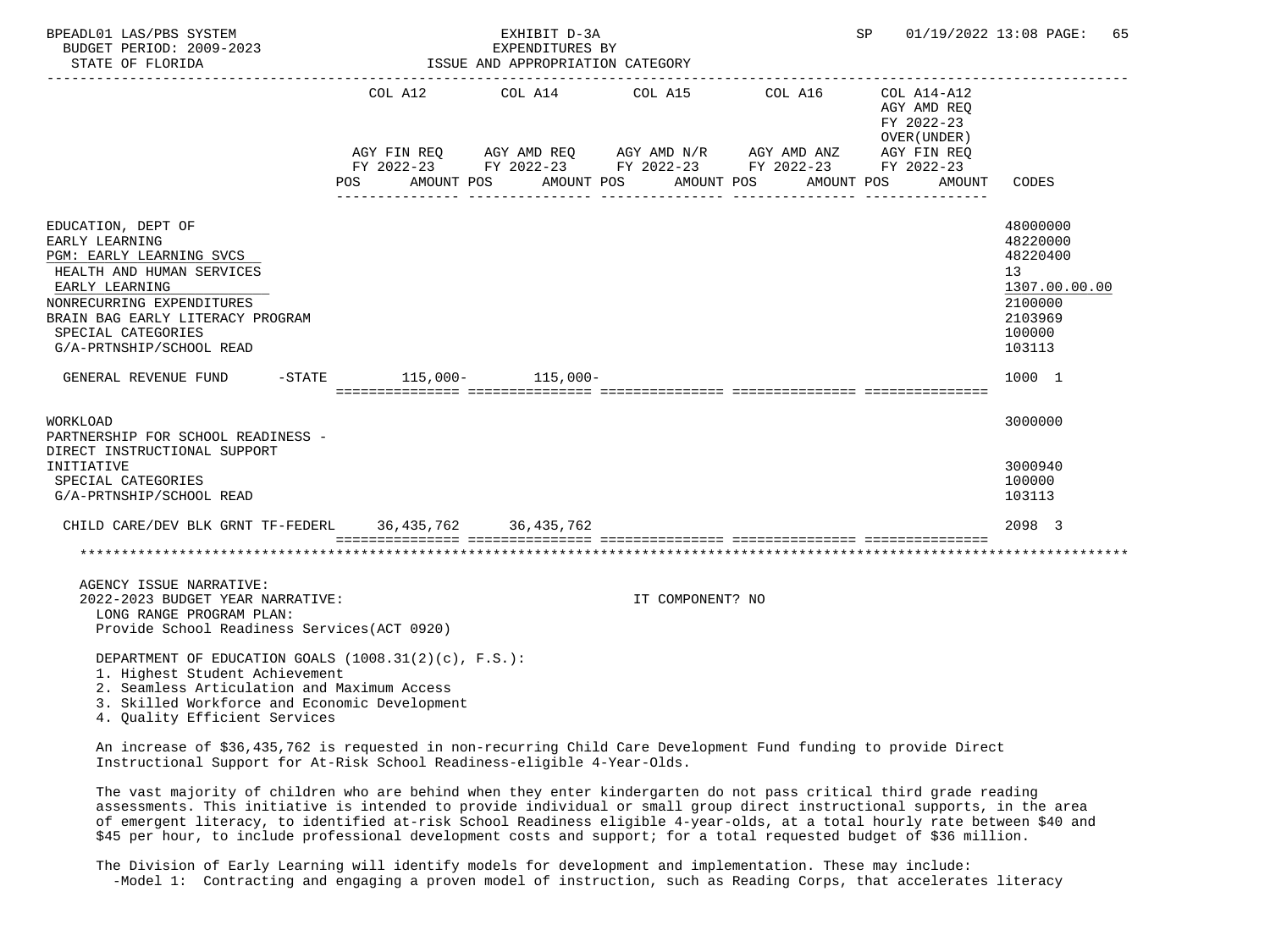| BPEADL01 LAS/PBS SYSTEM<br>BUDGET PERIOD: 2009-2023<br>STATE OF FLORIDA                                                                                           | EXHIBIT D-3A<br>EXPENDITURES BY<br>ISSUE AND APPROPRIATION CATEGORY |             |                 |            |  |                                                                                                  |         |  | SP                                                       |                                     | 01/19/2022 13:08 PAGE:                                             | 66 |
|-------------------------------------------------------------------------------------------------------------------------------------------------------------------|---------------------------------------------------------------------|-------------|-----------------|------------|--|--------------------------------------------------------------------------------------------------|---------|--|----------------------------------------------------------|-------------------------------------|--------------------------------------------------------------------|----|
|                                                                                                                                                                   | COL A12                                                             |             | COL A14 COL A15 |            |  |                                                                                                  | COL A16 |  | COL A14-A12<br>AGY AMD REO<br>FY 2022-23<br>OVER (UNDER) |                                     |                                                                    |    |
|                                                                                                                                                                   | POS                                                                 | AGY FIN REO | AMOUNT POS      | AMOUNT POS |  | AGY AMD REQ AGY AMD N/R AGY AMD ANZ<br>FY 2022-23 FY 2022-23 FY 2022-23 FY 2022-23<br>AMOUNT POS |         |  | AMOUNT POS                                               | AGY FIN REO<br>FY 2022-23<br>AMOUNT | CODES                                                              |    |
| EDUCATION, DEPT OF<br>EARLY LEARNING<br>PGM: EARLY LEARNING SVCS<br>HEALTH AND HUMAN SERVICES<br>EARLY LEARNING<br>WORKLOAD<br>PARTNERSHIP FOR SCHOOL READINESS - |                                                                     |             |                 |            |  |                                                                                                  |         |  |                                                          |                                     | 48000000<br>48220000<br>48220400<br>13<br>1307.00.00.00<br>3000000 |    |
| DIRECT INSTRUCTIONAL SUPPORT<br>INITIATIVE                                                                                                                        |                                                                     |             |                 |            |  |                                                                                                  |         |  |                                                          |                                     | 3000940                                                            |    |
| skills and kindergarten readiness for preschoolers and provides critical resources that improve academic achievement                                              |                                                                     |             |                 |            |  |                                                                                                  |         |  |                                                          |                                     |                                                                    |    |

in high-need communities.

 -Model 2: Contract with a university with documented experience in emergent literacy and an already-developed and proven instructional program. In this model, the university would employ qualified individuals to deliver the direct instruction to identified students.

 Start-up activities for this phase of the initiative would begin in July 2022, with recruitment and identification supports/programs continuing through October 2022. Direct instructional supports would be provided through June 2023, with opportunities for continued supports in July and August 2023. An estimated 760,000 to 855,000 tutoring hours would be delivered to an estimated 36,000 targeted at-risk School Readiness children also enrolled in VPK if funded at the levels requested. This proposed initiative could be delivered by one of the models statewide or through a combination of these models to ensure localized needs are met.

 This request aligns with the following strategy contained in Florida's Five Year Statewide Strategic Plan for Economic Development:

 1.2 Provide a comprehensive pre-K through post-secondary education to prepare students for becoming successful workers, entrepreneurs and leaders. \*\*\*\*\*\*\*\*\*\*\*\*\*\*\*\*\*\*\*\*\*\*\*\*\*\*\*\*\*\*\*\*\*\*\*\*\*\*\*\*\*\*\*\*\*\*\*\*\*\*\*\*\*\*\*\*\*\*\*\*\*\*\*\*\*\*\*\*\*\*\*\*\*\*\*\*\*\*\*\*\*\*\*\*\*\*\*\*\*\*\*\*\*\*\*\*\*\*\*\*\*\*\*\*\*\*\*\*\*\*\*\*\*\*\*\*\*\*\*\*\*\*\*\*\*\*\*

 VOLUNTARY PREKINDERGARTEN PROGRAM - ADJUST WORKLOAD 3002210 SPECIAL CATEGORIES 100000 PHOTOS CONTROLLER ENTIRE AND SUPERIOR OF THE SERVICE SERVICE OF THE SERVICE OF THE S<br>G/A-VOLUNTARY PRE-K PROG G/A-VOLUNTARY PRE-K PROG GENERAL REVENUE FUND -STATE 1,955,420- 1,955,420- 1,955,420- 1000 1 =============== =============== =============== =============== =============== \*\*\*\*\*\*\*\*\*\*\*\*\*\*\*\*\*\*\*\*\*\*\*\*\*\*\*\*\*\*\*\*\*\*\*\*\*\*\*\*\*\*\*\*\*\*\*\*\*\*\*\*\*\*\*\*\*\*\*\*\*\*\*\*\*\*\*\*\*\*\*\*\*\*\*\*\*\*\*\*\*\*\*\*\*\*\*\*\*\*\*\*\*\*\*\*\*\*\*\*\*\*\*\*\*\*\*\*\*\*\*\*\*\*\*\*\*\*\*\*\*\*\*\*\*\*\* AGENCY ISSUE NARRATIVE: 2022-2023 BUDGET YEAR NARRATIVE: IT COMPONENT? NO LONG RANGE PROGRAM PLAN:

Provide Voluntary Prekindergarten Services and System Support (ACT 0930)

DEPARTMENT OF EDUCATION GOALS (1008.31(2)(c), F.S.):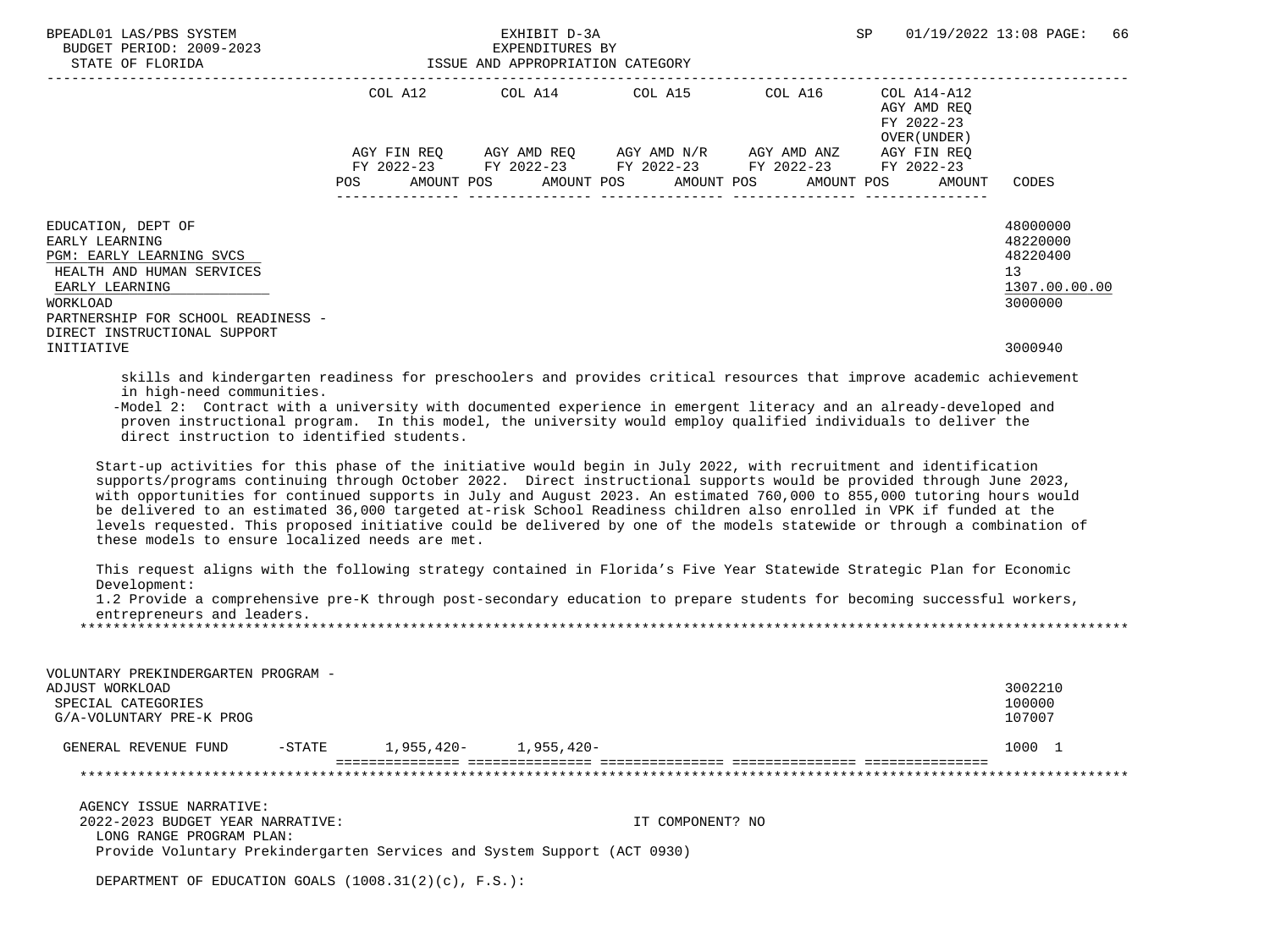| BPEADL01 LAS/PBS SYSTEM<br>BUDGET PERIOD: 2009-2023<br>STATE OF FLORIDA                                                                                                                                                                                                                                                                                                      | ISSUE AND APPROPRIATION CATEGORY | EXHIBIT D-3A<br>EXPENDITURES BY |                                                             |                          | SP                                                       | 01/19/2022 13:08 PAGE:<br>67                                                  |
|------------------------------------------------------------------------------------------------------------------------------------------------------------------------------------------------------------------------------------------------------------------------------------------------------------------------------------------------------------------------------|----------------------------------|---------------------------------|-------------------------------------------------------------|--------------------------|----------------------------------------------------------|-------------------------------------------------------------------------------|
|                                                                                                                                                                                                                                                                                                                                                                              | COL A12                          |                                 | COL A14 COL A15                                             | COL A16                  | COL A14-A12<br>AGY AMD REO<br>FY 2022-23<br>OVER (UNDER) |                                                                               |
|                                                                                                                                                                                                                                                                                                                                                                              |                                  |                                 | AGY FIN REO AGY AMD REO AGY AMD N/R AGY AMD ANZ AGY FIN REO |                          |                                                          |                                                                               |
|                                                                                                                                                                                                                                                                                                                                                                              | POS FOR                          | AMOUNT POS AMOUNT POS           | FY 2022-23 FY 2022-23 FY 2022-23 FY 2022-23 FY 2022-23      | AMOUNT POS<br>AMOUNT POS | AMOUNT                                                   | CODES                                                                         |
| EDUCATION, DEPT OF<br>EARLY LEARNING<br>PGM: EARLY LEARNING SVCS<br>HEALTH AND HUMAN SERVICES<br>EARLY LEARNING<br>WORKLOAD<br>VOLUNTARY PREKINDERGARTEN PROGRAM -<br>ADJUST WORKLOAD                                                                                                                                                                                        |                                  |                                 |                                                             |                          |                                                          | 48000000<br>48220000<br>48220400<br>13<br>1307.00.00.00<br>3000000<br>3002210 |
| 1. Highest Student Achievement<br>2. Seamless Articulation and Maximum Access<br>4. Quality Efficient Services                                                                                                                                                                                                                                                               |                                  |                                 |                                                             |                          |                                                          |                                                                               |
| A decrease of \$1,955,420 in recurring General Revenue funds is requested for the VPK Program based on Workload<br>adjustments from the August 12, 2021 VPK Estimating Conference.                                                                                                                                                                                           |                                  |                                 |                                                             |                          |                                                          |                                                                               |
| Projected student enrollments totaling 157,680.88 Full-Time Equivalent (FTE) for Fiscal Year 2022-23 is a decrease of<br>842.05 FTE students compared to the projected FTEs from the current fiscal year appropriation. This request maintains the<br>current VPK School-Year BSA of \$2,486 and the current VPK Summer Program BSA of \$2,122 in the current appropriation. |                                  |                                 |                                                             |                          |                                                          |                                                                               |

 This request aligns with the following strategy contained in Florida's Five Year Statewide Strategic Plan for Economic Development:

 1.2 Provide a comprehensive pre-K through post-secondary education to prepare students for becoming successful workers, entrepreneurs and leaders.

\*\*\*\*\*\*\*\*\*\*\*\*\*\*\*\*\*\*\*\*\*\*\*\*\*\*\*\*\*\*\*\*\*\*\*\*\*\*\*\*\*\*\*\*\*\*\*\*\*\*\*\*\*\*\*\*\*\*\*\*\*\*\*\*\*\*\*\*\*\*\*\*\*\*\*\*\*\*\*\*\*\*\*\*\*\*\*\*\*\*\*\*\*\*\*\*\*\*\*\*\*\*\*\*\*\*\*\*\*\*\*\*\*\*\*\*\*\*\*\*\*\*\*\*\*\*\*

| AGENCY-WIDE INFORMATION TECHNOLOGY<br>INFORMATION SECURITY<br>DATA PROCESSING SERVICES<br>EDU TECH/INFORMATION SRVCS                                                                                                   |                   |                   |                   | 3620000<br>36203C0<br>210000<br>210020 |
|------------------------------------------------------------------------------------------------------------------------------------------------------------------------------------------------------------------------|-------------------|-------------------|-------------------|----------------------------------------|
| GENERAL REVENUE FUND<br>-STATE<br>CHILD CARE/DEV BLK GRNT TF-FEDERL                                                                                                                                                    | 88,200<br>163,800 | 88,200<br>163,800 |                   | 1000 1<br>2098<br>-3                   |
| TOTAL APPRO                                                                                                                                                                                                            | 252,000           | 252,000           |                   |                                        |
|                                                                                                                                                                                                                        |                   |                   |                   |                                        |
| AGENCY ISSUE NARRATIVE:<br>2022-2023 BUDGET YEAR NARRATIVE:<br>All activities<br>DEPARTMENT OF EDUCATION GOALS (1008.31(2)(c), F.S.):<br>1. Highest Student Achievement<br>2. Seamless Articulation and Maximum Access |                   |                   | IT COMPONENT? YES |                                        |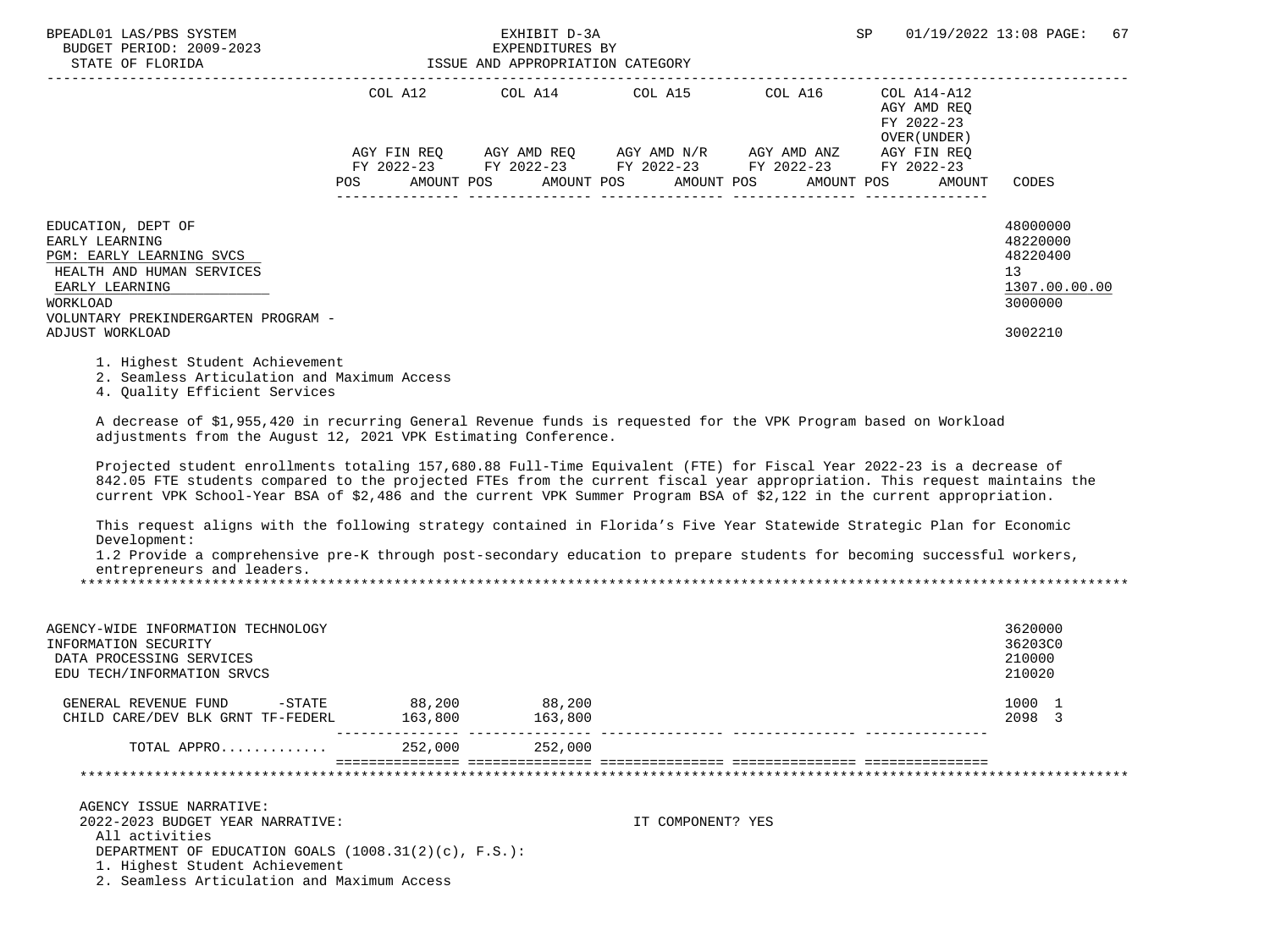| BPEADL01 LAS/PBS SYSTEM<br>BUDGET PERIOD: 2009-2023<br>STATE OF FLORIDA                                         |             | EXHIBIT D-3A<br>EXPENDITURES BY<br>ISSUE AND APPROPRIATION CATEGORY                                   |                                               | 01/19/2022 13:08 PAGE:<br>SP                                     |                                                         |  |  |
|-----------------------------------------------------------------------------------------------------------------|-------------|-------------------------------------------------------------------------------------------------------|-----------------------------------------------|------------------------------------------------------------------|---------------------------------------------------------|--|--|
|                                                                                                                 | COL A12     | COL A14 COL A15                                                                                       |                                               | COL A16 COL A14-A12<br>AGY AMD REO<br>FY 2022-23<br>OVER (UNDER) |                                                         |  |  |
|                                                                                                                 | AGY FIN REO |                                                                                                       | AGY AMD REO      AGY AMD N/R      AGY AMD ANZ | AGY FIN REO                                                      |                                                         |  |  |
|                                                                                                                 | POS         | FY 2022-23 FY 2022-23 FY 2022-23 FY 2022-23 FY 2022-23<br>AMOUNT POS AMOUNT POS AMOUNT POS AMOUNT POS |                                               | AMOUNT                                                           | CODES                                                   |  |  |
| EDUCATION, DEPT OF<br>EARLY LEARNING<br>PGM: EARLY LEARNING SVCS<br>HEALTH AND HUMAN SERVICES<br>EARLY LEARNING |             |                                                                                                       |                                               |                                                                  | 48000000<br>48220000<br>48220400<br>13<br>1307.00.00.00 |  |  |
| AGENCY-WIDE INFORMATION TECHNOLOGY<br>INFORMATION SECURITY                                                      |             |                                                                                                       |                                               |                                                                  | 3620000<br>36203C0                                      |  |  |

## 4. Quality Efficient Services

 An increase of \$88,200 in recurring General Revenue funds and \$163,800 in recurring Child Care Development Trust Fund funds is requested to enhance cloud migration of mission critical Information Technology (IT) infrastructure, applications, and cloud-based disaster recovery to strengthen IT resiliency.

 The Division of Early Learning (DEL) has developed a cloud strategy implementation plan as part of the DEL EFS Mod Remediation Project (as specified in Specific Appropriation 83 in Fiscal Year 2020-21). In accordance with Chapter 60GG-4,F.A.C., this plan establishes strategic goals and objectives to leverage cloud-based infrastructure and platforms and managed services to improve stability and performance and reduce costs of the IT environment and the EFS Mod application. Additionally, the plan establishes a path to cloud readiness High Availability and Disaster Recovery for sustainability over time. This plan is consistent with the framework described in the October 15, 2020 FDOE Application Cloud Strategic Plan. The annual cost of services is estimated using a Microsoft Azure tool.

 This request aligns with the following strategy contained in Florida's Five Year Statewide Strategic Plan for Economic Development:

 1.2 Provide a comprehensive pre-K through post-secondary education to prepare students for becoming successful workers, entrepreneurs and leaders.

\*\*\*\*\*\*\*\*\*\*\*\*\*\*\*\*\*\*\*\*\*\*\*\*\*\*\*\*\*\*\*\*\*\*\*\*\*\*\*\*\*\*\*\*\*\*\*\*\*\*\*\*\*\*\*\*\*\*\*\*\*\*\*\*\*\*\*\*\*\*\*\*\*\*\*\*\*\*\*\*\*\*\*\*\*\*\*\*\*\*\*\*\*\*\*\*\*\*\*\*\*\*\*\*\*\*\*\*\*\*\*\*\*\*\*\*\*\*\*\*\*\*\*\*\*\*\*

| RESTORE NONRECURRING<br>PARTNERSHIP FOR SCHOOL READINESS -         |           |           |           | 7600000                     |
|--------------------------------------------------------------------|-----------|-----------|-----------|-----------------------------|
| TEACHER TRAINING<br>SPECIAL CATEGORIES<br>G/A-PRTNSHIP/SCHOOL READ |           |           |           | 7601100<br>100000<br>103113 |
| CHILD CARE/DEV BLK GRNT TF-FEDERL                                  | 3,000,000 | 3,000,000 | 3,000,000 | 2098                        |

\*\*\*\*\*\*\*\*\*\*\*\*\*\*\*\*\*\*\*\*\*\*\*\*\*\*\*\*\*\*\*\*\*\*\*\*\*\*\*\*\*\*\*\*\*\*\*\*\*\*\*\*\*\*\*\*\*\*\*\*\*\*\*\*\*\*\*\*\*\*\*\*\*\*\*\*\*\*\*\*\*\*\*\*\*\*\*\*\*\*\*\*\*\*\*\*\*\*\*\*\*\*\*\*\*\*\*\*\*\*\*\*\*\*\*\*\*\*\*\*\*\*\*\*\*\*\*

 AGENCY ISSUE NARRATIVE: 2022-2023 BUDGET YEAR NARRATIVE: IT COMPONENT? NO LONG RANGE PROGRAM PLAN: Provide School Readiness Services(ACT 0920)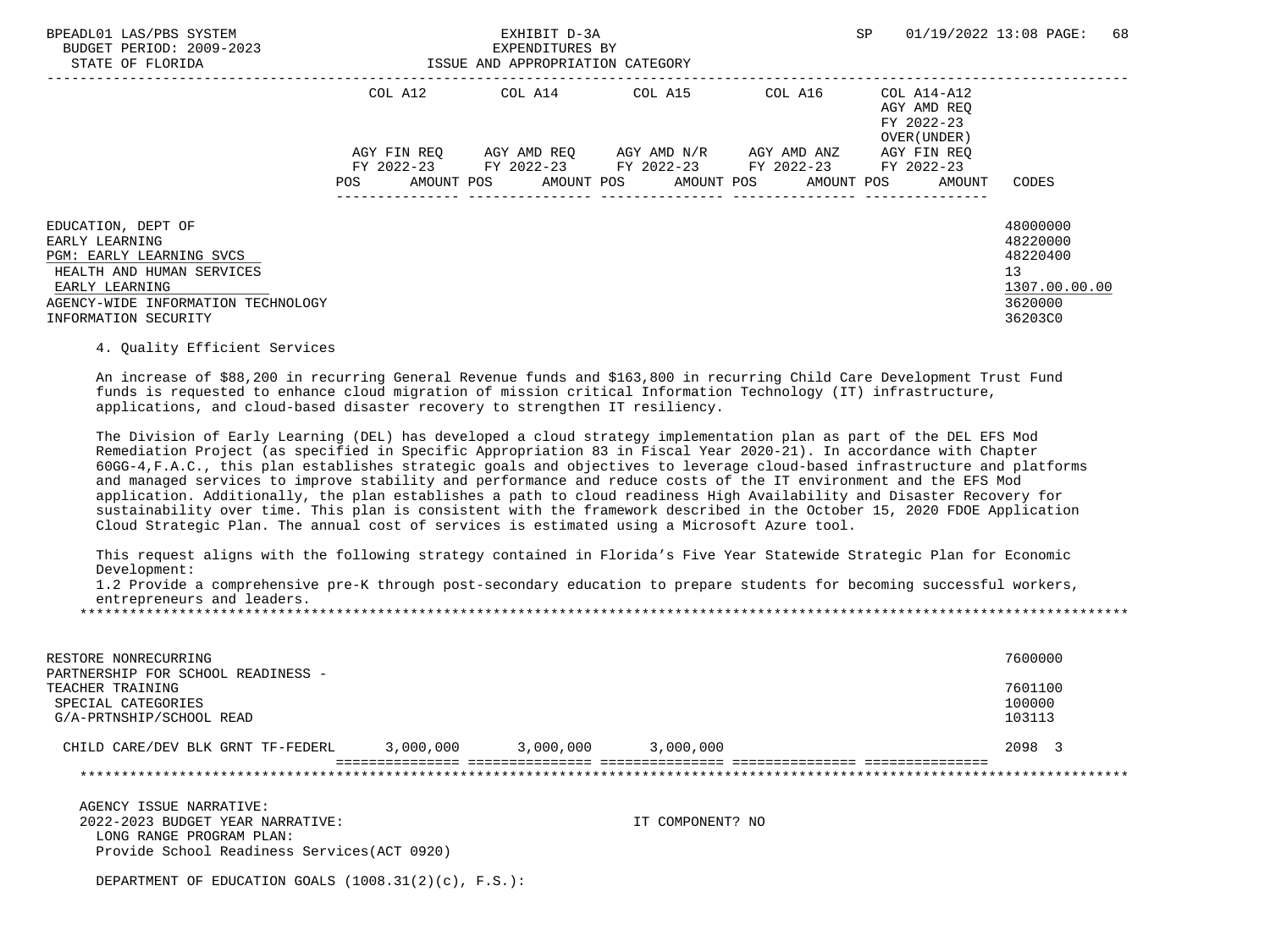| BPEADL01 LAS/PBS SYSTEM<br>BUDGET PERIOD: 2009-2023<br>STATE OF FLORIDA                                                                                                                           |                    | EXHIBIT D-3A<br>EXPENDITURES BY<br>ISSUE AND APPROPRIATION CATEGORY                        |                         |             | SP                                                        | 69<br>01/19/2022 13:08 PAGE:                                                  |
|---------------------------------------------------------------------------------------------------------------------------------------------------------------------------------------------------|--------------------|--------------------------------------------------------------------------------------------|-------------------------|-------------|-----------------------------------------------------------|-------------------------------------------------------------------------------|
|                                                                                                                                                                                                   | COL A12            | COL A14 COL A15                                                                            |                         | COL A16     | COL A14-A12<br>AGY AMD REO<br>FY 2022-23<br>OVER (UNDER ) |                                                                               |
|                                                                                                                                                                                                   | AGY FIN REO<br>POS | FY 2022-23 FY 2022-23 FY 2022-23 FY 2022-23<br>AMOUNT POS AMOUNT POS AMOUNT POS AMOUNT POS | AGY AMD REQ AGY AMD N/R | AGY AMD ANZ | AGY FIN REO<br>FY 2022-23<br>AMOUNT                       | CODES                                                                         |
| EDUCATION, DEPT OF<br>EARLY LEARNING<br>PGM: EARLY LEARNING SVCS<br>HEALTH AND HUMAN SERVICES<br>EARLY LEARNING<br>RESTORE NONRECURRING<br>PARTNERSHIP FOR SCHOOL READINESS -<br>TEACHER TRAINING |                    |                                                                                            |                         |             |                                                           | 48000000<br>48220000<br>48220400<br>13<br>1307.00.00.00<br>7600000<br>7601100 |

- 1. Highest Student Achievement
- 2. Seamless Articulation and Maximum Access
- 3. Skilled Workforce and Economic Development
- 4. Quality Efficient Services

 The restoration of \$3,000,000 in nonrecurring Child Care Development Trust Fund funds is requested for the Teacher Training Program, in order to maintain FY 2021-22 funding of \$3,000,000.

 The Teacher Training Program provides professional development for early care and education professionals to improve their knowledge and skills to provide high-quality early learning experiences. The major program goals for the Teacher Training Program are to:

- Increase the knowledge of early childhood professionals.
- Increase the number of hours of professional development completed by early childhood professionals.
- Increase the number of people trained to facilitate communities of practice.
- Increase the number of people trained to provide responsive technical assistance coaching.
- Develop and implement communities of practice cohorts and one-on-one technical assistance coaching as part of the implementation of Early Learning Florida.

 The Teacher Training Program allocation provides a statewide professional learning system for Florida's early learning workforce. Professional development courses are available in a variety of formats - online, a blended format with a trained community-of-practice facilitator who works with a cohort of participants, or a certified technical assistance coach who provides one-on-one support.

 The requested funding will be used for local capacity development and will provide stipends for completing training to an estimated 4,400 practitioners, 100 community-of-practice facilitators and 60 technical assistance coaches who support practitioners toward successful demonstration of mastery. For Fiscal Year 2020-21, the Division of Early Learning contracted with the University of Florida for the professional development system known as Early Learning Florida. As of May 2021 the system logged 3,711 early learning course completions, from a catalogue of 43, 20-hour instructor led courses. Since inception through May 2021, 21,661 participants have completed Early Learning Florida courses.

 This request aligns with the following strategy contained in Florida's Five Year Statewide Strategic Plan for Economic Development:

 1.4 Expand recruitment for and access to education and training programs for talent in underserved areas and populations to close local workforce skills gaps.

\*\*\*\*\*\*\*\*\*\*\*\*\*\*\*\*\*\*\*\*\*\*\*\*\*\*\*\*\*\*\*\*\*\*\*\*\*\*\*\*\*\*\*\*\*\*\*\*\*\*\*\*\*\*\*\*\*\*\*\*\*\*\*\*\*\*\*\*\*\*\*\*\*\*\*\*\*\*\*\*\*\*\*\*\*\*\*\*\*\*\*\*\*\*\*\*\*\*\*\*\*\*\*\*\*\*\*\*\*\*\*\*\*\*\*\*\*\*\*\*\*\*\*\*\*\*\*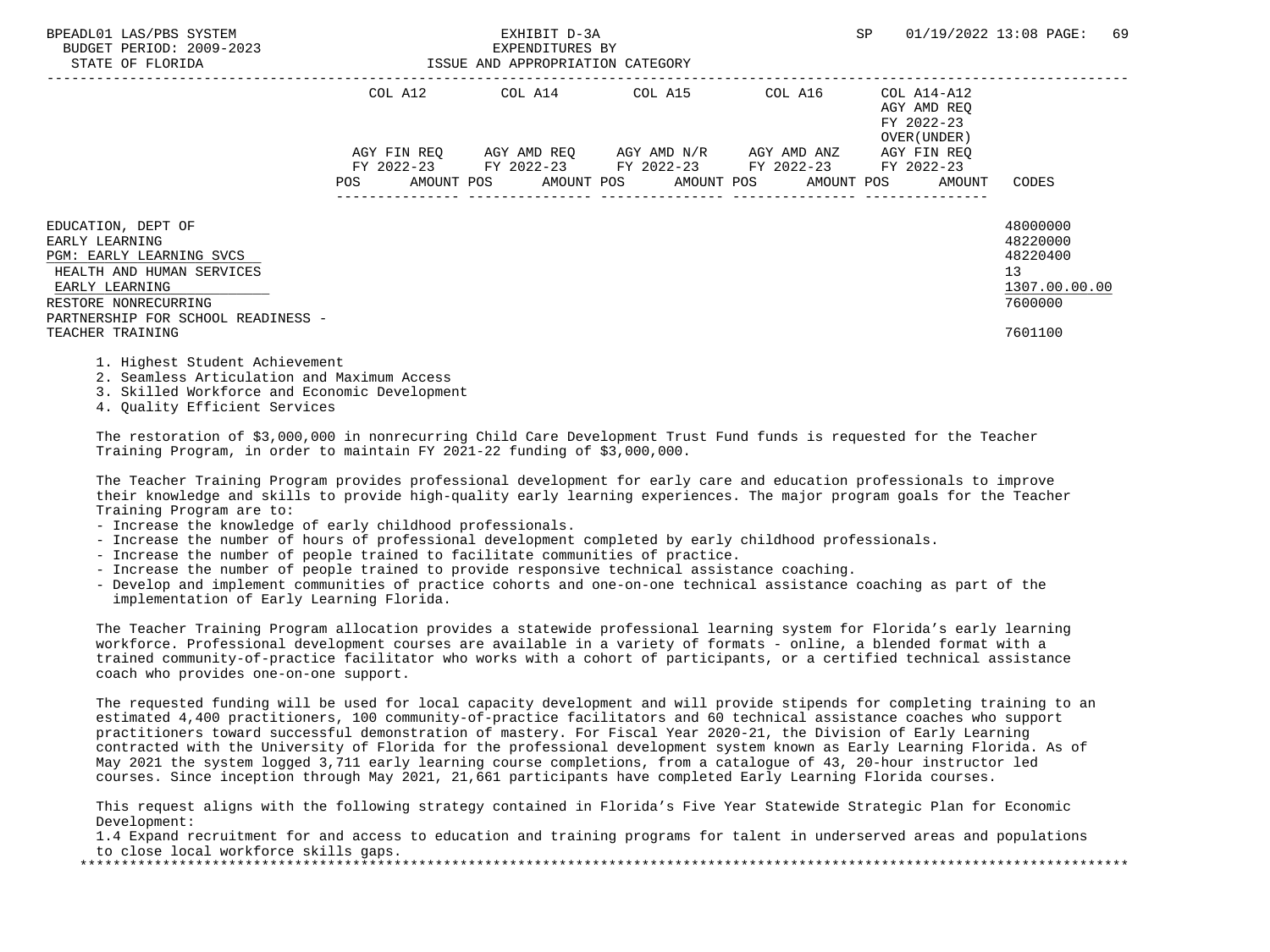| BPEADL01 LAS/PBS SYSTEM<br>BUDGET PERIOD: 2009-2023<br>STATE OF FLORIDA                                                                               | EXHIBIT D-3A<br>EXPENDITURES BY<br>ISSUE AND APPROPRIATION CATEGORY |  |                                 |                                                                                                       |  |                  |  |  | SP |                                                             | 01/19/2022 13:08 PAGE:                                             | 70 |
|-------------------------------------------------------------------------------------------------------------------------------------------------------|---------------------------------------------------------------------|--|---------------------------------|-------------------------------------------------------------------------------------------------------|--|------------------|--|--|----|-------------------------------------------------------------|--------------------------------------------------------------------|----|
|                                                                                                                                                       |                                                                     |  | COL A12 COL A14 COL A15 COL A16 |                                                                                                       |  |                  |  |  |    | COL A14-A12<br>AGY AMD REO<br>FY 2022-23<br>OVER (UNDER)    |                                                                    |    |
|                                                                                                                                                       | POS FOR                                                             |  |                                 | FY 2022-23 FY 2022-23 FY 2022-23 FY 2022-23 FY 2022-23<br>AMOUNT POS AMOUNT POS AMOUNT POS AMOUNT POS |  |                  |  |  |    | AGY FIN REO AGY AMD REO AGY AMD N/R AGY AMD ANZ AGY FIN REO | AMOUNT CODES                                                       |    |
| EDUCATION, DEPT OF<br>EARLY LEARNING<br>PGM: EARLY LEARNING SVCS<br>HEALTH AND HUMAN SERVICES<br>EARLY LEARNING<br>RESTORE NONRECURRING               |                                                                     |  |                                 |                                                                                                       |  |                  |  |  |    |                                                             | 48000000<br>48220000<br>48220400<br>13<br>1307.00.00.00<br>7600000 |    |
| PARTNERSHIP FOR SCHOOL READINESS -<br>HOME INSTRUCTION PROGRAM FOR PRE<br>SCHOOL YOUNGSTERS (HIPPY)<br>SPECIAL CATEGORIES<br>G/A-PRTNSHIP/SCHOOL READ |                                                                     |  |                                 |                                                                                                       |  |                  |  |  |    |                                                             | 7601200<br>100000<br>103113                                        |    |
| WELFARE TRANSITION TF $-$ FEDERL $2,500,000$ $2,500,000$                                                                                              |                                                                     |  |                                 |                                                                                                       |  | 2,500,000        |  |  |    |                                                             | 2401 3                                                             |    |
|                                                                                                                                                       |                                                                     |  |                                 |                                                                                                       |  |                  |  |  |    |                                                             |                                                                    |    |
| AGENCY ISSUE NARRATIVE:<br>2022-2023 BUDGET YEAR NARRATIVE:<br>LONG RANGE PROGRAM PLAN:<br>Provide School Readiness Services (ACT 0920)               |                                                                     |  |                                 |                                                                                                       |  | IT COMPONENT? NO |  |  |    |                                                             |                                                                    |    |

DEPARTMENT OF EDUCATION GOALS (1008.31(2)(c), F.S.):3. Skilled Workforce and Economic Development

1. Highest Student Achievement

2. Seamless Articulation and Maximum Access

3. Skilled Workforce and Economic Development

4. Quality Efficient Services

 The restoration of \$2,500,00 in nonrecurring Welfare Transition Trust Fund (TANF) funds is requested, for a total of \$3,900,000, for the Home Instruction Program for Preschool Youngsters (HIPPY).

 HIPPY is a home visitation program that emphasizes parent involvement in becoming the primary educator for their child between the ages of three and five and providing solutions that strengthen families through early learning. There are 17 counties with existing HIPPY programs: Alachua, Bradford, Broward (North Lauderdale), Miami-Dade (North Miami), DeSoto, Hillsborough, Manatee, Marion, Palm Beach, Pinellas, Putnam, Franklin, Gadsden, Madison, Washington, Sarasota and Wakulla. These sites were selected to deliver high-quality early learning curriculum directly to parents, so they can strengthen the cognitive and early literacy skills of TANF-eligible at-risk children. Early learning coalitions in these counties refer families to HIPPY, based on their poverty level, limited education and willingness to participate actively in all aspects of the program. The current contract with the HIPPY service provider requires the contractor to serve a minimum of 1,000 children per contract year with available funding.

 This request aligns with the following strategy contained in Florida's Five Year Statewide Strategic Plan for Economic Development:

 1.2 Provide a comprehensive pre-K through post-secondary education to prepare students for becoming successful workers, entrepreneurs and leaders.<br>\*\*\*\*\*\*\*\*\*\*\*\*\*\*\*\*\*\*\*\*\*\*\*\*\*\*\*\*\*\*\*\*\*

\*\*\*\*\*\*\*\*\*\*\*\*\*\*\*\*\*\*\*\*\*\*\*\*\*\*\*\*\*\*\*\*\*\*\*\*\*\*\*\*\*\*\*\*\*\*\*\*\*\*\*\*\*\*\*\*\*\*\*\*\*\*\*\*\*\*\*\*\*\*\*\*\*\*\*\*\*\*\*\*\*\*\*\*\*\*\*\*\*\*\*\*\*\*\*\*\*\*\*\*\*\*\*\*\*\*\*\*\*\*\*\*\*\*\*\*\*\*\*\*\*\*\*\*\*\*\*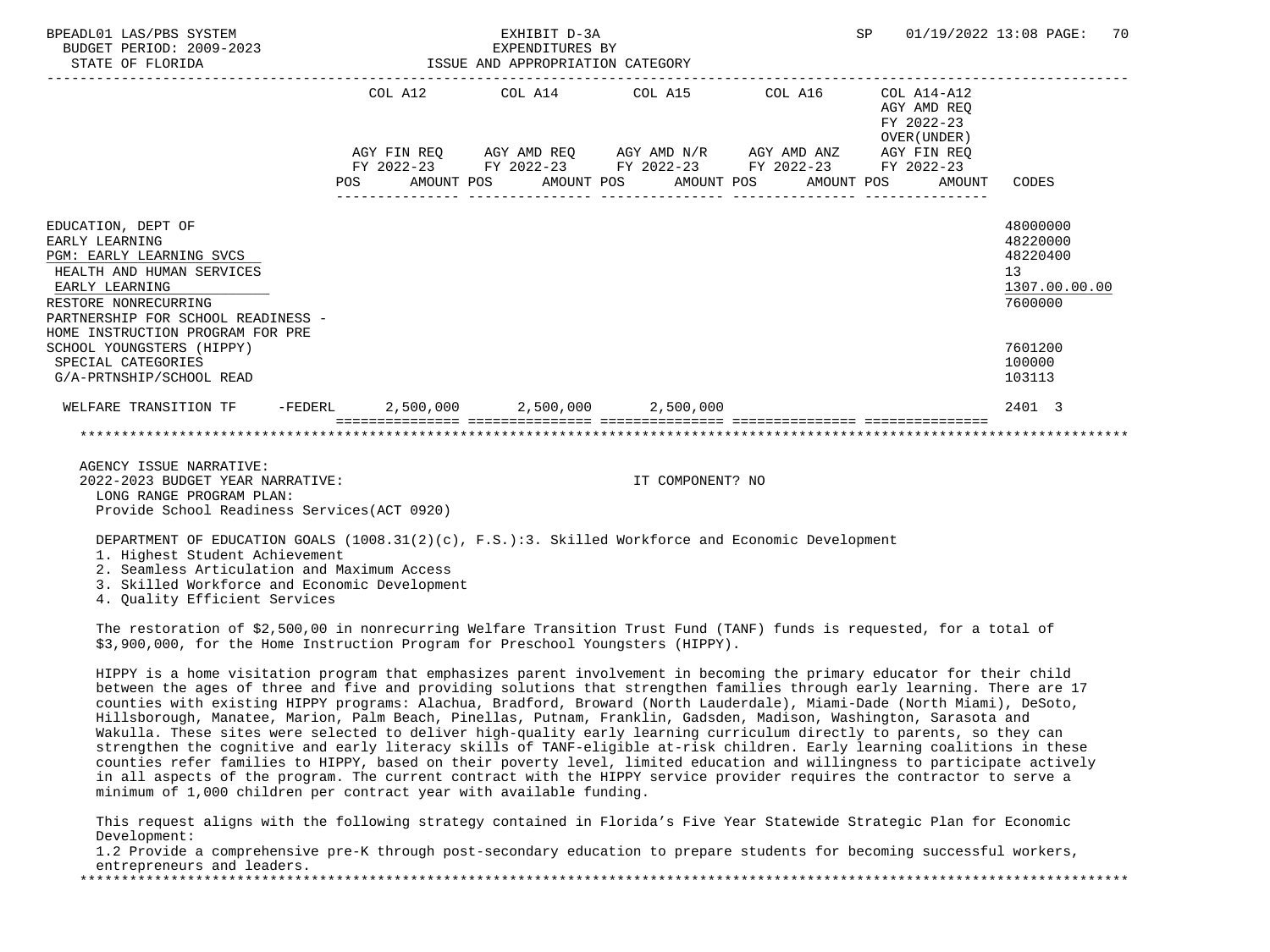| BPEADL01 LAS/PBS SYSTEM<br>BUDGET PERIOD: 2009-2023<br>STATE OF FLORIDA                                                                                                                                                                                                                     | EXHIBIT D-3A<br>EXPENDITURES BY<br>ISSUE AND APPROPRIATION CATEGORY |            |  |                                                                                                                                                                                                                                                                                                                                                |  |                  |  |            | SP | 01/19/2022 13:08 PAGE:                              | 71                                                                                                |  |
|---------------------------------------------------------------------------------------------------------------------------------------------------------------------------------------------------------------------------------------------------------------------------------------------|---------------------------------------------------------------------|------------|--|------------------------------------------------------------------------------------------------------------------------------------------------------------------------------------------------------------------------------------------------------------------------------------------------------------------------------------------------|--|------------------|--|------------|----|-----------------------------------------------------|---------------------------------------------------------------------------------------------------|--|
|                                                                                                                                                                                                                                                                                             | POS FOR                                                             | AMOUNT POS |  | COL A12 COL A14 COL A15 COL A16 COL A14-A12<br>$\begin{array}{lllllll} {\text{AGY}} & {\text{FIN}} & {\text{REG}} & {\text{AGY}} & {\text{AMP}} & {\text{AGY}} & {\text{AMP}} & {\text{M}} \\ {\text{FY}} & 2022-23 & {\text{FY}} & 2022-23 & {\text{FY}} & 2022-23 & {\text{FY}} & 2022-23 & {\text{FY}} & 2022-23 \end{array}$<br>AMOUNT POS |  | AMOUNT POS       |  | AMOUNT POS |    | AGY AMD REO<br>FY 2022-23<br>OVER (UNDER)<br>AMOUNT | CODES                                                                                             |  |
| EDUCATION, DEPT OF<br>EARLY LEARNING<br>PGM: EARLY LEARNING SVCS<br>HEALTH AND HUMAN SERVICES<br>EARLY LEARNING<br>RESTORE NONRECURRING<br>PARTNERSHIP FOR SCHOOL READINESS -<br>TEACHER EDUCATION AND COMPENSATION<br>HELPS (T.E.A.C.H.)<br>SPECIAL CATEGORIES<br>G/A-PRTNSHIP/SCHOOL READ |                                                                     |            |  |                                                                                                                                                                                                                                                                                                                                                |  |                  |  |            |    |                                                     | 48000000<br>48220000<br>48220400<br>13<br>1307.00.00.00<br>7600000<br>7601400<br>100000<br>103113 |  |
| CHILD CARE/DEV BLK GRNT TF-FEDERL 7,000,000 7,000,000 7,000,000                                                                                                                                                                                                                             |                                                                     |            |  |                                                                                                                                                                                                                                                                                                                                                |  |                  |  |            |    |                                                     | 2098 3                                                                                            |  |
|                                                                                                                                                                                                                                                                                             |                                                                     |            |  |                                                                                                                                                                                                                                                                                                                                                |  |                  |  |            |    |                                                     |                                                                                                   |  |
| AGENCY ISSUE NARRATIVE:<br>2022-2023 BUDGET YEAR NARRATIVE:<br>LONG RANGE PROGRAM PLAN:<br>Provide School Readiness Services (ACT 0920)                                                                                                                                                     |                                                                     |            |  |                                                                                                                                                                                                                                                                                                                                                |  | IT COMPONENT? NO |  |            |    |                                                     |                                                                                                   |  |
| DEPARTMENT OF EDUCATION GOALS (1008.31(2)(c), F.S.):<br>1. Highest Student Achievement<br>2. Seamless Articulation and Maximum Access<br>3. Skilled Workforce and Economic Development<br>4. Quality Efficient Services                                                                     |                                                                     |            |  |                                                                                                                                                                                                                                                                                                                                                |  |                  |  |            |    |                                                     |                                                                                                   |  |
| The restoration of \$7,000,000 in nonrecurring Child Care Development Trust Fund funds for a total of \$10,000,000 is<br>requested for the Teacher Education and Compensation Helps program (T.E.A.C.H) in order to maintain FY 2021-22 funding of<br>\$10 million.                         |                                                                     |            |  |                                                                                                                                                                                                                                                                                                                                                |  |                  |  |            |    |                                                     |                                                                                                   |  |
| Teacher Education and Compensation Helps (T.E.A.C.H.) - Early Childhood Scholarship Program licensed by the Children's                                                                                                                                                                      |                                                                     |            |  |                                                                                                                                                                                                                                                                                                                                                |  |                  |  |            |    |                                                     |                                                                                                   |  |

 Forum in Tallahassee for Florida provides professional development scholarships to improve the skill level of early childhood workers and center directors. Child care providers often lack educational opportunities to increase their skills needed to make a positive impact on the development of the children in their care and find employment at competitive wages. The T.E.A.C.H. program:

 - Links training, compensation, and commitment to improving the quality of early care and education experiences for young children and families.

 - Provides scholarships for early childhood teachers and center directors to work toward earning an Associates Degree or Bachelor's Degree in early childhood education, a Child Development Associate (CDA) Credential, a Florida Staff Credential, or a Director Credential.

 - Involves a partnership for sharing expenses by the educator receiving the scholarship, the sponsor child care center or family child care home, and the T.E.A.C.H. Early Childhood Scholarship Program.

 - Works with 50 colleges, universities and vocational technical schools throughout the state as well as 19 community based training institutions.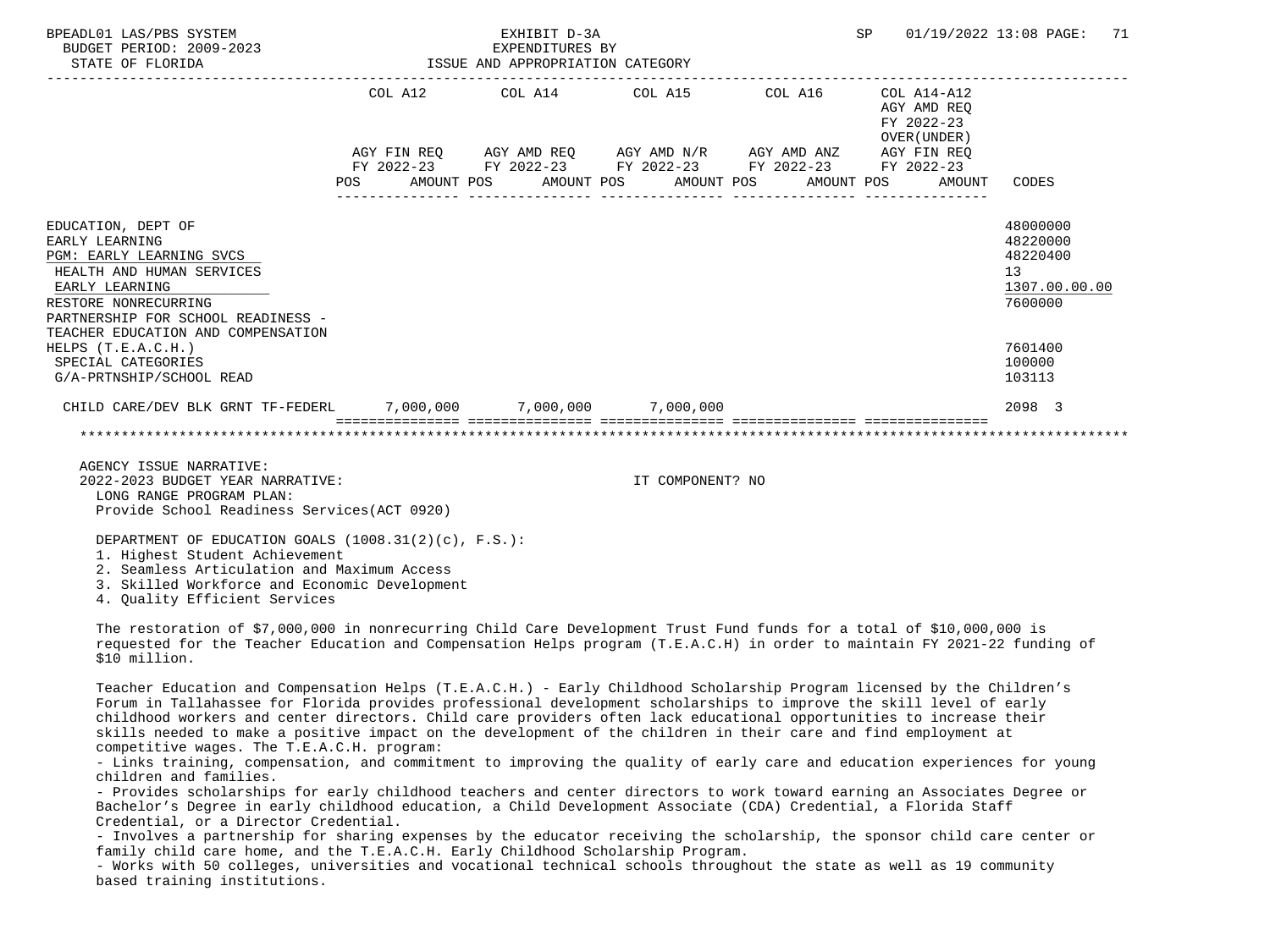| BPEADL01 LAS/PBS SYSTEM<br>BUDGET PERIOD: 2009-2023<br>STATE OF FLORIDA | ISSUE AND APPROPRIATION CATEGORY | EXHIBIT D-3A<br>EXPENDITURES BY                                                                           | SP | 01/19/2022 13:08 PAGE: 72                          |                                              |
|-------------------------------------------------------------------------|----------------------------------|-----------------------------------------------------------------------------------------------------------|----|----------------------------------------------------|----------------------------------------------|
|                                                                         |                                  | $COL A12$ $COL A14$ $COL A15$ $COL A16$ $COL A14-A12$                                                     |    | AGY AMD REO<br>FY 2022-23<br>OVER (UNDER )         |                                              |
|                                                                         |                                  | AGY FIN REQ 6GY AMD REQ 6GY AMD N/R 6GY AMD ANZ<br>FY 2022-23 FY 2022-23 FY 2022-23 FY 2022-23 FY 2022-23 |    | AGY FIN REO                                        |                                              |
|                                                                         | <b>POS</b>                       |                                                                                                           |    | AMOUNT POS AMOUNT POS AMOUNT POS AMOUNT POS AMOUNT | CODES                                        |
| EDUCATION, DEPT OF<br>EARLY LEARNING                                    |                                  |                                                                                                           |    |                                                    | 48000000<br>48220000                         |
| PGM: EARLY LEARNING SVCS<br>HEALTH AND HUMAN SERVICES<br>EARLY LEARNING |                                  |                                                                                                           |    |                                                    | 48220400<br>13 <sup>°</sup><br>1307.00.00.00 |
| RESTORE NONRECURRING<br>PARTNERSHIP FOR SCHOOL READINESS -              |                                  |                                                                                                           |    |                                                    | 7600000                                      |
| TEACHER EDUCATION AND COMPENSATION<br>HELPS $(T.E.A.C.H.)$              |                                  |                                                                                                           |    |                                                    | 7601400                                      |

 To date, 60,312 scholarships have been awarded to 39,478 scholars since T.E.A.C.H. received its statewide funding on July 1, 1998. Over 9,390 centers and family child care homes participated by sponsoring at least one T.E.A.C.H. scholar and 552,102 children were enrolled in those programs.

 To date, 19,374 scholars have earned their CDA or Staff Credential. Of these, 2,563 are high school students who earned a CDA National Assessment through the Career and Technical Early Childhood Education program.

- 4,001 scholars have competed their Director Credential coursework.

- 4,804 scholars have renewed a credential.

- 265,124 credit hours have been completed overall.

- 13,032 Associate Degree contracts have been completed. 1,572 scholars have graduated with their Associate Degree.

- 1,503 Bachelor's Degree contracts have been completed. 221 scholars have graduated with their Bachelor's Degree.

- 231 Master's Degree contracts have been completed. 27 scholars have graduated with their Master's Degree.

 - Less than 6 percent of T.E.A.C.H. scholars have left their sponsoring center during their contract or commitment year. Of those, 85 percent left voluntarily, the remainder left for a variety of reasons including: medical, discharge, center closure or layoff.

 T.E.A.C.H. staff processed 4,621 applications in Fiscal Year 2020-21. The total number of T.E.A.C.H. scholars participating in Fiscal Year 2020-21 scholarships was 5,031.

 This request aligns with the following strategy contained in Florida's Five Year Statewide Strategic Plan for Economic Development:

 1.4 Expand recruitment for and access to education and training programs for talent in underserved areas and populations to close local workforce skills gaps.

\*\*\*\*\*\*\*\*\*\*\*\*\*\*\*\*\*\*\*\*\*\*\*\*\*\*\*\*\*\*\*\*\*\*\*\*\*\*\*\*\*\*\*\*\*\*\*\*\*\*\*\*\*\*\*\*\*\*\*\*\*\*\*\*\*\*\*\*\*\*\*\*\*\*\*\*\*\*\*\*\*\*\*\*\*\*\*\*\*\*\*\*\*\*\*\*\*\*\*\*\*\*\*\*\*\*\*\*\*\*\*\*\*\*\*\*\*\*\*\*\*\*\*\*\*\*\*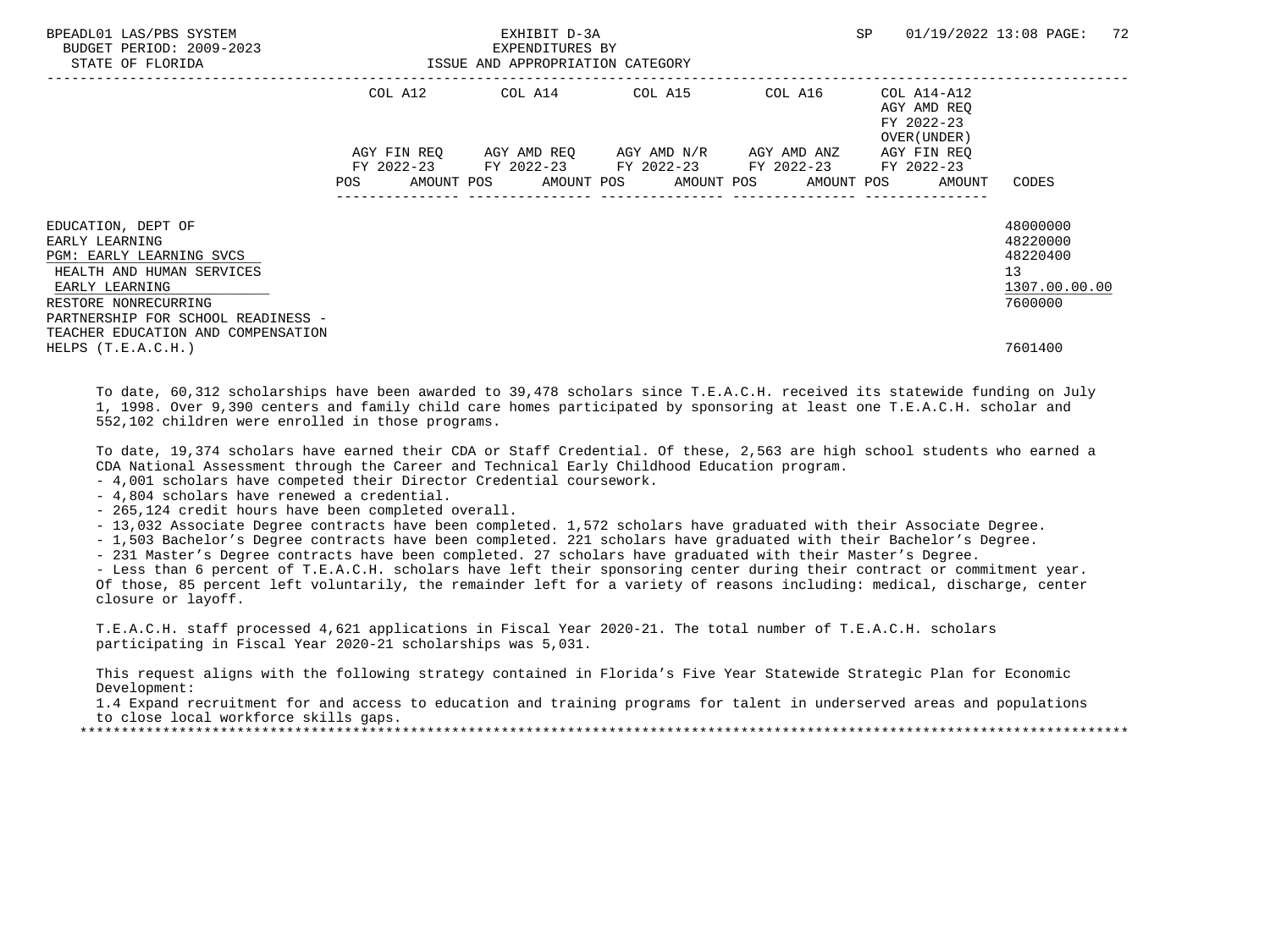| BPEADL01 LAS/PBS SYSTEM<br>BUDGET PERIOD: 2009-2023<br>STATE OF FLORIDA                                                                                                                                                                                                                                                                                                                                                                                                        | SP<br>01/19/2022 13:08 PAGE:<br>EXHIBIT D-3A<br>EXPENDITURES BY<br>ISSUE AND APPROPRIATION CATEGORY |  |                                                                                                                                                                                                                            |  |                                                                                  |                                                                                                                |  |  |
|--------------------------------------------------------------------------------------------------------------------------------------------------------------------------------------------------------------------------------------------------------------------------------------------------------------------------------------------------------------------------------------------------------------------------------------------------------------------------------|-----------------------------------------------------------------------------------------------------|--|----------------------------------------------------------------------------------------------------------------------------------------------------------------------------------------------------------------------------|--|----------------------------------------------------------------------------------|----------------------------------------------------------------------------------------------------------------|--|--|
|                                                                                                                                                                                                                                                                                                                                                                                                                                                                                | POS AMOUNT POS AMOUNT POS AMOUNT POS                                                                |  | COL A12 COL A14 COL A15 COL A16<br>$AGY \text{ FIN REQ} \qquad \text{AGY AMD REQ} \qquad \text{AGY AMD N/R} \qquad \text{AGY AMD ANZ} \qquad \text{AGY FIN REQ}$<br>FY 2022-23 FY 2022-23 FY 2022-23 FY 2022-23 FY 2022-23 |  | COL A14-A12<br>AGY AMD REQ<br>FY 2022-23<br>OVER (UNDER)<br>AMOUNT POS<br>AMOUNT | CODES                                                                                                          |  |  |
| EDUCATION, DEPT OF<br>EARLY LEARNING<br>PGM: EARLY LEARNING SVCS<br>HEALTH AND HUMAN SERVICES<br>EARLY LEARNING<br>RESTORE NONRECURRING<br>PAY DIFFERENTIAL PROGRAM<br>SPECIAL CATEGORIES<br>G/A - SCHOOL READINESS                                                                                                                                                                                                                                                            |                                                                                                     |  |                                                                                                                                                                                                                            |  |                                                                                  | 48000000<br>48220000<br>48220400<br>13 <sup>°</sup><br>1307.00.00.00<br>7600000<br>7601700<br>100000<br>103114 |  |  |
| CHILD CARE/DEV BLK GRNT TF-FEDERL                                                                                                                                                                                                                                                                                                                                                                                                                                              |                                                                                                     |  | 16,722,910    16,722,910                                                                                                                                                                                                   |  | 16,722,910 2098 3                                                                |                                                                                                                |  |  |
| AGENCY ISSUE NARRATIVE:<br>2022-2023 BUDGET YEAR NARRATIVE:<br>Amended 2022-23 Narrative after December 15, 2021<br>The restoration of \$16,722,910 in nonrecurring Child Care and Development Block Grant Trust Fund budget authority is<br>requested to maintain prior year funding of \$40 million. Funding will be used to continue implementing the pay<br>differential program specified in section $1002.82$ (2)(o), Florida Statutes.<br>Summary: This is a new issue. |                                                                                                     |  | IT COMPONENT? NO                                                                                                                                                                                                           |  |                                                                                  |                                                                                                                |  |  |
|                                                                                                                                                                                                                                                                                                                                                                                                                                                                                |                                                                                                     |  |                                                                                                                                                                                                                            |  |                                                                                  |                                                                                                                |  |  |
| EARLY LEARNING MATCH PROGRAM<br>SPECIAL CATEGORIES<br>G/A - SCHOOL READINESS                                                                                                                                                                                                                                                                                                                                                                                                   |                                                                                                     |  |                                                                                                                                                                                                                            |  |                                                                                  | 7601800<br>100000<br>103114                                                                                    |  |  |
| CHILD CARE/DEV BLK GRNT TF-FEDERL                                                                                                                                                                                                                                                                                                                                                                                                                                              |                                                                                                     |  | 30,000,000 30,000,000                                                                                                                                                                                                      |  | 30,000,000 2098 3                                                                |                                                                                                                |  |  |
|                                                                                                                                                                                                                                                                                                                                                                                                                                                                                |                                                                                                     |  |                                                                                                                                                                                                                            |  |                                                                                  |                                                                                                                |  |  |
| AGENCY ISSUE NARRATIVE:<br>2022-2023 BUDGET YEAR NARRATIVE:<br>Amended 2022-23 Narrative after December 15, 2021                                                                                                                                                                                                                                                                                                                                                               |                                                                                                     |  | IT COMPONENT? NO                                                                                                                                                                                                           |  |                                                                                  |                                                                                                                |  |  |

 The restoration of nonrecurring Child Care and Development Block Grant Trust Fund budget authority is requested to maintain prior year funding of \$30 million. Funding will be used to continue the Early Learning Match Program that expands the provision of services to low income families at or below 200 percent of the federal poverty level as long as the income does not exceed 85 percent of the state median income.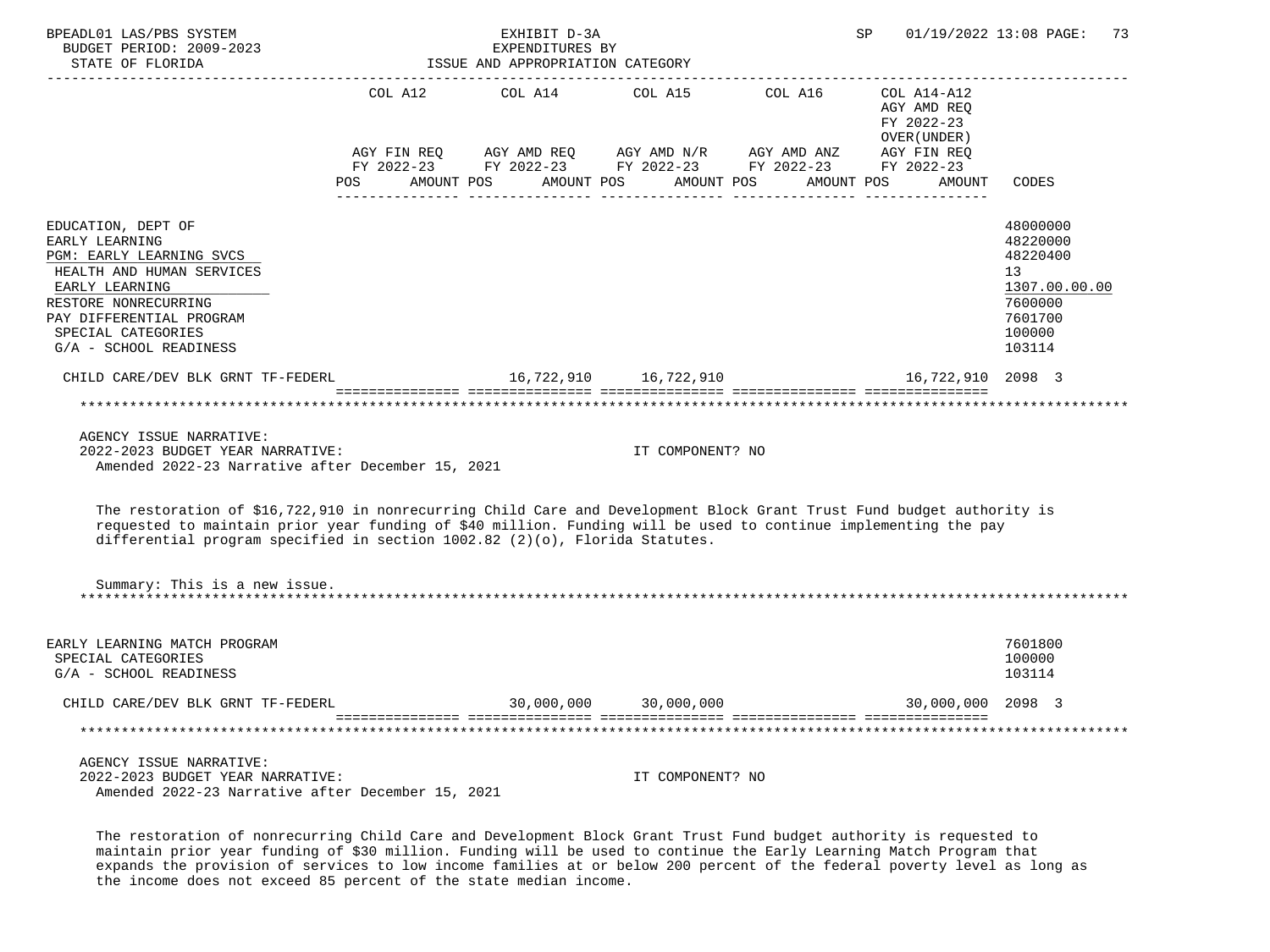| BPEADL01 LAS/PBS SYSTEM<br>BUDGET PERIOD: 2009-2023<br>STATE OF FLORIDA                                                                                                 | ISSUE AND APPROPRIATION CATEGORY | EXHIBIT D-3A<br>EXPENDITURES BY |                                     |                                             | SP                                                                              | 74<br>01/19/2022 13:08 PAGE:                                                  |
|-------------------------------------------------------------------------------------------------------------------------------------------------------------------------|----------------------------------|---------------------------------|-------------------------------------|---------------------------------------------|---------------------------------------------------------------------------------|-------------------------------------------------------------------------------|
|                                                                                                                                                                         | COL A12                          |                                 |                                     | COL A14 COL A15 COL A16                     | COL A14-A12<br>AGY AMD REO<br>FY 2022-23<br>OVER (UNDER)                        |                                                                               |
|                                                                                                                                                                         | AGY FIN REO<br><b>POS</b>        |                                 | AGY AMD REO AGY AMD N/R AGY AMD ANZ | FY 2022-23 FY 2022-23 FY 2022-23 FY 2022-23 | AGY FIN REO<br>FY 2022-23<br>AMOUNT POS AMOUNT POS AMOUNT POS AMOUNT POS AMOUNT | CODES                                                                         |
| EDUCATION, DEPT OF<br>EARLY LEARNING<br>PGM: EARLY LEARNING SVCS<br>HEALTH AND HUMAN SERVICES<br>EARLY LEARNING<br>RESTORE NONRECURRING<br>EARLY LEARNING MATCH PROGRAM |                                  |                                 |                                     |                                             |                                                                                 | 48000000<br>48220000<br>48220400<br>13<br>1307.00.00.00<br>7600000<br>7601800 |

 Local matching funds can be derived from local governments, employers, charitable foundations, and other sources so that Florida communities can create local partnerships focused on using the state and local funds for direct services and expanding the number of school readiness slots. To be eligible for funding, an early learning coalition must match its portion of the state funds with a dollar-for-dollar match of local funds.

 Summary: This is a new issue. \*\*\*\*\*\*\*\*\*\*\*\*\*\*\*\*\*\*\*\*\*\*\*\*\*\*\*\*\*\*\*\*\*\*\*\*\*\*\*\*\*\*\*\*\*\*\*\*\*\*\*\*\*\*\*\*\*\*\*\*\*\*\*\*\*\*\*\*\*\*\*\*\*\*\*\*\*\*\*\*\*\*\*\*\*\*\*\*\*\*\*\*\*\*\*\*\*\*\*\*\*\*\*\*\*\*\*\*\*\*\*\*\*\*\*\*\*\*\*\*\*\*\*\*\*\*\*

| SCHOOL READINESS WAITLIST<br>SPECIAL CATEGORIES<br>G/A - SCHOOL READINESS |            |            |                   | 7601900<br>100000<br>103114 |
|---------------------------------------------------------------------------|------------|------------|-------------------|-----------------------------|
| CHILD CARE/DEV BLK GRNT TF-FEDERL                                         | 72,000,000 | 72,000,000 | 72,000,000 2098 3 |                             |
|                                                                           |            |            |                   |                             |

 AGENCY ISSUE NARRATIVE: 2022-2023 BUDGET YEAR NARRATIVE: IT COMPONENT? NO Amended 2022-23 Narrative after December 15, 2021

 The restoration of nonrecurring Child Care and Development Block Grant Trust Fund budget authority is requested to maintain prior year funding of \$72 million. Funding will be used to expand school readiness services to families currently on a school readiness waitlist.

 Summary: This is a new issue. \*\*\*\*\*\*\*\*\*\*\*\*\*\*\*\*\*\*\*\*\*\*\*\*\*\*\*\*\*\*\*\*\*\*\*\*\*\*\*\*\*\*\*\*\*\*\*\*\*\*\*\*\*\*\*\*\*\*\*\*\*\*\*\*\*\*\*\*\*\*\*\*\*\*\*\*\*\*\*\*\*\*\*\*\*\*\*\*\*\*\*\*\*\*\*\*\*\*\*\*\*\*\*\*\*\*\*\*\*\*\*\*\*\*\*\*\*\*\*\*\*\*\*\*\*\*\*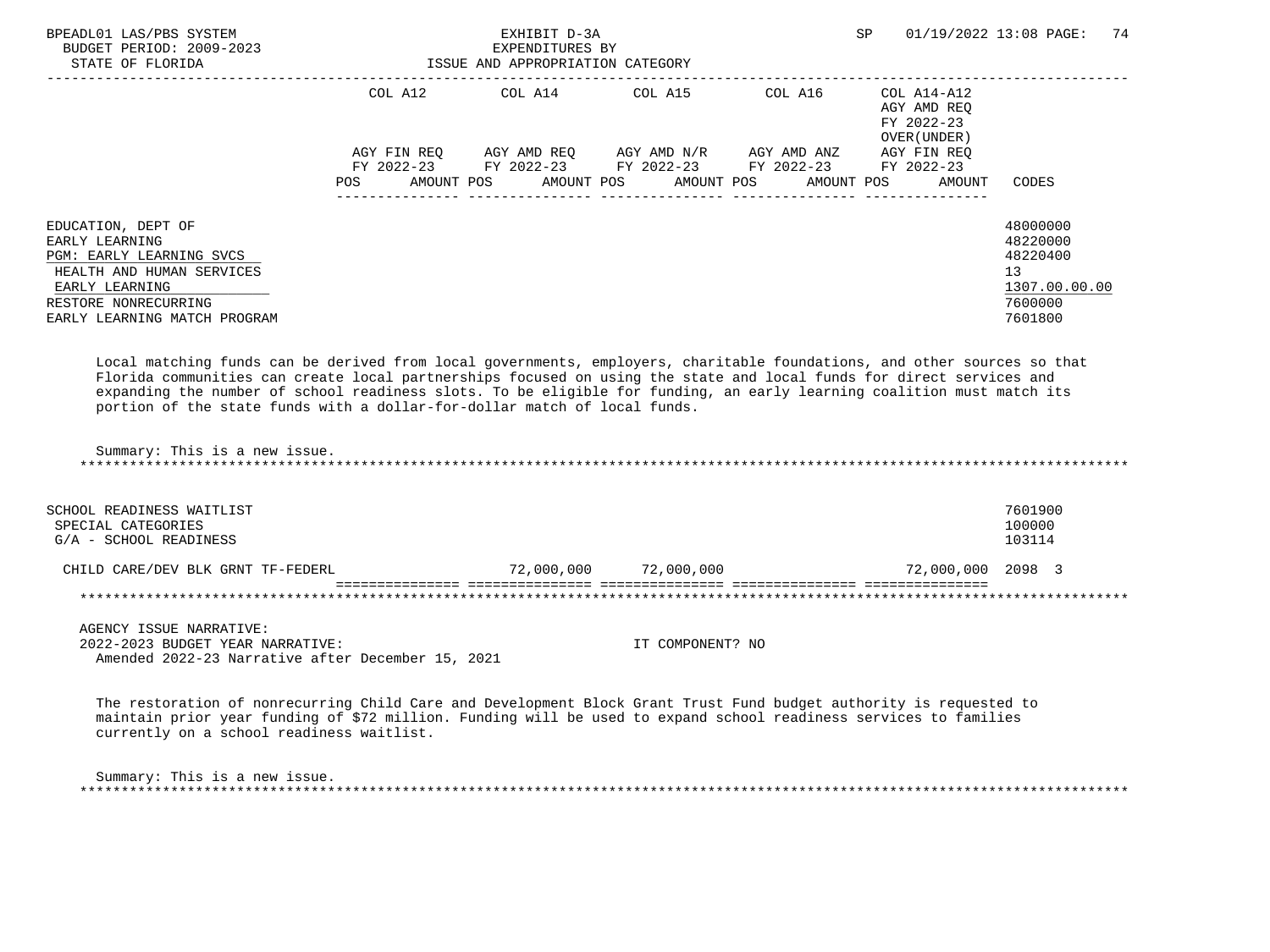| BPEADL01 LAS/PBS SYSTEM<br>BUDGET PERIOD: 2009-2023<br>ISSUE AND APPROPRIATION CATEGORY<br>STATE OF FLORIDA                                                              |     |  | EXHIBIT D-3A<br>EXPENDITURES BY   |                                                                                                                    |  | SP |                                                          | 01/19/2022 13:08 PAGE:                                             | 75 |
|--------------------------------------------------------------------------------------------------------------------------------------------------------------------------|-----|--|-----------------------------------|--------------------------------------------------------------------------------------------------------------------|--|----|----------------------------------------------------------|--------------------------------------------------------------------|----|
|                                                                                                                                                                          |     |  | . _ _ _ _ _ _ _ _ _ _ _ _ _ _ _ _ | COL A12 COL A14 COL A15 COL A16                                                                                    |  |    | COL A14-A12<br>AGY AMD REO<br>FY 2022-23<br>OVER (UNDER) |                                                                    |    |
|                                                                                                                                                                          |     |  |                                   | AGY FIN REQ AGY AMD REQ AGY AMD N/R AGY AMD ANZ AGY FIN REQ                                                        |  |    |                                                          |                                                                    |    |
|                                                                                                                                                                          | POS |  |                                   | FY 2022-23 FY 2022-23 FY 2022-23 FY 2022-23 FY 2022-23<br>AMOUNT POS      AMOUNT POS     AMOUNT POS     AMOUNT POS |  |    | AMOUNT                                                   | CODES                                                              |    |
| EDUCATION, DEPT OF<br>EARLY LEARNING<br>PGM: EARLY LEARNING SVCS<br>HEALTH AND HUMAN SERVICES<br>EARLY LEARNING<br>RESTORE NONRECURRING<br>RESTORE NONRECURRING - SCHOOL |     |  |                                   |                                                                                                                    |  |    |                                                          | 48000000<br>48220000<br>48220400<br>13<br>1307.00.00.00<br>7600000 |    |
| READINESS- FRAUD RESTITUTION<br>SPECIAL CATEGORIES                                                                                                                       |     |  |                                   |                                                                                                                    |  |    |                                                          | 7602100<br>100000                                                  |    |
| G/A - SCHOOL READINESS                                                                                                                                                   |     |  |                                   |                                                                                                                    |  |    |                                                          | 103114                                                             |    |
| CHILD CARE/DEV BLK GRNT TF-FEDERL                                                                                                                                        |     |  |                                   | $950,000$ $950,000$                                                                                                |  |    | 950,000 2098 3                                           |                                                                    |    |
|                                                                                                                                                                          |     |  |                                   |                                                                                                                    |  |    |                                                          |                                                                    |    |
| AGENCY ISSUE NARRATIVE:                                                                                                                                                  |     |  |                                   |                                                                                                                    |  |    |                                                          |                                                                    |    |

 2022-2023 BUDGET YEAR NARRATIVE: IT COMPONENT? NO Amended 2022-23 Narrative after December 15, 2021

 The restoration of nonrecurring federal budget authority for the School Readiness Fraud Restitution Payments is requested to maintain the prior year funding of \$950,000. This issue gives the Division of Early Learning additional authority to disburse the collected restitution payments. The budget authority is based on School Readiness Fraud Restitution payments collected in the prior year, which are returned to coalitions that collected the payments. Coalitions must identify the issues and years of the restitution payments.

| Summary: This is a new issue. |             |              |             |             |               |
|-------------------------------|-------------|--------------|-------------|-------------|---------------|
| TOTAL: EARLY LEARNING         |             |              |             |             | 1307.00.00.00 |
| BY FUND TYPE                  |             |              |             |             |               |
| GENERAL REVENUE FUND          | 562,422,632 | 562,422,632  |             |             | 1000          |
| TRUST FUNDS                   | 750,146,862 | 869,819,772  | 132,172,910 | 119,672,910 | 2000          |
| TOTAL POSITIONS               | 98.00       | 98.00        |             |             |               |
| TOTAL PROG COMP 1312,569,494  |             | 1432,242,404 | 132,172,910 | 119,672,910 |               |
| TOTAL SALARY RATE             | 5,909,878   | 5,909,878    |             |             |               |
|                               |             |              |             |             |               |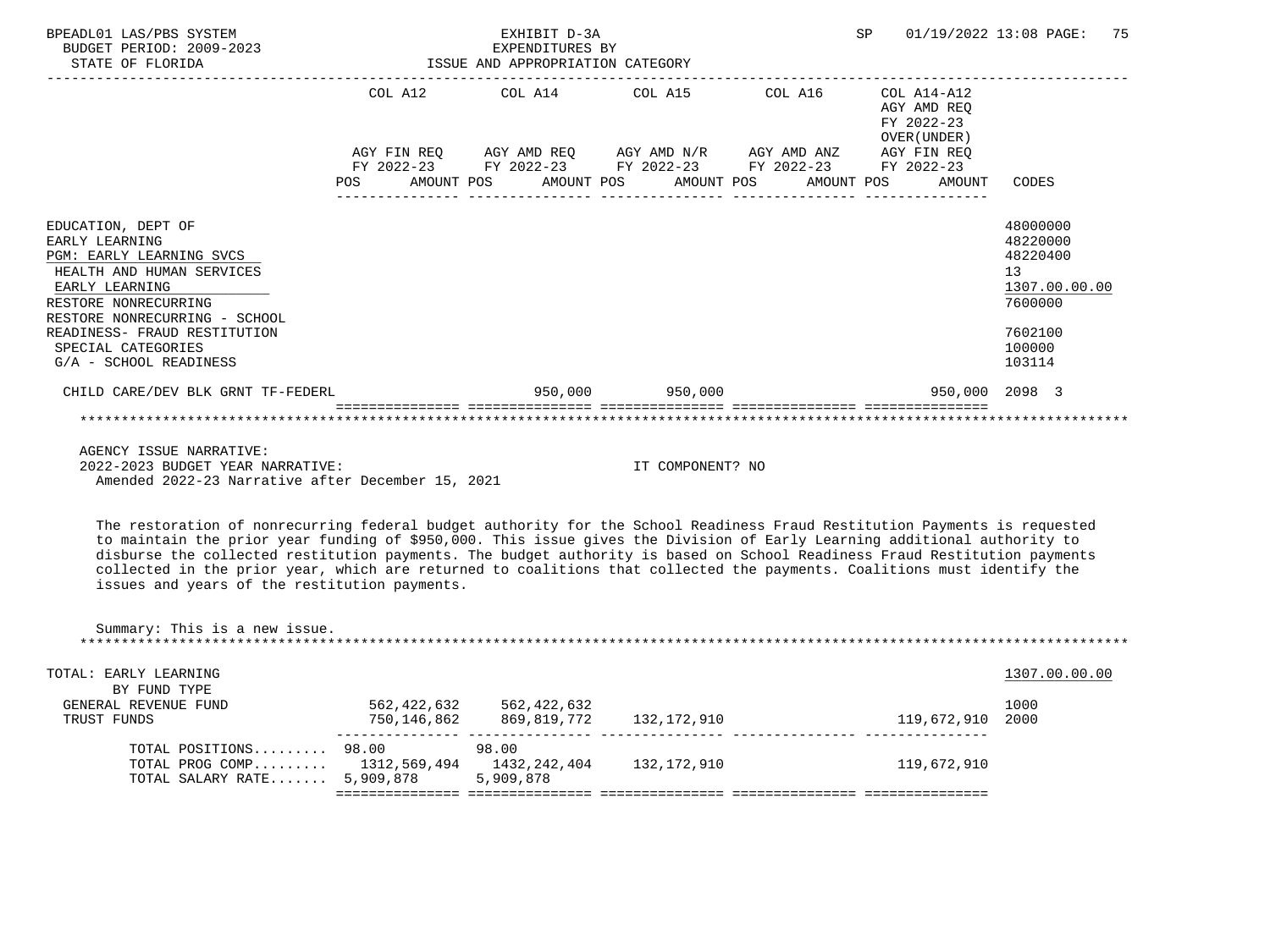| BPEADL01 LAS/PBS SYSTEM<br>BUDGET PERIOD: 2009-2023<br>STATE OF FLORIDA                                                                                                                                                                        |                                    | EXHIBIT D-3A<br>EXPENDITURES BY<br>ISSUE AND APPROPRIATION CATEGORY | SP         | 01/19/2022 13:08 PAGE: 76                                                                                                                                   |                                                                                                   |
|------------------------------------------------------------------------------------------------------------------------------------------------------------------------------------------------------------------------------------------------|------------------------------------|---------------------------------------------------------------------|------------|-------------------------------------------------------------------------------------------------------------------------------------------------------------|---------------------------------------------------------------------------------------------------|
|                                                                                                                                                                                                                                                | COL A12                            | COL A14                                                             | COL A15    | COL A16<br>COL A14-A12<br>AGY AMD REO<br>FY 2022-23<br>OVER (UNDER)                                                                                         |                                                                                                   |
|                                                                                                                                                                                                                                                | POS                                | AMOUNT POS                                                          | AMOUNT POS | AGY FIN REQ AGY AMD REQ AGY AMD N/R AGY AMD ANZ AGY FIN REQ<br>FY 2022-23 FY 2022-23 FY 2022-23 FY 2022-23 FY 2022-23<br>AMOUNT POS<br>AMOUNT POS<br>AMOUNT | CODES                                                                                             |
| EDUCATION, DEPT OF<br>PUBLIC SCHOOLS, DIV OF<br>PGM: STATE GRANTS/K12-FEFP<br>EDUCATION<br>ELEMENTARY & SECONDARY ED<br>ESTIMATED EXPENDITURES<br>ESTIMATED EXPENDITURES - OPERATIONS<br>AID TO LOCAL GOVERNMENTS<br>G/A-FL ED FINANCE PROGRAM |                                    |                                                                     |            |                                                                                                                                                             | 48000000<br>48250000<br>48250300<br>03<br>0304.00.00.00<br>1000000<br>1001000<br>050000<br>050560 |
| GENERAL REVENUE FUND - STATE 9294,820,217 9294,820,217<br>EDUCATIONAL ENHANCEMENT TF-STATE 626,929,962 626,929,962<br>STATE SCHOOL TF                                                                                                          | $-STATE$ 144, 273, 902             | 144,273,902                                                         |            |                                                                                                                                                             | 1000 1<br>2178 1<br>2543 1                                                                        |
| TOTAL APPRO $10066, 024, 081$ 10066,024,081                                                                                                                                                                                                    |                                    |                                                                     |            |                                                                                                                                                             |                                                                                                   |
| G/A-CLASS SIZE REDUCTION                                                                                                                                                                                                                       |                                    |                                                                     |            |                                                                                                                                                             | 050566                                                                                            |
| GENERAL REVENUE FUND -STATE 2647,815,051 2647,815,051<br>EDUCATIONAL ENHANCEMENT TF-STATE 103,776,356 103,776,356<br>STATE SCHOOL TF -STATE 86,161,098 86,161,098                                                                              |                                    |                                                                     |            | _____________________________                                                                                                                               | 1000 1<br>2178 1<br>2543 1                                                                        |
| TOTAL APPRO 2837,752,505 2837,752,505                                                                                                                                                                                                          |                                    |                                                                     |            |                                                                                                                                                             |                                                                                                   |
| TOTAL: ESTIMATED EXPENDITURES - OPERATIONS<br>TOTAL ISSUE 12903,776,586 12903,776,586                                                                                                                                                          |                                    |                                                                     |            |                                                                                                                                                             | 1001000                                                                                           |
| NONRECURRING EXPENDITURES<br>FUND SHIFT FROM GENERAL REVENUE TO<br>STATE SCHOOL TRUST FUND - DELETE<br>AID TO LOCAL GOVERNMENTS<br>G/A-FL ED FINANCE PROGRAM                                                                                   |                                    |                                                                     |            |                                                                                                                                                             | 2100000<br>2103211<br>050000<br>050560                                                            |
| GENERAL REVENUE FUND                                                                                                                                                                                                                           | $-STATE$ 62, 235, 000 62, 235, 000 |                                                                     |            |                                                                                                                                                             | 1000 1                                                                                            |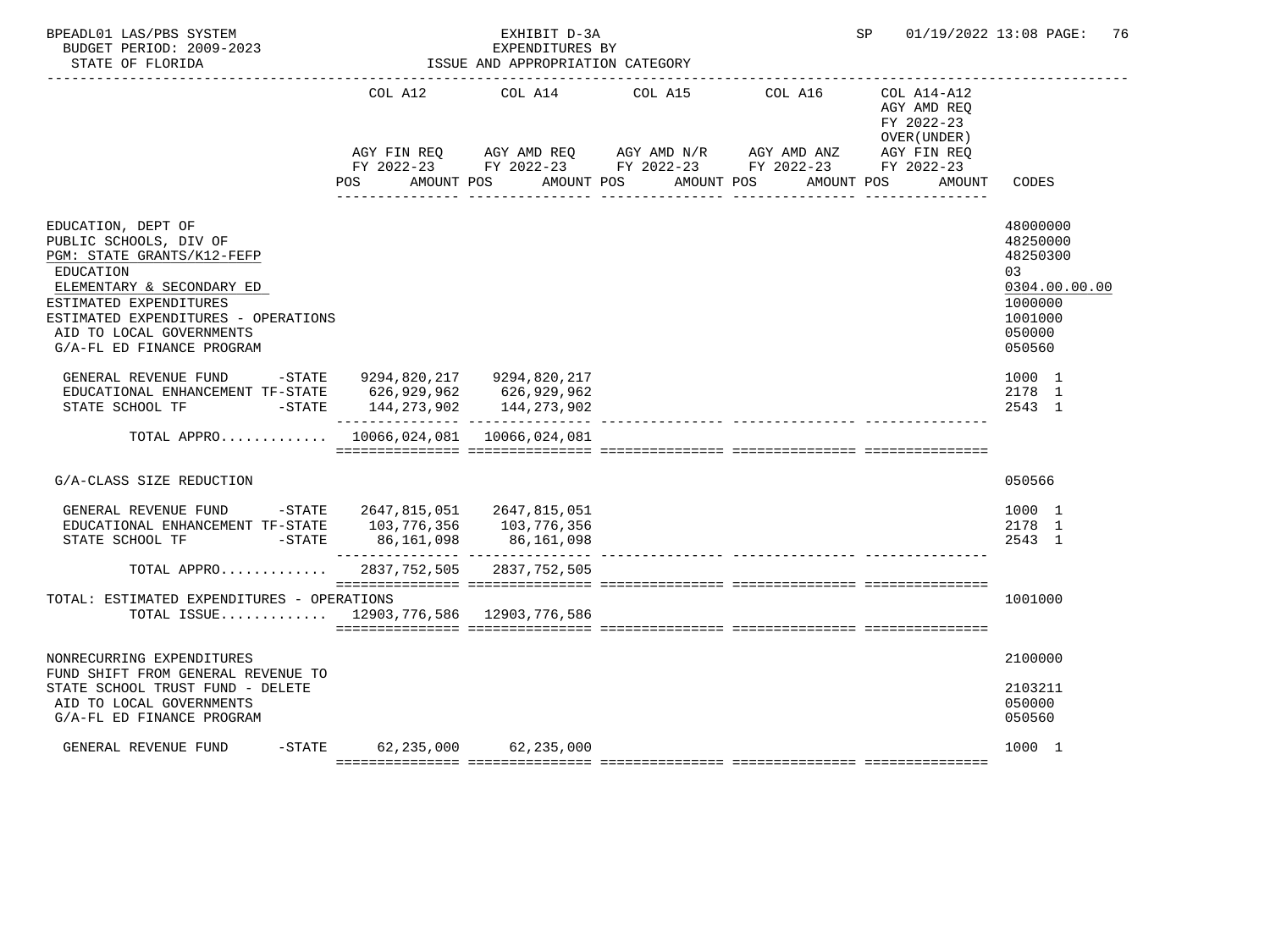| BPEADL01 LAS/PBS SYSTEM<br>BUDGET PERIOD: 2009-2023<br>STATE OF FLORIDA                                                                                                                                                                                                           |        | EXHIBIT D-3A<br>EXPENDITURES BY<br>ISSUE AND APPROPRIATION CATEGORY |                                 |                                                                                                                                                |                                                                    | SP 01/19/2022 13:08 PAGE: 77                                                                      |
|-----------------------------------------------------------------------------------------------------------------------------------------------------------------------------------------------------------------------------------------------------------------------------------|--------|---------------------------------------------------------------------|---------------------------------|------------------------------------------------------------------------------------------------------------------------------------------------|--------------------------------------------------------------------|---------------------------------------------------------------------------------------------------|
|                                                                                                                                                                                                                                                                                   | POS DO | AMOUNT POS AMOUNT POS                                               | COL A12 COL A14 COL A15 COL A16 | AGY FIN REQ AGY AMD REQ AGY AMD N/R AGY AMD ANZ AGY FIN REQ<br>FY 2022-23 FY 2022-23 FY 2022-23 FY 2022-23 FY 2022-23<br>AMOUNT POS AMOUNT POS | COL A14-A12<br>AGY AMD REO<br>FY 2022-23<br>OVER (UNDER)<br>AMOUNT | CODES                                                                                             |
| EDUCATION, DEPT OF<br>PUBLIC SCHOOLS, DIV OF<br>PGM: STATE GRANTS/K12-FEFP<br>EDUCATION<br>ELEMENTARY & SECONDARY ED<br>NONRECURRING EXPENDITURES<br>FUND SHIFT FROM GENERAL REVENUE TO<br>STATE SCHOOL TRUST FUND - ADD<br>AID TO LOCAL GOVERNMENTS<br>G/A-FL ED FINANCE PROGRAM |        |                                                                     |                                 |                                                                                                                                                |                                                                    | 48000000<br>48250000<br>48250300<br>03<br>0304.00.00.00<br>2100000<br>2103216<br>050000<br>050560 |
| STATE SCHOOL TF -STATE 62,235,000- 62,235,000-                                                                                                                                                                                                                                    |        |                                                                     |                                 |                                                                                                                                                |                                                                    | 2543 1                                                                                            |
| FUND SHIFT FROM GENERAL REVENUE TO<br>EDUCATIONAL ENHANCEMENT TRUST FUND<br>- DELETE<br>AID TO LOCAL GOVERNMENTS<br>G/A-FL ED FINANCE PROGRAM<br>GENERAL REVENUE FUND -STATE 267, 443, 736 267, 443, 736                                                                          |        |                                                                     |                                 |                                                                                                                                                |                                                                    | 2103218<br>050000<br>050560<br>1000 1                                                             |
| FUND SHIFT FROM GENERAL REVENUE TO<br>EDUCATIONAL ENHANCEMENT TRUST FUND<br>- ADD<br>AID TO LOCAL GOVERNMENTS<br>G/A-FL ED FINANCE PROGRAM                                                                                                                                        |        |                                                                     |                                 |                                                                                                                                                |                                                                    | 2103219<br>050000<br>050560                                                                       |
| EDUCATIONAL ENHANCEMENT TF-STATE 267, 443, 736-267, 443, 736-                                                                                                                                                                                                                     |        |                                                                     |                                 |                                                                                                                                                |                                                                    | 2178 1                                                                                            |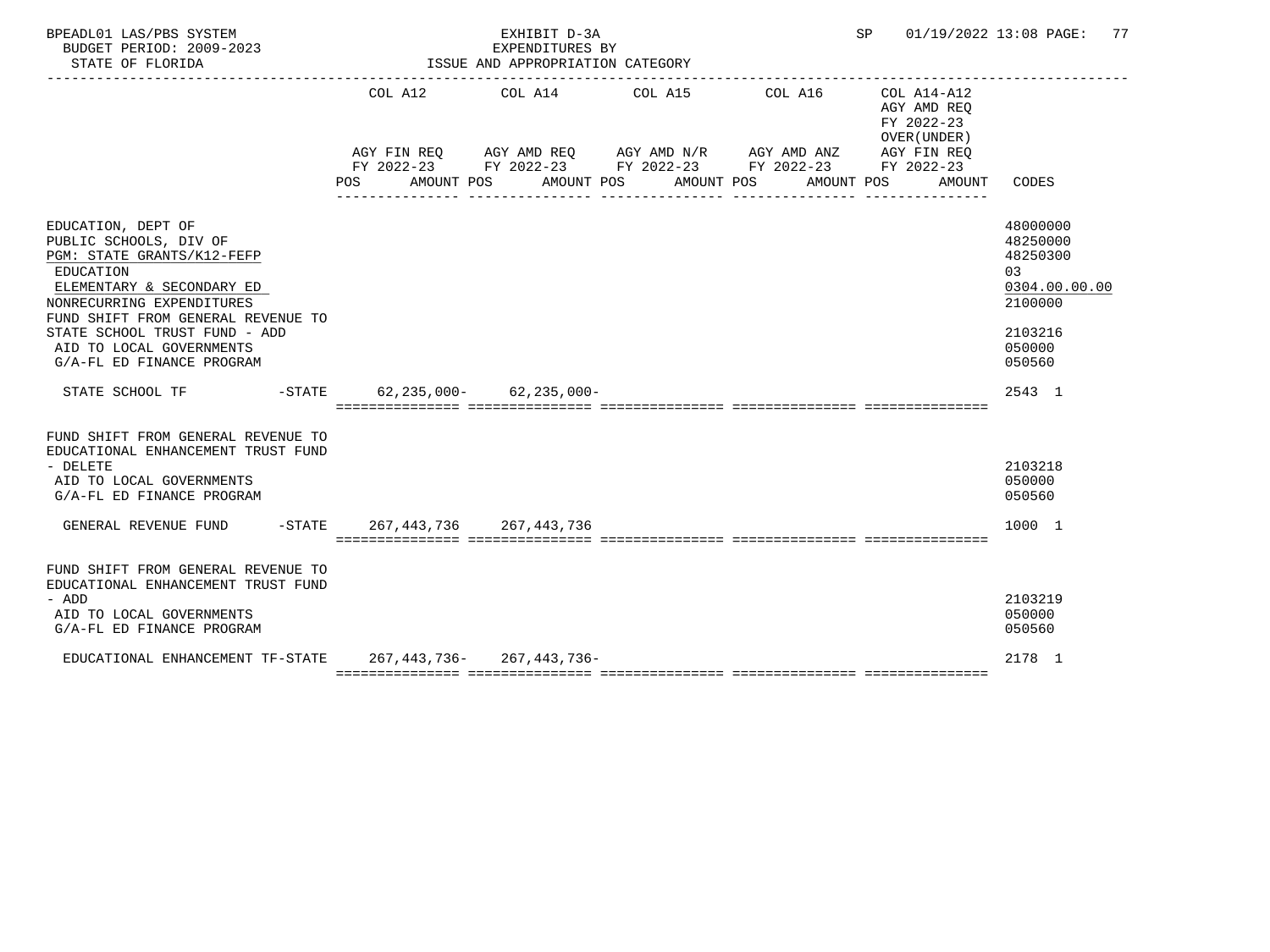| BPEADL01 LAS/PBS SYSTEM<br>BUDGET PERIOD: 2009-2023<br>STATE OF FLORIDA                                                                                                                                                 |                                       | EXHIBIT D-3A<br>EXPENDITURES BY<br>ISSUE AND APPROPRIATION CATEGORY | SP                                                                                                                    | 01/19/2022 13:08 PAGE:<br>78                             |                                                                                                    |
|-------------------------------------------------------------------------------------------------------------------------------------------------------------------------------------------------------------------------|---------------------------------------|---------------------------------------------------------------------|-----------------------------------------------------------------------------------------------------------------------|----------------------------------------------------------|----------------------------------------------------------------------------------------------------|
|                                                                                                                                                                                                                         |                                       |                                                                     | COL A12 COL A14 COL A15 COL A16                                                                                       | COL A14-A12<br>AGY AMD REO<br>FY 2022-23<br>OVER (UNDER) |                                                                                                    |
|                                                                                                                                                                                                                         | POS AMOUNT POS AMOUNT POS AMOUNT POS  |                                                                     | AGY FIN REQ AGY AMD REQ AGY AMD N/R AGY AMD ANZ AGY FIN REQ<br>FY 2022-23 FY 2022-23 FY 2022-23 FY 2022-23 FY 2022-23 | AMOUNT POS                                               | AMOUNT CODES                                                                                       |
| EDUCATION, DEPT OF<br>PUBLIC SCHOOLS, DIV OF<br>PGM: STATE GRANTS/K12-FEFP<br>EDUCATION<br>ELEMENTARY & SECONDARY ED<br>WORKLOAD<br>CLASS SIZE REDUCTION<br>AID TO LOCAL GOVERNMENTS<br>G/A-CLASS SIZE REDUCTION        |                                       |                                                                     |                                                                                                                       |                                                          | 48000000<br>48250000<br>48250300<br>0.3<br>0304.00.00.00<br>3000000<br>3000800<br>050000<br>050566 |
| GENERAL REVENUE FUND                                                                                                                                                                                                    | $-$ STATE 124, 377, 054 124, 377, 054 |                                                                     |                                                                                                                       |                                                          | 1000 1                                                                                             |
|                                                                                                                                                                                                                         |                                       |                                                                     |                                                                                                                       |                                                          |                                                                                                    |
| AGENCY ISSUE NARRATIVE:<br>2022-2023 BUDGET YEAR NARRATIVE:<br>LONG RANGE PROGRAM PLAN:<br>Florida Education Finance Program (ACT0660)                                                                                  |                                       |                                                                     | IT COMPONENT? NO                                                                                                      |                                                          |                                                                                                    |
| DEPARTMENT OF EDUCATION GOALS (1008.31(2)(c), F.S.):<br>1. Highest Student Achievement<br>2. Seamless Articulation and Maximum Access<br>3. Skilled Workforce and Economic Development<br>4. Ouality Efficient Services |                                       |                                                                     |                                                                                                                       |                                                          |                                                                                                    |

 An increase of \$124,377,054 is requested in recurring General Revenue funds to continue the implementation of policy to meet the constitutional class size maximums in grades PreK-3, 4-8 and 9-12. This increase is due to an estimated increase of 116,921.41 FTE students, as determined by the August 9, 2021, Public Schools PreK-12 Enrollment Estimating Conference.

 This request aligns with the following strategy contained in Florida's Five Year Statewide Strategic Plan for Economic Development:

 #1.2 Provide a comprehensive pre-K through postsecondary education to prepare students for becoming successful workers, entrepreneurs and leaders.

\*\*\*\*\*\*\*\*\*\*\*\*\*\*\*\*\*\*\*\*\*\*\*\*\*\*\*\*\*\*\*\*\*\*\*\*\*\*\*\*\*\*\*\*\*\*\*\*\*\*\*\*\*\*\*\*\*\*\*\*\*\*\*\*\*\*\*\*\*\*\*\*\*\*\*\*\*\*\*\*\*\*\*\*\*\*\*\*\*\*\*\*\*\*\*\*\*\*\*\*\*\*\*\*\*\*\*\*\*\*\*\*\*\*\*\*\*\*\*\*\*\*\*\*\*\*\*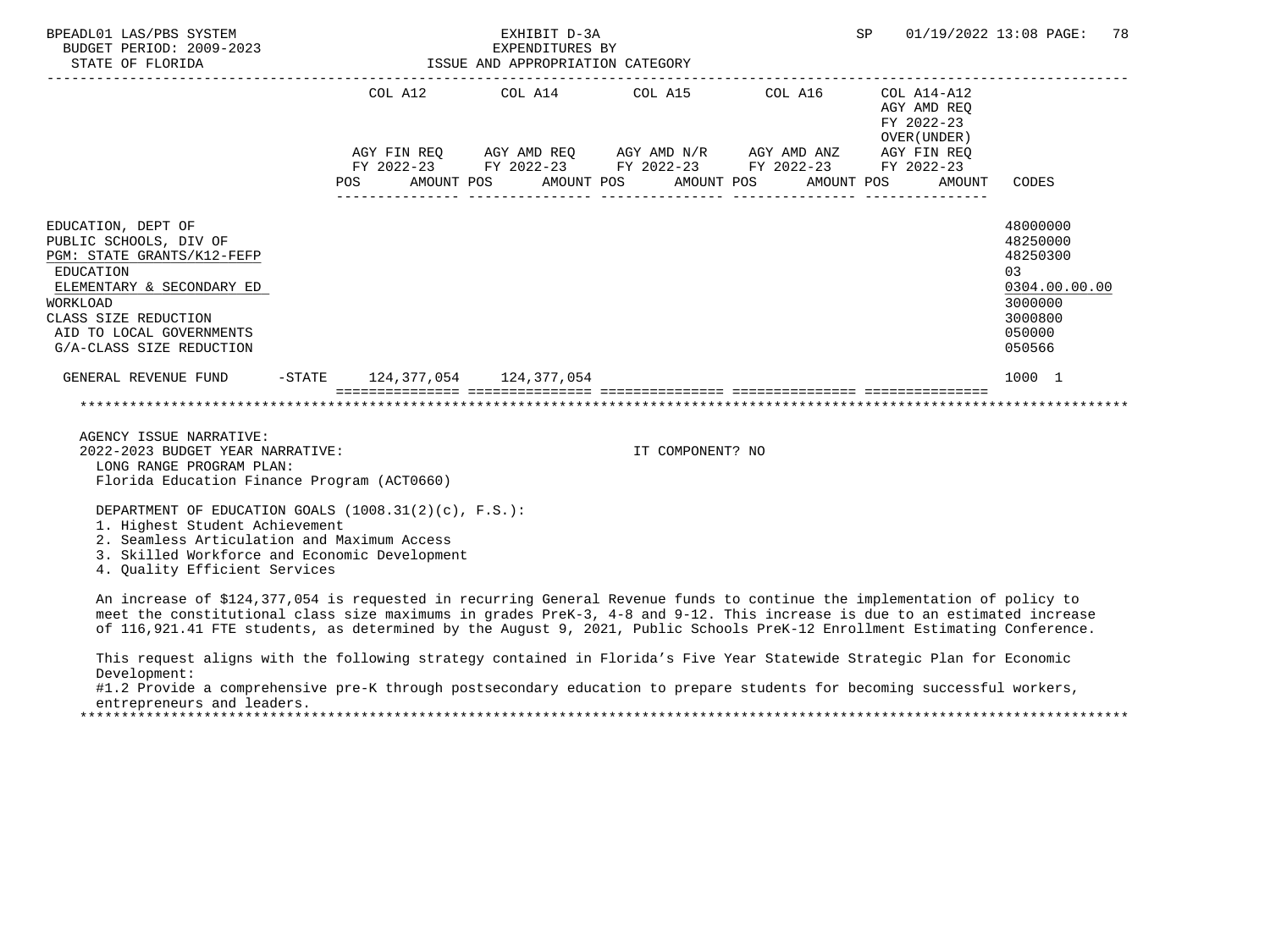| BPEADL01 LAS/PBS SYSTEM<br>BUDGET PERIOD: 2009-2023<br>STATE OF FLORIDA                                                                                                                                                        |     |  | EXHIBIT D-3A<br>EXPENDITURES BY<br>ISSUE AND APPROPRIATION CATEGORY |                                                                                                                       |  |                                                                           | SP 01/19/2022 13:08 PAGE:                                                                         | 79 |
|--------------------------------------------------------------------------------------------------------------------------------------------------------------------------------------------------------------------------------|-----|--|---------------------------------------------------------------------|-----------------------------------------------------------------------------------------------------------------------|--|---------------------------------------------------------------------------|---------------------------------------------------------------------------------------------------|----|
|                                                                                                                                                                                                                                |     |  |                                                                     | COL A12 COL A14 COL A15 COL A16                                                                                       |  | COL A14-A12<br>AGY AMD REO<br>FY 2022-23<br>OVER (UNDER)                  |                                                                                                   |    |
|                                                                                                                                                                                                                                |     |  |                                                                     | AGY FIN REO AGY AMD REO AGY AMD N/R AGY AMD ANZ AGY FIN REO<br>FY 2022-23 FY 2022-23 FY 2022-23 FY 2022-23 FY 2022-23 |  |                                                                           |                                                                                                   |    |
|                                                                                                                                                                                                                                | POS |  |                                                                     |                                                                                                                       |  | AMOUNT POS       AMOUNT POS       AMOUNT POS       AMOUNT POS      AMOUNT | CODES                                                                                             |    |
| EDUCATION, DEPT OF<br>PUBLIC SCHOOLS, DIV OF<br>PGM: STATE GRANTS/K12-FEFP<br>EDUCATION<br>ELEMENTARY & SECONDARY ED<br>WORKLOAD<br>FLORIDA EDUCATION FINANCE PROGRAM<br>AID TO LOCAL GOVERNMENTS<br>G/A-FL ED FINANCE PROGRAM |     |  |                                                                     |                                                                                                                       |  |                                                                           | 48000000<br>48250000<br>48250300<br>03<br>0304.00.00.00<br>3000000<br>3003600<br>050000<br>050560 |    |
| GENERAL REVENUE FUND                                                                                                                                                                                                           |     |  | -STATE 261,832,523 321,996,860                                      |                                                                                                                       |  | 60,164,337 1000 1                                                         |                                                                                                   |    |
|                                                                                                                                                                                                                                |     |  |                                                                     |                                                                                                                       |  |                                                                           |                                                                                                   |    |

 AGENCY ISSUE NARRATIVE: 2022-2023 BUDGET YEAR NARRATIVE: IT COMPONENT? NO LONG RANGE PROGRAM PLAN: Florida Education Finance Program (ACT0660)

DEPARTMENT OF EDUCATION GOALS (1008.31(2)(c), F.S.):

1. Highest Student Achievement

2. Seamless Articulation and Maximum Access

3. Skilled Workforce and Economic Development

4. Quality Efficient Services

 An increase of \$709,321,538 is requested for an additional 118,287.72 FTE students. Of the overall increase, \$261,832,523 is requested from state funds and the remaining \$447,489,015 from additional required local effort (RLE) revenue. A workload increase of \$261,832,523 is requested for the FEFP, as follows:

WORKLOAD ADJUSTMENT FOR INCREASED STUDENT ENROLLMENT

 School district enrollment is projected to increase by 118,287.72 FTE students, or 4.12 percent, from 2,868,388.86 in Fiscal Year 2021-22 to 2,986,676.58 in Fiscal Year 2022-23.

ADJUSTMENT TO BASE FUNDING - \$14,411,483,951

 The total base FEFP funding amount requested for Fiscal Year 2022-23 is \$14,411,483,951, an increase of \$568,518,582 over the Fiscal Year 2021-22 allocation. The entire increase is a workload adjustment.

SPARSITY SUPPLEMENT - \$53,275,958

 The Sparsity Supplement was appropriated as part of the FEFP to be allocated to districts with 24,000 or fewer FTE students pursuant to section 1011.62(7), Florida Statutes. The formula recognizes the relatively higher operating cost of smaller districts due to a sparse student population. For Fiscal Year 2022-23, the total amount requested is \$53,275,958, which is a decrease of \$2,142,797 from the Fiscal Year 2021-22 allocation.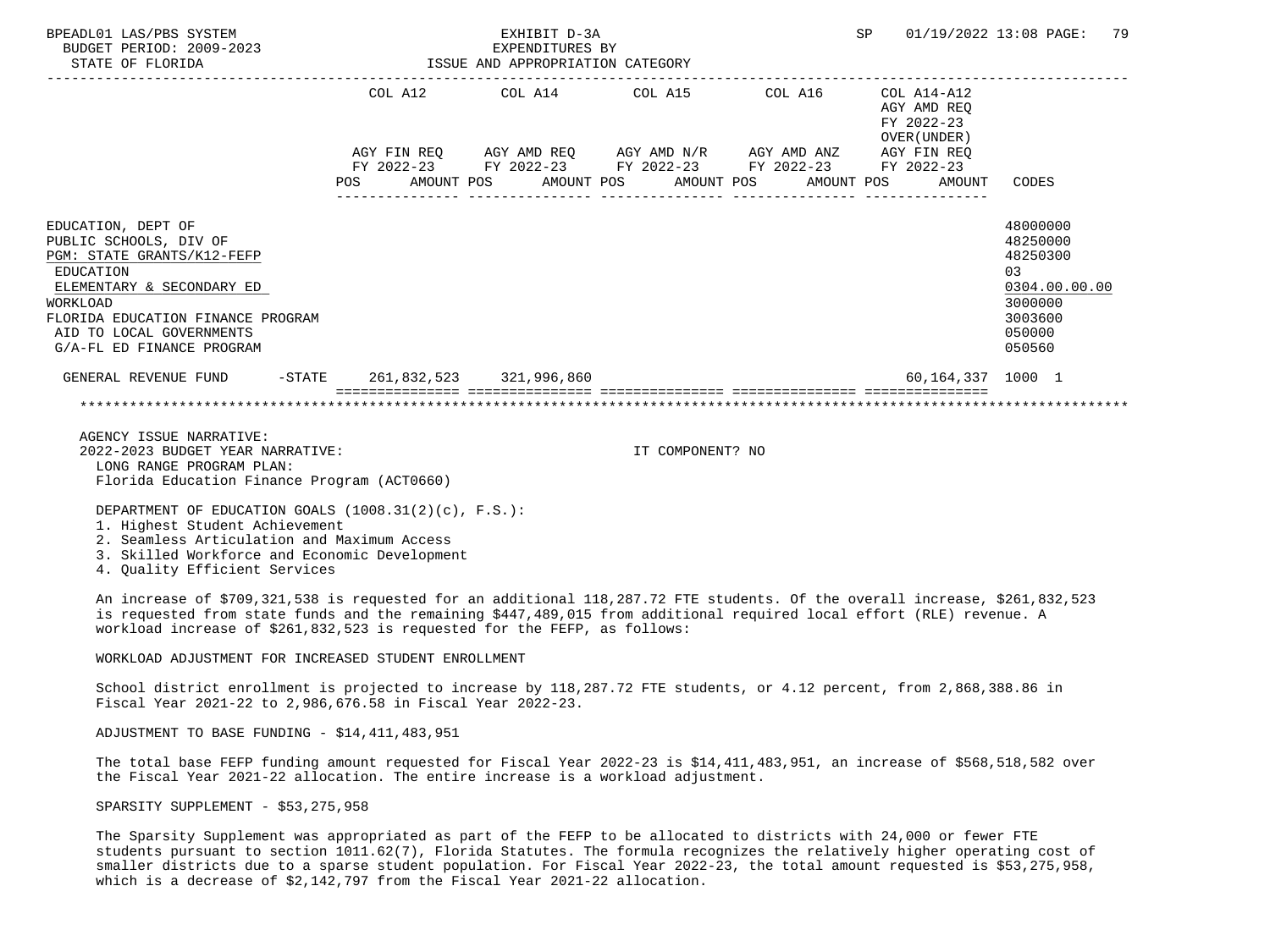| COL A12<br>COL A14 COL A15<br>COL A16 COL A14-A12<br>AGY AMD REO<br>FY 2022-23 |
|--------------------------------------------------------------------------------|
| OVER (UNDER)                                                                   |
| AGY FIN REO<br>AGY AMD REO AGY AMD N/R<br>AGY AMD ANZ<br>AGY FIN REO           |
| FY 2022-23 FY 2022-23 FY 2022-23 FY 2022-23<br>FY 2022-23                      |
| AMOUNT POS<br>AMOUNT POS AMOUNT POS AMOUNT POS<br>POS<br>AMOUNT<br>CODES       |
| 48000000<br>EDUCATION, DEPT OF                                                 |
| 48250000<br>PUBLIC SCHOOLS, DIV OF                                             |
| 48250300<br>PGM: STATE GRANTS/K12-FEFP                                         |
| 0.3<br>EDUCATION                                                               |
| 0304.00.00.00<br>ELEMENTARY & SECONDARY ED                                     |
| 3000000<br>WORKLOAD                                                            |
| 3003600<br>FLORIDA EDUCATION FINANCE PROGRAM                                   |

#### STATE-FUNDED DISCRETIONARY CONTRIBUTION - \$37,628,603

 The state provides each state university laboratory school and the Florida Virtual School with funds that, on a per-FTE basis, are equivalent to the discretionary taxes the school districts in which they are located may collect. The increase in funds for university lab schools is due to enrollment and tax roll increases. For Fiscal Year 2022-23, the total amount requested is \$37,628,603, an increase of \$905,528 over the Fiscal Year 2021-22 allocation.

DISCRETIONARY MILLAGE COMPRESSION FOR 0.748 OF A MILL - \$294,224,914

 If any school district levies the full 0.748 mill and it generates an amount of funds per unweighted FTE that is less than the state average amount per unweighted FTE, the school district shall receive a discretionary millage compression supplement that, when added to the funds generated by the district's 0.748 mill levy, shall be equal to the state average as provided in section 1011.62(5), Florida Statutes. The state average levy per FTE for 0.748 mills is \$634.05. For Fiscal Year 2022-23, the total amount requested is \$294,224,914, an increase of \$16,542,010 over the Fiscal Year 2021-22 allocation as a result of raising districts to the state average FTE funding.

DEPARTMENT OF JUVENILE JUSTICE (DJJ) SUPPLEMENTAL ALLOCATION - \$5,156,248

 The DJJ Supplemental Allocation provides class size reduction funds for students in juvenile justice education programs in each school district, pursuant to the formula provided in section 1011.62(9), Florida Statutes. For Fiscal Year 2022-23, the total amount requested is \$5,156,248, a decrease of \$59,560 from the Fiscal Year 2021-22 allocation as a result of declining DJJ student population.

SAFE SCHOOLS ALLOCATION - \$180,000,000

 The Safe Schools Allocation provides each district an allocation of \$250,000, and the remaining balance is allocated as follows: one-third based on the latest official Florida Crime Index provided by the Department of Law Enforcement and two-thirds based on each district's share of the state's total unweighted student enrollment. Safe Schools funds are to be used by school districts in their compliance with sections 1006.07-1006.148, Florida Statutes, and section 1011.62(13), Florida Statutes, with priority given to establishing a school resource officer program pursuant to section 1006.12, Florida Statutes. For Fiscal Year 2022-23, the total amount requested is \$180,000,000, which maintains the Fiscal Year 2021-22 allocation.

EXCEPTIONAL STUDENT EDUCATION (ESE) GUARANTEED ALLOCATION - \$1,119,157,262

The ESE Guaranteed Allocation provides exceptional student services for students who were formerly reported in ESE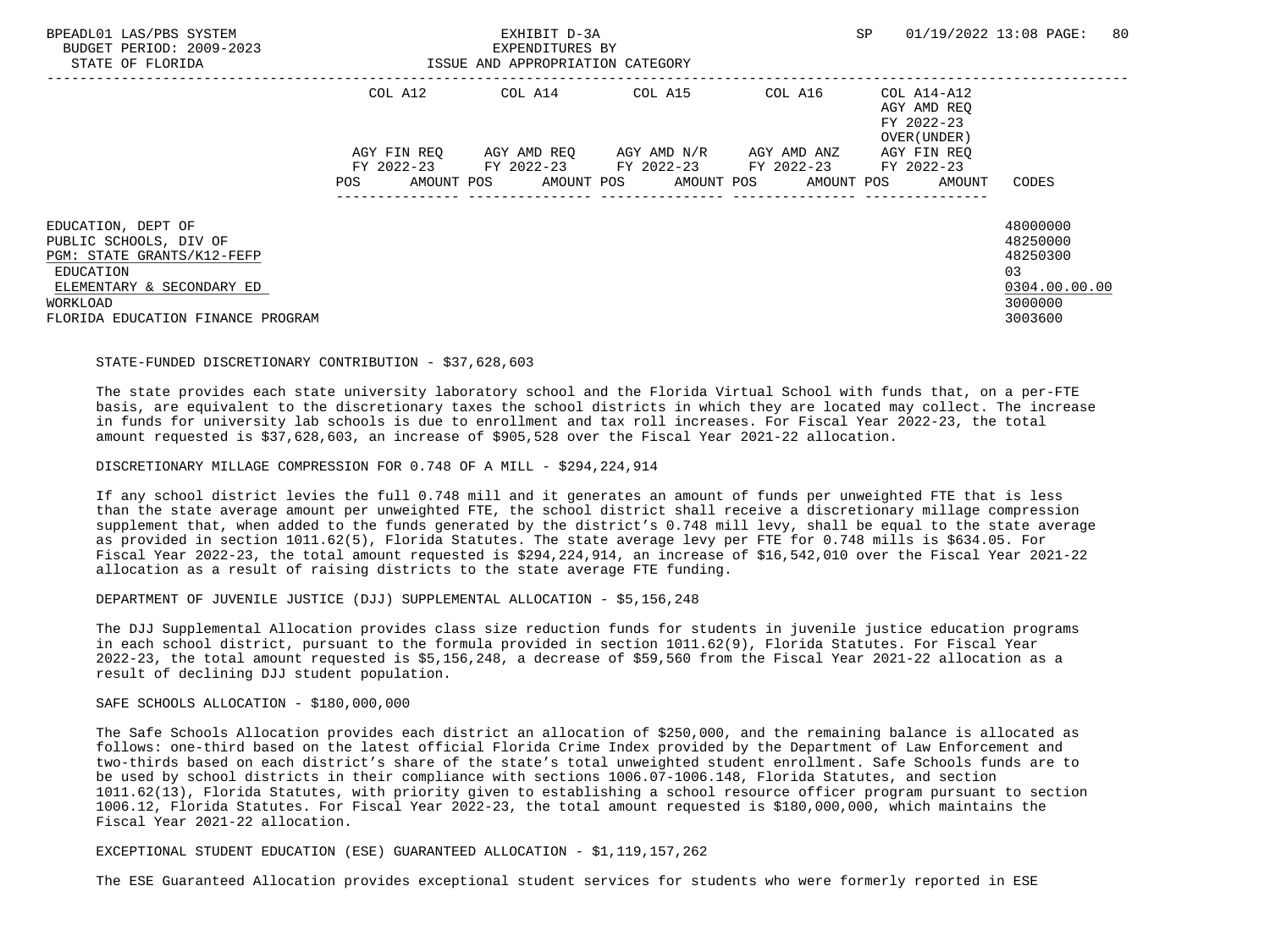| BPEADL01 LAS/PBS SYSTEM<br>BUDGET PERIOD: 2009-2023<br>STATE OF FLORIDA |             | EXHIBIT D-3A<br>EXPENDITURES BY<br>ISSUE AND APPROPRIATION CATEGORY |                                  | SP.                                                      | 01/19/2022 13:08 PAGE:<br>81 |
|-------------------------------------------------------------------------|-------------|---------------------------------------------------------------------|----------------------------------|----------------------------------------------------------|------------------------------|
|                                                                         | COL A12     | COL A14 COL A15                                                     | COL A16                          | COL A14-A12<br>AGY AMD REO<br>FY 2022-23<br>OVER (UNDER) |                              |
|                                                                         | AGY FIN REO | AGY AMD REO      AGY AMD N/R      AGY AMD ANZ                       |                                  | AGY FIN REO                                              |                              |
|                                                                         |             | FY 2022-23 FY 2022-23 FY 2022-23 FY 2022-23 FY 2022-23              |                                  |                                                          |                              |
|                                                                         | POS         | AMOUNT POS                                                          | AMOUNT POS AMOUNT POS AMOUNT POS | AMOUNT                                                   | CODES                        |
| EDUCATION, DEPT OF                                                      |             |                                                                     |                                  |                                                          | 48000000                     |
| PUBLIC SCHOOLS, DIV OF                                                  |             |                                                                     |                                  |                                                          | 48250000                     |
| PGM: STATE GRANTS/K12-FEFP                                              |             |                                                                     |                                  |                                                          | 48250300                     |
| EDUCATION                                                               |             |                                                                     |                                  |                                                          | 03                           |
| ELEMENTARY & SECONDARY ED                                               |             |                                                                     |                                  |                                                          | 0304.00.00.00                |
| WORKLOAD                                                                |             |                                                                     |                                  |                                                          | 3000000                      |
| FLORIDA EDUCATION FINANCE PROGRAM                                       |             |                                                                     |                                  |                                                          | 3003600                      |

 Support Levels I, II and III, pursuant to section 1011.62(1)(e)2, Florida Statutes. These funds are in addition to the funds appropriated on the basis of FTE student membership. For Fiscal Year 2022-23, the total amount requested is \$1,119,157,262, an increase of \$54,573,199 over the Fiscal Year 2021-22 allocation to cover workload.

### SUPPLEMENTAL ACADEMIC INSTRUCTION (SAI) - \$744,593,083

 The SAI funds provide flexible resources to schools for supplemental academic instruction at appropriate times throughout the school year, pursuant to section 1011.62(1)(f), Florida Statutes. For Fiscal Year 2022-23, the total amount requested is \$744,593,083, an increase of \$29,888,453 over the Fiscal Year 2021-22 allocation to cover workload.

INSTRUCTIONAL MATERIALS - \$251,079,856

 The Instructional Materials allocation provide for core subject instructional materials, library/media materials, ESE applications, and science laboratory materials and supplies. For Fiscal Year 2022-23, the total amount requested is \$251,079,856, an increase of \$9,944,051 over the Fiscal Year 2021-22 allocation to cover workload.

STUDENT TRANSPORTATION - \$477,555,638

 The Student Transportation Allocation provides funds to districts to support the safe and efficient transportation services in school districts in support of student learning. The formula for allocating the funds for student transportation is based on reported ridership and contains adjustments to modify a districts funding to reward efficient bus utilization, compensate for rural population density and adjust for differences in the cost of living between districts. For Fiscal Year 2022-23, the total amount requested is \$477,555,638, an increase of \$18,913,654 over the Fiscal Year 2021-22 allocation to cover workload.

## TEACHERS CLASSROOM SUPPLY ASSISTANCE - \$54,143,375

 The Teachers Classroom Supply Assistance provides an allocation to each school district based on the prorated total of each school district's share of the total K-12 unweighted FTE student enrollment. Pursuant to section 1012.71, Florida Statutes, the funds are provided to classroom teachers for the purchase of classroom instructional materials and supplies for use in teaching students. For Fiscal Year 2022-23, the total amount requested is \$54,143,375, which maintains the Fiscal Year 2021-22 allocation.

## READING ALLOCATION - \$130,000,000

 The Reading Allocation is used to sustain the gains Florida schools have demonstrated in reading achievement. The amount of \$115,000 shall be allocated to each school district, and the remaining balance shall be allocated based on each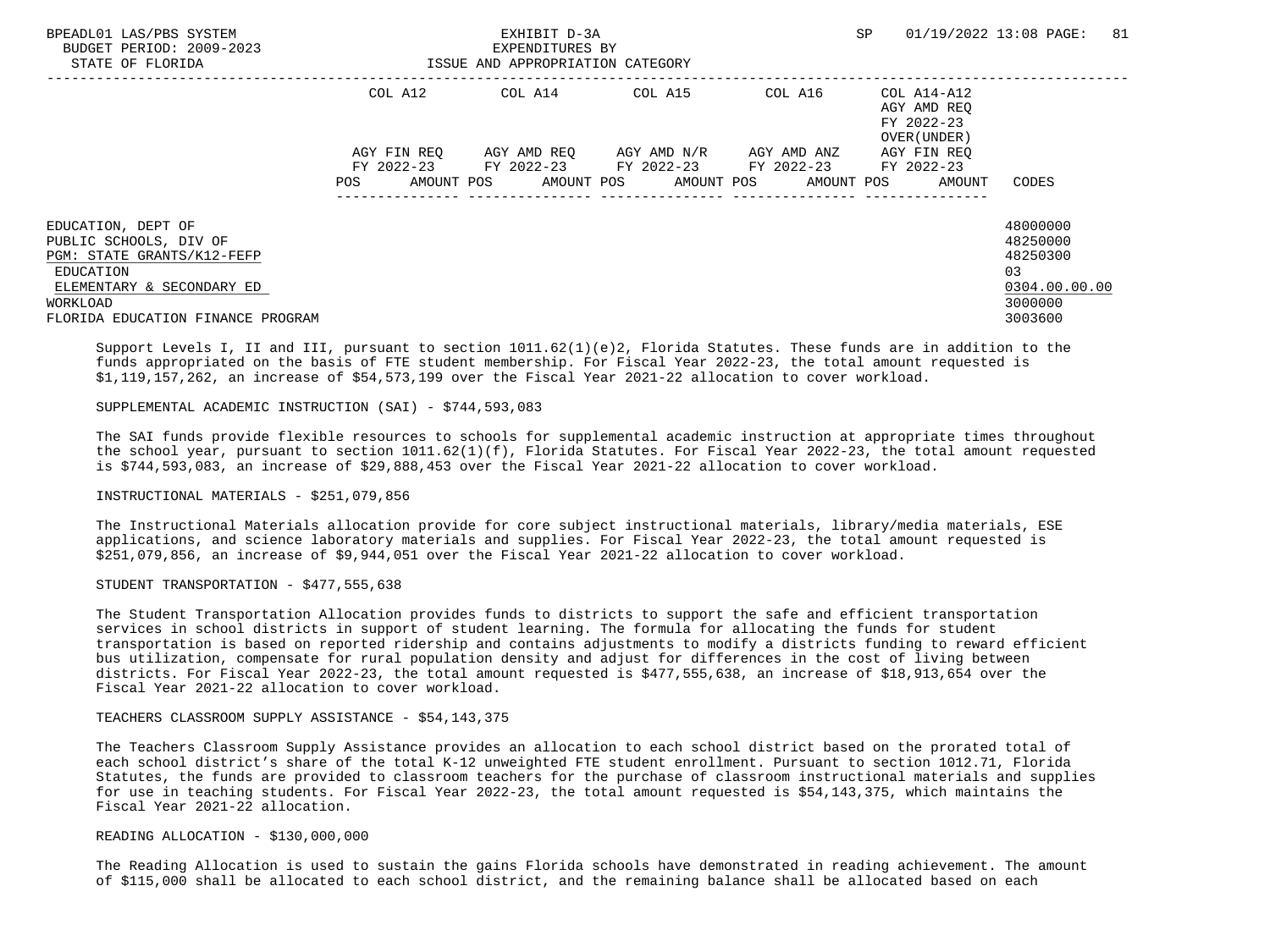| BPEADL01 LAS/PBS SYSTEM<br>BUDGET PERIOD: 2009-2023<br>STATE OF FLORIDA | EXHIBIT D-3A<br>EXPENDITURES BY<br>ISSUE AND APPROPRIATION CATEGORY |             |  |                 |  |                                                        |             | <b>SP</b> |                                                                  | 01/19/2022 13:08 PAGE: | 82 |
|-------------------------------------------------------------------------|---------------------------------------------------------------------|-------------|--|-----------------|--|--------------------------------------------------------|-------------|-----------|------------------------------------------------------------------|------------------------|----|
|                                                                         |                                                                     | COL A12     |  | COL A14 COL A15 |  |                                                        |             |           | COL A16 COL A14-A12<br>AGY AMD REO<br>FY 2022-23<br>OVER (UNDER) |                        |    |
|                                                                         |                                                                     | AGY FIN REO |  |                 |  | AGY AMD REO AGY AMD N/R                                | AGY AMD ANZ |           | AGY FIN REO                                                      |                        |    |
|                                                                         |                                                                     |             |  |                 |  | FY 2022-23 FY 2022-23 FY 2022-23 FY 2022-23 FY 2022-23 |             |           |                                                                  |                        |    |
|                                                                         | POS                                                                 | AMOUNT POS  |  |                 |  | AMOUNT POS AMOUNT POS AMOUNT POS                       |             |           | AMOUNT                                                           | CODES                  |    |
| EDUCATION, DEPT OF                                                      |                                                                     |             |  |                 |  |                                                        |             |           |                                                                  | 48000000               |    |
| PUBLIC SCHOOLS, DIV OF                                                  |                                                                     |             |  |                 |  |                                                        |             |           |                                                                  | 48250000               |    |
| PGM: STATE GRANTS/K12-FEFP                                              |                                                                     |             |  |                 |  |                                                        |             |           |                                                                  | 48250300               |    |
| EDUCATION                                                               |                                                                     |             |  |                 |  |                                                        |             |           |                                                                  | 0.3                    |    |
| ELEMENTARY & SECONDARY ED                                               |                                                                     |             |  |                 |  |                                                        |             |           |                                                                  | 0304.00.00.00          |    |
| WORKLOAD                                                                |                                                                     |             |  |                 |  |                                                        |             |           |                                                                  | 3000000                |    |
| FLORIDA EDUCATION FINANCE PROGRAM                                       |                                                                     |             |  |                 |  |                                                        |             |           |                                                                  | 3003600                |    |

 district's proportion of the state's total base funding, pursuant to section 1011.62(8), Florida Statutes. For Fiscal Year 2022-23, the total amount requested is \$130,000,000, which maintains the Fiscal Year 2021-22 allocation.

# DIGITAL CLASSROOM ALLOCATION - \$8,000,000

 The Digital Classroom Allocation provides funding for districts to integrate technology in classroom teaching and learning, pursuant to section 1011.62(10), Florida Statutes. These funds will improve a school district's information technology infrastructure, increase bandwidth and provide electronic devices for students and support school districts in meeting Florida's online assessment and testing requirements. The amount of \$100,000 shall be allocated to each school district, and the remaining balance shall be allocated based on each district's proportion of the state's total unweighted FTE. For Fiscal Year 2022-23, the total amount requested is \$8,000,000, which maintains the Fiscal Year 2021-22 allocation.

### FEDERALLY CONNECTED STUDENT SUPPLEMENT - \$14,049,285

 The Federally Connected Student Supplement provides supplemental funding for school districts to support the education of students connected with federally owned military installations, National Aeronautics and Space Administration property and Indian Lands. There is a student allocation and an exempt property allocation for districts with students receiving Federal Impact Aid who meet the specific criteria described in section 1011.62(11), Florida Statutes. For Fiscal Year 2022-23, the total amount requested is \$14,049,285, which maintains the Fiscal Year 2021-22 allocation as a result of no increase in the Base Student Allocation.

#### MENTAL HEALTH ASSISTANCE ALLOCATION - \$120,000,000

 The Mental Health Assistance Allocation provides funds to districts to establish or expand school-based mental health care. Each district is provided an allocation of \$100,000, with the remaining balance allocated based on each school district's proportionate share of the state's total unweighted student enrollment, pursuant to section 1011.62(14), Florida Statutes. Districts must develop and submit to the department expenditure plans that focus on delivering evidence-based mental health treatment to children and include the following elements: the provision of mental health assessment, diagnosis, intervention, treatment, and recovery services to students with one or more mental health or co-occurring substance abuse diagnoses and students at high risk of such diagnoses; coordination of such services with a student's primary care provider and with other mental health providers involved in the student's care; direct employment of such service providers, or a contract-based collaborative effort or partnership with one or more local community mental health programs, agencies, or providers. For Fiscal Year 2022-23, the total amount requested is \$120,000,000, which maintains the Fiscal Year 2021-22 allocation.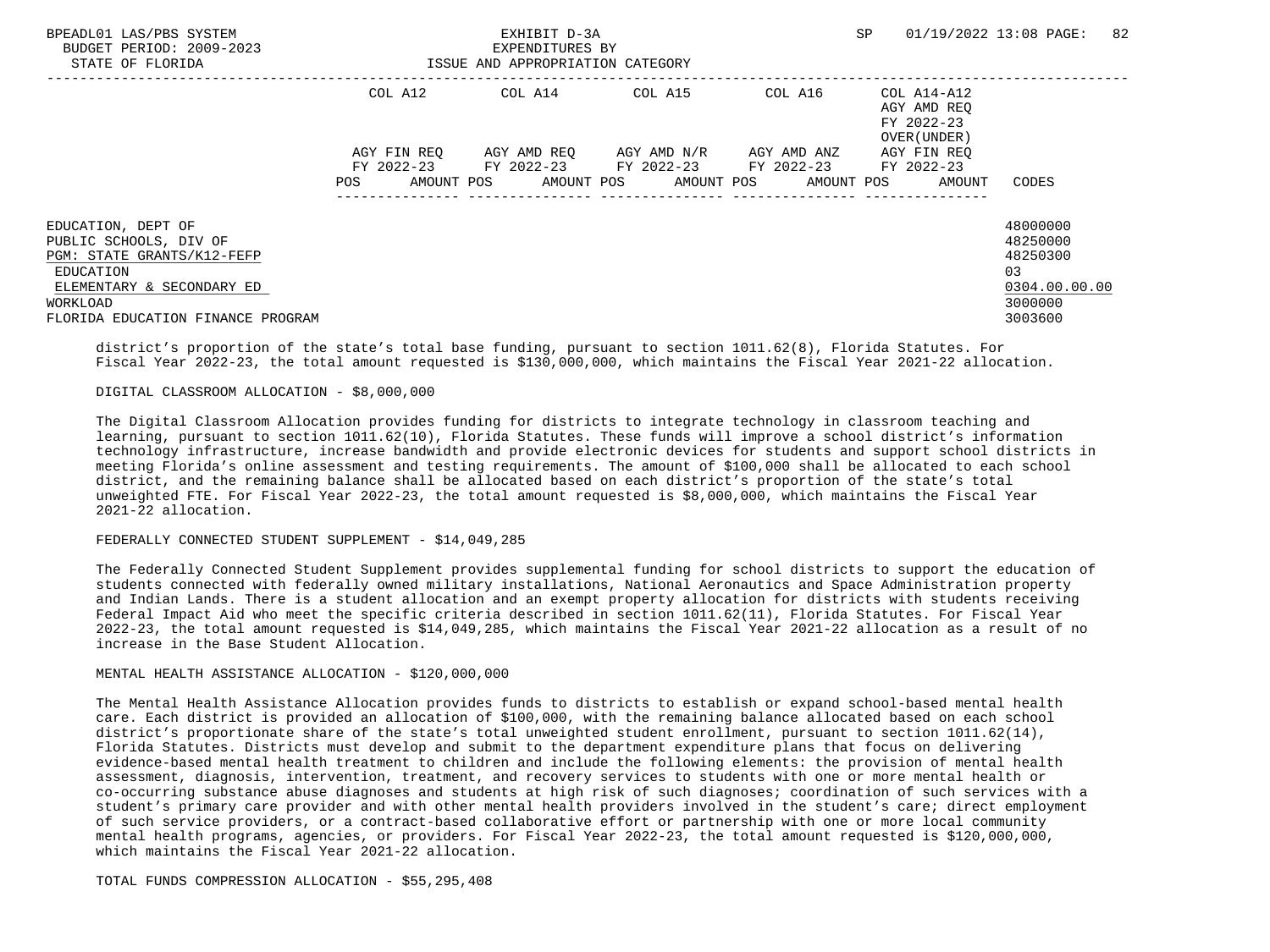| BPEADL01 LAS/PBS SYSTEM<br>BUDGET PERIOD: 2009-2023<br>STATE OF FLORIDA | EXHIBIT D-3A<br>EXPENDITURES BY<br>ISSUE AND APPROPRIATION CATEGORY |  |                                             |  |  |  | <b>SP</b>   |  |                                           | 01/19/2022 13:08 PAGE: | 83 |
|-------------------------------------------------------------------------|---------------------------------------------------------------------|--|---------------------------------------------|--|--|--|-------------|--|-------------------------------------------|------------------------|----|
|                                                                         | COL A12                                                             |  | COL A14 COL A15 COL A16 COL A14-A12         |  |  |  |             |  | AGY AMD REO<br>FY 2022-23<br>OVER (UNDER) |                        |    |
|                                                                         | AGY FIN REO                                                         |  | AGY AMD REO AGY AMD N/R                     |  |  |  | AGY AMD ANZ |  | AGY FIN REO                               |                        |    |
|                                                                         |                                                                     |  | FY 2022-23 FY 2022-23 FY 2022-23 FY 2022-23 |  |  |  |             |  | FY 2022-23                                |                        |    |
|                                                                         | POS                                                                 |  | AMOUNT POS AMOUNT POS AMOUNT POS AMOUNT POS |  |  |  |             |  | AMOUNT                                    | CODES                  |    |
| EDUCATION, DEPT OF                                                      |                                                                     |  |                                             |  |  |  |             |  |                                           | 48000000               |    |
| PUBLIC SCHOOLS, DIV OF                                                  |                                                                     |  |                                             |  |  |  |             |  |                                           | 48250000               |    |
| PGM: STATE GRANTS/K12-FEFP                                              |                                                                     |  |                                             |  |  |  |             |  |                                           | 48250300               |    |
| EDUCATION                                                               |                                                                     |  |                                             |  |  |  |             |  |                                           | 03                     |    |
| ELEMENTARY & SECONDARY ED                                               |                                                                     |  |                                             |  |  |  |             |  |                                           | 0304.00.00.00          |    |
| WORKLOAD                                                                |                                                                     |  |                                             |  |  |  |             |  |                                           | 3000000                |    |
| FLORIDA EDUCATION FINANCE PROGRAM                                       |                                                                     |  |                                             |  |  |  |             |  |                                           | 3003600                |    |

 The Total Funds Compression Allocation was created to provide additional funding to districts who, in the prior year, received less total FEFP funding per student than the state average. These districts receive the maximum of 25 percent of the difference in their funding per FTE and total state funding per FTE, not to exceed \$100 per FTE, or a District Cost Differential (DCD) hold harmless for districts whose cost differential decreased. For Fiscal Year 2022-23, the total amount requested is \$55,295,408, an increase of \$5,060,217 over the Fiscal Year 2021-22 allocation due to affected districts receiving less funding per FTE when compared to the state average in 2021-22 and no change in the DCD used.

TURNAROUND SCHOOL SUPPLEMENTAL SERVICES ALLOCATION - \$24,383,050

 The Turnaround School Supplemental Services Allocation provides district-managed turnaround schools with funds to offer services designed to improve the overall academic and community welfare of the schools' students and their families. Schools that earn three consecutive grades less than a "C" and schools that have improved to a "C" and are no longer in turnaround status are considered turnaround school. For Fiscal Year 2022-23, the total amount requested is \$24,383,050, which maintains the Fiscal Year 2021-22 Conference allocation.

TEACHER SALARY INCREASE ALLOCATION - \$550,000,000

 The Teacher Salary Increase Allocation is provided to maintain the base salary increase for full-time classroom teachers and the salary increases for instructional staff that were initiated in the 2020-21 fiscal year in accordance with section 1011.62(16), Florida Statutes. For Fiscal Year 2022-23, the total amount requested is \$550,000,000, which maintains the Fiscal Year 2021-22 allocation.

 This request aligns with the following strategy contained in Florida's Five Year Statewide Strategic Plan for Economic Development:

 #1.2 Provide a comprehensive pre-K through postsecondary education to prepare students for becoming successful workers, entrepreneurs and leaders.

Amended 2022-23 Narrative after December 15, 2021

 An overall increase of \$1,262,019,758 is requested for a workload increase for an additional 118,287.72 FTE students as well as an increase for enhancements. The workload increase amount is \$752,625,450 and the enhancement amount is \$509,394,308. Of the total increase, \$793,808,197 is requested from state funds and the remaining \$468,211,561 from additional required local effort (RLE) revenue. The increase needed above the recurring General Revenue is \$321,996,860.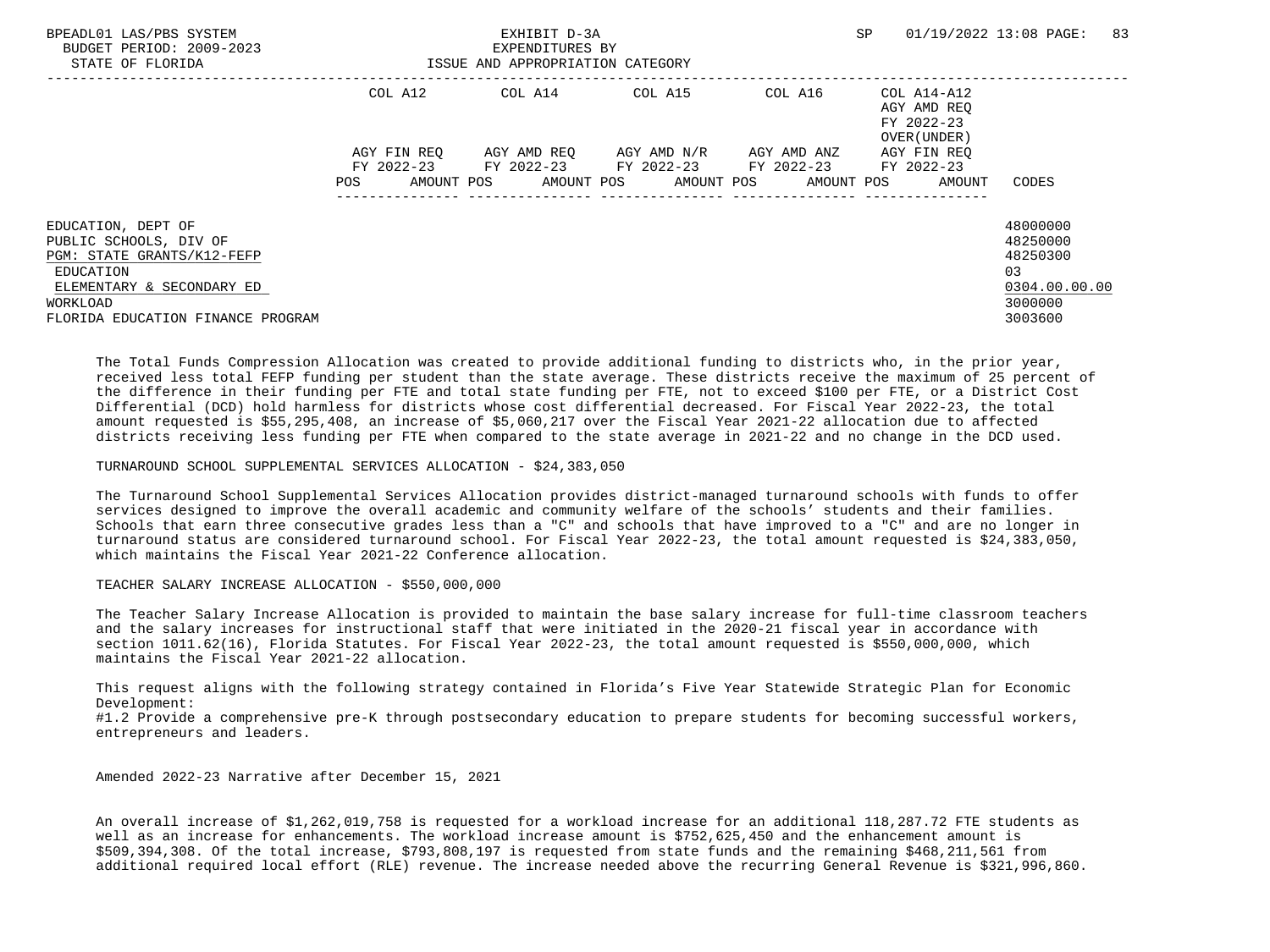| BPEADL01 LAS/PBS SYSTEM<br>BUDGET PERIOD: 2009-2023<br>STATE OF FLORIDA |             | EXHIBIT D-3A<br>EXPENDITURES BY<br>ISSUE AND APPROPRIATION CATEGORY |                                               |         | SP.                                                      | 01/19/2022 13:08 PAGE:<br>84 |
|-------------------------------------------------------------------------|-------------|---------------------------------------------------------------------|-----------------------------------------------|---------|----------------------------------------------------------|------------------------------|
|                                                                         | COL A12     | COL A14 COL A15                                                     |                                               | COL A16 | COL A14-A12<br>AGY AMD REO<br>FY 2022-23<br>OVER (UNDER) |                              |
|                                                                         | AGY FIN REO |                                                                     | AGY AMD REO      AGY AMD N/R      AGY AMD ANZ |         | AGY FIN REO                                              |                              |
|                                                                         |             | FY 2022-23 FY 2022-23 FY 2022-23 FY 2022-23                         |                                               |         | FY 2022-23                                               |                              |
|                                                                         | POS         | AMOUNT POS AMOUNT POS AMOUNT POS AMOUNT POS                         |                                               |         | AMOUNT                                                   | CODES                        |
| EDUCATION, DEPT OF                                                      |             |                                                                     |                                               |         |                                                          | 48000000                     |
| PUBLIC SCHOOLS, DIV OF                                                  |             |                                                                     |                                               |         |                                                          | 48250000                     |
| PGM: STATE GRANTS/K12-FEFP                                              |             |                                                                     |                                               |         |                                                          | 48250300                     |
| EDUCATION                                                               |             |                                                                     |                                               |         |                                                          | 03                           |
| ELEMENTARY & SECONDARY ED                                               |             |                                                                     |                                               |         |                                                          | 0304.00.00.00                |
| WORKLOAD                                                                |             |                                                                     |                                               |         |                                                          | 3000000                      |
| FLORIDA EDUCATION FINANCE PROGRAM                                       |             |                                                                     |                                               |         |                                                          | 3003600                      |

 The workload increase of \$752,625,450 is to fund a projected increase in school district enrollment of 118,287.72 FTE students, or 4.12 percent, from 2,868,388.86 in Fiscal Year 2021-22 to 2,986,676.58 in Fiscal Year 2022-23.

 The enhancement increase of \$509,394,308 is funded with an additional \$420,406,789 in state funds and the remaining \$88,987,519 is funded from an increase in RLE. Enhancements are distributed as follows:

 \$20,000,000 increase in state funds for Mental Health Assistance Allocation increase. \$50,000,000 increase in state funds for Teacher Salary Increase Allocation increase. \$30,000,000 increase in state funds for Safe Schools Allocation. \$320,406,789 in state funds for Supplemental Services for additional students within the base funding. \$88,987,519 in local funds for Supplemental Services for additional students within the base funding.

The funding amounts for the FEFP categoricals are as follows:

### ADJUSTMENT TO BASE FUNDING - \$14,820,965,716

 The total base FEFP funding amount requested for Fiscal Year 2022-23 is \$14,820,965,716, an increase of \$978,000,347 over the Fiscal Year 2021-22 allocation. Of this increase, \$568,781,674 is attributed to student workload and the remaining \$409,218,673 for an increase to the Base Student Allocation (BSA) of \$124.25 from \$4,372.91 to \$4,497.16. The amount of \$409,394,308 is requested to increase services provided by base funding for used at the discretion of school boards and charter schools to best prepare students for careers and postsecondary education. Of this request, \$320,406,789 is additional state funds and \$88,987,519 is from local RLE funds for an enhancement increase for supplemental services.

### SPARSITY SUPPLEMENT - \$54,671,047

 The Sparsity Supplement was appropriated as part of the FEFP to be allocated to districts with 24,000 or fewer FTE students pursuant to section 1011.62(7), Florida Statutes. The formula recognizes the relatively higher operating cost of smaller districts due to a sparse student population. For Fiscal Year 2022-23, the total amount requested is \$54,671,047, which is a decrease of \$747,708 from the Fiscal Year 2021-22 allocation.

## STATE-FUNDED DISCRETIONARY CONTRIBUTION - \$37,628,603

 The state provides each state university laboratory school and the Florida Virtual School with funds that, on a per-FTE basis, are equivalent to the discretionary taxes the school districts in which they are located may collect. The increase in funds for university lab schools is due to enrollment and tax roll increases. For Fiscal Year 2022-23, the total amount requested is \$37,628,603, an increase of \$905,528 over the Fiscal Year 2021-22 allocation to cover workload.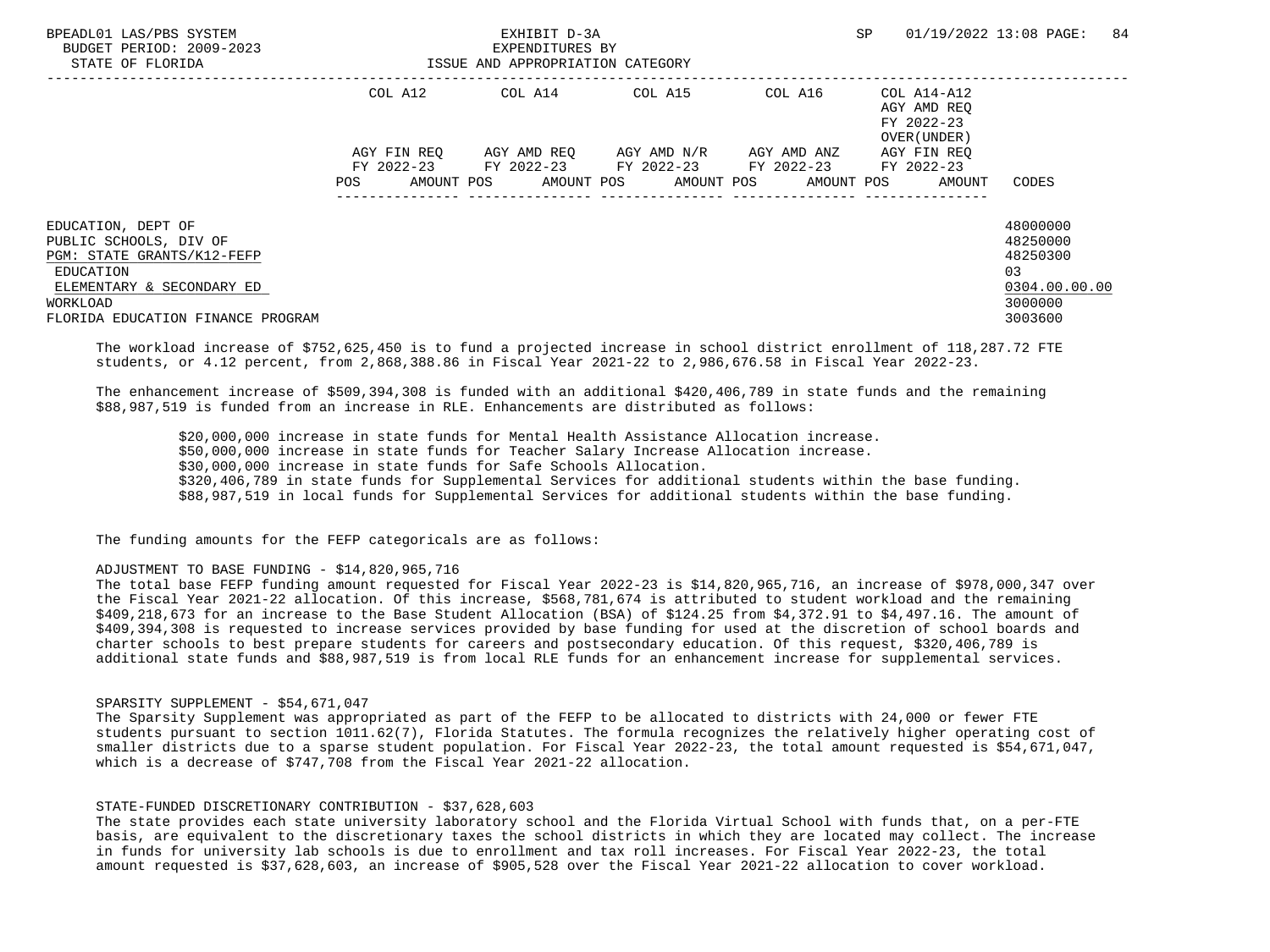| BPEADL01 LAS/PBS SYSTEM<br>BUDGET PERIOD: 2009-2023<br>STATE OF FLORIDA | EXHIBIT D-3A<br>EXPENDITURES BY<br>ISSUE AND APPROPRIATION CATEGORY |                           |  |         |  |                                                                                                                        |  |         | SP                                                       | 01/19/2022 13:08 PAGE:              | 85            |  |
|-------------------------------------------------------------------------|---------------------------------------------------------------------|---------------------------|--|---------|--|------------------------------------------------------------------------------------------------------------------------|--|---------|----------------------------------------------------------|-------------------------------------|---------------|--|
|                                                                         | COL A12                                                             |                           |  | COL A14 |  | COL A15                                                                                                                |  | COL A16 | COL A14-A12<br>AGY AMD REO<br>FY 2022-23<br>OVER (UNDER) |                                     |               |  |
|                                                                         | POS                                                                 | AGY FIN REO<br>AMOUNT POS |  |         |  | AGY AMD REO AGY AMD N/R AGY AMD ANZ<br>FY 2022-23 FY 2022-23 FY 2022-23 FY 2022-23<br>AMOUNT POS AMOUNT POS AMOUNT POS |  |         |                                                          | AGY FIN REO<br>FY 2022-23<br>AMOUNT | CODES         |  |
|                                                                         |                                                                     |                           |  |         |  |                                                                                                                        |  |         |                                                          |                                     |               |  |
| EDUCATION, DEPT OF                                                      |                                                                     |                           |  |         |  |                                                                                                                        |  |         |                                                          |                                     | 48000000      |  |
| PUBLIC SCHOOLS, DIV OF                                                  |                                                                     |                           |  |         |  |                                                                                                                        |  |         |                                                          |                                     | 48250000      |  |
| PGM: STATE GRANTS/K12-FEFP                                              |                                                                     |                           |  |         |  |                                                                                                                        |  |         |                                                          |                                     | 48250300      |  |
| EDUCATION                                                               |                                                                     |                           |  |         |  |                                                                                                                        |  |         |                                                          |                                     | 0.3           |  |
| ELEMENTARY & SECONDARY ED                                               |                                                                     |                           |  |         |  |                                                                                                                        |  |         |                                                          |                                     | 0304.00.00.00 |  |
| WORKLOAD                                                                |                                                                     |                           |  |         |  |                                                                                                                        |  |         |                                                          |                                     | 3000000       |  |
| FLORIDA EDUCATION FINANCE PROGRAM                                       |                                                                     |                           |  |         |  |                                                                                                                        |  |         |                                                          |                                     | 3003600       |  |

## DISCRETIONARY MILLAGE COMPRESSION FOR 0.748 OF A MILL - \$294,224,914

 If any school district levies the full 0.748 mill and it generates an amount of funds per unweighted FTE that is less than the state average amount per unweighted FTE, the school district shall receive a discretionary millage compression supplement that, when added to the funds generated by the district's 0.748 mill levy, shall be equal to the state average as provided in section 1011.62(5), Florida Statutes. The state average levy per FTE for 0.748 mills is \$634.05. For Fiscal Year 2022-23, the total amount requested is \$294,224,914, an increase of \$16,542,010 over the Fiscal Year 2021-22 allocation as a result of raising districts to the state average FTE funding.

### DEPARTMENT OF JUVENILE JUSTICE (DJJ) SUPPLEMENTAL ALLOCATION - \$5,156,248

 The DJJ Supplemental Allocation provides class size reduction funds for students in juvenile justice education programs in each school district, pursuant to the formula provided in section 1011.62(10), Florida Statutes. For Fiscal Year 2022-23, the total amount requested is \$5,156,248, a decrease of \$59,560 from the Fiscal Year 2021-22 allocation as a result of declining DJJ student population.

## SAFE SCHOOLS ALLOCATION - \$210,000,000

 The Safe Schools Allocation provides each district an allocation of \$250,000, and the remaining balance is allocated as follows: one-third based on the latest official Florida Crime Index provided by the Department of Law Enforcement and two-thirds based on each district's share of the state's total unweighted student enrollment. Safe Schools funds are to be used by school districts in their compliance with sections 1006.07-1006.148, Florida Statutes, and section 1011.62(15), Florida Statutes, with priority given to establishing a school resource officer program pursuant to section 1006.12, Florida Statutes. For Fiscal Year 2022-23, the total amount requested is \$210,000,000, which is an enhancement increase of \$30,000,000 over the Fiscal Year 2021-22.

### EXCEPTIONAL STUDENT EDUCATION (ESE) GUARANTEED ALLOCATION - \$1,119,157,262

 The ESE Guaranteed Allocation provides exceptional student services for students who were formerly reported in ESE Support Levels I, II and III, pursuant to section 1011.62(1)(e)2, Florida Statutes. These funds are in addition to the funds appropriated on the basis of FTE student membership. For Fiscal Year 2022-23, the total amount requested is \$1,119,157,262, an increase of \$54,573,199 over the Fiscal Year 2021-22 allocation to cover workload.

#### SUPPLEMENTAL ACADEMIC INSTRUCTION (SAI) - \$744,593,083

 The SAI funds provide flexible resources to schools for supplemental academic instruction at appropriate times throughout the school year, pursuant to section 1011.62(1)(f), Florida Statutes. For Fiscal Year 2022-23, the total amount requested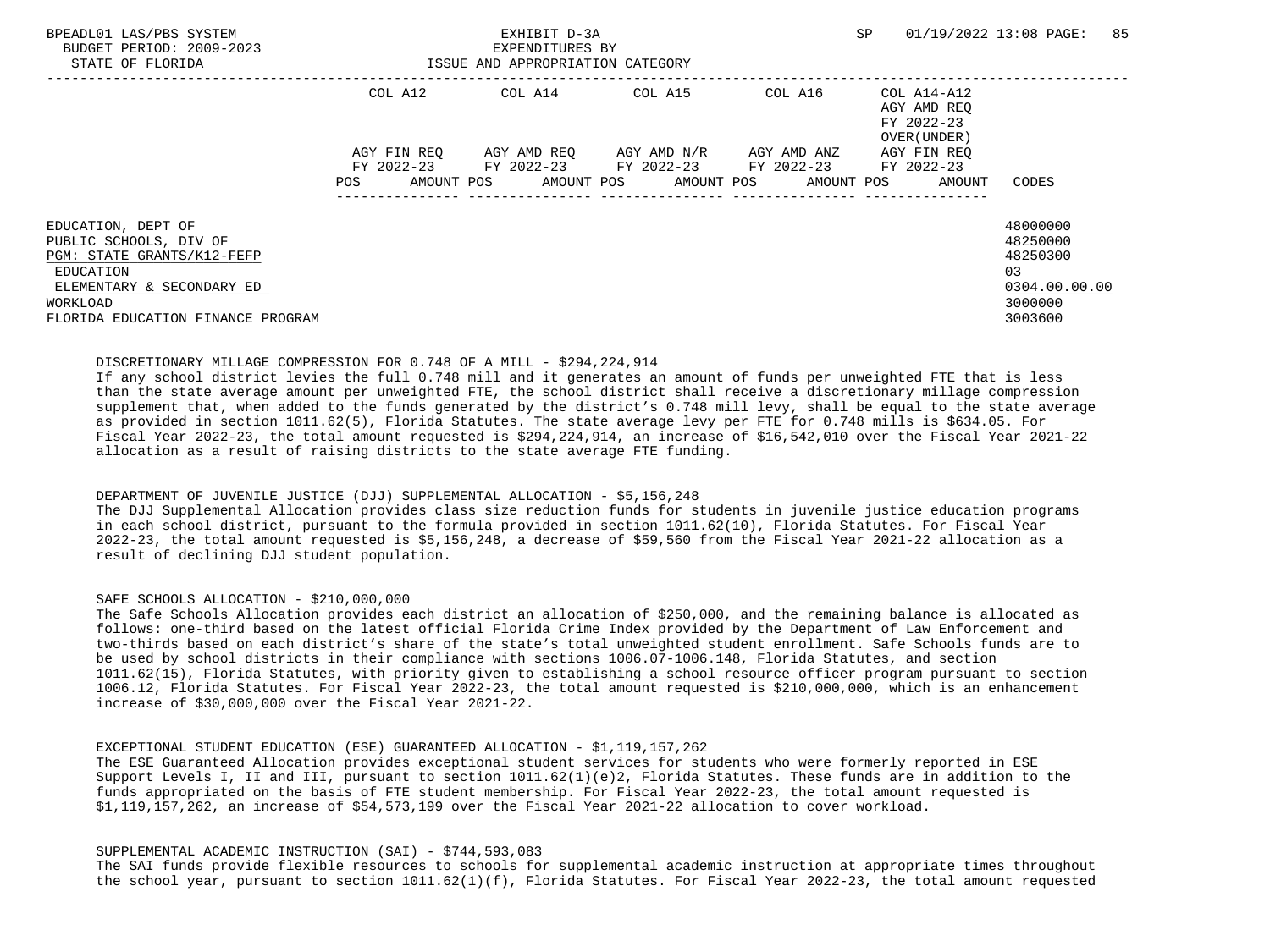| BPEADL01 LAS/PBS SYSTEM<br>BUDGET PERIOD: 2009-2023<br>STATE OF FLORIDA    |                   | EXHIBIT D-3A<br>EXPENDITURES BY<br>ISSUE AND APPROPRIATION CATEGORY |                                                                                 |         | <b>SP</b>                                                | 86<br>01/19/2022 13:08 PAGE:     |
|----------------------------------------------------------------------------|-------------------|---------------------------------------------------------------------|---------------------------------------------------------------------------------|---------|----------------------------------------------------------|----------------------------------|
|                                                                            | COL A12           |                                                                     | COL A14 COL A15                                                                 | COL A16 | COL A14-A12<br>AGY AMD REO<br>FY 2022-23<br>OVER (UNDER) |                                  |
|                                                                            | AGY FIN REO       |                                                                     | AGY AMD REO     AGY AMD N/R     AGY AMD ANZ                                     |         | AGY FIN REO                                              |                                  |
|                                                                            | AMOUNT POS<br>POS |                                                                     | FY 2022-23 FY 2022-23 FY 2022-23 FY 2022-23<br>AMOUNT POS AMOUNT POS AMOUNT POS |         | FY 2022-23<br>AMOUNT                                     | CODES                            |
| EDUCATION, DEPT OF<br>PUBLIC SCHOOLS, DIV OF<br>PGM: STATE GRANTS/K12-FEFP |                   |                                                                     |                                                                                 |         |                                                          | 48000000<br>48250000<br>48250300 |
| EDUCATION<br>ELEMENTARY & SECONDARY ED                                     |                   |                                                                     |                                                                                 |         |                                                          | 03<br>0304.00.00.00              |
| WORKLOAD                                                                   |                   |                                                                     |                                                                                 |         |                                                          | 3000000                          |
| FLORIDA EDUCATION FINANCE PROGRAM                                          |                   |                                                                     |                                                                                 |         |                                                          | 3003600                          |

is \$744,593,083, an increase of \$29,888,453 over the Fiscal Year 2021-22 allocation to cover workload.

# INSTRUCTIONAL MATERIALS - \$262,838,028

 The Instructional Materials allocation provide for core subject instructional materials, library/media materials, ESE applications, and science laboratory materials and supplies. For Fiscal Year 2022-23, the total amount requested is \$262,838,028, an increase of \$21,702,223 over the Fiscal Year 2021-22 allocation to cover workload.

## STUDENT TRANSPORTATION - \$499.919.763

 The Student Transportation Allocation provides funds to districts to support the safe and efficient transportation services in school districts in support of student learning. The formula for allocating the funds for student transportation is based on reported ridership and contains adjustments to modify a districts funding to reward efficient bus utilization, compensate for rural population density and adjust for differences in the cost of living between districts. For Fiscal Year 2022-23, the total amount requested is \$499,919,763, an increase of \$41,277,779 over the Fiscal Year 2021-22 allocation to cover workload.

### TEACHERS CLASSROOM SUPPLY ASSISTANCE - \$54,143,375

 The Teachers Classroom Supply Assistance provides an allocation to each school district based on the prorated total of each school district's share of the total K-12 unweighted FTE student enrollment. Pursuant to section 1012.71, Florida Statutes, the funds are provided to classroom teachers for the purchase of classroom instructional materials and supplies for use in teaching students. For Fiscal Year 2022-23, the total amount requested is \$54,143,375, which maintains the Fiscal Year 2021-22 allocation.

### READING ALLOCATION - \$130,000,000

 The Reading Allocation is used to sustain the gains Florida schools have demonstrated in reading achievement. The amount of \$115,000 shall be allocated to each school district, and the remaining balance shall be allocated based on each district's proportion of the state's total base funding, pursuant to section 1011.62(9), Florida Statutes. For Fiscal Year 2022-23, the total amount requested is \$130,000,000, which maintains the Fiscal Year 2021-22 allocation.

### DIGITAL CLASSROOM ALLOCATION - \$8,000,000

 The Digital Classroom Allocation provides funding for districts to integrate technology in classroom teaching and learning, pursuant to section 1011.62(12), Florida Statutes. These funds will improve a school district's information technology infrastructure, increase bandwidth and provide electronic devices for students and support school districts in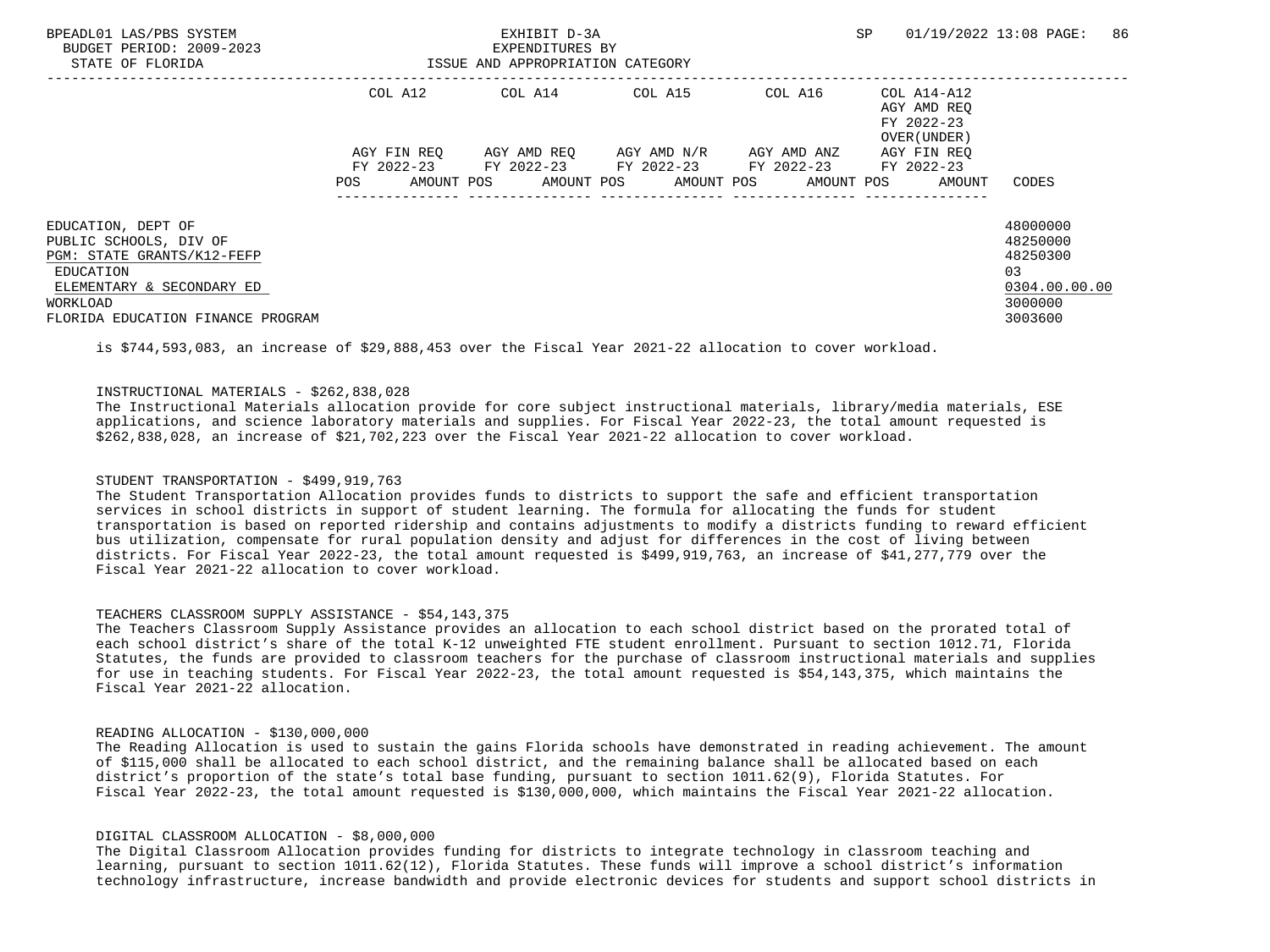| BPEADL01 LAS/PBS SYSTEM<br>BUDGET PERIOD: 2009-2023<br>STATE OF FLORIDA | EXHIBIT D-3A<br>EXPENDITURES BY<br>ISSUE AND APPROPRIATION CATEGORY |             |  |                 |  |                                                        |             | <b>SP</b><br>01/19/2022 13:08 PAGE: |                                                                  |               | 87 |
|-------------------------------------------------------------------------|---------------------------------------------------------------------|-------------|--|-----------------|--|--------------------------------------------------------|-------------|-------------------------------------|------------------------------------------------------------------|---------------|----|
|                                                                         |                                                                     | COL A12     |  | COL A14 COL A15 |  |                                                        |             |                                     | COL A16 COL A14-A12<br>AGY AMD REO<br>FY 2022-23<br>OVER (UNDER) |               |    |
|                                                                         |                                                                     | AGY FIN REO |  |                 |  | AGY AMD REO AGY AMD N/R                                | AGY AMD ANZ |                                     | AGY FIN REO                                                      |               |    |
|                                                                         |                                                                     |             |  |                 |  | FY 2022-23 FY 2022-23 FY 2022-23 FY 2022-23 FY 2022-23 |             |                                     |                                                                  |               |    |
|                                                                         | POS                                                                 | AMOUNT POS  |  |                 |  | AMOUNT POS AMOUNT POS AMOUNT POS                       |             |                                     | AMOUNT                                                           | CODES         |    |
| EDUCATION, DEPT OF                                                      |                                                                     |             |  |                 |  |                                                        |             |                                     |                                                                  | 48000000      |    |
| PUBLIC SCHOOLS, DIV OF                                                  |                                                                     |             |  |                 |  |                                                        |             |                                     |                                                                  | 48250000      |    |
| PGM: STATE GRANTS/K12-FEFP                                              |                                                                     |             |  |                 |  |                                                        |             |                                     |                                                                  | 48250300      |    |
| EDUCATION                                                               |                                                                     |             |  |                 |  |                                                        |             |                                     |                                                                  | 0.3           |    |
| ELEMENTARY & SECONDARY ED                                               |                                                                     |             |  |                 |  |                                                        |             |                                     |                                                                  | 0304.00.00.00 |    |
| WORKLOAD                                                                |                                                                     |             |  |                 |  |                                                        |             |                                     |                                                                  | 3000000       |    |
| FLORIDA EDUCATION FINANCE PROGRAM                                       |                                                                     |             |  |                 |  |                                                        |             |                                     |                                                                  | 3003600       |    |

 meeting Florida's online assessment and testing requirements. The amount of \$100,000 shall be allocated to each school district, and the remaining balance shall be allocated based on each district's proportion of the state's total unweighted FTE. For Fiscal Year 2022-23, the total amount requested is \$8,000,000, which maintains the Fiscal Year 2021-22 allocation.

# FEDERALLY CONNECTED STUDENT SUPPLEMENT - \$14,224,920

 The Federally Connected Student Supplement provides supplemental funding for school districts to support the education of students connected with federally owned military installations, National Aeronautics and Space Administration property and Indian Lands. There is a student allocation and an exempt property allocation for districts with students receiving Federal Impact Aid who meet the specific criteria described in section 1011.62(13), Florida Statutes. For Fiscal Year 2022-23, the total amount requested is \$14,224,920, which is an enhancement increase of \$175,635 over the Fiscal Year 2021-22 allocation. This is part of the supplemental services allocation.

## MENTAL HEALTH ASSISTANCE ALLOCATION - \$140,000,000

 The Mental Health Assistance Allocation provides funds to districts to establish or expand school-based mental health care. Each district is provided an allocation of \$100,000, with the remaining balance allocated based on each school district's proportionate share of the state's total unweighted student enrollment, pursuant to section 1011.62(16), Florida Statutes. Districts must develop and submit to the department expenditure plans that focus on delivering evidence-based mental health treatment to children and include the following elements: the provision of mental health assessment, diagnosis, intervention, treatment, and recovery services to students with one or more mental health or co-occurring substance abuse diagnoses and students at high risk of such diagnoses; coordination of such services with a student's primary care provider and with other mental health providers involved in the student's care; direct employment of such service providers, or a contract-based collaborative effort or partnership with one or more local community mental health programs, agencies, or providers. For Fiscal Year 2022-23, the total amount requested is \$140,000,000, which is an enhancement increase of \$20,000,000 over the Fiscal Year 2021-22.

### TOTAL FUNDS COMPRESSION ALLOCATION - \$55,295,408

 The Total Funds Compression Allocation was created to provide additional funding to districts who, in the prior year, received less total FEFP funding per student than the state average. These districts receive the maximum of 25 percent of the difference in their funding per FTE and total state funding per FTE, not to exceed \$100 per FTE, or a District Cost Differential (DCD) hold harmless for districts whose cost differential decreased. For Fiscal Year 2022-23, the total amount requested is \$55,295,408, an increase of \$5,060,217 over the Fiscal Year 2021-22 allocation due to affected districts receiving less funding per FTE when compared to the state average in 2021-22 and no change in the DCD used.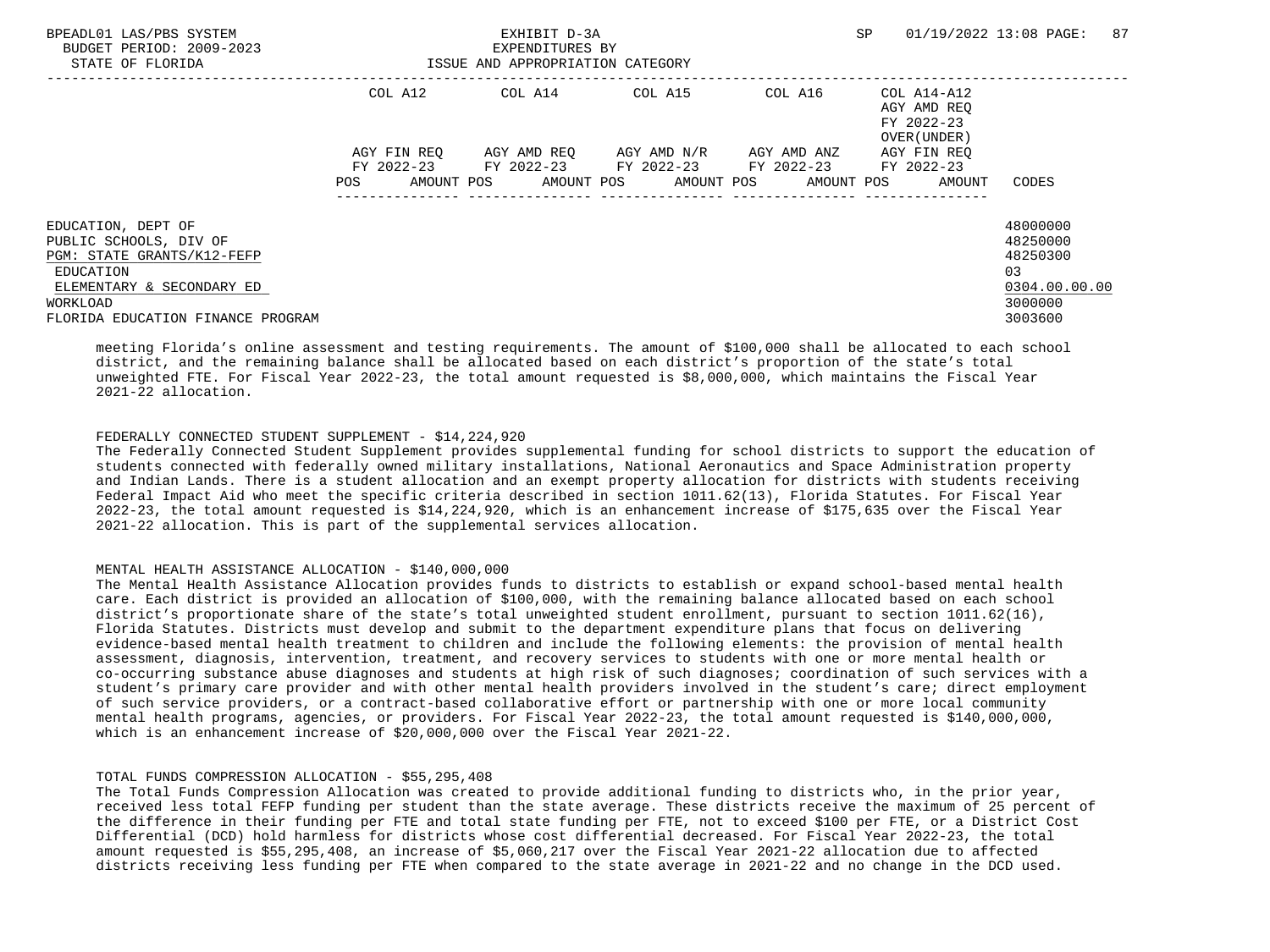| BPEADL01 LAS/PBS SYSTEM<br>BUDGET PERIOD: 2009-2023<br>STATE OF FLORIDA |             | EXHIBIT D-3A<br>EXPENDITURES BY<br>ISSUE AND APPROPRIATION CATEGORY |                                             |                 | SP                                                       | 88<br>01/19/2022 13:08 PAGE: |
|-------------------------------------------------------------------------|-------------|---------------------------------------------------------------------|---------------------------------------------|-----------------|----------------------------------------------------------|------------------------------|
|                                                                         | COL A12     |                                                                     | COL A14 COL A15                             | COL A16         | COL A14-A12<br>AGY AMD REO<br>FY 2022-23<br>OVER (UNDER) |                              |
|                                                                         | AGY FIN REO |                                                                     | AGY AMD REO AGY AMD N/R AGY AMD ANZ         |                 | AGY FIN REO                                              |                              |
|                                                                         |             |                                                                     | FY 2022-23 FY 2022-23 FY 2022-23 FY 2022-23 |                 | FY 2022-23                                               |                              |
|                                                                         | POS         |                                                                     | AMOUNT POS AMOUNT POS AMOUNT POS AMOUNT POS | --------------- | AMOUNT                                                   | CODES                        |
| EDUCATION, DEPT OF                                                      |             |                                                                     |                                             |                 |                                                          | 48000000                     |
| PUBLIC SCHOOLS, DIV OF                                                  |             |                                                                     |                                             |                 |                                                          | 48250000                     |
| PGM: STATE GRANTS/K12-FEFP                                              |             |                                                                     |                                             |                 |                                                          | 48250300                     |
| EDUCATION                                                               |             |                                                                     |                                             |                 |                                                          | 03                           |
| ELEMENTARY & SECONDARY ED                                               |             |                                                                     |                                             |                 |                                                          | 0304.00.00.00                |
| WORKLOAD                                                                |             |                                                                     |                                             |                 |                                                          | 3000000                      |
| FLORIDA EDUCATION FINANCE PROGRAM                                       |             |                                                                     |                                             |                 |                                                          | 3003600                      |

#### TURNAROUND SCHOOL SUPPLEMENTAL SERVICES ALLOCATION - \$24,383,050

 The Turnaround School Supplemental Services Allocation provides district-managed turnaround schools with funds to offer services designed to improve the overall academic and community welfare of the schools' students and their families. Schools that earn three consecutive grades less than a "C" and schools that have improved to a "C" and are no longer inturnaround status are considered turnaround school. For Fiscal Year 2022-23, the total amount requested is \$24,383,050, which is an increase of \$14,701,635 over the Fiscal Year 2021-22 allocation.

#### TEACHER SALARY INCREASE ALLOCATION - \$600,000,000

 The Teacher Salary Increase Allocation is provided to maintain the base salary increase for full-time classroom teachers and the salary increases for instructional staff that were initiated in the 2020-21 fiscal year in accordance with section 1011.62(18), Florida Statutes. For Fiscal Year 2021-22, the total amount requested is \$600,000,000, which is an enhancement increase of \$50,000,000 over the Fiscal Year 2020-21 allocation.

#### REQUIRED LOCAL EFFORT - \$8,687,180,476

 The total increase in RLE of \$468,211,561 is applied to workload and enhancements and is realized as a result of a decrease in the RLE millage rate.

 Summary: An overall increase in General Revenue to cover workload and state enhancements in various categoricals. \*\*\*\*\*\*\*\*\*\*\*\*\*\*\*\*\*\*\*\*\*\*\*\*\*\*\*\*\*\*\*\*\*\*\*\*\*\*\*\*\*\*\*\*\*\*\*\*\*\*\*\*\*\*\*\*\*\*\*\*\*\*\*\*\*\*\*\*\*\*\*\*\*\*\*\*\*\*\*\*\*\*\*\*\*\*\*\*\*\*\*\*\*\*\*\*\*\*\*\*\*\*\*\*\*\*\*\*\*\*\*\*\*\*\*\*\*\*\*\*\*\*\*\*\*\*\*

| FUND SHIFT                         |           |              |              |                    | 3400000 |
|------------------------------------|-----------|--------------|--------------|--------------------|---------|
| FUND SHIFT FROM GENERAL REVENUE TO |           |              |              |                    |         |
| STATE SCHOOL TRUST FUND - DELETE   |           |              |              |                    | 3409040 |
| AID TO LOCAL GOVERNMENTS           |           |              |              |                    | 050000  |
| G/A-FL ED FINANCE PROGRAM          |           |              |              |                    | 050560  |
| GENERAL REVENUE FUND               | $-$ STATE | 169,200,000- | 160,000,000- | 169,200,000-1000 1 |         |
|                                    |           |              |              |                    |         |

 AGENCY ISSUE NARRATIVE: 2022-2023 BUDGET YEAR NARRATIVE: IT COMPONENT? NO Amended 2022-23 Narrative after December 15, 2021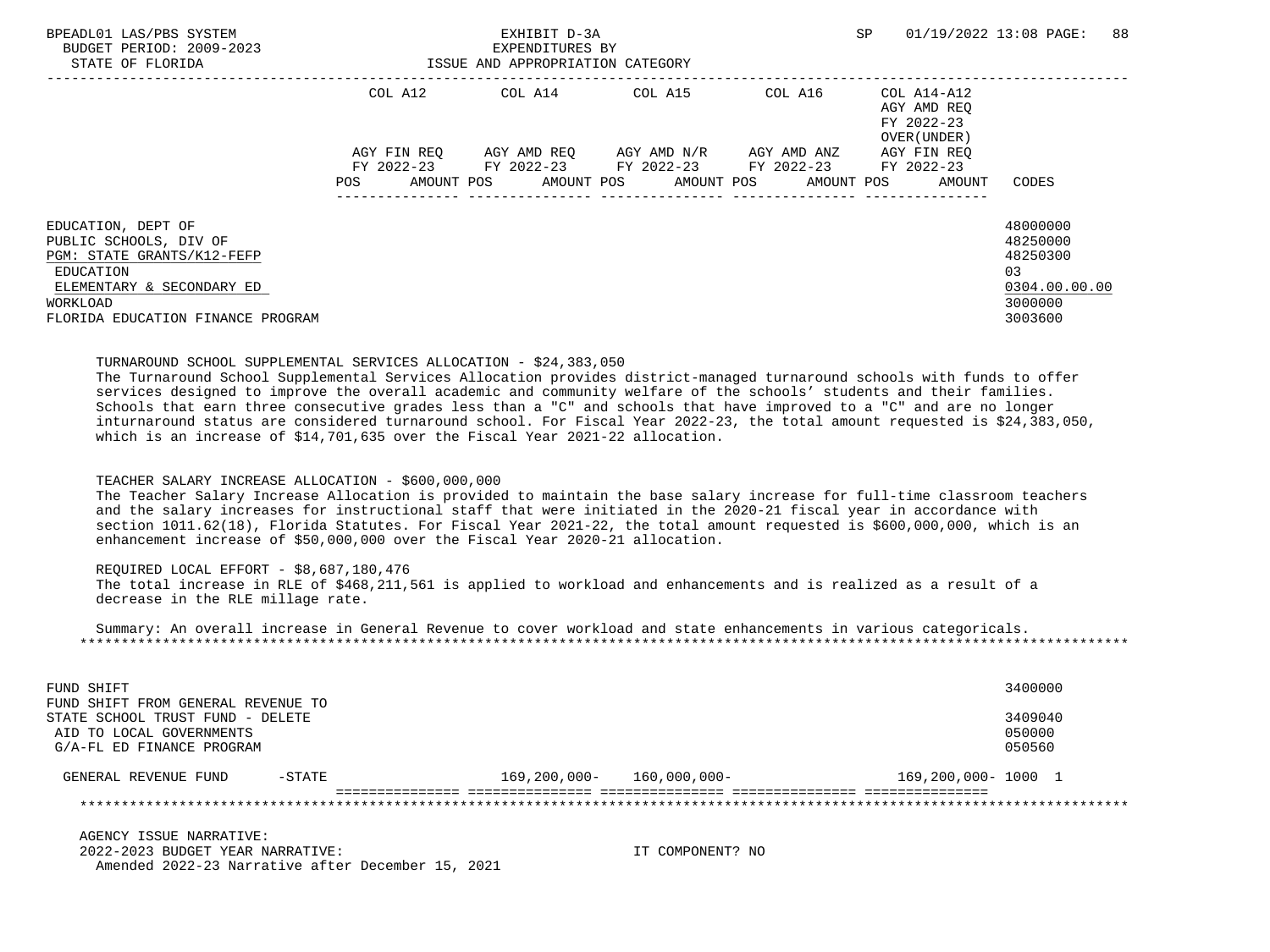| BPEADL01 LAS/PBS SYSTEM<br>BUDGET PERIOD: 2009-2023<br>STATE OF FLORIDA                                                                                                                                                                          |                | EXHIBIT D-3A<br>EXPENDITURES BY<br>ISSUE AND APPROPRIATION CATEGORY |                                                                                                                                     |            | SP                                                           | 01/19/2022 13:08 PAGE:<br>89                                                  |
|--------------------------------------------------------------------------------------------------------------------------------------------------------------------------------------------------------------------------------------------------|----------------|---------------------------------------------------------------------|-------------------------------------------------------------------------------------------------------------------------------------|------------|--------------------------------------------------------------|-------------------------------------------------------------------------------|
|                                                                                                                                                                                                                                                  | COL A12        |                                                                     | COL A14 COL A15 COL A16                                                                                                             |            | $COL A14 - A12$<br>AGY AMD REQ<br>FY 2022-23<br>OVER (UNDER) |                                                                               |
|                                                                                                                                                                                                                                                  | POS AMOUNT POS |                                                                     | AGY FIN REQ AGY AMD REQ AGY AMD N/R AGY AMD ANZ AGY FIN REQ<br>FY 2022-23 FY 2022-23 FY 2022-23 FY 2022-23 FY 2022-23<br>AMOUNT POS | AMOUNT POS | AMOUNT POS<br>AMOUNT                                         | CODES                                                                         |
| EDUCATION, DEPT OF<br>PUBLIC SCHOOLS, DIV OF<br>PGM: STATE GRANTS/K12-FEFP<br>EDUCATION<br>ELEMENTARY & SECONDARY ED<br>FUND SHIFT<br>FUND SHIFT FROM GENERAL REVENUE TO<br>STATE SCHOOL TRUST FUND - DELETE                                     |                |                                                                     |                                                                                                                                     |            |                                                              | 48000000<br>48250000<br>48250300<br>03<br>0304.00.00.00<br>3400000<br>3409040 |
| The Department of Education is requesting a fund shift of \$169,200,000 from the General Revenue Fund to the State School<br>Trust Fund (SSTF) to utilize available trust fund revenue.<br>See issue 3409050 for corresponding increase in SSTF. |                |                                                                     |                                                                                                                                     |            |                                                              |                                                                               |
| Summary: This is a new issue.                                                                                                                                                                                                                    |                |                                                                     |                                                                                                                                     |            |                                                              |                                                                               |
| FUND SHIFT FROM GENERAL REVENUE TO<br>STATE SCHOOL TRUST FUND - ADD<br>AID TO LOCAL GOVERNMENTS<br>G/A-FL ED FINANCE PROGRAM                                                                                                                     |                |                                                                     |                                                                                                                                     |            |                                                              | 3409050<br>050000<br>050560                                                   |
| STATE SCHOOL TF                                                                                                                                                                                                                                  | $-STATE$       |                                                                     | 169,200,000 160,000,000                                                                                                             |            | 169,200,000 2543 1                                           |                                                                               |
|                                                                                                                                                                                                                                                  |                |                                                                     |                                                                                                                                     |            |                                                              |                                                                               |
| AGENCY ISSUE NARRATIVE:<br>2022-2023 BUDGET YEAR NARRATIVE:<br>Amended 2022-23 Narrative after December 15, 2021                                                                                                                                 |                |                                                                     | IT COMPONENT? NO                                                                                                                    |            |                                                              |                                                                               |
| The Department of Education is requesting a fund shift of \$169,200,000 from the General Revenue Fund to the State School<br>Trust Fund (SSTF) to utilize available trust fund revenue.                                                          |                |                                                                     |                                                                                                                                     |            |                                                              |                                                                               |
| See issue 3409040 for corresponding decrease in General Revenue.                                                                                                                                                                                 |                |                                                                     |                                                                                                                                     |            |                                                              |                                                                               |
| Summary: This is a new issue.                                                                                                                                                                                                                    |                |                                                                     |                                                                                                                                     |            |                                                              |                                                                               |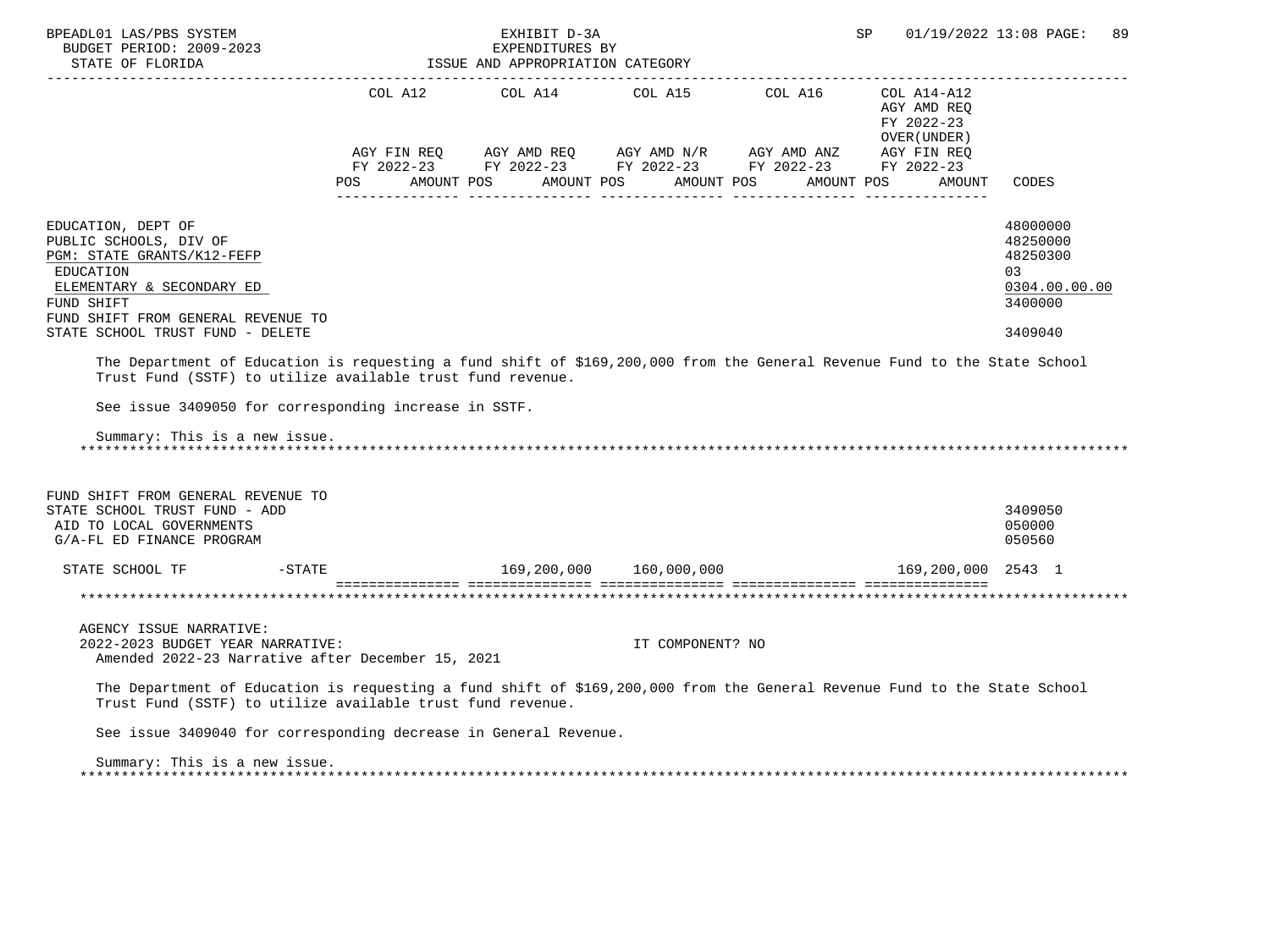| BPEADL01 LAS/PBS SYSTEM<br>BUDGET PERIOD: 2009-2023<br>STATE OF FLORIDA                                                                                                                                                                                                                      |            | EXHIBIT D-3A<br>EXPENDITURES BY<br>ISSUE AND APPROPRIATION CATEGORY                                                                               |                             |            | SP                                         | 01/19/2022 13:08 PAGE:<br>90.                                                           |
|----------------------------------------------------------------------------------------------------------------------------------------------------------------------------------------------------------------------------------------------------------------------------------------------|------------|---------------------------------------------------------------------------------------------------------------------------------------------------|-----------------------------|------------|--------------------------------------------|-----------------------------------------------------------------------------------------|
|                                                                                                                                                                                                                                                                                              |            | COL A12 $\qquad$ COL A14 $\qquad$ COL A15 $\qquad$ COL A16 $\qquad$ COL A14-A12                                                                   |                             |            | AGY AMD REQ<br>FY 2022-23<br>OVER (UNDER ) |                                                                                         |
|                                                                                                                                                                                                                                                                                              | <b>POS</b> | AGY FIN REQ AGY AMD REQ AGY AMD N/R AGY AMD ANZ AGY FIN REQ<br>FY 2022-23 FY 2022-23 FY 2022-23 FY 2022-23 FY 2022-23<br>AMOUNT POS<br>AMOUNT POS |                             | AMOUNT POS | AMOUNT POS<br>AMOUNT                       | CODES                                                                                   |
| EDUCATION, DEPT OF<br>PUBLIC SCHOOLS, DIV OF<br>PGM: STATE GRANTS/K12-FEFP<br>EDUCATION<br>ELEMENTARY & SECONDARY ED<br>FUND SHIFT<br>FUND SHIFT FROM GENERAL REVENUE TO<br>EDUCATIONAL ENHANCEMENT TRUST FUND<br>- DELETE<br>AID TO LOCAL GOVERNMENTS                                       |            |                                                                                                                                                   |                             |            |                                            | 48000000<br>48250000<br>48250300<br>03<br>0304.00.00.00<br>3400000<br>3409800<br>050000 |
| G/A-FL ED FINANCE PROGRAM<br>GENERAL REVENUE FUND<br>$-$ STATE                                                                                                                                                                                                                               |            | 510,116,604-346,112,439-                                                                                                                          |                             |            | 510, 116, 604 - 1000 1                     | 050560                                                                                  |
| AGENCY ISSUE NARRATIVE:<br>2022-2023 BUDGET YEAR NARRATIVE:<br>Amended 2022-23 Narrative after December 15, 2021                                                                                                                                                                             |            |                                                                                                                                                   | IT COMPONENT? NO            |            |                                            |                                                                                         |
| The Department of Education is requesting a fund shift of \$510,116,604 from the General Revenue Fund to the Educational<br>Enhancement Trust Fund (EETF) to utilize available trust fund revenue.<br>See issue 3409900 for corresponding increase in EETF.<br>Summary: This is a new issue. |            |                                                                                                                                                   |                             |            |                                            |                                                                                         |
|                                                                                                                                                                                                                                                                                              |            |                                                                                                                                                   |                             |            |                                            |                                                                                         |
| FUND SHIFT FROM GENERAL REVENUE TO<br>EDUCATIONAL ENHANCEMENT TRUST FUND<br>- ADD<br>AID TO LOCAL GOVERNMENTS<br>G/A-FL ED FINANCE PROGRAM                                                                                                                                                   |            |                                                                                                                                                   |                             |            |                                            | 3409900<br>050000<br>050560                                                             |
| EDUCATIONAL ENHANCEMENT TF-STATE                                                                                                                                                                                                                                                             |            |                                                                                                                                                   | 510, 116, 604 346, 112, 439 |            | 510, 116, 604 2178 1                       |                                                                                         |
|                                                                                                                                                                                                                                                                                              |            |                                                                                                                                                   |                             |            |                                            |                                                                                         |
| AGENCY ISSUE NARRATIVE:<br>2022-2023 BUDGET YEAR NARRATIVE:<br>Amended 2022-23 Narrative after December 15, 2021                                                                                                                                                                             |            |                                                                                                                                                   | IT COMPONENT? NO            |            |                                            |                                                                                         |

 The Department of Education is requesting a fund shift of \$510,116,604 from the General Revenue Fund to the Educational Enhancement Trust Fund (EETF) to utilize available trust fund revenue.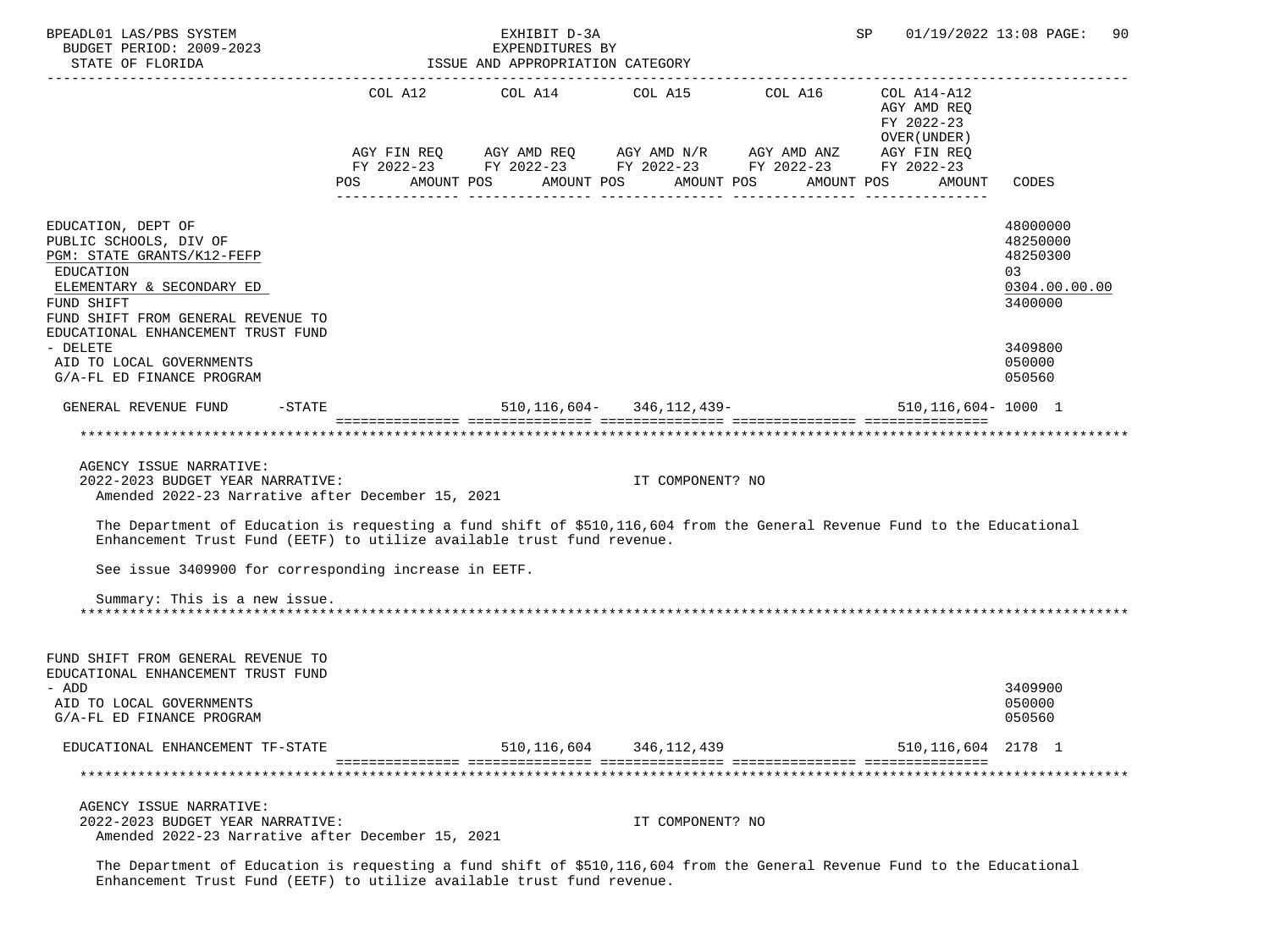| BPEADL01 LAS/PBS SYSTEM<br>BUDGET PERIOD: 2009-2023<br>STATE OF FLORIDA                                                                                                                                                 | EXPENDITURES BY<br>ISSUE AND APPROPRIATION CATEGORY    | EXHIBIT D-3A | <b>SP</b>                                                                                                                                                            | 01/19/2022 13:08 PAGE:<br>91 |                                           |                                                                               |
|-------------------------------------------------------------------------------------------------------------------------------------------------------------------------------------------------------------------------|--------------------------------------------------------|--------------|----------------------------------------------------------------------------------------------------------------------------------------------------------------------|------------------------------|-------------------------------------------|-------------------------------------------------------------------------------|
|                                                                                                                                                                                                                         | POS AMOUNT POS AMOUNT POS AMOUNT POS AMOUNT POS AMOUNT |              | COL A12 COL A14 COL A15 COL A16 COL A14-A12<br>AGY FIN REQ AGY AMD REQ AGY AMD N/R AGY AMD ANZ AGY FIN REQ<br>FY 2022-23 FY 2022-23 FY 2022-23 FY 2022-23 FY 2022-23 |                              | AGY AMD REO<br>FY 2022-23<br>OVER (UNDER) | CODES                                                                         |
| EDUCATION, DEPT OF<br>PUBLIC SCHOOLS, DIV OF<br>PGM: STATE GRANTS/K12-FEFP<br>EDUCATION<br>ELEMENTARY & SECONDARY ED<br>FUND SHIFT<br>FUND SHIFT FROM GENERAL REVENUE TO<br>EDUCATIONAL ENHANCEMENT TRUST FUND<br>- ADD |                                                        |              |                                                                                                                                                                      |                              |                                           | 48000000<br>48250000<br>48250300<br>03<br>0304.00.00.00<br>3400000<br>3409900 |
| See issue 3409800 for corresponding decrease in General Revenue.<br>Summary: This is a new issue.                                                                                                                       |                                                        |              |                                                                                                                                                                      |                              |                                           |                                                                               |
| TOTAL: ELEMENTARY & SECONDARY ED<br>BY FUND TYPE                                                                                                                                                                        |                                                        |              |                                                                                                                                                                      |                              |                                           | 0304.00.00.00                                                                 |
| GENERAL REVENUE FUND<br>TRUST FUNDS                                                                                                                                                                                     | $12658, 523, 581$ $12039, 371, 314$ 506, 112, 439-     |              | 631, 462, 582 1310, 779, 186 506, 112, 439                                                                                                                           |                              | 619,152,267– 1000<br>679,316,604 2000     |                                                                               |
| TOTAL PROG COMP 13289,986,163 13350,150,500                                                                                                                                                                             |                                                        |              |                                                                                                                                                                      |                              | 60,164,337                                |                                                                               |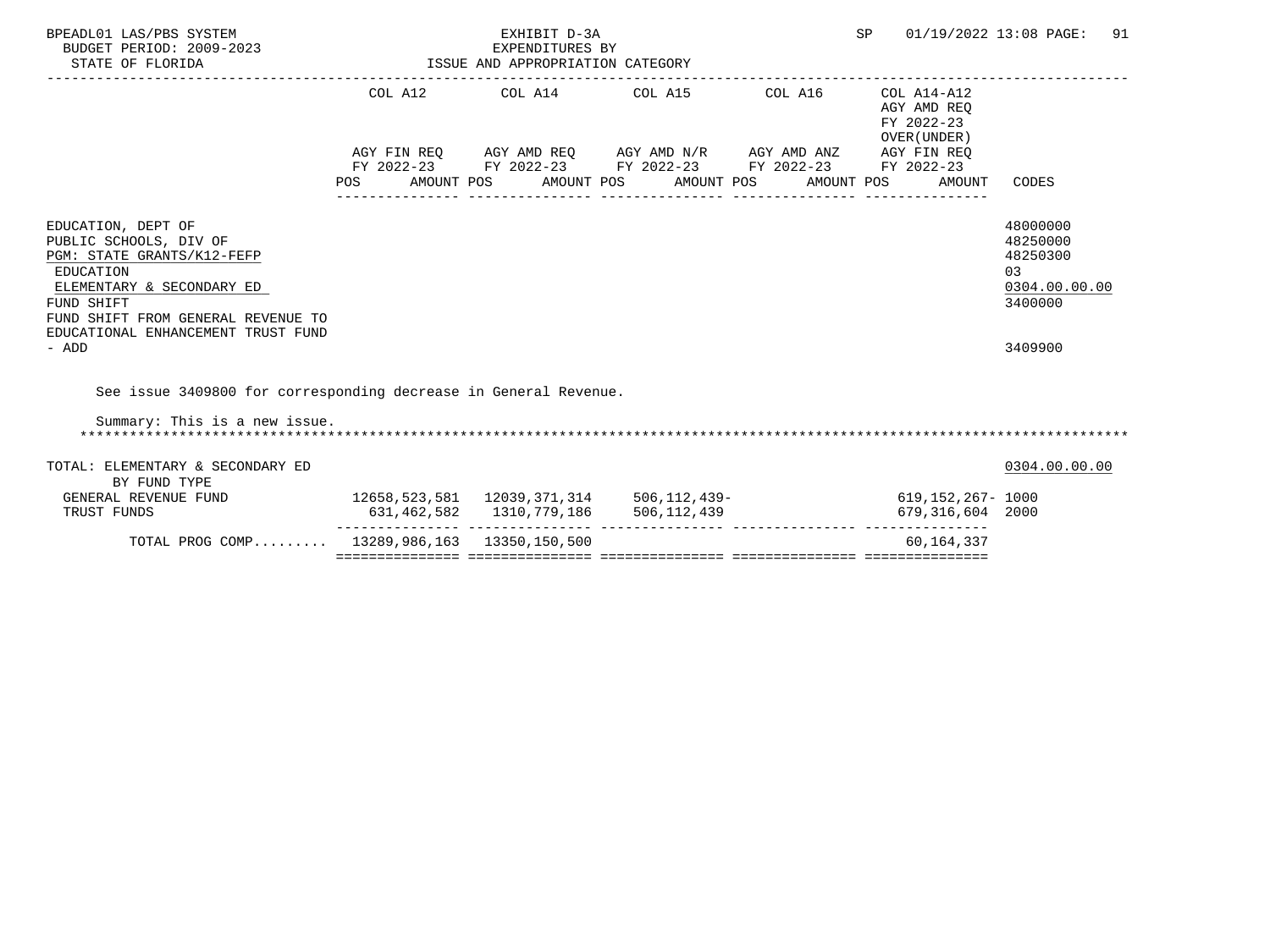| BPEADL01 LAS/PBS SYSTEM<br>BUDGET PERIOD: 2009-2023<br>STATE OF FLORIDA                                                                                                                                                                   |           | ISSUE AND APPROPRIATION CATEGORY       | SP and the set of the set of the set of the set of the set of the set of the set of the set of the set of the set of the set of the set of the set of the set of the set of the set of the set of the set of the set of the se | 01/19/2022 13:08 PAGE:<br>92                                                                                                                                                                                  |         |                                                                    |                                                                                                   |
|-------------------------------------------------------------------------------------------------------------------------------------------------------------------------------------------------------------------------------------------|-----------|----------------------------------------|--------------------------------------------------------------------------------------------------------------------------------------------------------------------------------------------------------------------------------|---------------------------------------------------------------------------------------------------------------------------------------------------------------------------------------------------------------|---------|--------------------------------------------------------------------|---------------------------------------------------------------------------------------------------|
|                                                                                                                                                                                                                                           |           | POS                                    | COL A12 COL A14 COL A15                                                                                                                                                                                                        | AGY FIN REQ AGY AMD REQ AGY AMD N/R AGY AMD ANZ AGY FIN REQ<br>FY 2022-23 FY 2022-23 FY 2022-23 FY 2022-23 FY 2022-23<br>AMOUNT POS AMOUNT POS AMOUNT POS AMOUNT POS<br>_____________________________________ | COL A16 | COL A14-A12<br>AGY AMD REQ<br>FY 2022-23<br>OVER (UNDER)<br>AMOUNT | CODES                                                                                             |
| EDUCATION, DEPT OF<br>PUBLIC SCHOOLS, DIV OF<br>PGM: ST GRANT/K12-NON FEFP<br>EDUCATION<br>ELEMENTARY & SECONDARY ED<br>ESTIMATED EXPENDITURES<br>ESTIMATED EXPENDITURES - OPERATIONS<br>AID TO LOCAL GOVERNMENTS<br>G/A-GUARDIAN PROGRAM |           |                                        |                                                                                                                                                                                                                                |                                                                                                                                                                                                               |         |                                                                    | 48000000<br>48250000<br>48250400<br>03<br>0304.00.00.00<br>1000000<br>1001000<br>050000<br>050550 |
| GENERAL REVENUE FUND -STATE 6,500,000 6,500,000                                                                                                                                                                                           |           |                                        |                                                                                                                                                                                                                                |                                                                                                                                                                                                               |         |                                                                    | 1000 1                                                                                            |
| SPECIAL CATEGORIES<br>G/A-ASST/LOW PERF SCHOOLS                                                                                                                                                                                           |           |                                        |                                                                                                                                                                                                                                |                                                                                                                                                                                                               |         |                                                                    | 100000<br>100291                                                                                  |
| GENERAL REVENUE FUND -STATE                                                                                                                                                                                                               |           |                                        | 4,000,000 4,000,000                                                                                                                                                                                                            |                                                                                                                                                                                                               |         |                                                                    | 1000 1                                                                                            |
| G/A-TAKE STOCK IN CHILDREN                                                                                                                                                                                                                |           |                                        |                                                                                                                                                                                                                                |                                                                                                                                                                                                               |         |                                                                    | 100292                                                                                            |
| GENERAL REVENUE FUND -STATE                                                                                                                                                                                                               |           |                                        | 6,125,000 6,125,000                                                                                                                                                                                                            |                                                                                                                                                                                                               |         |                                                                    | 1000 1                                                                                            |
| G/A-MENTORING/STUDENT INIT                                                                                                                                                                                                                |           |                                        |                                                                                                                                                                                                                                |                                                                                                                                                                                                               |         |                                                                    | 100295                                                                                            |
| GENERAL REVENUE FUND                                                                                                                                                                                                                      |           |                                        | -STATE 10,222,988 10,222,988                                                                                                                                                                                                   |                                                                                                                                                                                                               |         |                                                                    | 1000 1                                                                                            |
| G/A-COLLEGE REACH OUT PROG                                                                                                                                                                                                                |           |                                        |                                                                                                                                                                                                                                |                                                                                                                                                                                                               |         |                                                                    | 100485                                                                                            |
| GENERAL REVENUE FUND                                                                                                                                                                                                                      |           |                                        | $-STATE$ 1,000,000 1,000,000                                                                                                                                                                                                   |                                                                                                                                                                                                               |         |                                                                    | 1000 1                                                                                            |
| G/A-DIAGNOST/LEARN RES CTR                                                                                                                                                                                                                |           |                                        |                                                                                                                                                                                                                                |                                                                                                                                                                                                               |         |                                                                    | 100952                                                                                            |
| GENERAL REVENUE FUND                                                                                                                                                                                                                      | $-$ STATE | 2,700,000<br>========================= | 2,700,000                                                                                                                                                                                                                      |                                                                                                                                                                                                               |         | -===============                                                   | 1000 1                                                                                            |
| G/A-SCH DIST MAT GRANT PRG                                                                                                                                                                                                                |           |                                        |                                                                                                                                                                                                                                |                                                                                                                                                                                                               |         |                                                                    | 101447                                                                                            |
| GENERAL REVENUE FUND                                                                                                                                                                                                                      | $-$ STATE | 6,000,000                              | 6,000,000                                                                                                                                                                                                                      |                                                                                                                                                                                                               |         |                                                                    | 1000 1                                                                                            |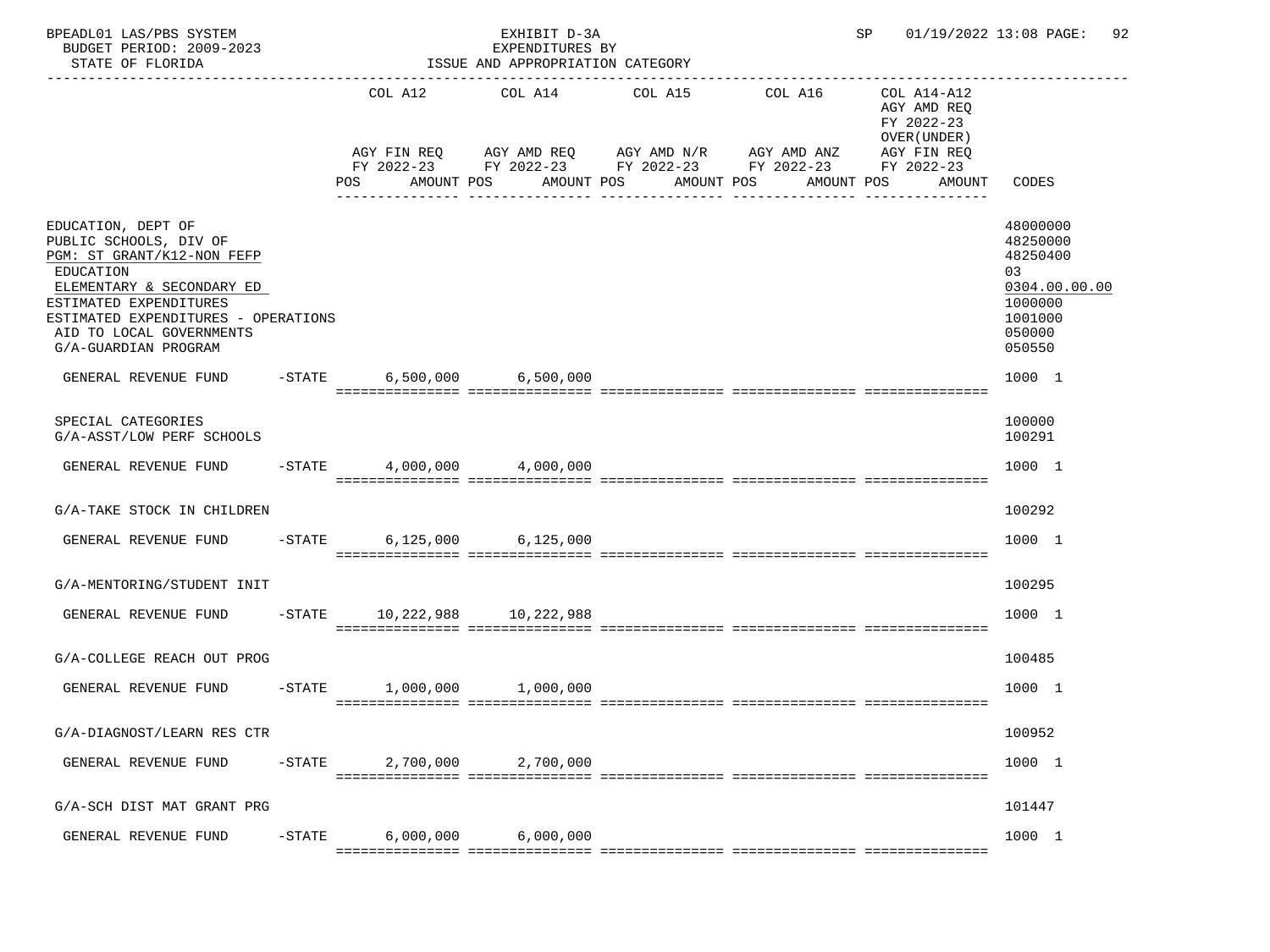| BPEADL01 LAS/PBS SYSTEM<br>BUDGET PERIOD: 2009-2023<br>STATE OF FLORIDA                                                                                                                                                                | ISSUE AND APPROPRIATION CATEGORY | SP and the set of the set of the set of the set of the set of the set of the set of the set of the set of the s | 01/19/2022 13:08 PAGE:<br>93                                                                                                                                                                                 |                                                                                  |                                                                                                   |
|----------------------------------------------------------------------------------------------------------------------------------------------------------------------------------------------------------------------------------------|----------------------------------|-----------------------------------------------------------------------------------------------------------------|--------------------------------------------------------------------------------------------------------------------------------------------------------------------------------------------------------------|----------------------------------------------------------------------------------|---------------------------------------------------------------------------------------------------|
|                                                                                                                                                                                                                                        | <b>POS</b>                       | AMOUNT POS AMOUNT POS                                                                                           | COL A12 COL A14 COL A15 COL A16<br>AGY FIN REQ AGY AMD REQ AGY AMD N/R AGY AMD ANZ AGY FIN REQ<br>FY 2022-23 FY 2022-23 FY 2022-23 FY 2022-23 FY 2022-23<br>AMOUNT POS<br>_______________<br>--------------- | COL A14-A12<br>AGY AMD REQ<br>FY 2022-23<br>OVER (UNDER)<br>AMOUNT POS<br>AMOUNT | CODES                                                                                             |
| EDUCATION, DEPT OF<br>PUBLIC SCHOOLS, DIV OF<br>PGM: ST GRANT/K12-NON FEFP<br>EDUCATION<br>ELEMENTARY & SECONDARY ED<br>ESTIMATED EXPENDITURES<br>ESTIMATED EXPENDITURES - OPERATIONS<br>SPECIAL CATEGORIES<br>EDUCATOR/LIAB INSURANCE |                                  |                                                                                                                 |                                                                                                                                                                                                              |                                                                                  | 48000000<br>48250000<br>48250400<br>03<br>0304.00.00.00<br>1000000<br>1001000<br>100000<br>102111 |
| GENERAL REVENUE FUND                                                                                                                                                                                                                   | -STATE 908,000 908,000           |                                                                                                                 |                                                                                                                                                                                                              |                                                                                  | 1000 1                                                                                            |
| TEACHER DEATH BENEFITS                                                                                                                                                                                                                 |                                  |                                                                                                                 |                                                                                                                                                                                                              |                                                                                  | 102112                                                                                            |
| GENERAL REVENUE FUND -STATE 36,321 36,321                                                                                                                                                                                              |                                  |                                                                                                                 |                                                                                                                                                                                                              |                                                                                  | 1000 1                                                                                            |
| RISK MANAGEMENT INSURANCE                                                                                                                                                                                                              |                                  |                                                                                                                 |                                                                                                                                                                                                              |                                                                                  | 103241                                                                                            |
| GENERAL REVENUE FUND -STATE 476,178 476,178<br>ADMINISTRATIVE TRUST FUND -FEDERL                                                                                                                                                       | 48,391                           | 48,391                                                                                                          |                                                                                                                                                                                                              |                                                                                  | 1000 1<br>2021 3                                                                                  |
| TOTAL APPRO                                                                                                                                                                                                                            |                                  | 524,569<br>524,569                                                                                              |                                                                                                                                                                                                              |                                                                                  |                                                                                                   |
| G/A-AUTISM PROGRAM                                                                                                                                                                                                                     |                                  |                                                                                                                 |                                                                                                                                                                                                              |                                                                                  | 103410                                                                                            |
| GENERAL REVENUE FUND -STATE                                                                                                                                                                                                            |                                  | 9,400,000 9,400,000                                                                                             |                                                                                                                                                                                                              |                                                                                  | 1000 1                                                                                            |
| G/A-REG ED CONSORTIUM SVCS                                                                                                                                                                                                             |                                  |                                                                                                                 |                                                                                                                                                                                                              |                                                                                  | 103638                                                                                            |
| GENERAL REVENUE FUND<br>$-$ STATE                                                                                                                                                                                                      | 1,750,000                        | 1,750,000                                                                                                       |                                                                                                                                                                                                              |                                                                                  | 1000 1                                                                                            |
| TEACHER PROFESSIONAL DEV                                                                                                                                                                                                               |                                  |                                                                                                                 |                                                                                                                                                                                                              |                                                                                  | 103774                                                                                            |
| GENERAL REVENUE FUND                                                                                                                                                                                                                   | -STATE 17, 169, 426 17, 169, 426 |                                                                                                                 |                                                                                                                                                                                                              |                                                                                  | 1000 1                                                                                            |
| G/A-STRAT STWD INITIATIVES                                                                                                                                                                                                             |                                  |                                                                                                                 |                                                                                                                                                                                                              |                                                                                  | 104026                                                                                            |
| GENERAL REVENUE FUND<br>$-$ STATE                                                                                                                                                                                                      |                                  |                                                                                                                 |                                                                                                                                                                                                              |                                                                                  | 1000 1                                                                                            |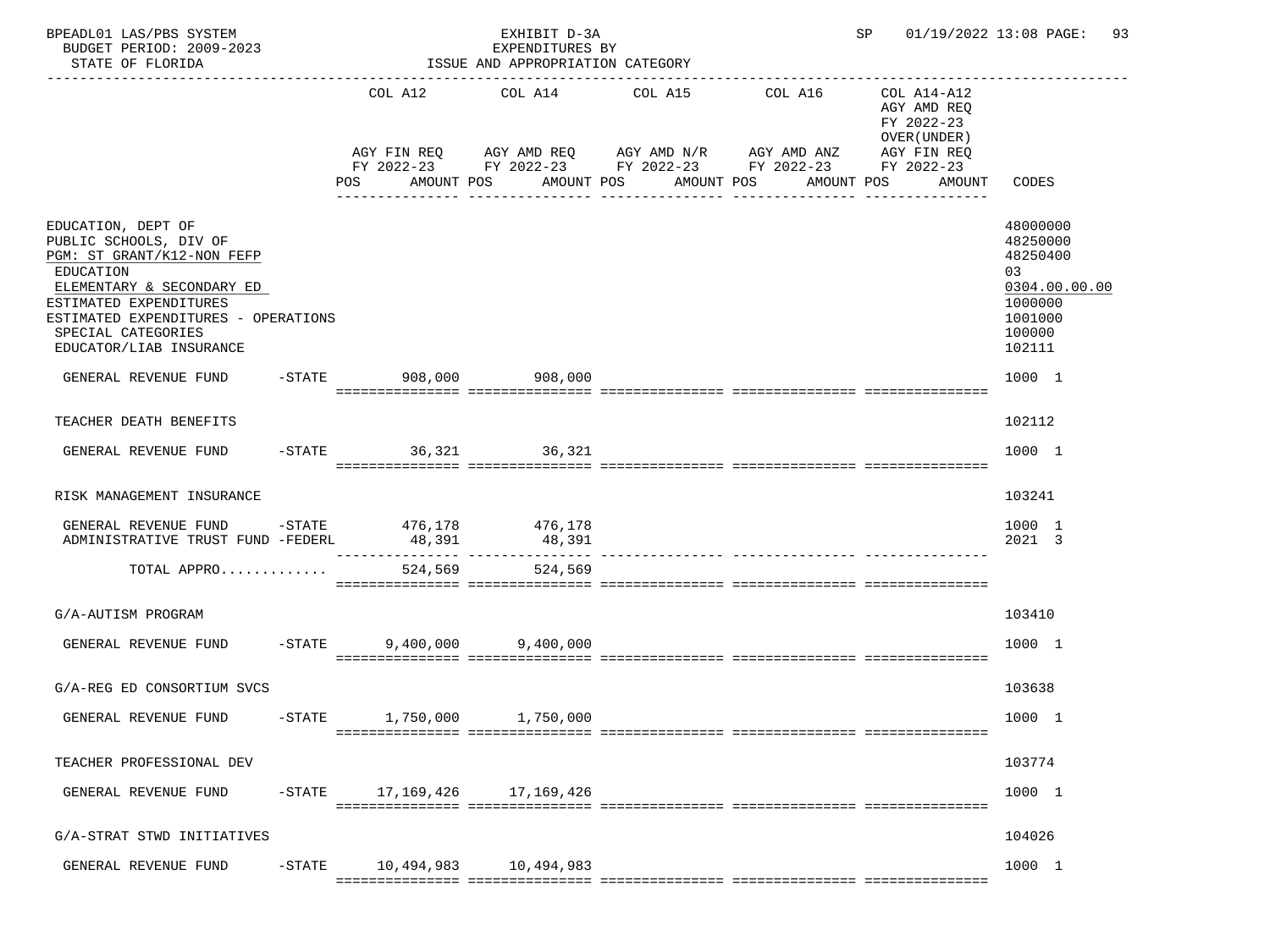| BPEADL01 LAS/PBS SYSTEM<br>BUDGET PERIOD: 2009-2023<br>STATE OF FLORIDA                                                                                                                                                                |           |                                   | EXHIBIT D-3A<br>EXPENDITURES BY<br>ISSUE AND APPROPRIATION CATEGORY |                                                                                                                                                          | SP 01/19/2022 13:08 PAGE:<br>94                                                                   |
|----------------------------------------------------------------------------------------------------------------------------------------------------------------------------------------------------------------------------------------|-----------|-----------------------------------|---------------------------------------------------------------------|----------------------------------------------------------------------------------------------------------------------------------------------------------|---------------------------------------------------------------------------------------------------|
| _______________________                                                                                                                                                                                                                |           |                                   |                                                                     | COL A12 COL A14 COL A15 COL A16<br>AGY FIN REQ AGY AMD REQ AGY AMD N/R AGY AMD ANZ AGY FIN REQ<br>FY 2022-23 FY 2022-23 FY 2022-23 FY 2022-23 FY 2022-23 | COL A14-A12<br>AGY AMD REO<br>FY 2022-23<br>OVER (UNDER)                                          |
|                                                                                                                                                                                                                                        |           |                                   |                                                                     | POS AMOUNT POS AMOUNT POS AMOUNT POS AMOUNT POS                                                                                                          | CODES<br>AMOUNT                                                                                   |
| EDUCATION, DEPT OF<br>PUBLIC SCHOOLS, DIV OF<br>PGM: ST GRANT/K12-NON FEFP<br>EDUCATION<br>ELEMENTARY & SECONDARY ED<br>ESTIMATED EXPENDITURES<br>ESTIMATED EXPENDITURES - OPERATIONS<br>SPECIAL CATEGORIES<br>G/A-READING SCHOLARSHIP |           |                                   |                                                                     |                                                                                                                                                          | 48000000<br>48250000<br>48250400<br>03<br>0304.00.00.00<br>1000000<br>1001000<br>100000<br>104029 |
| GENERAL REVENUE FUND -STATE 7,600,000 7,600,000                                                                                                                                                                                        |           |                                   |                                                                     |                                                                                                                                                          | 1000 1                                                                                            |
| <b>SCHOOLS OF HOPE</b>                                                                                                                                                                                                                 |           |                                   |                                                                     |                                                                                                                                                          | 104031                                                                                            |
| GENERAL REVENUE FUND -STATE 60,000,000 60,000,000                                                                                                                                                                                      |           |                                   |                                                                     |                                                                                                                                                          | 1000 1                                                                                            |
| $G/A$ - COM SCHL GRNT PRGM                                                                                                                                                                                                             |           |                                   |                                                                     |                                                                                                                                                          | 104045                                                                                            |
| GENERAL REVENUE FUND -STATE 7,180,571 7,180,571                                                                                                                                                                                        |           |                                   |                                                                     |                                                                                                                                                          | 1000 1                                                                                            |
| G/A-SCHOOL/INSTRUCT ENHANC                                                                                                                                                                                                             |           |                                   |                                                                     |                                                                                                                                                          | 104052                                                                                            |
| GENERAL REVENUE FUND -STATE 27,940,640 27,940,640                                                                                                                                                                                      |           |                                   |                                                                     |                                                                                                                                                          | 1000 1                                                                                            |
| G/A-EXCEPTIONAL EDUCATION                                                                                                                                                                                                              |           |                                   |                                                                     |                                                                                                                                                          | 104053                                                                                            |
| GENERAL REVENUE FUND -STATE 5,679,708 5,679,708<br>FEDERAL GRANTS TRUST FUND -FEDERL 2, 333, 354 2, 333, 354                                                                                                                           |           |                                   |                                                                     |                                                                                                                                                          | 1000 1<br>2261 3                                                                                  |
| TOTAL APPRO                                                                                                                                                                                                                            |           |                                   | 8,013,062 8,013,062                                                 |                                                                                                                                                          |                                                                                                   |
| FL SCH/DEAF & BLIND                                                                                                                                                                                                                    |           |                                   |                                                                     |                                                                                                                                                          | 104166                                                                                            |
| GENERAL REVENUE FUND<br>ADMINISTRATIVE TRUST FUND -FEDERL<br>FEDERAL GRANTS TRUST FUND -FEDERL<br>GRANTS AND DONATIONS TF                                                                                                              | $-$ STATE | 120,937<br>2,045,037<br>2,564,128 | -STATE 51,883,746 51,883,746<br>120,937<br>2,045,037<br>2,564,128   |                                                                                                                                                          | 1000 1<br>2021 3<br>2261 3<br>2339 1                                                              |
| TOTAL APPRO                                                                                                                                                                                                                            |           |                                   | 56,613,848 56,613,848                                               |                                                                                                                                                          |                                                                                                   |
|                                                                                                                                                                                                                                        |           |                                   |                                                                     |                                                                                                                                                          |                                                                                                   |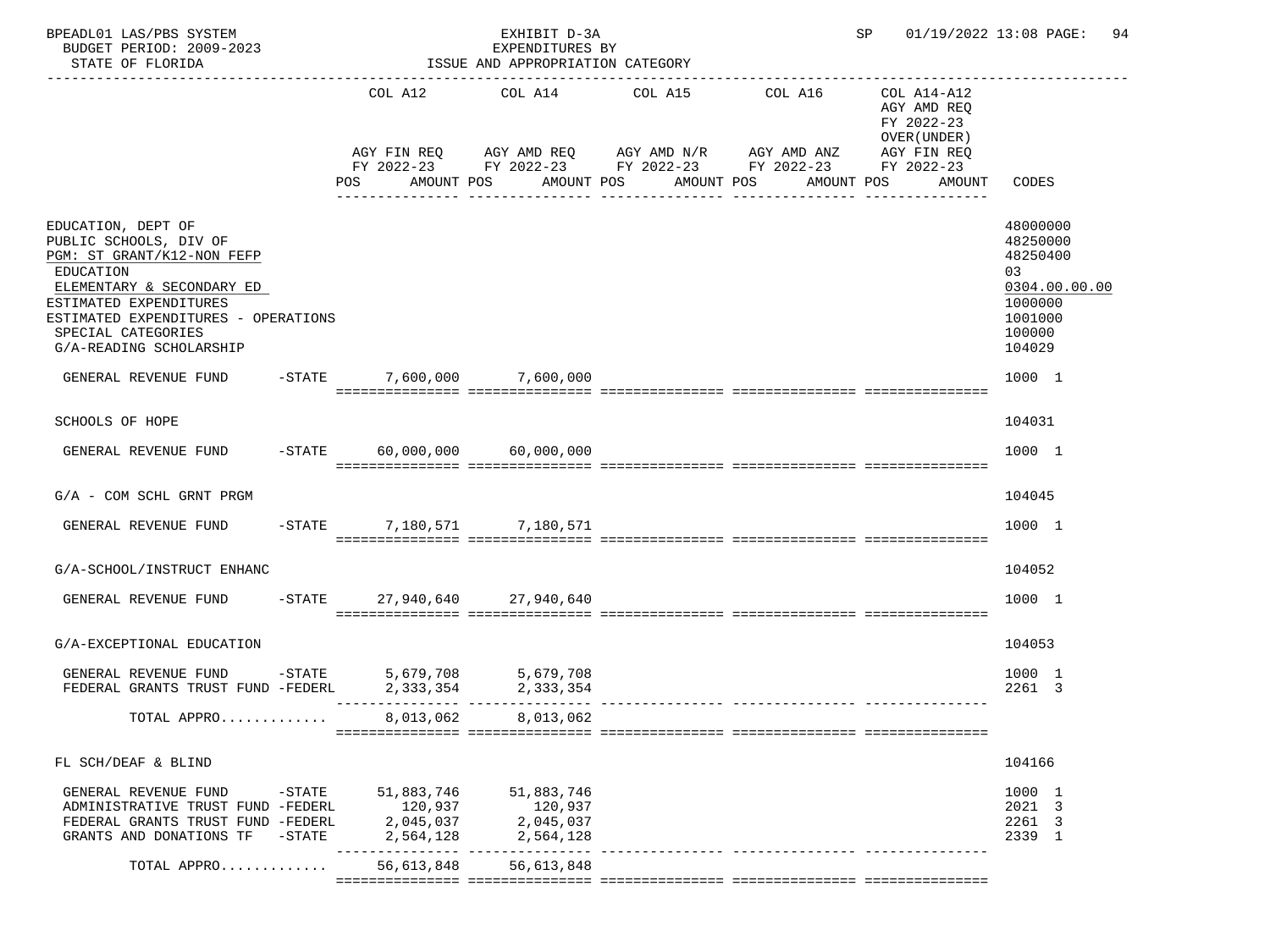| BPEADL01 LAS/PBS SYSTEM<br>BUDGET PERIOD: 2009-2023<br>STATE OF FLORIDA                                                                                                                                                                   |                                          | EXHIBIT D-3A<br>EXPENDITURES BY<br>ISSUE AND APPROPRIATION CATEGORY |                                                                                                                            | SP 01/19/2022 13:08 PAGE: 95                                                                                                                 |                                                                                                   |
|-------------------------------------------------------------------------------------------------------------------------------------------------------------------------------------------------------------------------------------------|------------------------------------------|---------------------------------------------------------------------|----------------------------------------------------------------------------------------------------------------------------|----------------------------------------------------------------------------------------------------------------------------------------------|---------------------------------------------------------------------------------------------------|
|                                                                                                                                                                                                                                           | COL A12<br>POS                           | COL A14 COL A15<br>AMOUNT POS                                       | AGY FIN REQ AGY AMD REQ AGY AMD N/R AGY AMD ANZ<br>FY 2022-23 FY 2022-23 FY 2022-23 FY 2022-23<br>AMOUNT POS<br>AMOUNT POS | COL A16<br>COL A14-A12<br>AGY AMD REQ<br>FY 2022-23<br>OVER (UNDER)<br>AGY FIN REQ<br>FY 2022-23<br>AMOUNT POS<br>AMOUNT<br>---------------- | CODES                                                                                             |
| EDUCATION, DEPT OF<br>PUBLIC SCHOOLS, DIV OF<br>PGM: ST GRANT/K12-NON FEFP<br>EDUCATION<br>ELEMENTARY & SECONDARY ED<br>ESTIMATED EXPENDITURES<br>ESTIMATED EXPENDITURES - OPERATIONS<br>SPECIAL CATEGORIES<br>TR/DMS/HR SVCS/STW CONTRCT |                                          |                                                                     |                                                                                                                            |                                                                                                                                              | 48000000<br>48250000<br>48250400<br>03<br>0304.00.00.00<br>1000000<br>1001000<br>100000<br>107040 |
| GENERAL REVENUE FUND $-$ STATE 205,170 205,170<br>ADMINISTRATIVE TRUST FUND -FEDERL                                                                                                                                                       | 40,489                                   | 40,489                                                              |                                                                                                                            |                                                                                                                                              | 1000 1<br>2021 3                                                                                  |
| TOTAL APPRO                                                                                                                                                                                                                               | 245,659                                  | 245,659                                                             |                                                                                                                            |                                                                                                                                              |                                                                                                   |
| TOTAL: ESTIMATED EXPENDITURES - OPERATIONS<br>TOTAL ISSUE 244,425,067 244,425,067                                                                                                                                                         |                                          |                                                                     |                                                                                                                            |                                                                                                                                              | 1001000                                                                                           |
| SALARY INCREASES FOR FY 2021-22 -<br>STATE EMPLOYEE MINIMUM WAGE<br>INCREASE - EFFECTIVE 7/1/2021<br>SPECIAL CATEGORIES<br>FL SCH/DEAF & BLIND                                                                                            |                                          |                                                                     |                                                                                                                            |                                                                                                                                              | 1001030<br>100000<br>104166                                                                       |
| GENERAL REVENUE FUND -STATE 1,020,919 1,020,919<br>FEDERAL GRANTS TRUST FUND -FEDERL<br>GRANTS AND DONATIONS TF -STATE                                                                                                                    | 33,446<br>58,373                         | $-33,446$<br>58.000<br>58.000                                       |                                                                                                                            |                                                                                                                                              | 1000 1<br>2261 3<br>2339 1                                                                        |
| TOTAL APPRO                                                                                                                                                                                                                               | 1,112,738                                | 1,112,738                                                           |                                                                                                                            |                                                                                                                                              |                                                                                                   |
| FLORIDA RETIREMENT SYSTEM<br>ADJUSTMENT - FY 2021-22 - NORMAL<br>COST AND UNFUNDED ACTUARIAL<br>LIABILITY<br>SPECIAL CATEGORIES<br>FL SCH/DEAF & BLIND                                                                                    |                                          |                                                                     |                                                                                                                            |                                                                                                                                              | 1001070<br>100000<br>104166                                                                       |
| GENERAL REVENUE FUND<br>FEDERAL GRANTS TRUST FUND -FEDERL<br>GRANTS AND DONATIONS TF<br>$-$ STATE                                                                                                                                         | -STATE 225,736 225,736<br>7,320<br>3,838 | 7,320<br>3,838                                                      |                                                                                                                            |                                                                                                                                              | 1000 1<br>2261 3<br>2339 1                                                                        |
| TOTAL APPRO                                                                                                                                                                                                                               | -------------<br>236,894                 | 236,894                                                             |                                                                                                                            |                                                                                                                                              |                                                                                                   |
|                                                                                                                                                                                                                                           |                                          |                                                                     |                                                                                                                            |                                                                                                                                              |                                                                                                   |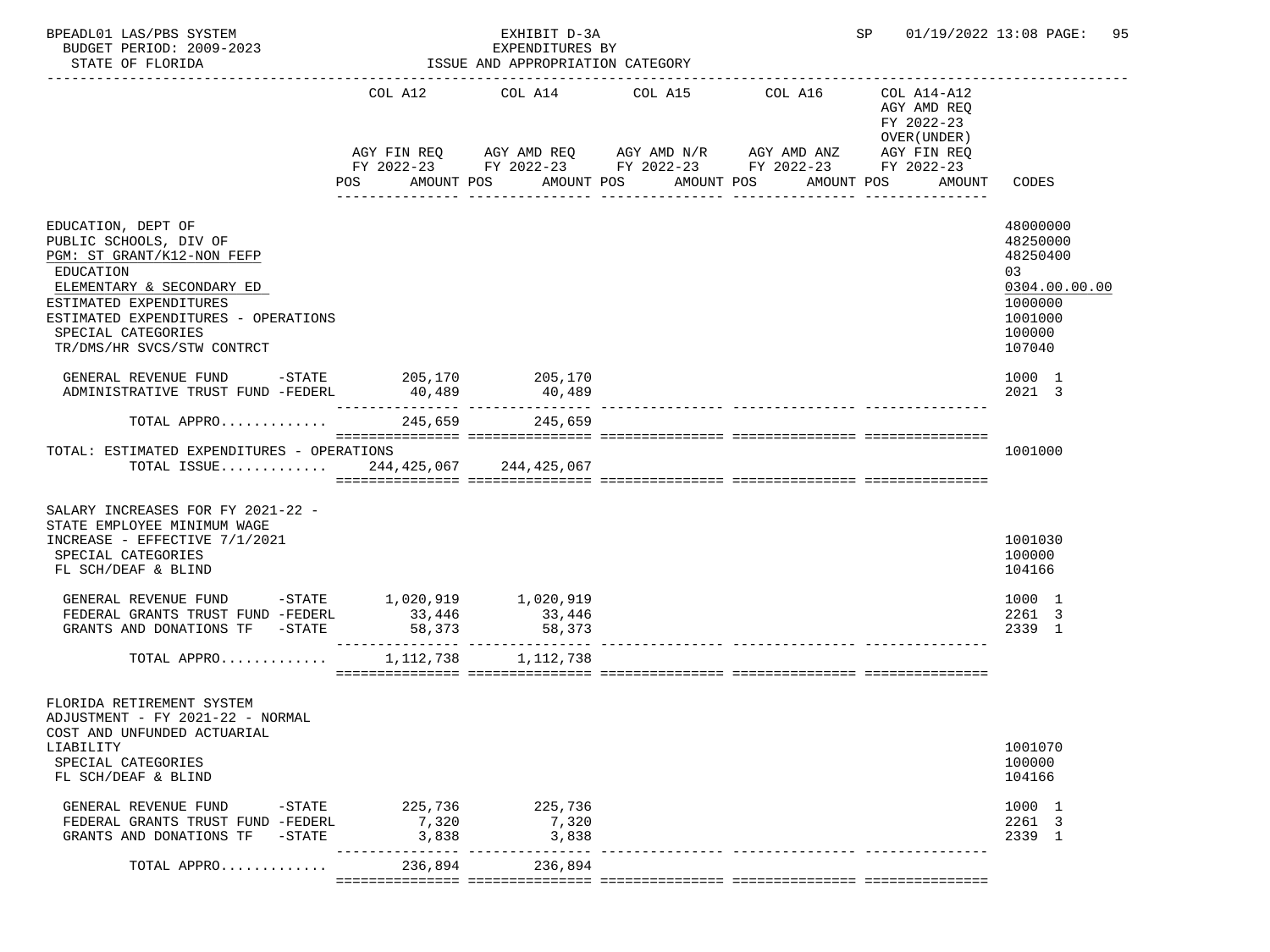| BPEADL01 LAS/PBS SYSTEM<br>BUDGET PERIOD: 2009-2023<br>STATE OF FLORIDA                                                                                                                    |                               | EXHIBIT D-3A<br>EXPENDITURES BY<br>ISSUE AND APPROPRIATION CATEGORY |                                                                                                                                  |                                                           | SP 01/19/2022 13:08 PAGE: 96                                                  |
|--------------------------------------------------------------------------------------------------------------------------------------------------------------------------------------------|-------------------------------|---------------------------------------------------------------------|----------------------------------------------------------------------------------------------------------------------------------|-----------------------------------------------------------|-------------------------------------------------------------------------------|
|                                                                                                                                                                                            |                               | COL A12 COL A14 COL A15                                             | COL A16<br>AGY FIN REQ AGY AMD REQ AGY AMD N/R AGY AMD ANZ AGY FIN REQ<br>FY 2022-23 FY 2022-23 FY 2022-23 FY 2022-23 FY 2022-23 | COL A14-A12<br>AGY AMD REQ<br>FY 2022-23<br>OVER (UNDER ) |                                                                               |
|                                                                                                                                                                                            |                               |                                                                     | POS AMOUNT POS AMOUNT POS AMOUNT POS                                                                                             | AMOUNT POS<br>AMOUNT                                      | CODES                                                                         |
| EDUCATION, DEPT OF<br>PUBLIC SCHOOLS, DIV OF<br>PGM: ST GRANT/K12-NON FEFP<br>EDUCATION<br>ELEMENTARY & SECONDARY ED<br>ESTIMATED EXPENDITURES<br>CASUALTY INSURANCE PREMIUM<br>ADJUSTMENT |                               |                                                                     |                                                                                                                                  |                                                           | 48000000<br>48250000<br>48250400<br>03<br>0304.00.00.00<br>1000000<br>1001090 |
| SPECIAL CATEGORIES<br>RISK MANAGEMENT INSURANCE                                                                                                                                            |                               |                                                                     |                                                                                                                                  |                                                           | 100000<br>103241                                                              |
| GENERAL REVENUE FUND -STATE 77,586- 77,586-<br>ADMINISTRATIVE TRUST FUND -FEDERL                                                                                                           | $3,835-$                      | $3,835-$<br>______________________________                          |                                                                                                                                  |                                                           | 1000 1<br>2021 3                                                              |
| TOTAL APPRO                                                                                                                                                                                |                               | $81,421 81,421-$                                                    |                                                                                                                                  |                                                           |                                                                               |
| REALLOCATION OF HUMAN RESOURCES<br>OUTSOURCING<br>SPECIAL CATEGORIES<br>TR/DMS/HR SVCS/STW CONTRCT                                                                                         |                               |                                                                     |                                                                                                                                  |                                                           | 1005900<br>100000<br>107040                                                   |
| GENERAL REVENUE FUND $-$ STATE $16,754 16,754-$<br>ADMINISTRATIVE TRUST FUND -FEDERL                                                                                                       | $3,306-$                      | $3,306-$                                                            |                                                                                                                                  |                                                           | 1000 1<br>2021 3                                                              |
| TOTAL APPRO                                                                                                                                                                                | $20,060-$                     | 20,060-                                                             |                                                                                                                                  |                                                           |                                                                               |
| NONRECURRING EXPENDITURES<br>FLORIDA YOUTH LEADERSHIP, MENTORING<br>AND CHARACTER EDUCATION PILOT                                                                                          |                               |                                                                     |                                                                                                                                  |                                                           | 2100000<br>2103B13                                                            |
| SPECIAL CATEGORIES<br>G/A-MENTORING/STUDENT INIT                                                                                                                                           |                               |                                                                     |                                                                                                                                  |                                                           | 100000<br>100295                                                              |
| GENERAL REVENUE FUND                                                                                                                                                                       | $-$ STATE 475,000 - 475,000 - |                                                                     |                                                                                                                                  |                                                           | 1000 1                                                                        |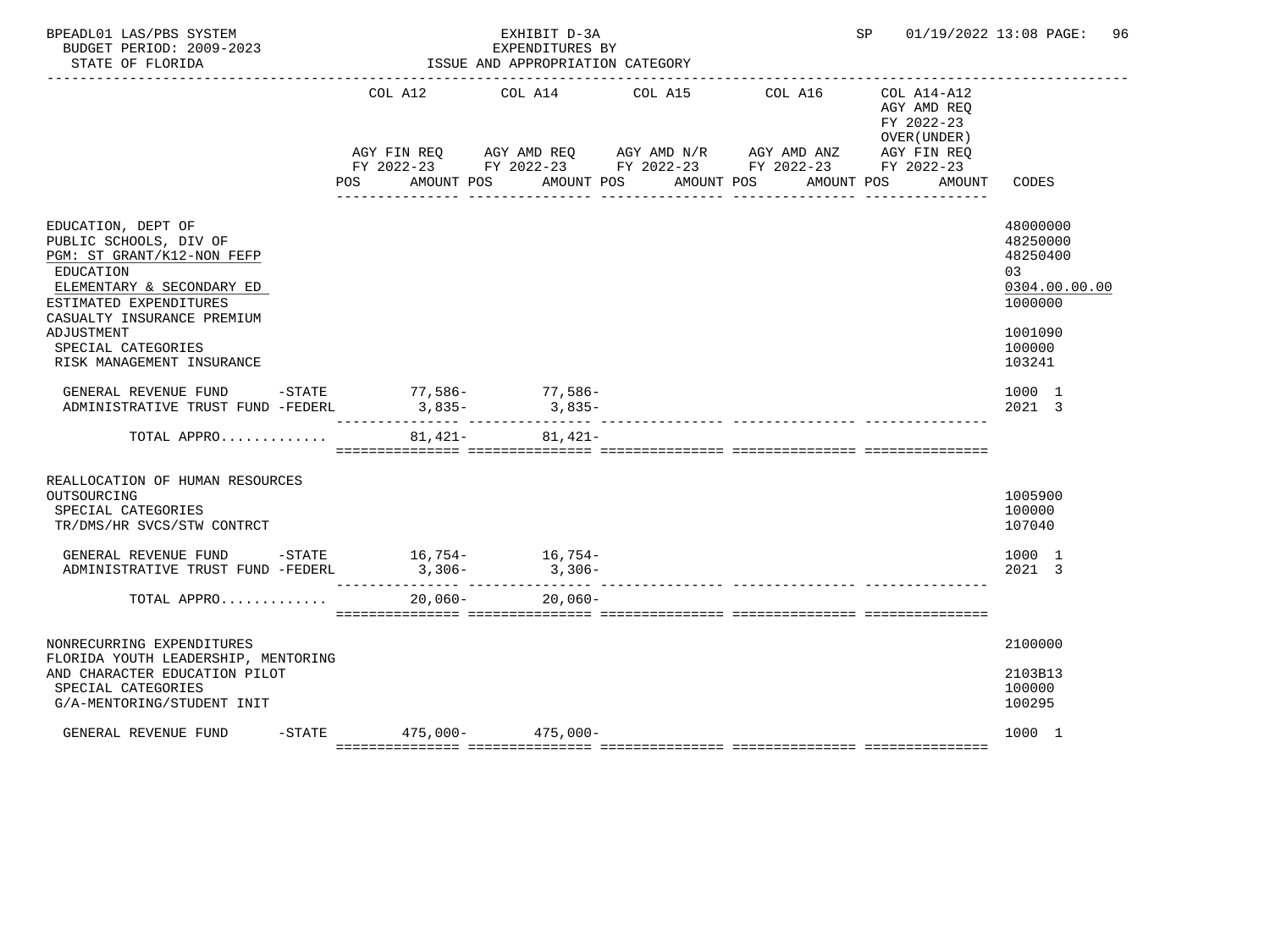| BPEADL01 LAS/PBS SYSTEM<br>BUDGET PERIOD: 2009-2023<br>STATE OF FLORIDA                                                                                                                                                                            |           |     |                  | EXHIBIT D-3A<br>EXPENDITURES BY<br>ISSUE AND APPROPRIATION CATEGORY                                                   |  |  | SP 01/19/2022 13:08 PAGE: 97 |            |                                          |                                                                    |
|----------------------------------------------------------------------------------------------------------------------------------------------------------------------------------------------------------------------------------------------------|-----------|-----|------------------|-----------------------------------------------------------------------------------------------------------------------|--|--|------------------------------|------------|------------------------------------------|--------------------------------------------------------------------|
|                                                                                                                                                                                                                                                    |           |     |                  | COL A12 COL A14 COL A15                                                                                               |  |  |                              | COL A16    | COL A14-A12<br>AGY AMD REQ<br>FY 2022-23 |                                                                    |
|                                                                                                                                                                                                                                                    |           |     |                  | AGY FIN REQ AGY AMD REQ AGY AMD N/R AGY AMD ANZ AGY FIN REQ<br>FY 2022-23 FY 2022-23 FY 2022-23 FY 2022-23 FY 2022-23 |  |  |                              |            | OVER (UNDER)                             |                                                                    |
|                                                                                                                                                                                                                                                    |           | POS |                  | AMOUNT POS AMOUNT POS                                                                                                 |  |  | AMOUNT POS                   | AMOUNT POS | AMOUNT                                   | CODES                                                              |
| EDUCATION, DEPT OF<br>PUBLIC SCHOOLS, DIV OF<br>PGM: ST GRANT/K12-NON FEFP<br>EDUCATION<br>ELEMENTARY & SECONDARY ED<br>NONRECURRING EXPENDITURES<br>MANATEE SCHOOLS SCIENCE,<br>TECHNOLOGY, ENGINEERING AND<br>MATHEMATICS (STEM) CAREER PATHWAYS |           |     |                  |                                                                                                                       |  |  |                              |            |                                          | 48000000<br>48250000<br>48250400<br>03<br>0304.00.00.00<br>2100000 |
| PILOT<br>SPECIAL CATEGORIES<br>G/A-SCHOOL/INSTRUCT ENHANC                                                                                                                                                                                          |           |     |                  |                                                                                                                       |  |  |                              |            |                                          | 2103B14<br>100000<br>104052                                        |
| GENERAL REVENUE FUND                                                                                                                                                                                                                               | $-$ STATE |     | $950,000 -$      | $950,000 -$                                                                                                           |  |  |                              |            |                                          | 1000 1                                                             |
| WOMEN OF TOMORROW MENTOR AND<br>SCHOLARSHIP PROGRAM<br>SPECIAL CATEGORIES<br>G/A-SCHOOL/INSTRUCT ENHANC                                                                                                                                            |           |     |                  |                                                                                                                       |  |  |                              |            |                                          | 2103B16<br>100000<br>104052                                        |
| GENERAL REVENUE FUND                                                                                                                                                                                                                               | $-$ STATE |     | $500.000 -$      | $500,000 -$                                                                                                           |  |  |                              |            |                                          | 1000 1                                                             |
| BLUE MISSIONS REACH PROGRAM<br>SPECIAL CATEGORIES<br>G/A-STRAT STWD INITIATIVES                                                                                                                                                                    |           |     |                  |                                                                                                                       |  |  |                              |            |                                          | 2103B17<br>100000<br>104026                                        |
| GENERAL REVENUE FUND                                                                                                                                                                                                                               |           |     |                  | -STATE 250,000-250,000-                                                                                               |  |  |                              |            |                                          | 1000 1                                                             |
| SCHOOL BOND ISSUANCE DATA BASE<br>SPECIAL CATEGORIES<br>G/A-STRAT STWD INITIATIVES                                                                                                                                                                 |           |     |                  |                                                                                                                       |  |  |                              |            |                                          | 2103B20<br>100000<br>104026                                        |
| GENERAL REVENUE FUND                                                                                                                                                                                                                               |           |     | -STATE 670, 223- | 670,223-                                                                                                              |  |  |                              |            |                                          | 1000 1                                                             |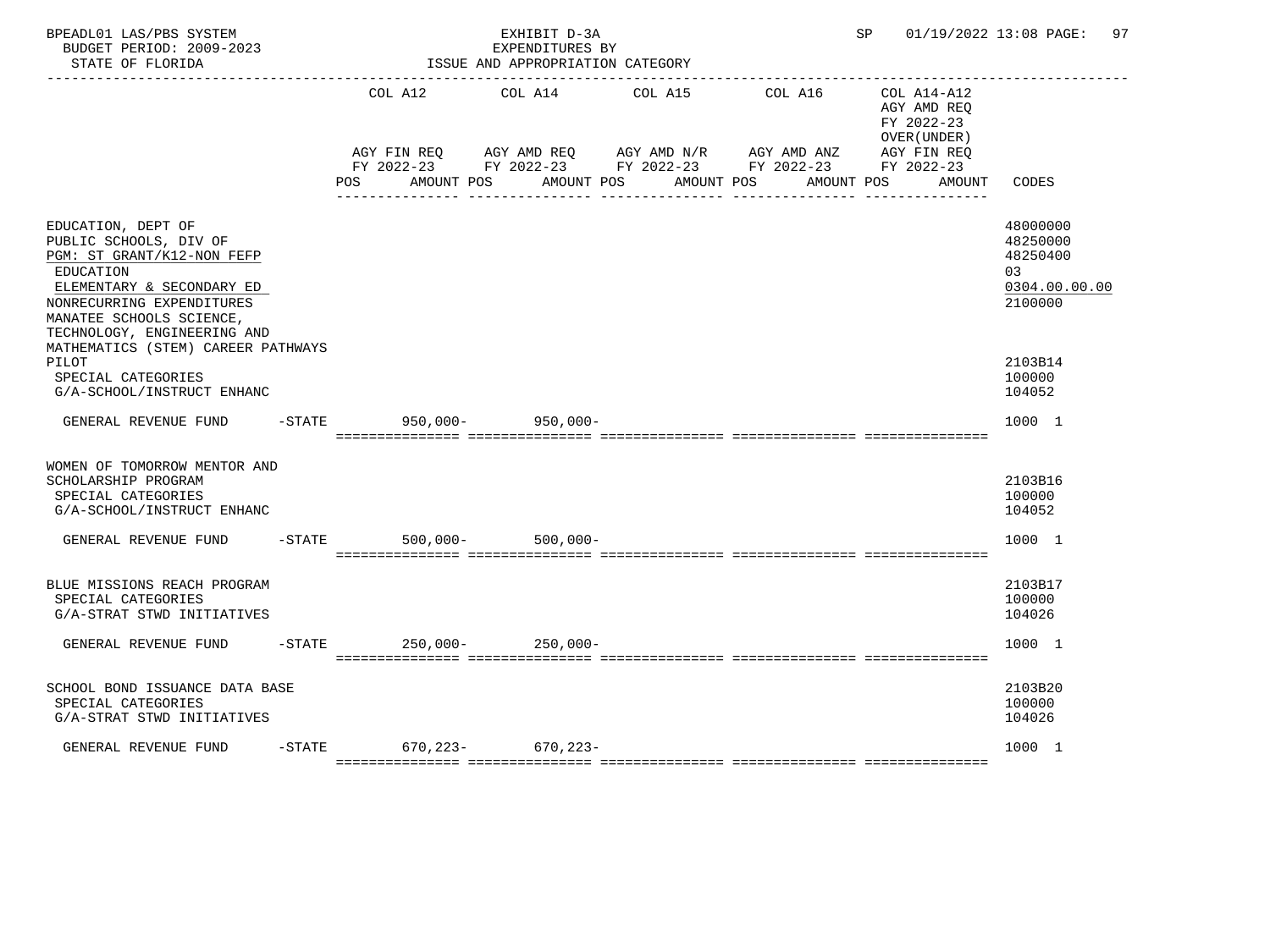| BPEADL01 LAS/PBS SYSTEM<br>BUDGET PERIOD: 2009-2023<br>STATE OF FLORIDA                                                                                                                                                                   |           |                   | EXHIBIT D-3A<br>EXPENDITURES BY<br>ISSUE AND APPROPRIATION CATEGORY       |            |            | SP                                                                       | 01/19/2022 13:08 PAGE:<br>98                                                                      |
|-------------------------------------------------------------------------------------------------------------------------------------------------------------------------------------------------------------------------------------------|-----------|-------------------|---------------------------------------------------------------------------|------------|------------|--------------------------------------------------------------------------|---------------------------------------------------------------------------------------------------|
|                                                                                                                                                                                                                                           |           | COL A12           | COL A14<br>AGY FIN REQ      AGY AMD REQ      AGY AMD N/R      AGY AMD ANZ | COL A15    | COL A16    | COL A14-A12<br>AGY AMD REO<br>FY 2022-23<br>OVER (UNDER )<br>AGY FIN REQ |                                                                                                   |
|                                                                                                                                                                                                                                           |           | POS<br>AMOUNT POS | FY 2022-23 FY 2022-23 FY 2022-23 FY 2022-23 FY 2022-23<br>AMOUNT POS      | AMOUNT POS | AMOUNT POS | AMOUNT                                                                   | CODES                                                                                             |
| EDUCATION, DEPT OF<br>PUBLIC SCHOOLS, DIV OF<br>PGM: ST GRANT/K12-NON FEFP<br>EDUCATION<br>ELEMENTARY & SECONDARY ED<br>NONRECURRING EXPENDITURES<br>AMIKIDS CAREER AND JOB PLACEMENT<br>SPECIAL CATEGORIES<br>G/A-SCHOOL/INSTRUCT ENHANC |           |                   |                                                                           |            |            |                                                                          | 48000000<br>48250000<br>48250400<br>03<br>0304.00.00.00<br>2100000<br>2103B24<br>100000<br>104052 |
| GENERAL REVENUE FUND                                                                                                                                                                                                                      |           |                   | $-$ STATE $1,000,000 1,000,000-$                                          |            |            |                                                                          | 1000 1                                                                                            |
| TECH SASSY GIRLZ<br>SPECIAL CATEGORIES<br>G/A-SCHOOL/INSTRUCT ENHANC                                                                                                                                                                      |           |                   |                                                                           |            |            |                                                                          | 2103B27<br>100000<br>104052                                                                       |
| GENERAL REVENUE FUND                                                                                                                                                                                                                      |           |                   | $-STATE$ 100,000- 100,000-                                                |            |            |                                                                          | 1000 1                                                                                            |
| PEPIN ACADEMIES FOUNDATION<br>SPECIAL CATEGORIES<br>G/A-EXCEPTIONAL EDUCATION                                                                                                                                                             |           |                   |                                                                           |            |            |                                                                          | 2103B33<br>100000<br>104053                                                                       |
| GENERAL REVENUE FUND                                                                                                                                                                                                                      | $-$ STATE |                   | $1,610,246 - 1,610,246 -$                                                 |            |            |                                                                          | 1000 1                                                                                            |
| FLORIDA ASSOCIATION OF DISTRICTS<br>SUPERINTENDENTS TRAINING<br>SPECIAL CATEGORIES<br>TEACHER PROFESSIONAL DEV                                                                                                                            |           |                   |                                                                           |            |            |                                                                          | 2103039<br>100000<br>103774                                                                       |
| GENERAL REVENUE FUND                                                                                                                                                                                                                      |           |                   | -STATE 500,000- 500,000-                                                  |            |            |                                                                          | 1000 1                                                                                            |
| BIG BROTHERS-BIG SISTERS<br>SPECIAL CATEGORIES<br>G/A-MENTORING/STUDENT INIT                                                                                                                                                              |           |                   |                                                                           |            |            |                                                                          | 2103094<br>100000<br>100295                                                                       |
| GENERAL REVENUE FUND                                                                                                                                                                                                                      | $-STATE$  | $500,000 -$       | $500,000 -$                                                               |            |            |                                                                          | 1000 1                                                                                            |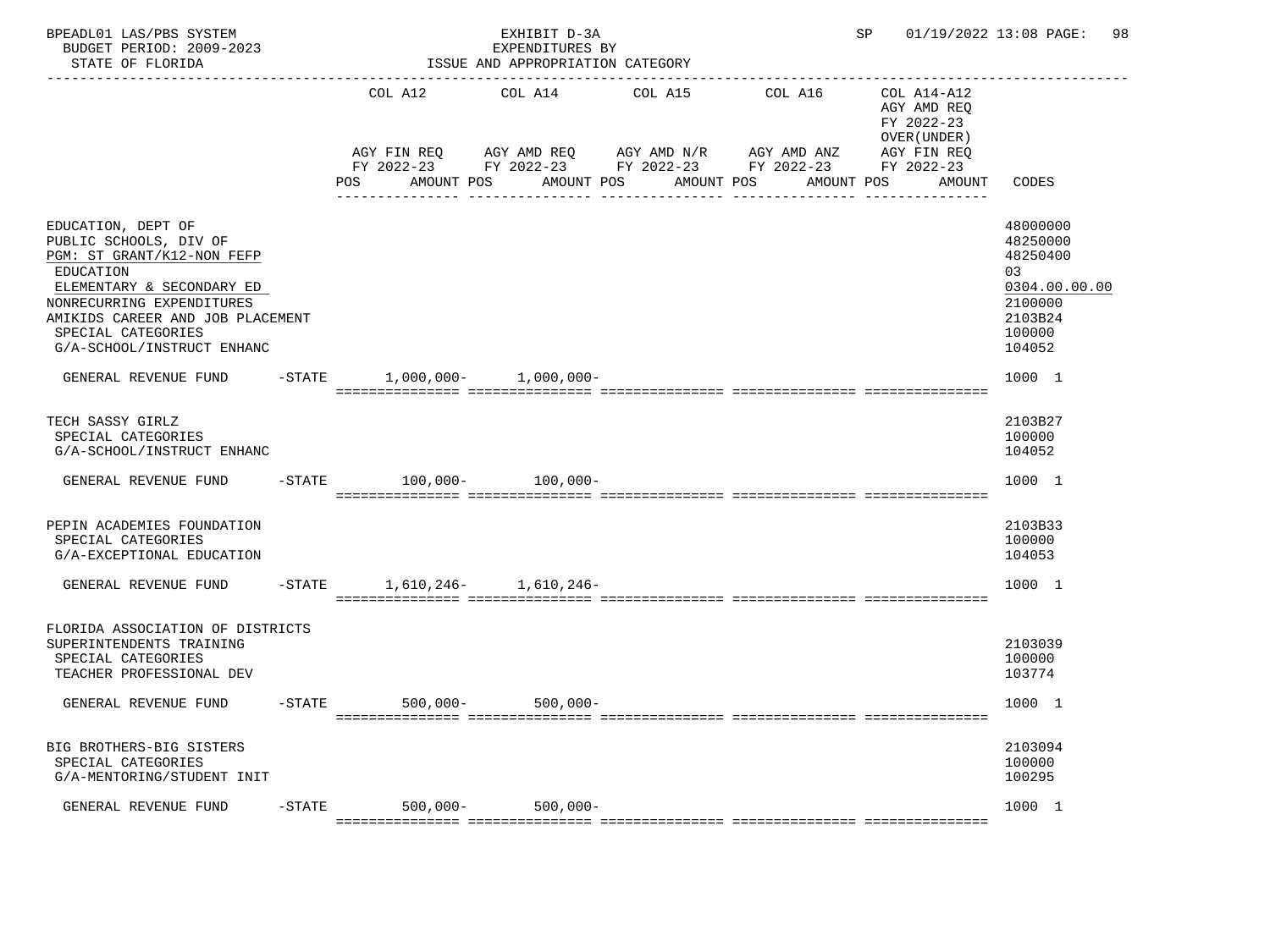| BPEADL01 LAS/PBS SYSTEM<br>BUDGET PERIOD: 2009-2023<br>STATE OF FLORIDA                                                                                                                                                           |           |                                   | EXHIBIT D-3A<br>EXPENDITURES BY<br>ISSUE AND APPROPRIATION CATEGORY |                                                                                                                                       |         | SP                                                        | 01/19/2022 13:08 PAGE:<br>99                                                                      |
|-----------------------------------------------------------------------------------------------------------------------------------------------------------------------------------------------------------------------------------|-----------|-----------------------------------|---------------------------------------------------------------------|---------------------------------------------------------------------------------------------------------------------------------------|---------|-----------------------------------------------------------|---------------------------------------------------------------------------------------------------|
|                                                                                                                                                                                                                                   |           | COL A12                           | COL A14                                                             | COL A15                                                                                                                               | COL A16 | COL A14-A12<br>AGY AMD REQ<br>FY 2022-23<br>OVER (UNDER ) |                                                                                                   |
|                                                                                                                                                                                                                                   |           | POS                               | AMOUNT POS                                                          | AGY FIN REQ AGY AMD REQ AGY AMD N/R AGY AMD ANZ<br>FY 2022-23 FY 2022-23 FY 2022-23 FY 2022-23 FY 2022-23<br>AMOUNT POS<br>AMOUNT POS |         | AGY FIN REQ<br>AMOUNT POS<br>AMOUNT                       | CODES                                                                                             |
| EDUCATION, DEPT OF<br>PUBLIC SCHOOLS, DIV OF<br>PGM: ST GRANT/K12-NON FEFP<br>EDUCATION<br>ELEMENTARY & SECONDARY ED<br>NONRECURRING EXPENDITURES<br>ALL PRO DAD/FAMILY FIRST<br>SPECIAL CATEGORIES<br>G/A-SCHOOL/INSTRUCT ENHANC |           |                                   |                                                                     |                                                                                                                                       |         |                                                           | 48000000<br>48250000<br>48250400<br>03<br>0304.00.00.00<br>2100000<br>2103106<br>100000<br>104052 |
| GENERAL REVENUE FUND -STATE 1,200,000- 1,200,000-                                                                                                                                                                                 |           |                                   |                                                                     |                                                                                                                                       |         |                                                           | 1000 1                                                                                            |
| REPLACE RECURRING APPROPRIATIONS<br>WITH NONRECURRING - ADD<br>SPECIAL CATEGORIES<br>G/A-READING SCHOLARSHIP                                                                                                                      |           |                                   |                                                                     |                                                                                                                                       |         |                                                           | 2103174<br>100000<br>104029                                                                       |
| GENERAL REVENUE FUND                                                                                                                                                                                                              |           | $-$ STATE 7,600,000 - 7,600,000 - |                                                                     |                                                                                                                                       |         |                                                           | 1000 1                                                                                            |
| NEW WORLD SCHOOL OF THE ARTS<br>SPECIAL CATEGORIES<br>G/A-SCHOOL/INSTRUCT ENHANC                                                                                                                                                  |           |                                   |                                                                     |                                                                                                                                       |         |                                                           | 2103210<br>100000<br>104052                                                                       |
| GENERAL REVENUE FUND -STATE                                                                                                                                                                                                       |           | $500,000 -$                       | $500,000 -$                                                         |                                                                                                                                       |         |                                                           | 1000 1                                                                                            |
| SCHOOLS OF HOPE<br>SPECIAL CATEGORIES<br><b>SCHOOLS OF HOPE</b>                                                                                                                                                                   |           |                                   |                                                                     |                                                                                                                                       |         |                                                           | 2103222<br>100000<br>104031                                                                       |
| GENERAL REVENUE FUND -STATE                                                                                                                                                                                                       |           | 20,000,000-                       | 20,000,000-                                                         |                                                                                                                                       |         |                                                           | 1000 1                                                                                            |
| AFTER SCHOOL ALL STARS<br>SPECIAL CATEGORIES<br>G/A-SCHOOL/INSTRUCT ENHANC                                                                                                                                                        |           |                                   |                                                                     |                                                                                                                                       |         |                                                           | 2103248<br>100000<br>104052                                                                       |
| GENERAL REVENUE FUND                                                                                                                                                                                                              | $-$ STATE | $1,000,000-$                      | $1,000,000-$                                                        |                                                                                                                                       |         |                                                           | 1000 1                                                                                            |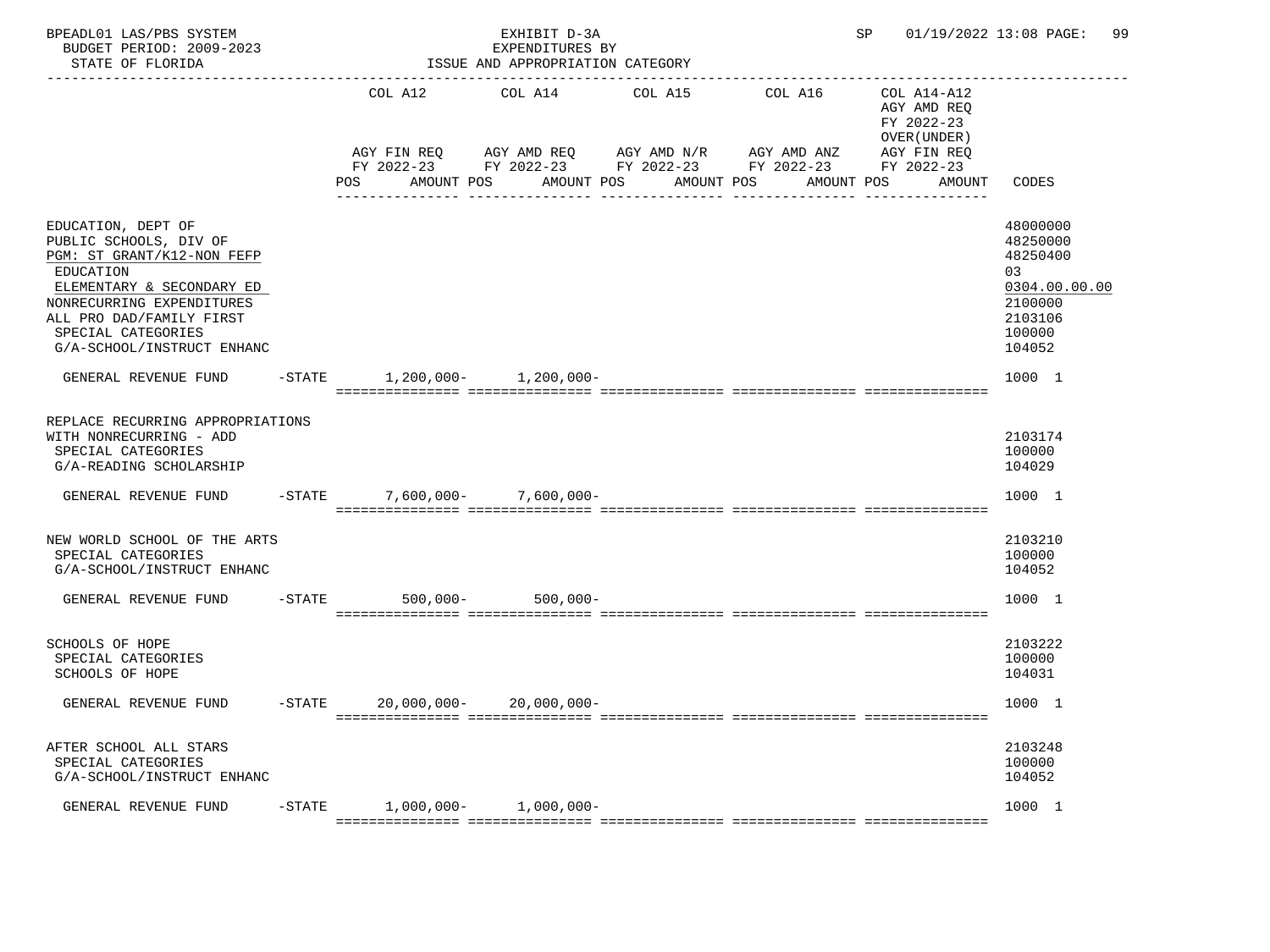| BPEADL01 LAS/PBS SYSTEM<br>BUDGET PERIOD: 2009-2023<br>STATE OF FLORIDA                                                                                                                                                                 | EXHIBIT D-3A<br>EXPENDITURES BY<br>ISSUE AND APPROPRIATION CATEGORY |  |  |                                                                                                                       |  |  |            |            |  | SP and the set of the set of the set of the set of the set of the set of the set of the set of the set of the s | 01/19/2022 13:08 PAGE: 100                                                                        |
|-----------------------------------------------------------------------------------------------------------------------------------------------------------------------------------------------------------------------------------------|---------------------------------------------------------------------|--|--|-----------------------------------------------------------------------------------------------------------------------|--|--|------------|------------|--|-----------------------------------------------------------------------------------------------------------------|---------------------------------------------------------------------------------------------------|
|                                                                                                                                                                                                                                         | COL A12 COL A14 COL A15                                             |  |  |                                                                                                                       |  |  | COL A16    |            |  | COL A14-A12<br>AGY AMD REQ<br>FY 2022-23<br>OVER (UNDER)                                                        |                                                                                                   |
|                                                                                                                                                                                                                                         |                                                                     |  |  | AGY FIN REQ AGY AMD REQ AGY AMD N/R AGY AMD ANZ AGY FIN REQ<br>FY 2022-23 FY 2022-23 FY 2022-23 FY 2022-23 FY 2022-23 |  |  |            |            |  |                                                                                                                 |                                                                                                   |
|                                                                                                                                                                                                                                         | <b>POS</b>                                                          |  |  | AMOUNT POS AMOUNT POS                                                                                                 |  |  | AMOUNT POS | AMOUNT POS |  | AMOUNT                                                                                                          | CODES                                                                                             |
| EDUCATION, DEPT OF<br>PUBLIC SCHOOLS, DIV OF<br>PGM: ST GRANT/K12-NON FEFP<br>EDUCATION<br>ELEMENTARY & SECONDARY ED<br>NONRECURRING EXPENDITURES<br>LI'L ABNER FOUNDATION PROGRAMS<br>SPECIAL CATEGORIES<br>G/A-SCHOOL/INSTRUCT ENHANC |                                                                     |  |  |                                                                                                                       |  |  |            |            |  |                                                                                                                 | 48000000<br>48250000<br>48250400<br>03<br>0304.00.00.00<br>2100000<br>2103264<br>100000<br>104052 |
| GENERAL REVENUE FUND                                                                                                                                                                                                                    |                                                                     |  |  | -STATE 173, 292- 173, 292-                                                                                            |  |  |            |            |  |                                                                                                                 | 1000 1                                                                                            |
| NORTHEAST FLORIDA 21ST CENTURY<br>WORKFORCE DEVELOPMENT<br>SPECIAL CATEGORIES<br>G/A-SCHOOL/INSTRUCT ENHANC                                                                                                                             |                                                                     |  |  |                                                                                                                       |  |  |            |            |  |                                                                                                                 | 2103270<br>100000<br>104052                                                                       |
| GENERAL REVENUE FUND                                                                                                                                                                                                                    |                                                                     |  |  | $-STATE$ 975,000-975,000-                                                                                             |  |  |            |            |  |                                                                                                                 | 1000 1                                                                                            |
| STAY KIDSAFE! ELEMENTARY SAFETY<br>EDUCATION AND HUMAN TRAFFICKING<br>PREVENTION<br>SPECIAL CATEGORIES<br>G/A-STRAT STWD INITIATIVES                                                                                                    |                                                                     |  |  |                                                                                                                       |  |  |            |            |  |                                                                                                                 | 2103284<br>100000<br>104026                                                                       |
| GENERAL REVENUE FUND -STATE 184,760-<br>184,760-                                                                                                                                                                                        |                                                                     |  |  |                                                                                                                       |  |  |            |            |  |                                                                                                                 | 1000 1                                                                                            |
| COMMUNITY BASED POST-COVID<br>ACCELERATION INITIATIVE<br>SPECIAL CATEGORIES<br>G/A-SCHOOL/INSTRUCT ENHANC                                                                                                                               |                                                                     |  |  |                                                                                                                       |  |  |            |            |  |                                                                                                                 | 2103286<br>100000<br>104052                                                                       |
| GENERAL REVENUE FUND                                                                                                                                                                                                                    |                                                                     |  |  | $-$ STATE 200,000 - 200,000 -                                                                                         |  |  |            |            |  |                                                                                                                 | 1000 1                                                                                            |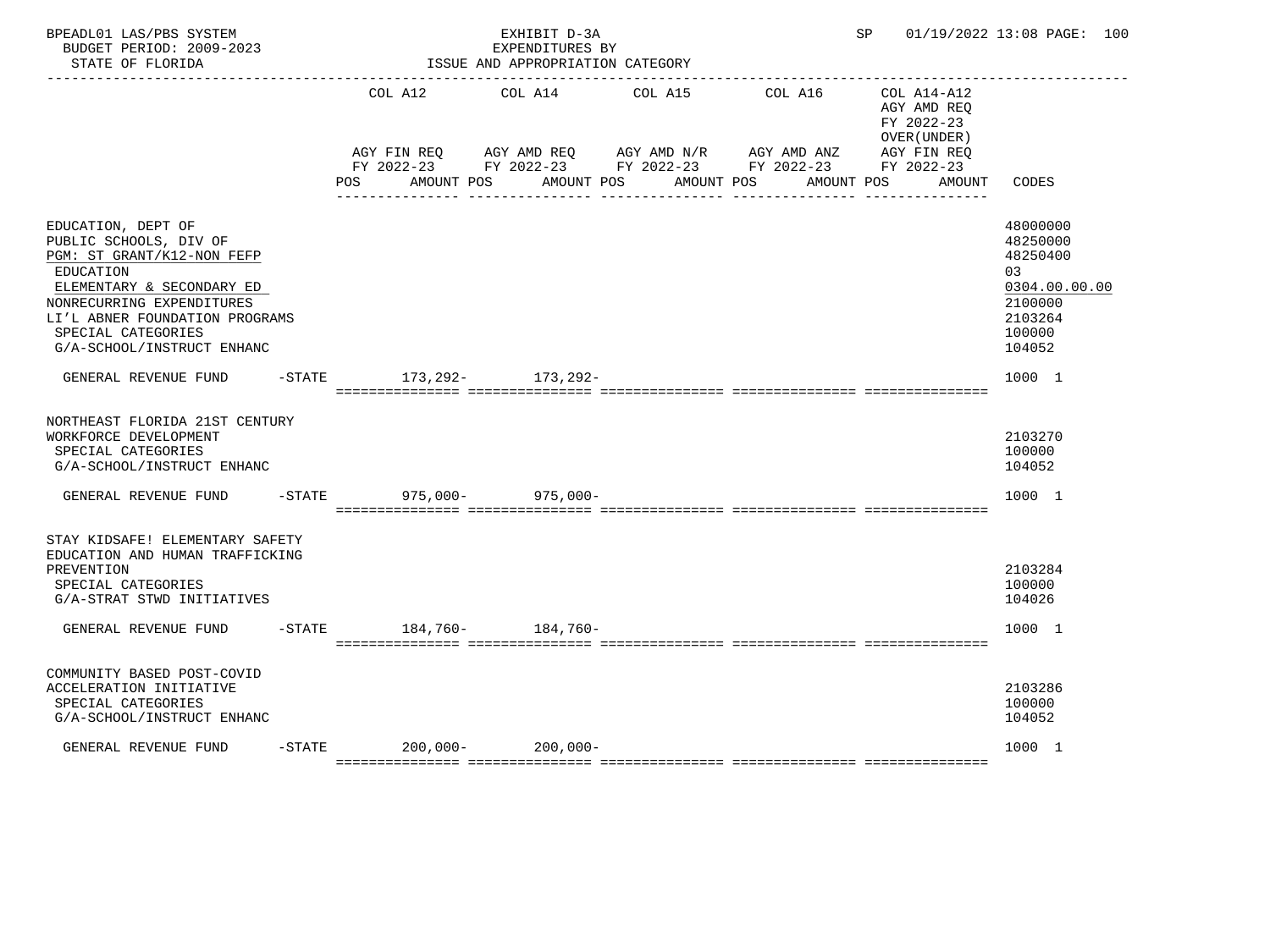| BPEADL01 LAS/PBS SYSTEM<br>BUDGET PERIOD: 2009-2023<br>STATE OF FLORIDA                                                                                                                                                                                       |          |                                                                                                                |  | EXHIBIT D-3A<br>EXPENDITURES BY<br>ISSUE AND APPROPRIATION CATEGORY |  |                                                                                                                                       |                                                          | SP 01/19/2022 13:08 PAGE: 101 |                                                                                                   |
|---------------------------------------------------------------------------------------------------------------------------------------------------------------------------------------------------------------------------------------------------------------|----------|----------------------------------------------------------------------------------------------------------------|--|---------------------------------------------------------------------|--|---------------------------------------------------------------------------------------------------------------------------------------|----------------------------------------------------------|-------------------------------|---------------------------------------------------------------------------------------------------|
|                                                                                                                                                                                                                                                               |          | COL A12                                                                                                        |  | COL A14 COL A15                                                     |  | COL A16                                                                                                                               | COL A14-A12<br>AGY AMD REQ<br>FY 2022-23<br>OVER (UNDER) |                               |                                                                                                   |
|                                                                                                                                                                                                                                                               |          | POS FOR THE POST OF THE STATE STATE STATE STATE STATE STATE STATE STATE STATE STATE STATE STATE STATE STATE ST |  | AMOUNT POS AMOUNT POS                                               |  | AGY FIN REQ AGY AMD REQ AGY AMD N/R AGY AMD ANZ<br>FY 2022-23 FY 2022-23 FY 2022-23 FY 2022-23 FY 2022-23<br>AMOUNT POS<br>AMOUNT POS |                                                          | AGY FIN REQ<br>AMOUNT         | CODES                                                                                             |
| EDUCATION, DEPT OF<br>PUBLIC SCHOOLS, DIV OF<br>PGM: ST GRANT/K12-NON FEFP<br>EDUCATION<br>ELEMENTARY & SECONDARY ED<br>NONRECURRING EXPENDITURES<br>DEVELOPING URBAN SOPHISTICATED<br>TECHNOCRATS (DUST)<br>SPECIAL CATEGORIES<br>G/A-SCHOOL/INSTRUCT ENHANC |          |                                                                                                                |  |                                                                     |  |                                                                                                                                       |                                                          |                               | 48000000<br>48250000<br>48250400<br>03<br>0304.00.00.00<br>2100000<br>2103289<br>100000<br>104052 |
| GENERAL REVENUE FUND                                                                                                                                                                                                                                          | $-STATE$ |                                                                                                                |  | $250,000 - 250,000 -$                                               |  |                                                                                                                                       |                                                          |                               | 1000 1                                                                                            |
| CITY OF DELRAY BEACH LEARNING LOSS<br>RECOVERY TUTORIAL PROGRAM<br>SPECIAL CATEGORIES<br>G/A-SCHOOL/INSTRUCT ENHANC                                                                                                                                           |          |                                                                                                                |  |                                                                     |  |                                                                                                                                       |                                                          |                               | 2103290<br>100000<br>104052                                                                       |
| GENERAL REVENUE FUND                                                                                                                                                                                                                                          | $-STATE$ |                                                                                                                |  | $80,000 - 80,000 -$                                                 |  |                                                                                                                                       |                                                          |                               | 1000 1                                                                                            |
| LIBERTY COUNTY SCHOOL DISTRICT -<br>LIBERTY COUNTY HIGH SCHOOL NEW<br>VOCATIONAL PROGRAM<br>SPECIAL CATEGORIES<br>G/A-SCHOOL/INSTRUCT ENHANC                                                                                                                  |          |                                                                                                                |  |                                                                     |  |                                                                                                                                       |                                                          |                               | 2103291<br>100000<br>104052                                                                       |
| GENERAL REVENUE FUND -STATE 150,000- 150,000-                                                                                                                                                                                                                 |          |                                                                                                                |  |                                                                     |  |                                                                                                                                       |                                                          |                               | 1000 1                                                                                            |
| EXPLORATION OF CULTURE AND<br>HUMANITIES OPTIONS (ECHO) ORLANDO<br>SPECIAL CATEGORIES<br>G/A-SCHOOL/INSTRUCT ENHANC                                                                                                                                           |          |                                                                                                                |  |                                                                     |  |                                                                                                                                       |                                                          |                               | 2103292<br>100000<br>104052                                                                       |
| GENERAL REVENUE FUND                                                                                                                                                                                                                                          |          | $-STATE$ 350,000- 350,000-                                                                                     |  |                                                                     |  |                                                                                                                                       |                                                          |                               | 1000 1                                                                                            |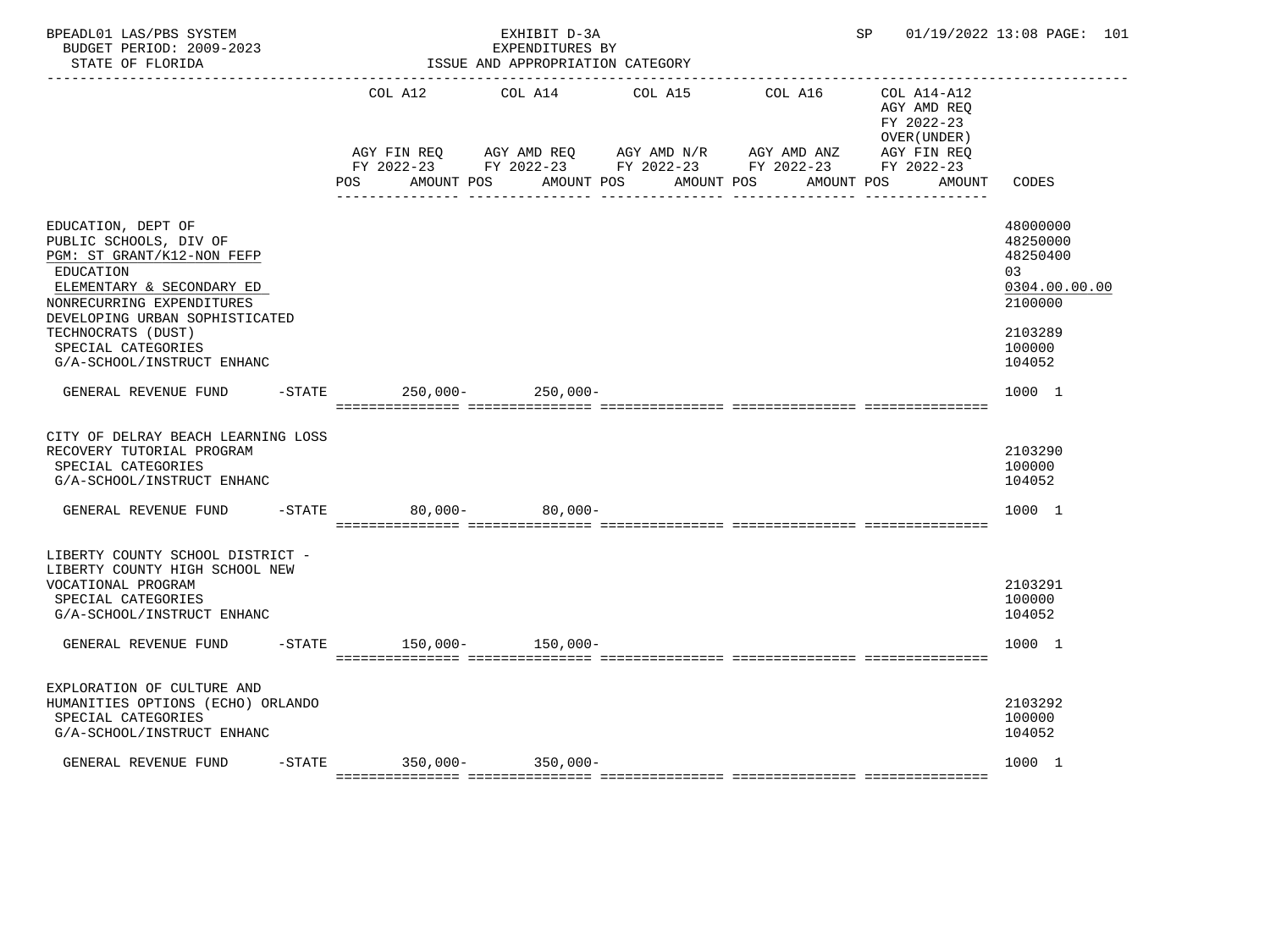| BPEADL01 LAS/PBS SYSTEM<br>BUDGET PERIOD: 2009-2023<br>STATE OF FLORIDA                                                                                                                                                  |           |     |  | EXHIBIT D-3A<br>EXPENDITURES BY<br>ISSUE AND APPROPRIATION CATEGORY                                                                                                       |  |                                  | SP |                                                                    | 01/19/2022 13:08 PAGE: 102                                                                        |
|--------------------------------------------------------------------------------------------------------------------------------------------------------------------------------------------------------------------------|-----------|-----|--|---------------------------------------------------------------------------------------------------------------------------------------------------------------------------|--|----------------------------------|----|--------------------------------------------------------------------|---------------------------------------------------------------------------------------------------|
|                                                                                                                                                                                                                          |           | POS |  | COL A12 COL A14 COL A15<br>AGY FIN REQ AGY AMD REQ AGY AMD N/R AGY AMD ANZ AGY FIN REQ<br>FY 2022-23 FY 2022-23 FY 2022-23 FY 2022-23 FY 2022-23<br>AMOUNT POS AMOUNT POS |  | COL A16<br>AMOUNT POS AMOUNT POS |    | COL A14-A12<br>AGY AMD REQ<br>FY 2022-23<br>OVER (UNDER)<br>AMOUNT | CODES                                                                                             |
| EDUCATION, DEPT OF<br>PUBLIC SCHOOLS, DIV OF<br>PGM: ST GRANT/K12-NON FEFP<br>EDUCATION<br>ELEMENTARY & SECONDARY ED<br>NONRECURRING EXPENDITURES<br>CODING IN COLOR<br>SPECIAL CATEGORIES<br>G/A-SCHOOL/INSTRUCT ENHANC |           |     |  |                                                                                                                                                                           |  |                                  |    |                                                                    | 48000000<br>48250000<br>48250400<br>03<br>0304.00.00.00<br>2100000<br>2103293<br>100000<br>104052 |
| GENERAL REVENUE FUND                                                                                                                                                                                                     | $-$ STATE |     |  | $1,000,000 - 1,000,000 -$                                                                                                                                                 |  |                                  |    |                                                                    | 1000 1                                                                                            |
| OASIS CHARTER SCHOOLS STEM<br>MAKERSPACE INITIATIVE<br>SPECIAL CATEGORIES<br>G/A-SCHOOL/INSTRUCT ENHANC                                                                                                                  |           |     |  |                                                                                                                                                                           |  |                                  |    |                                                                    | 2103294<br>100000<br>104052                                                                       |
| GENERAL REVENUE FUND                                                                                                                                                                                                     |           |     |  | -STATE 350,000- 350,000-                                                                                                                                                  |  |                                  |    |                                                                    | 1000 1                                                                                            |
| THE FLORIDA ORCHESTRA - MUSIC<br>EDUCATION FOR ALL<br>SPECIAL CATEGORIES<br>G/A-SCHOOL/INSTRUCT ENHANC<br>GENERAL REVENUE FUND                                                                                           |           |     |  | $-STATE$ 600,000- 600,000-                                                                                                                                                |  |                                  |    |                                                                    | 2103295<br>100000<br>104052<br>1000 1                                                             |
| SECURITY FUNDING IN JEWISH DAY<br><b>SCHOOLS</b><br>SPECIAL CATEGORIES<br>G/A-SCHOOL/INSTRUCT ENHANC                                                                                                                     |           |     |  |                                                                                                                                                                           |  |                                  |    |                                                                    | 2103296<br>100000<br>104052                                                                       |
| GENERAL REVENUE FUND                                                                                                                                                                                                     |           |     |  | $-STATE$ 3,500,000- 3,500,000-                                                                                                                                            |  |                                  |    |                                                                    | 1000 1                                                                                            |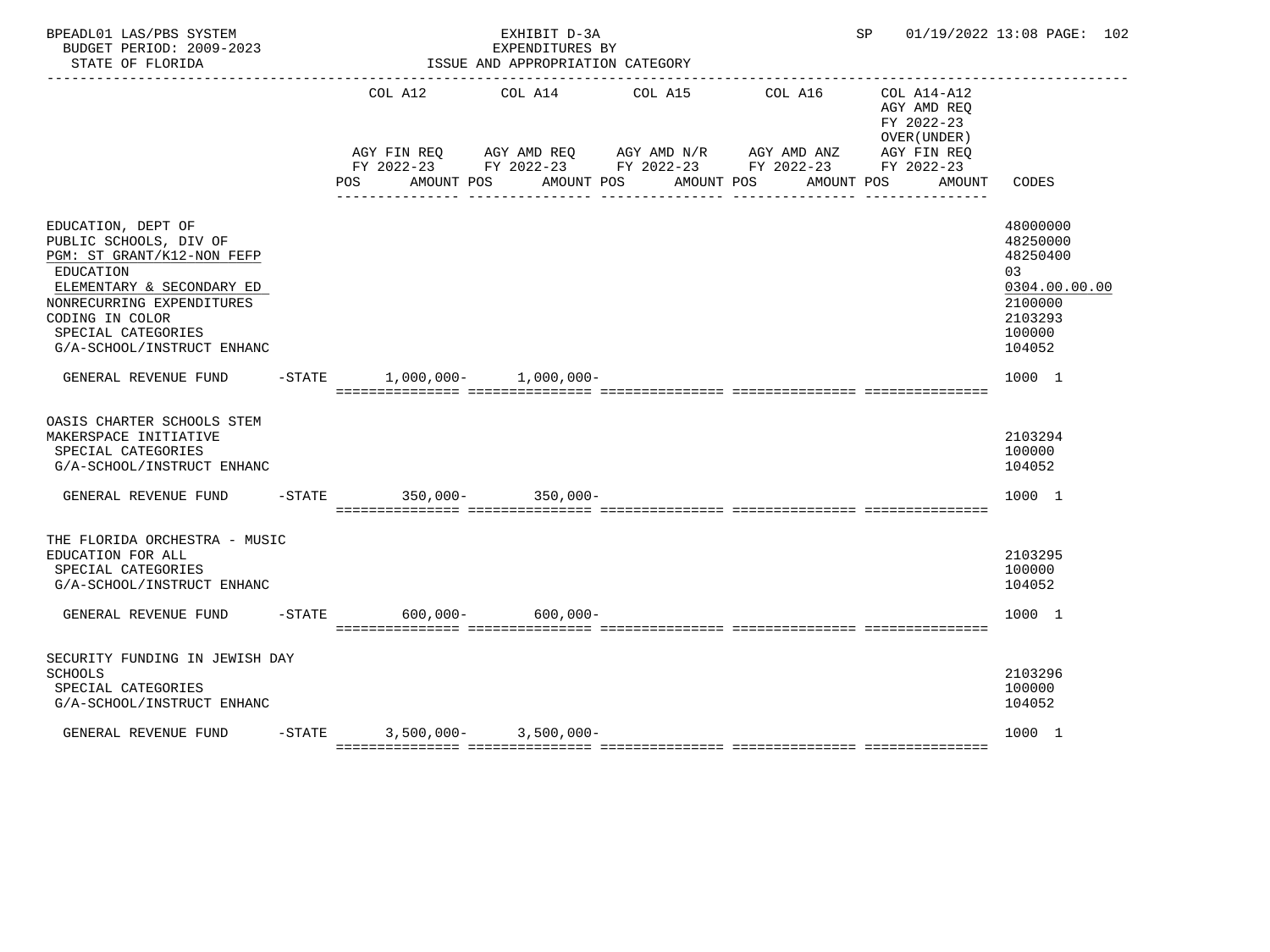| BPEADL01 LAS/PBS SYSTEM<br>BUDGET PERIOD: 2009-2023<br>STATE OF FLORIDA                                                                                                                                                                                     |          |                                | EXHIBIT D-3A<br>EXPENDITURES BY<br>ISSUE AND APPROPRIATION CATEGORY |                                                                                                                                     |                       | SP 01/19/2022 13:08 PAGE: 103                                      |                                                                                                   |
|-------------------------------------------------------------------------------------------------------------------------------------------------------------------------------------------------------------------------------------------------------------|----------|--------------------------------|---------------------------------------------------------------------|-------------------------------------------------------------------------------------------------------------------------------------|-----------------------|--------------------------------------------------------------------|---------------------------------------------------------------------------------------------------|
|                                                                                                                                                                                                                                                             |          | POS<br>AMOUNT POS              | COL A12 COL A14 COL A15<br>AMOUNT POS                               | AGY FIN REQ AGY AMD REQ AGY AMD N/R AGY AMD ANZ AGY FIN REQ<br>FY 2022-23 FY 2022-23 FY 2022-23 FY 2022-23 FY 2022-23<br>AMOUNT POS | COL A16<br>AMOUNT POS | COL A14-A12<br>AGY AMD REQ<br>FY 2022-23<br>OVER (UNDER)<br>AMOUNT | CODES                                                                                             |
| EDUCATION, DEPT OF<br>PUBLIC SCHOOLS, DIV OF<br>PGM: ST GRANT/K12-NON FEFP<br>EDUCATION<br>ELEMENTARY & SECONDARY ED<br>NONRECURRING EXPENDITURES<br>FLORIDA NOVICE TEACHER PROFESSIONAL<br>DEVELOPMENT<br>SPECIAL CATEGORIES<br>G/A-SCHOOL/INSTRUCT ENHANC |          |                                |                                                                     |                                                                                                                                     |                       |                                                                    | 48000000<br>48250000<br>48250400<br>03<br>0304.00.00.00<br>2100000<br>2103298<br>100000<br>104052 |
| GENERAL REVENUE FUND -STATE 275,000- 275,000-                                                                                                                                                                                                               |          |                                |                                                                     |                                                                                                                                     |                       |                                                                    | 1000 1                                                                                            |
| TEMPLE ISRAEL SECURITY INITIATIVE<br>SPECIAL CATEGORIES<br>G/A-SCHOOL/INSTRUCT ENHANC                                                                                                                                                                       |          |                                |                                                                     |                                                                                                                                     |                       |                                                                    | 2103299<br>100000<br>104052                                                                       |
| GENERAL REVENUE FUND                                                                                                                                                                                                                                        |          | $-$ STATE 180,000- 180,000-    |                                                                     | accordinations consecutives consecutives consecutives accordingly                                                                   |                       |                                                                    | 1000 1                                                                                            |
| FOCUS STATEWIDE DATA COLLECTION AND<br>STUDENT INFORMATION SOLUTION<br>SPECIAL CATEGORIES<br>G/A-STRAT STWD INITIATIVES                                                                                                                                     |          |                                |                                                                     |                                                                                                                                     |                       |                                                                    | 2103300<br>100000<br>104026                                                                       |
| GENERAL REVENUE FUND                                                                                                                                                                                                                                        | $-STATE$ |                                | $2,220,000 - 2,220,000 -$                                           |                                                                                                                                     |                       |                                                                    | 1000 1                                                                                            |
| THE OVERTOWN YOUTH CENTER<br>SPECIAL CATEGORIES<br>G/A-SCHOOL/INSTRUCT ENHANC                                                                                                                                                                               |          |                                |                                                                     |                                                                                                                                     |                       |                                                                    | 2103301<br>100000<br>104052                                                                       |
| GENERAL REVENUE FUND                                                                                                                                                                                                                                        |          | $-STATE$ 1,000,000- 1,000,000- |                                                                     |                                                                                                                                     |                       |                                                                    | 1000 1                                                                                            |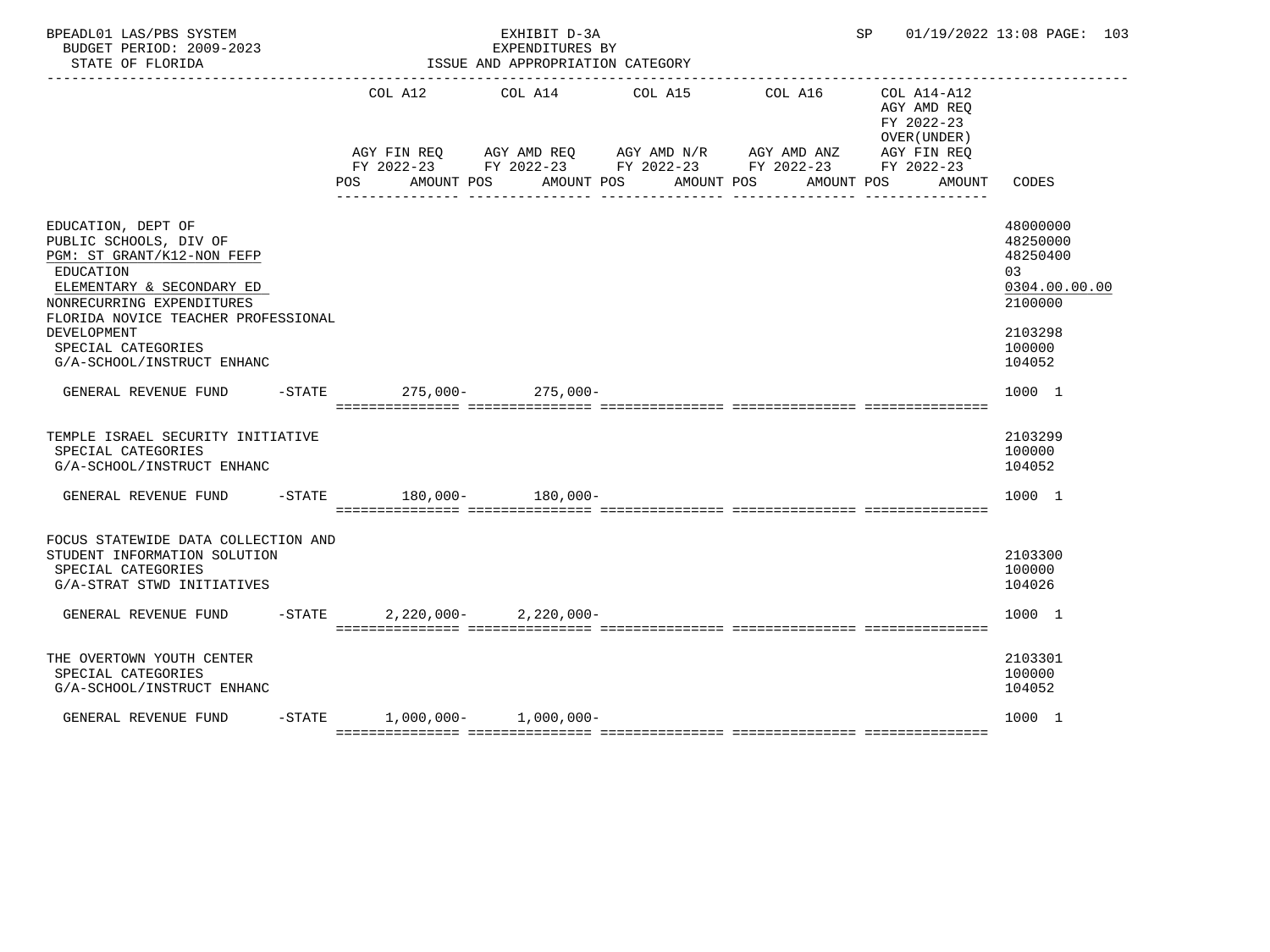| BPEADL01 LAS/PBS SYSTEM<br>BUDGET PERIOD: 2009-2023<br>STATE OF FLORIDA                                                                                                                                                                  |                                                                                                                              | EXHIBIT D-3A<br>EXPENDITURES BY<br>ISSUE AND APPROPRIATION CATEGORY |  |                                  |                                                                    | SP 01/19/2022 13:08 PAGE: 104                                                                     |  |
|------------------------------------------------------------------------------------------------------------------------------------------------------------------------------------------------------------------------------------------|------------------------------------------------------------------------------------------------------------------------------|---------------------------------------------------------------------|--|----------------------------------|--------------------------------------------------------------------|---------------------------------------------------------------------------------------------------|--|
|                                                                                                                                                                                                                                          | AGY FIN REQ AGY AMD REQ AGY AMD N/R AGY AMD ANZ AGY FIN REQ<br>FY 2022-23 FY 2022-23 FY 2022-23 FY 2022-23 FY 2022-23<br>POS | COL A12 COL A14 COL A15<br>AMOUNT POS AMOUNT POS                    |  | COL A16<br>AMOUNT POS AMOUNT POS | COL A14-A12<br>AGY AMD REQ<br>FY 2022-23<br>OVER (UNDER)<br>AMOUNT | CODES                                                                                             |  |
| EDUCATION, DEPT OF<br>PUBLIC SCHOOLS, DIV OF<br>PGM: ST GRANT/K12-NON FEFP<br>EDUCATION<br>ELEMENTARY & SECONDARY ED<br>NONRECURRING EXPENDITURES<br>FLORIDA MEDAL OF HONOR MEMORIAL<br>SPECIAL CATEGORIES<br>G/A-SCHOOL/INSTRUCT ENHANC |                                                                                                                              |                                                                     |  |                                  |                                                                    | 48000000<br>48250000<br>48250400<br>03<br>0304.00.00.00<br>2100000<br>2103302<br>100000<br>104052 |  |
| GENERAL REVENUE FUND                                                                                                                                                                                                                     | $-$ STATE 250,000 - 250,000 -                                                                                                |                                                                     |  |                                  |                                                                    | 1000 1                                                                                            |  |
| HERNANDO SCHOOL DISTRICT - NATURE<br>COAST TECHNICAL CRIMINAL JUSTICE<br>PROGRAM<br>SPECIAL CATEGORIES<br>G/A-SCHOOL/INSTRUCT ENHANC                                                                                                     |                                                                                                                              |                                                                     |  |                                  |                                                                    | 2103303<br>100000<br>104052                                                                       |  |
| GENERAL REVENUE FUND                                                                                                                                                                                                                     | $-STATE$ 150.000- 150.000-                                                                                                   |                                                                     |  |                                  |                                                                    | 1000 1                                                                                            |  |
| KID'S C.O.D.E. (CREATIVE ONLINE<br>DEVELOPMENTAL EDUCATION)<br>SPECIAL CATEGORIES<br>G/A-SCHOOL/INSTRUCT ENHANC                                                                                                                          |                                                                                                                              |                                                                     |  |                                  |                                                                    | 2103304<br>100000<br>104052                                                                       |  |
| GENERAL REVENUE FUND                                                                                                                                                                                                                     | $-STATE$ 185,000- 185,000-                                                                                                   |                                                                     |  |                                  |                                                                    | 1000 1                                                                                            |  |
| LEARNING THROUGH LISTENING<br>SPECIAL CATEGORIES<br>G/A-EXCEPTIONAL EDUCATION                                                                                                                                                            |                                                                                                                              |                                                                     |  |                                  |                                                                    | 2103305<br>100000<br>104053                                                                       |  |
| GENERAL REVENUE FUND                                                                                                                                                                                                                     | $-STATE$ 150,000- 150,000-                                                                                                   |                                                                     |  |                                  |                                                                    | 1000 1                                                                                            |  |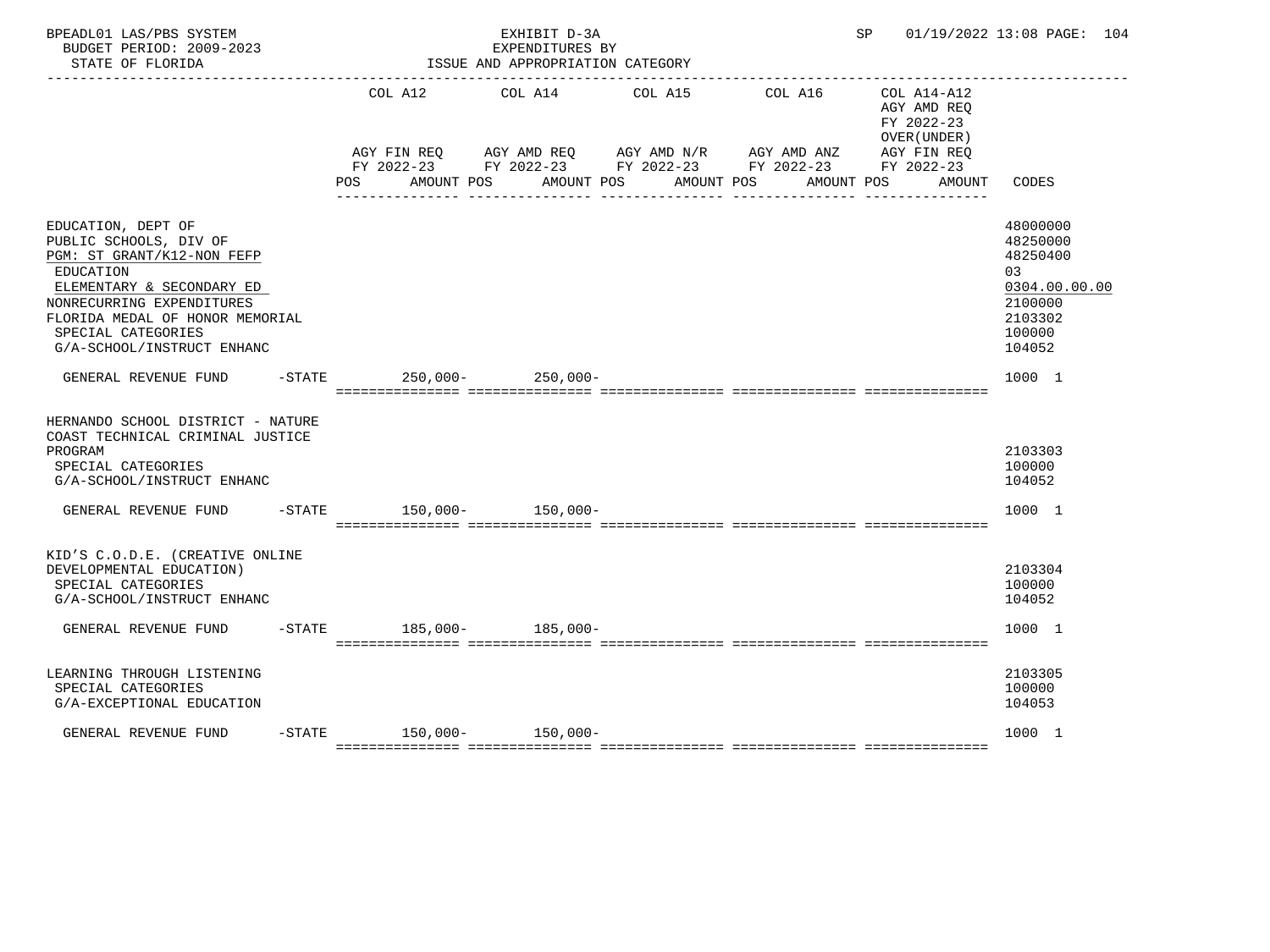| BPEADL01 LAS/PBS SYSTEM<br>BUDGET PERIOD: 2009-2023<br>STATE OF FLORIDA                                                                                                                                                                                                          | EXHIBIT D-3A<br>EXPENDITURES BY<br>ISSUE AND APPROPRIATION CATEGORY |                     |                                                                                                                                                                           |                           |  |  |                       |  |                                                                                  |  | SP 01/19/2022 13:08 PAGE: 105                                                                               |  |
|----------------------------------------------------------------------------------------------------------------------------------------------------------------------------------------------------------------------------------------------------------------------------------|---------------------------------------------------------------------|---------------------|---------------------------------------------------------------------------------------------------------------------------------------------------------------------------|---------------------------|--|--|-----------------------|--|----------------------------------------------------------------------------------|--|-------------------------------------------------------------------------------------------------------------|--|
|                                                                                                                                                                                                                                                                                  | POS                                                                 |                     | COL A12 COL A14 COL A15<br>AGY FIN REQ AGY AMD REQ AGY AMD N/R AGY AMD ANZ AGY FIN REQ<br>FY 2022-23 FY 2022-23 FY 2022-23 FY 2022-23 FY 2022-23<br>AMOUNT POS AMOUNT POS |                           |  |  | COL A16<br>AMOUNT POS |  | COL A14-A12<br>AGY AMD REQ<br>FY 2022-23<br>OVER (UNDER)<br>AMOUNT POS<br>AMOUNT |  | CODES                                                                                                       |  |
| EDUCATION, DEPT OF<br>PUBLIC SCHOOLS, DIV OF<br>PGM: ST GRANT/K12-NON FEFP<br>EDUCATION<br>ELEMENTARY & SECONDARY ED<br>NONRECURRING EXPENDITURES<br>RENEWED MINDS EDUCATIONAL<br>ENRICHMENT PROGRAM<br>SPECIAL CATEGORIES<br>G/A-SCHOOL/INSTRUCT ENHANC<br>GENERAL REVENUE FUND |                                                                     |                     |                                                                                                                                                                           | -STATE 300,000- 300,000-  |  |  |                       |  |                                                                                  |  | 48000000<br>48250000<br>48250400<br>03<br>0304.00.00.00<br>2100000<br>2103306<br>100000<br>104052<br>1000 1 |  |
| SUMMER BRIDGE PROGRAM IN<br>HILLSBOROUGH COUNTY PUBLIC SCHOOLS<br>SPECIAL CATEGORIES<br>G/A-SCHOOL/INSTRUCT ENHANC<br>GENERAL REVENUE FUND                                                                                                                                       |                                                                     | $-$ STATE 500,000 - |                                                                                                                                                                           | $500.000 -$               |  |  |                       |  |                                                                                  |  | 2103308<br>100000<br>104052<br>1000 1                                                                       |  |
| WALTON COUNTY AND OHANA INSTITUTION<br>ESPORTS PROGRAM<br>SPECIAL CATEGORIES<br>G/A-SCHOOL/INSTRUCT ENHANC<br>GENERAL REVENUE FUND                                                                                                                                               |                                                                     |                     |                                                                                                                                                                           | -STATE 498,300- 498,300-  |  |  |                       |  |                                                                                  |  | 2103310<br>100000<br>104052<br>1000 1                                                                       |  |
| YOUTH AT RISK<br>SPECIAL CATEGORIES<br>G/A-SCHOOL/INSTRUCT ENHANC<br>GENERAL REVENUE FUND                                                                                                                                                                                        |                                                                     |                     |                                                                                                                                                                           | $-STATE$ 275,000-275,000- |  |  |                       |  |                                                                                  |  | 2103311<br>100000<br>104052<br>1000 1                                                                       |  |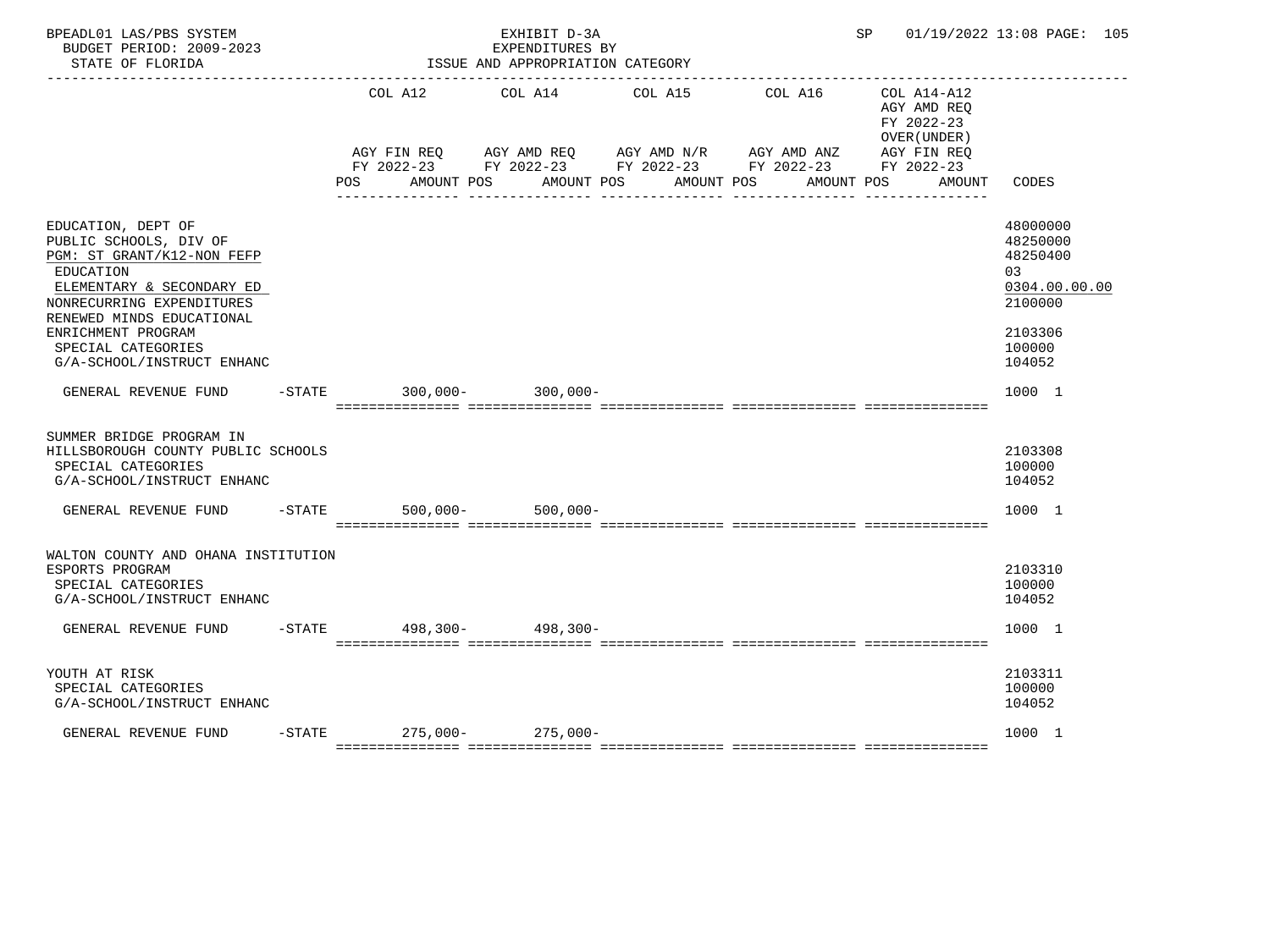| BPEADL01 LAS/PBS SYSTEM<br>BUDGET PERIOD: 2009-2023<br>STATE OF FLORIDA<br>----------------                                                                                                                                                                              |           |                               | EXHIBIT D-3A<br>EXPENDITURES BY<br>ISSUE AND APPROPRIATION CATEGORY |                                                                         |                                                        | SP 01/19/2022 13:08 PAGE: 106                            |                                                                                                   |  |
|--------------------------------------------------------------------------------------------------------------------------------------------------------------------------------------------------------------------------------------------------------------------------|-----------|-------------------------------|---------------------------------------------------------------------|-------------------------------------------------------------------------|--------------------------------------------------------|----------------------------------------------------------|---------------------------------------------------------------------------------------------------|--|
|                                                                                                                                                                                                                                                                          |           | COL A12                       | COL A14                                                             | COL A15                                                                 | COL A16                                                | COL A14-A12<br>AGY AMD REO<br>FY 2022-23<br>OVER (UNDER) |                                                                                                   |  |
|                                                                                                                                                                                                                                                                          |           | AGY FIN REQ<br>POS            |                                                                     | AGY AMD REQ AGY AMD N/R AGY AMD ANZ<br>AMOUNT POS AMOUNT POS AMOUNT POS | FY 2022-23 FY 2022-23 FY 2022-23 FY 2022-23 FY 2022-23 | AGY FIN REQ<br>AMOUNT POS<br>AMOUNT                      | CODES                                                                                             |  |
| EDUCATION, DEPT OF<br>PUBLIC SCHOOLS, DIV OF<br>PGM: ST GRANT/K12-NON FEFP<br>EDUCATION<br>ELEMENTARY & SECONDARY ED<br>NONRECURRING EXPENDITURES<br>MENTORING TOMORROW'S LEADERS -<br>BROWARD COUNTY PUBLIC SCHOOLS<br>SPECIAL CATEGORIES<br>G/A-SCHOOL/INSTRUCT ENHANC |           |                               |                                                                     |                                                                         |                                                        |                                                          | 48000000<br>48250000<br>48250400<br>03<br>0304.00.00.00<br>2100000<br>2103313<br>100000<br>104052 |  |
| GENERAL REVENUE FUND                                                                                                                                                                                                                                                     | $-$ STATE |                               | 400,000- 400,000-                                                   |                                                                         |                                                        |                                                          | 1000 1                                                                                            |  |
| SCHOOL DISTRICT INTENSIVE READING<br>INITIATIVE PILOT<br>SPECIAL CATEGORIES<br>G/A-STRAT STWD INITIATIVES<br>GENERAL REVENUE FUND -STATE                                                                                                                                 |           |                               | $3,469,355 - 3,469,355 -$                                           |                                                                         |                                                        |                                                          | 2103314<br>100000<br>104026<br>1000 1                                                             |  |
|                                                                                                                                                                                                                                                                          |           |                               |                                                                     |                                                                         |                                                        |                                                          |                                                                                                   |  |
| VETO BLUE MISSION REACH PROGRAM<br>(SENATE FORM 1888) (HB 3601)<br>SPECIAL CATEGORIES<br>G/A-STRAT STWD INITIATIVES                                                                                                                                                      |           |                               |                                                                     |                                                                         |                                                        |                                                          | 2103315<br>100000<br>104026                                                                       |  |
| GENERAL REVENUE FUND                                                                                                                                                                                                                                                     |           | $-STATE$                      | 250,000 250,000                                                     |                                                                         |                                                        |                                                          | 1000 1                                                                                            |  |
| VETO FOCUS STATEWIDE DATA<br>COLLECTION AND STUDENT INFORMATION<br>SOLUTION (SENATE FORM 2039) (HB<br>3479)<br>SPECIAL CATEGORIES<br>G/A-STRAT STWD INITIATIVES                                                                                                          |           |                               |                                                                     |                                                                         |                                                        |                                                          | 2103316<br>100000<br>104026                                                                       |  |
| GENERAL REVENUE FUND                                                                                                                                                                                                                                                     |           | $-$ STATE 2,220,000 2,220,000 |                                                                     |                                                                         |                                                        |                                                          | 1000 1                                                                                            |  |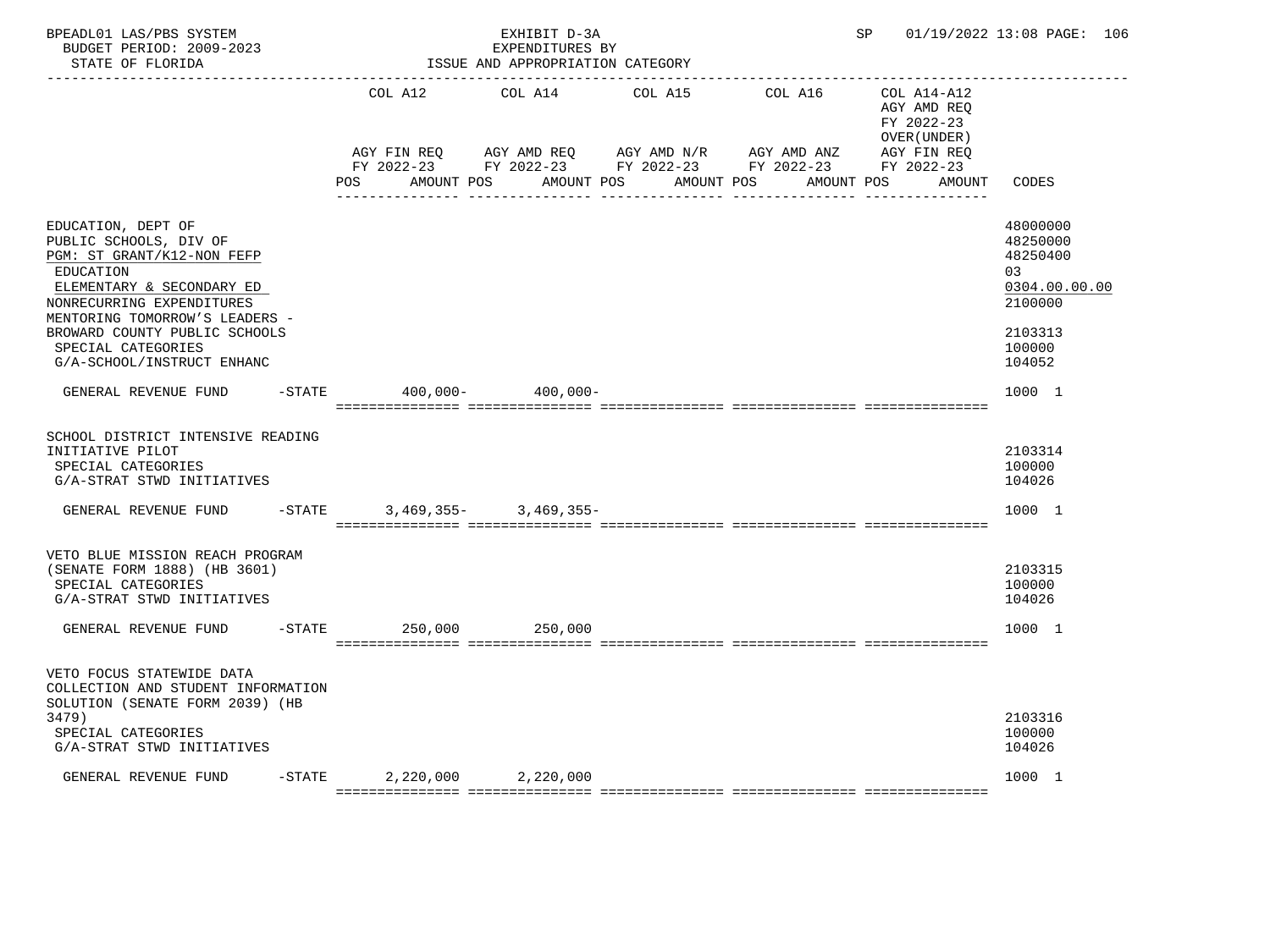| BPEADL01 LAS/PBS SYSTEM<br>BUDGET PERIOD: 2009-2023<br>STATE OF FLORIDA                                                                                                                                                                                      | EXHIBIT D-3A<br>EXPENDITURES BY<br>ISSUE AND APPROPRIATION CATEGORY |         |  |                       |  |            |  |         |                           |                                                          | 01/19/2022 13:08 PAGE: 107                                                               |  |
|--------------------------------------------------------------------------------------------------------------------------------------------------------------------------------------------------------------------------------------------------------------|---------------------------------------------------------------------|---------|--|-----------------------|--|------------|--|---------|---------------------------|----------------------------------------------------------|------------------------------------------------------------------------------------------|--|
|                                                                                                                                                                                                                                                              |                                                                     | COL A12 |  | COL A14 COL A15       |  |            |  | COL A16 |                           | COL A14-A12<br>AGY AMD REQ<br>FY 2022-23<br>OVER (UNDER) |                                                                                          |  |
|                                                                                                                                                                                                                                                              | POS                                                                 |         |  | AMOUNT POS AMOUNT POS |  | AMOUNT POS |  |         | AGY FIN REQ<br>AMOUNT POS | AMOUNT                                                   | CODES                                                                                    |  |
| EDUCATION, DEPT OF<br>PUBLIC SCHOOLS, DIV OF<br>PGM: ST GRANT/K12-NON FEFP<br>EDUCATION<br>ELEMENTARY & SECONDARY ED<br>NONRECURRING EXPENDITURES<br>VETO AMI KIDS CAREER AND JOB<br>PLACEMENT PROGRAM (SENATE FORM<br>1634) (HB 3705)<br>SPECIAL CATEGORIES |                                                                     |         |  |                       |  |            |  |         |                           |                                                          | 48000000<br>48250000<br>48250400<br>0.3<br>0304.00.00.00<br>2100000<br>2103317<br>100000 |  |
| G/A-SCHOOL/INSTRUCT ENHANC<br>GENERAL REVENUE FUND -STATE 1,000,000 1,000,000                                                                                                                                                                                |                                                                     |         |  |                       |  |            |  |         |                           |                                                          | 104052<br>1000 1                                                                         |  |
| VETO ARTS FOR A COMPLETE EDUCATION<br>(SENATE FORM 1032) (HB 3285)<br>SPECIAL CATEGORIES<br>G/A-SCHOOL/INSTRUCT ENHANC                                                                                                                                       |                                                                     |         |  |                       |  |            |  |         |                           |                                                          | 2103318<br>100000<br>104052                                                              |  |
| GENERAL REVENUE FUND                                                                                                                                                                                                                                         | -STATE 110,952 110,952                                              |         |  |                       |  |            |  |         |                           |                                                          | 1000 1                                                                                   |  |
| VETO CITY OF DELRAY BEACH LEARNING<br>LOSS RECOVERY TUTORIAL PROGRAM<br>(SENATE FORM 1309)<br>SPECIAL CATEGORIES<br>G/A-SCHOOL/INSTRUCT ENHANC                                                                                                               |                                                                     |         |  |                       |  |            |  |         |                           |                                                          | 2103319<br>100000<br>104052                                                              |  |
| GENERAL REVENUE FUND                                                                                                                                                                                                                                         | $-STATE$                                                            | 80,000  |  | 80,000                |  |            |  |         |                           |                                                          | 1000 1                                                                                   |  |
| VETO CODING IN COLOR (SENATE FORM<br>1206) (HB 3169)<br>SPECIAL CATEGORIES<br>G/A-SCHOOL/INSTRUCT ENHANC                                                                                                                                                     |                                                                     |         |  |                       |  |            |  |         |                           |                                                          | 2103320<br>100000<br>104052                                                              |  |
| GENERAL REVENUE FUND                                                                                                                                                                                                                                         | $-STATE$ 1,000,000 1,000,000                                        |         |  |                       |  |            |  |         |                           |                                                          | 1000 1                                                                                   |  |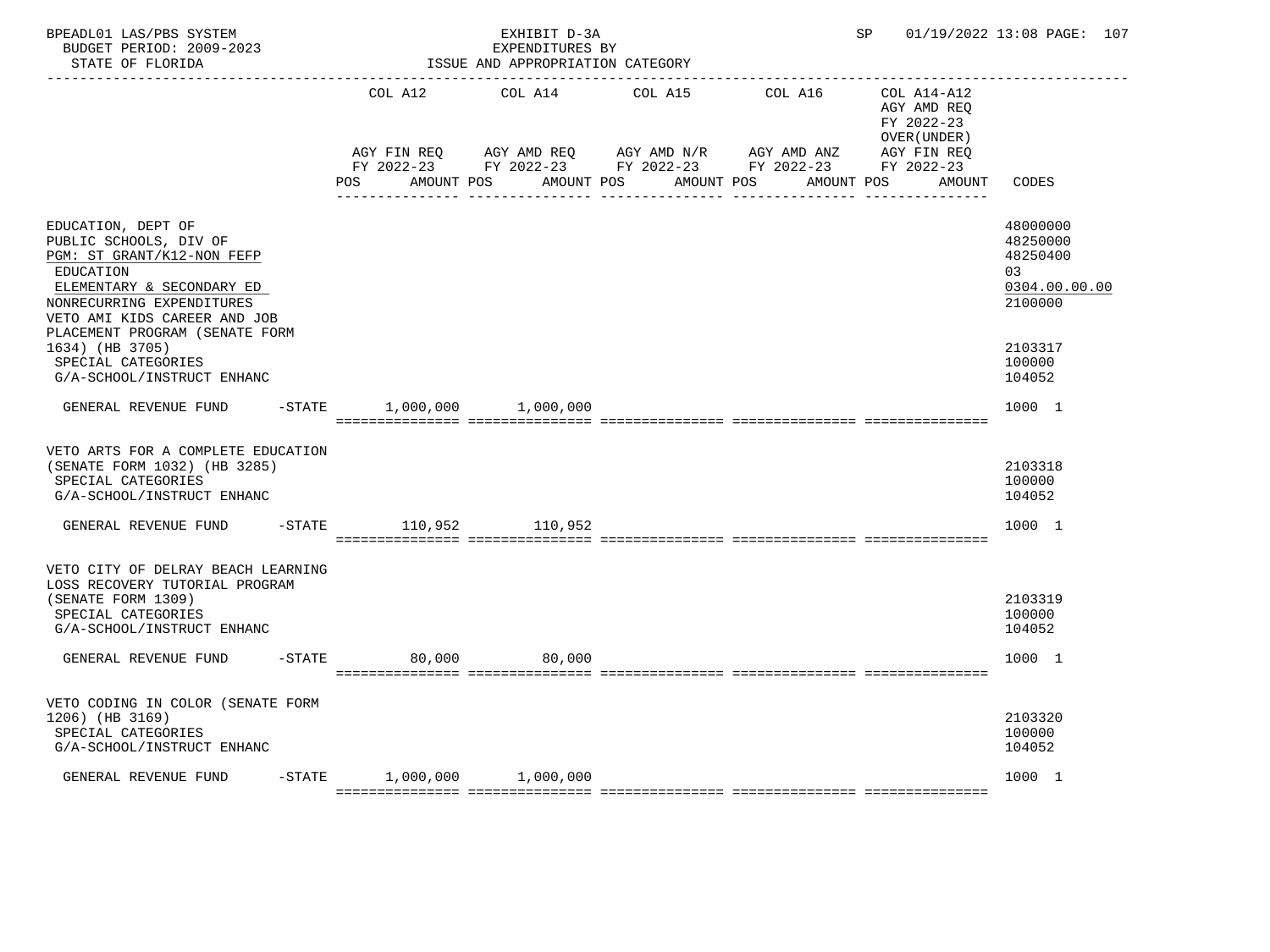| BPEADL01 LAS/PBS SYSTEM<br>BUDGET PERIOD: 2009-2023<br>STATE OF FLORIDA                                                                                                                                                 |          |                        | EXHIBIT D-3A<br>EXPENDITURES BY<br>ISSUE AND APPROPRIATION CATEGORY |                                                                                                                                           |            |                                                          | SP 01/19/2022 13:08 PAGE: 108                                      |
|-------------------------------------------------------------------------------------------------------------------------------------------------------------------------------------------------------------------------|----------|------------------------|---------------------------------------------------------------------|-------------------------------------------------------------------------------------------------------------------------------------------|------------|----------------------------------------------------------|--------------------------------------------------------------------|
|                                                                                                                                                                                                                         |          | COL A12                | COL A14 COL A15                                                     |                                                                                                                                           | COL A16    | COL A14-A12<br>AGY AMD REQ<br>FY 2022-23<br>OVER (UNDER) |                                                                    |
|                                                                                                                                                                                                                         |          | AGY FIN REQ<br>POS FOR | AMOUNT POS AMOUNT POS                                               | AGY AMD REQ      AGY AMD N/R      AGY AMD ANZ<br>FY 2022-23 FY 2022-23 FY 2022-23 FY 2022-23 FY 2022-23<br>AMOUNT POS<br>________________ | AMOUNT POS | AGY FIN REQ                                              | AMOUNT CODES                                                       |
| EDUCATION, DEPT OF<br>PUBLIC SCHOOLS, DIV OF<br>PGM: ST GRANT/K12-NON FEFP<br>EDUCATION<br>ELEMENTARY & SECONDARY ED<br>NONRECURRING EXPENDITURES<br>VETO COMMUNITY BASED POST-COVID<br>ACCELERATION INITIATIVE (SENATE |          |                        |                                                                     |                                                                                                                                           |            |                                                          | 48000000<br>48250000<br>48250400<br>03<br>0304.00.00.00<br>2100000 |
| FORM 1251)<br>SPECIAL CATEGORIES<br>G/A-SCHOOL/INSTRUCT ENHANC                                                                                                                                                          |          |                        |                                                                     |                                                                                                                                           |            |                                                          | 2103321<br>100000<br>104052                                        |
| GENERAL REVENUE FUND                                                                                                                                                                                                    |          | $-$ STATE              | 200,000 200,000                                                     |                                                                                                                                           |            |                                                          | 1000 1                                                             |
| VETO DUST - DEVELOPING URBAN<br>SOPHISTICATED TECHNOCRATS (SENATE<br>FORM 1875) (HB 3103)<br>SPECIAL CATEGORIES<br>G/A-SCHOOL/INSTRUCT ENHANC                                                                           |          |                        |                                                                     |                                                                                                                                           |            |                                                          | 2103323<br>100000<br>104052                                        |
| GENERAL REVENUE FUND                                                                                                                                                                                                    |          | $-$ STATE 250,000      | 250,000                                                             |                                                                                                                                           |            |                                                          | 1000 1                                                             |
| VETO EXPLORATION OF CULTURE AND<br>HUMANITIES OPTIONS (ECHO) - ORLANDO<br>(SENATE FORM 1777) (HB 3441)<br>SPECIAL CATEGORIES<br>G/A-SCHOOL/INSTRUCT ENHANC                                                              |          |                        |                                                                     |                                                                                                                                           |            |                                                          | 2103327<br>100000<br>104052                                        |
| GENERAL REVENUE FUND                                                                                                                                                                                                    | $-STATE$ |                        | 350,000 350,000                                                     |                                                                                                                                           |            |                                                          | 1000 1                                                             |
| VETO FEEDING TAMPA BAY - FRESHFORCE<br>PROGRAM (SENATE FORM1303)<br>SPECIAL CATEGORIES<br>G/A-SCHOOL/INSTRUCT ENHANC                                                                                                    |          |                        |                                                                     |                                                                                                                                           |            |                                                          | 2103328<br>100000<br>104052                                        |
| GENERAL REVENUE FUND                                                                                                                                                                                                    |          | $-$ STATE 400,000      | 400,000                                                             |                                                                                                                                           |            |                                                          | 1000 1                                                             |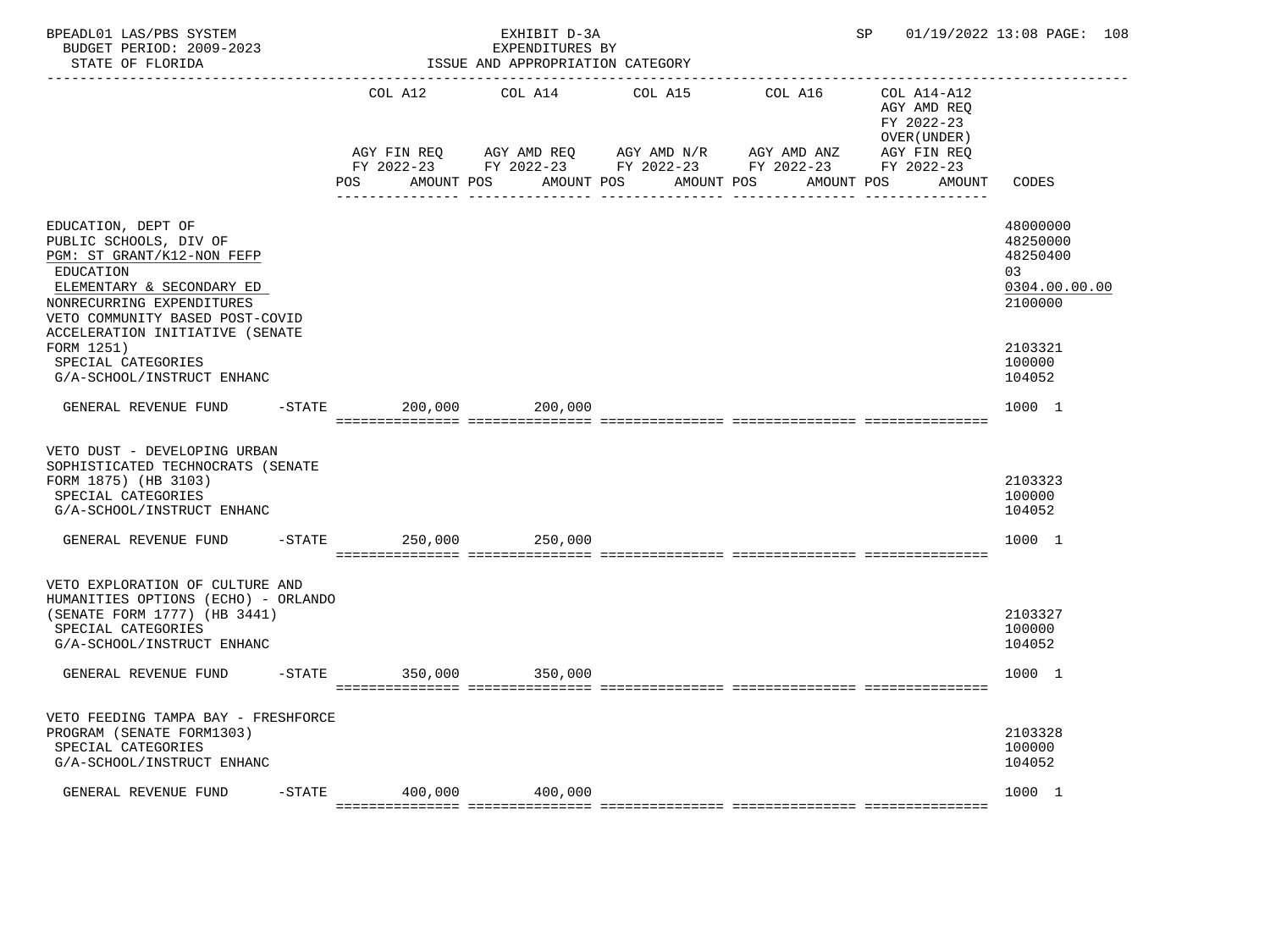| BPEADL01 LAS/PBS SYSTEM<br>BUDGET PERIOD: 2009-2023<br>STATE OF FLORIDA<br>----------------                                                                                                                                                                        |  |                | EXHIBIT D-3A<br>EXPENDITURES BY<br>ISSUE AND APPROPRIATION CATEGORY |                                                                                                                                                                                                                    |         | SP                                                       | 01/19/2022 13:08 PAGE: 109                                                              |
|--------------------------------------------------------------------------------------------------------------------------------------------------------------------------------------------------------------------------------------------------------------------|--|----------------|---------------------------------------------------------------------|--------------------------------------------------------------------------------------------------------------------------------------------------------------------------------------------------------------------|---------|----------------------------------------------------------|-----------------------------------------------------------------------------------------|
|                                                                                                                                                                                                                                                                    |  |                | COL A12 COL A14 COL A15                                             |                                                                                                                                                                                                                    | COL A16 | COL A14-A12<br>AGY AMD REQ<br>FY 2022-23<br>OVER (UNDER) |                                                                                         |
|                                                                                                                                                                                                                                                                    |  |                |                                                                     | AGY FIN REQ       AGY AMD REQ       AGY AMD N/R       AGY AMD ANZ        AGY FIN REQ<br>FY 2022-23         FY 2022-23       FY 2022-23        FY 2022-23        FY 2022-23<br>POS AMOUNT POS AMOUNT POS AMOUNT POS |         | AGY FIN REQ<br>AMOUNT POS AMOUNT                         | CODES                                                                                   |
| EDUCATION, DEPT OF<br>PUBLIC SCHOOLS, DIV OF<br>PGM: ST GRANT/K12-NON FEFP<br>EDUCATION<br>ELEMENTARY & SECONDARY ED<br>NONRECURRING EXPENDITURES<br>VETO FLORIDA NOVICE TEACHER<br>PROFESSIONAL DEVELOPMENT (SENATE<br>FORM 1378) (HB 3707)<br>SPECIAL CATEGORIES |  |                |                                                                     |                                                                                                                                                                                                                    |         |                                                          | 48000000<br>48250000<br>48250400<br>03<br>0304.00.00.00<br>2100000<br>2103329<br>100000 |
| G/A-SCHOOL/INSTRUCT ENHANC<br>GENERAL REVENUE FUND                                                                                                                                                                                                                 |  |                | -STATE 275,000 275,000                                              |                                                                                                                                                                                                                    |         |                                                          | 104052<br>1000 1                                                                        |
| VETO LEARNING FOR LIFE (SENATE FORM<br>2074) (HB 2603)<br>SPECIAL CATEGORIES<br>G/A-SCHOOL/INSTRUCT ENHANC                                                                                                                                                         |  |                |                                                                     |                                                                                                                                                                                                                    |         |                                                          | 2103330<br>100000<br>104052                                                             |
| GENERAL REVENUE FUND                                                                                                                                                                                                                                               |  | $-STATE$       | 500,000<br>500,000                                                  |                                                                                                                                                                                                                    |         |                                                          | 1000 1                                                                                  |
| VETO LI'L ABNER FOUNDATION PROGRAMS<br>(SENATE FORM 1889)<br>SPECIAL CATEGORIES<br>G/A-SCHOOL/INSTRUCT ENHANC                                                                                                                                                      |  |                |                                                                     |                                                                                                                                                                                                                    |         |                                                          | 2103332<br>100000<br>104052                                                             |
| GENERAL REVENUE FUND                                                                                                                                                                                                                                               |  | -STATE 173,292 | 173,292                                                             |                                                                                                                                                                                                                    |         |                                                          | 1000 1                                                                                  |
| VETO LINKING EDUCATIONAL ASSETS FOR<br>READINESS NOW (LEARN) (SENATE FORM<br>1085) (HB 2149)<br>SPECIAL CATEGORIES<br>G/A-SCHOOL/INSTRUCT ENHANC                                                                                                                   |  |                |                                                                     |                                                                                                                                                                                                                    |         |                                                          | 2103335<br>100000<br>104052                                                             |
| GENERAL REVENUE FUND                                                                                                                                                                                                                                               |  |                | -STATE 200,000 200,000                                              |                                                                                                                                                                                                                    |         |                                                          | 1000 1                                                                                  |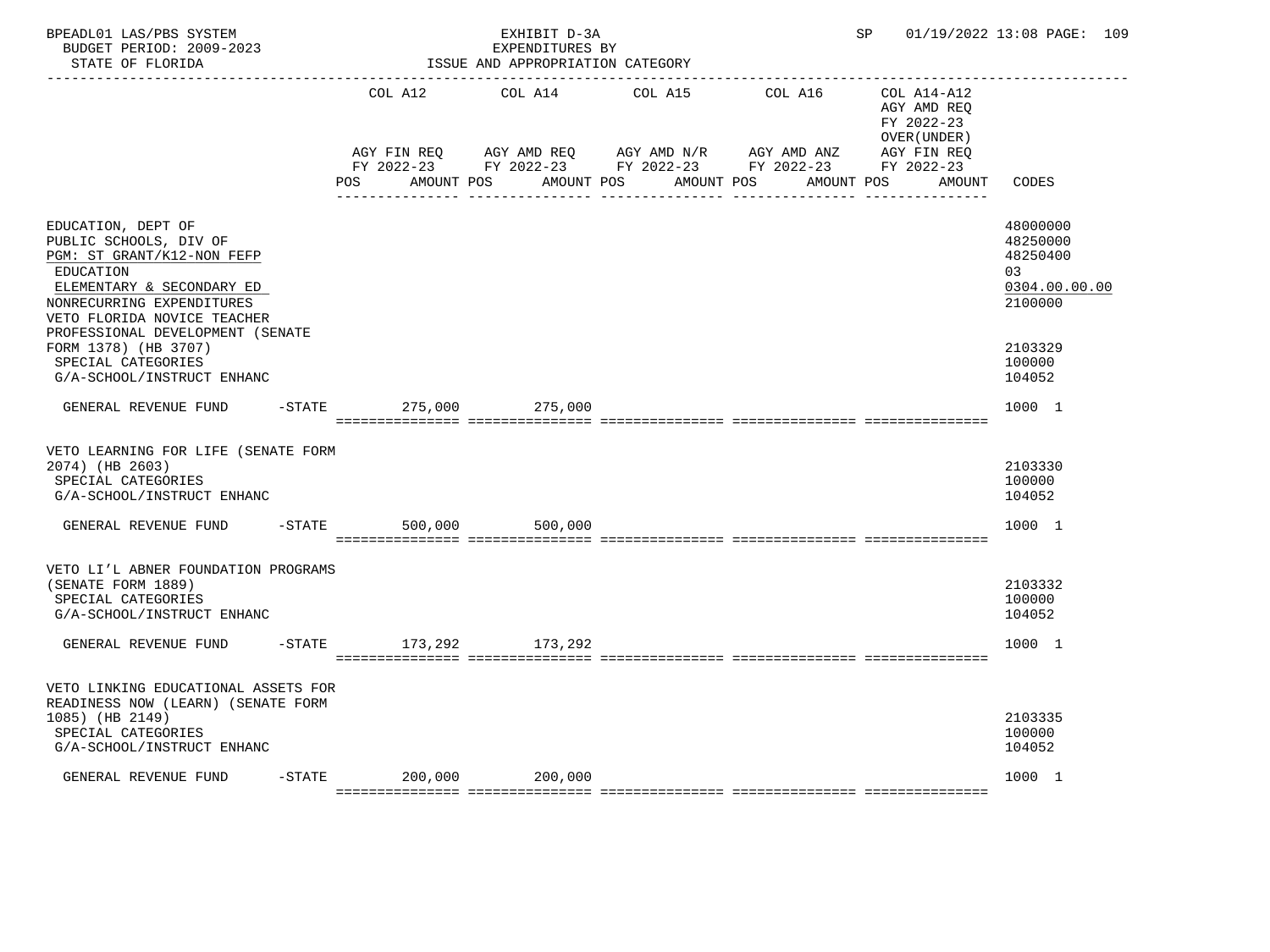| BPEADL01 LAS/PBS SYSTEM<br>BUDGET PERIOD: 2009-2023<br>STATE OF FLORIDA                                                                                                                                                   |                               | EXHIBIT D-3A<br>EXPENDITURES BY<br>ISSUE AND APPROPRIATION CATEGORY |                                                                                                                                                 |                                                          | SP 01/19/2022 13:08 PAGE: 110                                      |
|---------------------------------------------------------------------------------------------------------------------------------------------------------------------------------------------------------------------------|-------------------------------|---------------------------------------------------------------------|-------------------------------------------------------------------------------------------------------------------------------------------------|----------------------------------------------------------|--------------------------------------------------------------------|
|                                                                                                                                                                                                                           | COL A12                       | COL A14 COL A15                                                     | COL A16                                                                                                                                         | COL A14-A12<br>AGY AMD REQ<br>FY 2022-23<br>OVER (UNDER) |                                                                    |
|                                                                                                                                                                                                                           | AGY FIN REQ<br>POS FOR        |                                                                     | AGY AMD REQ        AGY AMD N/R        AGY AMD ANZ<br>FY 2022-23 FY 2022-23 FY 2022-23 FY 2022-23 FY 2022-23<br>AMOUNT POS AMOUNT POS AMOUNT POS | AGY FIN REQ<br>AMOUNT POS                                | AMOUNT CODES                                                       |
| EDUCATION, DEPT OF<br>PUBLIC SCHOOLS, DIV OF<br>PGM: ST GRANT/K12-NON FEFP<br>EDUCATION<br>ELEMENTARY & SECONDARY ED<br>NONRECURRING EXPENDITURES<br>VETO MENTORING TOMORROW'S LEADERS -<br>BROWARD COUNTY PUBLIC SCHOOLS |                               |                                                                     |                                                                                                                                                 |                                                          | 48000000<br>48250000<br>48250400<br>03<br>0304.00.00.00<br>2100000 |
| (SENATE FORM 1331) (HB 3545)<br>SPECIAL CATEGORIES<br>G/A-SCHOOL/INSTRUCT ENHANC                                                                                                                                          |                               |                                                                     |                                                                                                                                                 |                                                          | 2103336<br>100000<br>104052                                        |
| GENERAL REVENUE FUND                                                                                                                                                                                                      | $-$ STATE 400,000 400,000     |                                                                     |                                                                                                                                                 |                                                          | 1000 1                                                             |
| VETO ST. JOHN'S SCHOOLS CLASSROOMS<br>TO CAREERS/FLAGSHIPS (SENATE FORM<br>2053)<br>SPECIAL CATEGORIES<br>G/A-SCHOOL/INSTRUCT ENHANC                                                                                      |                               |                                                                     |                                                                                                                                                 |                                                          | 2103337<br>100000<br>104052                                        |
| GENERAL REVENUE FUND                                                                                                                                                                                                      | $-STATE$<br>50,000            | 50,000                                                              |                                                                                                                                                 |                                                          | 1000 1                                                             |
| VETO SUMMER BRIDGE PROGRAM IN<br>HILLSBOROUGH COUNTY PUBLIC SCHOOLS<br>(SENATE FORM 1216) (HB 2033)<br>SPECIAL CATEGORIES<br>G/A-SCHOOL/INSTRUCT ENHANC                                                                   |                               |                                                                     |                                                                                                                                                 |                                                          | 2103338<br>100000<br>104052                                        |
| $-STATE$<br>GENERAL REVENUE FUND                                                                                                                                                                                          |                               | 500,000 500,000                                                     |                                                                                                                                                 |                                                          | 1000 1                                                             |
| VETO TECH SASSY GIRLZ (SENATE FORM<br>1424) (HB 3865)<br>SPECIAL CATEGORIES<br>G/A-SCHOOL/INSTRUCT ENHANC                                                                                                                 |                               |                                                                     |                                                                                                                                                 |                                                          | 2103340<br>100000<br>104052                                        |
| GENERAL REVENUE FUND                                                                                                                                                                                                      | $-$ STATE $100,000$ $100,000$ |                                                                     |                                                                                                                                                 |                                                          | 1000 1                                                             |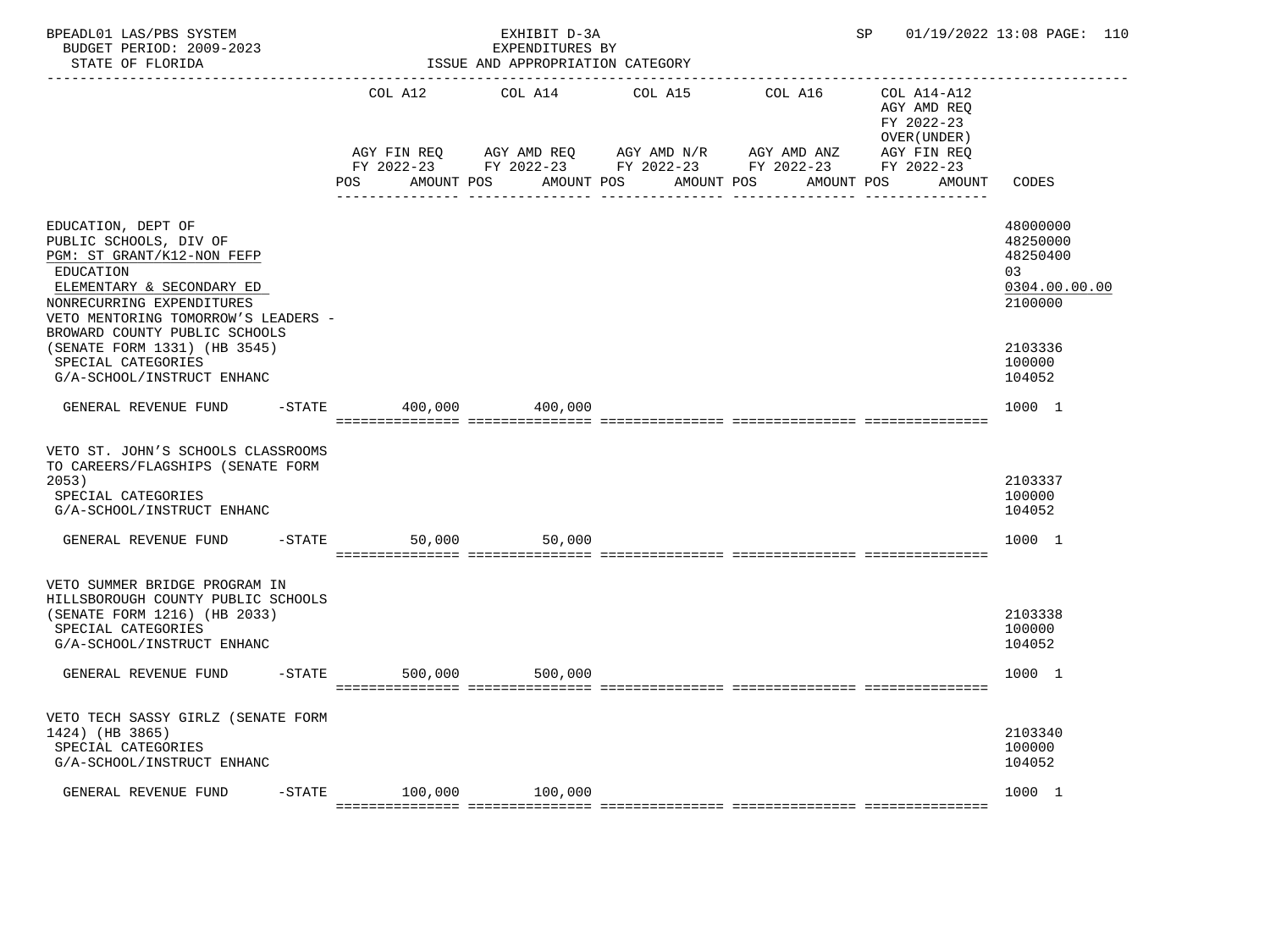| BPEADL01 LAS/PBS SYSTEM<br>BUDGET PERIOD: 2009-2023<br>STATE OF FLORIDA                                                                                                                                                                                           |  |                           | EXHIBIT D-3A<br>EXPENDITURES BY<br>ISSUE AND APPROPRIATION CATEGORY |                                                   |         | SP <sub>2</sub>                                          | 01/19/2022 13:08 PAGE: 111                                                              |
|-------------------------------------------------------------------------------------------------------------------------------------------------------------------------------------------------------------------------------------------------------------------|--|---------------------------|---------------------------------------------------------------------|---------------------------------------------------|---------|----------------------------------------------------------|-----------------------------------------------------------------------------------------|
|                                                                                                                                                                                                                                                                   |  |                           | COL A12 COL A14 COL A15                                             |                                                   | COL A16 | COL A14-A12<br>AGY AMD REQ<br>FY 2022-23<br>OVER (UNDER) |                                                                                         |
|                                                                                                                                                                                                                                                                   |  | AGY FIN REQ<br><b>POS</b> | AMOUNT POS AMOUNT POS                                               | AGY AMD REQ AGY AMD N/R AGY AMD ANZ<br>AMOUNT POS |         | AGY FIN REQ<br>AMOUNT POS<br>AMOUNT                      | CODES                                                                                   |
| EDUCATION, DEPT OF<br>PUBLIC SCHOOLS, DIV OF<br>PGM: ST GRANT/K12-NON FEFP<br>EDUCATION<br>ELEMENTARY & SECONDARY ED<br>NONRECURRING EXPENDITURES<br>VETO THE FLORIDA ORCHESTRA: MUSIC<br>EDUCATION FOR ALL (SENATE FORM<br>1576) (HB 3681)<br>SPECIAL CATEGORIES |  |                           |                                                                     |                                                   |         |                                                          | 48000000<br>48250000<br>48250400<br>03<br>0304.00.00.00<br>2100000<br>2103343<br>100000 |
| G/A-SCHOOL/INSTRUCT ENHANC<br>GENERAL REVENUE FUND -STATE                                                                                                                                                                                                         |  | 600,000                   | 600,000                                                             |                                                   |         |                                                          | 104052<br>1000 1                                                                        |
| VETO WALTON COUNTY AND OHANA<br>INSTITUTION ESPORTS PROGRAM (SENATE<br>FORM 2118) (HB 4083)<br>SPECIAL CATEGORIES<br>G/A-SCHOOL/INSTRUCT ENHANC                                                                                                                   |  |                           |                                                                     |                                                   |         |                                                          | 2103345<br>100000<br>104052                                                             |
| GENERAL REVENUE FUND                                                                                                                                                                                                                                              |  | -STATE 498,300            | 498.300                                                             |                                                   |         |                                                          | 1000 1                                                                                  |
| VETO YOUTH AT RISK (SENATE FORM<br>1013) (HB 4105)<br>SPECIAL CATEGORIES<br>G/A-SCHOOL/INSTRUCT ENHANC                                                                                                                                                            |  |                           |                                                                     |                                                   |         |                                                          | 2103346<br>100000<br>104052                                                             |
| GENERAL REVENUE FUND                                                                                                                                                                                                                                              |  | -STATE 275,000 275,000    |                                                                     |                                                   |         |                                                          | 1000 1                                                                                  |
| SCHOOL DISTRICT MATCHING GRANTS<br>PROGRAM<br>SPECIAL CATEGORIES<br>G/A-SCH DIST MAT GRANT PRG                                                                                                                                                                    |  |                           |                                                                     |                                                   |         |                                                          | 2103400<br>100000<br>101447                                                             |
| GENERAL REVENUE FUND                                                                                                                                                                                                                                              |  |                           | $-$ STATE 1,000,000- 1,000,000-                                     |                                                   |         |                                                          | 1000 1                                                                                  |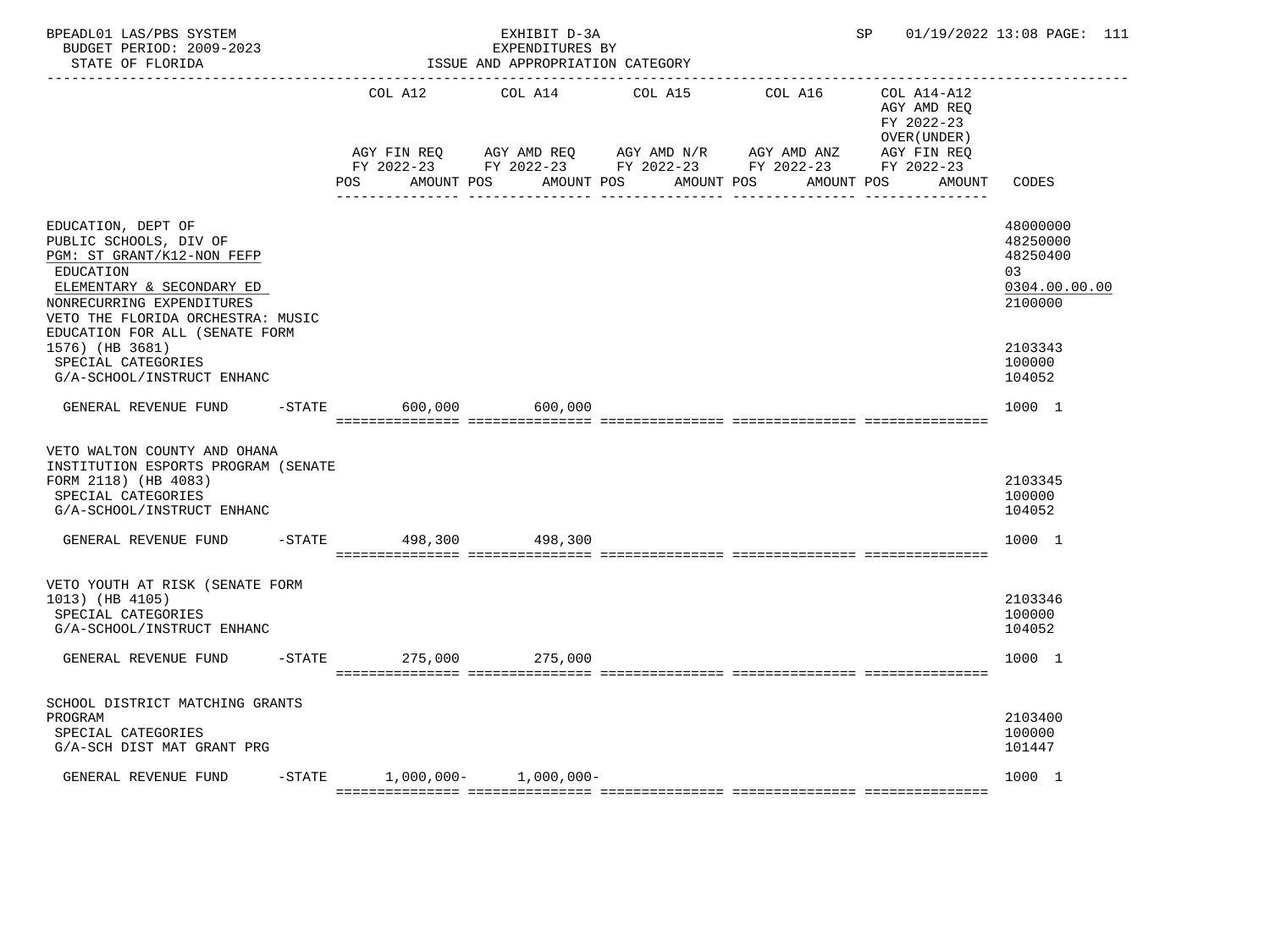| BPEADL01 LAS/PBS SYSTEM<br>BUDGET PERIOD: 2009-2023<br>STATE OF FLORIDA                                                                                                                                             |           |                            | EXHIBIT D-3A<br>EXPENDITURES BY<br>ISSUE AND APPROPRIATION CATEGORY |                                                                      |                        | SP and the set of the set of the set of the set of the set of the set of the set of the set of the set of the set of the set of the set of the set of the set of the set of the set of the set of the set of the set of the se | 01/19/2022 13:08 PAGE: 112                                                                        |
|---------------------------------------------------------------------------------------------------------------------------------------------------------------------------------------------------------------------|-----------|----------------------------|---------------------------------------------------------------------|----------------------------------------------------------------------|------------------------|--------------------------------------------------------------------------------------------------------------------------------------------------------------------------------------------------------------------------------|---------------------------------------------------------------------------------------------------|
|                                                                                                                                                                                                                     |           | COL A12<br>AGY FIN REQ     | COL A14<br>AGY AMD REQ                                              | COL A15<br>AGY AMD N/R                                               | COL A16<br>AGY AMD ANZ | COL A14-A12<br>AGY AMD REQ<br>FY 2022-23<br>OVER (UNDER)<br>AGY FIN REQ                                                                                                                                                        |                                                                                                   |
|                                                                                                                                                                                                                     |           | POS<br>AMOUNT POS          | AMOUNT POS                                                          | FY 2022-23 FY 2022-23 FY 2022-23 FY 2022-23 FY 2022-23<br>AMOUNT POS | AMOUNT POS             | AMOUNT                                                                                                                                                                                                                         | CODES                                                                                             |
| EDUCATION, DEPT OF<br>PUBLIC SCHOOLS, DIV OF<br>PGM: ST GRANT/K12-NON FEFP<br>EDUCATION<br>ELEMENTARY & SECONDARY ED<br>NONRECURRING EXPENDITURES<br>FAMILY CAFE<br>SPECIAL CATEGORIES<br>G/A-EXCEPTIONAL EDUCATION |           |                            |                                                                     |                                                                      |                        |                                                                                                                                                                                                                                | 48000000<br>48250000<br>48250400<br>03<br>0304.00.00.00<br>2100000<br>2103410<br>100000<br>104053 |
| GENERAL REVENUE FUND                                                                                                                                                                                                | $-$ STATE |                            | $600,000 - 600,000 -$                                               |                                                                      |                        |                                                                                                                                                                                                                                | 1000 1                                                                                            |
| STATE ALLIANCE OF YMCAS<br>SPECIAL CATEGORIES<br>G/A-MENTORING/STUDENT INIT                                                                                                                                         |           |                            |                                                                     |                                                                      |                        |                                                                                                                                                                                                                                | 2103516<br>100000<br>100295                                                                       |
| GENERAL REVENUE FUND                                                                                                                                                                                                |           | $-STATE$<br>$500,000-$     | $500,000 -$                                                         |                                                                      |                        |                                                                                                                                                                                                                                | 1000 1                                                                                            |
| BEST BUDDIES<br>SPECIAL CATEGORIES<br>G/A-MENTORING/STUDENT INIT                                                                                                                                                    |           |                            |                                                                     |                                                                      |                        |                                                                                                                                                                                                                                | 2103538<br>100000<br>100295                                                                       |
| GENERAL REVENUE FUND                                                                                                                                                                                                |           | -STATE 350,000- 350,000-   |                                                                     |                                                                      |                        |                                                                                                                                                                                                                                | 1000 1                                                                                            |
| LEARNING FOR LIFE<br>SPECIAL CATEGORIES<br>G/A-SCHOOL/INSTRUCT ENHANC                                                                                                                                               |           |                            |                                                                     |                                                                      |                        |                                                                                                                                                                                                                                | 2103548<br>100000<br>104052                                                                       |
| GENERAL REVENUE FUND                                                                                                                                                                                                | $-$ STATE | 500,000-                   | $500,000 -$                                                         |                                                                      |                        |                                                                                                                                                                                                                                | 1000 1                                                                                            |
| ACADEMIC TOURNEY<br>SPECIAL CATEGORIES<br>G/A-SCHOOL/INSTRUCT ENHANC                                                                                                                                                |           |                            |                                                                     |                                                                      |                        |                                                                                                                                                                                                                                | 2103554<br>100000<br>104052                                                                       |
| GENERAL REVENUE FUND                                                                                                                                                                                                |           | $-STATE$ 150,000- 150,000- |                                                                     |                                                                      |                        |                                                                                                                                                                                                                                | 1000 1                                                                                            |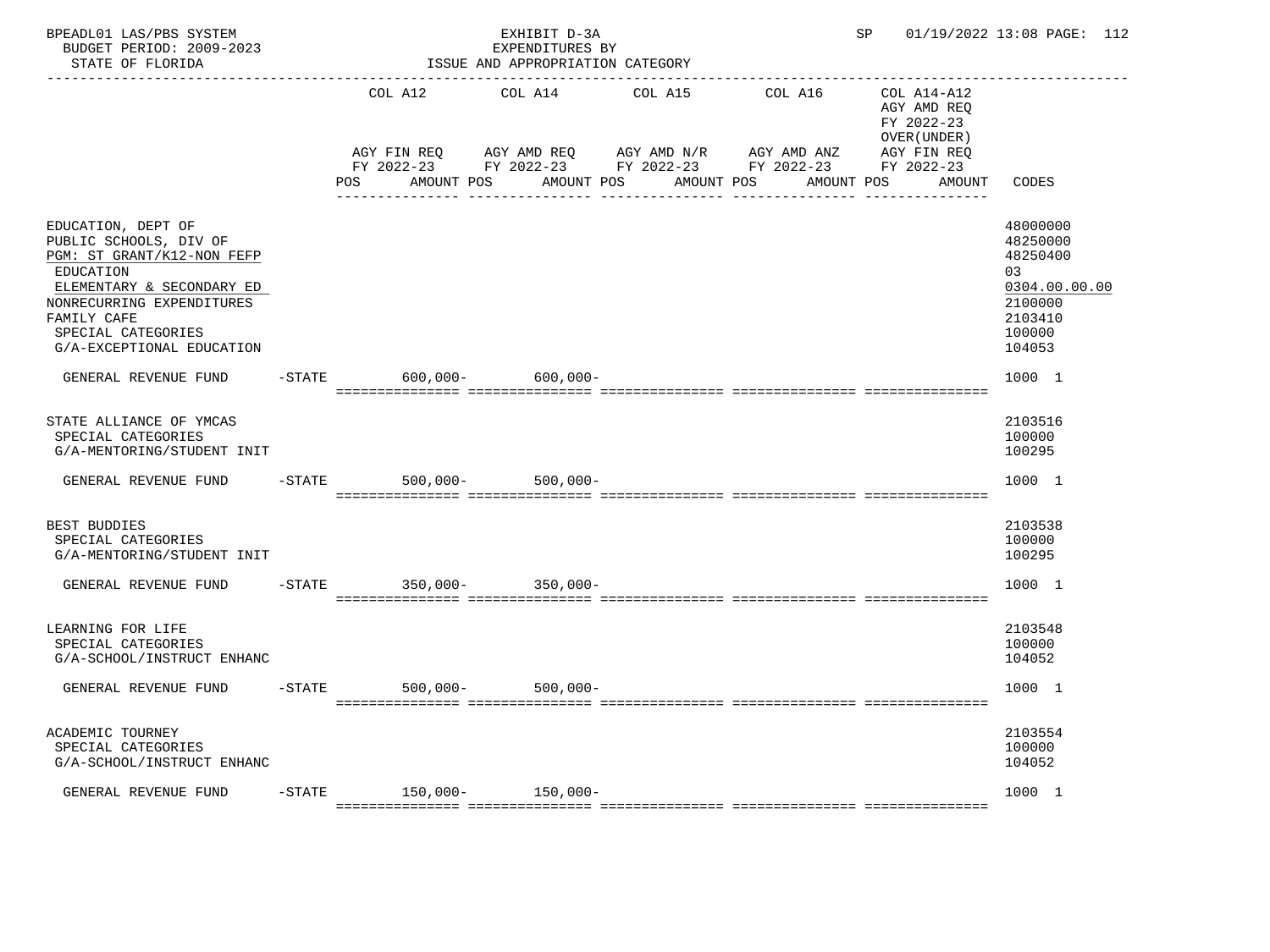| BPEADL01 LAS/PBS SYSTEM<br>BUDGET PERIOD: 2009-2023<br>STATE OF FLORIDA                                                                                                                                                                   |           |                                 | EXHIBIT D-3A<br>EXPENDITURES BY<br>ISSUE AND APPROPRIATION CATEGORY |                                                                      |                                                                                    | SP                                                                                              | 01/19/2022 13:08 PAGE: 113                                                                        |
|-------------------------------------------------------------------------------------------------------------------------------------------------------------------------------------------------------------------------------------------|-----------|---------------------------------|---------------------------------------------------------------------|----------------------------------------------------------------------|------------------------------------------------------------------------------------|-------------------------------------------------------------------------------------------------|---------------------------------------------------------------------------------------------------|
|                                                                                                                                                                                                                                           |           | COL A12<br>POS<br>AMOUNT POS    | COL A14 COL A15                                                     | AGY FIN REQ 6 AGY AMD REQ 6 AGY AMD N/R 66 AGY AMD ANZ<br>AMOUNT POS | COL A16<br>FY 2022-23 FY 2022-23 FY 2022-23 FY 2022-23<br>AMOUNT POS<br>AMOUNT POS | COL A14-A12<br>AGY AMD REQ<br>FY 2022-23<br>OVER (UNDER)<br>AGY FIN REQ<br>FY 2022-23<br>AMOUNT | CODES                                                                                             |
| EDUCATION, DEPT OF<br>PUBLIC SCHOOLS, DIV OF<br>PGM: ST GRANT/K12-NON FEFP<br>EDUCATION<br>ELEMENTARY & SECONDARY ED<br>NONRECURRING EXPENDITURES<br>ARTS FOR A COMPLETE<br>EDUCATION<br>SPECIAL CATEGORIES<br>G/A-SCHOOL/INSTRUCT ENHANC |           |                                 |                                                                     |                                                                      |                                                                                    |                                                                                                 | 48000000<br>48250000<br>48250400<br>03<br>0304.00.00.00<br>2100000<br>2103555<br>100000<br>104052 |
| GENERAL REVENUE FUND<br>SPECIAL OLYMPICS<br>SPECIAL CATEGORIES<br>G/A-EXCEPTIONAL EDUCATION                                                                                                                                               |           | -STATE 110,952- 110,952-        |                                                                     |                                                                      |                                                                                    |                                                                                                 | 1000 1<br>2103634<br>100000<br>104053                                                             |
| GENERAL REVENUE FUND<br>LAUREN'S KIDS                                                                                                                                                                                                     |           | $-$ STATE 250,000 - 250,000 -   |                                                                     |                                                                      |                                                                                    |                                                                                                 | 1000 1<br>2103644                                                                                 |
| SPECIAL CATEGORIES<br>G/A-SCHOOL/INSTRUCT ENHANC<br>GENERAL REVENUE FUND                                                                                                                                                                  | $-$ STATE |                                 | $2,000,000 - 2,000,000 -$                                           |                                                                      |                                                                                    |                                                                                                 | 100000<br>104052<br>1000 1                                                                        |
| HOLOCAUST MEMORIAL MIAMI BEACH<br>SPECIAL CATEGORIES<br>G/A-SCHOOL/INSTRUCT ENHANC                                                                                                                                                        |           |                                 |                                                                     |                                                                      |                                                                                    |                                                                                                 | 2103650<br>100000<br>104052                                                                       |
| GENERAL REVENUE FUND                                                                                                                                                                                                                      |           | $-$ STATE 333, 499 - 333, 499 - |                                                                     |                                                                      |                                                                                    |                                                                                                 | 1000 1                                                                                            |
| YMCA YOUTH IN GOVERNMENT<br>SPECIAL CATEGORIES<br>G/A-SCHOOL/INSTRUCT ENHANC                                                                                                                                                              |           |                                 |                                                                     |                                                                      |                                                                                    |                                                                                                 | 2103771<br>100000<br>104052                                                                       |
| GENERAL REVENUE FUND                                                                                                                                                                                                                      | $-$ STATE | $200,000 -$                     | $200,000 -$                                                         |                                                                      |                                                                                    |                                                                                                 | 1000 1                                                                                            |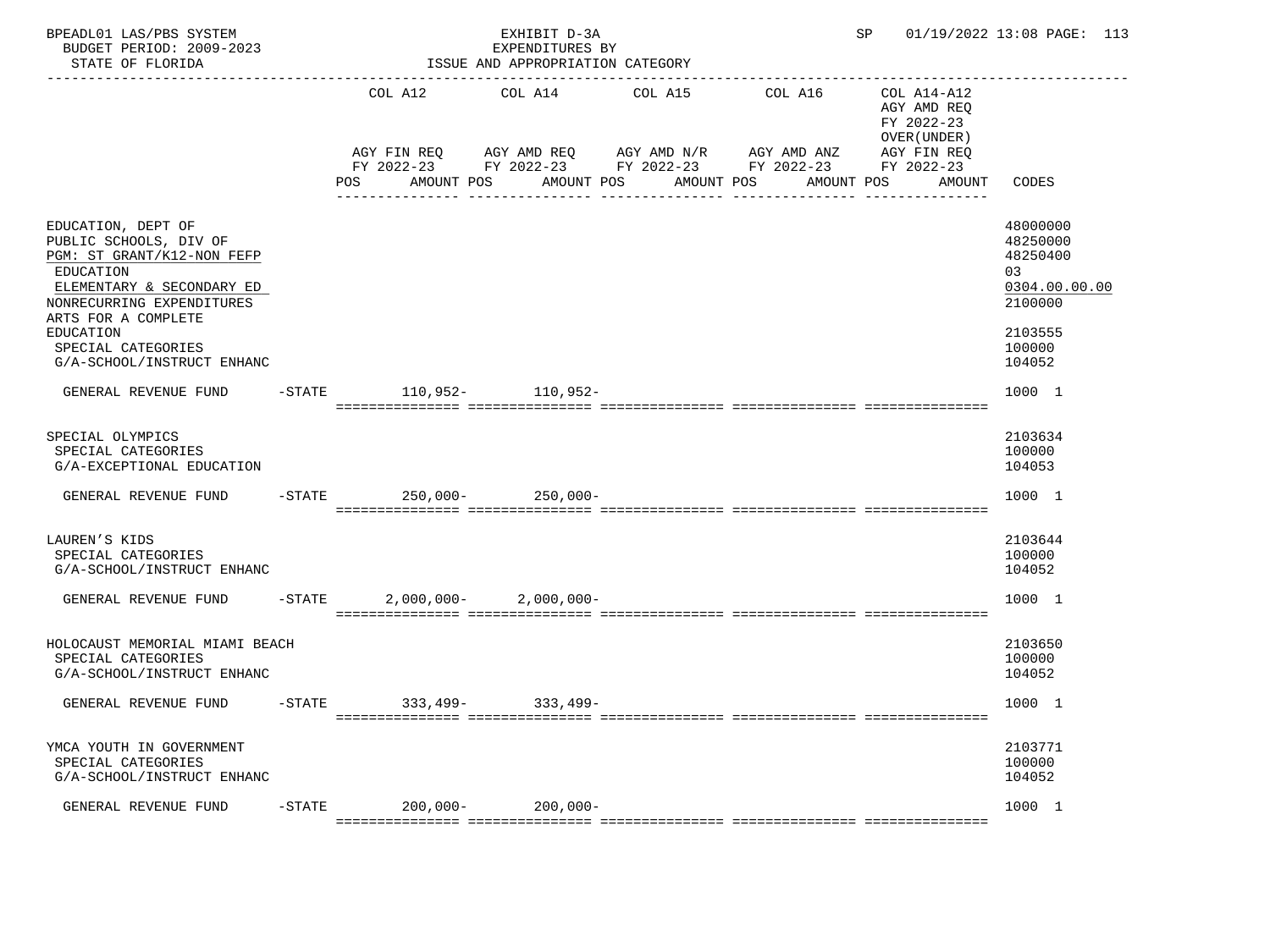| BPEADL01 LAS/PBS SYSTEM<br>BUDGET PERIOD: 2009-2023<br>STATE OF FLORIDA                                                                                                                                                       |     | EXHIBIT D-3A<br>EXPENDITURES BY<br>ISSUE AND APPROPRIATION CATEGORY |            | SP                                                                                                                                             |                                                                                      | 01/19/2022 13:08 PAGE: 114                                                                        |
|-------------------------------------------------------------------------------------------------------------------------------------------------------------------------------------------------------------------------------|-----|---------------------------------------------------------------------|------------|------------------------------------------------------------------------------------------------------------------------------------------------|--------------------------------------------------------------------------------------|---------------------------------------------------------------------------------------------------|
|                                                                                                                                                                                                                               | POS | COL A12 COL A14 COL A15<br>AMOUNT POS AMOUNT POS                    | AMOUNT POS | COL A16<br>AGY FIN REQ AGY AMD REQ AGY AMD N/R AGY AMD ANZ AGY FIN REQ<br>FY 2022-23 FY 2022-23 FY 2022-23 FY 2022-23 FY 2022-23<br>AMOUNT POS | $COL A14- A12$<br>AGY AMD REQ<br>FY 2022-23<br>OVER (UNDER)<br>AGY FIN REQ<br>AMOUNT | CODES                                                                                             |
| EDUCATION, DEPT OF<br>PUBLIC SCHOOLS, DIV OF<br>PGM: ST GRANT/K12-NON FEFP<br>EDUCATION<br>ELEMENTARY & SECONDARY ED<br>NONRECURRING EXPENDITURES<br>SEED SCHOOL OF MIAMI<br>SPECIAL CATEGORIES<br>G/A-SCHOOL/INSTRUCT ENHANC |     |                                                                     |            |                                                                                                                                                |                                                                                      | 48000000<br>48250000<br>48250400<br>03<br>0304.00.00.00<br>2100000<br>2103773<br>100000<br>104052 |
| GENERAL REVENUE FUND                                                                                                                                                                                                          |     | -STATE 1,965,729- 1,965,729-                                        |            |                                                                                                                                                |                                                                                      | 1000 1                                                                                            |
| NATIONAL FLIGHT ACADEMY<br>SPECIAL CATEGORIES<br>G/A-SCHOOL/INSTRUCT ENHANC                                                                                                                                                   |     |                                                                     |            |                                                                                                                                                |                                                                                      | 2103890<br>100000<br>104052                                                                       |
| GENERAL REVENUE FUND                                                                                                                                                                                                          |     | -STATE 421, 495- 421, 495-                                          |            |                                                                                                                                                |                                                                                      | 1000 1                                                                                            |
| WAYNE BARTON STUDY CENTER AFTER<br>SCHOOL PROGRAM<br>SPECIAL CATEGORIES<br>G/A-SCHOOL/INSTRUCT ENHANC<br>GENERAL REVENUE FUND                                                                                                 |     | -STATE 300,000- 300,000-                                            |            |                                                                                                                                                |                                                                                      | 2103943<br>100000<br>104052<br>1000 1                                                             |
| FEEDING TAMPA BAY - FRESH FORCE<br>PROGRAM<br>SPECIAL CATEGORIES<br>G/A-SCHOOL/INSTRUCT ENHANC                                                                                                                                |     |                                                                     |            |                                                                                                                                                |                                                                                      | 2103949<br>100000<br>104052                                                                       |
| GENERAL REVENUE FUND                                                                                                                                                                                                          |     | $-STATE$ 400.000- 400.000-                                          |            |                                                                                                                                                |                                                                                      | 1000 1                                                                                            |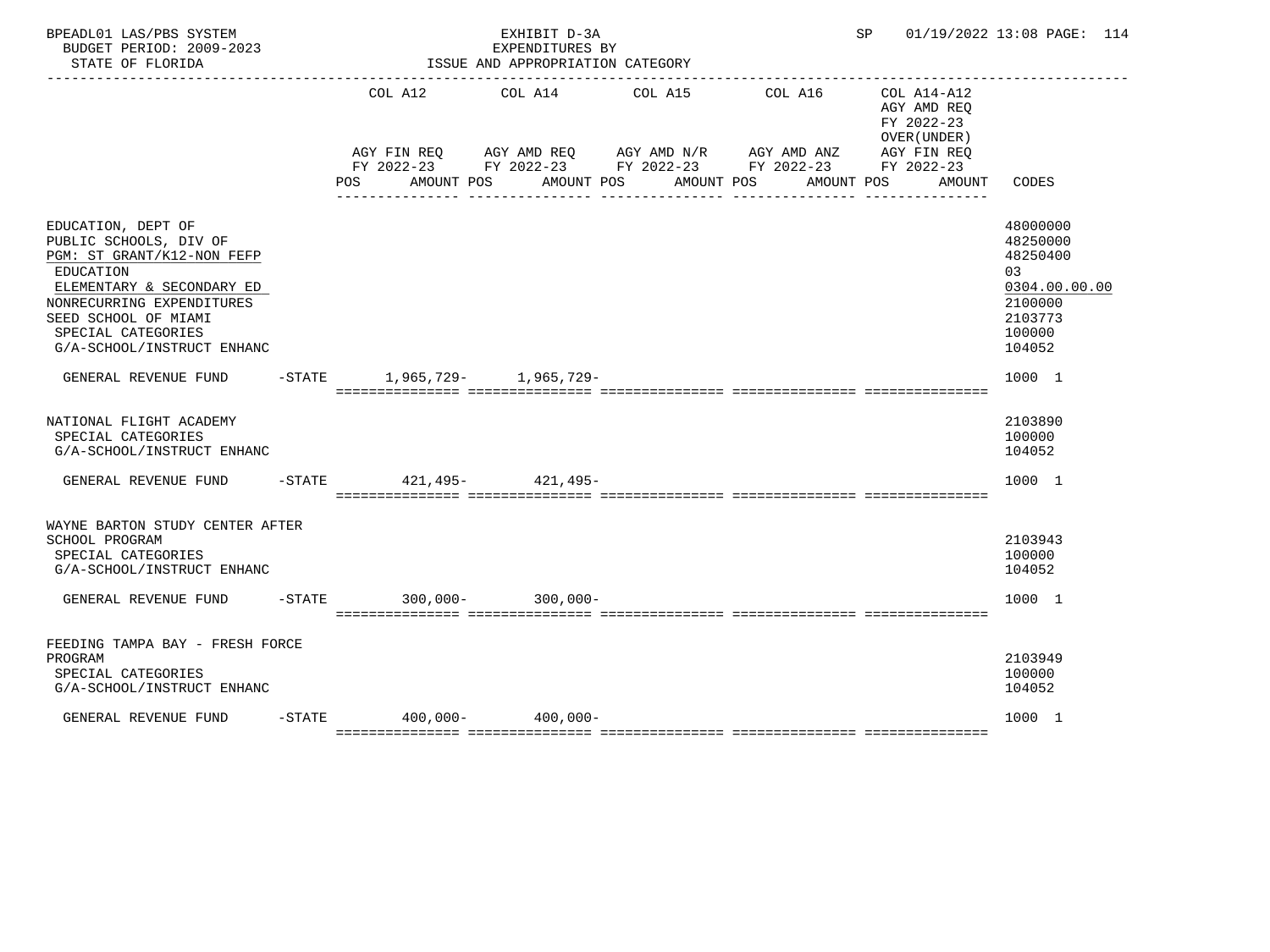| BPEADL01 LAS/PBS SYSTEM<br>BUDGET PERIOD: 2009-2023<br>STATE OF FLORIDA                                                                                                                                                                                           |           |                         | EXHIBIT D-3A<br>EXPENDITURES BY<br>ISSUE AND APPROPRIATION CATEGORY |                                                                                                                                                 |         |                                                          | SP 01/19/2022 13:08 PAGE: 115                                                                     |
|-------------------------------------------------------------------------------------------------------------------------------------------------------------------------------------------------------------------------------------------------------------------|-----------|-------------------------|---------------------------------------------------------------------|-------------------------------------------------------------------------------------------------------------------------------------------------|---------|----------------------------------------------------------|---------------------------------------------------------------------------------------------------|
|                                                                                                                                                                                                                                                                   |           | COL A12                 | COL A14 COL A15                                                     |                                                                                                                                                 | COL A16 | COL A14-A12<br>AGY AMD REQ<br>FY 2022-23<br>OVER (UNDER) |                                                                                                   |
|                                                                                                                                                                                                                                                                   |           | POS                     |                                                                     | AGY FIN REQ AGY AMD REQ AGY AMD $N/R$ AGY AMD ANZ<br>FY 2022-23 FY 2022-23 FY 2022-23 FY 2022-23 FY 2022-23<br>AMOUNT POS AMOUNT POS AMOUNT POS |         | AGY FIN REQ<br>AMOUNT POS<br>AMOUNT                      | CODES                                                                                             |
| EDUCATION, DEPT OF<br>PUBLIC SCHOOLS, DIV OF<br>PGM: ST GRANT/K12-NON FEFP<br>EDUCATION<br>ELEMENTARY & SECONDARY ED<br>NONRECURRING EXPENDITURES<br>LINKING EDUCATIONAL ASSSETS FOR<br>READINESS NOW (LEARN)<br>SPECIAL CATEGORIES<br>G/A-SCHOOL/INSTRUCT ENHANC |           |                         |                                                                     |                                                                                                                                                 |         |                                                          | 48000000<br>48250000<br>48250400<br>03<br>0304.00.00.00<br>2100000<br>2103968<br>100000<br>104052 |
| GENERAL REVENUE FUND                                                                                                                                                                                                                                              |           | $-STATE$                | $200,000 - 200,000 -$                                               |                                                                                                                                                 |         |                                                          | 1000 1                                                                                            |
| BREAKTHROUGH MIAMI<br>SPECIAL CATEGORIES<br>G/A-SCHOOL/INSTRUCT ENHANC                                                                                                                                                                                            |           |                         |                                                                     |                                                                                                                                                 |         |                                                          | 2103977<br>100000<br>104052                                                                       |
| GENERAL REVENUE FUND                                                                                                                                                                                                                                              |           | $-$ STATE               | $500,000 - 500,000 -$                                               |                                                                                                                                                 |         |                                                          | 1000 1                                                                                            |
| THE FLORIDA CIVICS AND DEBATE<br>INITIATIVE<br>SPECIAL CATEGORIES<br>G/A-SCHOOL/INSTRUCT ENHANC                                                                                                                                                                   |           |                         |                                                                     |                                                                                                                                                 |         |                                                          | 2103981<br>100000<br>104052                                                                       |
| GENERAL REVENUE FUND                                                                                                                                                                                                                                              |           | $-STATE$<br>$500,000 -$ | $500,000 -$                                                         |                                                                                                                                                 |         |                                                          | 1000 1                                                                                            |
| FIRST TEE FOUNDATION -<br>COMPREHENSIVE HEALTH AND MENTORING<br>PROGRAM FOR DISABLED AND AT RISK<br>YOUTH (CHAMP)<br>SPECIAL CATEGORIES<br>G/A-SCHOOL/INSTRUCT ENHANC                                                                                             |           |                         |                                                                     |                                                                                                                                                 |         |                                                          | 2103984<br>100000<br>104052                                                                       |
| GENERAL REVENUE FUND                                                                                                                                                                                                                                              | $-$ STATE | $350,000 - 350,000 -$   |                                                                     |                                                                                                                                                 |         |                                                          | 1000 1                                                                                            |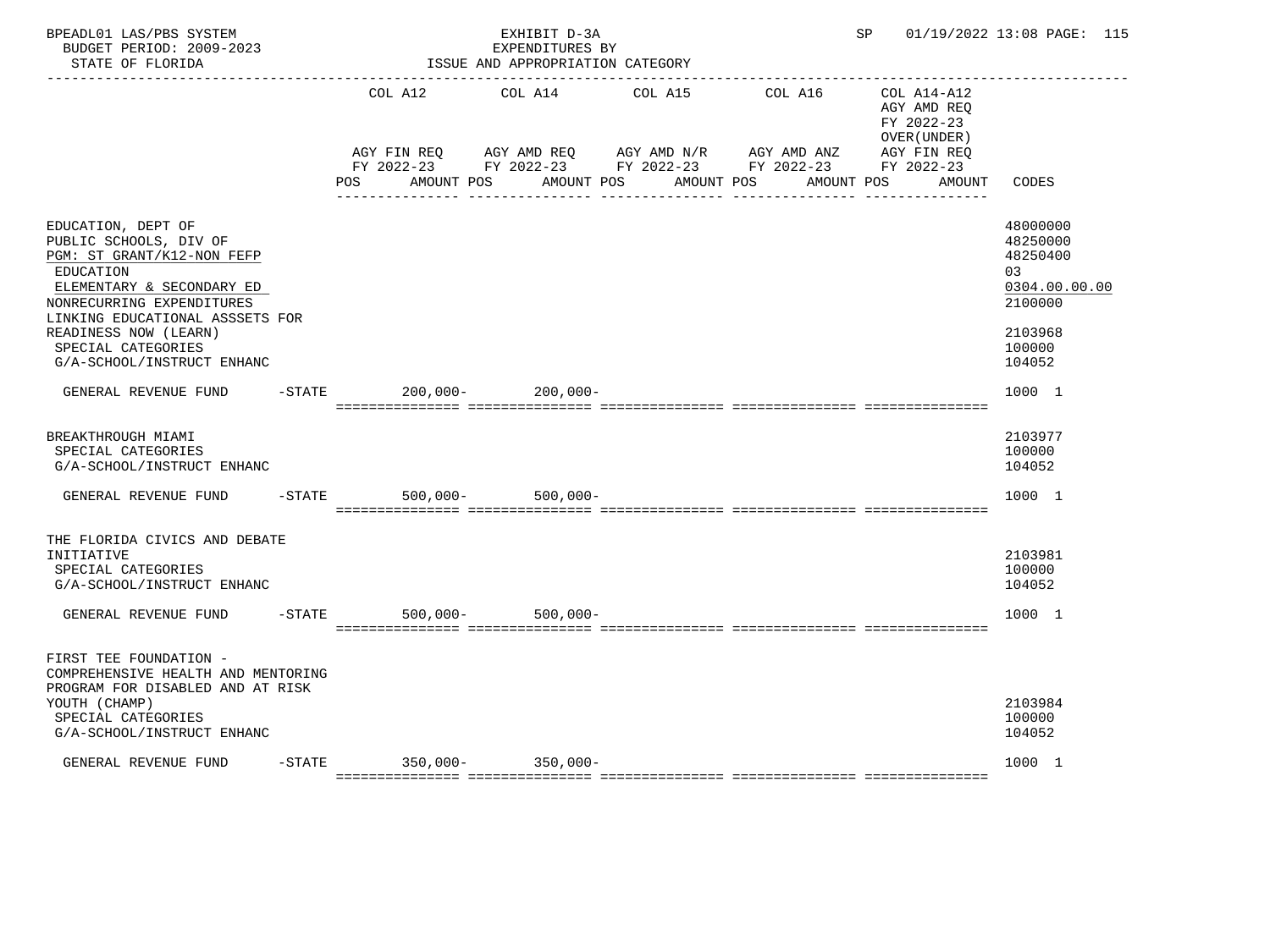| BPEADL01 LAS/PBS SYSTEM<br>BUDGET PERIOD: 2009-2023<br>STATE OF FLORIDA                                                                                                                                                                                      |                  |            | EXHIBIT D-3A<br>EXPENDITURES BY<br>ISSUE AND APPROPRIATION CATEGORY                                                                                            |                  |                       |            | SP |                                                                     | 01/19/2022 13:08 PAGE: 116                                                                         |  |
|--------------------------------------------------------------------------------------------------------------------------------------------------------------------------------------------------------------------------------------------------------------|------------------|------------|----------------------------------------------------------------------------------------------------------------------------------------------------------------|------------------|-----------------------|------------|----|---------------------------------------------------------------------|----------------------------------------------------------------------------------------------------|--|
|                                                                                                                                                                                                                                                              | POS              | AMOUNT POS | COL A12 COL A14 COL A15<br>AGY FIN REQ AGY AMD REQ AGY AMD N/R AGY AMD ANZ AGY FIN REQ<br>FY 2022-23 FY 2022-23 FY 2022-23 FY 2022-23 FY 2022-23<br>AMOUNT POS |                  | COL A16<br>AMOUNT POS | AMOUNT POS |    | COL A14-A12<br>AGY AMD REQ<br>FY 2022-23<br>OVER (UNDER )<br>AMOUNT | <b>CODES</b>                                                                                       |  |
| EDUCATION, DEPT OF<br>PUBLIC SCHOOLS, DIV OF<br>PGM: ST GRANT/K12-NON FEFP<br>EDUCATION<br>ELEMENTARY & SECONDARY ED<br>NONRECURRING EXPENDITURES<br>ST. JOHNS SCHOOLS CLASSROOM TO<br>CAREERS/FLAGSHIPS<br>SPECIAL CATEGORIES<br>G/A-SCHOOL/INSTRUCT ENHANC |                  |            |                                                                                                                                                                |                  |                       |            |    |                                                                     | 48000000<br>48250000<br>48250400<br>0.3<br>0304.00.00.00<br>2100000<br>2103985<br>100000<br>104052 |  |
| GENERAL REVENUE FUND -STATE                                                                                                                                                                                                                                  |                  |            | $50,000 - 50,000 -$                                                                                                                                            |                  |                       |            |    |                                                                     | 1000 1                                                                                             |  |
| WORKLOAD<br>FLORIDA ASSOCIATION OF DISTRICTS<br>SUPERINTENDENTS TRAINING<br>SPECIAL CATEGORIES<br>TEACHER PROFESSIONAL DEV                                                                                                                                   |                  |            |                                                                                                                                                                |                  |                       |            |    |                                                                     | 3000000<br>3000345<br>100000<br>103774                                                             |  |
| GENERAL REVENUE FUND                                                                                                                                                                                                                                         | $-STATE$ 500.000 |            |                                                                                                                                                                |                  |                       |            |    |                                                                     | 500,000-1000 1                                                                                     |  |
|                                                                                                                                                                                                                                                              |                  |            |                                                                                                                                                                |                  |                       |            |    |                                                                     |                                                                                                    |  |
| AGENCY ISSUE NARRATIVE:<br>2022-2023 BUDGET YEAR NARRATIVE:<br>LONG RANGE PROGRAM PLAN:<br>State Grants to School Districts/Non-Florida Education Finance Program (ACT0695)                                                                                  |                  |            |                                                                                                                                                                | IT COMPONENT? NO |                       |            |    |                                                                     |                                                                                                    |  |
| DEPARTMENT OF EDUCATION GOALS $(1008.31(2)(c)$ , F.S.):<br>3. Skilled Workforce and Economic Development<br>4. Quality Efficient Services                                                                                                                    |                  |            |                                                                                                                                                                |                  |                       |            |    |                                                                     |                                                                                                    |  |

 Requested is \$500,000 in recurring General Revenue funds for the Florida Association of Districts School Superintendents Training. This was funded as nonrecurring in FY 2021-2022 and is now being requested as recurring. The requested funds will be used to fund a leadership development training program provided to superintendents to increase content knowledge and skills as well as competency acquisition.

 This request aligns with the following strategy contained in Florida's Five Year Statewide Strategic Plan for Economic Development:

 1.1 continue to align education and workforce development programs to foster employment opportunities and develop and retain talented workers with skills to meet current and future employer needs.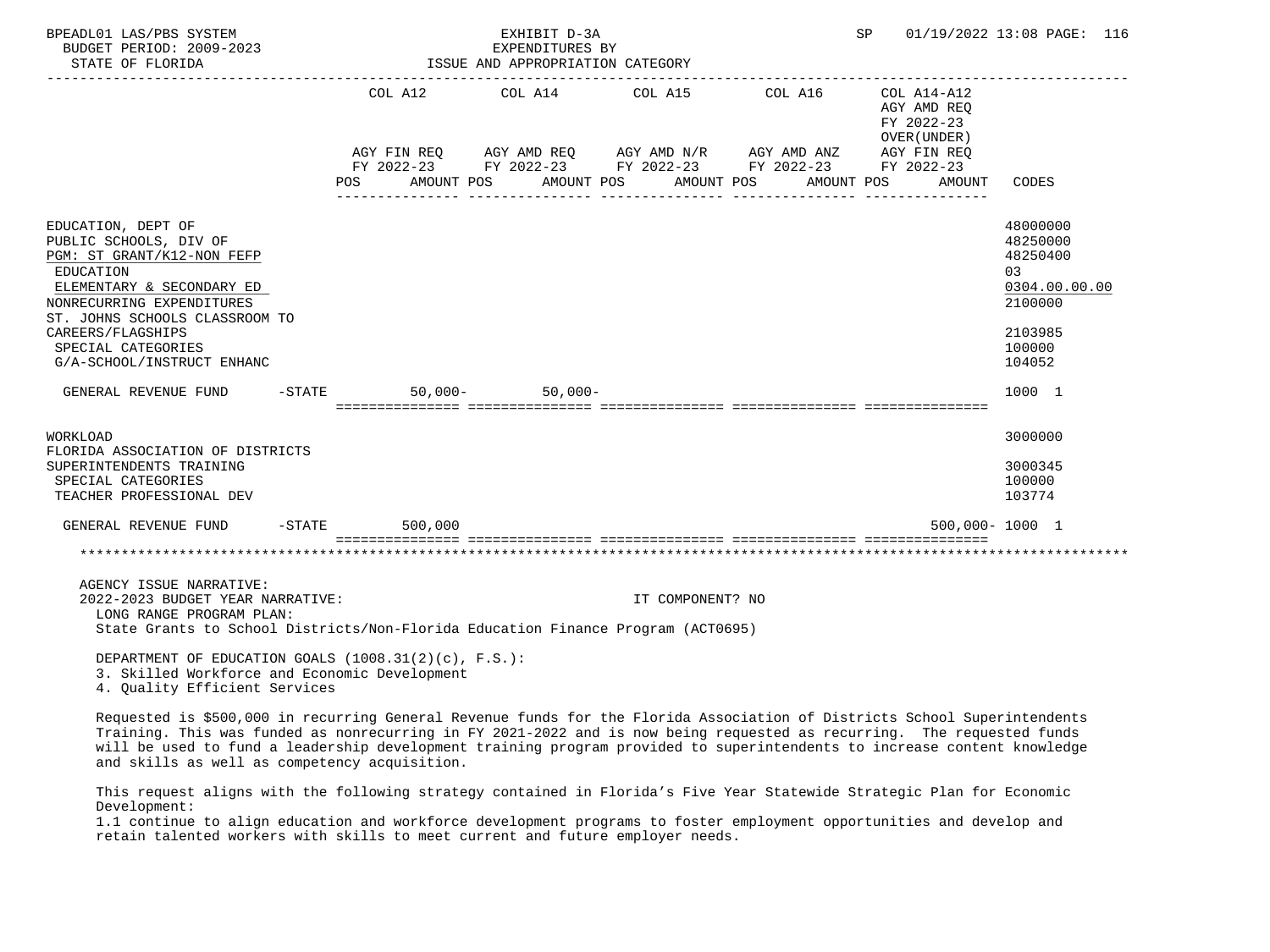| BPEADL01 LAS/PBS SYSTEM<br>BUDGET PERIOD: 2009-2023<br>STATE OF FLORIDA                                                                                                                                                                               |     | EXHIBIT D-3A<br>EXPENDITURES BY<br>ISSUE AND APPROPRIATION CATEGORY |                  |                                                                                                                                                                                                  | SP 01/19/2022 13:08 PAGE: 117                        |                                                                               |
|-------------------------------------------------------------------------------------------------------------------------------------------------------------------------------------------------------------------------------------------------------|-----|---------------------------------------------------------------------|------------------|--------------------------------------------------------------------------------------------------------------------------------------------------------------------------------------------------|------------------------------------------------------|-------------------------------------------------------------------------------|
|                                                                                                                                                                                                                                                       | POS | AMOUNT POS                                                          | AMOUNT POS       | COL A12 COL A14 COL A15 COL A16 COL A14-A12<br>AGY FIN REQ AGY AMD REQ AGY AMD N/R AGY AMD ANZ AGY FIN REQ<br>FY 2022-23 FY 2022-23 FY 2022-23 FY 2022-23 FY 2022-23<br>AMOUNT POS<br>AMOUNT POS | AGY AMD REQ<br>FY 2022-23<br>OVER (UNDER )<br>AMOUNT | CODES                                                                         |
| EDUCATION, DEPT OF<br>PUBLIC SCHOOLS, DIV OF<br>PGM: ST GRANT/K12-NON FEFP<br>EDUCATION<br>ELEMENTARY & SECONDARY ED<br>WORKLOAD<br>FLORIDA ASSOCIATION OF DISTRICTS<br>SUPERINTENDENTS TRAINING<br>Amended 2022-23 Narrative after December 15, 2021 |     |                                                                     |                  |                                                                                                                                                                                                  |                                                      | 48000000<br>48250000<br>48250400<br>03<br>0304.00.00.00<br>3000000<br>3000345 |
| Issue has been removed from further consideration.<br>Summary: Issue removed                                                                                                                                                                          |     |                                                                     |                  |                                                                                                                                                                                                  |                                                      |                                                                               |
| SEED SCHOOL OF MIAMI - RESIDENTIAL<br>CHARTER SCHOOL FOR AT-RISK CHILDREN<br>SPECIAL CATEGORIES<br>G/A-SCHOOL/INSTRUCT ENHANC                                                                                                                         |     |                                                                     |                  |                                                                                                                                                                                                  |                                                      | 3000760<br>100000<br>104052                                                   |
| GENERAL REVENUE FUND -STATE 2,527,114 2,527,114                                                                                                                                                                                                       |     |                                                                     |                  |                                                                                                                                                                                                  |                                                      | 1000 1                                                                        |
| AGENCY ISSUE NARRATIVE:<br>2022-2023 BUDGET YEAR NARRATIVE:<br>LONG RANGE PROGRAM PLAN:<br>State Grants to School Districts/Non-Florida Education Finance Program (ACT0695)                                                                           |     |                                                                     | IT COMPONENT? NO |                                                                                                                                                                                                  |                                                      |                                                                               |
| DEPARTMENT OF EDUCATION GOALS (1008.31(2)(c), F.S.):<br>1. Highest Student Achievement<br>2. Seamless Articulation and Maximum Access<br>3. Skilled Workforce and Economic Development<br>4. Quality Efficient Services<br>SEED SCHOOL                |     |                                                                     |                  |                                                                                                                                                                                                  |                                                      |                                                                               |

 An increase of \$2,527,114 is requested in nonrecurring General Revenue funds. This is one of two issues that provides a total of \$4,492,843 in funding for the SEED School of Miami. These requests combined with recurring funding results in SEED receiving a total of \$11,716,592 in funding to serve an estimated 400 students in the 2022-2023 school year, an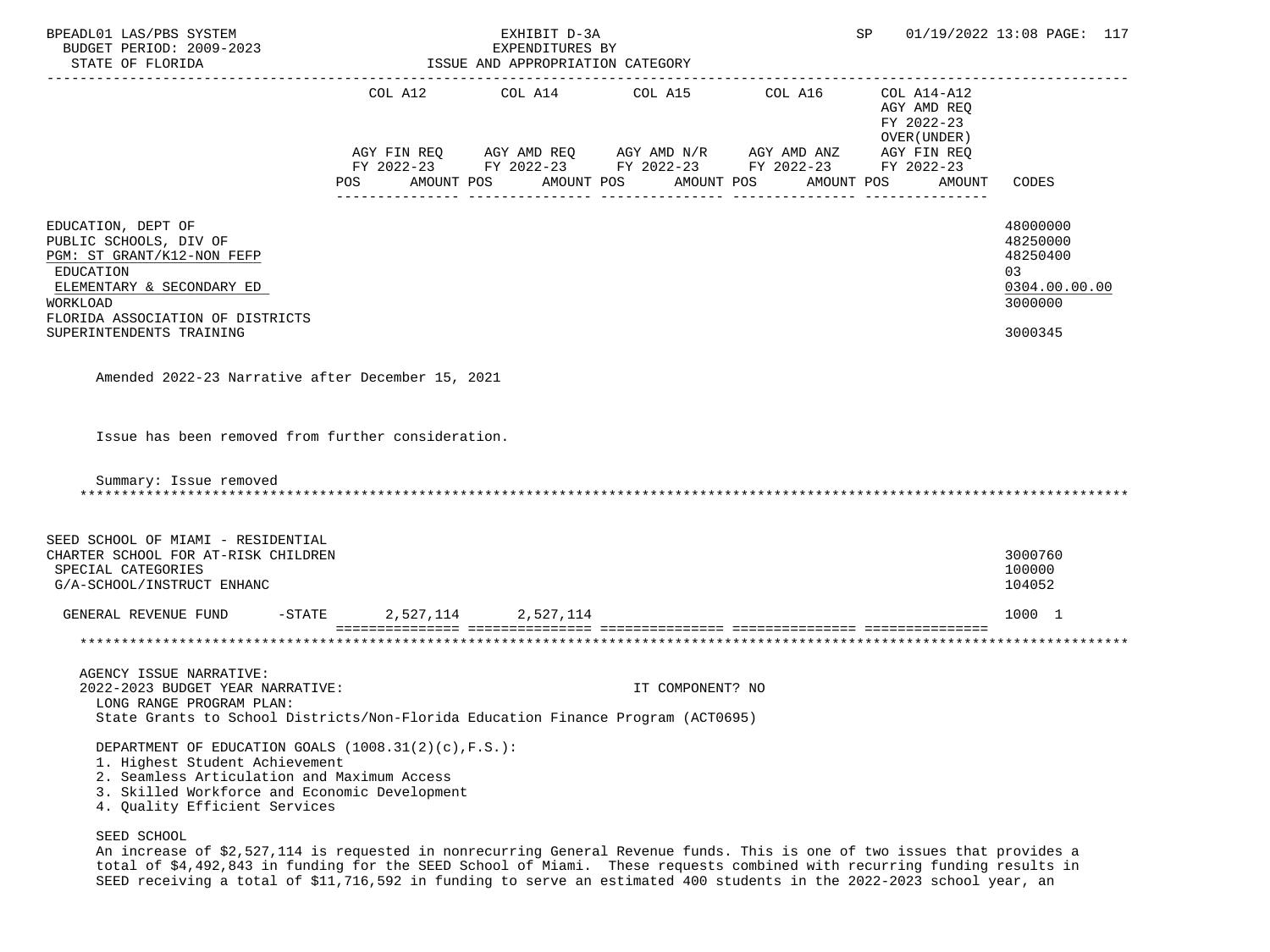| BPEADL01 LAS/PBS SYSTEM<br>BUDGET PERIOD: 2009-2023<br>STATE OF FLORIDA                                                                                                |             | EXHIBIT D-3A<br>EXPENDITURES BY<br>ISSUE AND APPROPRIATION CATEGORY                                                    | SP. | 01/19/2022 13:08 PAGE: 118                               |                                                                    |
|------------------------------------------------------------------------------------------------------------------------------------------------------------------------|-------------|------------------------------------------------------------------------------------------------------------------------|-----|----------------------------------------------------------|--------------------------------------------------------------------|
|                                                                                                                                                                        | COL A12     | COL A14 COL A15 COL A16                                                                                                |     | COL A14-A12<br>AGY AMD REO<br>FY 2022-23<br>OVER (UNDER) |                                                                    |
|                                                                                                                                                                        | AGY FIN REO | AGY AMD REQ        AGY AMD N/R        AGY AMD ANZ                                                                      |     | AGY FIN REO                                              |                                                                    |
|                                                                                                                                                                        |             | FY 2022-23 FY 2022-23 FY 2022-23 FY 2022-23 FY 2022-23<br>POS AMOUNT POS AMOUNT POS AMOUNT POS AMOUNT POS AMOUNT CODES |     |                                                          |                                                                    |
| EDUCATION, DEPT OF<br>PUBLIC SCHOOLS, DIV OF<br>PGM: ST GRANT/K12-NON FEFP<br>EDUCATION<br>ELEMENTARY & SECONDARY ED<br>WORKLOAD<br>SEED SCHOOL OF MIAMI - RESIDENTIAL |             |                                                                                                                        |     |                                                          | 48000000<br>48250000<br>48250400<br>03<br>0304.00.00.00<br>3000000 |
| CHARTER SCHOOL FOR AT-RISK CHILDREN                                                                                                                                    |             |                                                                                                                        |     |                                                          | 3000760                                                            |

increase of 80 students over 2021-2022.

 The SEED School of Miami is a public, college preparatory boarding school for at-risk youth in grades 6 through 12. The school's primary mission is to provide an outstanding, intensive educational program that empowers students, both academically and socially, for success in college and beyond. The SEED School provides five days a week, 24 hours a day of wrap-around services, which includes mentors, counseling, academic supports and exposure to enrichment activities students who are most likely to be parented by a single parent, live in subsidized housing, have an immediate family member incarcerated and/or live in communities with high rates of detentions and incarceration.

See issue code 5302600 for a request of \$1,965,729 in restoration on non-recurring General Revenue funding.

 This request aligns with the following strategy contained in Florida's Five Year Statewide Strategic Plan for Economic Development:

 1.2 Provide a comprehensive pre-K through post-secondary education to prepare students for becoming successful workers, entrepreneurs and leaders.

Amended 2022-23 Narrative after December 15, 2021

 An increase of \$2,527,114 is requested in recurring General Revenue funds. This is one of two issues that provides a total of \$4,492,843 in funding for the SEED School of Miami. These requests combined with recurring funding results in SEED receiving a total of \$11,716,592 in funding to serve an estimated 400 students in the 2022-2023 school year, an increase of 80 students over 2021-2022.

 The SEED School of Miami is a public, college preparatory boarding school for at-risk youth in grades 6 through 12. The school's primary mission is to provide an outstanding, intensive educational program that empowers students, both academically and socially, for success in college and beyond. The SEED School provides five days a week, 24 hours a day of wrap-around services, which includes mentors, counseling, academic supports and exposure to enrichment activities students who are most likely to be parented by a single parent, live in subsidized housing, have an immediate family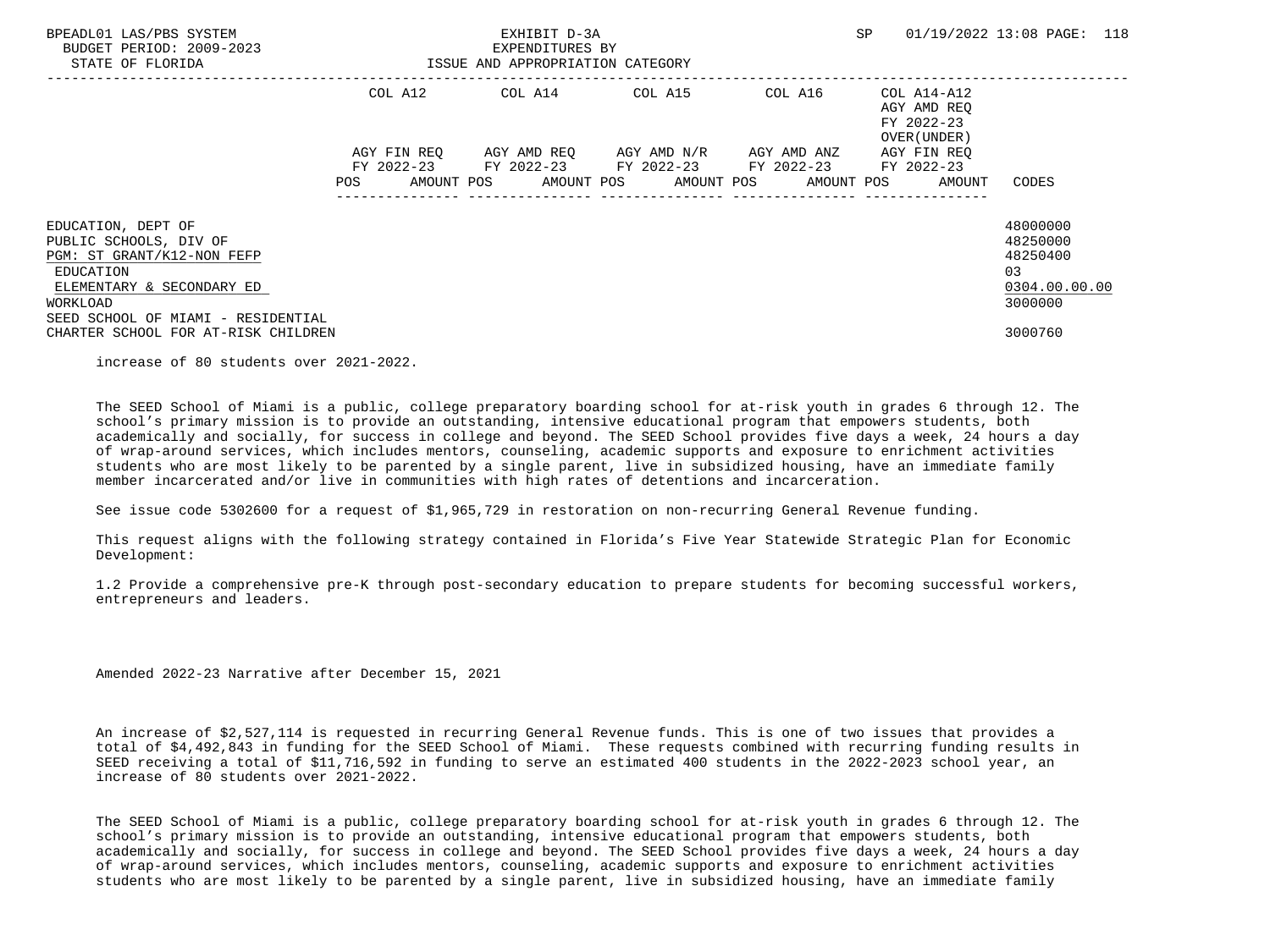| BPEADL01 LAS/PBS SYSTEM<br>BUDGET PERIOD: 2009-2023<br>STATE OF FLORIDA                                                                                                     |                                | EXHIBIT D-3A<br>EXPENDITURES BY<br>ISSUE AND APPROPRIATION CATEGORY                                                                                                                                                                                                                                                                                                                                                   |                  | SP                                                       | 01/19/2022 13:08 PAGE: 119                                         |
|-----------------------------------------------------------------------------------------------------------------------------------------------------------------------------|--------------------------------|-----------------------------------------------------------------------------------------------------------------------------------------------------------------------------------------------------------------------------------------------------------------------------------------------------------------------------------------------------------------------------------------------------------------------|------------------|----------------------------------------------------------|--------------------------------------------------------------------|
|                                                                                                                                                                             |                                | COL A12 COL A14 COL A15 COL A16                                                                                                                                                                                                                                                                                                                                                                                       |                  | COL A14-A12<br>AGY AMD REQ<br>FY 2022-23<br>OVER (UNDER) |                                                                    |
|                                                                                                                                                                             | POS FOR THE POST OF THE STREET | $\begin{array}{lllllll} \textsc{AGY} & \textsc{FIN} & \textsc{REG} & \textsc{AGY} & \textsc{AND} & \textsc{NN} \textsc{N} / \textsc{R} & \textsc{AGY} & \textsc{AND} & \textsc{ANZ} & \textsc{AGY} & \textsc{FIN} & \textsc{REG} \\ \textsc{FY} & 2022-23 & \textsc{FY} & 2022-23 & \textsc{FY} & 2022-23 & \textsc{FY} & 2022-23 & \textsc{FY} & 2022-23 \end{array}$<br>AMOUNT POS AMOUNT POS AMOUNT POS AMOUNT POS |                  | AMOUNT                                                   | <b>CODES</b>                                                       |
| EDUCATION, DEPT OF<br>PUBLIC SCHOOLS, DIV OF<br>PGM: ST GRANT/K12-NON FEFP<br>EDUCATION<br>ELEMENTARY & SECONDARY ED<br>WORKLOAD<br>SEED SCHOOL OF MIAMI - RESIDENTIAL      |                                |                                                                                                                                                                                                                                                                                                                                                                                                                       |                  |                                                          | 48000000<br>48250000<br>48250400<br>03<br>0304.00.00.00<br>3000000 |
| CHARTER SCHOOL FOR AT-RISK CHILDREN                                                                                                                                         |                                |                                                                                                                                                                                                                                                                                                                                                                                                                       |                  |                                                          | 3000760                                                            |
| member incarcerated and/or live in communities with high rates of detentions and incarceration.                                                                             |                                |                                                                                                                                                                                                                                                                                                                                                                                                                       |                  |                                                          |                                                                    |
| See issue code 5302600 for a request of \$1,965,729 in restoration on non-recurring General Revenue funding.<br>Summary: Changed from nonrecurring to recurring.            |                                |                                                                                                                                                                                                                                                                                                                                                                                                                       |                  |                                                          |                                                                    |
| FLORIDA CIVICS AND DEBATE<br>INITIATIVE<br>SPECIAL CATEGORIES<br>G/A-SCHOOL/INSTRUCT ENHANC                                                                                 |                                |                                                                                                                                                                                                                                                                                                                                                                                                                       |                  |                                                          | 3002620<br>100000<br>104052                                        |
| GENERAL REVENUE FUND                                                                                                                                                        |                                | -STATE 500,000 500,000                                                                                                                                                                                                                                                                                                                                                                                                |                  |                                                          | 1000 1                                                             |
|                                                                                                                                                                             |                                |                                                                                                                                                                                                                                                                                                                                                                                                                       |                  |                                                          |                                                                    |
| AGENCY ISSUE NARRATIVE:<br>2022-2023 BUDGET YEAR NARRATIVE:<br>LONG RANGE PROGRAM PLAN:<br>State Grants to School Districts/Non-Florida Education Finance Program (ACT0695) |                                |                                                                                                                                                                                                                                                                                                                                                                                                                       | IT COMPONENT? NO |                                                          |                                                                    |
| DEPARTMENT OF EDUCATION GOALS $(1008.31(2)(c), F.S.):$<br>1. Highest Student Achievement<br>4. Quality Efficient Services                                                   |                                |                                                                                                                                                                                                                                                                                                                                                                                                                       |                  |                                                          |                                                                    |
| Requested is \$500,000 in recurring General Revenue funds for the Florida Civics and Debate Initiative. This was funded as                                                  |                                |                                                                                                                                                                                                                                                                                                                                                                                                                       |                  |                                                          |                                                                    |

 nonrecurring in FY 2021-2022 and is now being requested as recurring. The Florida Civic and Debate Initiative is a partnership between the Florida Debate Initiative (FDI) and the Florida Education Foundation(FEF) established with the objective of assisting schools to bridge the educational achievement gap and help instill critical thinking, problem-solving, and communication skills within middle and high school students through greater access and participation in speech and debate programs, with emphasis on underserved students who are currently unable to access such programs. Funding will be used to incubate speech and debate programs within schools, support existing programs, provide affordable competitions, and other initiatives to generally promote greater access to important civic education programming.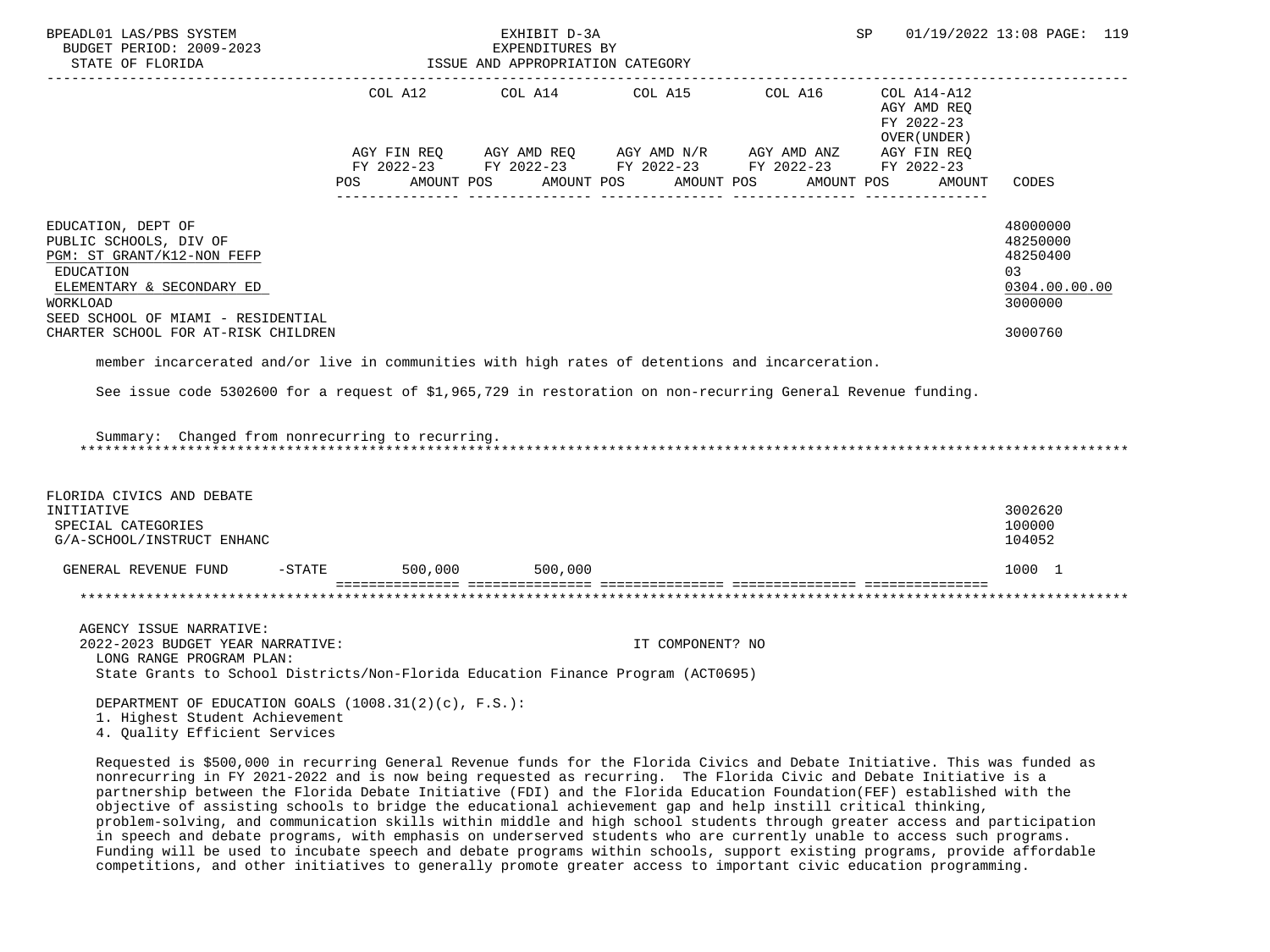| BPEADL01 LAS/PBS SYSTEM<br>BUDGET PERIOD: 2009-2023                                                                                                                                                                                                                                                                                                      |                   | EXHIBIT D-3A<br>EXPENDITURES BY  |                                               |                                                                                                                            | SP                                                                                              | 01/19/2022 13:08 PAGE: 120                                                    |
|----------------------------------------------------------------------------------------------------------------------------------------------------------------------------------------------------------------------------------------------------------------------------------------------------------------------------------------------------------|-------------------|----------------------------------|-----------------------------------------------|----------------------------------------------------------------------------------------------------------------------------|-------------------------------------------------------------------------------------------------|-------------------------------------------------------------------------------|
| STATE OF FLORIDA                                                                                                                                                                                                                                                                                                                                         |                   | ISSUE AND APPROPRIATION CATEGORY |                                               |                                                                                                                            |                                                                                                 |                                                                               |
|                                                                                                                                                                                                                                                                                                                                                          | POS<br>AMOUNT POS |                                  | COL A12 COL A14 COL A15 COL A16<br>AMOUNT POS | AGY FIN REQ AGY AMD REQ AGY AMD N/R AGY AMD ANZ<br>FY 2022-23 FY 2022-23 FY 2022-23 FY 2022-23<br>AMOUNT POS<br>AMOUNT POS | COL A14-A12<br>AGY AMD REQ<br>FY 2022-23<br>OVER (UNDER)<br>AGY FIN REQ<br>FY 2022-23<br>AMOUNT | CODES                                                                         |
| EDUCATION, DEPT OF<br>PUBLIC SCHOOLS, DIV OF<br>PGM: ST GRANT/K12-NON FEFP<br>EDUCATION<br>ELEMENTARY & SECONDARY ED<br>WORKLOAD<br>FLORIDA CIVICS AND DEBATE<br>INITIATIVE                                                                                                                                                                              |                   |                                  |                                               |                                                                                                                            |                                                                                                 | 48000000<br>48250000<br>48250400<br>03<br>0304.00.00.00<br>3000000<br>3002620 |
| This request aligns with the following strategy contained in Florida's Five Year Statewide Strategic Plan for Economic<br>Development:<br>1.2 Provide a comprehensive pre-K through post-secondary education to prepare students for becoming successful workers.<br>STRATEGIC EDUCATION INITIATIVES<br>SPECIAL CATEGORIES<br>G/A-STRAT STWD INITIATIVES |                   |                                  |                                               |                                                                                                                            |                                                                                                 | 3004090<br>100000<br>104026                                                   |
| GENERAL REVENUE FUND                                                                                                                                                                                                                                                                                                                                     | $-$ STATE         | 5,000,000 5,000,000              |                                               |                                                                                                                            |                                                                                                 | 1000 1                                                                        |
|                                                                                                                                                                                                                                                                                                                                                          |                   |                                  |                                               |                                                                                                                            |                                                                                                 |                                                                               |
| AGENCY ISSUE NARRATIVE:<br>2022-2023 BUDGET YEAR NARRATIVE:<br>LONG RANGE PROGRAM PLAN:<br>State Grants to School Districts/Non-Florida Education Finance Program (ACT0695)                                                                                                                                                                              |                   |                                  | IT COMPONENT? NO                              |                                                                                                                            |                                                                                                 |                                                                               |
| DEPARTMENT OF EDUCATION GOALS $(1008.31(2)(c), F.S.)$ :<br>1. Highest Student Achievement<br>2. Seamless Articulation and Maximum Access<br>3. Skilled Workforce and Economic Development<br>4. Quality Efficient Services                                                                                                                               |                   |                                  |                                               |                                                                                                                            |                                                                                                 |                                                                               |
| Requested is \$5,000,000 in recurring General Revenue funds for Regional Literacy Teams.                                                                                                                                                                                                                                                                 |                   |                                  |                                               |                                                                                                                            |                                                                                                 |                                                                               |
| The role of the regional support teams is to build capacity in literacy by providing targeted training and support for<br>schools and districts with the largest reading achievement gaps, emphasizing services and supports for Prekindergarten<br>through grade 3 classrooms.                                                                          |                   |                                  |                                               |                                                                                                                            |                                                                                                 |                                                                               |
| The Team's main area of focus includes implementation of:                                                                                                                                                                                                                                                                                                |                   |                                  |                                               |                                                                                                                            |                                                                                                 |                                                                               |

- ELA B.E.S.T. Standards (and bridging the Florida Early Learning and Developmental Standards for Four Year Olds);

- science of reading and implementation science;

- evidence-based literacy practices;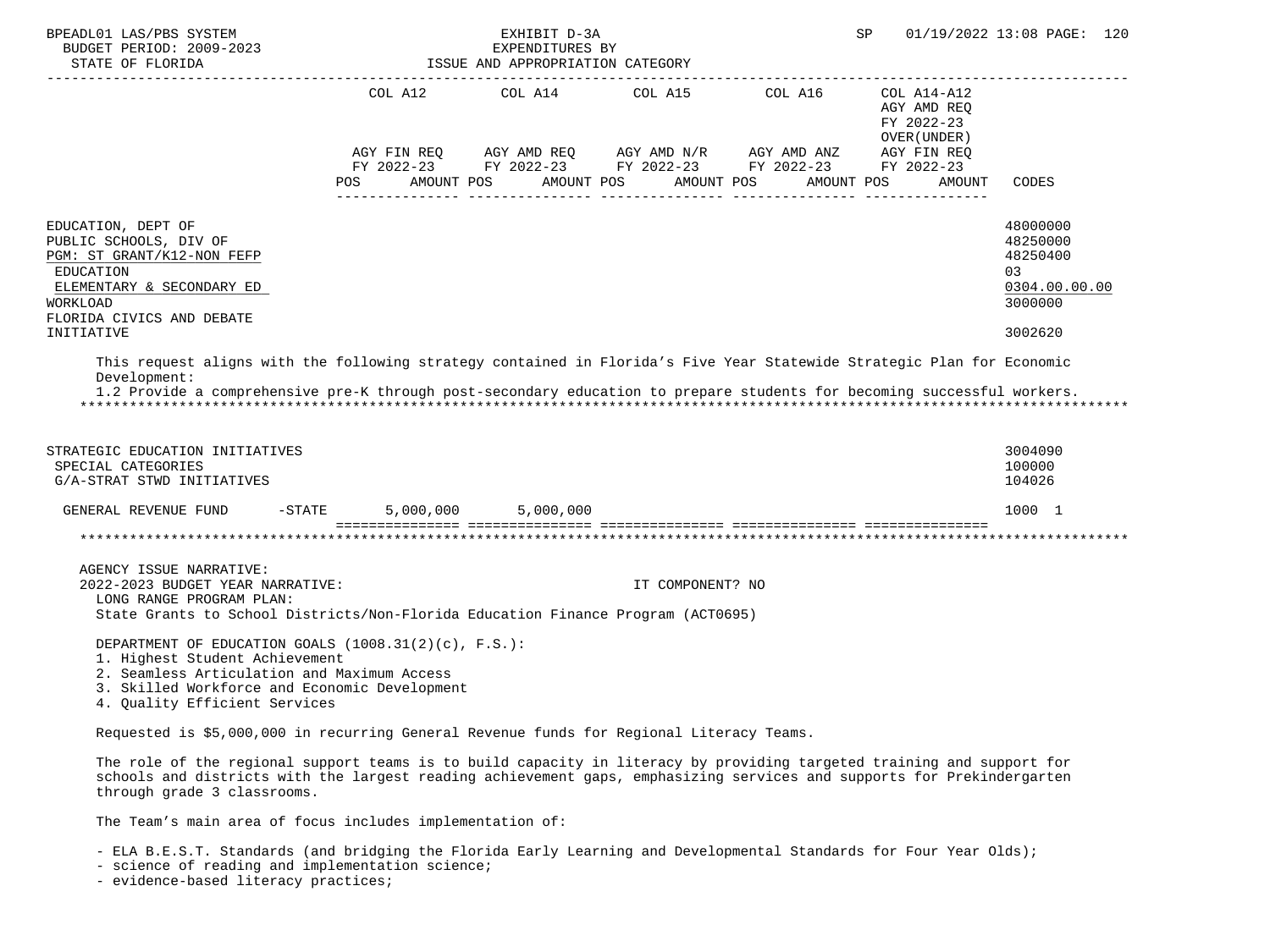| BPEADL01 LAS/PBS SYSTEM<br>BUDGET PERIOD: 2009-2023<br>STATE OF FLORIDA               | ISSUE AND APPROPRIATION CATEGORY | EXHIBIT D-3A<br>EXPENDITURES BY |                                                                                            |         | SP                                                       | 01/19/2022 13:08 PAGE: 121                |
|---------------------------------------------------------------------------------------|----------------------------------|---------------------------------|--------------------------------------------------------------------------------------------|---------|----------------------------------------------------------|-------------------------------------------|
|                                                                                       | COL A12                          |                                 | COL A14 COL A15                                                                            | COL A16 | COL A14-A12<br>AGY AMD REO<br>FY 2022-23<br>OVER (UNDER) |                                           |
|                                                                                       | AGY FIN REO                      |                                 | AGY AMD REQ AGY AMD N/R AGY AMD ANZ                                                        |         | AGY FIN REO                                              |                                           |
|                                                                                       | POS                              |                                 | FY 2022-23 FY 2022-23 FY 2022-23 FY 2022-23<br>AMOUNT POS AMOUNT POS AMOUNT POS AMOUNT POS |         | FY 2022-23                                               | CODES<br>AMOUNT                           |
| EDUCATION, DEPT OF<br>PUBLIC SCHOOLS, DIV OF<br>PGM: ST GRANT/K12-NON FEFP            |                                  |                                 |                                                                                            |         |                                                          | 48000000<br>48250000<br>48250400          |
| EDUCATION<br>ELEMENTARY & SECONDARY ED<br>WORKLOAD<br>STRATEGIC EDUCATION INITIATIVES |                                  |                                 |                                                                                            |         |                                                          | 03<br>0304.00.00.00<br>3000000<br>3004090 |

- school-level literacy leadership teams;

- literacy coach credential;

- data-informed instructional decision making;

- high-quality instructional materials and supplemental materials;

- multi-tiered system of supports; and

- alignment between school's improvement plan and school district's K-12 comprehensive reading plan.

 Sustaining this structure is critical to provide professional development and differentiated support for all schools that meet the criteria:

 - a school serving students in kindergarten through grade 5 must be identified for support(s) if 50 percent of its students who take the statewide, standardized English Language Arts assessment score below a Level 3 for any grade level (1,458 schools qualify based on 20-21 FSA data).

 - for students in kindergarten through grade 3, progress monitoring data shows that 50 percent or more of the students are not on track to pass the statewide, standardized grade 3 English Language Arts assessment.

 This request aligns with the following strategy contained in Florida's Five Year Statewide Strategic Plan for Economic Development:

 1.2 Provide a comprehensive pre-K through post-secondary education to prepare students for becoming successful workers. \*\*\*\*\*\*\*\*\*\*\*\*\*\*\*\*\*\*\*\*\*\*\*\*\*\*\*\*\*\*\*\*\*\*\*\*\*\*\*\*\*\*\*\*\*\*\*\*\*\*\*\*\*\*\*\*\*\*\*\*\*\*\*\*\*\*\*\*\*\*\*\*\*\*\*\*\*\*\*\*\*\*\*\*\*\*\*\*\*\*\*\*\*\*\*\*\*\*\*\*\*\*\*\*\*\*\*\*\*\*\*\*\*\*\*\*\*\*\*\*\*\*\*\*\*\*\*

| READING SCHOLARSHP ACCOUNTS<br>SPECIAL CATEGORIES<br>G/A-READING SCHOLARSHIP |           |           |                                                                                  | 3006940<br>100000<br>104029 |
|------------------------------------------------------------------------------|-----------|-----------|----------------------------------------------------------------------------------|-----------------------------|
| GENERAL REVENUE FUND                                                         | $-$ STATE | 7,600,000 | 7,600,000                                                                        | 1000 1                      |
|                                                                              |           |           |                                                                                  |                             |
| AGENCY ISSUE NARRATIVE:                                                      |           |           |                                                                                  |                             |
| 2022-2023 BUDGET YEAR NARRATIVE:<br>LONG RANGE PROGRAM PLAN:                 |           |           | IT COMPONENT? NO                                                                 |                             |
|                                                                              |           |           | State Grants to School Districts/Non-Florida Education Finance Program (ACT0695) |                             |
| DEPARTMENT OF EDUCATION GOALS $(1008.31(2)(c), F.S.):$                       |           |           |                                                                                  |                             |

1. Highest Student Achievement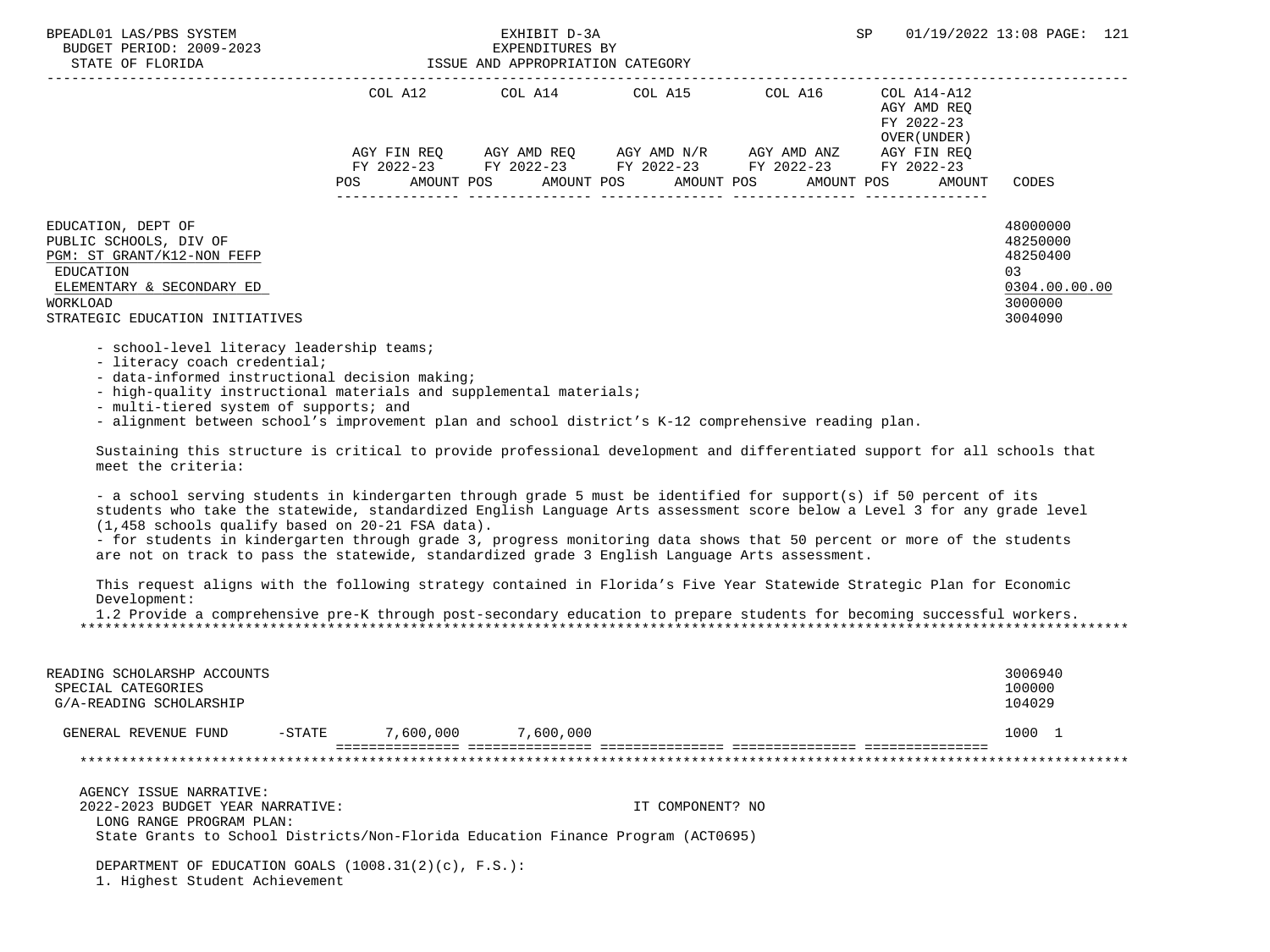| BPEADL01 LAS/PBS SYSTEM<br>BUDGET PERIOD: 2009-2023<br>STATE OF FLORIDA                                                                                         |                    | EXHIBIT D-3A<br>EXPENDITURES BY<br>ISSUE AND APPROPRIATION CATEGORY |                                     |                                                                         | 01/19/2022 13:08 PAGE: 122<br>SP                         |                                                                                           |  |
|-----------------------------------------------------------------------------------------------------------------------------------------------------------------|--------------------|---------------------------------------------------------------------|-------------------------------------|-------------------------------------------------------------------------|----------------------------------------------------------|-------------------------------------------------------------------------------------------|--|
|                                                                                                                                                                 | COL A12            |                                                                     | COL A14 COL A15                     | COL A16                                                                 | COL A14-A12<br>AGY AMD REO<br>FY 2022-23<br>OVER (UNDER) |                                                                                           |  |
|                                                                                                                                                                 | AGY FIN REO<br>POS | AMOUNT POS AMOUNT POS                                               | AGY AMD REO AGY AMD N/R AGY AMD ANZ | FY 2022-23 FY 2022-23 FY 2022-23 FY 2022-23<br>AMOUNT POS<br>AMOUNT POS | AGY FIN REO<br>FY 2022-23<br>AMOUNT                      | CODES                                                                                     |  |
| EDUCATION, DEPT OF<br>PUBLIC SCHOOLS, DIV OF<br>PGM: ST GRANT/K12-NON FEFP<br>EDUCATION<br>ELEMENTARY & SECONDARY ED<br>WORKLOAD<br>READING SCHOLARSHP ACCOUNTS |                    |                                                                     |                                     |                                                                         |                                                          | 48000000<br>48250000<br>48250400<br>0 <sub>3</sub><br>0304.00.00.00<br>3000000<br>3006940 |  |

## 4. Quality Efficient Services

 Requested is \$7,600,000 in recurring General Revenue funds to maintain the Reading Scholarships. This was funded as nonrecurring in FY 2021-2022 and is now being requested as recurring. Reading Scholarship Accounts were established to help public school students who are struggling readers by giving parents access to education savings accounts. A student's ability to read lays the basic foundation for their future academic success. The program provides that students in grades three through five who are enrolled in a Florida public school and scored below a Level 3 on the grade 3 or 4 statewide standardized English Language Arts (ELA) assessment in the prior school year may apply for a \$500 scholarship to be used for remediation through the use of instructional materials, curriculum, fees for specialized summer education programs aimed at reading and literacy skills, fees for after-school education programs or tuition aimed at reading and literacy skills, as well as fees for part-time tutoring services. Priority is given to those students identified as English Language Learners (ELL).

 This request aligns with the following strategy contained in Florida's Five Year Statewide Strategic Plan for Economic Development:

 1.2 Provide a comprehensive pre-K through post-secondary education to prepare students for becoming successful workers. \*\*\*\*\*\*\*\*\*\*\*\*\*\*\*\*\*\*\*\*\*\*\*\*\*\*\*\*\*\*\*\*\*\*\*\*\*\*\*\*\*\*\*\*\*\*\*\*\*\*\*\*\*\*\*\*\*\*\*\*\*\*\*\*\*\*\*\*\*\*\*\*\*\*\*\*\*\*\*\*\*\*\*\*\*\*\*\*\*\*\*\*\*\*\*\*\*\*\*\*\*\*\*\*\*\*\*\*\*\*\*\*\*\*\*\*\*\*\*\*\*\*\*\*\*\*\*

| EDUCATORS PROFESSIONAL LIABILITY<br>INSURANCE<br>SPECIAL CATEGORIES<br>EDUCATOR/LIAB INSURANCE |           |         |         |                  | 3008300<br>100000<br>102111 |
|------------------------------------------------------------------------------------------------|-----------|---------|---------|------------------|-----------------------------|
| GENERAL REVENUE FUND                                                                           | $-$ STATE | 113,560 | 113,560 |                  | 1000 1                      |
|                                                                                                |           |         |         |                  |                             |
| AGENCY ISSUE NARRATIVE:                                                                        |           |         |         |                  |                             |
| 2022-2023 BUDGET YEAR NARRATIVE:<br>LONG RANGE PROGRAM PLAN:                                   |           |         |         | IT COMPONENT? NO |                             |
| State Grants to School Districts/Non-Florida Education Finance Program (ACT0695)               |           |         |         |                  |                             |
|                                                                                                |           |         |         |                  |                             |

 DEPARTMENT OF EDUCATION GOALS (1008.31(2)(c), FS): 4. Quality Efficient Services

An increase of \$113,560 is requested in recurring General Revenue funds for Educator Professional Liability Insurance.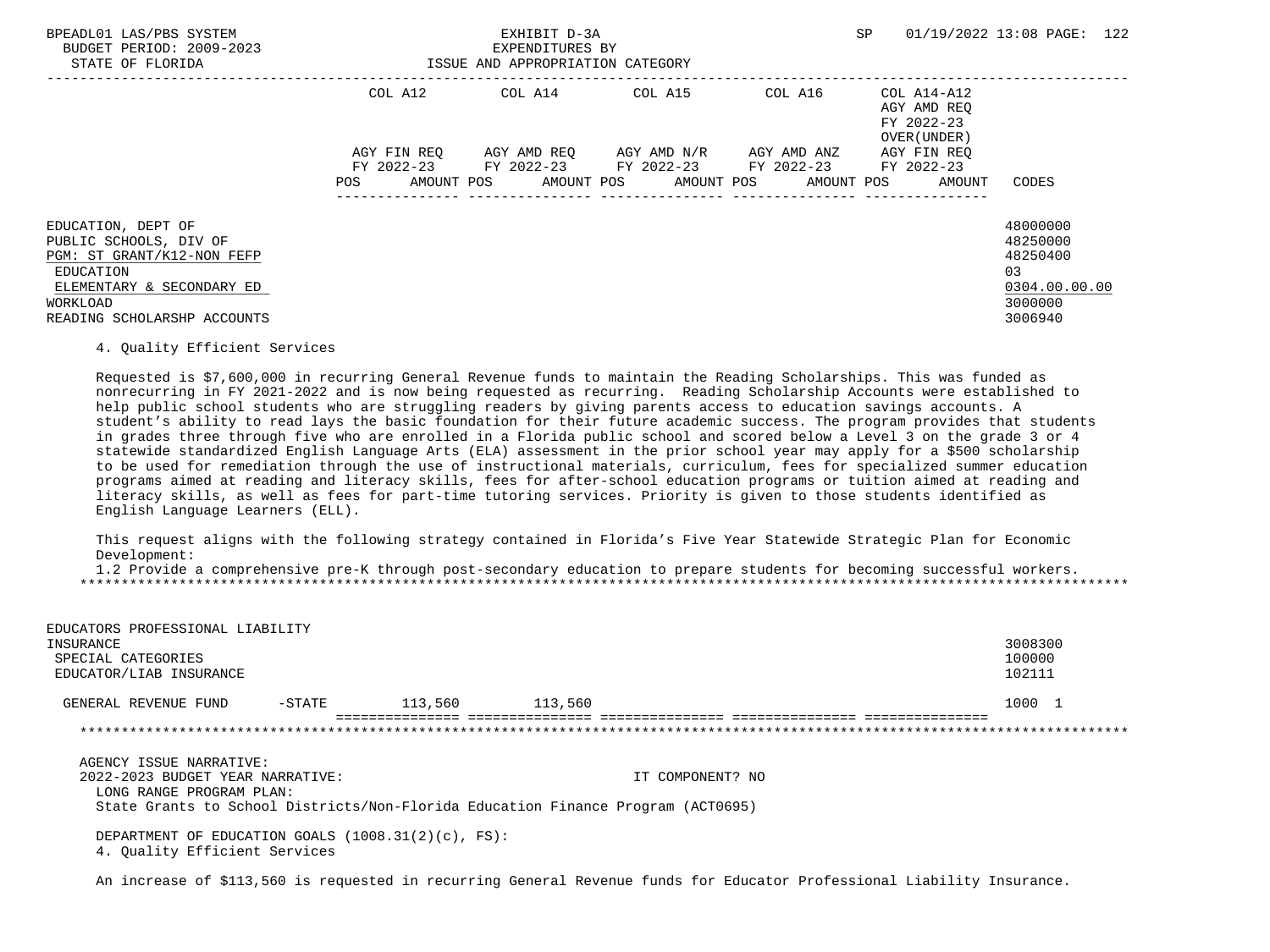| BPEADL01 LAS/PBS SYSTEM<br>BUDGET PERIOD: 2009-2023<br>STATE OF FLORIDA                                                                                                                                                                                                                                                                                                                                                                                                                                                                                                                                                              |         | EXHIBIT D-3A<br>EXPENDITURES BY<br>ISSUE AND APPROPRIATION CATEGORY |                  |                                                                                                            | SP                                                       | 01/19/2022 13:08 PAGE: 123                                                    |
|--------------------------------------------------------------------------------------------------------------------------------------------------------------------------------------------------------------------------------------------------------------------------------------------------------------------------------------------------------------------------------------------------------------------------------------------------------------------------------------------------------------------------------------------------------------------------------------------------------------------------------------|---------|---------------------------------------------------------------------|------------------|------------------------------------------------------------------------------------------------------------|----------------------------------------------------------|-------------------------------------------------------------------------------|
|                                                                                                                                                                                                                                                                                                                                                                                                                                                                                                                                                                                                                                      | COL A12 |                                                                     |                  | COL A14 COL A15 COL A16                                                                                    | COL A14-A12<br>AGY AMD REQ<br>FY 2022-23<br>OVER (UNDER) |                                                                               |
|                                                                                                                                                                                                                                                                                                                                                                                                                                                                                                                                                                                                                                      | POS     | AMOUNT POS                                                          | AMOUNT POS       | AGY FIN REQ AGY AMD REQ AGY AMD N/R AGY AMD ANZ AGY FIN REQ FY 2022-23 FY 2022-23 FY 2022-23<br>AMOUNT POS | AMOUNT POS<br>AMOUNT                                     | CODES                                                                         |
| EDUCATION, DEPT OF<br>PUBLIC SCHOOLS, DIV OF<br>PGM: ST GRANT/K12-NON FEFP<br>EDUCATION<br>ELEMENTARY & SECONDARY ED<br>WORKLOAD<br>EDUCATORS PROFESSIONAL LIABILITY<br>INSURANCE                                                                                                                                                                                                                                                                                                                                                                                                                                                    |         |                                                                     |                  |                                                                                                            |                                                          | 48000000<br>48250000<br>48250400<br>03<br>0304.00.00.00<br>3000000<br>3008300 |
| This increase is requested due to expected increases in premium costs from the carrier. The figure of \$113,560 was<br>calculated as the difference between the premium paid in fiscal year 2021-2022 (\$908,000) and the premium for fiscal year<br>$2022 - 23$ (\$1,021,560.)<br>This request aligns with the following strategy contained in Florida's Five Year Statewide Strategic Plan for Economic<br>Development:<br>1.1 continue to align education and workforce development programs to foster employment opportunities and develop and<br>retain talented workers with skills to meet current and future employer needs. |         |                                                                     |                  |                                                                                                            |                                                          |                                                                               |
| PROGRAM REDUCTIONS<br>BASE BUDGET REDUCTION<br>SPECIAL CATEGORIES<br><b>SCHOOLS OF HOPE</b>                                                                                                                                                                                                                                                                                                                                                                                                                                                                                                                                          |         |                                                                     |                  |                                                                                                            |                                                          | 33V0000<br>33V3600<br>100000<br>104031                                        |
| $-$ STATE<br>GENERAL REVENUE FUND                                                                                                                                                                                                                                                                                                                                                                                                                                                                                                                                                                                                    |         |                                                                     |                  | $40,000,000 - 40,000,000 -$                                                                                | 40,000,000-1000 1                                        |                                                                               |
| G/A-SCHOOL/INSTRUCT ENHANC                                                                                                                                                                                                                                                                                                                                                                                                                                                                                                                                                                                                           |         |                                                                     |                  |                                                                                                            |                                                          | 104052                                                                        |
| $-$ STATE<br>GENERAL REVENUE FUND                                                                                                                                                                                                                                                                                                                                                                                                                                                                                                                                                                                                    |         | $100,000 -$                                                         |                  |                                                                                                            | 100,000-1000 1                                           |                                                                               |
| TOTAL: BASE BUDGET REDUCTION<br>TOTAL ISSUE                                                                                                                                                                                                                                                                                                                                                                                                                                                                                                                                                                                          |         | 40,100,000-                                                         | $40,000,000-$    |                                                                                                            | $40,100,000 -$                                           | 33V3600                                                                       |
|                                                                                                                                                                                                                                                                                                                                                                                                                                                                                                                                                                                                                                      |         |                                                                     |                  |                                                                                                            |                                                          |                                                                               |
| AGENCY ISSUE NARRATIVE:<br>2022-2023 BUDGET YEAR NARRATIVE:<br>Amended 2022-23 Narrative after December 15, 2021                                                                                                                                                                                                                                                                                                                                                                                                                                                                                                                     |         |                                                                     | IT COMPONENT? NO |                                                                                                            |                                                          |                                                                               |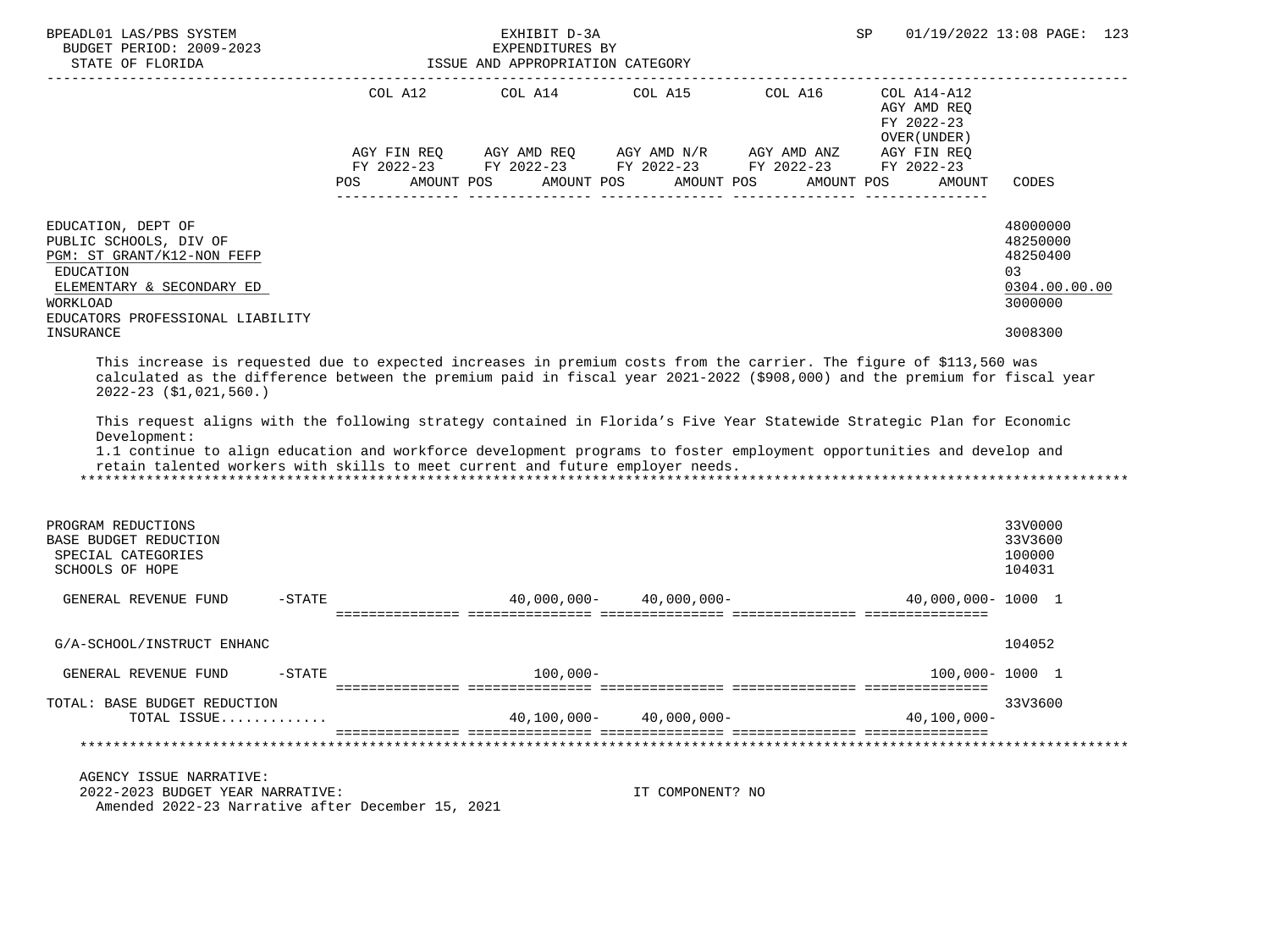| BPEADL01 LAS/PBS SYSTEM<br>BUDGET PERIOD: 2009-2023<br>STATE OF FLORIDA                                                                                                                                                                                                                                                                                                                                                                                                                                                                                              |                                  | EXHIBIT D-3A<br>EXPENDITURES BY<br>ISSUE AND APPROPRIATION CATEGORY |                  |                                                                                                                                                                                        | SP                                                   | 01/19/2022 13:08 PAGE: 124                                                     |
|----------------------------------------------------------------------------------------------------------------------------------------------------------------------------------------------------------------------------------------------------------------------------------------------------------------------------------------------------------------------------------------------------------------------------------------------------------------------------------------------------------------------------------------------------------------------|----------------------------------|---------------------------------------------------------------------|------------------|----------------------------------------------------------------------------------------------------------------------------------------------------------------------------------------|------------------------------------------------------|--------------------------------------------------------------------------------|
|                                                                                                                                                                                                                                                                                                                                                                                                                                                                                                                                                                      | AGY FIN REQ<br>POS<br>AMOUNT POS |                                                                     | AMOUNT POS       | COL A12 COL A14 COL A15 COL A16 COL A14-A12<br>AGY AMD REQ AGY AMD $N/R$ AGY AMD ANZ AGY FIN REQ<br>FY 2022-23 FY 2022-23 FY 2022-23 FY 2022-23 FY 2022-23<br>AMOUNT POS<br>AMOUNT POS | AGY AMD REO<br>FY 2022-23<br>OVER (UNDER )<br>AMOUNT | CODES                                                                          |
| EDUCATION, DEPT OF<br>PUBLIC SCHOOLS, DIV OF<br>PGM: ST GRANT/K12-NON FEFP<br><b>EDUCATION</b><br>ELEMENTARY & SECONDARY ED<br>PROGRAM REDUCTIONS<br>BASE BUDGET REDUCTION                                                                                                                                                                                                                                                                                                                                                                                           |                                  |                                                                     |                  |                                                                                                                                                                                        |                                                      | 48000000<br>48250000<br>48250400<br>0.3<br>0304.00.00.00<br>33V0000<br>33V3600 |
| This issue requests a reduction of \$40,100,000. This reduction is comprised of the following initiatives:<br>- Schools of Hope Program: A one-year reduction in the recurring base funding of \$40 million provided for the Schools of<br>Hope Program. The one-time reduction will allow the program to utilize available carry-forward funding from Fiscal Year<br>2017-18, 2018-19, 2019-20, and 2021-22.<br>- YMCA Youth in Government: Elimination of recurring funding of \$100,000 for the YMCA Youth in Government Program.<br>Summary: This is a new issue |                                  |                                                                     |                  |                                                                                                                                                                                        |                                                      |                                                                                |
| FUND SHIFT<br>FUND SHIFT FROM ADMINISTRATIVE                                                                                                                                                                                                                                                                                                                                                                                                                                                                                                                         |                                  |                                                                     |                  |                                                                                                                                                                                        |                                                      | 3400000                                                                        |
| TRUST FUND TO FEDERAL GRANTS TRUST<br>FUND - ADD<br>SPECIAL CATEGORIES<br>FL SCH/DEAF & BLIND                                                                                                                                                                                                                                                                                                                                                                                                                                                                        |                                  |                                                                     |                  |                                                                                                                                                                                        |                                                      | 3409530<br>100000<br>104166                                                    |
| FEDERAL GRANTS TRUST FUND -FEDERL 115,937 115,937                                                                                                                                                                                                                                                                                                                                                                                                                                                                                                                    |                                  |                                                                     |                  |                                                                                                                                                                                        |                                                      | 2261 3                                                                         |
|                                                                                                                                                                                                                                                                                                                                                                                                                                                                                                                                                                      |                                  |                                                                     |                  |                                                                                                                                                                                        |                                                      |                                                                                |
| AGENCY ISSUE NARRATIVE:<br>2022-2023 BUDGET YEAR NARRATIVE:<br>LONG RANGE PROGRAM PLAN:<br>State Grants to School Districts/Non-Florida Education Finance Program (ACT0695)                                                                                                                                                                                                                                                                                                                                                                                          |                                  |                                                                     | IT COMPONENT? NO |                                                                                                                                                                                        |                                                      |                                                                                |
| DEPARTMENT OF EDUCATION GOALS $(1008.31(2)(c), FS)$ :<br>1. Highest Student Achievement                                                                                                                                                                                                                                                                                                                                                                                                                                                                              |                                  |                                                                     |                  |                                                                                                                                                                                        |                                                      |                                                                                |

2. Seamless Articulation and Maximum Access

3. Skilled Workforce and Economic Development

4. Quality Efficient Services

 A fund shift of \$115,937 is requested from the Administrative Trust Fund to the Federal Grants Trust Fund to align projected expenditures. This will allow the flexibility needed to ensure that resources are being used in the most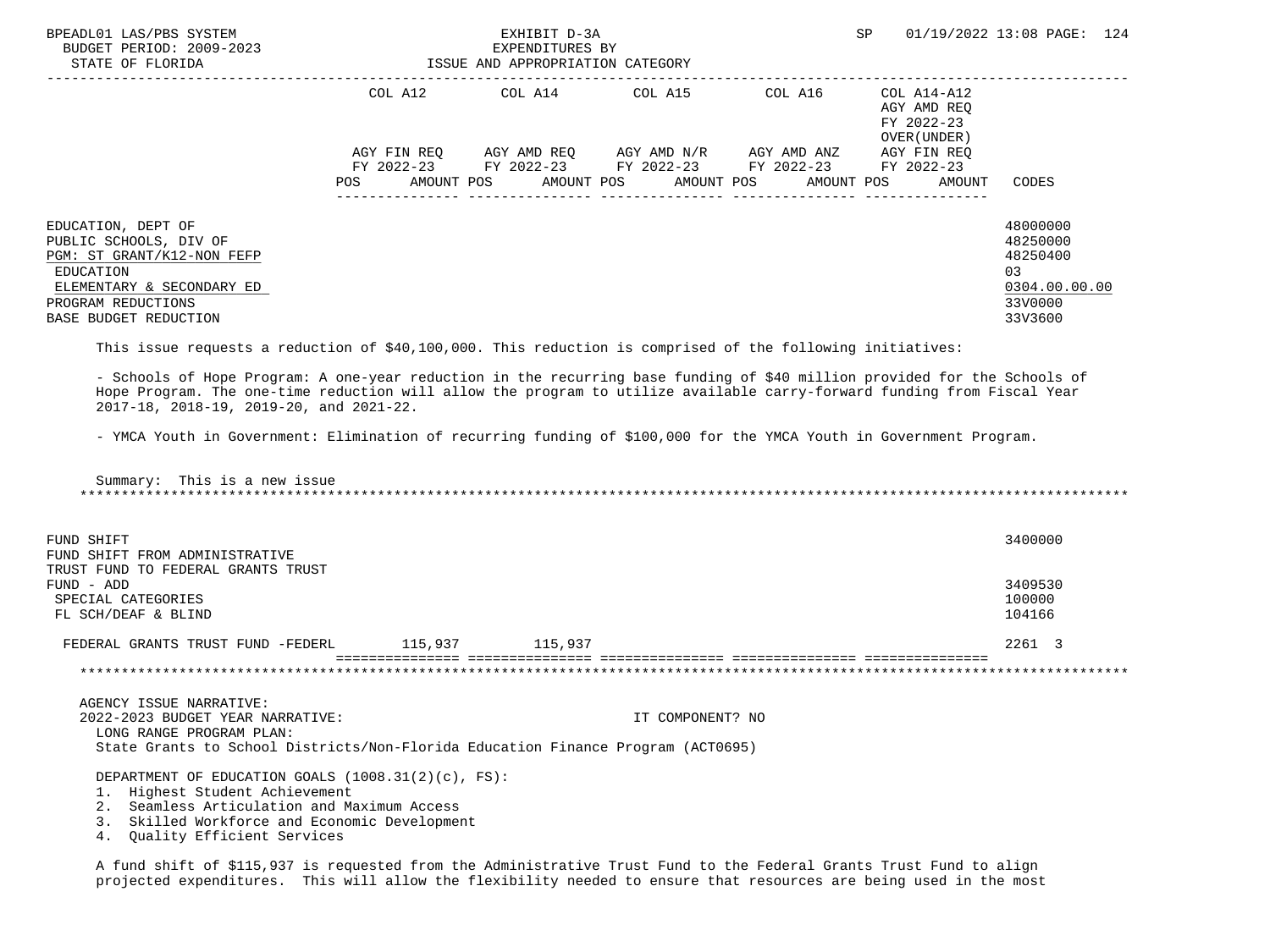| BPEADL01 LAS/PBS SYSTEM                                                                                                                                                                                                                                           |                   | EXHIBIT D-3A                                        |                                                 |                                             | SP                                                                     | 01/19/2022 13:08 PAGE: 125       |
|-------------------------------------------------------------------------------------------------------------------------------------------------------------------------------------------------------------------------------------------------------------------|-------------------|-----------------------------------------------------|-------------------------------------------------|---------------------------------------------|------------------------------------------------------------------------|----------------------------------|
| BUDGET PERIOD: 2009-2023<br>STATE OF FLORIDA                                                                                                                                                                                                                      |                   | EXPENDITURES BY<br>ISSUE AND APPROPRIATION CATEGORY |                                                 |                                             |                                                                        |                                  |
|                                                                                                                                                                                                                                                                   |                   |                                                     | COL A12 COL A14 COL A15 COL A16                 |                                             | COL A14-A12                                                            |                                  |
|                                                                                                                                                                                                                                                                   |                   |                                                     | AGY FIN REQ AGY AMD REQ AGY AMD N/R AGY AMD ANZ | FY 2022-23 FY 2022-23 FY 2022-23 FY 2022-23 | AGY AMD REQ<br>FY 2022-23<br>OVER (UNDER)<br>AGY FIN REQ<br>FY 2022-23 |                                  |
|                                                                                                                                                                                                                                                                   | AMOUNT POS<br>POS |                                                     | AMOUNT POS                                      | AMOUNT POS<br>AMOUNT POS                    | AMOUNT                                                                 | CODES                            |
| EDUCATION, DEPT OF<br>PUBLIC SCHOOLS, DIV OF<br>PGM: ST GRANT/K12-NON FEFP                                                                                                                                                                                        |                   |                                                     |                                                 |                                             |                                                                        | 48000000<br>48250000<br>48250400 |
| EDUCATION<br>ELEMENTARY & SECONDARY ED<br>FUND SHIFT<br>FUND SHIFT FROM ADMINISTRATIVE                                                                                                                                                                            |                   |                                                     |                                                 |                                             |                                                                        | 03<br>0304.00.00.00<br>3400000   |
| TRUST FUND TO FEDERAL GRANTS TRUST<br>FUND - ADD                                                                                                                                                                                                                  |                   |                                                     |                                                 |                                             |                                                                        | 3409530                          |
| efficient manner.                                                                                                                                                                                                                                                 |                   |                                                     |                                                 |                                             |                                                                        |                                  |
| The fund shifts from trust funds are as follows:<br>- Administrative Trust Fund- (\$115,937)<br>- Federal Grants Trust Fund- \$115,937                                                                                                                            |                   |                                                     |                                                 |                                             |                                                                        |                                  |
| See issue code #3409540 for offset.                                                                                                                                                                                                                               |                   |                                                     |                                                 |                                             |                                                                        |                                  |
| This request aligns with the following strategy contained in Florida's Five Year Statewide Strategic Plan for Economic<br>Development:<br>1.2 Provide a comprehensive pre-k through post-secondary education to prepare students for becoming successful workers. |                   |                                                     |                                                 |                                             |                                                                        |                                  |
| FUND SHIFT FROM ADMINISTRATIVE<br>TRUST FUND TO FEDERAL GRANTS TRUST                                                                                                                                                                                              |                   |                                                     |                                                 |                                             |                                                                        |                                  |
| FUND - DEDUCT<br>SPECIAL CATEGORIES<br>FL SCH/DEAF & BLIND                                                                                                                                                                                                        |                   |                                                     |                                                 |                                             |                                                                        | 3409540<br>100000<br>104166      |
| ADMINISTRATIVE TRUST FUND -FEDERL 115,937- 115,937-                                                                                                                                                                                                               |                   |                                                     |                                                 |                                             |                                                                        | 2021 3                           |
|                                                                                                                                                                                                                                                                   |                   |                                                     |                                                 |                                             |                                                                        |                                  |
| AGENCY ISSUE NARRATIVE:<br>2022-2023 BUDGET YEAR NARRATIVE:<br>LONG RANGE PROGRAM PLAN:                                                                                                                                                                           |                   |                                                     | IT COMPONENT? NO                                |                                             |                                                                        |                                  |
| State Grants to School Districts/Non-Florida Education Finance Program (ACT0695)                                                                                                                                                                                  |                   |                                                     |                                                 |                                             |                                                                        |                                  |
| DEPARTMENT OF EDUCATION GOALS (1008.31(2)(c), FS):<br>1. Highest Student Achievement<br>2. Seamless Articulation and Maximum Access<br>3. Skilled Workforce and Economic Development<br>4. Quality Efficient Services                                             |                   |                                                     |                                                 |                                             |                                                                        |                                  |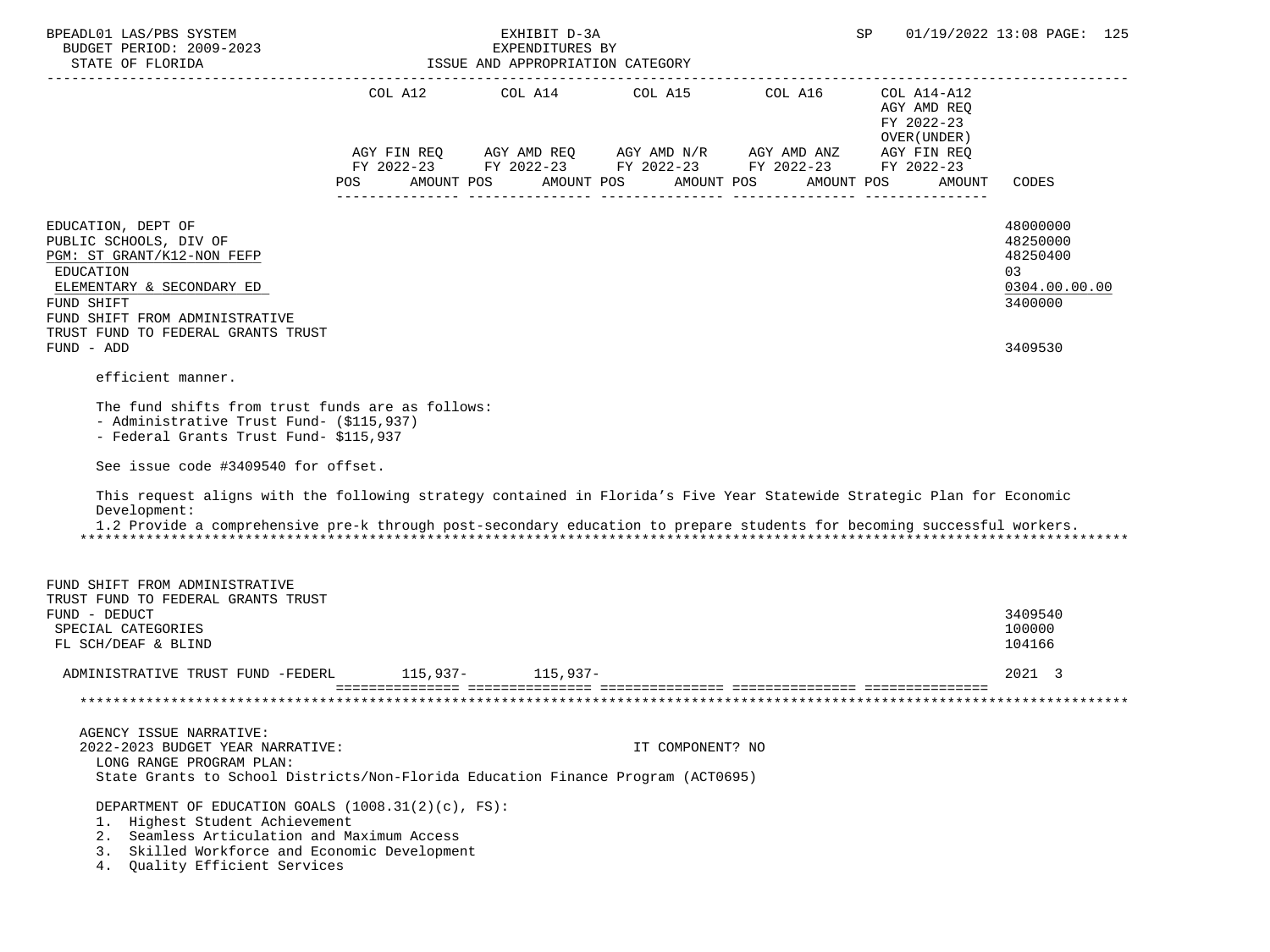| BPEADL01 LAS/PBS SYSTEM<br>BUDGET PERIOD: 2009-2023<br>STATE OF FLORIDA                                                                                                                                                                                                                                                                                                                                                                                                                                                                                                                                                                                                                                                                          |           | EXHIBIT D-3A<br>EXPENDITURES BY<br>ISSUE AND APPROPRIATION CATEGORY                                                                | SP                    | 01/19/2022 13:08 PAGE: 126                               |                                                                    |
|--------------------------------------------------------------------------------------------------------------------------------------------------------------------------------------------------------------------------------------------------------------------------------------------------------------------------------------------------------------------------------------------------------------------------------------------------------------------------------------------------------------------------------------------------------------------------------------------------------------------------------------------------------------------------------------------------------------------------------------------------|-----------|------------------------------------------------------------------------------------------------------------------------------------|-----------------------|----------------------------------------------------------|--------------------------------------------------------------------|
|                                                                                                                                                                                                                                                                                                                                                                                                                                                                                                                                                                                                                                                                                                                                                  |           | COL A12 $\qquad$ COL A14 $\qquad$ COL A15 $\qquad$ COL A16 $\qquad$ COL A14-A12<br>AGY FIN REQ AGY AMD REQ AGY AMD N/R AGY AMD ANZ |                       | AGY AMD REO<br>FY 2022-23<br>OVER (UNDER)<br>AGY FIN REQ |                                                                    |
|                                                                                                                                                                                                                                                                                                                                                                                                                                                                                                                                                                                                                                                                                                                                                  |           | FY 2022-23 FY 2022-23 FY 2022-23 FY 2022-23 FY 2022-23                                                                             |                       |                                                          |                                                                    |
|                                                                                                                                                                                                                                                                                                                                                                                                                                                                                                                                                                                                                                                                                                                                                  | POS       | AMOUNT POS                                                                                                                         | AMOUNT POS AMOUNT POS | AMOUNT POS<br>AMOUNT                                     | CODES                                                              |
| EDUCATION, DEPT OF<br>PUBLIC SCHOOLS, DIV OF<br>PGM: ST GRANT/K12-NON FEFP<br>EDUCATION<br>ELEMENTARY & SECONDARY ED<br>FUND SHIFT<br>FUND SHIFT FROM ADMINISTRATIVE                                                                                                                                                                                                                                                                                                                                                                                                                                                                                                                                                                             |           |                                                                                                                                    |                       |                                                          | 48000000<br>48250000<br>48250400<br>03<br>0304.00.00.00<br>3400000 |
| TRUST FUND TO FEDERAL GRANTS TRUST<br>FUND - DEDUCT                                                                                                                                                                                                                                                                                                                                                                                                                                                                                                                                                                                                                                                                                              |           |                                                                                                                                    |                       |                                                          | 3409540                                                            |
| A fund shift of \$115,937 is requested from the Administrative Trust Fund to the Federal Grants Trust Fund to align<br>projected expenditures. This will allow the flexibility needed to ensure that resources are being used in the most<br>efficient manner.<br>The fund shifts from trust funds are as follows:<br>- Administrative Trust Fund- (\$115,937)<br>- Federal Grants Trust Fund- \$115,937<br>See issue code #3409530 for offset.<br>This request aligns with the following strategy contained in Florida's Five Year Statewide Strategic Plan for Economic<br>Development:<br>1.2 Provide a comprehensive pre-k through post-secondary education to prepare students for becoming successful workers.<br>PROGRAM OR SERVICE-LEVEL |           |                                                                                                                                    |                       |                                                          |                                                                    |
| INFORMATION TECHNOLOGY<br>CONTINUATION OF EDUCATION                                                                                                                                                                                                                                                                                                                                                                                                                                                                                                                                                                                                                                                                                              |           |                                                                                                                                    |                       |                                                          | 3630000                                                            |
| INITIATIVES - TECHNOLOGY<br>SPECIAL CATEGORIES<br>G/A-STRAT STWD INITIATIVES                                                                                                                                                                                                                                                                                                                                                                                                                                                                                                                                                                                                                                                                     |           |                                                                                                                                    |                       |                                                          | 36345C0<br>100000<br>104026                                        |
| GENERAL REVENUE FUND<br>-STATE                                                                                                                                                                                                                                                                                                                                                                                                                                                                                                                                                                                                                                                                                                                   | 3,510,000 | 3,510,000                                                                                                                          | 2,000,000             |                                                          | 1000 1                                                             |
|                                                                                                                                                                                                                                                                                                                                                                                                                                                                                                                                                                                                                                                                                                                                                  |           |                                                                                                                                    |                       |                                                          |                                                                    |
| AGENCY ISSUE NARRATIVE:<br>2022-2023 BUDGET YEAR NARRATIVE:<br>LONG RANGE PROGRAM PLAN:<br>State Grants to School Districts/Non-Florida Education Finance Program (ACT0695)                                                                                                                                                                                                                                                                                                                                                                                                                                                                                                                                                                      |           |                                                                                                                                    | IT COMPONENT? YES     |                                                          |                                                                    |
| DEPARTMENT OF EDUCATION GOALS (1008.31(2)(c), F.S.):<br>1. Highest Student Achievement<br>2. Seamless Articulation and Maximum Access                                                                                                                                                                                                                                                                                                                                                                                                                                                                                                                                                                                                            |           |                                                                                                                                    |                       |                                                          |                                                                    |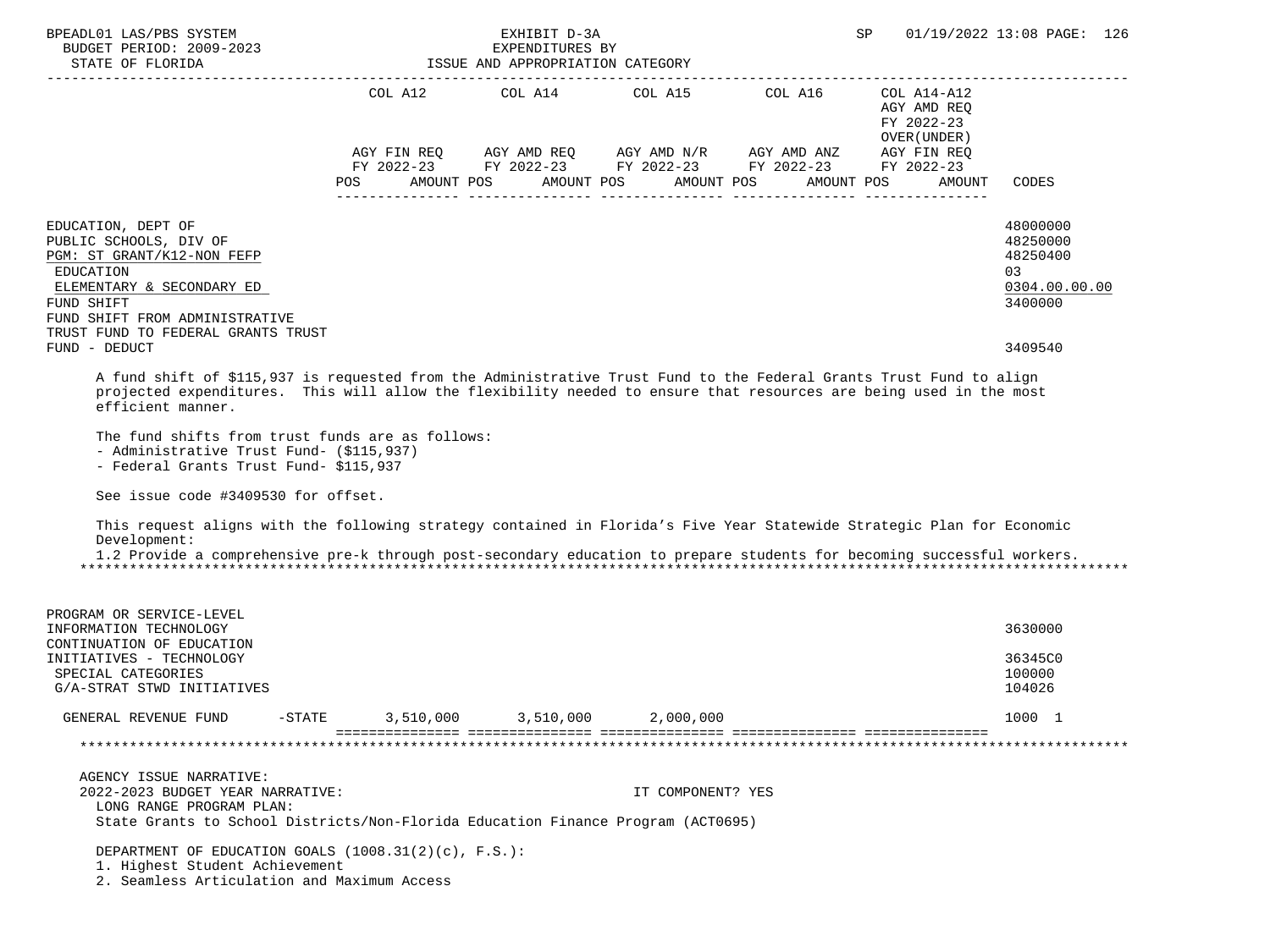| BPEADL01 LAS/PBS SYSTEM<br>BUDGET PERIOD: 2009-2023<br>STATE OF FLORIDA                                                                          | EXHIBIT D-3A<br>EXPENDITURES BY<br>ISSUE AND APPROPRIATION CATEGORY |                                                                                                |  |  | SP                                                                              | 01/19/2022 13:08 PAGE: 127                              |
|--------------------------------------------------------------------------------------------------------------------------------------------------|---------------------------------------------------------------------|------------------------------------------------------------------------------------------------|--|--|---------------------------------------------------------------------------------|---------------------------------------------------------|
|                                                                                                                                                  | COL A12                                                             | COL A14 COL A15 COL A16                                                                        |  |  | COL A14-A12<br>AGY AMD REO<br>FY 2022-23<br>OVER (UNDER )                       |                                                         |
|                                                                                                                                                  | POS                                                                 | AGY FIN REQ AGY AMD REQ AGY AMD N/R AGY AMD ANZ<br>FY 2022-23 FY 2022-23 FY 2022-23 FY 2022-23 |  |  | AGY FIN REO<br>FY 2022-23<br>AMOUNT POS AMOUNT POS AMOUNT POS AMOUNT POS AMOUNT | CODES                                                   |
| EDUCATION, DEPT OF<br>PUBLIC SCHOOLS, DIV OF<br>PGM: ST GRANT/K12-NON FEFP<br>EDUCATION<br>ELEMENTARY & SECONDARY ED<br>PROGRAM OR SERVICE-LEVEL |                                                                     |                                                                                                |  |  |                                                                                 | 48000000<br>48250000<br>48250400<br>03<br>0304.00.00.00 |
| INFORMATION TECHNOLOGY<br>CONTINUATION OF EDUCATION<br>INITIATIVES - TECHNOLOGY                                                                  |                                                                     |                                                                                                |  |  |                                                                                 | 3630000<br>36345C0                                      |

3. Skilled Workforce and Economic Development

4. Quality Efficient Services

 Requested is an increase of \$1,510,000 of recurring and \$2,000,000 of nonrecurring in General Revenue funds for a total of \$3,510,000 for the Florida Safe Schools Assessment Tool (FSSAT).

 The Legislature directed the Office of Safe Schools (Office) to establish the Statewide Threat Assessment Database Workgroup to make recommendations regarding the development of a statewide threat assessment database (s. 1001.212,  $F.S.$ ).

 The Office has developed a standardized, statewide behavioral threat assessment instrument for use by all public schools, including charter schools, which addresses early identification, evaluation, early intervention, and student support. However, the Office lacks funding and technical support needed to integrate the threat assessment instrument into a statewide threat assessment database.

 Therefore, the Office is seeking to expand the Florida Safe Schools Assessment Tool (FSSAT) to support the statewide threat assessment database under the requirements set forth in s. 1006.1493, F.S. which states that the FSSAT must help school officials identify threats, vulnerabilities, and appropriate safety controls for the schools that they supervise and address crime, and violence prevention policies and procedures.

 This request aligns with the following strategy contained in Florida's Five Year Statewide Strategic Plan for Economic Development:

 1.2 Provide a comprehensive pre-K through post-secondary education to prepare students for becoming successful workers. \*\*\*\*\*\*\*\*\*\*\*\*\*\*\*\*\*\*\*\*\*\*\*\*\*\*\*\*\*\*\*\*\*\*\*\*\*\*\*\*\*\*\*\*\*\*\*\*\*\*\*\*\*\*\*\*\*\*\*\*\*\*\*\*\*\*\*\*\*\*\*\*\*\*\*\*\*\*\*\*\*\*\*\*\*\*\*\*\*\*\*\*\*\*\*\*\*\*\*\*\*\*\*\*\*\*\*\*\*\*\*\*\*\*\*\*\*\*\*\*\*\*\*\*\*\*\*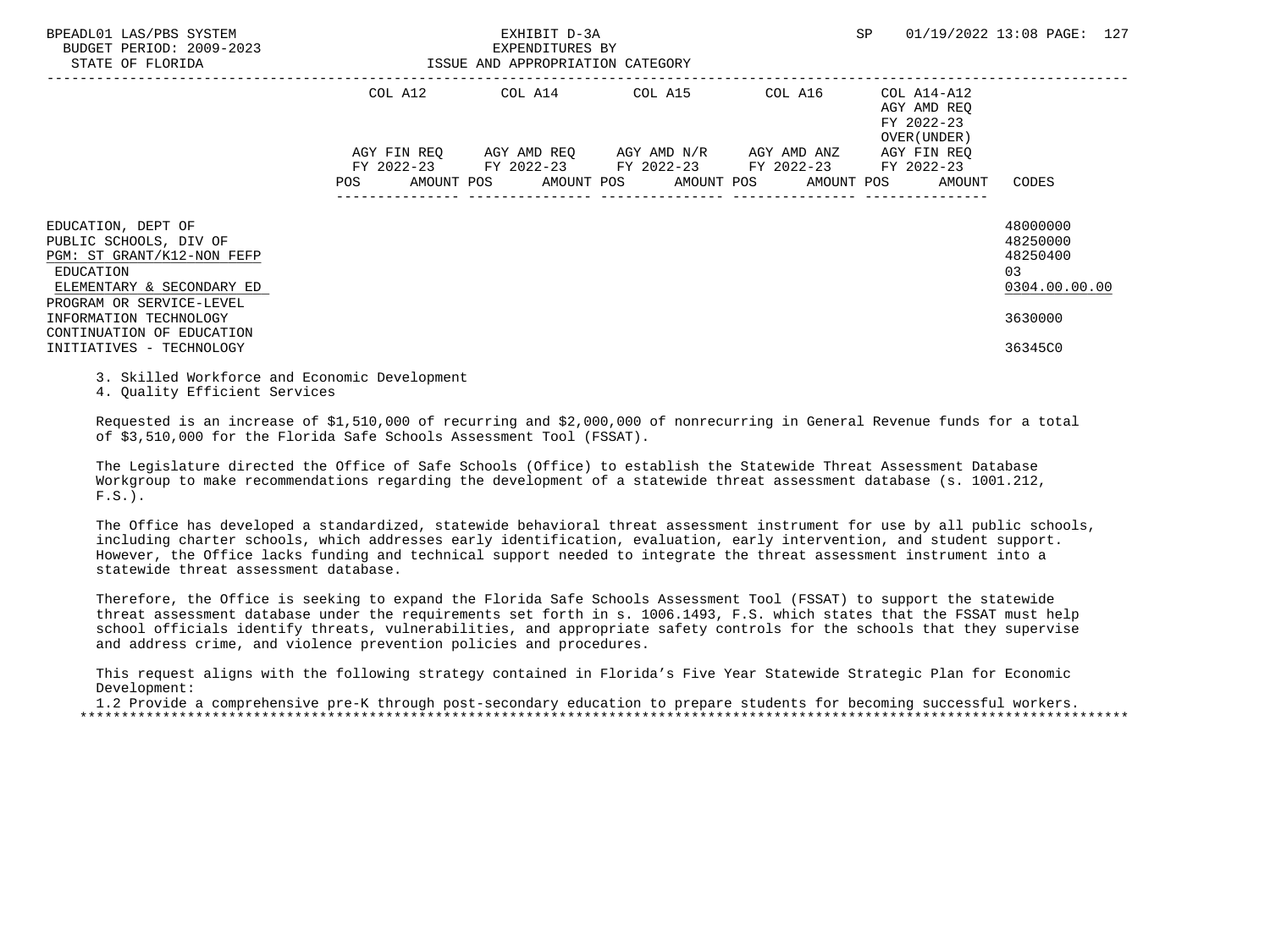| BPEADL01 LAS/PBS SYSTEM<br>BUDGET PERIOD: 2009-2023<br>STATE OF FLORIDA                                                                                                                                                                           |         | EXHIBIT D-3A<br>EXPENDITURES BY<br>ISSUE AND APPROPRIATION CATEGORY |                  |                                                                                                                    | SP                                                        | 01/19/2022 13:08 PAGE: 128                                                                         |
|---------------------------------------------------------------------------------------------------------------------------------------------------------------------------------------------------------------------------------------------------|---------|---------------------------------------------------------------------|------------------|--------------------------------------------------------------------------------------------------------------------|-----------------------------------------------------------|----------------------------------------------------------------------------------------------------|
|                                                                                                                                                                                                                                                   | COL A12 | COL A14                                                             | COL A15          | COL A16<br>AGY FIN REQ AGY AMD REQ AGY AMD N/R AGY AMD ANZ AGY FIN REQ FIN REQ AGY AMD N/R AGY AMD ANZ AGY FIN REQ | COL A14-A12<br>AGY AMD REQ<br>FY 2022-23<br>OVER (UNDER ) |                                                                                                    |
|                                                                                                                                                                                                                                                   | POS     | AMOUNT POS                                                          | AMOUNT POS       | AMOUNT POS                                                                                                         | AMOUNT POS<br>AMOUNT                                      | CODES                                                                                              |
| EDUCATION, DEPT OF<br>PUBLIC SCHOOLS, DIV OF<br>PGM: ST GRANT/K12-NON FEFP<br>EDUCATION<br>ELEMENTARY & SECONDARY ED<br>DEPARTMENT OF EDUCATION WORK<br>PAY INCREASE - FIRE PROTECTION<br>SPECIALIST<br>SPECIAL CATEGORIES<br>FL SCH/DEAF & BLIND |         |                                                                     |                  |                                                                                                                    |                                                           | 48000000<br>48250000<br>48250400<br>0.3<br>0304.00.00.00<br>4200000<br>4200A10<br>100000<br>104166 |
| $-\mathtt{STATE}$<br>GENERAL REVENUE FUND                                                                                                                                                                                                         |         | 771                                                                 |                  |                                                                                                                    |                                                           | 771 1000 1                                                                                         |
| ************************<br>AGENCY ISSUE NARRATIVE:<br>2022-2023 BUDGET YEAR NARRATIVE:<br>Amended 2022-23 Narrative after December 15, 2021                                                                                                      |         |                                                                     | IT COMPONENT? NO |                                                                                                                    |                                                           |                                                                                                    |
| An increase of \$771 in General Revenue Funds is requested to increase the base salary for the Fire Protection Specialist<br>at the Florida School for the Deaf and the Blind.                                                                    |         |                                                                     |                  |                                                                                                                    |                                                           |                                                                                                    |
| Summary: This is a new issue.                                                                                                                                                                                                                     |         |                                                                     |                  |                                                                                                                    |                                                           |                                                                                                    |
| RESTORE NONRECURRING APPROPRIATION<br>FAMILY CAFE'<br>SPECIAL CATEGORIES<br>G/A-EXCEPTIONAL EDUCATION                                                                                                                                             |         |                                                                     |                  |                                                                                                                    |                                                           | 5300000<br>5300330<br>100000<br>104053                                                             |
| GENERAL REVENUE FUND<br>$-$ STATE                                                                                                                                                                                                                 |         | 600,000                                                             | 600,000          |                                                                                                                    |                                                           | 600,000 1000 1                                                                                     |
| ***********************************                                                                                                                                                                                                               |         |                                                                     |                  |                                                                                                                    |                                                           |                                                                                                    |
| AGENCY ISSUE NARRATIVE:<br>2022-2023 BUDGET YEAR NARRATIVE:<br>Amended 2022-23 Narrative after December 15, 2021                                                                                                                                  |         |                                                                     | IT COMPONENT? NO |                                                                                                                    |                                                           |                                                                                                    |

 The restoration of \$600,000 in nonrecurring General Revenue funds is requested for the Family Cafe' Program to maintain the prior year funding level of \$950,000. This recommendation continues the funding used to support the annual statewide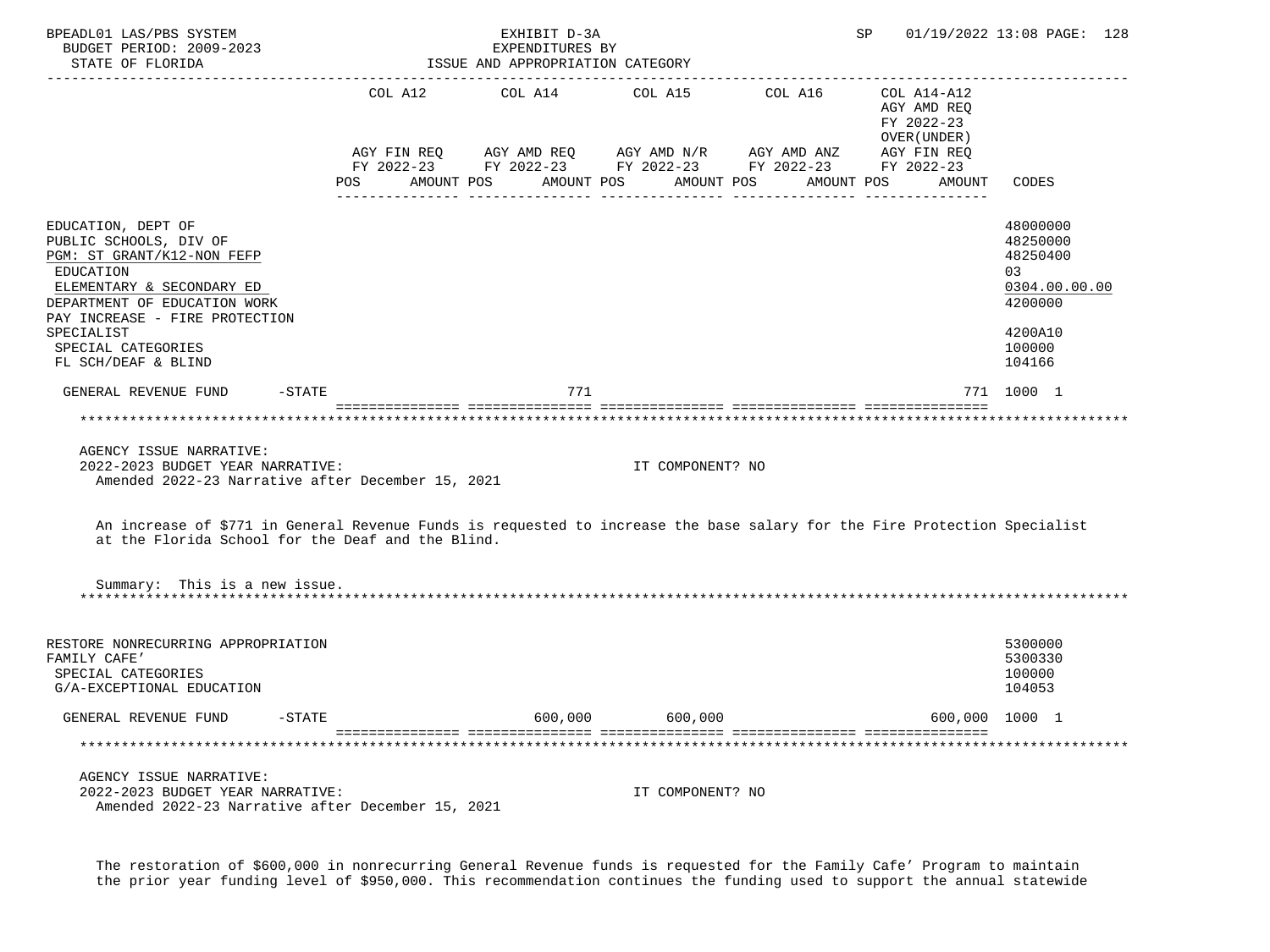| BPEADL01 LAS/PBS SYSTEM<br>BUDGET PERIOD: 2009-2023<br>STATE OF FLORIDA                                                                                                    | EXHIBIT D-3A<br>EXPENDITURES BY<br>ISSUE AND APPROPRIATION CATEGORY |                 |                                               |                                                                                 | SP                                                        | 01/19/2022 13:08 PAGE: 129                                                     |
|----------------------------------------------------------------------------------------------------------------------------------------------------------------------------|---------------------------------------------------------------------|-----------------|-----------------------------------------------|---------------------------------------------------------------------------------|-----------------------------------------------------------|--------------------------------------------------------------------------------|
|                                                                                                                                                                            | COL A12                                                             | COL A14 COL A15 |                                               | COL A16                                                                         | COL A14-A12<br>AGY AMD REO<br>FY 2022-23<br>OVER (UNDER ) |                                                                                |
|                                                                                                                                                                            | AGY FIN REO<br>POS<br>AMOUNT POS                                    |                 | AGY AMD REO      AGY AMD N/R      AGY AMD ANZ | FY 2022-23 FY 2022-23 FY 2022-23 FY 2022-23<br>AMOUNT POS AMOUNT POS AMOUNT POS | AGY FIN REO<br>FY 2022-23<br>AMOUNT                       | CODES                                                                          |
| EDUCATION, DEPT OF<br>PUBLIC SCHOOLS, DIV OF<br>PGM: ST GRANT/K12-NON FEFP<br>EDUCATION<br>ELEMENTARY & SECONDARY ED<br>RESTORE NONRECURRING APPROPRIATION<br>FAMILY CAFE' |                                                                     |                 |                                               |                                                                                 |                                                           | 48000000<br>48250000<br>48250400<br>0.3<br>0304.00.00.00<br>5300000<br>5300330 |

 Family Cafe' conference for families of students with disabilities or special health care needs. The conference provides a unique environment where families connect with peers, commercial service providers and public entities to find out what services are available to them. The goals of the conference are to promote effective family involvement with their children's education as a way to improve student achievement during grades K-12 and increase successful transition from public school to post-secondary education, community living and employment, increase awareness of families, teachers and typical peers of the abilities of students with disabilities and special health care needs, and increase abilities of families and students to effectively problem-solve and self-advocate concerning educational issues at the local level. In addition to the conference, Family Cafe', Inc., makes information from the conference accessible to the public, and presentations at the Family Cafe' are made available in one or more formats (e.g., copies of handouts to download from the website, audiotapes).

 Summary: This is a new issue. \*\*\*\*\*\*\*\*\*\*\*\*\*\*\*\*\*\*\*\*\*\*\*\*\*\*\*\*\*\*\*\*\*\*\*\*\*\*\*\*\*\*\*\*\*\*\*\*\*\*\*\*\*\*\*\*\*\*\*\*\*\*\*\*\*\*\*\*\*\*\*\*\*\*\*\*\*\*\*\*\*\*\*\*\*\*\*\*\*\*\*\*\*\*\*\*\*\*\*\*\*\*\*\*\*\*\*\*\*\*\*\*\*\*\*\*\*\*\*\*\*\*\*\*\*\*\*

| RESTORE NONRECURRING SCHOOL       |           |           |           |           |         |
|-----------------------------------|-----------|-----------|-----------|-----------|---------|
| SCHOOL DISTRICT INTENSIVE READING |           |           |           |           |         |
| INITIATIVE                        |           |           |           |           | 5300380 |
| SPECIAL CATEGORIES                |           |           |           |           | 100000  |
| G/A-STRAT STWD INITIATIVES        |           |           |           |           | 104026  |
| GENERAL REVENUE FUND              | $-$ STATE | 3,469,355 | 3,469,355 | 3,469,355 | 1000 1  |
|                                   |           |           |           |           |         |

 AGENCY ISSUE NARRATIVE: 2022-2023 BUDGET YEAR NARRATIVE: IT COMPONENT? NO LONG RANGE PROGRAM PLAN: State Grants to School Districts/Non-Florida Education Finance Program (ACT0695)

 DEPARTMENT OF EDUCATION GOALS (1008.31(2)(c), F.S.): 1. Highest Student Achievement 4. Quality Efficient Services

 The restoration of \$3,469,355 in nonrecurring General Revenue funds is requested for the School District Intensive Reading Initiative. This initiative provides additional reading intervention opportunities to students in 10 districts,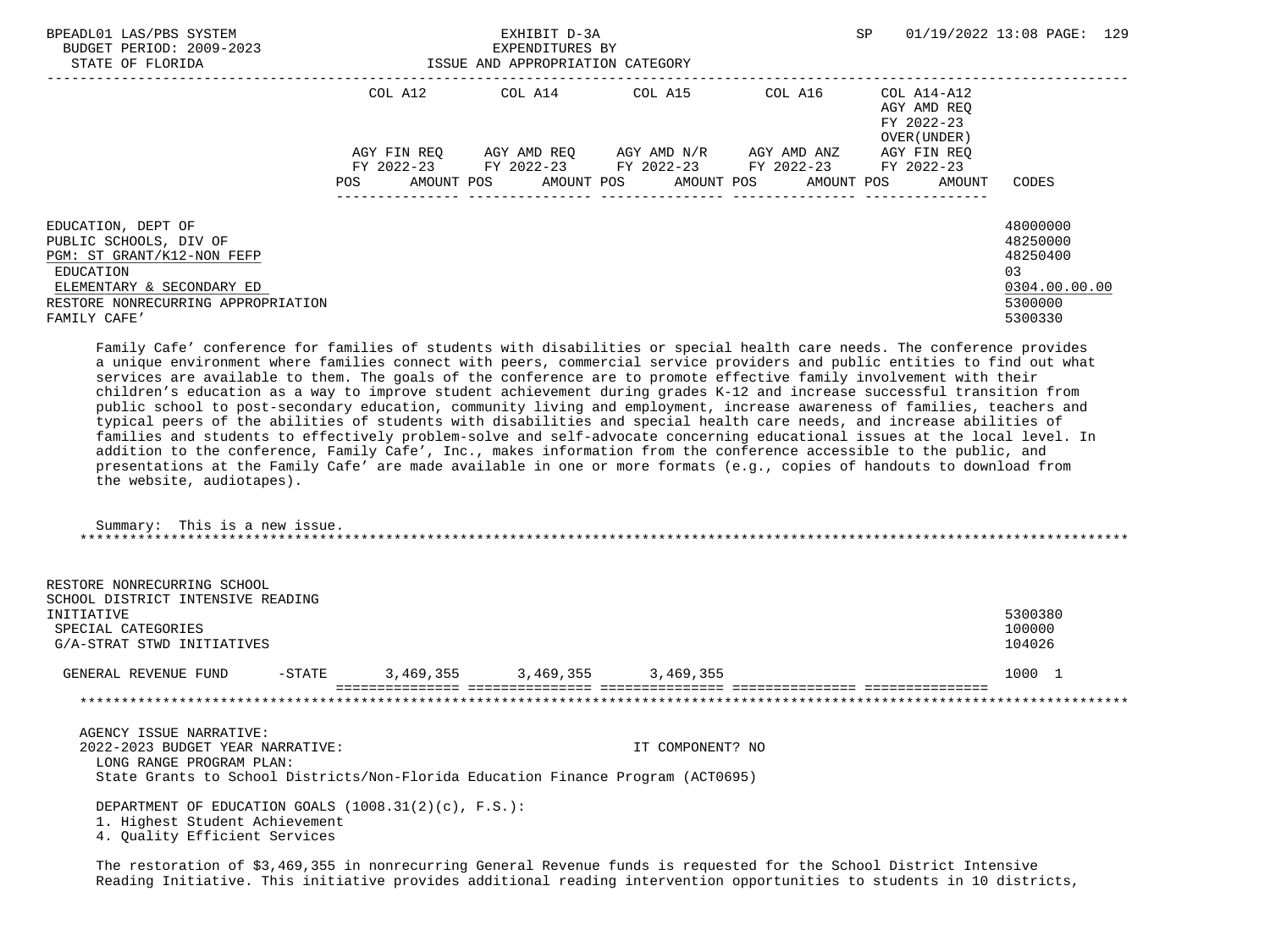| BPEADL01 LAS/PBS SYSTEM<br>BUDGET PERIOD: 2009-2023<br>STATE OF FLORIDA                                                                                                                                                                                           | EXHIBIT D-3A<br>EXPENDITURES BY<br>ISSUE AND APPROPRIATION CATEGORY |  |                                                                                                                                                                                  |  | SP                                                                                                 | 01/19/2022 13:08 PAGE: 130                                                    |
|-------------------------------------------------------------------------------------------------------------------------------------------------------------------------------------------------------------------------------------------------------------------|---------------------------------------------------------------------|--|----------------------------------------------------------------------------------------------------------------------------------------------------------------------------------|--|----------------------------------------------------------------------------------------------------|-------------------------------------------------------------------------------|
|                                                                                                                                                                                                                                                                   | POS FOR                                                             |  | COL A12 COL A14 COL A15 COL A16<br>AGY FIN REQ AGY AMD REQ AGY AMD N/R AGY AMD ANZ<br>FY 2022-23 FY 2022-23 FY 2022-23 FY 2022-23 FY 2022-23<br>AMOUNT POS AMOUNT POS AMOUNT POS |  | $COL A14- A12$<br>AGY AMD REO<br>FY 2022-23<br>OVER (UNDER)<br>AGY FIN REQ<br>AMOUNT POS<br>AMOUNT | CODES                                                                         |
| EDUCATION, DEPT OF<br>PUBLIC SCHOOLS, DIV OF<br>PGM: ST GRANT/K12-NON FEFP<br><b>EDUCATION</b><br>ELEMENTARY & SECONDARY ED<br>RESTORE NONRECURRING APPROPRIATION<br>RESTORE NONRECURRING SCHOOL<br>SCHOOL DISTRICT INTENSIVE READING<br>INITIATIVE               |                                                                     |  |                                                                                                                                                                                  |  |                                                                                                    | 48000000<br>48250000<br>48250400<br>03<br>0304.00.00.00<br>5300000<br>5300380 |
| in kindergarten through grade 5 enrolled in a public school, who either scored below a Level 3 on the English Language<br>Arts (ELA) assessment in the prior year or who the district has determined through progress monitoring to be below grade<br>level.      |                                                                     |  |                                                                                                                                                                                  |  |                                                                                                    |                                                                               |
| This request aligns with the following strategy contained in Florida's Five Year Statewide Strategic Plan for Economic<br>Development:<br>1.2 Provide a comprehensive pre-K through post-secondary education to prepare students for becoming successful workers. |                                                                     |  |                                                                                                                                                                                  |  |                                                                                                    |                                                                               |
| STATE ALLIANCE OF YMCAS<br>SPECIAL CATEGORIES<br>G/A-MENTORING/STUDENT INIT                                                                                                                                                                                       |                                                                     |  |                                                                                                                                                                                  |  |                                                                                                    | 5300510<br>100000<br>100295                                                   |
| GENERAL REVENUE FUND<br>$-STATE$                                                                                                                                                                                                                                  |                                                                     |  | 500,000 500,000                                                                                                                                                                  |  |                                                                                                    | 500,000 1000 1                                                                |
|                                                                                                                                                                                                                                                                   |                                                                     |  |                                                                                                                                                                                  |  |                                                                                                    |                                                                               |
| AGENCY ISSUE NARRATIVE:<br>2022-2023 BUDGET YEAR NARRATIVE:                                                                                                                                                                                                       |                                                                     |  | IT COMPONENT? NO                                                                                                                                                                 |  |                                                                                                    |                                                                               |
| Amended 2022-23 Narrative after December 15, 2021                                                                                                                                                                                                                 |                                                                     |  |                                                                                                                                                                                  |  |                                                                                                    |                                                                               |

 The restoration of \$500,000 in nonrecurring General Revenue funds is requested for the YMCA State Alliance/YMCA Reads Program to maintain the prior year funding level of \$1,264,972. The program targets at-risk and disadvantaged students in grades kindergarten through third from low performing schools or schools that have a high percentage of students scoring below grade level in reading. The program is an after-school remediation and mentoring program where participants develop reading skills needed to succeed in school. The program served 806 students by 263 mentors at 14 elementary schools in 2019-20. Mentors (263 volunteers) provided 31,556 mentoring sessions and tutoring assistance in reading through YMCA Reads Program.

| Summary: This is a new issue. |  |  |  |
|-------------------------------|--|--|--|
|                               |  |  |  |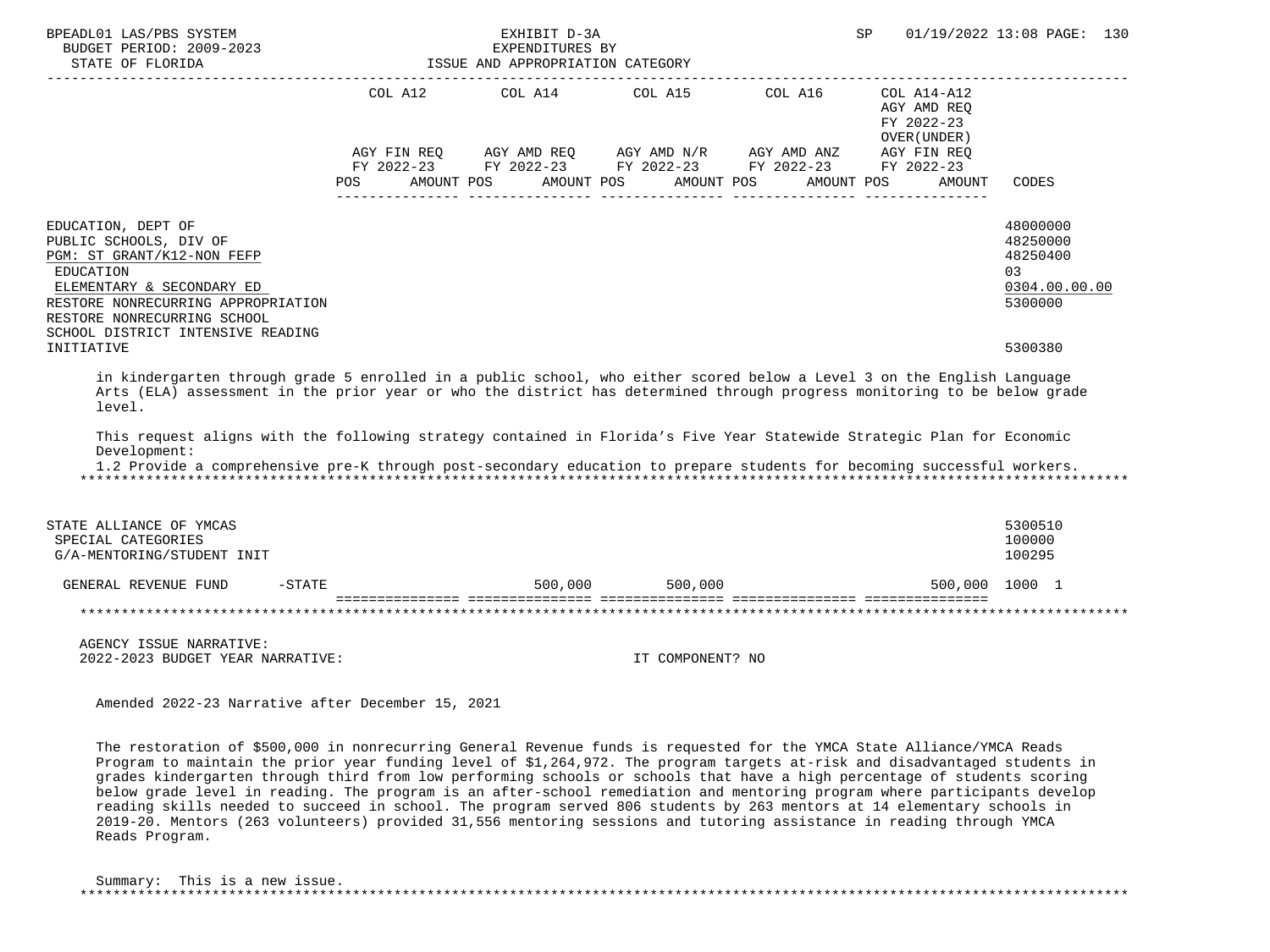| BPEADL01 LAS/PBS SYSTEM<br>BUDGET PERIOD: 2009-2023<br>STATE OF FLORIDA                                                                                                                                                                     |                                                                                                                | EXHIBIT D-3A<br>EXPENDITURES BY<br>ISSUE AND APPROPRIATION CATEGORY |                                                                                                       | <b>SP</b>                                                | 01/19/2022 13:08 PAGE: 131                                                                        |
|---------------------------------------------------------------------------------------------------------------------------------------------------------------------------------------------------------------------------------------------|----------------------------------------------------------------------------------------------------------------|---------------------------------------------------------------------|-------------------------------------------------------------------------------------------------------|----------------------------------------------------------|---------------------------------------------------------------------------------------------------|
|                                                                                                                                                                                                                                             |                                                                                                                |                                                                     | COL A12 COL A14 COL A15 COL A16                                                                       | COL A14-A12<br>AGY AMD REO<br>FY 2022-23<br>OVER (UNDER) |                                                                                                   |
|                                                                                                                                                                                                                                             |                                                                                                                |                                                                     | AGY FIN REQ AGY AMD REQ AGY AMD N/R AGY AMD ANZ AGY FIN REQ                                           |                                                          |                                                                                                   |
|                                                                                                                                                                                                                                             | POS FOR THE POST OF THE STATE STATE STATE STATE STATE STATE STATE STATE STATE STATE STATE STATE STATE STATE ST |                                                                     | FY 2022-23 FY 2022-23 FY 2022-23 FY 2022-23 FY 2022-23<br>AMOUNT POS AMOUNT POS AMOUNT POS AMOUNT POS | AMOUNT                                                   | CODES                                                                                             |
| EDUCATION, DEPT OF<br>PUBLIC SCHOOLS, DIV OF<br>PGM: ST GRANT/K12-NON FEFP<br>EDUCATION<br>ELEMENTARY & SECONDARY ED<br>RESTORE NONRECURRING APPROPRIATION<br>LEARNING THROUGH LISTENING<br>SPECIAL CATEGORIES<br>G/A-EXCEPTIONAL EDUCATION |                                                                                                                |                                                                     |                                                                                                       |                                                          | 48000000<br>48250000<br>48250400<br>03<br>0304.00.00.00<br>5300000<br>5300650<br>100000<br>104053 |
| $-STATE$<br>GENERAL REVENUE FUND                                                                                                                                                                                                            |                                                                                                                |                                                                     | 150,000 150,000                                                                                       | 150,000 1000 1                                           |                                                                                                   |
|                                                                                                                                                                                                                                             |                                                                                                                |                                                                     |                                                                                                       |                                                          |                                                                                                   |
| AGENCY ISSUE NARRATIVE:<br>2022-2023 BUDGET YEAR NARRATIVE:<br>Amended 2022-23 Narrative after December 15, 2021                                                                                                                            |                                                                                                                |                                                                     | IT COMPONENT? NO                                                                                      |                                                          |                                                                                                   |

 The restoration of \$150,000 in nonrecurring General Revenue funds is requested for the Learning through Listening Program to maintain the prior year funding level of \$1,291,704. The Learning through Listening (LTL) Program creates opportunities for individual success by providing and promoting the effective use of accessible educational materials. LTL maintains two studio facilities and has eleven outreach offices around the state. This project facilitates support services and training to administrators, teachers, parents, and students on the use of digital audio books provided by Recording for the Blind and Dyslexic. This initiative provides digital audio textbooks and equipment to eligible students with print disabilities.

| Summary: This is a new issue. |         |
|-------------------------------|---------|
|                               |         |
|                               |         |
|                               |         |
| BEST BUDDIES                  | 5300780 |
| SPECIAL CATEGORIES            | 100000  |

| REVENUE<br><b>FUND</b><br>7F.NER AI | -STATE | 350,000 | 350,000 | 350,000 | .000 |
|-------------------------------------|--------|---------|---------|---------|------|
|                                     |        |         |         |         |      |

G/A-MENTORING/STUDENT INIT 100295

 AGENCY ISSUE NARRATIVE: 2022-2023 BUDGET YEAR NARRATIVE: IT COMPONENT? NO Amended 2022-23 Narrative after December 15, 2021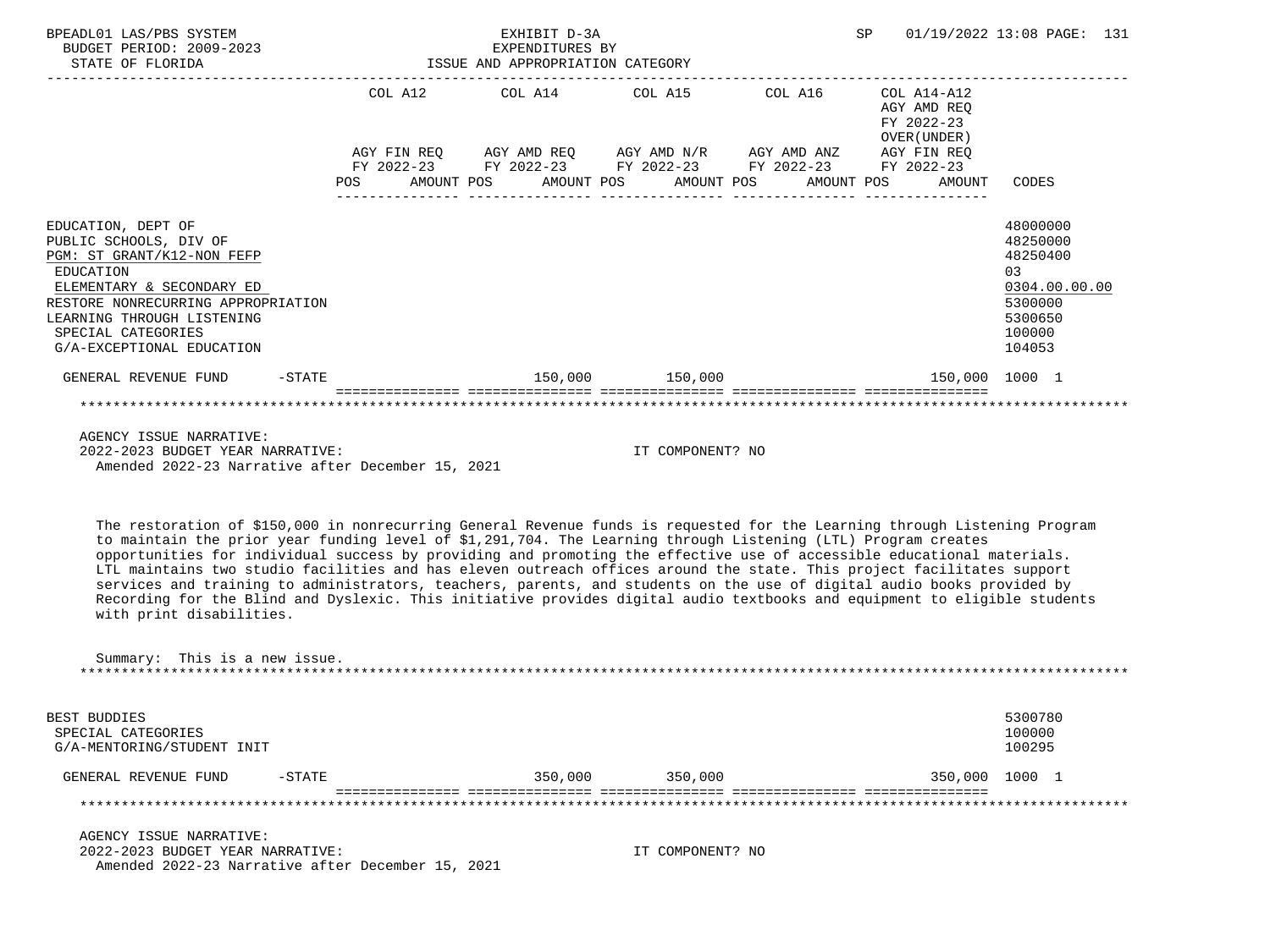| BPEADL01 LAS/PBS SYSTEM<br>BUDGET PERIOD: 2009-2023<br>STATE OF FLORIDA                                                                                                    | ISSUE AND APPROPRIATION CATEGORY | EXHIBIT D-3A<br>EXPENDITURES BY |                                                 |                                                                                            | SP                                                       | 01/19/2022 13:08 PAGE: 132                                                    |
|----------------------------------------------------------------------------------------------------------------------------------------------------------------------------|----------------------------------|---------------------------------|-------------------------------------------------|--------------------------------------------------------------------------------------------|----------------------------------------------------------|-------------------------------------------------------------------------------|
|                                                                                                                                                                            | COL A12                          |                                 |                                                 | COL A14 COL A15 COL A16                                                                    | COL A14-A12<br>AGY AMD REO<br>FY 2022-23<br>OVER (UNDER) |                                                                               |
|                                                                                                                                                                            | POS                              |                                 | AGY FIN REO AGY AMD REO AGY AMD N/R AGY AMD ANZ | FY 2022-23 FY 2022-23 FY 2022-23 FY 2022-23<br>AMOUNT POS AMOUNT POS AMOUNT POS AMOUNT POS | AGY FIN REO<br>FY 2022-23<br>AMOUNT                      | CODES                                                                         |
| EDUCATION, DEPT OF<br>PUBLIC SCHOOLS, DIV OF<br>PGM: ST GRANT/K12-NON FEFP<br>EDUCATION<br>ELEMENTARY & SECONDARY ED<br>RESTORE NONRECURRING APPROPRIATION<br>BEST BUDDIES |                                  |                                 |                                                 |                                                                                            |                                                          | 48000000<br>48250000<br>48250400<br>03<br>0304.00.00.00<br>5300000<br>5300780 |

 The restoration of \$350,000 in nonrecurring General Revenue funds is requested for the Best Buddies Mentoring and Student Assistance Initiative to maintain the prior year funding level of \$1,050,000. The Best Buddies Program is dedicated to enhancing the lives of individuals with intellectual disabilities by providing opportunities for one-to-one friendships and integrated employment. The program pairs individuals with intellectual disabilities with middle school and high school students to foster friendships and help improve the participants' social skills, self-confidence, and leadership skills. The program had 9,424 students, including 2,146 student pairs, participate in 12,570 one-to-one activities in  $2019 - 20$ .

 Summary: This is a new issue. \*\*\*\*\*\*\*\*\*\*\*\*\*\*\*\*\*\*\*\*\*\*\*\*\*\*\*\*\*\*\*\*\*\*\*\*\*\*\*\*\*\*\*\*\*\*\*\*\*\*\*\*\*\*\*\*\*\*\*\*\*\*\*\*\*\*\*\*\*\*\*\*\*\*\*\*\*\*\*\*\*\*\*\*\*\*\*\*\*\*\*\*\*\*\*\*\*\*\*\*\*\*\*\*\*\*\*\*\*\*\*\*\*\*\*\*\*\*\*\*\*\*\*\*\*\*\*

| HOLOCAUST MEMORIAL MIAMI BEACH<br>SPECIAL CATEGORIES<br>G/A-SCHOOL/INSTRUCT ENHANC |           |         |         | 5300800<br>100000<br>104052 |
|------------------------------------------------------------------------------------|-----------|---------|---------|-----------------------------|
| GENERAL REVENUE FUND                                                               | $-$ STATE | 333,499 | 333,499 | 333,499 1000 1              |
|                                                                                    |           |         |         |                             |

 AGENCY ISSUE NARRATIVE: 2022-2023 BUDGET YEAR NARRATIVE: IT COMPONENT? NO Amended 2022-23 Narrative after December 15, 2021

 The restoration of \$333,499 in nonrecurring General Revenue funds is requested for the Holocaust Memorial Miami Beach to maintain the prior year funding level of \$400,000. The memorial provides education about the history of the Holocaust and serves as an integral part of Florida's commitment to Holocaust education. The memorial serves various types of visitors and offers private tours for school field trips, which are led by a Holocaust survivor volunteer, if available. This experience provides students an understanding of the ramifications of prejudice, racism, and stereotyping, as well as an examination of what it means to be a responsible and respectful person.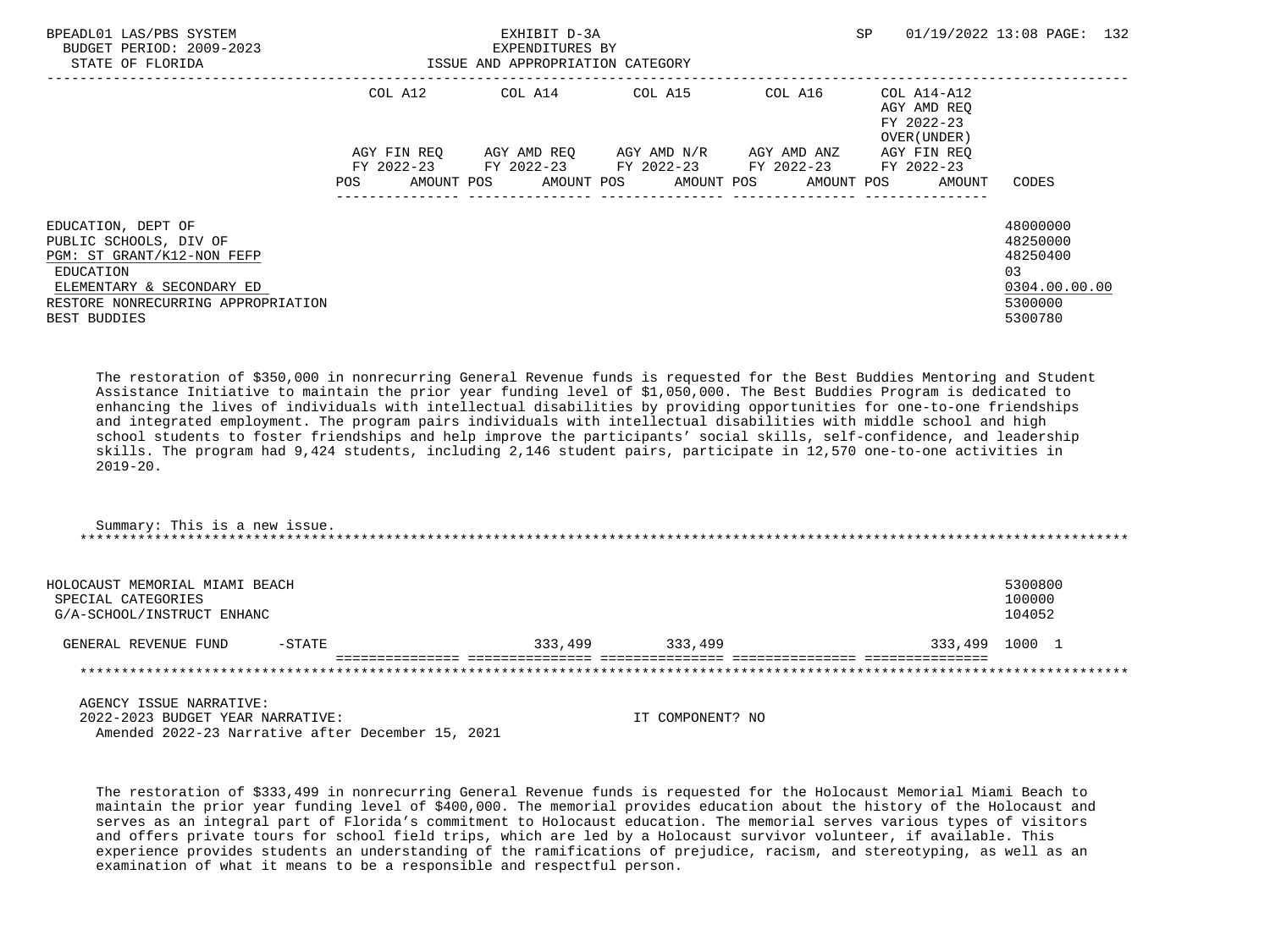| BPEADL01 LAS/PBS SYSTEM<br>BUDGET PERIOD: 2009-2023<br>STATE OF FLORIDA                                                                                                                      |            | EXHIBIT D-3A<br>EXPENDITURES BY<br>EXPENDITURES BY<br>ISSUE AND APPROPRIATION CATEGORY |  |  |  |                                                                                                            |  |            |  |                                           | 01/19/2022 13:08 PAGE: 133                                                     |  |
|----------------------------------------------------------------------------------------------------------------------------------------------------------------------------------------------|------------|----------------------------------------------------------------------------------------|--|--|--|------------------------------------------------------------------------------------------------------------|--|------------|--|-------------------------------------------|--------------------------------------------------------------------------------|--|
|                                                                                                                                                                                              |            |                                                                                        |  |  |  | COL A12 COL A14 COL A15 COL A16 COL A14-A12<br>AGY FIN REQ AGY AMD REQ AGY AMD N/R AGY AMD ANZ AGY FIN REQ |  |            |  | AGY AMD REO<br>FY 2022-23<br>OVER (UNDER) |                                                                                |  |
|                                                                                                                                                                                              | <b>POS</b> |                                                                                        |  |  |  | FY 2022-23 FY 2022-23 FY 2022-23 FY 2022-23 FY 2022-23<br>AMOUNT POS AMOUNT POS AMOUNT POS                 |  | AMOUNT POS |  | AMOUNT                                    | CODES                                                                          |  |
| EDUCATION, DEPT OF<br>PUBLIC SCHOOLS, DIV OF<br>PGM: ST GRANT/K12-NON FEFP<br>EDUCATION<br>ELEMENTARY & SECONDARY ED<br>RESTORE NONRECURRING APPROPRIATION<br>HOLOCAUST MEMORIAL MIAMI BEACH |            |                                                                                        |  |  |  |                                                                                                            |  |            |  |                                           | 48000000<br>48250000<br>48250400<br>0.3<br>0304.00.00.00<br>5300000<br>5300800 |  |
| Summary: This is a new issue.                                                                                                                                                                |            |                                                                                        |  |  |  |                                                                                                            |  |            |  |                                           |                                                                                |  |
| BIG BROTHERS - BIG SISTERS<br>SPECIAL CATEGORIES<br>G/A-MENTORING/STUDENT INIT                                                                                                               |            |                                                                                        |  |  |  |                                                                                                            |  |            |  |                                           | 5300910<br>100000<br>100295                                                    |  |
| $-$ STATE<br>GENERAL REVENUE FUND                                                                                                                                                            |            |                                                                                        |  |  |  | 500,000 500,000                                                                                            |  |            |  |                                           | 500,000 1000 1                                                                 |  |
|                                                                                                                                                                                              |            |                                                                                        |  |  |  |                                                                                                            |  |            |  |                                           |                                                                                |  |
| AGENCY ISSUE NARRATIVE:<br>2022-2023 BUDGET YEAR NARRATIVE:<br>Amended 2022-23 Narrative after December 15, 2021                                                                             |            |                                                                                        |  |  |  | IT COMPONENT? NO                                                                                           |  |            |  |                                           |                                                                                |  |

 The restoration of \$500,000 in nonrecurring General Revenue funds is requested for the Big Brothers Big Sisters Program to maintain the prior year funding level of \$3,480,248. The Big Brothers Big Sisters Program provides mentoring activities for at-risk and low performing students, addresses unmet needs at low performing schools, and provides training and support to mentors. Mentors work within low performing schools to provide academic assistance to students identified as at-risk. Students are assigned to a mentor and a case manager who tracks the students' success. Activities include one-on-one mentoring, homework support, extended classroom learning, and addressing individual skill gaps. The program served 2,963 students in 8,986 mentoring sessions by 294 mentors in 2019-20.

 Summary: This is a new issue. \*\*\*\*\*\*\*\*\*\*\*\*\*\*\*\*\*\*\*\*\*\*\*\*\*\*\*\*\*\*\*\*\*\*\*\*\*\*\*\*\*\*\*\*\*\*\*\*\*\*\*\*\*\*\*\*\*\*\*\*\*\*\*\*\*\*\*\*\*\*\*\*\*\*\*\*\*\*\*\*\*\*\*\*\*\*\*\*\*\*\*\*\*\*\*\*\*\*\*\*\*\*\*\*\*\*\*\*\*\*\*\*\*\*\*\*\*\*\*\*\*\*\*\*\*\*\*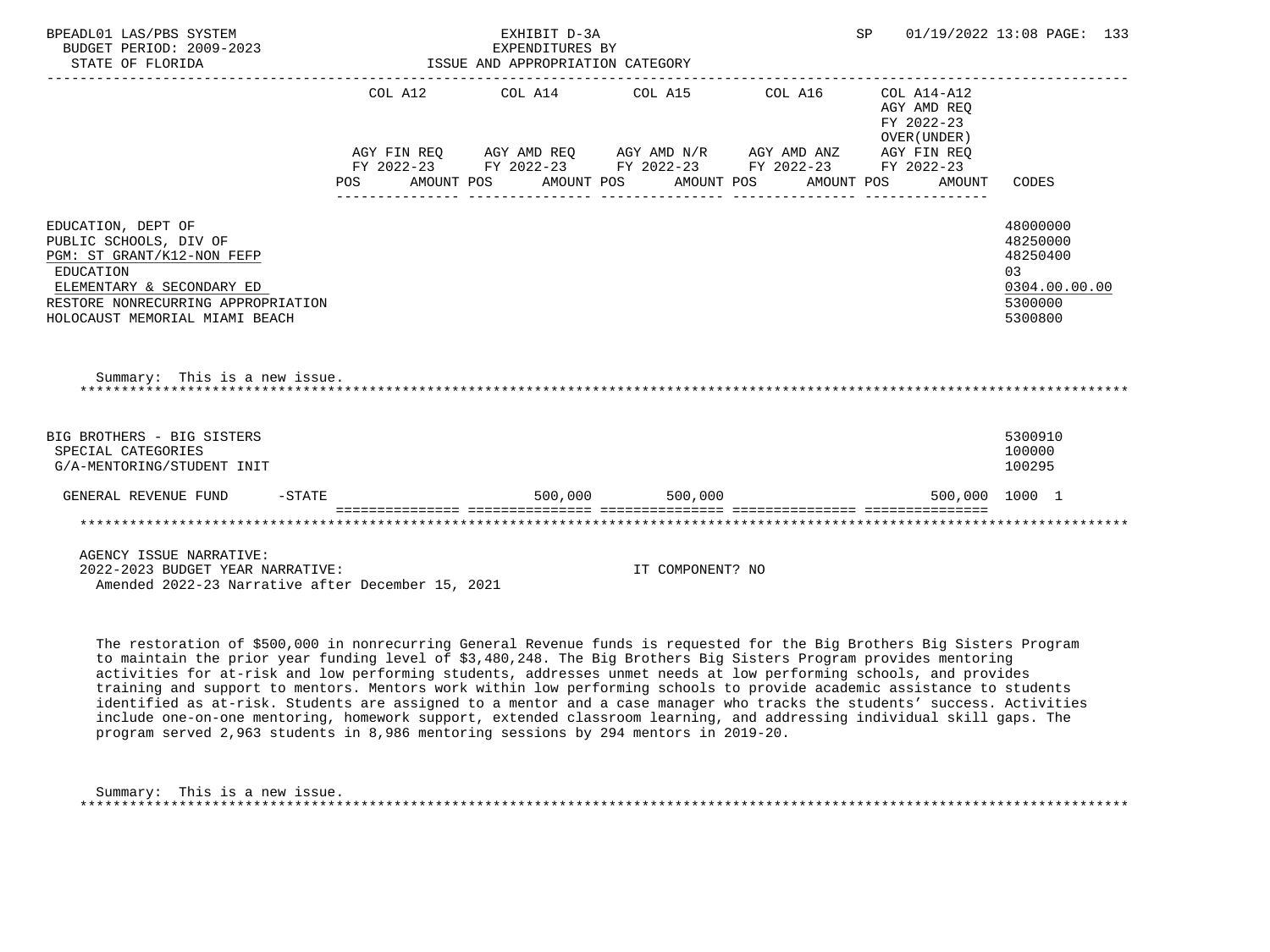| BPEADL01 LAS/PBS SYSTEM<br>BUDGET PERIOD: 2009-2023<br>ISSUE AND APPROPRIATION CATEGORY<br>STATE OF FLORIDA                                                                                                                       |            |  | EXHIBIT D-3A<br>EXPENDITURES BY                                                                                                                                      |                   |            | SP |                                           | 01/19/2022 13:08 PAGE: 134                                                                        |  |
|-----------------------------------------------------------------------------------------------------------------------------------------------------------------------------------------------------------------------------------|------------|--|----------------------------------------------------------------------------------------------------------------------------------------------------------------------|-------------------|------------|----|-------------------------------------------|---------------------------------------------------------------------------------------------------|--|
|                                                                                                                                                                                                                                   |            |  | COL A12 COL A14 COL A15 COL A16 COL A14-A12                                                                                                                          |                   |            |    | AGY AMD REO<br>FY 2022-23<br>OVER (UNDER) |                                                                                                   |  |
|                                                                                                                                                                                                                                   | <b>POS</b> |  | AGY FIN REQ AGY AMD REQ AGY AMD N/R AGY AMD ANZ AGY FIN REQ<br>FY 2022-23 FY 2022-23 FY 2022-23 FY 2022-23 FY 2022-23<br>AMOUNT POS       AMOUNT POS      AMOUNT POS |                   | AMOUNT POS |    | AMOUNT                                    | CODES                                                                                             |  |
| EDUCATION, DEPT OF<br>PUBLIC SCHOOLS, DIV OF<br>PGM: ST GRANT/K12-NON FEFP<br>EDUCATION<br>ELEMENTARY & SECONDARY ED<br>RESTORE NONRECURRING APPROPRIATION<br>SPECIAL OLYMPICS<br>SPECIAL CATEGORIES<br>G/A-EXCEPTIONAL EDUCATION |            |  |                                                                                                                                                                      |                   |            |    |                                           | 48000000<br>48250000<br>48250400<br>03<br>0304.00.00.00<br>5300000<br>5301090<br>100000<br>104053 |  |
| GENERAL REVENUE FUND<br>$-$ STATE                                                                                                                                                                                                 |            |  |                                                                                                                                                                      | 250,000 250,000   |            |    | 250,000 1000 1                            |                                                                                                   |  |
|                                                                                                                                                                                                                                   |            |  |                                                                                                                                                                      |                   |            |    |                                           |                                                                                                   |  |
| AGENCY ISSUE NARRATIVE:<br>2022.2227                                                                                                                                                                                              |            |  |                                                                                                                                                                      | TH COMPONITION NO |            |    |                                           |                                                                                                   |  |

 2022-2023 BUDGET YEAR NARRATIVE: IT COMPONENT? NO Amended 2022-23 Narrative after December 15, 2021

 The restoration of \$250,000 in nonrecurring General Revenue funds for the Special Olympics of Florida (SOFL) Project UNIFY Program to maintain the prior year funding level of \$500,000. Project UNIFY utilizes sports and education programs to create more inclusive communities where individuals with intellectual disabilities (ID) are treated no differently than those without an ID. Project UNIFY's activities are grouped into three major area: 1) Unified Sports - brings together athletes with and without ID to train and compete on same team (Youth Athletes Program (YAP) is part of Unified Sports); 2) Youth Leadership and Advocacy - provides youth with opportunities to become advocates for themselves and their peers; and 3) Whole school engagement - involves all stakeholders fostering an environment of understanding and inclusion.

| Summary: This is a new issue.   |         |
|---------------------------------|---------|
|                                 |         |
|                                 |         |
|                                 |         |
| SCHOOL DISTRICT MATCHING GRANTS | 5301790 |
| SPECIAL CATEGORIES              | 100000  |
| G/A-SCH DIST MAT GRANT PRG      | 101447  |

|                                  |                           | ________________ |            | ________________       | ________<br>____ |      |  |
|----------------------------------|---------------------------|------------------|------------|------------------------|------------------|------|--|
| FE N<br>$\overline{\phantom{a}}$ | $\lambda$ m $\tau$<br>UNL |                  | 00(<br>nnr | 00 <sub>1</sub><br>nnn | $\cap$           | .000 |  |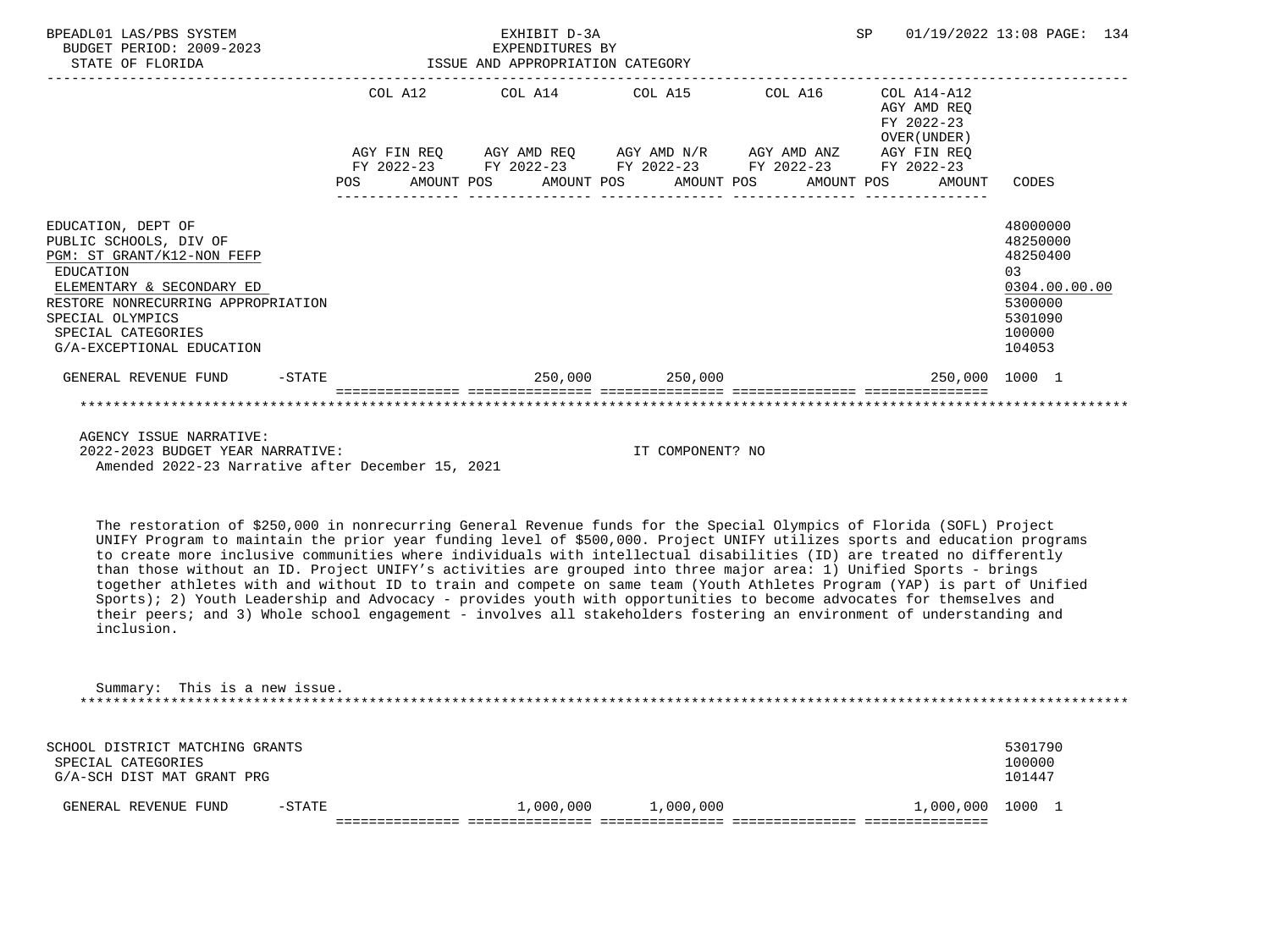| BPEADL01 LAS/PBS SYSTEM<br>BUDGET PERIOD: 2009-2023<br>STATE OF FLORIDA<br>STATE OF FLORIDA                                                                                                                                                                                                                                                                                                                                                                                                                           |           | EXHIBIT D-3A<br>EXPENDITURES BY<br>ISSUE AND APPROPRIATION CATEGORY |                                  | SP                                                                                                                                                                                 |                                                      | 01/19/2022 13:08 PAGE: 135                                                    |
|-----------------------------------------------------------------------------------------------------------------------------------------------------------------------------------------------------------------------------------------------------------------------------------------------------------------------------------------------------------------------------------------------------------------------------------------------------------------------------------------------------------------------|-----------|---------------------------------------------------------------------|----------------------------------|------------------------------------------------------------------------------------------------------------------------------------------------------------------------------------|------------------------------------------------------|-------------------------------------------------------------------------------|
|                                                                                                                                                                                                                                                                                                                                                                                                                                                                                                                       | POS       |                                                                     | AMOUNT POS AMOUNT POS AMOUNT POS | COL A12 COL A14 COL A15 COL A16 COL A14-A12<br>AGY FIN REQ AGY AMD REQ AGY AMD N/R AGY AMD ANZ AGY FIN REQ<br>FY 2022-23 FY 2022-23 FY 2022-23 FY 2022-23 FY 2022-23<br>AMOUNT POS | AGY AMD REQ<br>FY 2022-23<br>OVER (UNDER )<br>AMOUNT | CODES                                                                         |
| EDUCATION, DEPT OF<br>PUBLIC SCHOOLS, DIV OF<br>PGM: ST GRANT/K12-NON FEFP<br>EDUCATION<br>ELEMENTARY & SECONDARY ED<br>RESTORE NONRECURRING APPROPRIATION<br>SCHOOL DISTRICT MATCHING GRANTS                                                                                                                                                                                                                                                                                                                         |           |                                                                     |                                  |                                                                                                                                                                                    |                                                      | 48000000<br>48250000<br>48250400<br>03<br>0304.00.00.00<br>5300000<br>5301790 |
| AGENCY ISSUE NARRATIVE:<br>2022-2023 BUDGET YEAR NARRATIVE:<br>Amended 2022-23 Narrative after December 15, 2021                                                                                                                                                                                                                                                                                                                                                                                                      |           |                                                                     | IT COMPONENT? NO                 |                                                                                                                                                                                    |                                                      |                                                                               |
| The restoration of \$1,000,000 in nonrecurring General Revenue funds is requested for the School District Education<br>Foundation Matching Grants Program to maintain the prior year funding level of \$6,000,000. The program provides matching<br>funds to local education foundations for programs that strengthen academic achievement for low-performing students,<br>strengthen teacher recruitment and retention efforts, supports career and technical education programs, and other<br>literacy initiatives. |           |                                                                     |                                  |                                                                                                                                                                                    |                                                      |                                                                               |
| Summary: This is a new issue.                                                                                                                                                                                                                                                                                                                                                                                                                                                                                         |           |                                                                     |                                  |                                                                                                                                                                                    |                                                      |                                                                               |
| SCHOOL AND INSTRUCTIONAL<br>ENHANCEMENTS<br>SPECIAL CATEGORIES<br>G/A-SCHOOL/INSTRUCT ENHANC                                                                                                                                                                                                                                                                                                                                                                                                                          |           |                                                                     |                                  |                                                                                                                                                                                    |                                                      | 5302600<br>100000<br>104052                                                   |
| GENERAL REVENUE FUND<br>$-$ STATE                                                                                                                                                                                                                                                                                                                                                                                                                                                                                     | 6,665,729 | 6,665,729                                                           | 6,665,729                        |                                                                                                                                                                                    |                                                      | 1000 1                                                                        |
|                                                                                                                                                                                                                                                                                                                                                                                                                                                                                                                       |           |                                                                     |                                  |                                                                                                                                                                                    |                                                      |                                                                               |
| AGENCY ISSUE NARRATIVE:<br>2022-2023 BUDGET YEAR NARRATIVE:<br>LONG RANGE PROGRAM PLAN:<br>State Grants to School Districts/Non-Florida Education Finance Program (ACT0695)                                                                                                                                                                                                                                                                                                                                           |           |                                                                     | IT COMPONENT? NO                 |                                                                                                                                                                                    |                                                      |                                                                               |
| DEPARTMENT OF EDUCATION GOALS $(1008.31(2)(c), F.S.):$<br>1. Highest Student Achievement<br>2. Seamless Articulation and Maximum Access                                                                                                                                                                                                                                                                                                                                                                               |           |                                                                     |                                  |                                                                                                                                                                                    |                                                      |                                                                               |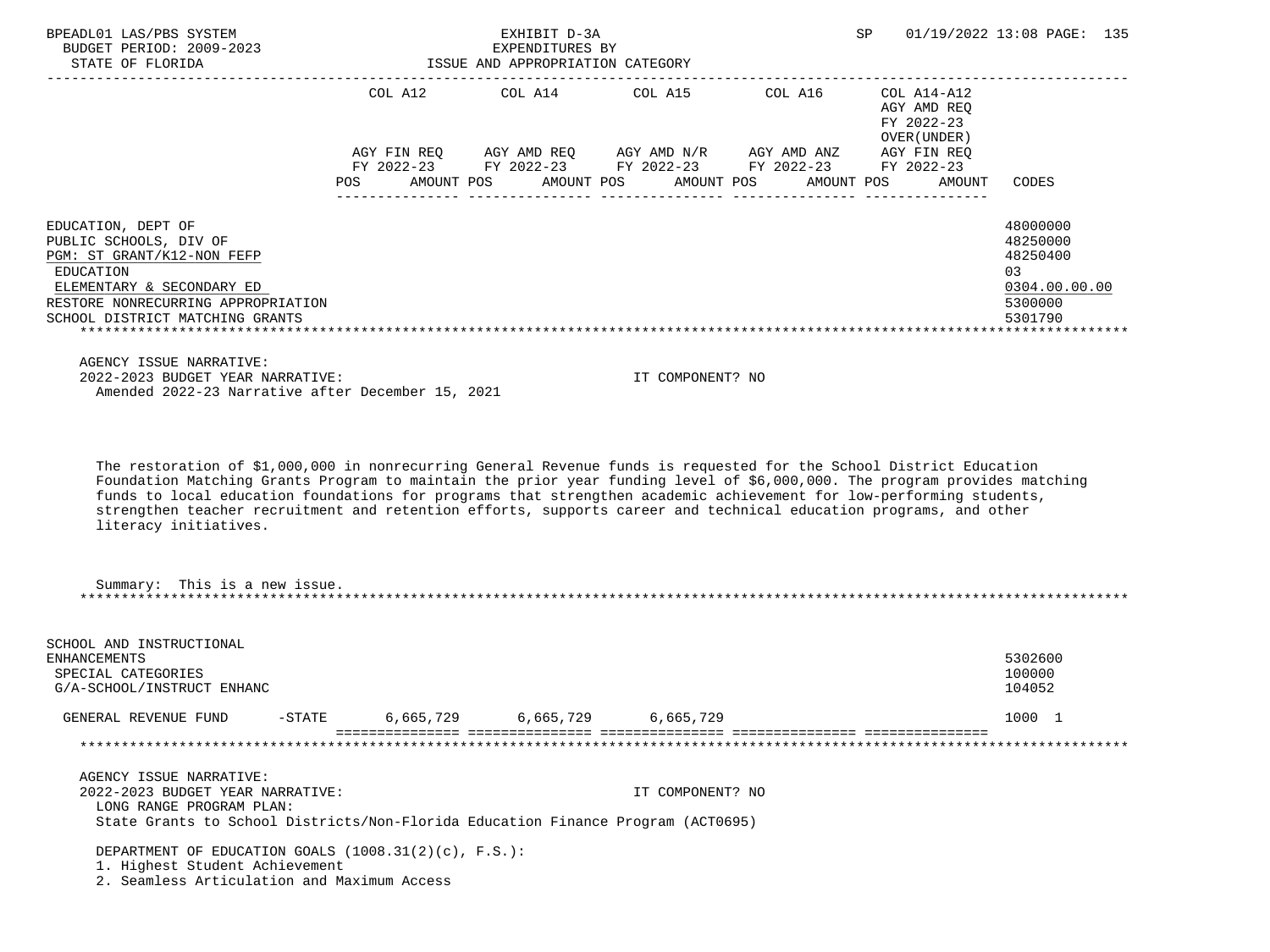| BPEADL01 LAS/PBS SYSTEM<br>BUDGET PERIOD: 2009-2023<br>STATE OF FLORIDA                                                                                                                |            |             | EXHIBIT D-3A<br>EXPENDITURES BY<br>ISSUE AND APPROPRIATION CATEGORY                                                               |                                   |         | SP |                                                          | 01/19/2022 13:08 PAGE: 136                                                     |  |
|----------------------------------------------------------------------------------------------------------------------------------------------------------------------------------------|------------|-------------|-----------------------------------------------------------------------------------------------------------------------------------|-----------------------------------|---------|----|----------------------------------------------------------|--------------------------------------------------------------------------------|--|
|                                                                                                                                                                                        |            | COL A12     | COL A14 COL A15                                                                                                                   |                                   | COL A16 |    | COL A14-A12<br>AGY AMD REO<br>FY 2022-23<br>OVER (UNDER) |                                                                                |  |
|                                                                                                                                                                                        | <b>POS</b> | AGY FIN REO | AGY AMD REO AGY AMD N/R AGY AMD ANZ<br>FY 2022-23 FY 2022-23 FY 2022-23 FY 2022-23<br>AMOUNT POS AMOUNT POS AMOUNT POS AMOUNT POS | ---------------- ---------------- |         |    | AGY FIN REO<br>FY 2022-23<br>AMOUNT                      | CODES                                                                          |  |
| EDUCATION, DEPT OF<br>PUBLIC SCHOOLS, DIV OF<br>PGM: ST GRANT/K12-NON FEFP<br>EDUCATION<br>ELEMENTARY & SECONDARY ED<br>RESTORE NONRECURRING APPROPRIATION<br>SCHOOL AND INSTRUCTIONAL |            |             |                                                                                                                                   |                                   |         |    |                                                          | 48000000<br>48250000<br>48250400<br>0 <sub>3</sub><br>0304.00.00.00<br>5300000 |  |
| ENHANCEMENTS                                                                                                                                                                           |            |             |                                                                                                                                   |                                   |         |    |                                                          | 5302600                                                                        |  |

3. Skilled Workforce and Economic Development

The restoration of \$6,665,729 in nonrecurring General Revenue funds is requested for the following programs:

- \$1,200,000 for the All Pro Dad's Fatherhood Involvement in Literacy and Family

- \$3,500,000 for Security Funding for Jewish Day Schools

- \$1,965,729 for the SEED School.

## ALL PRO DAD'S FATHER INVOLVEMENT IN LITERACY AND FAMILY

 The All Pro Dad's Fatherhood Involvement in Literacy and Family organization encourages dads to read to their children and provides them tools to do so. It also teaches men how to take a more active role in their child's life and provide a mechanism to do so.

 Research affirms that when a father is involved in his child's academic life, the child will do better socially, maintain a better attendance record and have a lower risk of dropping out. The organization engages fathers through the more than 200 in-school All Pro Dad's Chapters and replicates this successful program throughout Florida's school system; through large market NFL/NCAA on-turf Father & Kids Experiences; and through online literacy campaigns. All efforts include "Daddy Read to Me" components.

## SECURITY FUNDING FOR JEWISH DAY SCHOOLS

 The requested funding will be used to make fulltime Jewish Day Schools secure with professional security guards and security hardening as needed.

SEED SCHOOL OF MIAMI

 The restoration of \$1,965,729 in nonrecurring General Revenue funds is requested for the SEED School of Miami. This is one of two issues that requests a total of \$4,492,843 in funding for the SEED School of Miami. These requests combined with recurring funding results in SEED receiving a total of \$11,716,592 in funding to serve an estimated 400 students in the 2022-2023 school year, an increase of 80 students over 2021-2022.

 The SEED School of Miami is a public, college preparatory boarding school for at-risk youth in grades 6 through 12. The school's primary mission is to provide an outstanding, intensive educational program that empowers students, both academically and socially, for success in college and beyond. The SEED School provides five days a week, 24 hours a day of wrap-around services, which includes mentors, counseling, academic supports and exposure to enrichment activities students who are most likely to be parented by a single parent, live in subsidized housing, have an immediate family member incarcerated and/or live in communities with high rates of detentions and incarceration.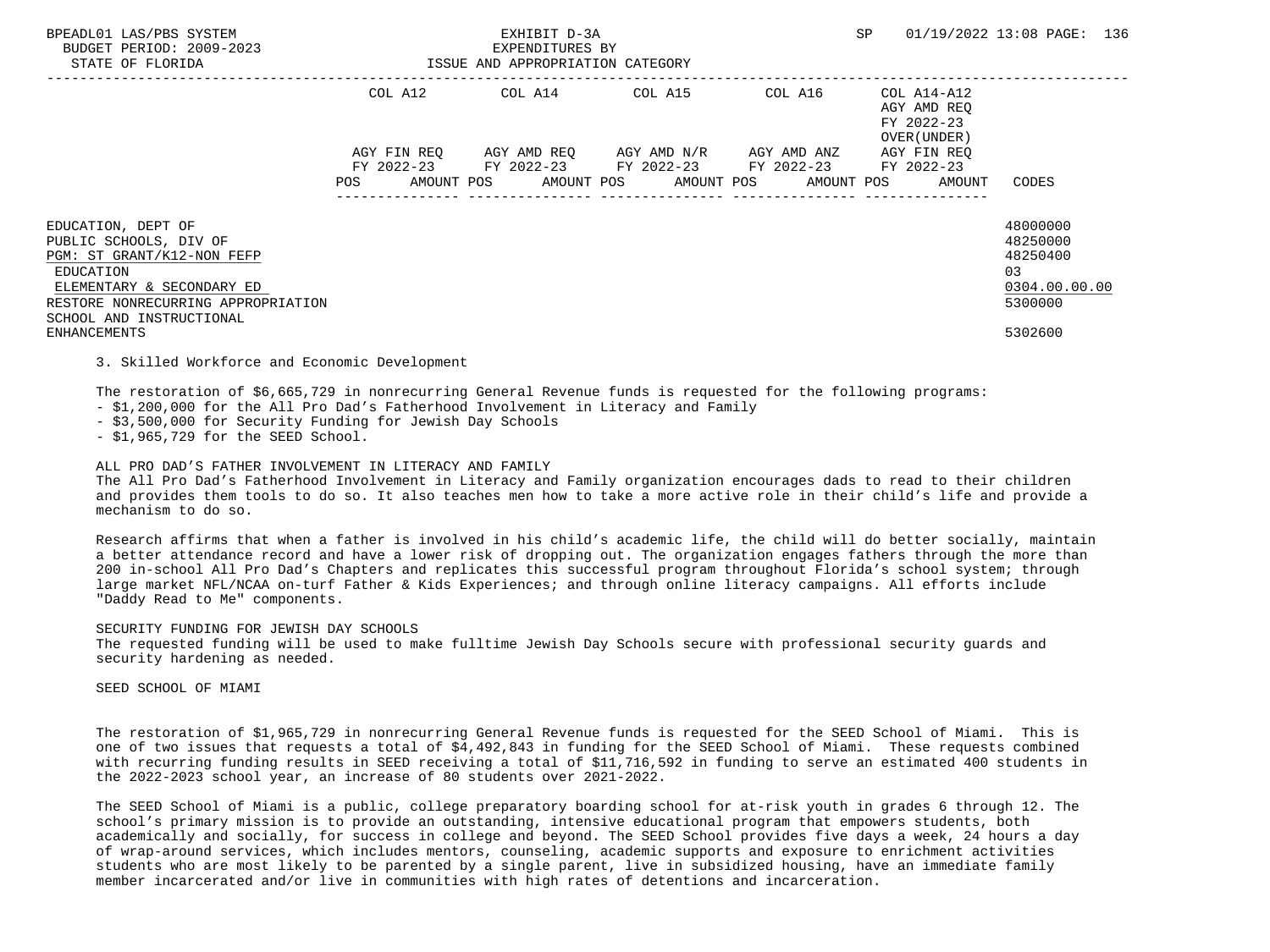| BPEADL01 LAS/PBS SYSTEM                                                                                                                                                                                                                                     |                   | EXHIBIT D-3A                                        |                                  |                                                                         | SP.                                                      | 01/19/2022 13:08 PAGE: 137                                         |
|-------------------------------------------------------------------------------------------------------------------------------------------------------------------------------------------------------------------------------------------------------------|-------------------|-----------------------------------------------------|----------------------------------|-------------------------------------------------------------------------|----------------------------------------------------------|--------------------------------------------------------------------|
| BUDGET PERIOD: 2009-2023<br>STATE OF FLORIDA                                                                                                                                                                                                                |                   | EXPENDITURES BY<br>ISSUE AND APPROPRIATION CATEGORY |                                  |                                                                         |                                                          |                                                                    |
|                                                                                                                                                                                                                                                             | COL A12           |                                                     | COL A14 COL A15 COL A16          |                                                                         | COL A14-A12<br>AGY AMD REQ<br>FY 2022-23<br>OVER (UNDER) |                                                                    |
|                                                                                                                                                                                                                                                             |                   |                                                     |                                  | AGY FIN REQ AGY AMD REQ AGY AMD N/R AGY AMD ANZ AGY FIN REQ             |                                                          |                                                                    |
|                                                                                                                                                                                                                                                             | POS<br>AMOUNT POS |                                                     | AMOUNT POS                       | FY 2022-23 FY 2022-23 FY 2022-23 FY 2022-23<br>AMOUNT POS<br>AMOUNT POS | FY 2022-23<br>AMOUNT                                     | CODES                                                              |
| EDUCATION, DEPT OF<br>PUBLIC SCHOOLS, DIV OF<br>PGM: ST GRANT/K12-NON FEFP<br>EDUCATION<br>ELEMENTARY & SECONDARY ED<br>RESTORE NONRECURRING APPROPRIATION<br>SCHOOL AND INSTRUCTIONAL                                                                      |                   |                                                     |                                  |                                                                         |                                                          | 48000000<br>48250000<br>48250400<br>03<br>0304.00.00.00<br>5300000 |
| <b>ENHANCEMENTS</b>                                                                                                                                                                                                                                         |                   |                                                     |                                  |                                                                         |                                                          | 5302600                                                            |
| entrepreneurs and leaders.<br>1.4 Expand recruitment for and access to education and training programs for talent in underserved areas and populations<br>to close local workforce skills gaps.<br>CAPITAL IMPROVEMENT PLAN<br>EDUCATION CAPITAL PROJECTS   |                   |                                                     |                                  |                                                                         |                                                          | 9900000<br>990R000                                                 |
| G/A-LOC GOV/NONST ENT-FCO<br>PUBLIC SCHOOL SPECIAL PROJ                                                                                                                                                                                                     |                   |                                                     |                                  |                                                                         |                                                          | 140000<br>140006                                                   |
| GENERAL REVENUE FUND                                                                                                                                                                                                                                        | $-$ STATE         |                                                     | 20,000,000 42,000,000 42,000,000 |                                                                         | 22,000,000 1000 1                                        |                                                                    |
|                                                                                                                                                                                                                                                             |                   |                                                     |                                  |                                                                         |                                                          |                                                                    |
| <b>AGENCY NARRATIVE:</b><br>2022-2023 BUDGET YEAR NARRATIVE: PUBLIC SCHOOL SPECIAL PROJ<br>LONG RANGE PROGRAM PLAN:<br>Fixed Capital Outlay (ACT0210)                                                                                                       |                   |                                                     | IT COMPONENT? NO                 |                                                                         |                                                          |                                                                    |
| DEPARTMENT OF EDUCATION GOALS $(1008.31(2)(c), FS)$ :<br>4. Quality Efficient Services                                                                                                                                                                      |                   |                                                     |                                  |                                                                         |                                                          |                                                                    |
| The restoration of \$20,000,000 in nonrecurring General Revenue funds is requested to continue funding the School<br>Hardening Grant program.                                                                                                               |                   |                                                     |                                  |                                                                         |                                                          |                                                                    |
| This request aligns with the following strategy contained in Florida's Five Year Statewide Strategic Plan for Economic<br>Development:<br>4.2 Ensure state, regional and local agencies provide collaborative and timely customer service to businesses and |                   |                                                     |                                  |                                                                         |                                                          |                                                                    |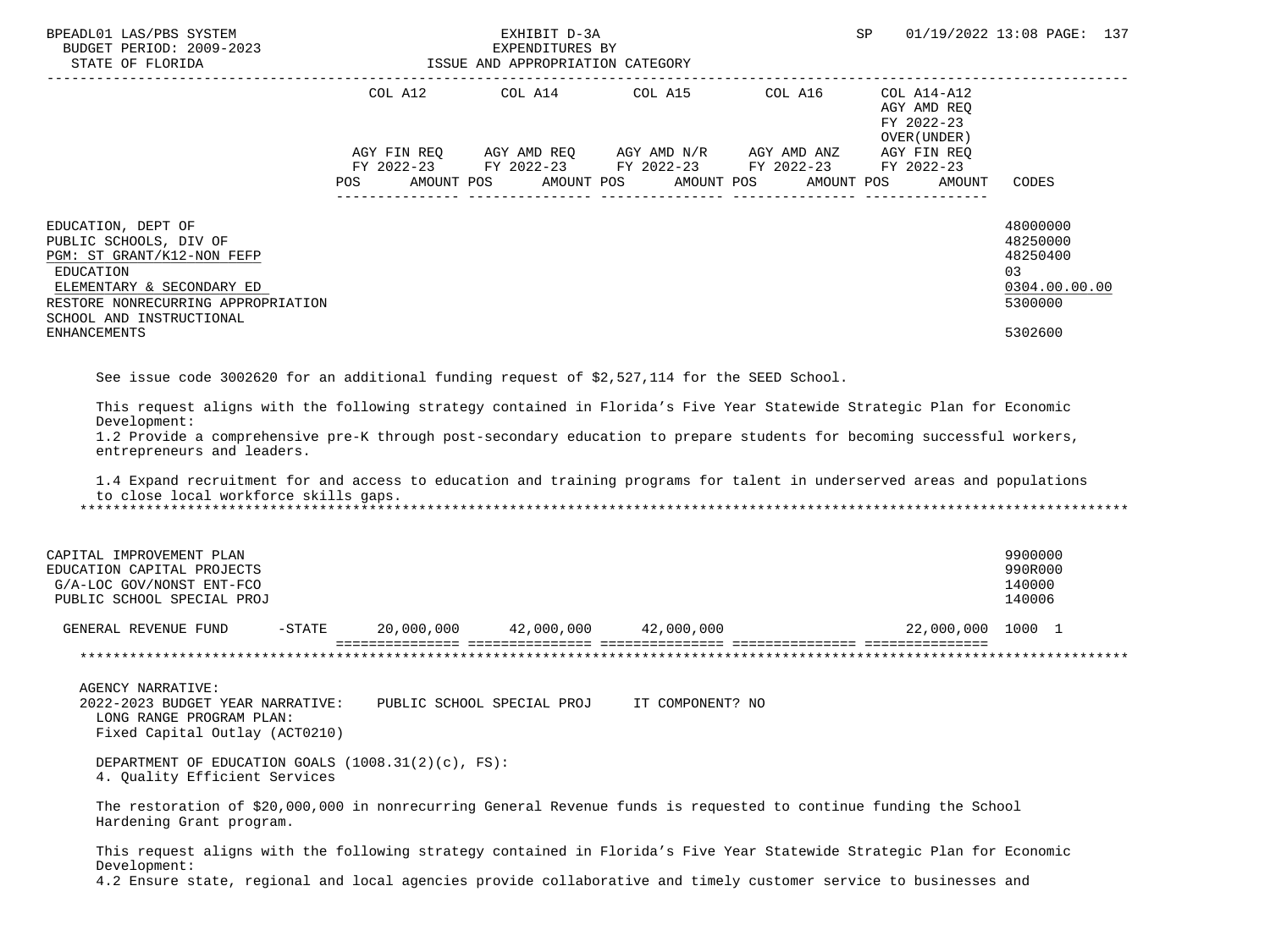| BPEADL01 LAS/PBS SYSTEM<br>BUDGET PERIOD: 2009-2023<br>STATE OF FLORIDA                                                                                                                                               |     | EXHIBIT D-3A<br>EXPENDITURES BY<br>ISSUE AND APPROPRIATION CATEGORY |                                                                                                                                     |            | SP                                         | 01/19/2022 13:08 PAGE: 138                                                    |
|-----------------------------------------------------------------------------------------------------------------------------------------------------------------------------------------------------------------------|-----|---------------------------------------------------------------------|-------------------------------------------------------------------------------------------------------------------------------------|------------|--------------------------------------------|-------------------------------------------------------------------------------|
|                                                                                                                                                                                                                       |     |                                                                     | COL A12 COL A14 COL A15 COL A16 COL A14-A12                                                                                         |            | AGY AMD REQ<br>FY 2022-23<br>OVER (UNDER ) |                                                                               |
|                                                                                                                                                                                                                       | POS | AMOUNT POS                                                          | AGY FIN REQ AGY AMD REQ AGY AMD N/R AGY AMD ANZ AGY FIN REQ<br>FY 2022-23 FY 2022-23 FY 2022-23 FY 2022-23 FY 2022-23<br>AMOUNT POS | AMOUNT POS | AMOUNT POS<br>AMOUNT                       | CODES                                                                         |
| EDUCATION, DEPT OF<br>PUBLIC SCHOOLS, DIV OF<br>PGM: ST GRANT/K12-NON FEFP<br>EDUCATION<br>ELEMENTARY & SECONDARY ED<br>CAPITAL IMPROVEMENT PLAN<br>EDUCATION CAPITAL PROJECTS                                        |     |                                                                     |                                                                                                                                     |            |                                            | 48000000<br>48250000<br>48250400<br>03<br>0304.00.00.00<br>9900000<br>990R000 |
| workers.                                                                                                                                                                                                              |     |                                                                     |                                                                                                                                     |            |                                            |                                                                               |
| Amended 2022-23 Narrative after December 15, 2021                                                                                                                                                                     |     |                                                                     |                                                                                                                                     |            |                                            |                                                                               |
| The restoration of \$42,000,000 in nonrecurring General Revenue funds is requested to continue funding the School<br>Hardening Grant program.<br>Summary: An additional \$22,000,000 in General Revenue is requested. |     |                                                                     |                                                                                                                                     |            |                                            |                                                                               |
| FACIL REPAIRS/MAINT/CONST                                                                                                                                                                                             |     |                                                                     |                                                                                                                                     |            |                                            | 140111                                                                        |
| GENERAL REVENUE FUND -STATE 500,000 500,000 500,000 500,000                                                                                                                                                           |     |                                                                     |                                                                                                                                     |            |                                            | 1000 1                                                                        |
|                                                                                                                                                                                                                       |     |                                                                     |                                                                                                                                     |            |                                            |                                                                               |
| <b>AGENCY NARRATIVE:</b><br>2022-2023 BUDGET YEAR NARRATIVE: FACIL REPAIRS/MAINT/CONST IT COMPONENT? NO<br>LONG RANGE PROGRAM PLAN:<br>Fixed Capital Outlay (ACT0210)                                                 |     |                                                                     |                                                                                                                                     |            |                                            |                                                                               |
| DEPARTMENT OF EDUCATION GOALS $(1008.31(2)(c), FS)$ :<br>4. Quality Efficient Services                                                                                                                                |     |                                                                     |                                                                                                                                     |            |                                            |                                                                               |
| The restoration of \$500,000 in nonrecurring General Revenue funds is requested to continue funding the Security<br>Funding in Jewish Day Schools program.                                                            |     |                                                                     |                                                                                                                                     |            |                                            |                                                                               |
| This request aligns with the following strategy contained in Florida's Five Year Statewide Strategic Plan for Economic<br>Development:                                                                                |     |                                                                     |                                                                                                                                     |            |                                            |                                                                               |
| 4.2 Ensure state, regional and local agencies provide collaborative and timely customer service to businesses and<br>workers.                                                                                         |     |                                                                     |                                                                                                                                     |            |                                            |                                                                               |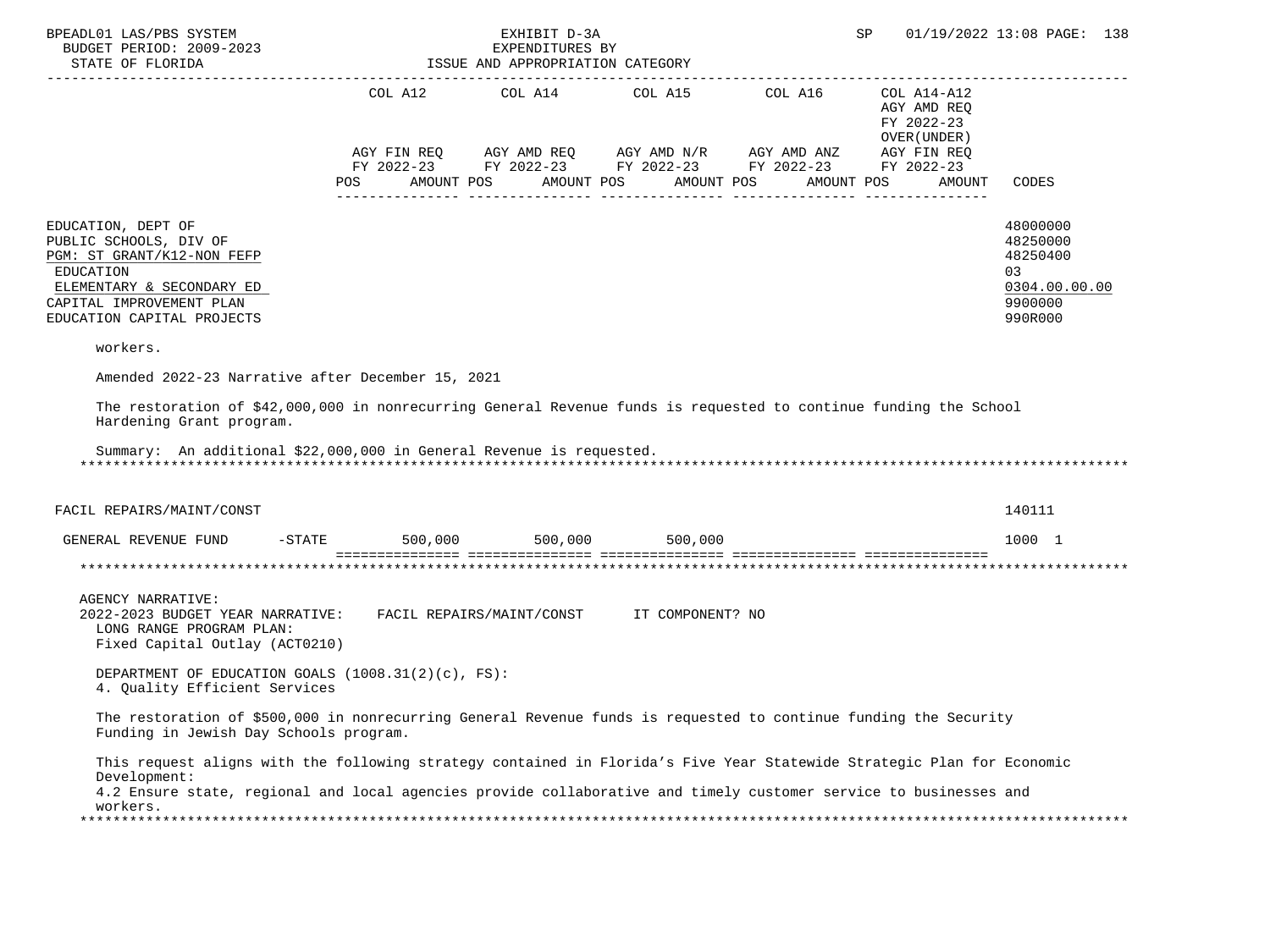| BPEADL01 LAS/PBS SYSTEM<br>BUDGET PERIOD: 2009-2023<br>STATE OF FLORIDA                                                                                                        | EXPENDITURES BY<br>ISSUE AND APPROPRIATION CATEGORY | EXHIBIT D-3A<br>EXPENDITURES BY |                                                                                                                       |                 | SP                                                       | 01/19/2022 13:08 PAGE: 139                                                     |
|--------------------------------------------------------------------------------------------------------------------------------------------------------------------------------|-----------------------------------------------------|---------------------------------|-----------------------------------------------------------------------------------------------------------------------|-----------------|----------------------------------------------------------|--------------------------------------------------------------------------------|
|                                                                                                                                                                                |                                                     | ------------------------------  | COL A12 COL A14 COL A15 COL A16                                                                                       |                 | COL A14-A12<br>AGY AMD REO<br>FY 2022-23<br>OVER (UNDER) |                                                                                |
|                                                                                                                                                                                |                                                     |                                 | AGY FIN REQ AGY AMD REQ AGY AMD N/R AGY AMD ANZ AGY FIN REQ<br>FY 2022-23 FY 2022-23 FY 2022-23 FY 2022-23 FY 2022-23 | --------------- | POS AMOUNT POS AMOUNT POS AMOUNT POS AMOUNT POS AMOUNT   | CODES                                                                          |
| EDUCATION, DEPT OF<br>PUBLIC SCHOOLS, DIV OF<br>PGM: ST GRANT/K12-NON FEFP<br>EDUCATION<br>ELEMENTARY & SECONDARY ED<br>CAPITAL IMPROVEMENT PLAN<br>EDUCATION CAPITAL PROJECTS |                                                     |                                 |                                                                                                                       |                 |                                                          | 48000000<br>48250000<br>48250400<br>0.3<br>0304.00.00.00<br>9900000<br>990R000 |
| TOTAL: EDUCATION CAPITAL PROJECTS<br>TOTAL ISSUE                                                                                                                               |                                                     |                                 |                                                                                                                       |                 | $20,500,000$ $42,500,000$ $42,500,000$ $22,000,000$      | 990R000                                                                        |
| TOTAL: ELEMENTARY & SECONDARY ED<br>BY FUND TYPE<br>GENERAL REVENUE FUND<br>TRUST FUNDS                                                                                        | $233,040,497$ $218,124,767$ $18,318,583$            | 7,248,172 7,248,172             |                                                                                                                       |                 | 14,915,730- 1000                                         | 0304.00.00.00<br>2000                                                          |
| TOTAL PROG COMP 240,288,669 225,372,939 18,318,583                                                                                                                             |                                                     |                                 |                                                                                                                       |                 | 14,915,730-                                              |                                                                                |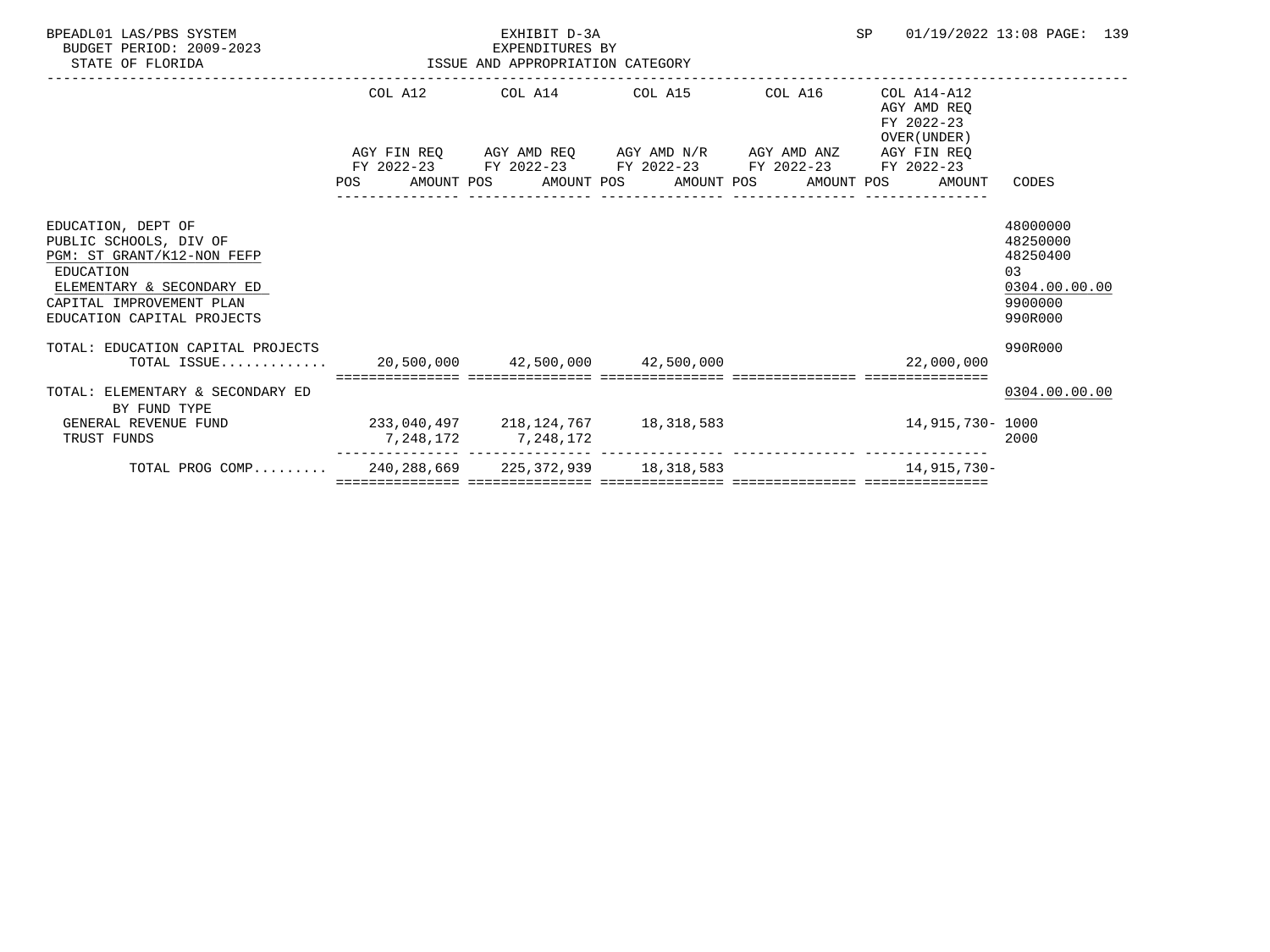| BPEADL01 LAS/PBS SYSTEM<br>BUDGET PERIOD: 2009-2023<br>STATE OF FLORIDA<br>-------------------------                                                                                                                                           |              | EXHIBIT D-3A<br>EXPENDITURES BY<br>ISSUE AND APPROPRIATION CATEGORY |                                                                                                                        | SP 01/19/2022 13:08 PAGE: 140                            |                                                                                                   |
|------------------------------------------------------------------------------------------------------------------------------------------------------------------------------------------------------------------------------------------------|--------------|---------------------------------------------------------------------|------------------------------------------------------------------------------------------------------------------------|----------------------------------------------------------|---------------------------------------------------------------------------------------------------|
|                                                                                                                                                                                                                                                |              |                                                                     | COL A12 COL A14 COL A15 COL A16<br>AGY FIN REQ AGY AMD REQ AGY AMD N/R AGY AMD ANZ AGY FIN REQ                         | COL A14-A12<br>AGY AMD REQ<br>FY 2022-23<br>OVER (UNDER) |                                                                                                   |
|                                                                                                                                                                                                                                                |              |                                                                     | FY 2022-23 FY 2022-23 FY 2022-23 FY 2022-23 FY 2022-23<br>POS AMOUNT POS AMOUNT POS AMOUNT POS AMOUNT POS AMOUNT CODES |                                                          |                                                                                                   |
| EDUCATION, DEPT OF<br>PUBLIC SCHOOLS, DIV OF<br>PGM: FED GRANTS K/12 PROG<br>EDUCATION<br>ELEMENTARY & SECONDARY ED<br>ESTIMATED EXPENDITURES<br>ESTIMATED EXPENDITURES - OPERATIONS<br>AID TO LOCAL GOVERNMENTS<br>G/A-PROJECTS, CONTR & GRTS |              |                                                                     |                                                                                                                        |                                                          | 48000000<br>48250000<br>48250500<br>03<br>0304.00.00.00<br>1000000<br>1001000<br>050000<br>050235 |
| GRANTS AND DONATIONS TF -STATE 3,999,420 3,999,420                                                                                                                                                                                             |              |                                                                     |                                                                                                                        |                                                          | 2339 1                                                                                            |
| G/A-FED ESSER NONENROLL                                                                                                                                                                                                                        |              |                                                                     |                                                                                                                        |                                                          | 050236                                                                                            |
| FEDERAL GRANTS TRUST FUND -FEDERL 112,329,220 112,329,220                                                                                                                                                                                      |              |                                                                     |                                                                                                                        |                                                          | 2261 3                                                                                            |
| G/A-FED ESSER ACAD ACCEL                                                                                                                                                                                                                       |              |                                                                     |                                                                                                                        |                                                          | 050237                                                                                            |
| FEDERAL GRANTS TRUST FUND -FEDERL 561,646,121 561,646,121                                                                                                                                                                                      |              |                                                                     |                                                                                                                        |                                                          | 2261 3                                                                                            |
| G/A-FED ESSER TECHNOLOGY                                                                                                                                                                                                                       |              |                                                                     |                                                                                                                        |                                                          | 050238                                                                                            |
| FEDERAL GRANTS TRUST FUND -FEDERL 140, 411, 531 140, 411, 531                                                                                                                                                                                  |              |                                                                     |                                                                                                                        |                                                          | 2261 3                                                                                            |
| G/A-FEDERAL GRANTS & AIDS                                                                                                                                                                                                                      |              |                                                                     |                                                                                                                        |                                                          | 050546                                                                                            |
| ADMINISTRATIVE TRUST FUND -FEDERL 353,962 353,962<br>FEDERAL GRANTS TRUST FUND -FEDERL 2282, 126, 657 2282, 126, 657                                                                                                                           |              |                                                                     |                                                                                                                        |                                                          | 2021 3<br>2261 3                                                                                  |
| TOTAL APPRO                                                                                                                                                                                                                                    | 2282,480,619 | 2282, 480, 619                                                      |                                                                                                                        |                                                          |                                                                                                   |
| LUMP SUM<br>FED ESSER LUMP SUM                                                                                                                                                                                                                 |              |                                                                     |                                                                                                                        |                                                          | 090000<br>090046                                                                                  |
| FEDERAL GRANTS TRUST FUND -FEDERL 1158, 329, 431 1158, 329, 431                                                                                                                                                                                |              |                                                                     |                                                                                                                        |                                                          | 2261 3                                                                                            |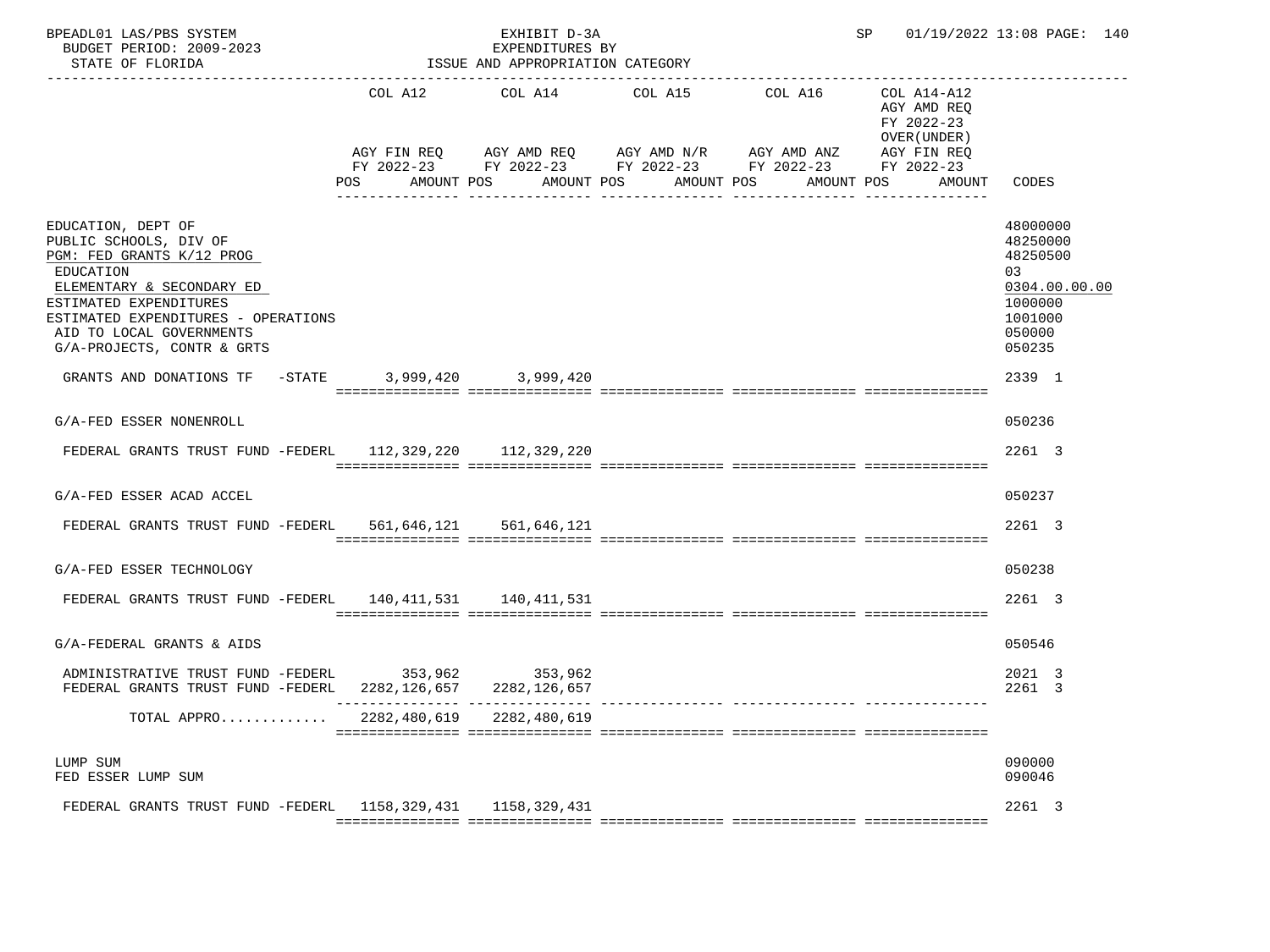| BPEADL01 LAS/PBS SYSTEM<br>BUDGET PERIOD: 2009-2023<br>STATE OF FLORIDA                                                                                                                                                         | EXHIBIT D-3A<br>EXPENDITURES BY<br>ISSUE AND APPROPRIATION CATEGORY |                                                                                                                                                                                                                             |         | SP 01/19/2022 13:08 PAGE: 141                            |                                                                                                    |
|---------------------------------------------------------------------------------------------------------------------------------------------------------------------------------------------------------------------------------|---------------------------------------------------------------------|-----------------------------------------------------------------------------------------------------------------------------------------------------------------------------------------------------------------------------|---------|----------------------------------------------------------|----------------------------------------------------------------------------------------------------|
|                                                                                                                                                                                                                                 | COL A12 COL A14 COL A15                                             |                                                                                                                                                                                                                             | COL A16 | COL A14-A12<br>AGY AMD REQ<br>FY 2022-23<br>OVER (UNDER) |                                                                                                    |
|                                                                                                                                                                                                                                 |                                                                     | AGY FIN REQ        AGY AMD REQ        AGY AMD N/R        AGY AMD ANZ          AGY FIN REQ<br>FY 2022-23          FY 2022-23        FY 2022-23         FY 2022-23         FY 2022-23<br>POS AMOUNT POS AMOUNT POS AMOUNT POS |         | AGY FIN REQ<br>AMOUNT POS<br>AMOUNT                      | CODES                                                                                              |
| EDUCATION, DEPT OF<br>PUBLIC SCHOOLS, DIV OF<br>PGM: FED GRANTS K/12 PROG<br>EDUCATION<br>ELEMENTARY & SECONDARY ED<br>ESTIMATED EXPENDITURES<br>ESTIMATED EXPENDITURES - OPERATIONS<br>SPECIAL CATEGORIES<br>DOMESTIC SECURITY |                                                                     |                                                                                                                                                                                                                             |         |                                                          | 48000000<br>48250000<br>48250500<br>0.3<br>0304.00.00.00<br>1000000<br>1001000<br>100000<br>100851 |
| FEDERAL GRANTS TRUST FUND -FEDERL 5,409,971 5,409,971                                                                                                                                                                           |                                                                     |                                                                                                                                                                                                                             |         |                                                          | 2261 3                                                                                             |
| TOTAL: ESTIMATED EXPENDITURES - OPERATIONS<br>TOTAL ISSUE $4264,606,313$ $4264,606,313$                                                                                                                                         |                                                                     |                                                                                                                                                                                                                             |         |                                                          | 1001000                                                                                            |
| NONRECURRING EXPENDITURES<br>ADDITIONAL FEDERAL FUND<br>AVAILABILITY<br>AID TO LOCAL GOVERNMENTS<br>G/A-FED ESSER NONENROLL                                                                                                     |                                                                     |                                                                                                                                                                                                                             |         |                                                          | 2100000<br>2103204<br>050000<br>050236                                                             |
| FEDERAL GRANTS TRUST FUND -FEDERL 112,329,220- 112,329,220-                                                                                                                                                                     |                                                                     |                                                                                                                                                                                                                             |         |                                                          | 2261 3                                                                                             |
| G/A-FED ESSER ACAD ACCEL                                                                                                                                                                                                        |                                                                     |                                                                                                                                                                                                                             |         |                                                          | 050237                                                                                             |
| FEDERAL GRANTS TRUST FUND -FEDERL 561,646,121- 561,646,121-                                                                                                                                                                     |                                                                     |                                                                                                                                                                                                                             |         |                                                          | 2261 3                                                                                             |
| G/A-FED ESSER TECHNOLOGY                                                                                                                                                                                                        |                                                                     |                                                                                                                                                                                                                             |         |                                                          | 050238                                                                                             |
| FEDERAL GRANTS TRUST FUND -FEDERL 140,411,531- 140,411,531-                                                                                                                                                                     |                                                                     |                                                                                                                                                                                                                             |         |                                                          | 2261 3                                                                                             |
| G/A-FEDERAL GRANTS & AIDS                                                                                                                                                                                                       |                                                                     |                                                                                                                                                                                                                             |         |                                                          | 050546                                                                                             |
| FEDERAL GRANTS TRUST FUND -FEDERL 281,911,236- 281,911,236-                                                                                                                                                                     |                                                                     |                                                                                                                                                                                                                             |         |                                                          | 2261 3                                                                                             |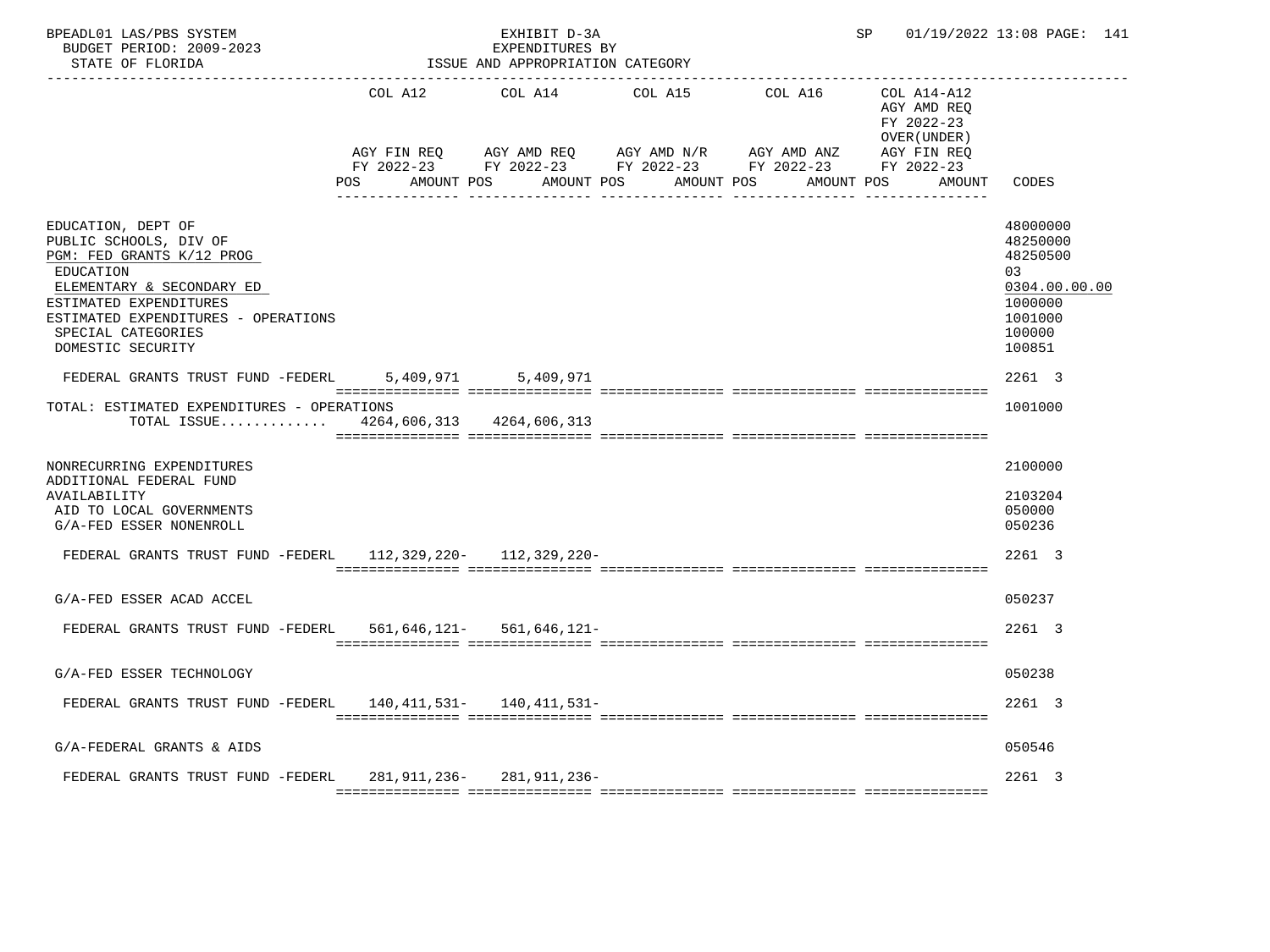| BPEADL01 LAS/PBS SYSTEM<br>BUDGET PERIOD: 2009-2023<br>STATE OF FLORIDA                                                                                                              |             | EXHIBIT D-3A<br>EXPENDITURES BY<br>ISSUE AND APPROPRIATION CATEGORY |                                                                                    |            | SP and the set of the set of the set of the set of the set of the set of the set of the set of the set of the set of the set of the set of the set of the set of the set of the set of the set of the set of the set of the se | 01/19/2022 13:08 PAGE: 142                                         |
|--------------------------------------------------------------------------------------------------------------------------------------------------------------------------------------|-------------|---------------------------------------------------------------------|------------------------------------------------------------------------------------|------------|--------------------------------------------------------------------------------------------------------------------------------------------------------------------------------------------------------------------------------|--------------------------------------------------------------------|
|                                                                                                                                                                                      | COL A12     | COL A14                                                             | COL A15<br>AGY FIN REQ 6 AGY AMD REQ 6 AGY AMD N/R 66 AGY AMD ANZ                  | COL A16    | COL A14-A12<br>AGY AMD REQ<br>FY 2022-23<br>OVER (UNDER)<br>AGY FIN REQ                                                                                                                                                        |                                                                    |
|                                                                                                                                                                                      | POS         | AMOUNT POS                                                          | FY 2022-23 FY 2022-23 FY 2022-23 FY 2022-23 FY 2022-23<br>AMOUNT POS<br>AMOUNT POS | AMOUNT POS | AMOUNT                                                                                                                                                                                                                         | CODES                                                              |
|                                                                                                                                                                                      |             |                                                                     |                                                                                    |            |                                                                                                                                                                                                                                |                                                                    |
| EDUCATION, DEPT OF<br>PUBLIC SCHOOLS, DIV OF<br>PGM: FED GRANTS K/12 PROG<br>EDUCATION<br>ELEMENTARY & SECONDARY ED<br>NONRECURRING EXPENDITURES<br>ADDITIONAL FEDERAL FUND          |             |                                                                     |                                                                                    |            |                                                                                                                                                                                                                                | 48000000<br>48250000<br>48250500<br>03<br>0304.00.00.00<br>2100000 |
| AVAILABILITY<br>LUMP SUM<br>FED ESSER LUMP SUM                                                                                                                                       |             |                                                                     |                                                                                    |            |                                                                                                                                                                                                                                | 2103204<br>090000<br>090046                                        |
| FEDERAL GRANTS TRUST FUND -FEDERL 1158,329,431- 1158,329,431-                                                                                                                        |             |                                                                     |                                                                                    |            |                                                                                                                                                                                                                                | 2261 3                                                             |
| TOTAL: ADDITIONAL FEDERAL FUND<br>AVAILABILITY<br>TOTAL ISSUE 2254,627,539- 2254,627,539-                                                                                            |             |                                                                     |                                                                                    |            |                                                                                                                                                                                                                                | 2103204                                                            |
| RESTORE NONRECURRING APPROPRIATION<br>RESTORE NONRECURRING GRANTS AND<br>AIDS FEDERAL GRANTS AND AIDS<br>AID TO LOCAL GOVERNMENTS<br>G/A-FEDERAL GRANTS & AIDS                       |             |                                                                     |                                                                                    |            |                                                                                                                                                                                                                                | 5300000<br>5304800<br>050000<br>050546                             |
| FEDERAL GRANTS TRUST FUND -STATE 280,309,560<br>$-FEDERL$                                                                                                                            |             |                                                                     | 280, 309, 560 280, 309, 560                                                        |            | 280,309,560- 2261 1<br>280,309,560 2261 3                                                                                                                                                                                      |                                                                    |
| TOTAL FEDERAL GRANTS TRUST FUND                                                                                                                                                      |             |                                                                     | 280,309,560 280,309,560 280,309,560                                                |            |                                                                                                                                                                                                                                | 2261                                                               |
| TOTAL APPRO                                                                                                                                                                          | 280,309,560 | 280,309,560                                                         | 280,309,560                                                                        |            |                                                                                                                                                                                                                                |                                                                    |
|                                                                                                                                                                                      |             |                                                                     |                                                                                    |            |                                                                                                                                                                                                                                |                                                                    |
| AGENCY ISSUE NARRATIVE:<br>2022-2023 BUDGET YEAR NARRATIVE:<br>LONG RANGE PROGRAM PLAN:<br>Federal Funds for School Districts (ACT0865)                                              |             |                                                                     | IT COMPONENT? NO                                                                   |            |                                                                                                                                                                                                                                |                                                                    |
| DEPARTMENT OF EDUCATION GOALS (1008.31(2)(c), FS):<br>1. Highest Student Achievement<br>2. Seamless Articulation and Maximum Access<br>3. Skilled Workforce and Economic Development |             |                                                                     |                                                                                    |            |                                                                                                                                                                                                                                |                                                                    |

 The restoration of \$280,309,560 in nonrecurring Federal Grants Trust Fund budget authority is requested for increased federal program awards.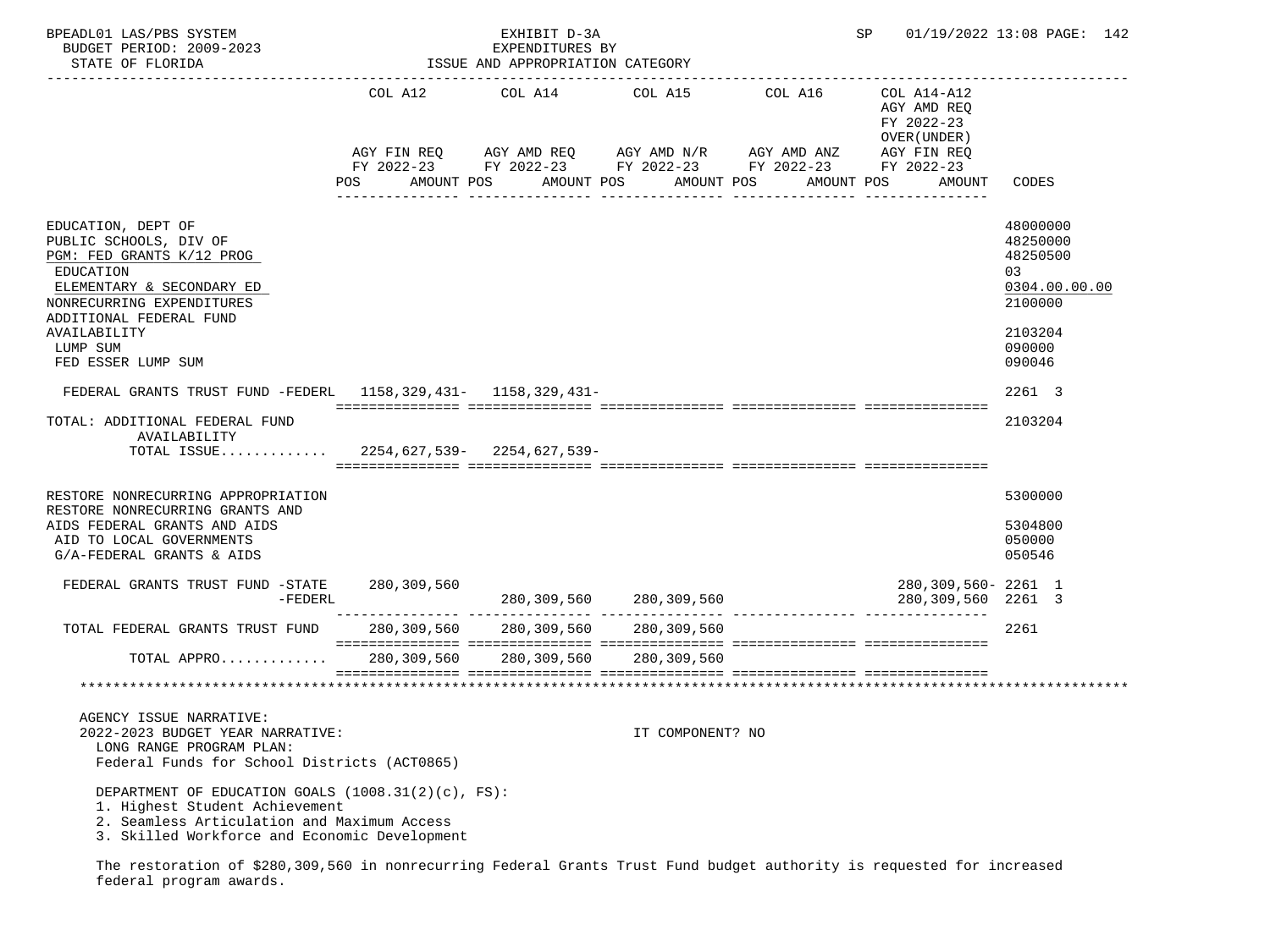| BPEADL01 LAS/PBS SYSTEM<br>BUDGET PERIOD: 2009-2023<br>STATE OF FLORIDA                                                                                                                      | EXHIBIT D-3A<br>EXPENDITURES BY<br>ISSUE AND APPROPRIATION CATEGORY |  |                                     |                                                                                            | SP                                                       | 01/19/2022 13:08 PAGE: 143                                          |
|----------------------------------------------------------------------------------------------------------------------------------------------------------------------------------------------|---------------------------------------------------------------------|--|-------------------------------------|--------------------------------------------------------------------------------------------|----------------------------------------------------------|---------------------------------------------------------------------|
|                                                                                                                                                                                              | COL A12                                                             |  |                                     | COL A14 COL A15 COL A16                                                                    | COL A14-A12<br>AGY AMD REO<br>FY 2022-23<br>OVER (UNDER) |                                                                     |
|                                                                                                                                                                                              | AGY FIN REO<br><b>POS</b>                                           |  | AGY AMD REO AGY AMD N/R AGY AMD ANZ | FY 2022-23 FY 2022-23 FY 2022-23 FY 2022-23<br>AMOUNT POS AMOUNT POS AMOUNT POS AMOUNT POS | AGY FIN REO<br>FY 2022-23<br>AMOUNT                      | CODES                                                               |
| EDUCATION, DEPT OF<br>PUBLIC SCHOOLS, DIV OF<br>PGM: FED GRANTS K/12 PROG<br>EDUCATION<br>ELEMENTARY & SECONDARY ED<br>RESTORE NONRECURRING APPROPRIATION<br>RESTORE NONRECURRING GRANTS AND |                                                                     |  |                                     |                                                                                            |                                                          | 48000000<br>48250000<br>48250500<br>0.3<br>0304.00.00.00<br>5300000 |
| AIDS FEDERAL GRANTS AND AIDS                                                                                                                                                                 |                                                                     |  |                                     |                                                                                            |                                                          | 5304800                                                             |

 This request aligns with the following strategy contained in Florida's Five Year Statewide Strategic Plan for Economic Development:

1.2 Provide a comprehensive pre-K through post-secondary education to prepare students for becoming successful workers,

Amended 2022-23 Narrative after December 15,2021

 The restoration of nonrecurring federal budget authority for Fiscal Year 2022-23 includes \$280,309,560 in Federal Grants Trust Fund budget authority provided in Fiscal Year 2021-22 for increased federal program awards.

 Summary: Only change is to correct the Fund Source Identifier (FSI) from 1 to 3. No change in the amount. \*\*\*\*\*\*\*\*\*\*\*\*\*\*\*\*\*\*\*\*\*\*\*\*\*\*\*\*\*\*\*\*\*\*\*\*\*\*\*\*\*\*\*\*\*\*\*\*\*\*\*\*\*\*\*\*\*\*\*\*\*\*\*\*\*\*\*\*\*\*\*\*\*\*\*\*\*\*\*\*\*\*\*\*\*\*\*\*\*\*\*\*\*\*\*\*\*\*\*\*\*\*\*\*\*\*\*\*\*\*\*\*\*\*\*\*\*\*\*\*\*\*\*\*\*\*\*

| TOTAL<br>LEMENTARY & SECONDARY ED |              |              |             | .00.00<br>. വ<br>304 |
|-----------------------------------|--------------|--------------|-------------|----------------------|
| FUND TYPE<br><b>RV</b>            |              |              |             |                      |
| TPITOT<br>.                       | 2290,288,334 | 2290,288,334 | 280,309,560 | 2000                 |
|                                   |              |              |             |                      |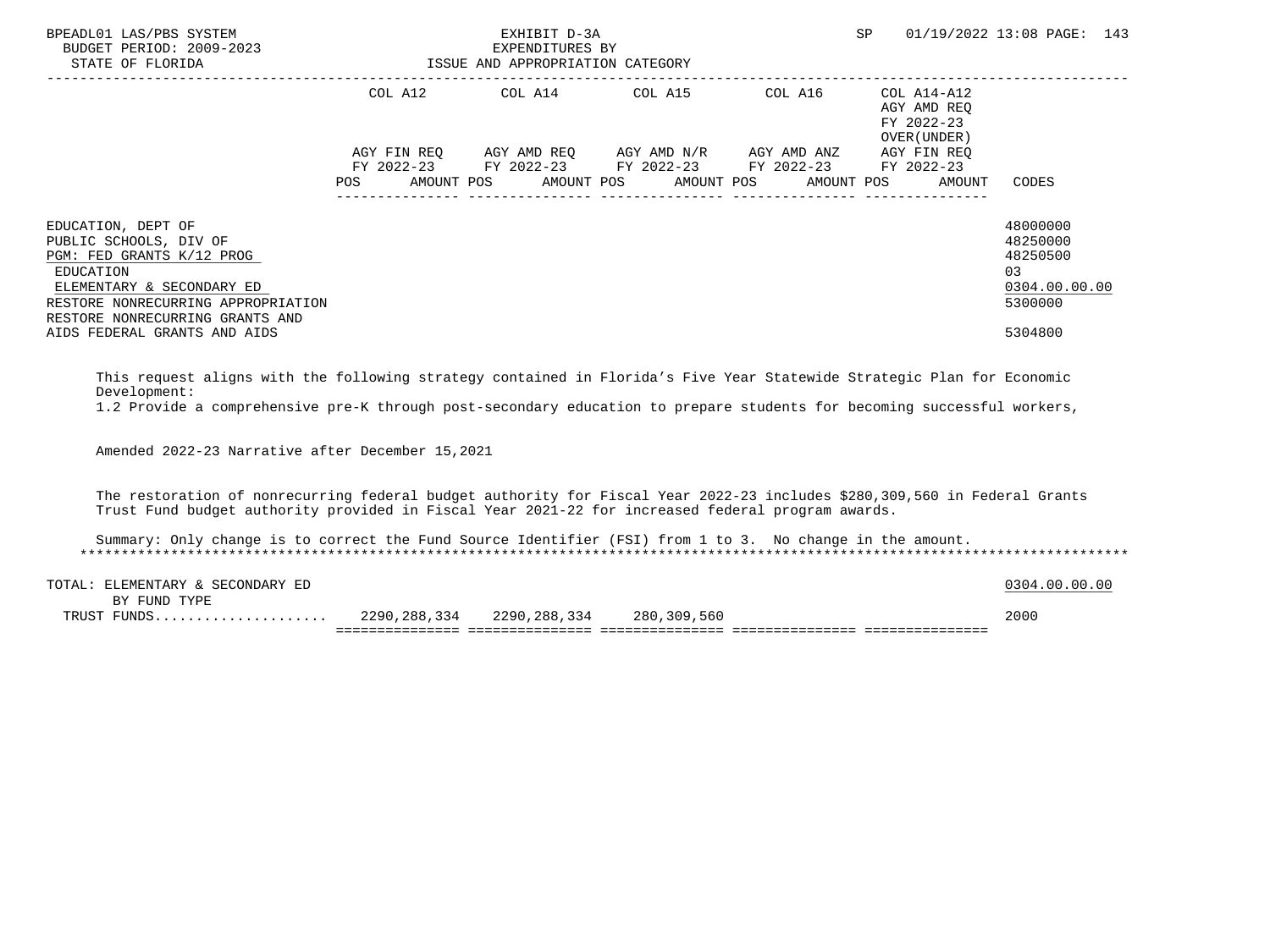| BPEADL01 LAS/PBS SYSTEM<br>BUDGET PERIOD: 2009-2023<br>STATE OF FLORIDA                                                                                                                                                                          |  |  | EXHIBIT D-3A<br>EXPENDITURES BY<br>ISSUE AND APPROPRIATION CATEGORY                                                                                                                                                                                  |  |                                             |  | SP 01/19/2022 13:08 PAGE: 144 |                                           |                                                                                                   |  |
|--------------------------------------------------------------------------------------------------------------------------------------------------------------------------------------------------------------------------------------------------|--|--|------------------------------------------------------------------------------------------------------------------------------------------------------------------------------------------------------------------------------------------------------|--|---------------------------------------------|--|-------------------------------|-------------------------------------------|---------------------------------------------------------------------------------------------------|--|
|                                                                                                                                                                                                                                                  |  |  |                                                                                                                                                                                                                                                      |  | COL A12 COL A14 COL A15 COL A16 COL A14-A12 |  |                               | AGY AMD REO<br>FY 2022-23<br>OVER (UNDER) |                                                                                                   |  |
|                                                                                                                                                                                                                                                  |  |  | $AGY \texttt{ FIN REQ} \qquad \texttt{AGY AMD REQ} \qquad \texttt{AGY AMD N/R} \qquad \texttt{AGY AMD ANZ} \qquad \texttt{AGY FIN REQ}$<br>FY 2022-23 FY 2022-23 FY 2022-23 FY 2022-23 FY 2022-23<br>POS AMOUNT POS AMOUNT POS AMOUNT POS AMOUNT POS |  |                                             |  |                               | AMOUNT                                    | CODES                                                                                             |  |
| EDUCATION, DEPT OF<br>PUBLIC SCHOOLS, DIV OF<br>PGM: ED MEDIA & TECH SERV<br>GOV OPERATIONS/SUPPORT<br>INFORMATION TECHNOLOGY<br>ESTIMATED EXPENDITURES<br>ESTIMATED EXPENDITURES - OPERATIONS<br>SPECIAL CATEGORIES<br>CAPITOL TECHNICAL CENTER |  |  |                                                                                                                                                                                                                                                      |  |                                             |  |                               |                                           | 48000000<br>48250000<br>48250600<br>16<br>1603.00.00.00<br>1000000<br>1001000<br>100000<br>100301 |  |
| GENERAL REVENUE FUND -STATE 224.624 224.624                                                                                                                                                                                                      |  |  |                                                                                                                                                                                                                                                      |  |                                             |  |                               |                                           | 1000 1                                                                                            |  |
| G/A-PUBLIC BROADCASTING                                                                                                                                                                                                                          |  |  |                                                                                                                                                                                                                                                      |  |                                             |  |                               |                                           | 102816                                                                                            |  |
| GENERAL REVENUE FUND -STATE 9.714.053 9.714.053                                                                                                                                                                                                  |  |  |                                                                                                                                                                                                                                                      |  |                                             |  |                               |                                           | 1000 1                                                                                            |  |
| TOTAL: ESTIMATED EXPENDITURES - OPERATIONS<br>TOTAL ISSUE 9,938,677 9,938,677                                                                                                                                                                    |  |  |                                                                                                                                                                                                                                                      |  |                                             |  |                               |                                           | 1001000                                                                                           |  |
| TOTAL: INFORMATION TECHNOLOGY<br>BY FUND TYPE                                                                                                                                                                                                    |  |  |                                                                                                                                                                                                                                                      |  |                                             |  |                               |                                           | 1603.00.00.00                                                                                     |  |
| GENERAL REVENUE FUND 9,938,677 9,938,677                                                                                                                                                                                                         |  |  |                                                                                                                                                                                                                                                      |  |                                             |  |                               |                                           | 1000                                                                                              |  |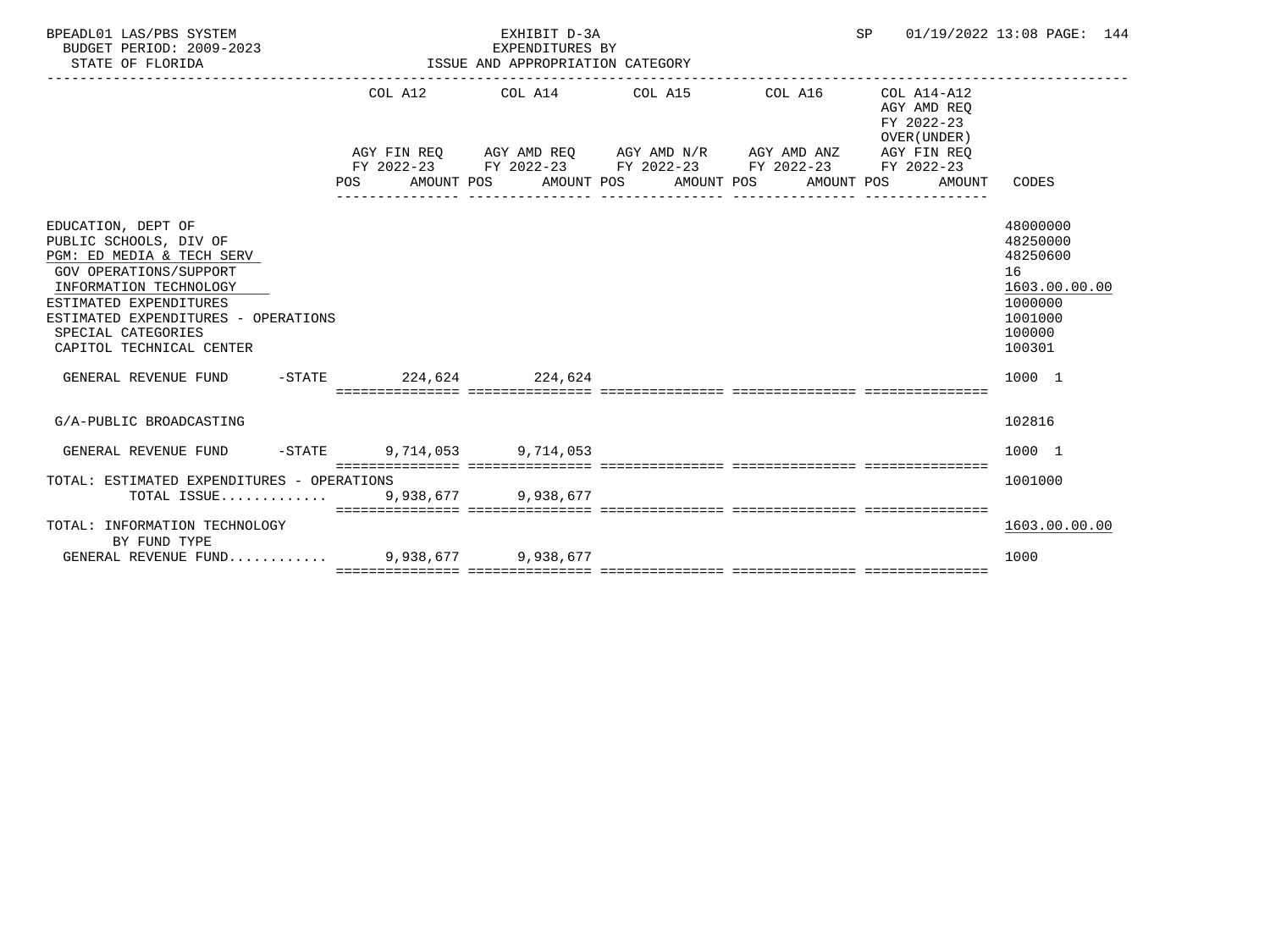|            |                                                                                       |                                                                                                   |                                                                                                                                                                                                                                                                                                                                                                                                |                                                                    | 01/19/2022 13:08 PAGE: 145                                                                                                                                                                                                                                                                |
|------------|---------------------------------------------------------------------------------------|---------------------------------------------------------------------------------------------------|------------------------------------------------------------------------------------------------------------------------------------------------------------------------------------------------------------------------------------------------------------------------------------------------------------------------------------------------------------------------------------------------|--------------------------------------------------------------------|-------------------------------------------------------------------------------------------------------------------------------------------------------------------------------------------------------------------------------------------------------------------------------------------|
| <b>POS</b> |                                                                                       |                                                                                                   |                                                                                                                                                                                                                                                                                                                                                                                                | COL A14-A12<br>AGY AMD REQ<br>FY 2022-23<br>OVER (UNDER)<br>AMOUNT | CODES                                                                                                                                                                                                                                                                                     |
|            |                                                                                       |                                                                                                   |                                                                                                                                                                                                                                                                                                                                                                                                |                                                                    | 48000000<br>48250000<br>48250800<br>11<br>1102.00.00.00<br>1000000<br>1001000<br>050000<br>050035                                                                                                                                                                                         |
|            |                                                                                       |                                                                                                   |                                                                                                                                                                                                                                                                                                                                                                                                |                                                                    | 1000 1                                                                                                                                                                                                                                                                                    |
|            |                                                                                       |                                                                                                   |                                                                                                                                                                                                                                                                                                                                                                                                |                                                                    | 050050                                                                                                                                                                                                                                                                                    |
|            |                                                                                       |                                                                                                   |                                                                                                                                                                                                                                                                                                                                                                                                |                                                                    | 2261 3                                                                                                                                                                                                                                                                                    |
|            |                                                                                       |                                                                                                   |                                                                                                                                                                                                                                                                                                                                                                                                |                                                                    | 050245                                                                                                                                                                                                                                                                                    |
|            |                                                                                       |                                                                                                   |                                                                                                                                                                                                                                                                                                                                                                                                |                                                                    | 2261 3                                                                                                                                                                                                                                                                                    |
|            |                                                                                       |                                                                                                   |                                                                                                                                                                                                                                                                                                                                                                                                |                                                                    | 050562                                                                                                                                                                                                                                                                                    |
|            |                                                                                       |                                                                                                   |                                                                                                                                                                                                                                                                                                                                                                                                |                                                                    | 1000 1<br>1000 2                                                                                                                                                                                                                                                                          |
|            |                                                                                       |                                                                                                   |                                                                                                                                                                                                                                                                                                                                                                                                |                                                                    | 1000                                                                                                                                                                                                                                                                                      |
|            |                                                                                       |                                                                                                   |                                                                                                                                                                                                                                                                                                                                                                                                |                                                                    | 2178 1                                                                                                                                                                                                                                                                                    |
|            |                                                                                       |                                                                                                   |                                                                                                                                                                                                                                                                                                                                                                                                |                                                                    |                                                                                                                                                                                                                                                                                           |
|            |                                                                                       |                                                                                                   |                                                                                                                                                                                                                                                                                                                                                                                                |                                                                    | 051310                                                                                                                                                                                                                                                                                    |
|            | 10,000,000                                                                            |                                                                                                   |                                                                                                                                                                                                                                                                                                                                                                                                |                                                                    | 1000 1                                                                                                                                                                                                                                                                                    |
|            |                                                                                       |                                                                                                   |                                                                                                                                                                                                                                                                                                                                                                                                |                                                                    | 051333                                                                                                                                                                                                                                                                                    |
|            |                                                                                       |                                                                                                   |                                                                                                                                                                                                                                                                                                                                                                                                |                                                                    | 2261 3                                                                                                                                                                                                                                                                                    |
|            | ESTIMATED EXPENDITURES - OPERATIONS<br>$-$ STATE<br>FEDERAL GRANTS TRUST FUND -FEDERL | $-$ STATE 211, 282, 288 211, 282, 288<br>-MATCH 54,423,291<br>10,000,000<br>73,997,159 73,997,159 | EXHIBIT D-3A<br>EXPENDITURES BY<br>ISSUE AND APPROPRIATION CATEGORY<br>AMOUNT POS AMOUNT POS<br>$-STATE$ 6,500,000 6,500,000<br>FEDERAL GRANTS TRUST FUND -FEDERL 46,606,798 46,606,798<br>FEDERAL GRANTS TRUST FUND -FEDERL 15,000,000 15,000,000<br>54,423,291<br>265,705,579 265,705,579<br>EDUCATIONAL ENHANCEMENT TF-STATE 106,651,312 106,651,312<br>TOTAL APPRO 372,356,891 372,356,891 | AMOUNT POS                                                         | SP and the set of the set of the set of the set of the set of the set of the set of the set of the set of the s<br>COL A12 COL A14 COL A15 COL A16<br>AGY FIN REQ AGY AMD REQ AGY AMD N/R AGY AMD ANZ AGY FIN REQ<br>FY 2022-23 FY 2022-23 FY 2022-23 FY 2022-23 FY 2022-23<br>AMOUNT POS |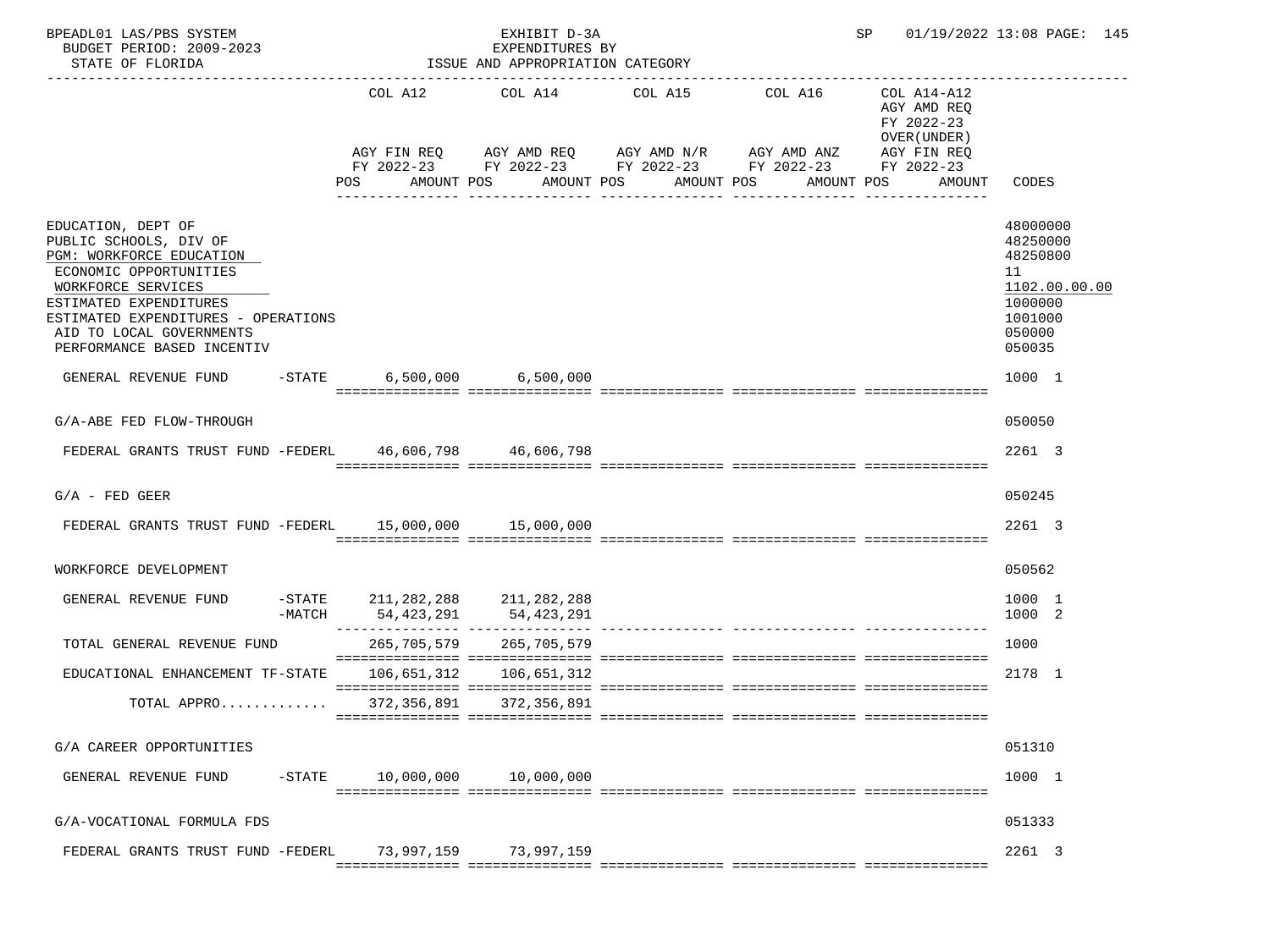| BPEADL01 LAS/PBS SYSTEM<br>BUDGET PERIOD: 2009-2023<br>STATE OF FLORIDA                                                                                                                                                                       |           | EXHIBIT D-3A<br>EXPENDITURES BY<br>ISSUE AND APPROPRIATION CATEGORY |  |                                                                                                                                                                               |  | SP 01/19/2022 13:08 PAGE: 146 |                     |                                                                           |                                                                                                   |
|-----------------------------------------------------------------------------------------------------------------------------------------------------------------------------------------------------------------------------------------------|-----------|---------------------------------------------------------------------|--|-------------------------------------------------------------------------------------------------------------------------------------------------------------------------------|--|-------------------------------|---------------------|---------------------------------------------------------------------------|---------------------------------------------------------------------------------------------------|
|                                                                                                                                                                                                                                               |           |                                                                     |  | COL A12 COL A14 COL A15<br>AGY FIN REQ AGY AMD REQ AGY AMD N/R AGY AMD ANZ AGY FIN REQ<br>FY 2022-23 FY 2022-23 FY 2022-23 FY 2022-23 FY 2022-23<br>POS AMOUNT POS AMOUNT POS |  |                               | COL A16 COL A14-A12 | AGY AMD REO<br>FY 2022-23<br>OVER (UNDER)<br>AMOUNT POS AMOUNT POS AMOUNT | CODES                                                                                             |
| EDUCATION, DEPT OF<br>PUBLIC SCHOOLS, DIV OF<br>PGM: WORKFORCE EDUCATION<br>ECONOMIC OPPORTUNITIES<br>WORKFORCE SERVICES<br>ESTIMATED EXPENDITURES<br>ESTIMATED EXPENDITURES - OPERATIONS<br>SPECIAL CATEGORIES<br>G/A-STRAT STWD INITIATIVES |           |                                                                     |  |                                                                                                                                                                               |  |                               |                     |                                                                           | 48000000<br>48250000<br>48250800<br>11<br>1102.00.00.00<br>1000000<br>1001000<br>100000<br>104026 |
| GENERAL REVENUE FUND                                                                                                                                                                                                                          | $-$ STATE |                                                                     |  | 2,000,000 2,000,000                                                                                                                                                           |  |                               |                     |                                                                           | 1000 1                                                                                            |
| G/A-SCHOOL/INSTRUCT ENHANC                                                                                                                                                                                                                    |           |                                                                     |  |                                                                                                                                                                               |  |                               |                     |                                                                           | 104052                                                                                            |
| GENERAL REVENUE FUND                                                                                                                                                                                                                          |           |                                                                     |  | -STATE 1,326,857 1,326,857                                                                                                                                                    |  |                               |                     |                                                                           | 1000 1                                                                                            |
| TOTAL: ESTIMATED EXPENDITURES - OPERATIONS<br>TOTAL ISSUE 527,787,705 527,787,705                                                                                                                                                             |           |                                                                     |  |                                                                                                                                                                               |  |                               |                     |                                                                           | 1001000                                                                                           |
| NONRECURRING EXPENDITURES<br>SMART HORIZONS ONLINE CAREER<br>EDUCATION<br>SPECIAL CATEGORIES<br>G/A-SCHOOL/INSTRUCT ENHANC                                                                                                                    |           |                                                                     |  |                                                                                                                                                                               |  |                               |                     |                                                                           | 2100000<br>2103119<br>100000<br>104052                                                            |
| GENERAL REVENUE FUND                                                                                                                                                                                                                          |           |                                                                     |  | -STATE 700,000- 700,000-                                                                                                                                                      |  |                               |                     |                                                                           | 1000 1                                                                                            |
| OPEN DOOR GRANT PROGRAM<br>AID TO LOCAL GOVERNMENTS<br>$G/A$ - FED GEER                                                                                                                                                                       |           |                                                                     |  |                                                                                                                                                                               |  |                               |                     |                                                                           | 2103347<br>050000<br>050245                                                                       |
| FEDERAL GRANTS TRUST FUND -FEDERL 15,000,000- 15,000,000-                                                                                                                                                                                     |           |                                                                     |  |                                                                                                                                                                               |  |                               |                     |                                                                           | 2261 3                                                                                            |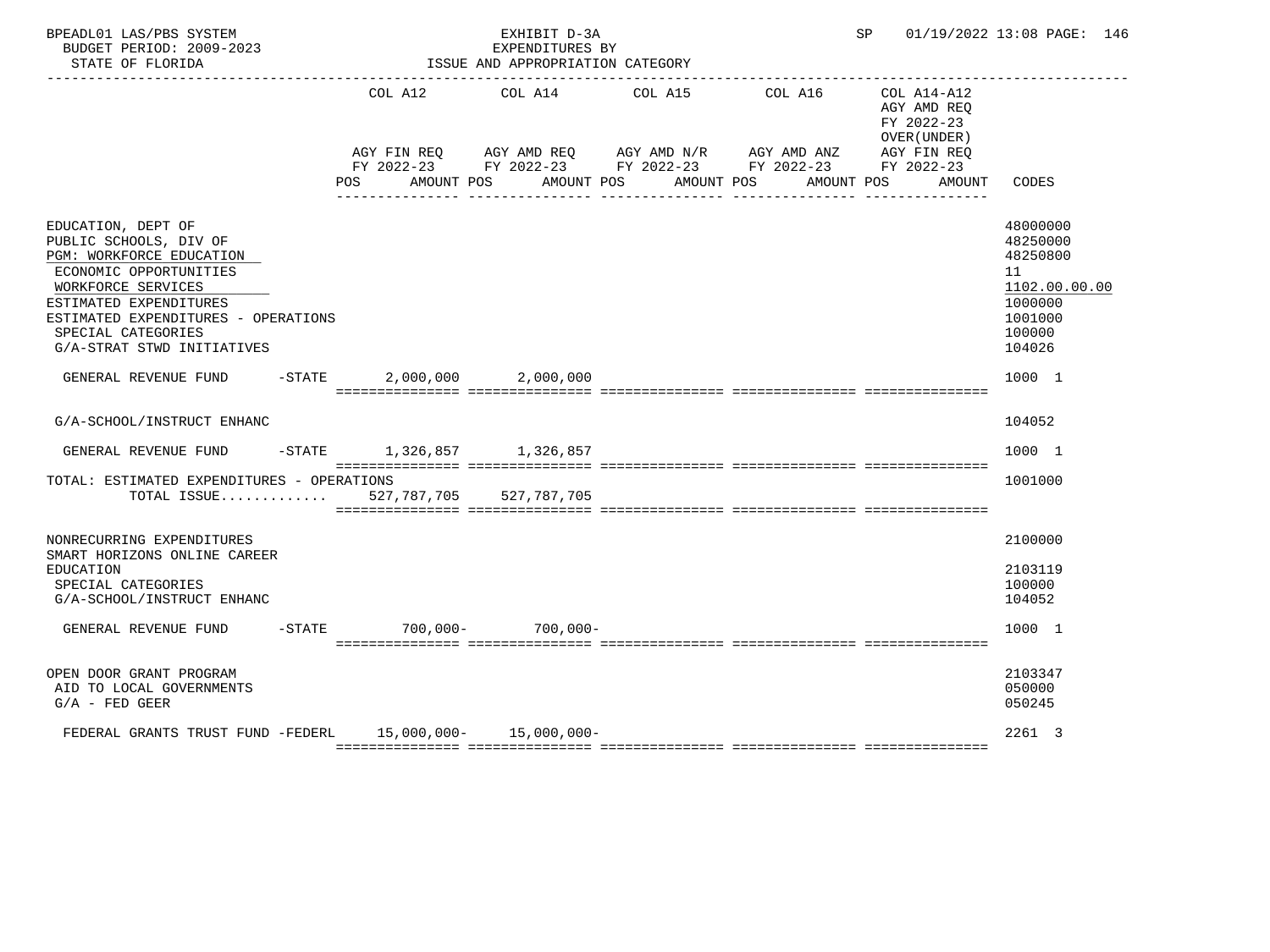| BPEADL01 LAS/PBS SYSTEM<br>BUDGET PERIOD: 2009-2023<br>STATE OF FLORIDA                                                                                                                                                                                                  |           |     |                           | EXHIBIT D-3A<br>EXPENDITURES BY<br>ISSUE AND APPROPRIATION CATEGORY |                                                                                                                         |            |                                                          | SP 01/19/2022 13:08 PAGE: 147                                                                     |
|--------------------------------------------------------------------------------------------------------------------------------------------------------------------------------------------------------------------------------------------------------------------------|-----------|-----|---------------------------|---------------------------------------------------------------------|-------------------------------------------------------------------------------------------------------------------------|------------|----------------------------------------------------------|---------------------------------------------------------------------------------------------------|
|                                                                                                                                                                                                                                                                          |           |     | COL A12                   | COL A14                                                             | COL A15                                                                                                                 | COL A16    | COL A14-A12<br>AGY AMD REQ<br>FY 2022-23<br>OVER (UNDER) |                                                                                                   |
|                                                                                                                                                                                                                                                                          |           | POS | AGY FIN REQ<br>AMOUNT POS | AMOUNT POS                                                          | AGY AMD REQ       AGY AMD N/R       AGY AMD ANZ<br>FY 2022-23 FY 2022-23 FY 2022-23 FY 2022-23 FY 2022-23<br>AMOUNT POS | AMOUNT POS | AGY FIN REQ<br>AMOUNT                                    | CODES                                                                                             |
| EDUCATION, DEPT OF<br>PUBLIC SCHOOLS, DIV OF<br>PGM: WORKFORCE EDUCATION<br>ECONOMIC OPPORTUNITIES<br>WORKFORCE SERVICES<br>NONRECURRING EXPENDITURES<br>THE BRIDGES COMPETITIVE SMALL<br><b>BUSINESS INITIATIVE</b><br>SPECIAL CATEGORIES<br>G/A-SCHOOL/INSTRUCT ENHANC |           |     |                           |                                                                     |                                                                                                                         |            |                                                          | 48000000<br>48250000<br>48250800<br>11<br>1102.00.00.00<br>2100000<br>2103348<br>100000<br>104052 |
| GENERAL REVENUE FUND                                                                                                                                                                                                                                                     |           |     |                           | -STATE 350,000- 350,000-                                            |                                                                                                                         |            |                                                          | 1000 1                                                                                            |
| EDUCATIONAL OPPORTUNITIES LEADING<br>TO EMPLOYMENT - CH. 2021-162, LOF<br>(SB 366)<br>SPECIAL CATEGORIES<br>G/A-STRAT STWD INITIATIVES                                                                                                                                   |           |     |                           |                                                                     |                                                                                                                         |            |                                                          | 2103349<br>100000<br>104026                                                                       |
| GENERAL REVENUE FUND                                                                                                                                                                                                                                                     | $-$ STATE |     |                           | $2,000,000 - 2,000,000 -$                                           |                                                                                                                         |            |                                                          | 1000 1                                                                                            |
| VETO THE BRIDGES COMPETITIVE SMALL<br>BUSINESS INITIATIVE (SENATE FORM<br>2095) (HB 3319)<br>SPECIAL CATEGORIES<br>G/A-SCHOOL/INSTRUCT ENHANC<br>GENERAL REVENUE FUND -STATE                                                                                             |           |     |                           | 350,000 350,000                                                     |                                                                                                                         |            |                                                          | 2103350<br>100000<br>104052<br>1000 1                                                             |
|                                                                                                                                                                                                                                                                          |           |     |                           |                                                                     |                                                                                                                         |            |                                                          |                                                                                                   |
| LOTUS HOUSE WOMEN'S EMPLOYMENT<br>AND EDUCATION PROGRAM<br>SPECIAL CATEGORIES<br>G/A-SCHOOL/INSTRUCT ENHANC                                                                                                                                                              |           |     |                           |                                                                     |                                                                                                                         |            |                                                          | 2103672<br>100000<br>104052                                                                       |
| GENERAL REVENUE FUND                                                                                                                                                                                                                                                     | $-$ STATE |     | $100,000-$                | $100,000-$                                                          |                                                                                                                         |            |                                                          | 1000 1                                                                                            |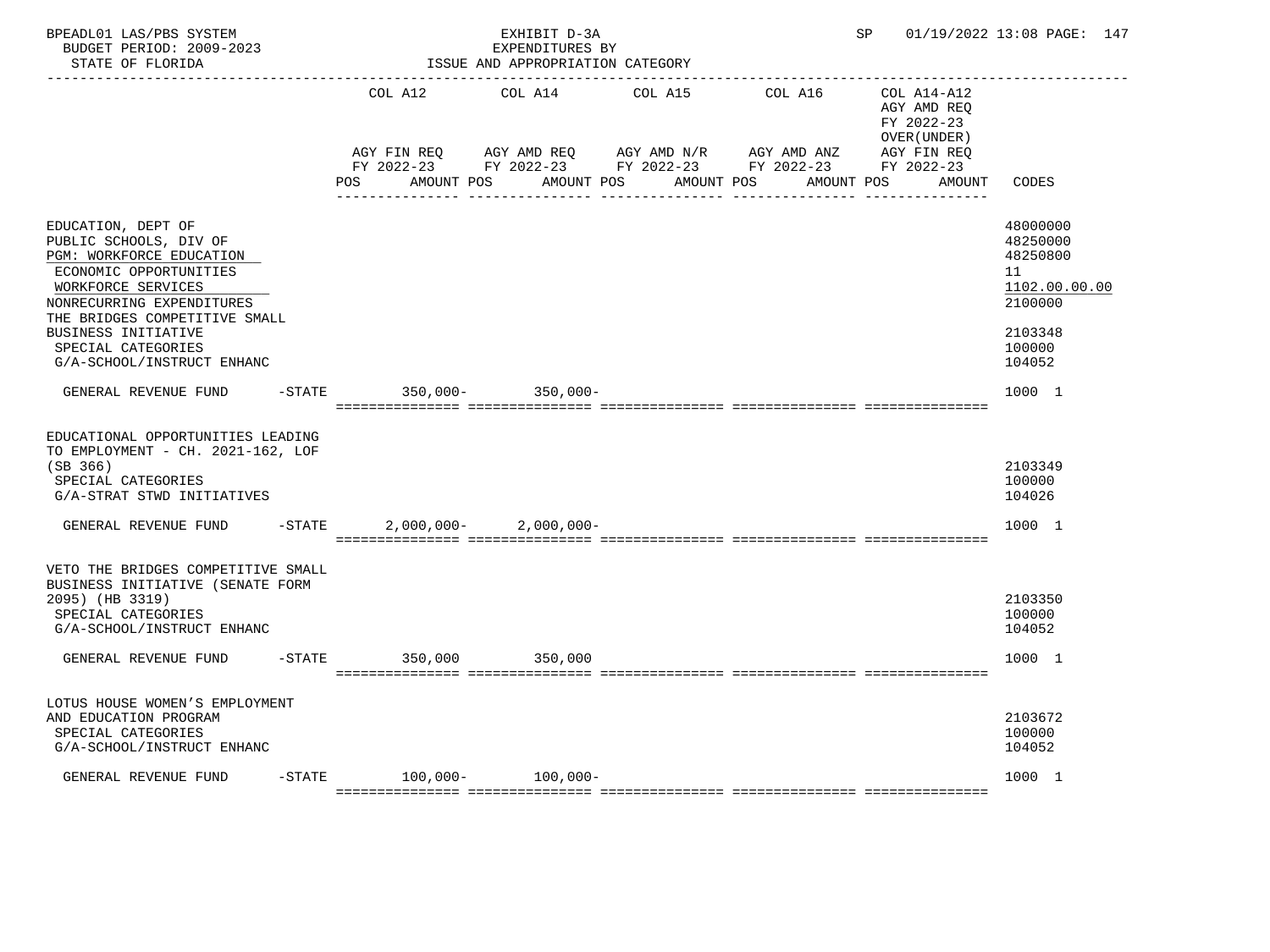| BPEADL01 LAS/PBS SYSTEM<br>BUDGET PERIOD: 2009-2023<br>STATE OF FLORIDA                                                                                                                                                                                                                                                                                                                                                                                                                                                                    |                            | EXHIBIT D-3A<br>EXPENDITURES BY<br>ISSUE AND APPROPRIATION CATEGORY |                                                                                                                                               |                       | SP                                                                                                  | 01/19/2022 13:08 PAGE: 148                                                                        |
|--------------------------------------------------------------------------------------------------------------------------------------------------------------------------------------------------------------------------------------------------------------------------------------------------------------------------------------------------------------------------------------------------------------------------------------------------------------------------------------------------------------------------------------------|----------------------------|---------------------------------------------------------------------|-----------------------------------------------------------------------------------------------------------------------------------------------|-----------------------|-----------------------------------------------------------------------------------------------------|---------------------------------------------------------------------------------------------------|
|                                                                                                                                                                                                                                                                                                                                                                                                                                                                                                                                            | COL A12<br><b>POS</b>      | AMOUNT POS                                                          | COL A14 COL A15<br>AGY FIN REQ AGY AMD REQ AGY AMD N/R AGY AMD ANZ<br>FY 2022-23 FY 2022-23 FY 2022-23 FY 2022-23<br>AMOUNT POS<br>AMOUNT POS | COL A16<br>AMOUNT POS | $COL A14 - A12$<br>AGY AMD REO<br>FY 2022-23<br>OVER (UNDER)<br>AGY FIN REO<br>FY 2022-23<br>AMOUNT | CODES                                                                                             |
| EDUCATION, DEPT OF<br>PUBLIC SCHOOLS, DIV OF<br>PGM: WORKFORCE EDUCATION<br>ECONOMIC OPPORTUNITIES<br>WORKFORCE SERVICES<br>NONRECURRING EXPENDITURES<br>WEST TECH EDUCATION CENTER ADULT<br>VOCATIONAL TRAINING<br>SPECIAL CATEGORIES<br>G/A-SCHOOL/INSTRUCT ENHANC                                                                                                                                                                                                                                                                       |                            |                                                                     |                                                                                                                                               |                       |                                                                                                     | 48000000<br>48250000<br>48250800<br>11<br>1102.00.00.00<br>2100000<br>2103945<br>100000<br>104052 |
| GENERAL REVENUE FUND                                                                                                                                                                                                                                                                                                                                                                                                                                                                                                                       | $-$ STATE 426,857-426,857- |                                                                     |                                                                                                                                               |                       |                                                                                                     | 1000 1                                                                                            |
| WORKLOAD<br>PATHWAYS TO CAREER OPPORTUNITIES<br>GRANT PROGRAM<br>AID TO LOCAL GOVERNMENTS<br>G/A CAREER OPPORTUNITIES                                                                                                                                                                                                                                                                                                                                                                                                                      |                            |                                                                     |                                                                                                                                               |                       |                                                                                                     | 3000000<br>3000085<br>050000<br>051310                                                            |
| GENERAL REVENUE FUND                                                                                                                                                                                                                                                                                                                                                                                                                                                                                                                       | $-STATE$                   | 5,000,000                                                           |                                                                                                                                               |                       | 5,000,000 1000 1                                                                                    |                                                                                                   |
|                                                                                                                                                                                                                                                                                                                                                                                                                                                                                                                                            |                            |                                                                     |                                                                                                                                               |                       | *************************************                                                               |                                                                                                   |
| AGENCY ISSUE NARRATIVE:<br>2022-2023 BUDGET YEAR NARRATIVE:<br>Amended 2022-23 Narrative after December 15, 2021                                                                                                                                                                                                                                                                                                                                                                                                                           |                            |                                                                     | IT COMPONENT? NO                                                                                                                              |                       |                                                                                                     |                                                                                                   |
| The Department of Education is requesting an increase of \$5,000,000 in recurring General Revenue, for a total of<br>\$15,000,000, in funding for the Pathways to Career Opportunities Grant Program. The purpose of the grant program is to<br>expand opportunities for apprenticeship training and to fill the demand for skilled workers for Florida's economy. Grant<br>funding will be provided to eligible institution for the establishment of new apprenticeship or preapprenticeship<br>programs, or to expand existing programs. |                            |                                                                     |                                                                                                                                               |                       |                                                                                                     |                                                                                                   |

 Summary: This is a new issue. \*\*\*\*\*\*\*\*\*\*\*\*\*\*\*\*\*\*\*\*\*\*\*\*\*\*\*\*\*\*\*\*\*\*\*\*\*\*\*\*\*\*\*\*\*\*\*\*\*\*\*\*\*\*\*\*\*\*\*\*\*\*\*\*\*\*\*\*\*\*\*\*\*\*\*\*\*\*\*\*\*\*\*\*\*\*\*\*\*\*\*\*\*\*\*\*\*\*\*\*\*\*\*\*\*\*\*\*\*\*\*\*\*\*\*\*\*\*\*\*\*\*\*\*\*\*\*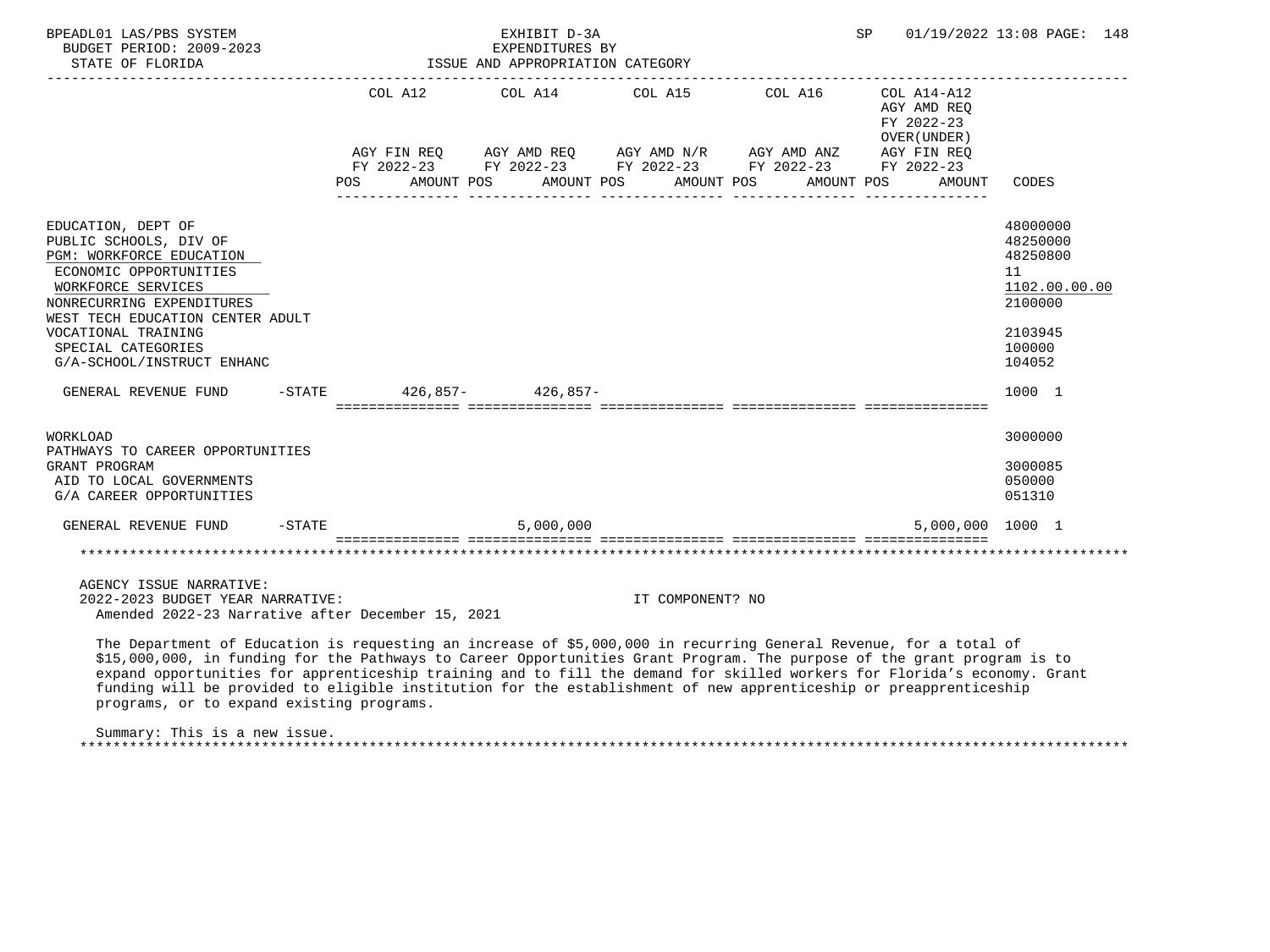| BPEADL01 LAS/PBS SYSTEM<br>BUDGET PERIOD: 2009-2023<br>STATE OF FLORIDA                                                                                                                                                           |            |  | EXHIBIT D-3A<br>EXPENDITURES BY<br>EXPENDITURES BY<br>ISSUE AND APPROPRIATION CATEGORY |                                                                                                       |  |                                                          | SP 01/19/2022 13:08 PAGE: 149                                                                     |  |
|-----------------------------------------------------------------------------------------------------------------------------------------------------------------------------------------------------------------------------------|------------|--|----------------------------------------------------------------------------------------|-------------------------------------------------------------------------------------------------------|--|----------------------------------------------------------|---------------------------------------------------------------------------------------------------|--|
|                                                                                                                                                                                                                                   |            |  |                                                                                        | COL A12 COL A14 COL A15 COL A16                                                                       |  | COL A14-A12<br>AGY AMD REO<br>FY 2022-23<br>OVER (UNDER) |                                                                                                   |  |
|                                                                                                                                                                                                                                   |            |  |                                                                                        | AGY FIN REQ 6 AGY AMD REQ 6 AGY AMD N/R 6 AGY AMD ANZ 6 AGY FIN REQ                                   |  |                                                          |                                                                                                   |  |
|                                                                                                                                                                                                                                   | <b>POS</b> |  |                                                                                        | FY 2022-23 FY 2022-23 FY 2022-23 FY 2022-23 FY 2022-23<br>AMOUNT POS AMOUNT POS AMOUNT POS AMOUNT POS |  | AMOUNT                                                   | CODES                                                                                             |  |
| EDUCATION, DEPT OF<br>PUBLIC SCHOOLS, DIV OF<br>PGM: WORKFORCE EDUCATION<br>ECONOMIC OPPORTUNITIES<br>WORKFORCE SERVICES<br>WORKLOAD<br>INCREASE IN ADULT BASIC EDUCATION<br>AID TO LOCAL GOVERNMENTS<br>G/A-ABE FED FLOW-THROUGH |            |  |                                                                                        |                                                                                                       |  |                                                          | 48000000<br>48250000<br>48250800<br>11<br>1102.00.00.00<br>3000000<br>3007030<br>050000<br>050050 |  |
| FEDERAL GRANTS TRUST FUND -FEDERL 2.694.911 2.694.911                                                                                                                                                                             |            |  |                                                                                        |                                                                                                       |  |                                                          | 2261 3                                                                                            |  |
|                                                                                                                                                                                                                                   |            |  |                                                                                        |                                                                                                       |  |                                                          |                                                                                                   |  |
| AGENCY ISSUE NARRATIVE:<br>2022-2023 BUDGET YEAR NARRATIVE:<br>LONG RANGE PROGRAM PLAN:                                                                                                                                           |            |  |                                                                                        | IT COMPONENT? NO                                                                                      |  |                                                          |                                                                                                   |  |

State Grants to Districts and Community Colleges (ACT3050)

DEPARTMENT OF EDUCATION GOALS (1008.31(2)(c), F.S.):

1. Highest Student Achievement

2. Seamless Articulation and Maximum Access

3. Skilled Workforce and Economic Development

 An increase of \$2,694,911 is requested in recurring Federal Grants Trust Fund budget authority. The federal grant award has increased over the prior level. In addition to the annual award amount, authority is needed for carry-forward funds from the prior year.

 This request aligns with the following strategy contained in Florida's Five Year Statewide Strategic Plan for Economic Development:

 #1.4 Expand recruitment for and access to education and training programs for talent in underserved areas and populations to close local workforce skills gaps.

\*\*\*\*\*\*\*\*\*\*\*\*\*\*\*\*\*\*\*\*\*\*\*\*\*\*\*\*\*\*\*\*\*\*\*\*\*\*\*\*\*\*\*\*\*\*\*\*\*\*\*\*\*\*\*\*\*\*\*\*\*\*\*\*\*\*\*\*\*\*\*\*\*\*\*\*\*\*\*\*\*\*\*\*\*\*\*\*\*\*\*\*\*\*\*\*\*\*\*\*\*\*\*\*\*\*\*\*\*\*\*\*\*\*\*\*\*\*\*\*\*\*\*\*\*\*\*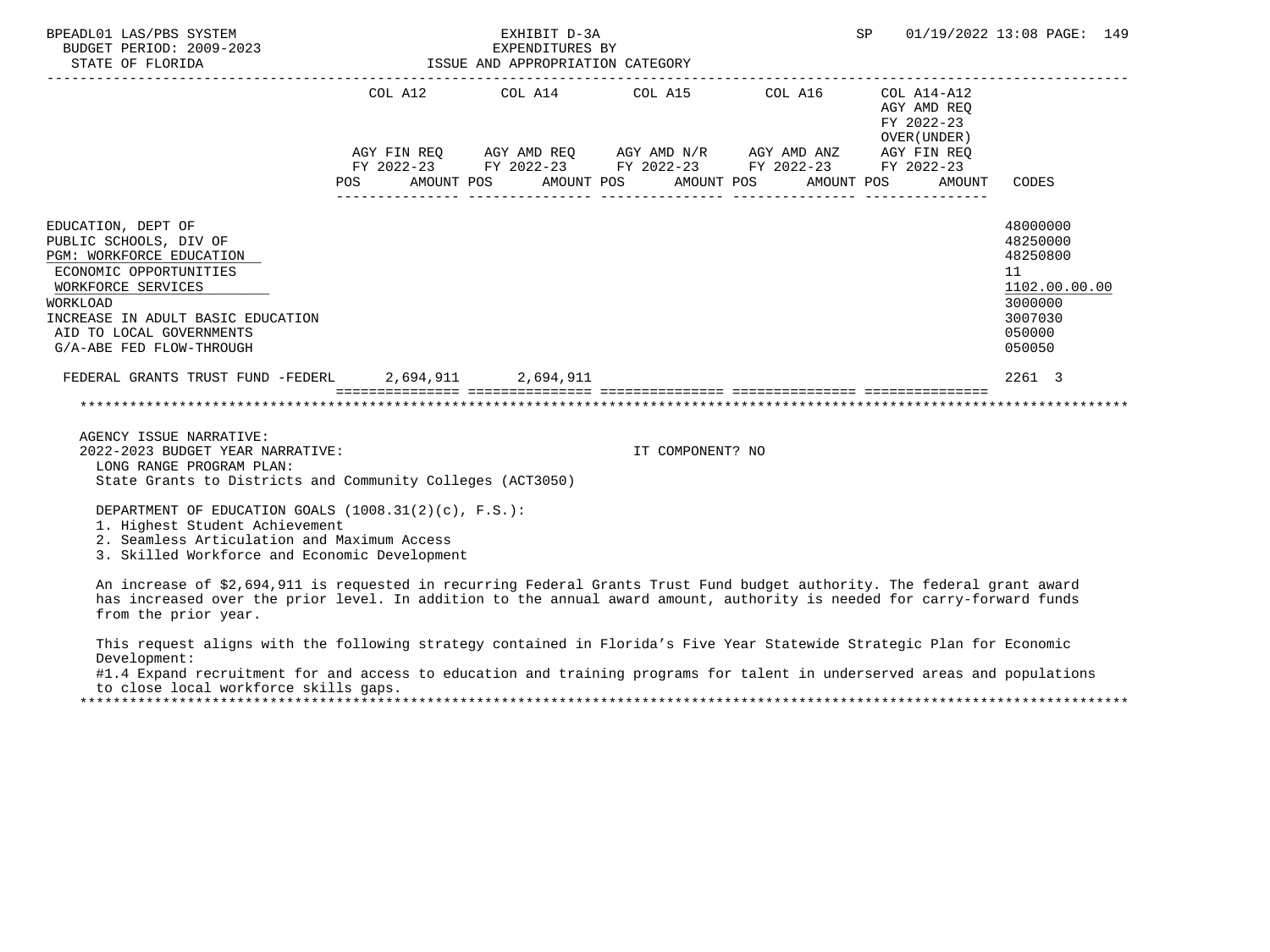| BPEADL01 LAS/PBS SYSTEM<br>BUDGET PERIOD: 2009-2023<br>STATE OF FLORIDA                                                                                                                                                            |  |  | EXHIBIT D-3A<br>EXPENDITURES BY<br>ISSUE AND APPROPRIATION CATEGORY |                                                                                                                       |                 | SP | 01/19/2022 13:08 PAGE: 150                                   |                                                                                                   |  |
|------------------------------------------------------------------------------------------------------------------------------------------------------------------------------------------------------------------------------------|--|--|---------------------------------------------------------------------|-----------------------------------------------------------------------------------------------------------------------|-----------------|----|--------------------------------------------------------------|---------------------------------------------------------------------------------------------------|--|
|                                                                                                                                                                                                                                    |  |  |                                                                     | COL A12 COL A14 COL A15 COL A16 COL A14-A12                                                                           |                 |    | AGY AMD REO<br>FY 2022-23<br>OVER (UNDER )                   |                                                                                                   |  |
|                                                                                                                                                                                                                                    |  |  |                                                                     | AGY FIN REQ AGY AMD REQ AGY AMD N/R AGY AMD ANZ AGY FIN REQ<br>FY 2022-23 FY 2022-23 FY 2022-23 FY 2022-23 FY 2022-23 | --------------- |    | POS AMOUNT POS AMOUNT POS AMOUNT POS AMOUNT POS AMOUNT CODES |                                                                                                   |  |
| EDUCATION, DEPT OF<br>PUBLIC SCHOOLS, DIV OF<br>PGM: WORKFORCE EDUCATION<br>ECONOMIC OPPORTUNITIES<br>WORKFORCE SERVICES<br><b>ENHANCEMENTS</b><br>OPEN DOOR GRANT PROGRAM<br>AID TO LOCAL GOVERNMENTS<br>G/A OPEN DOOR GRANT PRGM |  |  |                                                                     |                                                                                                                       |                 |    |                                                              | 48000000<br>48250000<br>48250800<br>11<br>1102.00.00.00<br>4000000<br>4000395<br>050000<br>050246 |  |
| GENERAL REVENUE FUND -STATE 15,000,000 15,000,000                                                                                                                                                                                  |  |  |                                                                     |                                                                                                                       |                 |    |                                                              | 1000 1                                                                                            |  |
|                                                                                                                                                                                                                                    |  |  |                                                                     |                                                                                                                       |                 |    |                                                              |                                                                                                   |  |

 AGENCY ISSUE NARRATIVE: 2022-2023 BUDGET YEAR NARRATIVE: IT COMPONENT? NO LONG RANGE PROGRAM PLAN: State Grants to Districts and Community Colleges (ACT3050)

DEPARTMENT OF EDUCATION GOALS (1008.31(2)(c), F.S.):

3. Skilled Workforce and Economic Development

 An increase of \$35,000,000 is requested in nonrecurring General Revenue funds for the Open Door Program. Of these funds, \$15,000,000 is in the Workforce Education Budget Entity (48250800) and \$20,000,000 is in the Florida Colleges Budget Entity (48400600) (see issue code 4000395). The Program provides grants to school district career centers, charter technical career centers and Florida College System institutions for two types of student grants: Last Dollar Grant and Student Investment Grant. Funds may be used to support short-term, high-demand career and technical education credentialing and certificate programs linked to the Master Credential List. Students must meet the following criteria to receive funds under both the Last Dollar Grant and the Student Investment Grant programs:

- (a) Be admitted to and enrolled full-time in an eligible program at an eligible institution;
- (b) Be a resident of this state as determined under Section 1009.21, F. S.;
- (c) Be unemployed, underemployed or furloughed;
- (d) Complete the Free Application for Federal Student Aid (FAFSA) for each academic year in which the grant is sought.

 This request aligns with the following strategy contained in Florida's Five Year Statewide Strategic Plan for Economic Development:

 #1.4 Expand recruitment for and access to education and training programs for talent in underserved areas and populations to close local workforce skills gaps.

Amended 2022-23 Narrative after December 15,2021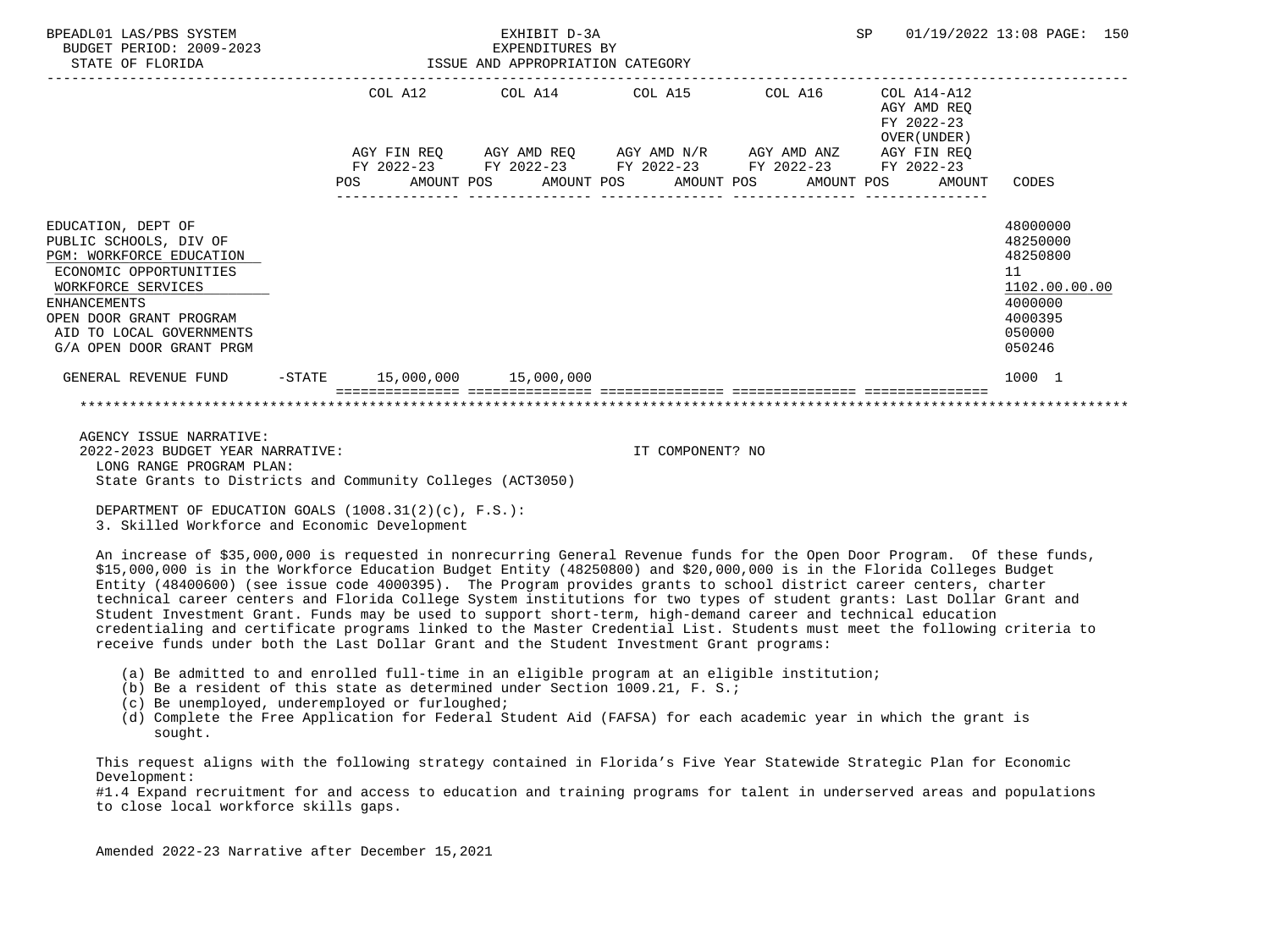| BPEADL01 LAS/PBS SYSTEM<br>BUDGET PERIOD: 2009-2023                                     |                                  | EXHIBIT D-3A<br>EXPENDITURES BY                                                                |  | SP                                                                                  | 01/19/2022 13:08 PAGE: 151                |  |
|-----------------------------------------------------------------------------------------|----------------------------------|------------------------------------------------------------------------------------------------|--|-------------------------------------------------------------------------------------|-------------------------------------------|--|
| STATE OF FLORIDA                                                                        | ISSUE AND APPROPRIATION CATEGORY |                                                                                                |  |                                                                                     |                                           |  |
|                                                                                         |                                  | $COL A12$ $COL A14$ $COL A15$ $COL A16$ $COL A14-A12$                                          |  | AGY AMD REO<br>FY 2022-23<br>OVER (UNDER )                                          |                                           |  |
|                                                                                         |                                  | AGY FIN REQ 6GY AMD REQ 6GY AMD N/R 6GY AMD ANZ<br>FY 2022-23 FY 2022-23 FY 2022-23 FY 2022-23 |  | AGY FIN REO<br>FY 2022-23<br>POS AMOUNT POS AMOUNT POS AMOUNT POS AMOUNT POS AMOUNT | CODES                                     |  |
|                                                                                         |                                  |                                                                                                |  |                                                                                     |                                           |  |
| EDUCATION, DEPT OF<br>PUBLIC SCHOOLS, DIV OF<br>PGM: WORKFORCE EDUCATION                |                                  |                                                                                                |  |                                                                                     | 48000000<br>48250000<br>48250800          |  |
| ECONOMIC OPPORTUNITIES<br>WORKFORCE SERVICES<br>ENHANCEMENTS<br>OPEN DOOR GRANT PROGRAM |                                  |                                                                                                |  |                                                                                     | 11<br>1102.00.00.00<br>4000000<br>4000395 |  |
| LONG RANGE PROGRAM PLAN:                                                                |                                  |                                                                                                |  |                                                                                     |                                           |  |

State Grants to Districts and Community Colleges (ACT3050)

 DEPARTMENT OF EDUCATION GOALS (1008.31(2)(c), F.S.): 3. Skilled Workforce and Economic Development

 An increase of \$35,000,000 is requested in recurring General Revenue funds for the Open Door Program. Of these funds, \$15,000,000 is in the Workforce Education Budget Entity (48250800)(see issue code 4000395) and \$20,000,000 is in the Florida Colleges Budget Entity (48400600). The Program provides grants to school district career centers, charter technical career centers and Florida College System institutions for two types of student grants: Last Dollar Grant and Student Investment Grant. Funds may be used to support short-term, high-demand career and technical education credentialing and certificate programs linked to the Master Credential List. Students must meet the following criteria to receive funds under both the Last Dollar Grant and the Student Investment Grant programs:

- (a) Be admitted to and enrolled full-time in an eligible program at an eligible institution;
- (b) Be a resident of this state as determined under Section 1009.21, F. S.;
- (c) Be unemployed, underemployed or furloughed;
- (d) Complete the Free Application for Federal Student Aid (FAFSA) for each academic year in which the grant is sought.

 This request aligns with the following strategy contained in Florida's Five Year Statewide Strategic Plan for Economic Development:

 #1.4 Expand recruitment for and access to education and training programs for talent in underserved areas and populations to close local workforce skills gaps.

 Summary: The request was changed from nonrecurring to recurring. The amounts remained the same. \*\*\*\*\*\*\*\*\*\*\*\*\*\*\*\*\*\*\*\*\*\*\*\*\*\*\*\*\*\*\*\*\*\*\*\*\*\*\*\*\*\*\*\*\*\*\*\*\*\*\*\*\*\*\*\*\*\*\*\*\*\*\*\*\*\*\*\*\*\*\*\*\*\*\*\*\*\*\*\*\*\*\*\*\*\*\*\*\*\*\*\*\*\*\*\*\*\*\*\*\*\*\*\*\*\*\*\*\*\*\*\*\*\*\*\*\*\*\*\*\*\*\*\*\*\*\*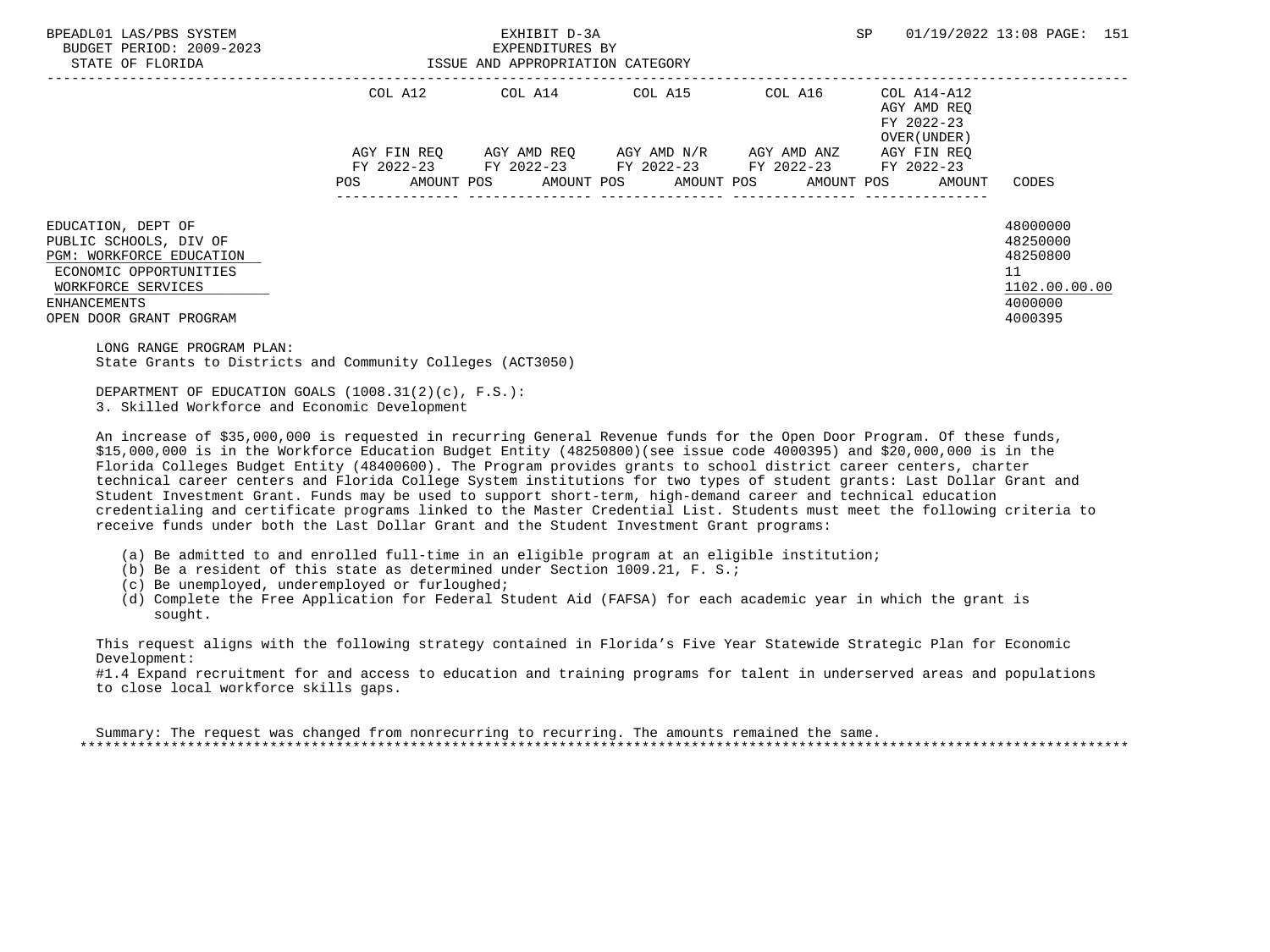| BPEADL01 LAS/PBS SYSTEM<br>BUDGET PERIOD: 2009-2023<br>ISSUE AND APPROPRIATION CATEGORY<br>STATE OF FLORIDA                                                                                                                                       |                                                                                                                       | EXHIBIT D-3A<br>EXPENDITURES BY |                                |                               | SP |                                                           | 01/19/2022 13:08 PAGE: 152                                                                        |  |
|---------------------------------------------------------------------------------------------------------------------------------------------------------------------------------------------------------------------------------------------------|-----------------------------------------------------------------------------------------------------------------------|---------------------------------|--------------------------------|-------------------------------|----|-----------------------------------------------------------|---------------------------------------------------------------------------------------------------|--|
|                                                                                                                                                                                                                                                   | COL A12 COL A14 COL A15 COL A16                                                                                       |                                 |                                | _____________________________ |    | COL A14-A12<br>AGY AMD REO<br>FY 2022-23<br>OVER (UNDER ) |                                                                                                   |  |
|                                                                                                                                                                                                                                                   | AGY FIN REQ AGY AMD REQ AGY AMD N/R AGY AMD ANZ AGY FIN REQ<br>FY 2022-23 FY 2022-23 FY 2022-23 FY 2022-23 FY 2022-23 |                                 |                                |                               |    |                                                           |                                                                                                   |  |
|                                                                                                                                                                                                                                                   | POS AMOUNT POS AMOUNT POS AMOUNT POS AMOUNT POS AMOUNT                                                                |                                 | ----------------               | ________________              |    |                                                           | CODES                                                                                             |  |
| EDUCATION, DEPT OF<br>PUBLIC SCHOOLS, DIV OF<br>PGM: WORKFORCE EDUCATION<br>ECONOMIC OPPORTUNITIES<br>WORKFORCE SERVICES<br>RESTORE NONRECURRING APPROPRIATION<br>LOTUS HOUSE WOMEN'S SHELTER<br>SPECIAL CATEGORIES<br>G/A-SCHOOL/INSTRUCT ENHANC |                                                                                                                       |                                 |                                |                               |    |                                                           | 48000000<br>48250000<br>48250800<br>11<br>1102.00.00.00<br>5300000<br>5300061<br>100000<br>104052 |  |
| $-$ STATE<br>GENERAL REVENUE FUND                                                                                                                                                                                                                 |                                                                                                                       |                                 | 100,000 100,000                |                               |    | 100,000 1000 1                                            |                                                                                                   |  |
|                                                                                                                                                                                                                                                   |                                                                                                                       |                                 | ============================== |                               |    |                                                           |                                                                                                   |  |

 AGENCY ISSUE NARRATIVE: 2022-2023 BUDGET YEAR NARRATIVE: IT COMPONENT? NO Amended 2022-23 Narrative after December 15, 2021

 The Department of Education is requesting the restoration of \$100,000 in nonrecurring General Revenue to maintain Fiscal Year 2021-2022 funding level of \$200,000 for the Lotus House Education and Employment Program for High Special Needs Homeless Women and Youth.

 The Lotus House Women's Shelter, founded in 2006, is a non-profit organization dedicated to improving the lives of poor, disadvantaged and homeless women, youth, and children. The Lotus House provides services such as shelter, medical and mental health care, parenting education, counseling and parent/child therapy, life skills and educational advancement, job readiness training, and enrichment activities. In order to fund its initiatives, the program relies on donations from individuals, corporations, foundations, and local and federal governments.

 Summary: This is a new issue. \*\*\*\*\*\*\*\*\*\*\*\*\*\*\*\*\*\*\*\*\*\*\*\*\*\*\*\*\*\*\*\*\*\*\*\*\*\*\*\*\*\*\*\*\*\*\*\*\*\*\*\*\*\*\*\*\*\*\*\*\*\*\*\*\*\*\*\*\*\*\*\*\*\*\*\*\*\*\*\*\*\*\*\*\*\*\*\*\*\*\*\*\*\*\*\*\*\*\*\*\*\*\*\*\*\*\*\*\*\*\*\*\*\*\*\*\*\*\*\*\*\*\*\*\*\*\*

| RESTORE NONRECURRING EDUCATIONAL               |           |           |           |        |  |  |  |  |
|------------------------------------------------|-----------|-----------|-----------|--------|--|--|--|--|
| 5300230<br>OPPORTUNITIES LEADING TO EMPLOYMENT |           |           |           |        |  |  |  |  |
| SPECIAL CATEGORIES                             |           |           |           | 100000 |  |  |  |  |
| G/A-STRAT STWD INITIATIVES                     |           |           |           | 104026 |  |  |  |  |
| GENERAL REVENUE FUND                           | $-$ STATE | 2,000,000 | 2,000,000 | 1000   |  |  |  |  |
|                                                |           |           |           |        |  |  |  |  |

 AGENCY ISSUE NARRATIVE: 2022-2023 BUDGET YEAR NARRATIVE: IT COMPONENT? NO LONG RANGE PROGRAM PLAN: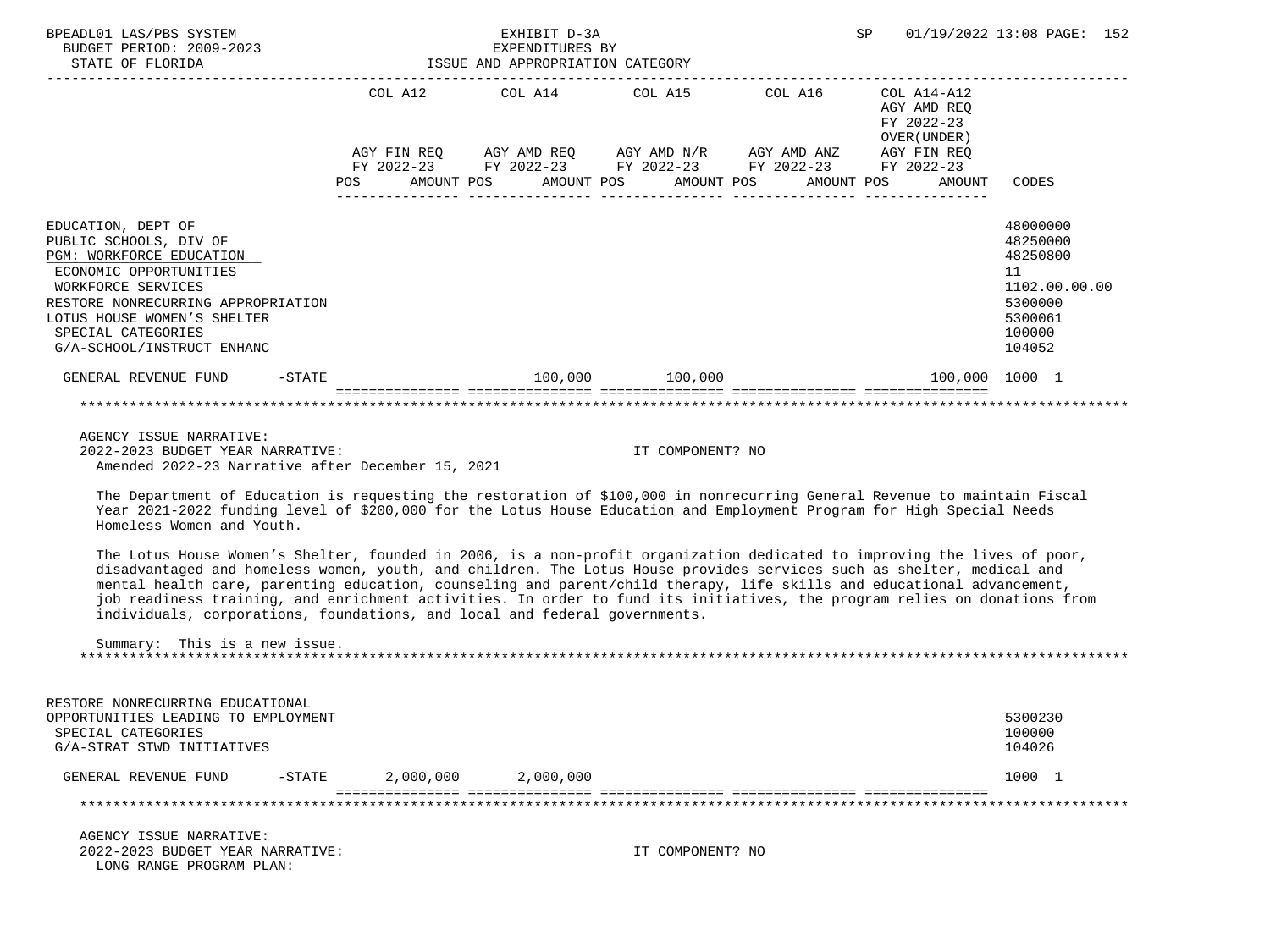| BPEADL01 LAS/PBS SYSTEM<br>BUDGET PERIOD: 2009-2023<br>STATE OF FLORIDA                                                  |             | EXHIBIT D-3A<br>EXPENDITURES BY<br>ISSUE AND APPROPRIATION CATEGORY | SP                                  | 01/19/2022 13:08 PAGE: 153 |                                                          |                                                         |
|--------------------------------------------------------------------------------------------------------------------------|-------------|---------------------------------------------------------------------|-------------------------------------|----------------------------|----------------------------------------------------------|---------------------------------------------------------|
|                                                                                                                          | COL A12     | COL A14 COL A15                                                     |                                     | COL A16                    | COL A14-A12<br>AGY AMD REQ<br>FY 2022-23<br>OVER (UNDER) |                                                         |
|                                                                                                                          | AGY FIN REO | FY 2022-23 FY 2022-23 FY 2022-23 FY 2022-23                         | AGY AMD REO AGY AMD N/R AGY AMD ANZ |                            | AGY FIN REO                                              |                                                         |
|                                                                                                                          | POS         | AMOUNT POS AMOUNT POS AMOUNT POS AMOUNT POS                         |                                     |                            | FY 2022-23<br>AMOUNT                                     | CODES                                                   |
| EDUCATION, DEPT OF<br>PUBLIC SCHOOLS, DIV OF<br>PGM: WORKFORCE EDUCATION<br>ECONOMIC OPPORTUNITIES<br>WORKFORCE SERVICES |             |                                                                     |                                     |                            |                                                          | 48000000<br>48250000<br>48250800<br>11<br>1102.00.00.00 |
| RESTORE NONRECURRING APPROPRIATION<br>RESTORE NONRECURRING EDUCATIONAL<br>OPPORTUNITIES LEADING TO EMPLOYMENT            |             |                                                                     |                                     |                            |                                                          | 5300000<br>5300230                                      |

 DEPARTMENT OF EDUCATION GOALS (1008.31(2)(c), F.S.): 3. Skilled Workforce and Economic Development

 The restoration of \$2,000,000 in nonrecurring General Revenue funds is requested to continue funding the reimbursement for workers' compensation insurance premiums as authorized in SB 366 and section 446.54, Florida Statutes. School districts and Florida College System institutions are considered employers of students 18 years of age or younger when they are participating in unpaid work-based learning opportunities. As such, school districts and colleges must cover these students under their workers' compensation insurance programs. These funds are used to reimburse the districts and colleges for the proportionate share of the costs of workers' compensation insurance premiums needed to provide workers' compensation coverage for eligible students.

 This request aligns with the following strategy contained in Florida's Five Year Statewide Strategic Plan for Economic Development:

 #1.4 Expand recruitment for and access to education and training programs for talent in underserved areas and populations to close local workforce skills gaps.

Amended 2022-23 Narrative after December 15,2021

LONG RANGE PROGRAM PLAN:

 DEPARTMENT OF EDUCATION GOALS (1008.31(2)(c), F.S.): 3. Skilled Workforce and Economic Development

 The restoration of \$2,000,000 in recurring General Revenue funds is requested to continue funding the reimbursement for workers' compensation insurance premiums as authorized in SB 366 and section 446.54, Florida Statutes. School districts and Florida College System institutions are considered employers of students 18 years of age or younger when they are participating in unpaid work-based learning opportunities. As such, school districts and colleges must cover these students under their workers' compensation insurance programs. These funds are used to reimburse the districts and colleges for the proportionate share of the costs of workers' compensation insurance premiums needed to provide workers' compensation coverage for eligible students.

 This request aligns with the following strategy contained in Florida's Five Year Statewide Strategic Plan for Economic Development:

#1.4 Expand recruitment for and access to education and training programs for talent in underserved areas and populations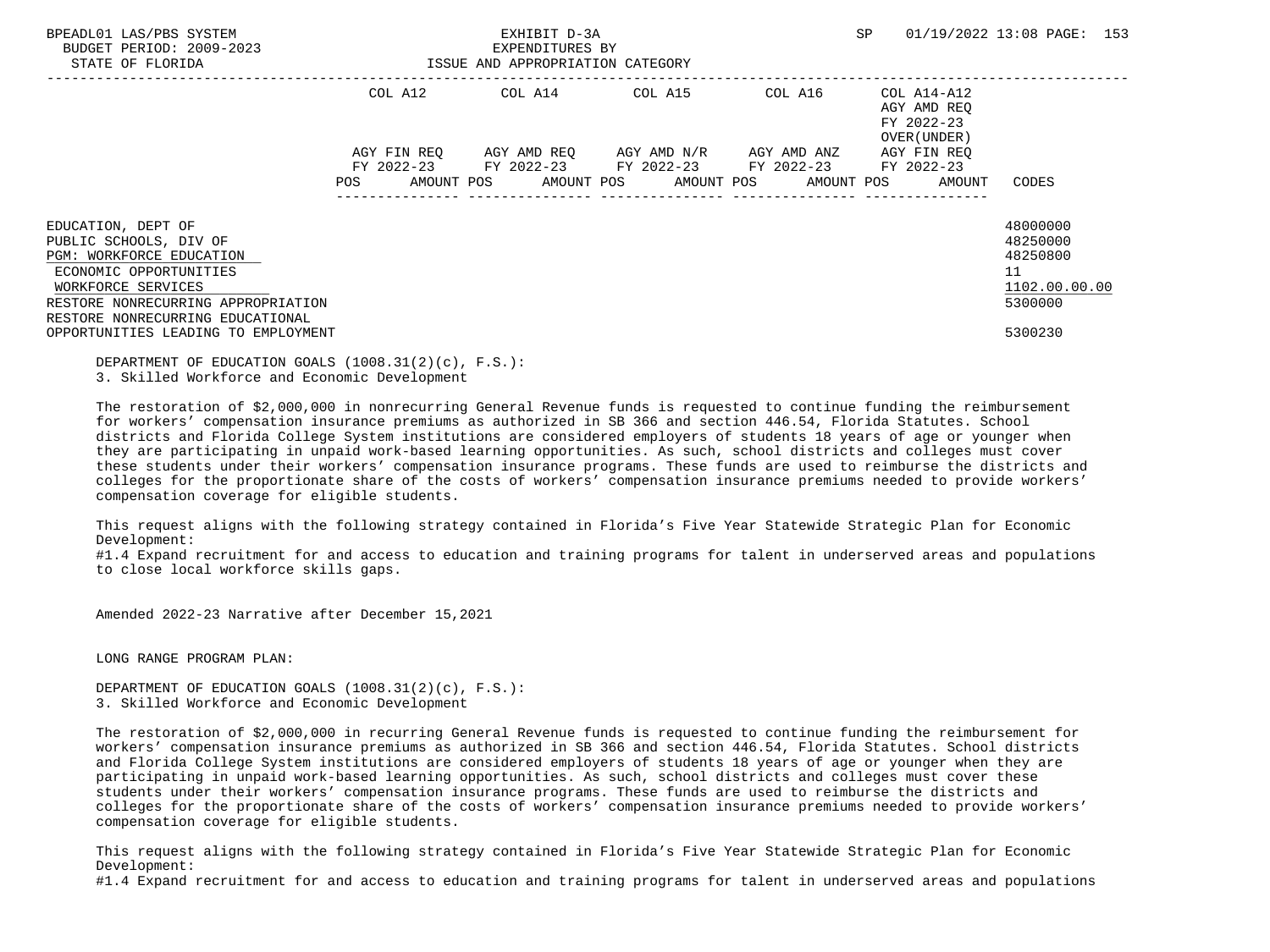| BPEADL01 LAS/PBS SYSTEM<br>BUDGET PERIOD: 2009-2023<br>STATE OF FLORIDA                                                                                                                                                                                                            | ISSUE AND APPROPRIATION CATEGORY | EXHIBIT D-3A<br>EXPENDITURES BY |                                                                                                                                                                           | SP         | 01/19/2022 13:08 PAGE: 154                                                       |                                                                               |
|------------------------------------------------------------------------------------------------------------------------------------------------------------------------------------------------------------------------------------------------------------------------------------|----------------------------------|---------------------------------|---------------------------------------------------------------------------------------------------------------------------------------------------------------------------|------------|----------------------------------------------------------------------------------|-------------------------------------------------------------------------------|
|                                                                                                                                                                                                                                                                                    | POS<br>AMOUNT POS                |                                 | COL A12 COL A14 COL A15 COL A16<br>AGY FIN REQ AGY AMD REQ AGY AMD N/R AGY AMD ANZ AGY FIN REQ<br>FY 2022-23 FY 2022-23 FY 2022-23 FY 2022-23<br>AMOUNT POS<br>AMOUNT POS | AMOUNT POS | COL A14-A12<br>AGY AMD REQ<br>FY 2022-23<br>OVER (UNDER)<br>FY 2022-23<br>AMOUNT | CODES                                                                         |
| EDUCATION, DEPT OF<br>PUBLIC SCHOOLS, DIV OF<br>PGM: WORKFORCE EDUCATION<br>ECONOMIC OPPORTUNITIES<br>WORKFORCE SERVICES<br>RESTORE NONRECURRING APPROPRIATION<br>RESTORE NONRECURRING EDUCATIONAL<br>OPPORTUNITIES LEADING TO EMPLOYMENT<br>to close local workforce skills gaps. |                                  |                                 |                                                                                                                                                                           |            |                                                                                  | 48000000<br>48250000<br>48250800<br>11<br>1102.00.00.00<br>5300000<br>5300230 |
| Summary: The request was changed from nonrecurring to recurring. The amount remained the same.                                                                                                                                                                                     |                                  |                                 |                                                                                                                                                                           |            |                                                                                  |                                                                               |
| TOTAL: WORKFORCE SERVICES<br>BY FUND TYPE                                                                                                                                                                                                                                          |                                  |                                 |                                                                                                                                                                           |            |                                                                                  | 1102.00.00.00                                                                 |
| GENERAL REVENUE FUND<br>TRUST FUNDS                                                                                                                                                                                                                                                |                                  | 229,950,180 229,950,180         |                                                                                                                                                                           |            | 5,100,000                                                                        | 1000<br>2000                                                                  |
| TOTAL PROG COMP                                                                                                                                                                                                                                                                    |                                  |                                 | 529, 255, 759 534, 355, 759 100, 000                                                                                                                                      |            | 5,100,000                                                                        |                                                                               |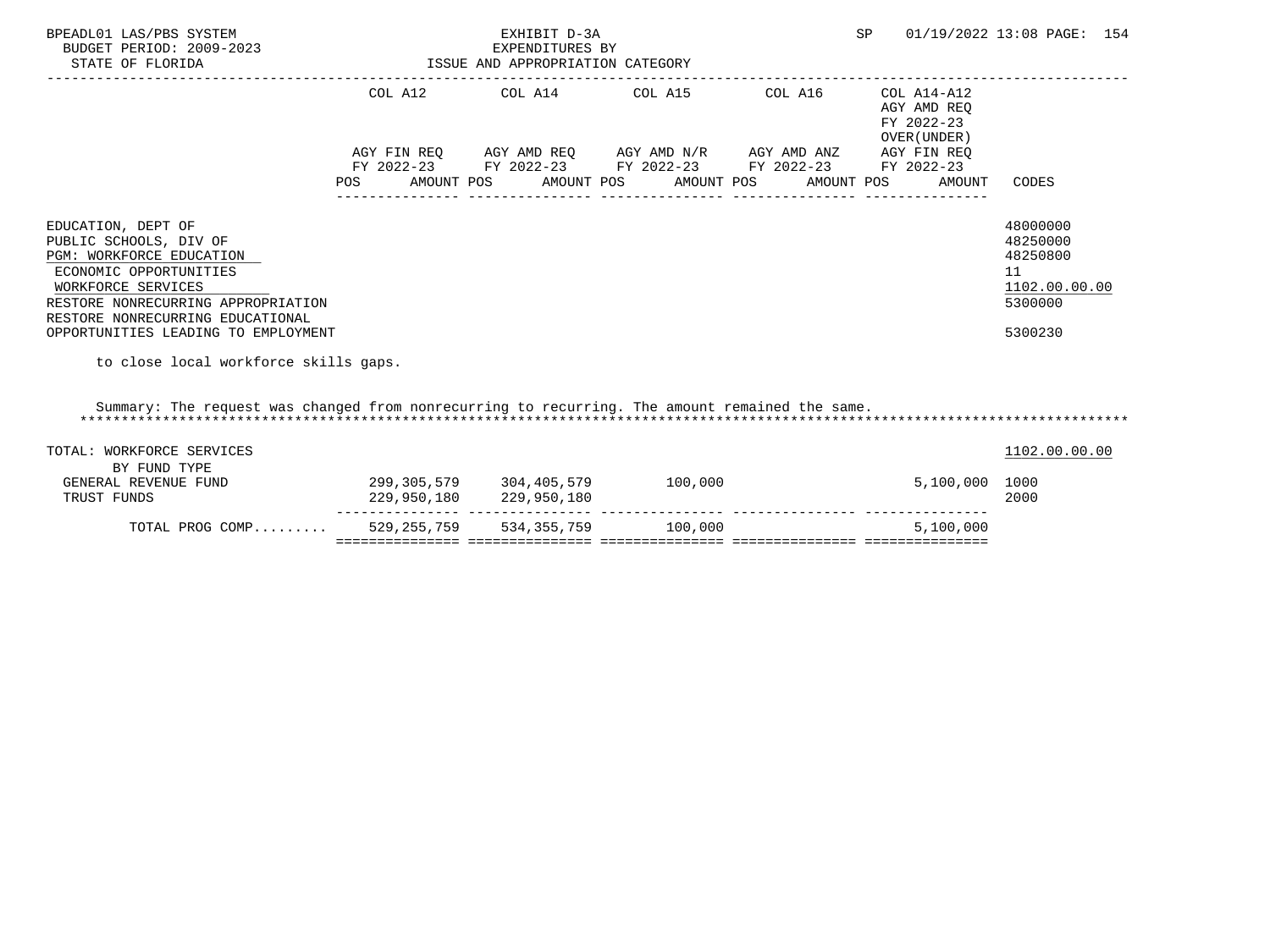| BPEADL01 LAS/PBS SYSTEM<br>BUDGET PERIOD: 2009-2023<br>STATE OF FLORIDA                                                                                                                                                                     |                | EXHIBIT D-3A<br>EXPENDITURES BY<br>ISSUE AND APPROPRIATION CATEGORY |                                                                                                                                                                |                 | SP 01/19/2022 13:08 PAGE: 155                                      |                                                                                                   |
|---------------------------------------------------------------------------------------------------------------------------------------------------------------------------------------------------------------------------------------------|----------------|---------------------------------------------------------------------|----------------------------------------------------------------------------------------------------------------------------------------------------------------|-----------------|--------------------------------------------------------------------|---------------------------------------------------------------------------------------------------|
|                                                                                                                                                                                                                                             | COL A12<br>POS | AMOUNT POS AMOUNT POS                                               | COL A14 COL A15 COL A16<br>AGY FIN REQ AGY AMD REQ AGY AMD N/R AGY AMD ANZ AGY FIN REQ<br>FY 2022-23 FY 2022-23 FY 2022-23 FY 2022-23 FY 2022-23<br>AMOUNT POS | AMOUNT POS      | COL A14-A12<br>AGY AMD REQ<br>FY 2022-23<br>OVER (UNDER)<br>AMOUNT | CODES                                                                                             |
| EDUCATION, DEPT OF<br>FLORIDA COLLEGES, DIV OF<br>PGM: FLORIDA COLLEGES<br>EDUCATION<br>OTHER POSTSECONDARY EDUC<br>ESTIMATED EXPENDITURES<br>ESTIMATED EXPENDITURES - OPERATIONS<br>AID TO LOCAL GOVERNMENTS<br>PERFORMANCE BASED INCENTIV |                |                                                                     |                                                                                                                                                                | _______________ |                                                                    | 48000000<br>48400000<br>48400600<br>03<br>0305.07.00.00<br>1000000<br>1001000<br>050000<br>050035 |
| GENERAL REVENUE FUND -STATE 14,000,000 14,000,000                                                                                                                                                                                           |                |                                                                     |                                                                                                                                                                |                 |                                                                    | 1000 1                                                                                            |
| STUDENT SUCCESS INCENTIVES                                                                                                                                                                                                                  |                |                                                                     |                                                                                                                                                                |                 |                                                                    | 050040                                                                                            |
| GENERAL REVENUE FUND -STATE 25,000,000 25,000,000                                                                                                                                                                                           |                |                                                                     |                                                                                                                                                                |                 |                                                                    | 1000 1                                                                                            |
| G/A-FL COLL SYS PRG FUND                                                                                                                                                                                                                    |                |                                                                     |                                                                                                                                                                |                 |                                                                    | 050217                                                                                            |
| GENERAL REVENUE FUND -STATE 1096,466,294 1096,466,294<br>EDUCATIONAL ENHANCEMENT TF-STATE 196,932,429 196,932,429                                                                                                                           |                |                                                                     |                                                                                                                                                                |                 |                                                                    | 1000 1<br>2178 1                                                                                  |
| TOTAL APPRO 1293,398,723 1293,398,723                                                                                                                                                                                                       |                |                                                                     |                                                                                                                                                                |                 |                                                                    |                                                                                                   |
| $G/A$ - FED GEER                                                                                                                                                                                                                            |                |                                                                     |                                                                                                                                                                |                 |                                                                    | 050245                                                                                            |
| FEDERAL GRANTS TRUST FUND -FEDERL 20,000,000 20,000,000                                                                                                                                                                                     |                |                                                                     |                                                                                                                                                                |                 |                                                                    | 2261 3                                                                                            |
| $G/A$ - FL POST ACAD LIB NET                                                                                                                                                                                                                |                |                                                                     |                                                                                                                                                                |                 |                                                                    | 052311                                                                                            |
| GENERAL REVENUE FUND<br>$-$ STATE                                                                                                                                                                                                           | 9,076,322      | 9,076,322                                                           |                                                                                                                                                                |                 |                                                                    | 1000 1                                                                                            |
| SPECIAL CATEGORIES<br>COMM ON COMMUNITY SERVICE                                                                                                                                                                                             |                |                                                                     |                                                                                                                                                                |                 |                                                                    | 100000<br>103644                                                                                  |
| GENERAL REVENUE FUND<br>-STATE                                                                                                                                                                                                              | 983,182        | 983,182                                                             |                                                                                                                                                                |                 |                                                                    | 1000 1                                                                                            |
| TOTAL: ESTIMATED EXPENDITURES - OPERATIONS<br>TOTAL ISSUE $1362,458,227$                                                                                                                                                                    |                | 1362,458,227                                                        |                                                                                                                                                                |                 |                                                                    | 1001000                                                                                           |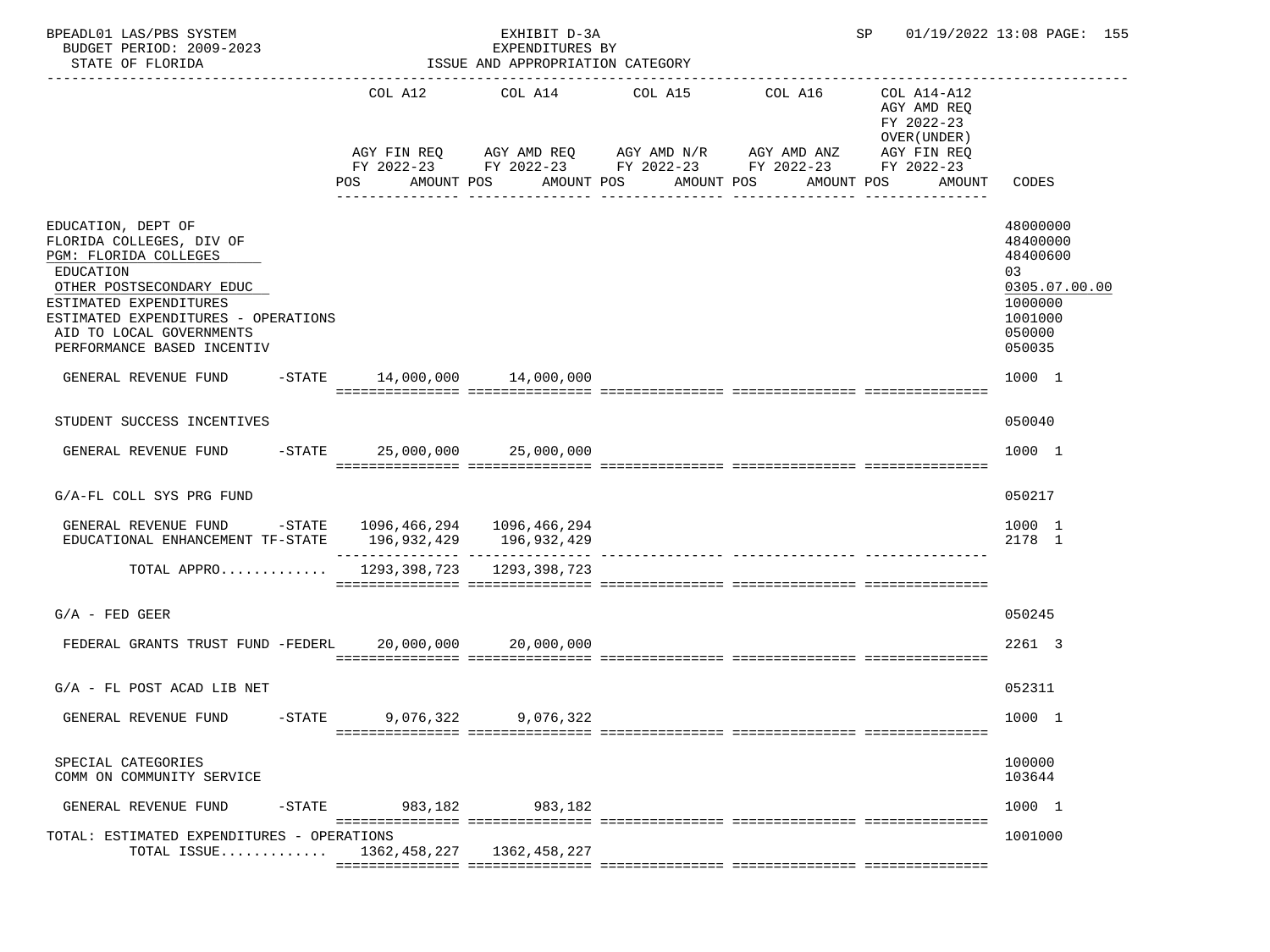| BPEADL01 LAS/PBS SYSTEM<br>BUDGET PERIOD: 2009-2023<br>STATE OF FLORIDA<br>. <u>_ _ _ _ _ _ _ _ _ _ _ _ _ _ _</u> _                                                                                                                                               |          |     |         | EXHIBIT D-3A<br>EXPENDITURES BY<br>ISSUE AND APPROPRIATION CATEGORY |         |                                                                                                                       |                                                          | SP 01/19/2022 13:08 PAGE: 156                                                                                  |
|-------------------------------------------------------------------------------------------------------------------------------------------------------------------------------------------------------------------------------------------------------------------|----------|-----|---------|---------------------------------------------------------------------|---------|-----------------------------------------------------------------------------------------------------------------------|----------------------------------------------------------|----------------------------------------------------------------------------------------------------------------|
|                                                                                                                                                                                                                                                                   |          |     | COL A12 | COL A14                                                             | COL A15 | COL A16                                                                                                               | COL A14-A12<br>AGY AMD REQ<br>FY 2022-23<br>OVER (UNDER) |                                                                                                                |
|                                                                                                                                                                                                                                                                   |          | POS |         | AMOUNT POS AMOUNT POS AMOUNT POS                                    |         | AGY FIN REQ AGY AMD REQ AGY AMD N/R AGY AMD ANZ AGY FIN REQ<br>FY 2022-23 FY 2022-23 FY 2022-23 FY 2022-23 FY 2022-23 | AGY FIN REQ<br>AMOUNT POS<br>AMOUNT                      | CODES                                                                                                          |
| EDUCATION, DEPT OF<br>FLORIDA COLLEGES, DIV OF<br>PGM: FLORIDA COLLEGES<br>EDUCATION<br>OTHER POSTSECONDARY EDUC<br>NONRECURRING EXPENDITURES<br>SOUTH FLORIDA STATE COLLEGE<br>CLINICAL IMMERSION CENTER<br>AID TO LOCAL GOVERNMENTS<br>G/A-FL COLL SYS PRG FUND |          |     |         |                                                                     |         |                                                                                                                       |                                                          | 48000000<br>48400000<br>48400600<br>03 <sub>o</sub><br>0305.07.00.00<br>2100000<br>2103C05<br>050000<br>050217 |
| GENERAL REVENUE FUND                                                                                                                                                                                                                                              |          |     |         | $-$ STATE 1,000,000 - 1,000,000 -                                   |         |                                                                                                                       |                                                          | 1000 1                                                                                                         |
| TALLAHASSEE COMMUNITY COLLEGE -<br>LEON WORKS EXPO AND JUNIOR<br>APPRENTICESHIP PROGRAM<br>AID TO LOCAL GOVERNMENTS<br>G/A-FL COLL SYS PRG FUND                                                                                                                   |          |     |         |                                                                     |         |                                                                                                                       |                                                          | 2103C07<br>050000<br>050217                                                                                    |
| GENERAL REVENUE FUND                                                                                                                                                                                                                                              | $-STATE$ |     |         | $50,000 - 50,000 -$                                                 |         |                                                                                                                       |                                                          | 1000 1                                                                                                         |
| TALLAHASSEE COMMUNITY COLLEGE -<br>NURSING PROGRAM EXPANSION<br>AID TO LOCAL GOVERNMENTS<br>G/A-FL COLL SYS PRG FUND                                                                                                                                              |          |     |         |                                                                     |         |                                                                                                                       |                                                          | 2103C08<br>050000<br>050217                                                                                    |
| GENERAL REVENUE FUND                                                                                                                                                                                                                                              |          |     |         | -STATE 500,000- 500,000-                                            |         |                                                                                                                       |                                                          | 1000 1                                                                                                         |
| DAYTONA STATE COLLEGE - CRITICAL<br>NURSING AND HEALTH SCIENCES IN<br>FLAGLER COUNTY<br>AID TO LOCAL GOVERNMENTS<br>G/A-FL COLL SYS PRG FUND                                                                                                                      |          |     |         |                                                                     |         |                                                                                                                       |                                                          | 2103C12<br>050000<br>050217                                                                                    |
| GENERAL REVENUE FUND                                                                                                                                                                                                                                              |          |     |         | -STATE 200,000- 200,000-                                            |         |                                                                                                                       |                                                          | 1000 1                                                                                                         |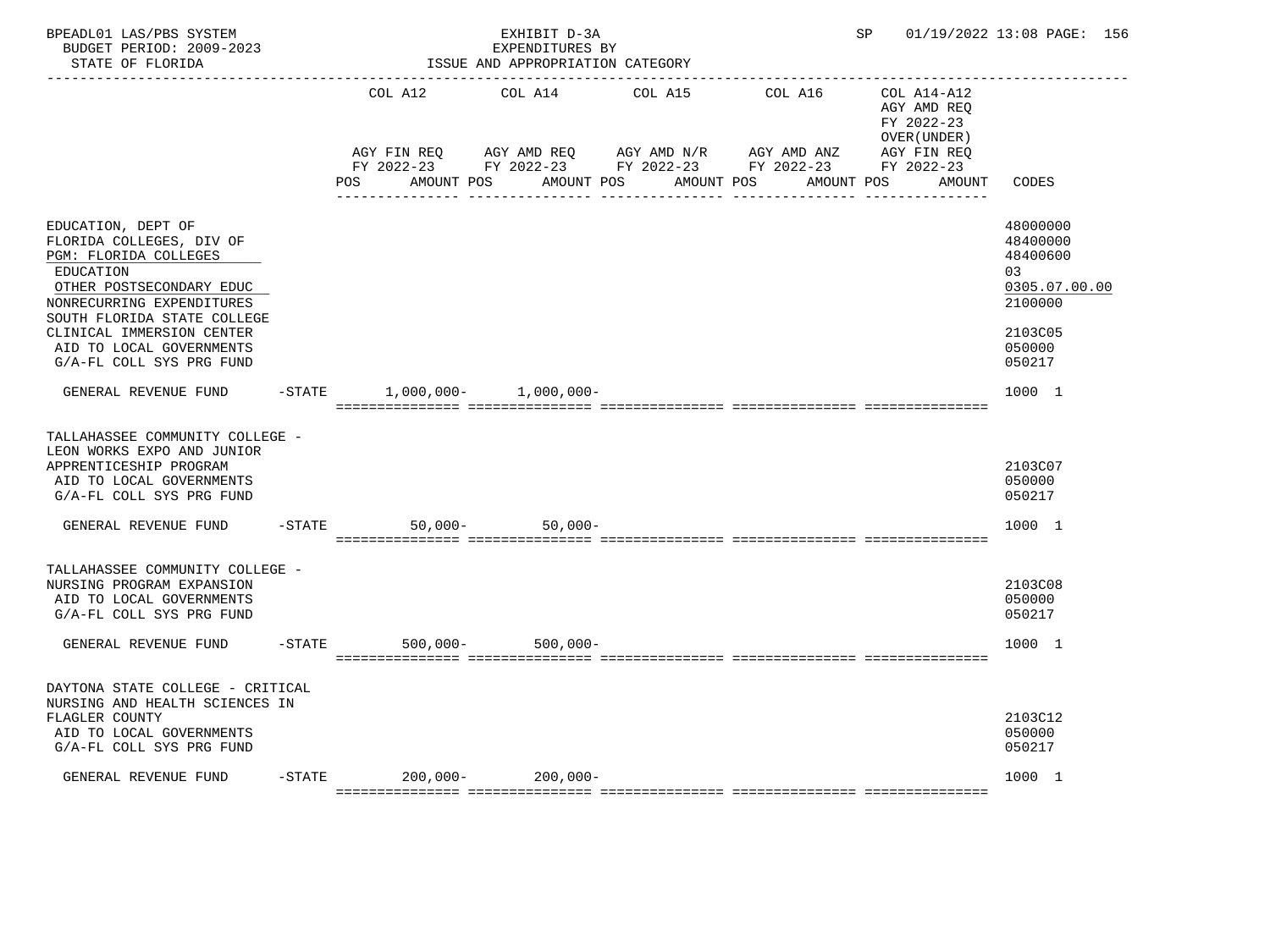| BPEADL01 LAS/PBS SYSTEM<br>BUDGET PERIOD: 2009-2023<br>STATE OF FLORIDA                                                                                                                                                  |                                |     |                         |  | EXHIBIT D-3A<br>EXPENDITURES BY<br>ISSUE AND APPROPRIATION CATEGORY |  |                                                                                                                       |                       |                                                          | SP and the set of the set of the set of the set of the set of the set of the set of the set of the set of the set of the set of the set of the set of the set of the set of the set of the set of the set of the set of the se |  |        | 01/19/2022 13:08 PAGE: 157                                                                        |  |
|--------------------------------------------------------------------------------------------------------------------------------------------------------------------------------------------------------------------------|--------------------------------|-----|-------------------------|--|---------------------------------------------------------------------|--|-----------------------------------------------------------------------------------------------------------------------|-----------------------|----------------------------------------------------------|--------------------------------------------------------------------------------------------------------------------------------------------------------------------------------------------------------------------------------|--|--------|---------------------------------------------------------------------------------------------------|--|
|                                                                                                                                                                                                                          |                                |     | COL A12 COL A14 COL A15 |  |                                                                     |  | COL A16                                                                                                               |                       | COL A14-A12<br>AGY AMD REQ<br>FY 2022-23<br>OVER (UNDER) |                                                                                                                                                                                                                                |  |        |                                                                                                   |  |
|                                                                                                                                                                                                                          |                                | POS |                         |  | AMOUNT POS AMOUNT POS                                               |  | AGY FIN REQ AGY AMD REQ AGY AMD N/R AGY AMD ANZ AGY FIN REQ<br>FY 2022-23 FY 2022-23 FY 2022-23 FY 2022-23 FY 2022-23 | AMOUNT POS AMOUNT POS |                                                          |                                                                                                                                                                                                                                |  | AMOUNT | CODES                                                                                             |  |
| EDUCATION, DEPT OF<br>FLORIDA COLLEGES, DIV OF<br>PGM: FLORIDA COLLEGES<br>EDUCATION<br>OTHER POSTSECONDARY EDUC<br>NONRECURRING EXPENDITURES<br>OPEN DOOR GRANT PROGRAM<br>AID TO LOCAL GOVERNMENTS<br>$G/A$ - FED GEER |                                |     |                         |  |                                                                     |  |                                                                                                                       |                       |                                                          |                                                                                                                                                                                                                                |  |        | 48000000<br>48400000<br>48400600<br>03<br>0305.07.00.00<br>2100000<br>2103347<br>050000<br>050245 |  |
| FEDERAL GRANTS TRUST FUND -FEDERL 20,000,000- 20,000,000-                                                                                                                                                                |                                |     |                         |  |                                                                     |  |                                                                                                                       |                       |                                                          |                                                                                                                                                                                                                                |  |        | 2261 3                                                                                            |  |
| JULY IN NOVEMBER - THE STORY OF THE<br>1920 OCOEE ELECTION DAY RIOTS<br>AID TO LOCAL GOVERNMENTS<br>G/A-FL COLL SYS PRG FUND                                                                                             |                                |     |                         |  |                                                                     |  |                                                                                                                       |                       |                                                          |                                                                                                                                                                                                                                |  |        | 2103351<br>050000<br>050217                                                                       |  |
| GENERAL REVENUE FUND                                                                                                                                                                                                     | $-STATE$ 1,000,000- 1,000,000- |     |                         |  |                                                                     |  |                                                                                                                       |                       |                                                          |                                                                                                                                                                                                                                |  |        | 1000 1                                                                                            |  |
| SAINT PETERSBURG COLLEGE - LAW<br>ENFORCEMENT SIMULATION CITY<br>AID TO LOCAL GOVERNMENTS<br>G/A-FL COLL SYS PRG FUND                                                                                                    |                                |     |                         |  |                                                                     |  |                                                                                                                       |                       |                                                          |                                                                                                                                                                                                                                |  |        | 2103352<br>050000<br>050217                                                                       |  |
| GENERAL REVENUE FUND                                                                                                                                                                                                     | -STATE 510,000- 510,000-       |     |                         |  |                                                                     |  |                                                                                                                       |                       |                                                          |                                                                                                                                                                                                                                |  |        | 1000 1                                                                                            |  |
| PASCO-HERNANDO STATE COLLEGE -<br>INSTRUCTIONAL AND PERFORMING ARTS<br><b>CENTER</b><br>AID TO LOCAL GOVERNMENTS<br>G/A-FL COLL SYS PRG FUND                                                                             |                                |     |                         |  |                                                                     |  |                                                                                                                       |                       |                                                          |                                                                                                                                                                                                                                |  |        | 2103355<br>050000<br>050217                                                                       |  |
| GENERAL REVENUE FUND                                                                                                                                                                                                     | $-STATE$ 1,000,000- 1,000,000- |     |                         |  |                                                                     |  |                                                                                                                       |                       |                                                          |                                                                                                                                                                                                                                |  |        | 1000 1                                                                                            |  |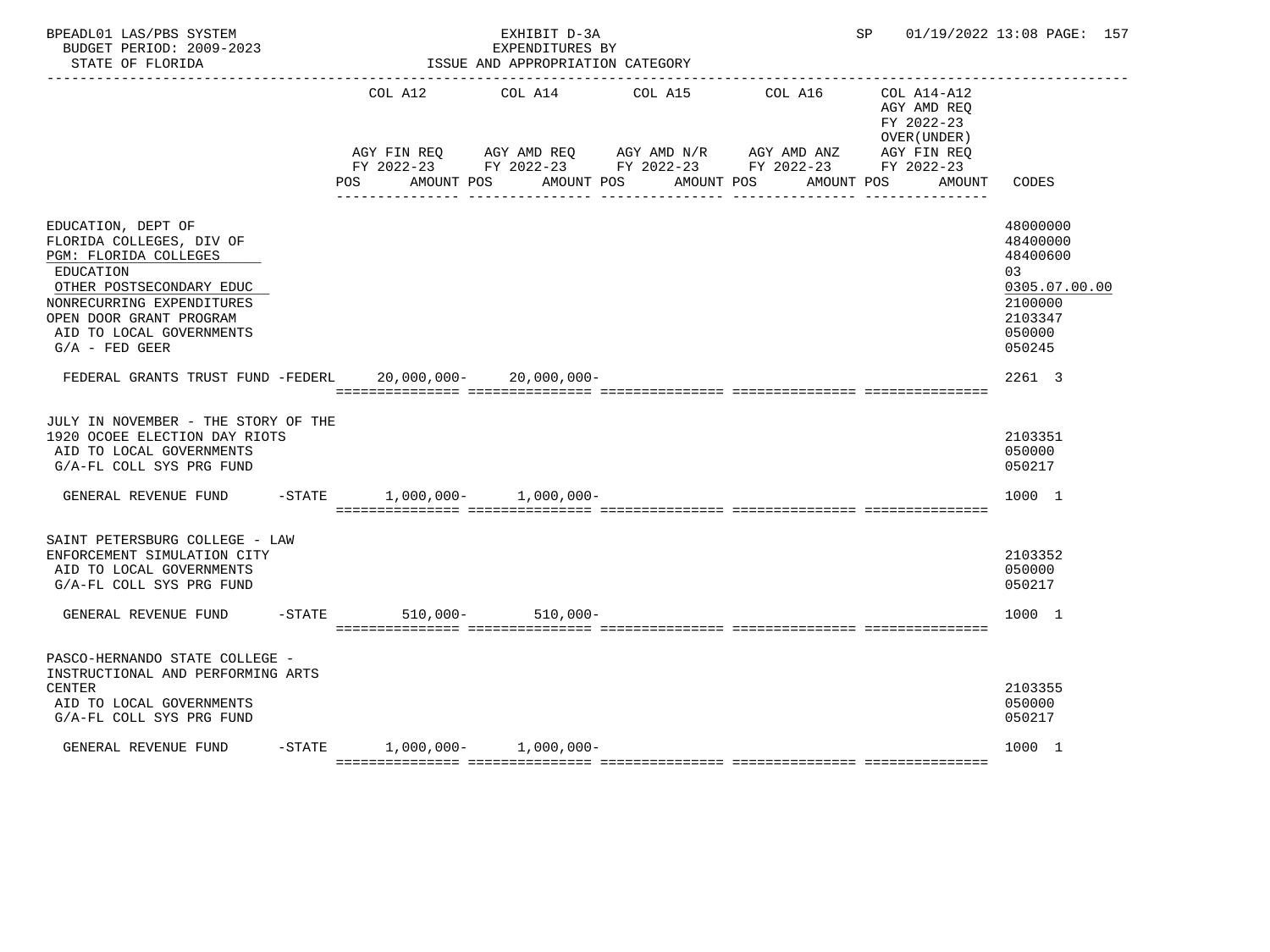| BPEADL01 LAS/PBS SYSTEM<br>BUDGET PERIOD: 2009-2023<br>STATE OF FLORIDA                                                                                                                                           |           |                   | EXHIBIT D-3A<br>EXPENDITURES BY<br>ISSUE AND APPROPRIATION CATEGORY |                          |                                                                                                | SP                                                       | 01/19/2022 13:08 PAGE: 158                                         |
|-------------------------------------------------------------------------------------------------------------------------------------------------------------------------------------------------------------------|-----------|-------------------|---------------------------------------------------------------------|--------------------------|------------------------------------------------------------------------------------------------|----------------------------------------------------------|--------------------------------------------------------------------|
|                                                                                                                                                                                                                   |           |                   | COL A12 COL A14 COL A15                                             |                          | COL A16                                                                                        | COL A14-A12<br>AGY AMD REQ<br>FY 2022-23<br>OVER (UNDER) |                                                                    |
|                                                                                                                                                                                                                   |           | POS<br>AMOUNT POS |                                                                     | AMOUNT POS<br>AMOUNT POS | AGY FIN REQ AGY AMD REQ AGY AMD N/R AGY AMD ANZ<br>FY 2022-23 FY 2022-23 FY 2022-23 FY 2022-23 | AGY FIN REQ<br>FY 2022-23<br>AMOUNT POS<br>AMOUNT        | CODES                                                              |
| EDUCATION, DEPT OF<br>FLORIDA COLLEGES, DIV OF<br>PGM: FLORIDA COLLEGES<br>EDUCATION<br>OTHER POSTSECONDARY EDUC<br>NONRECURRING EXPENDITURES<br>SAINT PETERSBURG COLLEGE MIDTOWN<br>CAMPUS DIGITAL INCLUSION AND |           |                   |                                                                     |                          |                                                                                                |                                                          | 48000000<br>48400000<br>48400600<br>03<br>0305.07.00.00<br>2100000 |
| <b>ENHANCEMENTS</b><br>AID TO LOCAL GOVERNMENTS<br>G/A-FL COLL SYS PRG FUND                                                                                                                                       |           |                   |                                                                     |                          |                                                                                                |                                                          | 2103356<br>050000<br>050217                                        |
| GENERAL REVENUE FUND -STATE 674,484- 674,484-                                                                                                                                                                     |           |                   |                                                                     |                          |                                                                                                |                                                          | 1000 1                                                             |
| SEMINOLE STATE COLLEGE -<br>CONSTRUCTION TRADES PROGRAM<br>AID TO LOCAL GOVERNMENTS<br>G/A-FL COLL SYS PRG FUND                                                                                                   |           |                   |                                                                     |                          |                                                                                                |                                                          | 2103358<br>050000<br>050217                                        |
| GENERAL REVENUE FUND -STATE 250,000- 250,000-                                                                                                                                                                     |           |                   |                                                                     |                          |                                                                                                |                                                          | 1000 1                                                             |
| VETO PASCO-HERNANDO STATE COLLEGE -<br>INSTRUCTIONAL AND PERFORMING ARTS<br>CENTER (SENATE FORM 1756) (HB 2683)<br>AID TO LOCAL GOVERNMENTS<br>G/A-FL COLL SYS PRG FUND                                           |           |                   |                                                                     |                          |                                                                                                |                                                          | 2103359<br>050000<br>050217                                        |
| GENERAL REVENUE FUND -STATE                                                                                                                                                                                       |           |                   | 1,000,000 1,000,000                                                 |                          |                                                                                                |                                                          | 1000 1                                                             |
| VETO SAINT PETERSBURG COLLEGE -<br>MIDTOWN CAMPUS DIGITAL INCLUSION<br>AND ENHANCEMENTS (SENATE FORM 1419)<br>(HB 3481)<br>AID TO LOCAL GOVERNMENTS<br>G/A-FL COLL SYS PRG FUND                                   |           |                   |                                                                     |                          |                                                                                                |                                                          | 2103360<br>050000<br>050217                                        |
| GENERAL REVENUE FUND                                                                                                                                                                                              | $-$ STATE | 674,484           | 674,484                                                             |                          |                                                                                                |                                                          | 1000 1                                                             |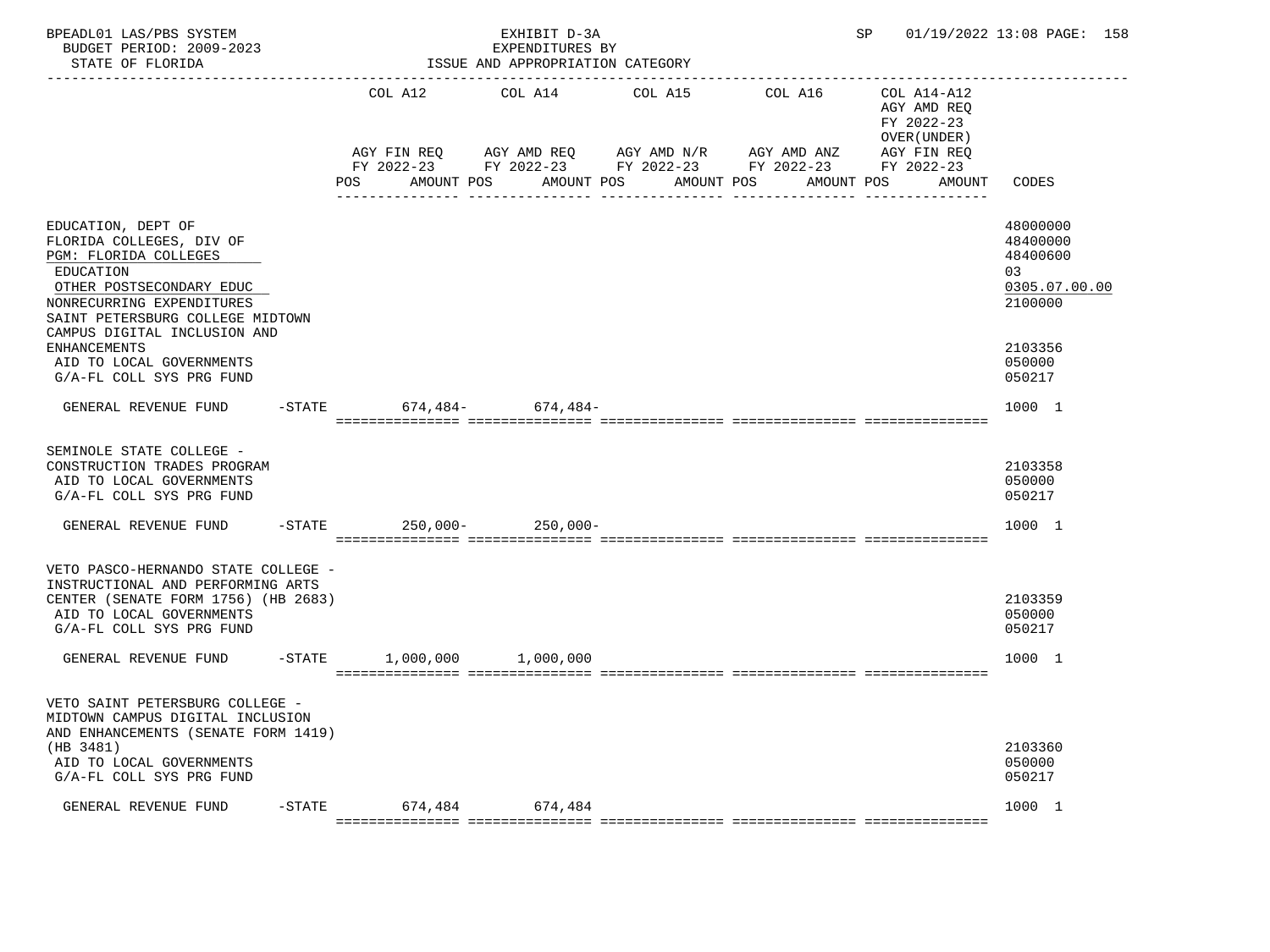| BPEADL01 LAS/PBS SYSTEM<br>BUDGET PERIOD: 2009-2023<br>STATE OF FLORIDA                                                                                                                                                                                                                                          |            | EXHIBIT D-3A<br>EXPENDITURES BY<br>ISSUE AND APPROPRIATION CATEGORY |                                                                                                                                              | SP 01/19/2022 13:08 PAGE: 159                                                                              |                                                                                                   |
|------------------------------------------------------------------------------------------------------------------------------------------------------------------------------------------------------------------------------------------------------------------------------------------------------------------|------------|---------------------------------------------------------------------|----------------------------------------------------------------------------------------------------------------------------------------------|------------------------------------------------------------------------------------------------------------|---------------------------------------------------------------------------------------------------|
|                                                                                                                                                                                                                                                                                                                  | POS        | COL A12 COL A14 COL A15<br>AMOUNT POS                               | AGY FIN REQ 6 AGY AMD REQ 6 AGY AMD N/R 66 AGY AMD ANZ<br>FY 2022-23 FY 2022-23 FY 2022-23 FY 2022-23 FY 2022-23<br>AMOUNT POS<br>AMOUNT POS | COL A16<br>COL A14-A12<br>AGY AMD REQ<br>FY 2022-23<br>OVER (UNDER)<br>AGY FIN REQ<br>AMOUNT POS<br>AMOUNT | CODES                                                                                             |
| EDUCATION, DEPT OF<br>FLORIDA COLLEGES, DIV OF<br>PGM: FLORIDA COLLEGES<br>EDUCATION<br>OTHER POSTSECONDARY EDUC<br>NONRECURRING EXPENDITURES<br>VETO STATE COLLEGE OF FLORIDA,<br>MANATEE-SARASOTA - NURSING CENTER<br>OF EXCELLENCE (SENATE FORM 1097)<br>AID TO LOCAL GOVERNMENTS<br>G/A-FL COLL SYS PRG FUND |            |                                                                     |                                                                                                                                              |                                                                                                            | 48000000<br>48400000<br>48400600<br>03<br>0305.07.00.00<br>2100000<br>2103361<br>050000<br>050217 |
| GENERAL REVENUE FUND -STATE 250,000 250,000                                                                                                                                                                                                                                                                      |            |                                                                     |                                                                                                                                              |                                                                                                            | 1000 1                                                                                            |
| VETO TALLAHASSEE COMMUNITY COLLEGE<br>- LEON WORKS EXPO AND JUNIOR<br>APPRENTICESHIP PROGRAM (SENATE FORM<br>1538) (HB 3355)<br>AID TO LOCAL GOVERNMENTS<br>G/A-FL COLL SYS PRG FUND                                                                                                                             |            |                                                                     |                                                                                                                                              |                                                                                                            | 2103362<br>050000<br>050217                                                                       |
| GENERAL REVENUE FUND -STATE                                                                                                                                                                                                                                                                                      |            | 50,000<br>50,000                                                    |                                                                                                                                              |                                                                                                            | 1000 1                                                                                            |
| VETO VALENCIA COLLEGE - JULY IN<br>NOVEMBER THE STORY OF THE 1920<br>OCOEE ELECTION DAY RIOTS (SENATE<br>FORM 1632)<br>AID TO LOCAL GOVERNMENTS<br>G/A-FL COLL SYS PRG FUND                                                                                                                                      |            |                                                                     |                                                                                                                                              |                                                                                                            | 2103363<br>050000<br>050217                                                                       |
| GENERAL REVENUE FUND -STATE 1,000,000 1,000,000                                                                                                                                                                                                                                                                  |            |                                                                     |                                                                                                                                              |                                                                                                            | 1000 1                                                                                            |
| STATE COLLEGE OF FLORIDA, MANATEE-<br>SARASOTA - NURSING CENTER OF<br><b>EXCELLENCE</b><br>AID TO LOCAL GOVERNMENTS<br>G/A-FL COLL SYS PRG FUND<br>GENERAL REVENUE FUND<br>$-$ STATE                                                                                                                             | $250,000-$ | $250,000-$                                                          |                                                                                                                                              |                                                                                                            | 2103952<br>050000<br>050217<br>1000 1                                                             |
|                                                                                                                                                                                                                                                                                                                  |            |                                                                     |                                                                                                                                              |                                                                                                            |                                                                                                   |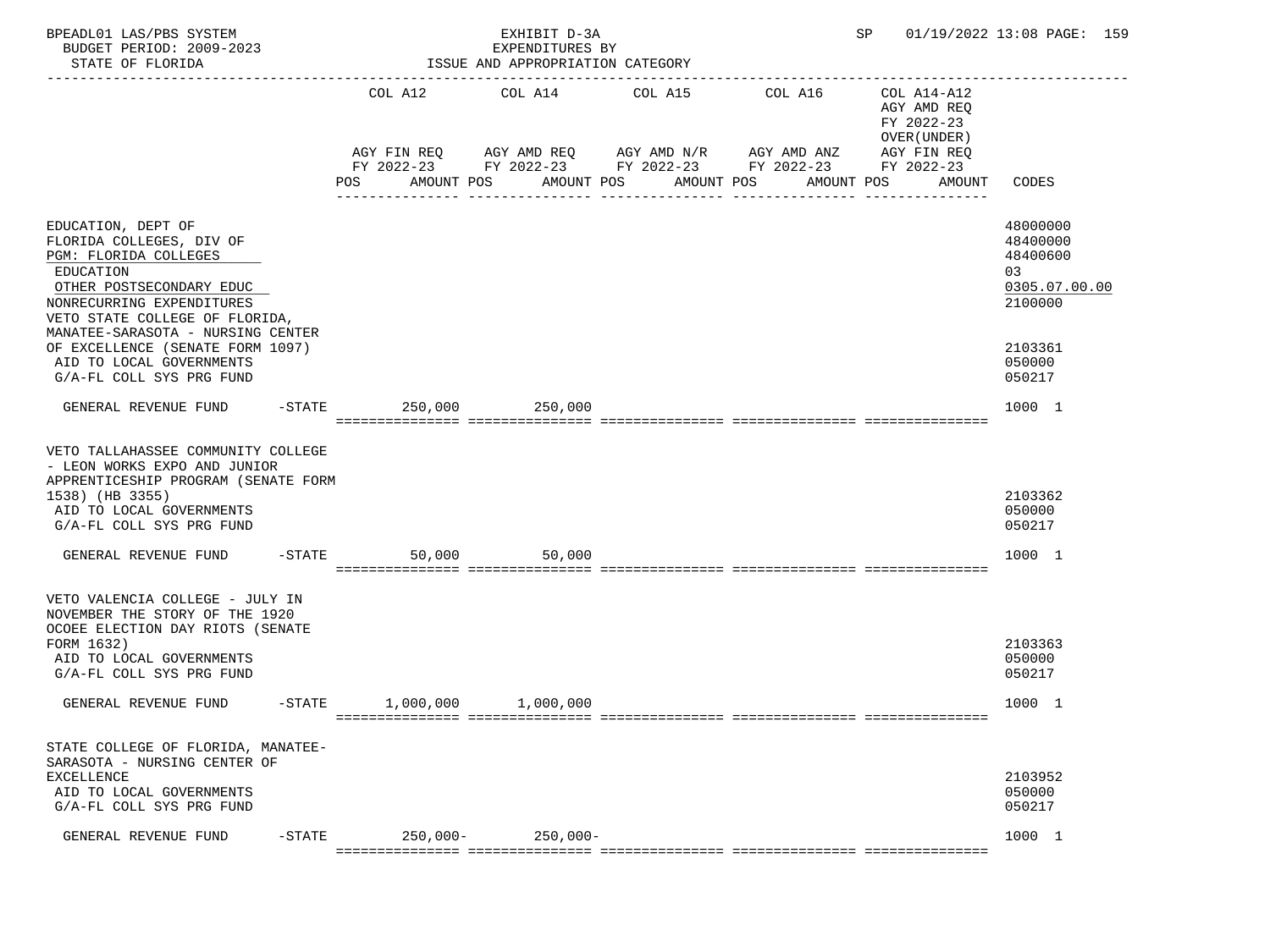| BPEADL01 LAS/PBS SYSTEM<br>BUDGET PERIOD: 2009-2023<br>STATE OF FLORIDA                                                                                                                                                    |  | ISSUE AND APPROPRIATION CATEGORY | EXHIBIT D-3A<br>EXPENDITURES BY |                                                                                                                       |  | SP |                                                        | 01/19/2022 13:08 PAGE: 160                                                                        |  |
|----------------------------------------------------------------------------------------------------------------------------------------------------------------------------------------------------------------------------|--|----------------------------------|---------------------------------|-----------------------------------------------------------------------------------------------------------------------|--|----|--------------------------------------------------------|---------------------------------------------------------------------------------------------------|--|
|                                                                                                                                                                                                                            |  |                                  |                                 | COL A12 COL A14 COL A15 COL A16 COL A14-A12                                                                           |  |    | AGY AMD REO<br>FY 2022-23<br>OVER (UNDER)              |                                                                                                   |  |
|                                                                                                                                                                                                                            |  |                                  |                                 | AGY FIN REO AGY AMD REO AGY AMD N/R AGY AMD ANZ AGY FIN REO<br>FY 2022-23 FY 2022-23 FY 2022-23 FY 2022-23 FY 2022-23 |  |    | POS AMOUNT POS AMOUNT POS AMOUNT POS AMOUNT POS AMOUNT | CODES                                                                                             |  |
| EDUCATION, DEPT OF<br>FLORIDA COLLEGES, DIV OF<br>PGM: FLORIDA COLLEGES<br>EDUCATION<br>OTHER POSTSECONDARY EDUC<br><b>ENHANCEMENTS</b><br>OPEN DOOR GRANT PROGRAM<br>AID TO LOCAL GOVERNMENTS<br>G/A OPEN DOOR GRANT PRGM |  |                                  |                                 |                                                                                                                       |  |    |                                                        | 48000000<br>48400000<br>48400600<br>03<br>0305.07.00.00<br>4000000<br>4000395<br>050000<br>050246 |  |
| GENERAL REVENUE FUND -STATE 20,000,000 20,000,000                                                                                                                                                                          |  |                                  |                                 |                                                                                                                       |  |    |                                                        | 1000 1                                                                                            |  |
|                                                                                                                                                                                                                            |  |                                  |                                 |                                                                                                                       |  |    |                                                        |                                                                                                   |  |

 AGENCY ISSUE NARRATIVE: 2022-2023 BUDGET YEAR NARRATIVE: IT COMPONENT? NO LONG RANGE PROGRAM PLAN: State Grants to Districts and Community Colleges (ACT3050)

 DEPARTMENT OF EDUCATION GOALS (1008.31(2)(c), F.S.): 3. Skilled Workforce and Economic Development

 An increase of \$35,000,000 is requested in nonrecurring General Revenue funds for the Open Door Program. Of these funds, \$15,000,000 is in the Workforce Education Budget Entity (48250800)(see issue code 4000395) and \$20,000,000 is in the Florida Colleges Budget Entity (48400600). The Program provides grants to school district career centers, charter technical career centers and Florida College System institutions for two types of student grants: Last Dollar Grant and Student Investment Grant. Funds may be used to support short-term, high-demand career and technical education credentialing and certificate programs linked to the Master Credential List. Students must meet the following criteria to receive funds under both the Last Dollar Grant and the Student Investment Grant programs:

- (a) Be admitted to and enrolled full-time in an eligible program at an eligible institution;
- (b) Be a resident of this state as determined under Section 1009.21, F. S.;
- (c) Be unemployed, underemployed or furloughed;
- (d) Complete the Free Application for Federal Student Aid (FAFSA) for each academic year in which the grant is sought.

 This request aligns with the following strategy contained in Florida's Five Year Statewide Strategic Plan for Economic Development:

 #1.4 Expand recruitment for and access to education and training programs for talent in underserved areas and populations to close local workforce skills gaps.

Amended 2022-23 Narrative after December 15,2021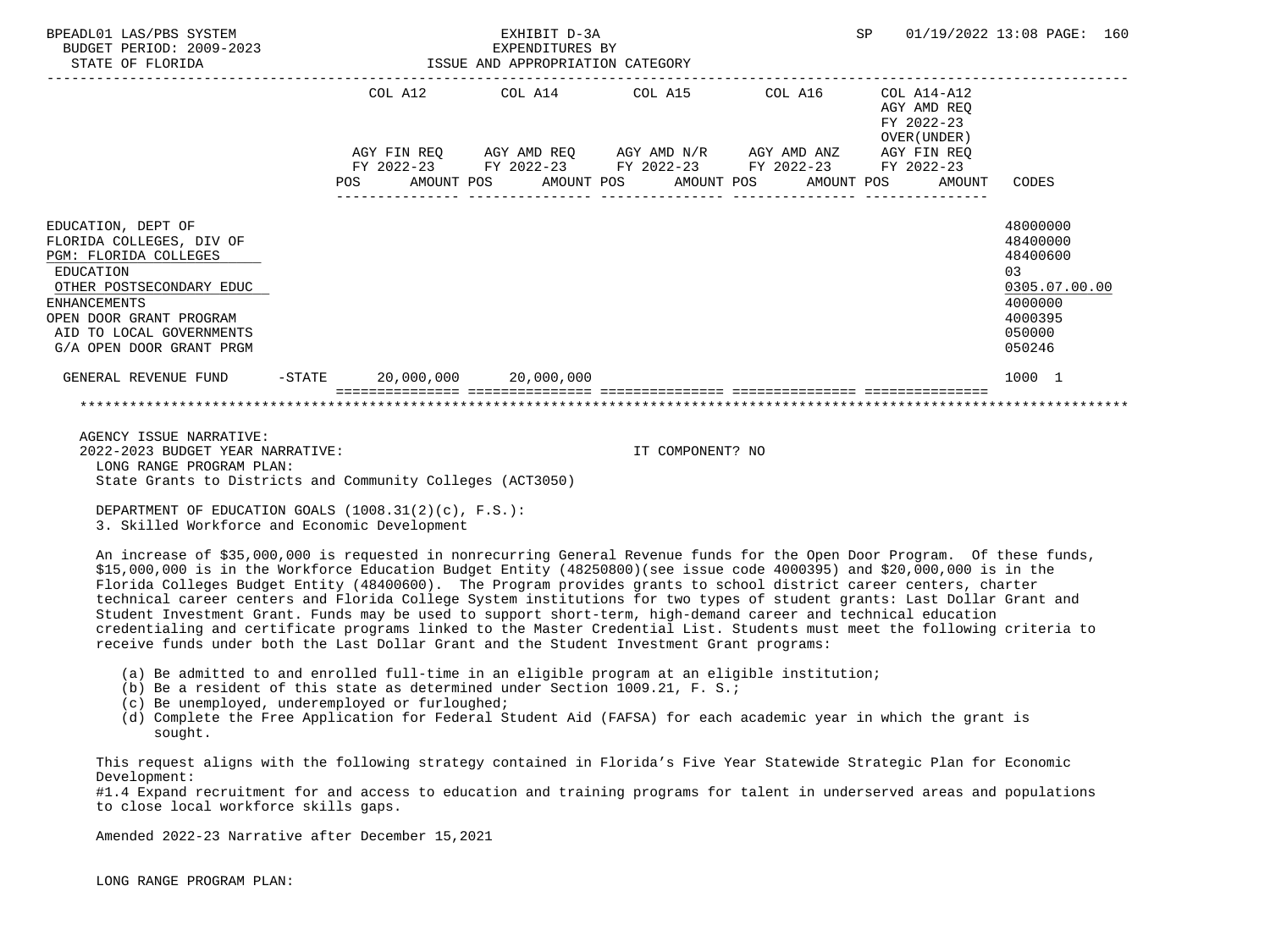| BPEADL01 LAS/PBS SYSTEM<br>BUDGET PERIOD: 2009-2023<br>STATE OF FLORIDA                                                                                            |                    | EXHIBIT D-3A<br>EXPENDITURES BY<br>ISSUE AND APPROPRIATION CATEGORY                 |                                             | 01/19/2022 13:08 PAGE: 161<br>SP                         |                                                                               |  |
|--------------------------------------------------------------------------------------------------------------------------------------------------------------------|--------------------|-------------------------------------------------------------------------------------|---------------------------------------------|----------------------------------------------------------|-------------------------------------------------------------------------------|--|
|                                                                                                                                                                    | COL A12            | COL A14 COL A15                                                                     | COL A16                                     | COL A14-A12<br>AGY AMD REO<br>FY 2022-23<br>OVER (UNDER) |                                                                               |  |
|                                                                                                                                                                    | AGY FIN REO<br>POS | AGY AMD REO       AGY AMD N/R       AGY AMD ANZ<br>AMOUNT POS AMOUNT POS AMOUNT POS | FY 2022-23 FY 2022-23 FY 2022-23 FY 2022-23 | AGY FIN REO<br>FY 2022-23<br>AMOUNT POS<br>AMOUNT        | CODES                                                                         |  |
| EDUCATION, DEPT OF<br>FLORIDA COLLEGES, DIV OF<br>PGM: FLORIDA COLLEGES<br>EDUCATION<br>OTHER POSTSECONDARY EDUC<br><b>ENHANCEMENTS</b><br>OPEN DOOR GRANT PROGRAM |                    |                                                                                     |                                             |                                                          | 48000000<br>48400000<br>48400600<br>03<br>0305.07.00.00<br>4000000<br>4000395 |  |

State Grants to Districts and Community Colleges (ACT3050)

 DEPARTMENT OF EDUCATION GOALS (1008.31(2)(c), F.S.): 3. Skilled Workforce and Economic Development

 An increase of \$35,000,000 is requested in recurring General Revenue funds for the Open Door Program. Of these funds, \$15,000,000 is in the Workforce Education Budget Entity (48250800)(see issue code 4000395) and \$20,000,000 is in the Florida Colleges Budget Entity (48400600). The Program provides grants to school district career centers, charter technical career centers and Florida College System institutions for two types of student grants: Last Dollar Grant and Student Investment Grant. Funds may be used to support short-term, high-demand career and technical education credentialing and certificate programs linked to the Master Credential List. Students must meet the following criteria to receive funds under both the Last Dollar Grant and the Student Investment Grant programs:

- (a) Be admitted to and enrolled full-time in an eligible program at an eligible institution;
- (b) Be a resident of this state as determined under Section 1009.21, F. S.;
- (c) Be unemployed, underemployed or furloughed;
- (d) Complete the Free Application for Federal Student Aid (FAFSA) for each academic year in which the grant is sought.

 This request aligns with the following strategy contained in Florida's Five Year Statewide Strategic Plan for Economic Development:

 #1.4 Expand recruitment for and access to education and training programs for talent in underserved areas and populations to close local workforce skills gaps.

 Summary: The request was changed from nonrecurring to recurring. The amounts remained the same. \*\*\*\*\*\*\*\*\*\*\*\*\*\*\*\*\*\*\*\*\*\*\*\*\*\*\*\*\*\*\*\*\*\*\*\*\*\*\*\*\*\*\*\*\*\*\*\*\*\*\*\*\*\*\*\*\*\*\*\*\*\*\*\*\*\*\*\*\*\*\*\*\*\*\*\*\*\*\*\*\*\*\*\*\*\*\*\*\*\*\*\*\*\*\*\*\*\*\*\*\*\*\*\*\*\*\*\*\*\*\*\*\*\*\*\*\*\*\*\*\*\*\*\*\*\*\*

| TOTAL: OTHER POSTSECONDARY EDUC           |                              | 0305.07.00.00 |
|-------------------------------------------|------------------------------|---------------|
| BY FUND TYPE                              |                              |               |
| GENERAL REVENUE FUND                      | 1163,065,798    1163,065,798 | 1000          |
| TRUST FUNDS                               | 196,932,429 196,932,429      | 2000          |
| TOTAL PROG COMP 1359,998,227 1359,998,227 |                              |               |
|                                           |                              |               |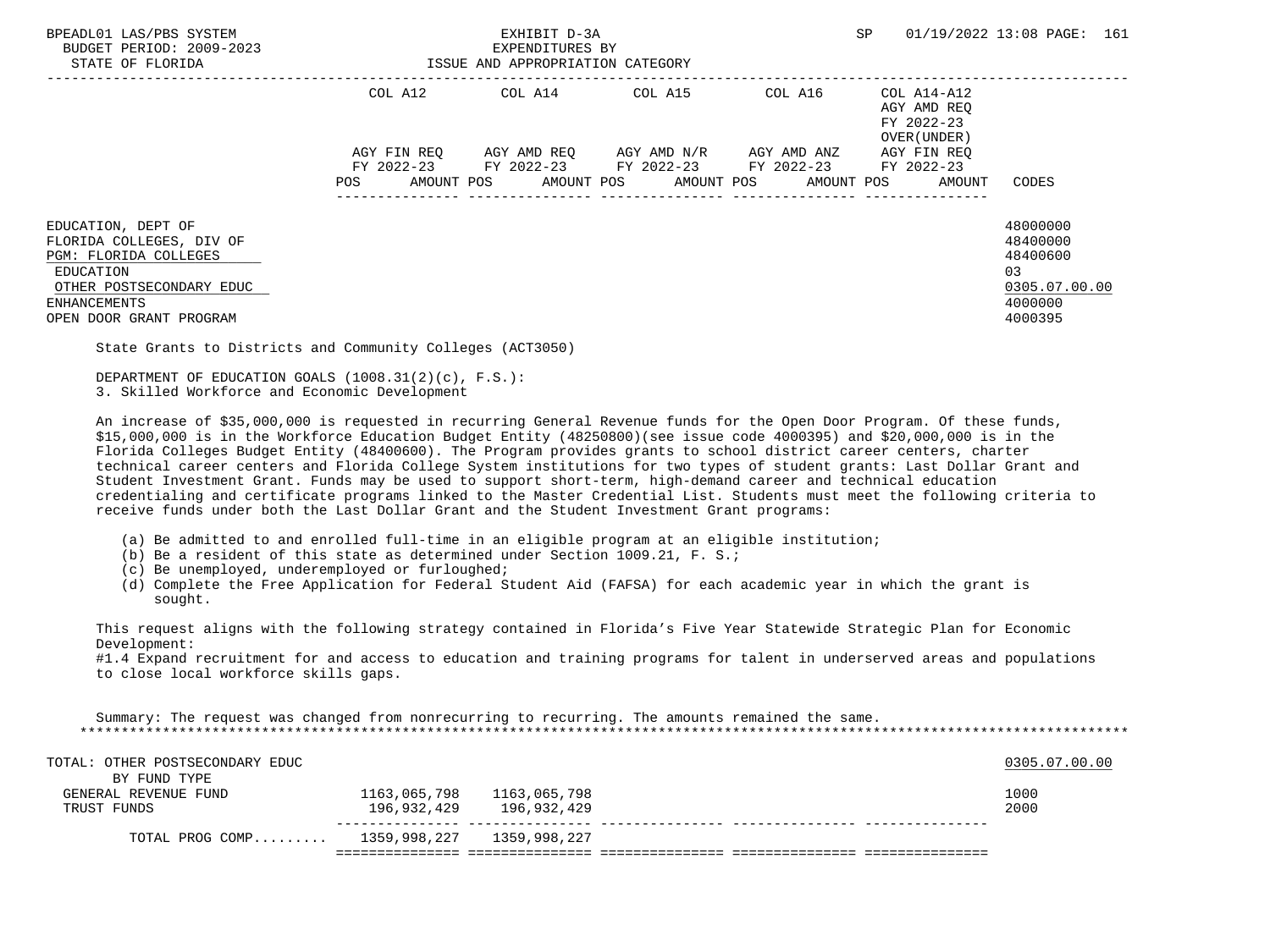| BPEADL01 LAS/PBS SYSTEM<br>BUDGET PERIOD: 2009-2023<br>STATE OF FLORIDA                                                                                                                                    |                                              | EXHIBIT D-3A<br>EXPENDITURES BY<br>ISSUE AND APPROPRIATION CATEGORY |                          |                                                                                                                 | SP                                                                                              | 01/19/2022 13:08 PAGE: 162                                                  |
|------------------------------------------------------------------------------------------------------------------------------------------------------------------------------------------------------------|----------------------------------------------|---------------------------------------------------------------------|--------------------------|-----------------------------------------------------------------------------------------------------------------|-------------------------------------------------------------------------------------------------|-----------------------------------------------------------------------------|
|                                                                                                                                                                                                            | POS<br>AMOUNT POS                            | AGY FIN REQ AGY AMD REQ AGY AMD N/R AGY AMD ANZ                     | AMOUNT POS<br>AMOUNT POS | COL A12 COL A14 COL A15 COL A16<br>FY 2022-23 FY 2022-23 FY 2022-23 FY 2022-23<br>AMOUNT POS<br>--------------- | COL A14-A12<br>AGY AMD REQ<br>FY 2022-23<br>OVER (UNDER)<br>AGY FIN REQ<br>FY 2022-23<br>AMOUNT | CODES                                                                       |
| EDUCATION, DEPT OF<br>STATE BOARD OF EDUCATION<br>EDUCATION<br>PK-20 EXECUTIVE BUDGET<br>ESTIMATED EXPENDITURES<br>ESTIMATED EXPENDITURES - OPERATIONS<br>SALARY RATE<br>SALARY RATE 51,201,752 51,201,752 |                                              |                                                                     |                          |                                                                                                                 |                                                                                                 | 48000000<br>48800000<br>03<br>0312.00.00.00<br>1000000<br>1001000<br>000000 |
| SALARIES AND BENEFITS                                                                                                                                                                                      |                                              |                                                                     |                          |                                                                                                                 |                                                                                                 | 010000                                                                      |
| GENERAL REVENUE FUND<br>-MATCH                                                                                                                                                                             | $-$ STATE 13,509,776 13,509,776<br>1,039,336 | 1,039,336                                                           |                          |                                                                                                                 |                                                                                                 | 1000 1<br>1000 2                                                            |
| TOTAL GENERAL REVENUE FUND                                                                                                                                                                                 | 14,549,112                                   | 14,549,112                                                          |                          |                                                                                                                 |                                                                                                 | 1000                                                                        |
| ADMINISTRATIVE TRUST FUND -FEDERL                                                                                                                                                                          |                                              | 7,586,866 7,586,866                                                 |                          |                                                                                                                 |                                                                                                 | 2021 3                                                                      |
| ED CERTIFICATION/SVC TF<br>$-$ STATE                                                                                                                                                                       |                                              | 5,517,196 5,517,196                                                 |                          |                                                                                                                 |                                                                                                 | 2176 1                                                                      |
| DIV UNIV FAC CONST ADM TF -STATE                                                                                                                                                                           |                                              | 3, 133, 330 3, 133, 330                                             |                          |                                                                                                                 |                                                                                                 | 2222 1                                                                      |
| FEDERAL GRANTS TRUST FUND -FEDERL<br>$-RECPNT$                                                                                                                                                             | 23,870,475<br>427,792                        | $23,870,475$<br>$427,700$<br>427,792                                |                          |                                                                                                                 |                                                                                                 | 2261 3<br>2261 9                                                            |
| TOTAL FEDERAL GRANTS TRUST FUND 24, 298, 267 24, 298, 267                                                                                                                                                  |                                              |                                                                     |                          |                                                                                                                 |                                                                                                 | 2261                                                                        |
| INSTITUTE ASSESSMENT TF<br>$-$ STATE                                                                                                                                                                       |                                              | 2,888,092 2,888,092                                                 |                          |                                                                                                                 |                                                                                                 | 2380 1                                                                      |
| STUDENT LOAN OPERATING TF -FEDERL                                                                                                                                                                          |                                              | 7, 331, 525 7, 331, 525                                             |                          |                                                                                                                 |                                                                                                 | 2397 3                                                                      |
| NURS STDNT LOAN FORGIVE TF-STATE                                                                                                                                                                           | 78,720                                       | 78,720                                                              |                          |                                                                                                                 |                                                                                                 | 2505 1                                                                      |
| OPERATING TRUST FUND<br>$-$ STATE                                                                                                                                                                          | 310,198                                      | 310,198                                                             |                          |                                                                                                                 |                                                                                                 | 2510 1                                                                      |
| TEACHER CERT EXAM TF<br>$-STATE$                                                                                                                                                                           | 422,420                                      | 422.420                                                             |                          |                                                                                                                 |                                                                                                 | 2727 1                                                                      |
| WORKING CAPITAL TRUST FUND-STATE                                                                                                                                                                           | 5,936,540                                    | 5,936,540                                                           |                          |                                                                                                                 |                                                                                                 | 2792 1                                                                      |
| TOTAL POSITIONS 934.00<br>TOTAL APPRO                                                                                                                                                                      | 72,052,266                                   | 934.00<br>72,052,266                                                |                          |                                                                                                                 |                                                                                                 |                                                                             |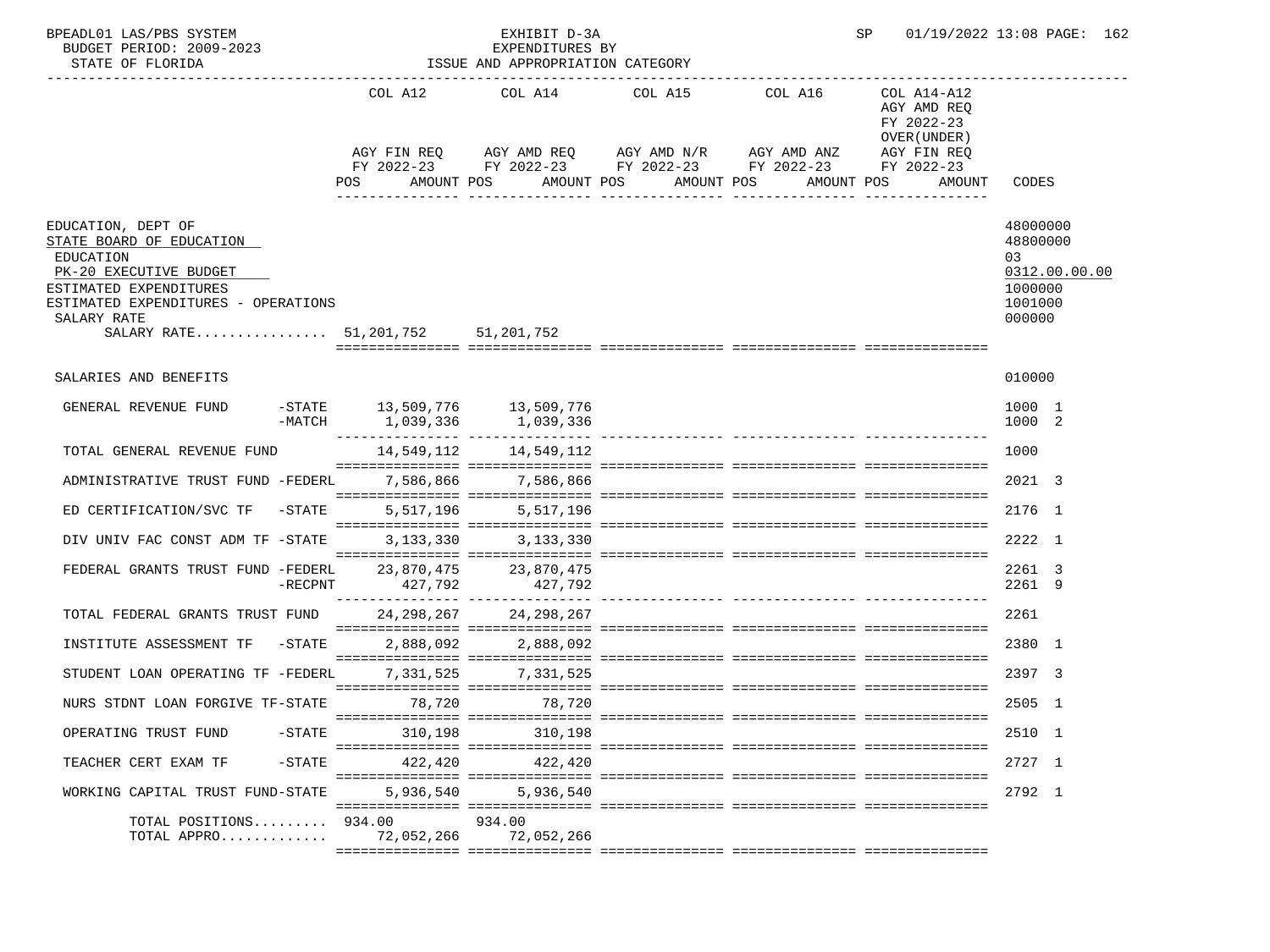| BPEADL01 LAS/PBS SYSTEM<br>BUDGET PERIOD: 2009-2023<br>STATE OF FLORIDA                                                                                                           |           |                                             | EXHIBIT D-3A<br>EXPENDITURES BY<br>ISSUE AND APPROPRIATION CATEGORY |            |                                                                                                                       | SP                                                       | 01/19/2022 13:08 PAGE: 163                                                  |
|-----------------------------------------------------------------------------------------------------------------------------------------------------------------------------------|-----------|---------------------------------------------|---------------------------------------------------------------------|------------|-----------------------------------------------------------------------------------------------------------------------|----------------------------------------------------------|-----------------------------------------------------------------------------|
|                                                                                                                                                                                   |           |                                             | COL A12 COL A14 COL A15 COL A16                                     |            | AGY FIN REQ AGY AMD REQ AGY AMD N/R AGY AMD ANZ AGY FIN REQ<br>FY 2022-23 FY 2022-23 FY 2022-23 FY 2022-23 FY 2022-23 | COL A14-A12<br>AGY AMD REO<br>FY 2022-23<br>OVER (UNDER) |                                                                             |
|                                                                                                                                                                                   |           | POS DO                                      | AMOUNT POS                                                          | AMOUNT POS | AMOUNT POS                                                                                                            | AMOUNT POS<br>AMOUNT                                     | CODES                                                                       |
| EDUCATION, DEPT OF<br>STATE BOARD OF EDUCATION<br>EDUCATION<br>PK-20 EXECUTIVE BUDGET<br>ESTIMATED EXPENDITURES<br>ESTIMATED EXPENDITURES - OPERATIONS<br>OTHER PERSONAL SERVICES |           |                                             |                                                                     |            |                                                                                                                       |                                                          | 48000000<br>48800000<br>03<br>0312.00.00.00<br>1000000<br>1001000<br>030000 |
| GENERAL REVENUE FUND -STATE 242,723 242,723                                                                                                                                       | -MATCH    | 231                                         | 231                                                                 |            |                                                                                                                       |                                                          | 1000 1<br>1000 2                                                            |
| TOTAL GENERAL REVENUE FUND                                                                                                                                                        |           |                                             | 242,954 242,954                                                     |            |                                                                                                                       |                                                          | 1000                                                                        |
| ADMINISTRATIVE TRUST FUND -FEDERL 140,473 140,473                                                                                                                                 |           |                                             |                                                                     |            |                                                                                                                       |                                                          | 2021 3                                                                      |
| ED CERTIFICATION/SVC TF -STATE 94,347 94,347                                                                                                                                      |           |                                             |                                                                     |            |                                                                                                                       |                                                          | 2176 1                                                                      |
| DIV UNIV FAC CONST ADM TF -STATE 41,618                                                                                                                                           |           |                                             | 41,618                                                              |            |                                                                                                                       |                                                          | 2222 1                                                                      |
| FEDERAL GRANTS TRUST FUND -FEDERL 518,858 518,858                                                                                                                                 | -RECPNT   |                                             | 14,500 14,500                                                       |            |                                                                                                                       |                                                          | 2261 3<br>2261 9                                                            |
| TOTAL FEDERAL GRANTS TRUST FUND 533,358                                                                                                                                           |           |                                             | 533,358                                                             |            |                                                                                                                       |                                                          | 2261                                                                        |
| INSTITUTE ASSESSMENT TF -STATE 221,752 221,752                                                                                                                                    |           |                                             |                                                                     |            |                                                                                                                       |                                                          | 2380 1                                                                      |
| STUDENT LOAN OPERATING TF -FEDERL 24,981 24,981                                                                                                                                   |           |                                             |                                                                     |            |                                                                                                                       |                                                          | 2397 3                                                                      |
| OPERATING TRUST FUND -STATE                                                                                                                                                       |           |                                             | 5,005 5,005                                                         |            |                                                                                                                       |                                                          | 2510 1                                                                      |
| WORKING CAPITAL TRUST FUND-STATE                                                                                                                                                  |           |                                             | 57,725 57,725                                                       |            |                                                                                                                       |                                                          | 2792 1                                                                      |
| TOTAL APPRO 1,362,213 1,362,213                                                                                                                                                   |           |                                             |                                                                     |            |                                                                                                                       |                                                          |                                                                             |
| <b>EXPENSES</b>                                                                                                                                                                   |           |                                             |                                                                     |            |                                                                                                                       |                                                          | 040000                                                                      |
| GENERAL REVENUE FUND                                                                                                                                                              | $-MATCH$  | $-$ STATE 4, 256, 044 4, 256, 044<br>79,596 | 79,596                                                              |            |                                                                                                                       |                                                          | 1000 1<br>1000 2                                                            |
| TOTAL GENERAL REVENUE FUND                                                                                                                                                        |           | 4,335,640                                   | 4,335,640                                                           |            |                                                                                                                       |                                                          | 1000                                                                        |
| ADMINISTRATIVE TRUST FUND -FEDERL                                                                                                                                                 |           | 1,456,375                                   | 1,456,375                                                           |            |                                                                                                                       |                                                          | 2021 3                                                                      |
| ED CERTIFICATION/SVC TF                                                                                                                                                           | $-$ STATE | 1,009,523                                   | 1,009,523                                                           |            |                                                                                                                       |                                                          | 2176 1                                                                      |
|                                                                                                                                                                                   |           |                                             |                                                                     |            |                                                                                                                       |                                                          |                                                                             |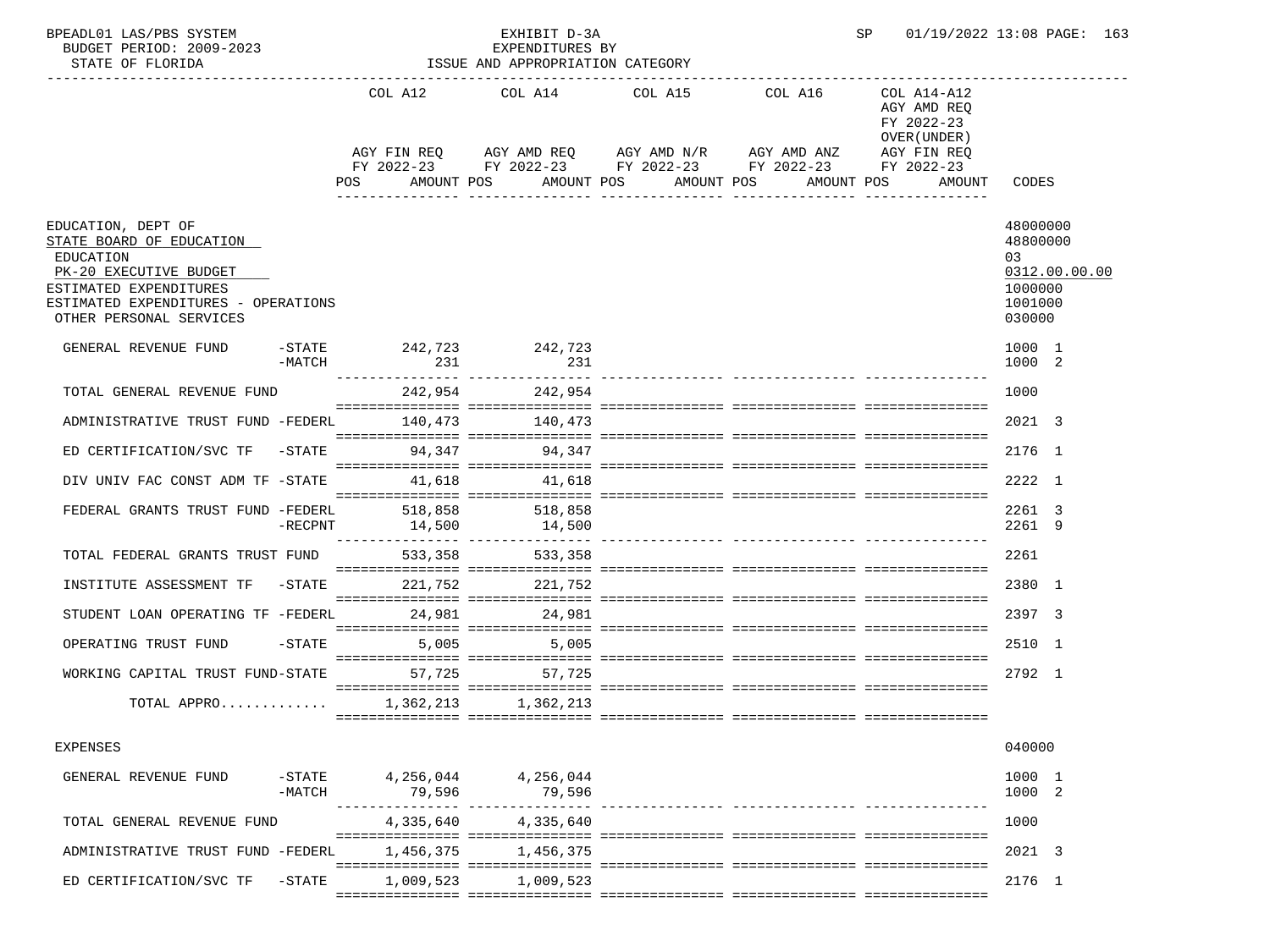| BPEADL01 LAS/PBS SYSTEM<br>BUDGET PERIOD: 2009-2023<br>STATE OF FLORIDA                                                                                                                                                  |                       |                 | EXHIBIT D-3A<br>EXPENDITURES D.<br>ISSUE AND APPROPRIATION CATEGORY                                                                                                                                                 |                           | SP.<br>01/19/2022 13:08 PAGE: 164                   |                                                                                       |  |
|--------------------------------------------------------------------------------------------------------------------------------------------------------------------------------------------------------------------------|-----------------------|-----------------|---------------------------------------------------------------------------------------------------------------------------------------------------------------------------------------------------------------------|---------------------------|-----------------------------------------------------|---------------------------------------------------------------------------------------|--|
|                                                                                                                                                                                                                          |                       | <b>POS</b>      | COL A12 COL A14 COL A15 COL A16 COL A14-A12<br>AGY FIN REQ AGY AMD REQ AGY AMD N/R AGY AMD ANZ AGY FIN REQ<br>FY 2022-23 FY 2022-23 FY 2022-23 FY 2022-23 FY 2022-23<br>AMOUNT POS AMOUNT POS AMOUNT POS AMOUNT POS | _______________           | AGY AMD REQ<br>FY 2022-23<br>OVER (UNDER)<br>AMOUNT | CODES                                                                                 |  |
| EDUCATION, DEPT OF<br>STATE BOARD OF EDUCATION<br>EDUCATION<br>PK-20 EXECUTIVE BUDGET<br>ESTIMATED EXPENDITURES<br>ESTIMATED EXPENDITURES - OPERATIONS<br>EXPENSES<br>ED MEDIA & TECHNOLOGY TF $-$ STATE 133,426 133,426 |                       |                 |                                                                                                                                                                                                                     |                           |                                                     | 48000000<br>48800000<br>03<br>0312.00.00.00<br>1000000<br>1001000<br>040000<br>2183 1 |  |
| DIV UNIV FAC CONST ADM TF -STATE 898,664 898,664                                                                                                                                                                         |                       |                 |                                                                                                                                                                                                                     |                           |                                                     | 2222 1                                                                                |  |
| FEDERAL GRANTS TRUST FUND -FEDERL 2,094,009 2,094,009                                                                                                                                                                    | -RECPNT               | 94,654          | 94,654                                                                                                                                                                                                              |                           |                                                     | 2261 3<br>2261 9                                                                      |  |
| TOTAL FEDERAL GRANTS TRUST FUND                                                                                                                                                                                          |                       |                 | 2, 188, 663 2, 188, 663                                                                                                                                                                                             |                           |                                                     | 2261                                                                                  |  |
| GRANTS AND DONATIONS TF -STATE 48,433 48,433                                                                                                                                                                             |                       |                 |                                                                                                                                                                                                                     |                           |                                                     | 2339 1                                                                                |  |
| INSTITUTE ASSESSMENT TF                                                                                                                                                                                                  |                       |                 | -STATE 540,776 540,776                                                                                                                                                                                              |                           |                                                     | 2380 1                                                                                |  |
| STUDENT LOAN OPERATING TF -FEDERL 800,556 800,556                                                                                                                                                                        |                       |                 |                                                                                                                                                                                                                     |                           |                                                     | 2397 3                                                                                |  |
| NURS STDNT LOAN FORGIVE TF-STATE 39,050 39,050                                                                                                                                                                           |                       |                 |                                                                                                                                                                                                                     |                           |                                                     | 2505 1                                                                                |  |
| OPERATING TRUST FUND -STATE                                                                                                                                                                                              |                       |                 | 295,667 295,667                                                                                                                                                                                                     |                           |                                                     | 2510 1                                                                                |  |
| TEACHER CERT EXAM TF -STATE                                                                                                                                                                                              |                       |                 | 135,350 135,350                                                                                                                                                                                                     |                           |                                                     | 2727 1                                                                                |  |
| WORKING CAPITAL TRUST FUND-STATE 706.077 706.077                                                                                                                                                                         |                       |                 |                                                                                                                                                                                                                     |                           |                                                     | 2792 1                                                                                |  |
| TOTAL APPRO                                                                                                                                                                                                              |                       |                 | 12,588,200 12,588,200                                                                                                                                                                                               |                           |                                                     |                                                                                       |  |
|                                                                                                                                                                                                                          |                       |                 |                                                                                                                                                                                                                     |                           |                                                     |                                                                                       |  |
| OPERATING CAPITAL OUTLAY                                                                                                                                                                                                 |                       |                 |                                                                                                                                                                                                                     |                           |                                                     | 060000                                                                                |  |
| GENERAL REVENUE FUND                                                                                                                                                                                                     | $-$ STATE<br>$-MATCH$ | 43,190<br>2,780 | 43,190<br>2,780                                                                                                                                                                                                     |                           |                                                     | 1000 1<br>1000 2                                                                      |  |
| TOTAL GENERAL REVENUE FUND                                                                                                                                                                                               |                       | 45,970          | 45,970                                                                                                                                                                                                              | ----------- ------------- |                                                     | 1000                                                                                  |  |
| ADMINISTRATIVE TRUST FUND -FEDERL                                                                                                                                                                                        |                       | 144,428         | 144,428                                                                                                                                                                                                             |                           |                                                     | 2021 3                                                                                |  |
| ED CERTIFICATION/SVC TF                                                                                                                                                                                                  | $-STATE$              | 7,440           | 7,440                                                                                                                                                                                                               |                           |                                                     | 2176 1                                                                                |  |
| DIV UNIV FAC CONST ADM TF -STATE                                                                                                                                                                                         |                       | 15,000          | 15,000                                                                                                                                                                                                              |                           |                                                     | 2222 1                                                                                |  |
|                                                                                                                                                                                                                          |                       |                 |                                                                                                                                                                                                                     |                           |                                                     |                                                                                       |  |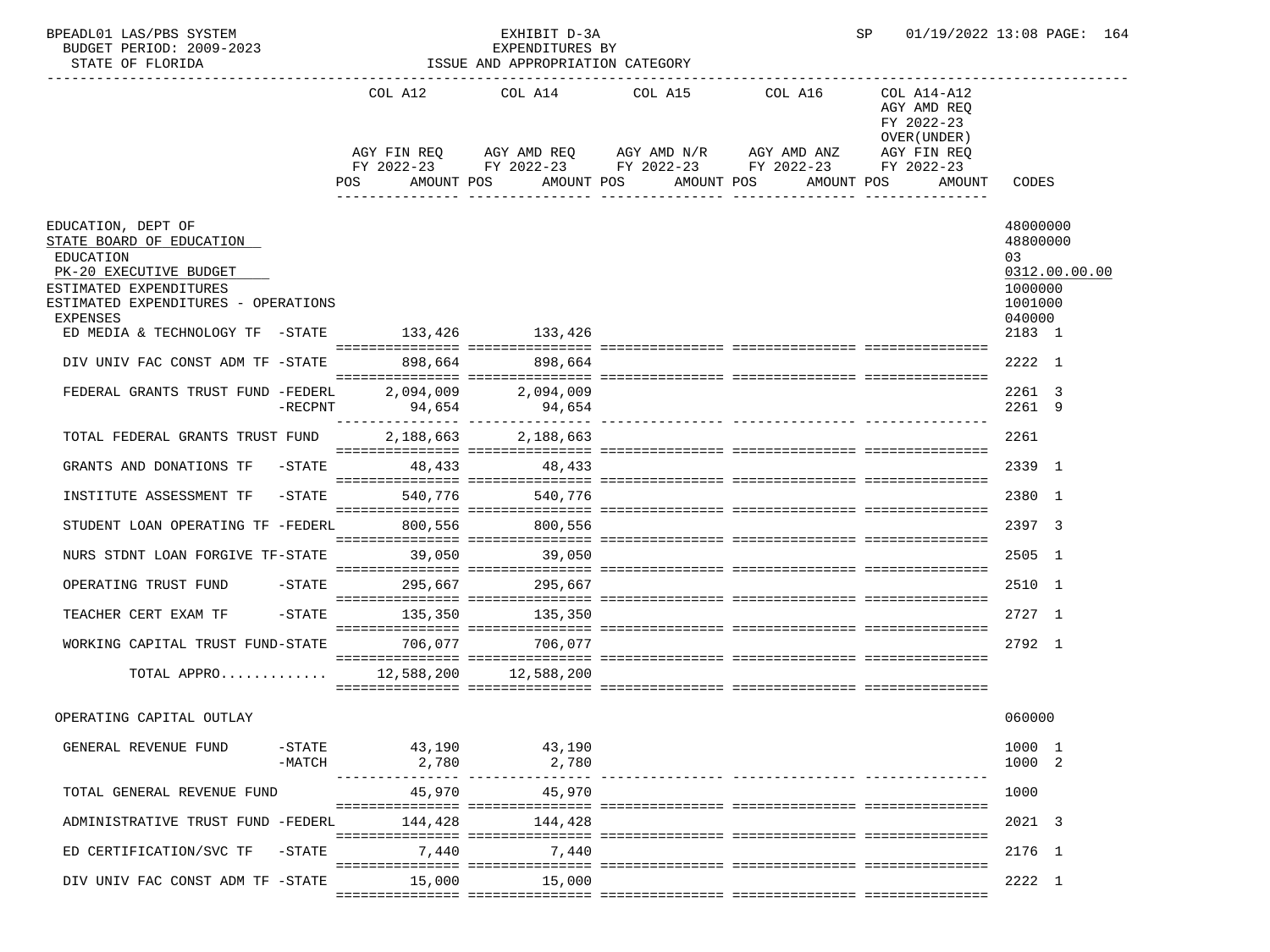| BPEADL01 LAS/PBS SYSTEM<br>BUDGET PERIOD: 2009-2023<br>STATE OF FLORIDA                                                                                                                                                                 |                        |                                                                      | EXHIBIT D-3A<br>EXPENDITURES BY<br>ISSUE AND APPROPRIATION CATEGORY |                                                                                                                                                          |                               | SP                                                                               | 01/19/2022 13:08 PAGE: 165                                                                       |
|-----------------------------------------------------------------------------------------------------------------------------------------------------------------------------------------------------------------------------------------|------------------------|----------------------------------------------------------------------|---------------------------------------------------------------------|----------------------------------------------------------------------------------------------------------------------------------------------------------|-------------------------------|----------------------------------------------------------------------------------|--------------------------------------------------------------------------------------------------|
|                                                                                                                                                                                                                                         |                        | POS                                                                  | AMOUNT POS AMOUNT POS                                               | COL A12 COL A14 COL A15 COL A16<br>AGY FIN REQ AGY AMD REQ AGY AMD N/R AGY AMD ANZ AGY FIN REQ<br>FY 2022-23 FY 2022-23 FY 2022-23 FY 2022-23 FY 2022-23 | AMOUNT POS                    | COL A14-A12<br>AGY AMD REO<br>FY 2022-23<br>OVER (UNDER)<br>AMOUNT POS<br>AMOUNT | CODES                                                                                            |
| EDUCATION, DEPT OF<br>STATE BOARD OF EDUCATION<br>EDUCATION<br>PK-20 EXECUTIVE BUDGET<br>ESTIMATED EXPENDITURES<br>ESTIMATED EXPENDITURES - OPERATIONS<br>OPERATING CAPITAL OUTLAY<br>FEDERAL GRANTS TRUST FUND -FEDERL 233,511 233,511 | $-$ RECPNT             | 8,245                                                                | 8,245                                                               |                                                                                                                                                          |                               |                                                                                  | 48000000<br>48800000<br>0.3<br>0312.00.00.00<br>1000000<br>1001000<br>060000<br>2261 3<br>2261 9 |
| TOTAL FEDERAL GRANTS TRUST FUND                                                                                                                                                                                                         |                        |                                                                      | 241,756 241,756                                                     | $\sim$ -concercional concercional concercional concercional concercional con                                                                             |                               |                                                                                  | 2261                                                                                             |
| INSTITUTE ASSESSMENT TF -STATE 16,375 16,375                                                                                                                                                                                            |                        |                                                                      |                                                                     |                                                                                                                                                          |                               |                                                                                  | 2380 1                                                                                           |
| STUDENT LOAN OPERATING TF -FEDERL                                                                                                                                                                                                       |                        |                                                                      | 55,960 55,960                                                       |                                                                                                                                                          |                               |                                                                                  | 2397 3                                                                                           |
| NURS STDNT LOAN FORGIVE TF-STATE                                                                                                                                                                                                        |                        |                                                                      | 6,000 6,000                                                         |                                                                                                                                                          |                               |                                                                                  | 2505 1                                                                                           |
| OPERATING TRUST FUND                                                                                                                                                                                                                    | -STATE                 |                                                                      | 5,000 5,000                                                         |                                                                                                                                                          |                               |                                                                                  | 2510 1                                                                                           |
| TEACHER CERT EXAM TF                                                                                                                                                                                                                    |                        |                                                                      | $-STATE$ 3, 150 3, 150                                              |                                                                                                                                                          |                               |                                                                                  | 2727 1                                                                                           |
| WORKING CAPITAL TRUST FUND-STATE 47,921 47,921                                                                                                                                                                                          |                        |                                                                      |                                                                     |                                                                                                                                                          |                               |                                                                                  | 2792 1                                                                                           |
| TOTAL APPRO                                                                                                                                                                                                                             |                        |                                                                      | 589,000<br>589,000                                                  |                                                                                                                                                          |                               |                                                                                  |                                                                                                  |
| LUMP SUM<br>FED ESSER SEA RSV LUMP SUM                                                                                                                                                                                                  |                        |                                                                      |                                                                     |                                                                                                                                                          |                               |                                                                                  | 090000<br>090047                                                                                 |
| FEDERAL GRANTS TRUST FUND -FEDERL 255,009,999 255,009,999                                                                                                                                                                               |                        |                                                                      |                                                                     |                                                                                                                                                          |                               |                                                                                  | 2261 3                                                                                           |
| SPECIAL CATEGORIES<br>ASSESSMENT AND EVALUATION                                                                                                                                                                                         |                        |                                                                      |                                                                     |                                                                                                                                                          |                               |                                                                                  | 100000<br>100147                                                                                 |
| GENERAL REVENUE FUND<br>ADMINISTRATIVE TRUST FUND -FEDERL<br>FEDERAL GRANTS TRUST FUND -FEDERL<br>TEACHER CERT EXAM TF                                                                                                                  | $-$ STATE<br>$-$ STATE | 48,226,311<br>2,315,367<br>70,376,441<br>13,783,900<br>$- - - - - -$ | 48, 226, 311<br>2,315,367<br>70,376,441<br>13,783,900               |                                                                                                                                                          | _____________________________ |                                                                                  | 1000 1<br>2021 3<br>2261 3<br>2727 1                                                             |
| TOTAL APPRO                                                                                                                                                                                                                             |                        | 134,702,019                                                          | 134,702,019                                                         |                                                                                                                                                          |                               |                                                                                  |                                                                                                  |
|                                                                                                                                                                                                                                         |                        |                                                                      |                                                                     |                                                                                                                                                          |                               |                                                                                  |                                                                                                  |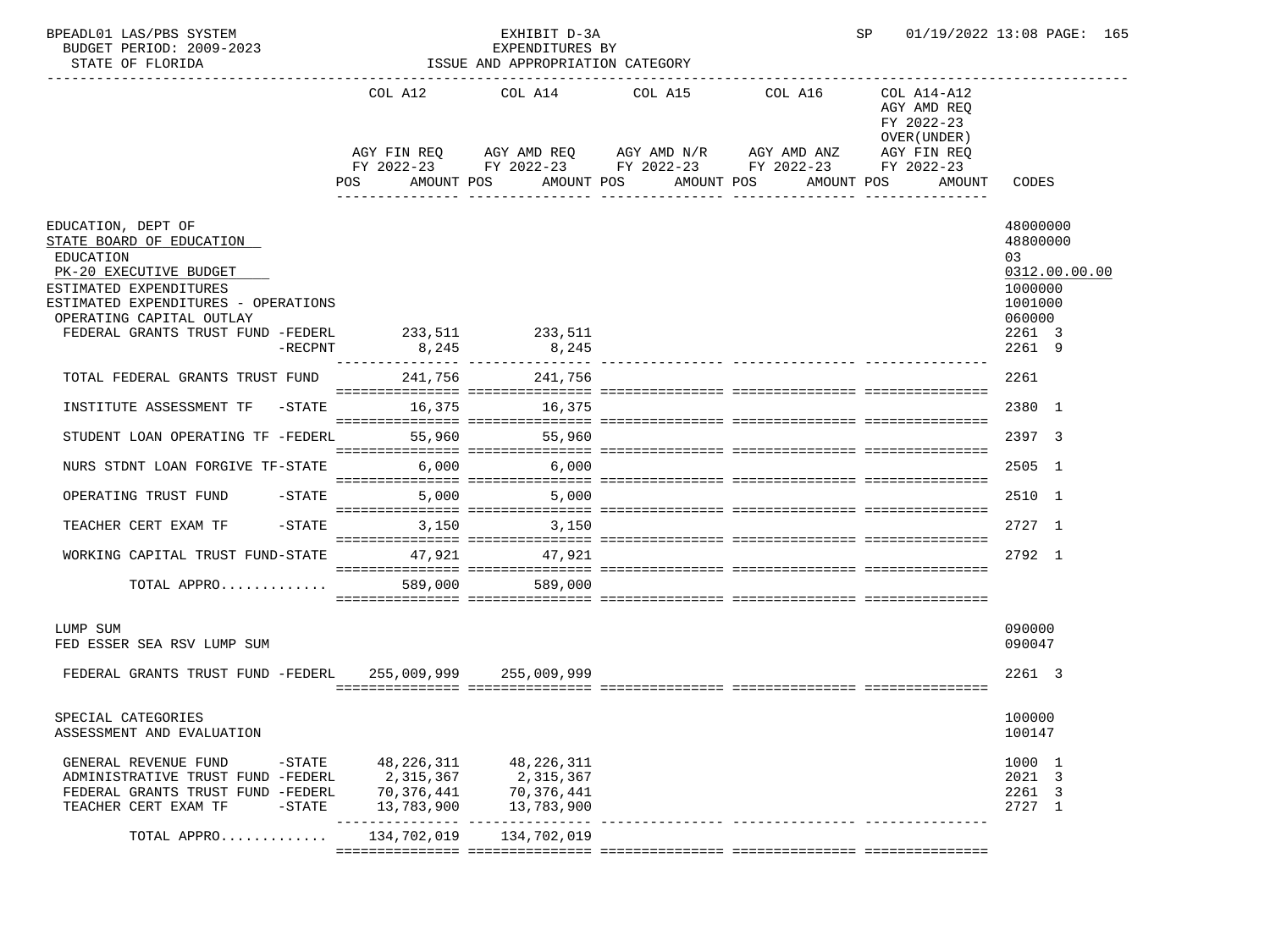| BPEADL01 LAS/PBS SYSTEM<br>BUDGET PERIOD: 2009-2023<br>STATE OF FLORIDA                                                                                                                                   |           |                                                                                                                | EXHIBIT D-3A<br>EXPENDITURES BY<br>ISSUE AND APPROPRIATION CATEGORY |                                                                                                                                                                                   | SP 01/19/2022 13:08 PAGE: 166                                                    |                                                                      |               |
|-----------------------------------------------------------------------------------------------------------------------------------------------------------------------------------------------------------|-----------|----------------------------------------------------------------------------------------------------------------|---------------------------------------------------------------------|-----------------------------------------------------------------------------------------------------------------------------------------------------------------------------------|----------------------------------------------------------------------------------|----------------------------------------------------------------------|---------------|
|                                                                                                                                                                                                           |           | POS FOR THE POST OF THE STATE STATE STATE STATE STATE STATE STATE STATE STATE STATE STATE STATE STATE STATE ST | AMOUNT POS                                                          | COL A12 COL A14 COL A15 COL A16<br>AGY FIN REQ AGY AMD REQ AGY AMD N/R AGY AMD ANZ AGY FIN REQ<br>FY 2022-23 FY 2022-23 FY 2022-23 FY 2022-23 FY 2022-23<br>AMOUNT POS AMOUNT POS | COL A14-A12<br>AGY AMD REQ<br>FY 2022-23<br>OVER (UNDER)<br>AMOUNT POS<br>AMOUNT | CODES                                                                |               |
| EDUCATION, DEPT OF<br>STATE BOARD OF EDUCATION<br>EDUCATION<br>PK-20 EXECUTIVE BUDGET<br>ESTIMATED EXPENDITURES<br>ESTIMATED EXPENDITURES - OPERATIONS<br>SPECIAL CATEGORIES<br>TRANS TO DIV ADM HEARINGS |           |                                                                                                                |                                                                     |                                                                                                                                                                                   |                                                                                  | 48000000<br>48800000<br>03<br>1000000<br>1001000<br>100000<br>100565 | 0312.00.00.00 |
| GENERAL REVENUE FUND -STATE 260,876 260,876                                                                                                                                                               |           |                                                                                                                |                                                                     |                                                                                                                                                                                   |                                                                                  | 1000 1                                                               |               |
| CONTRACTED SERVICES                                                                                                                                                                                       |           |                                                                                                                |                                                                     |                                                                                                                                                                                   |                                                                                  | 100777                                                               |               |
| GENERAL REVENUE FUND -STATE 1,468,183 1,468,183                                                                                                                                                           | $-MATCH$  |                                                                                                                |                                                                     |                                                                                                                                                                                   |                                                                                  | 1000 1<br>1000 2                                                     |               |
| TOTAL GENERAL REVENUE FUND                                                                                                                                                                                |           |                                                                                                                | 1,500,000 1,500,000                                                 |                                                                                                                                                                                   |                                                                                  | 1000                                                                 |               |
| ADMINISTRATIVE TRUST FUND -FEDERL 739,054 739,054                                                                                                                                                         |           |                                                                                                                |                                                                     |                                                                                                                                                                                   |                                                                                  | 2021 3                                                               |               |
| ED CERTIFICATION/SVC TF $-$ STATE $1,402,736$ $1,402,736$                                                                                                                                                 |           |                                                                                                                |                                                                     |                                                                                                                                                                                   |                                                                                  | 2176 1                                                               |               |
| DIV UNIV FAC CONST ADM TF -STATE 488,200 488,200                                                                                                                                                          |           |                                                                                                                |                                                                     |                                                                                                                                                                                   |                                                                                  | 2222 1                                                               |               |
| FEDERAL GRANTS TRUST FUND -FEDERL 21,467,369 21,467,369                                                                                                                                                   |           |                                                                                                                |                                                                     |                                                                                                                                                                                   |                                                                                  | 2261 3                                                               |               |
| GRANTS AND DONATIONS TF -STATE 50,000 50,000                                                                                                                                                              |           |                                                                                                                |                                                                     |                                                                                                                                                                                   |                                                                                  | 2339 1                                                               |               |
| INSTITUTE ASSESSMENT TF                                                                                                                                                                                   |           | -STATE 405,405 405,405                                                                                         |                                                                     |                                                                                                                                                                                   |                                                                                  | 2380 1                                                               |               |
| STUDENT LOAN OPERATING TF -FEDERL 14.115.208 14.115.208                                                                                                                                                   |           |                                                                                                                |                                                                     |                                                                                                                                                                                   |                                                                                  | 2397 3                                                               |               |
| NURS STDNT LOAN FORGIVE TF-STATE                                                                                                                                                                          |           | 19,893                                                                                                         | 19,893                                                              |                                                                                                                                                                                   |                                                                                  | 2505 1                                                               |               |
| OPERATING TRUST FUND                                                                                                                                                                                      | $-$ STATE | 374,193                                                                                                        | 374,193                                                             |                                                                                                                                                                                   |                                                                                  | 2510 1                                                               |               |
| TEACHER CERT EXAM TF                                                                                                                                                                                      | $-$ STATE | 4,242,250                                                                                                      | 4,242,250                                                           |                                                                                                                                                                                   |                                                                                  | 2727 1                                                               |               |
| WORKING CAPITAL TRUST FUND-STATE                                                                                                                                                                          |           | 943,604                                                                                                        | 943,604                                                             |                                                                                                                                                                                   |                                                                                  | 2792 1                                                               |               |
| TOTAL APPRO                                                                                                                                                                                               |           | 45,747,912                                                                                                     | 45,747,912                                                          |                                                                                                                                                                                   |                                                                                  |                                                                      |               |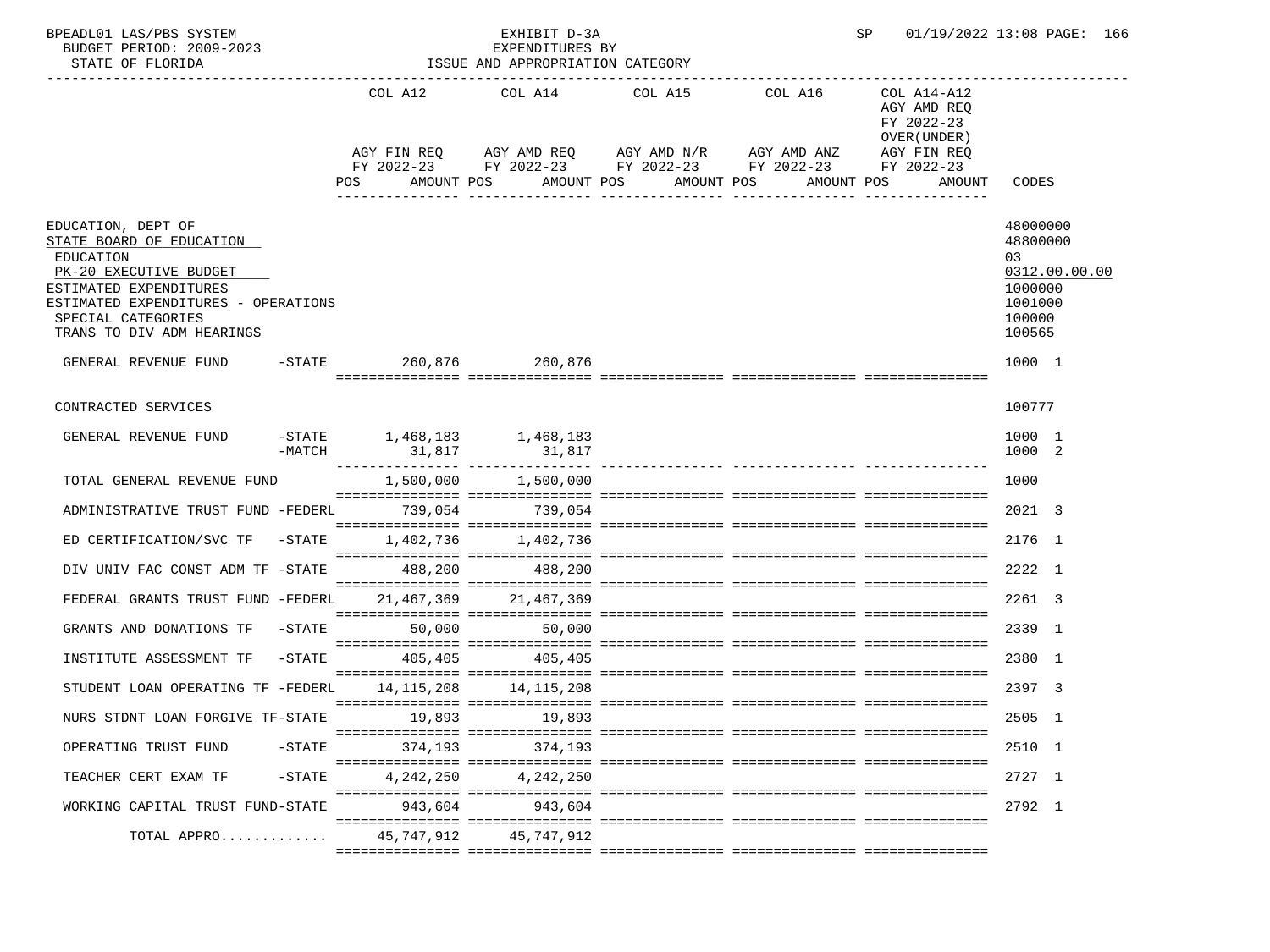| BPEADL01 LAS/PBS SYSTEM<br>BUDGET PERIOD: 2009-2023<br>STATE OF FLORIDA                                                                                                                               |            |                   | EXHIBIT D-3A<br>EXPENDITURES BY<br>ISSUE AND APPROPRIATION CATEGORY |                                                                                                                                                                           |         | SP                                                                               | 01/19/2022 13:08 PAGE: 167                                                            |  |
|-------------------------------------------------------------------------------------------------------------------------------------------------------------------------------------------------------|------------|-------------------|---------------------------------------------------------------------|---------------------------------------------------------------------------------------------------------------------------------------------------------------------------|---------|----------------------------------------------------------------------------------|---------------------------------------------------------------------------------------|--|
|                                                                                                                                                                                                       |            | POS               | AMOUNT POS                                                          | COL A12 COL A14 COL A15<br>AGY FIN REQ AGY AMD REQ AGY AMD N/R AGY AMD ANZ AGY FIN REQ<br>FY 2022-23 FY 2022-23 FY 2022-23 FY 2022-23 FY 2022-23<br>AMOUNT POS AMOUNT POS | COL A16 | COL A14-A12<br>AGY AMD REQ<br>FY 2022-23<br>OVER (UNDER)<br>AMOUNT POS<br>AMOUNT | CODES                                                                                 |  |
| EDUCATION, DEPT OF<br>STATE BOARD OF EDUCATION<br>EDUCATION<br>PK-20 EXECUTIVE BUDGET<br>ESTIMATED EXPENDITURES<br>ESTIMATED EXPENDITURES - OPERATIONS<br>SPECIAL CATEGORIES<br>ED FAC RES & DEV PROJ |            |                   |                                                                     |                                                                                                                                                                           |         |                                                                                  | 48000000<br>48800000<br>03<br>0312.00.00.00<br>1000000<br>1001000<br>100000<br>102405 |  |
| DIV UNIV FAC CONST ADM TF -STATE 200,000 200,000                                                                                                                                                      |            |                   |                                                                     |                                                                                                                                                                           |         |                                                                                  | 2222 1                                                                                |  |
| RISK MANAGEMENT INSURANCE                                                                                                                                                                             |            |                   |                                                                     |                                                                                                                                                                           |         |                                                                                  | 103241                                                                                |  |
| GENERAL REVENUE FUND -STATE 101,092 101,092                                                                                                                                                           | $-MATCH$   |                   |                                                                     |                                                                                                                                                                           |         |                                                                                  | 1000 1<br>1000 2                                                                      |  |
| TOTAL GENERAL REVENUE FUND                                                                                                                                                                            |            | $107,245$ 107,245 |                                                                     |                                                                                                                                                                           |         |                                                                                  | 1000                                                                                  |  |
| ADMINISTRATIVE TRUST FUND -FEDERL 52,051 52,051                                                                                                                                                       |            |                   |                                                                     |                                                                                                                                                                           |         |                                                                                  | 2021 3                                                                                |  |
| ED CERTIFICATION/SVC TF -STATE 30,534 30,534                                                                                                                                                          |            |                   |                                                                     |                                                                                                                                                                           |         |                                                                                  | 2176 1                                                                                |  |
| DIV UNIV FAC CONST ADM TF -STATE 14,623 14,623                                                                                                                                                        |            |                   |                                                                     |                                                                                                                                                                           |         |                                                                                  | 2222 1                                                                                |  |
| FEDERAL GRANTS TRUST FUND -FEDERL 88,651 88,651                                                                                                                                                       | $-$ RECPNT | 456               | 456                                                                 |                                                                                                                                                                           |         |                                                                                  | 2261 3<br>2261 9                                                                      |  |
| TOTAL FEDERAL GRANTS TRUST FUND 89,107 89,107                                                                                                                                                         |            |                   |                                                                     |                                                                                                                                                                           |         |                                                                                  | 2261                                                                                  |  |
| INSTITUTE ASSESSMENT TF                                                                                                                                                                               |            | $-STATE$<br>3,880 | 3,880                                                               |                                                                                                                                                                           |         |                                                                                  | 2380 1                                                                                |  |
| STUDENT LOAN OPERATING TF -FEDERL                                                                                                                                                                     |            |                   | 84,660 84,660                                                       |                                                                                                                                                                           |         |                                                                                  | 2397 3                                                                                |  |
| NURS STDNT LOAN FORGIVE TF-STATE                                                                                                                                                                      |            | 395               | 395                                                                 |                                                                                                                                                                           |         |                                                                                  | 2505 1                                                                                |  |
| OPERATING TRUST FUND                                                                                                                                                                                  | $-$ STATE  | 3,926             | 3,926                                                               |                                                                                                                                                                           |         |                                                                                  | 2510 1                                                                                |  |
| TEACHER CERT EXAM TF                                                                                                                                                                                  | $-$ STATE  | 1,640             | 1,640                                                               |                                                                                                                                                                           |         |                                                                                  | 2727 1                                                                                |  |
| WORKING CAPITAL TRUST FUND-STATE                                                                                                                                                                      |            | 25,558            | 25,558                                                              |                                                                                                                                                                           |         |                                                                                  | 2792 1                                                                                |  |
| TOTAL APPRO                                                                                                                                                                                           |            | 413,619           | 413,619                                                             |                                                                                                                                                                           |         |                                                                                  |                                                                                       |  |
|                                                                                                                                                                                                       |            |                   |                                                                     |                                                                                                                                                                           |         |                                                                                  |                                                                                       |  |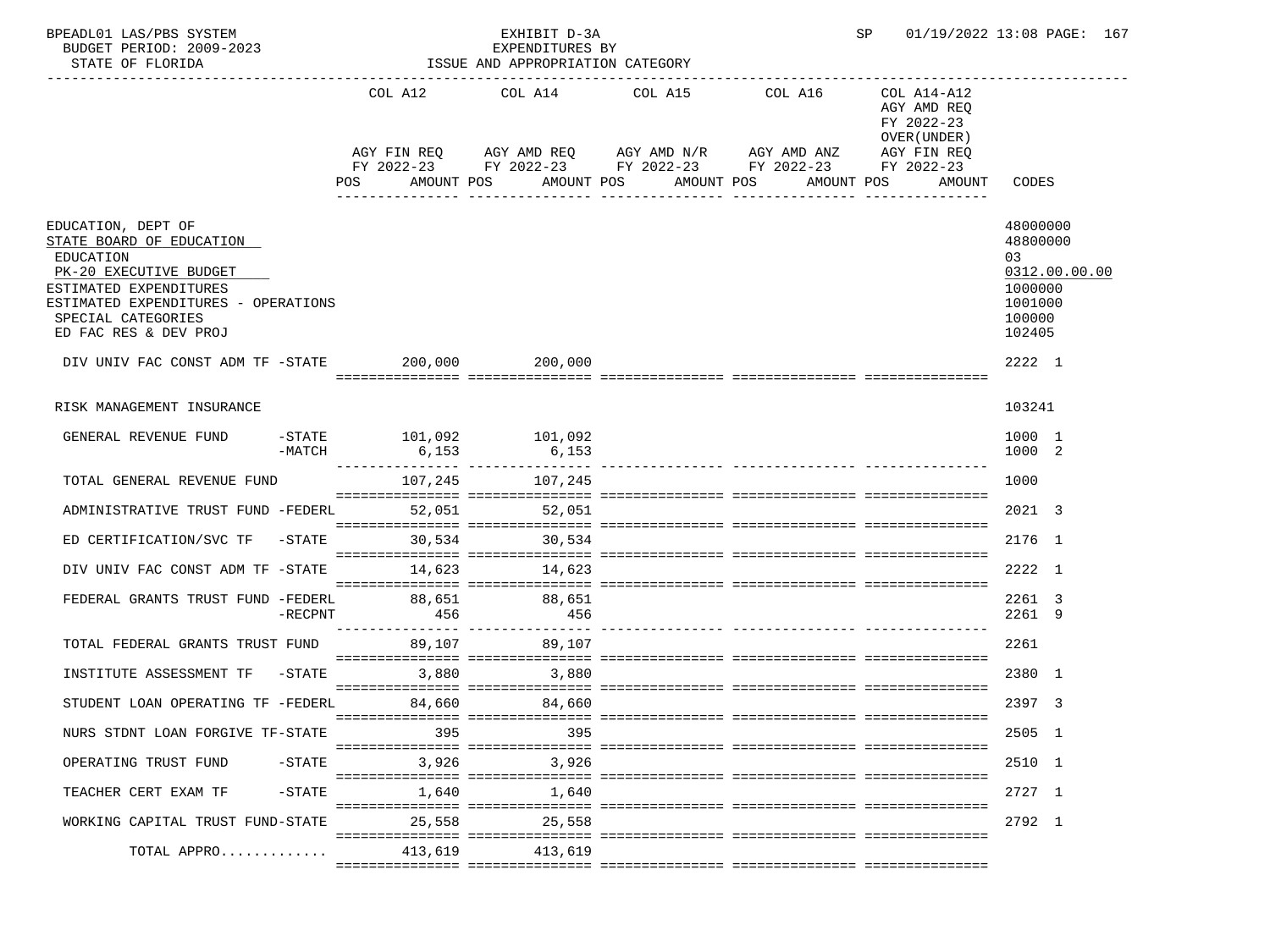| BPEADL01 LAS/PBS SYSTEM<br>BUDGET PERIOD: 2009-2023<br>STATE OF FLORIDA                                                                                                                                                          |                                                               | EXHIBIT D-3A<br>EXPENDITURES BY<br>ISSUE AND APPROPRIATION CATEGORY |            | SP                                                                                                                                    |                                                                                   | 01/19/2022 13:08 PAGE: 168                                                             |
|----------------------------------------------------------------------------------------------------------------------------------------------------------------------------------------------------------------------------------|---------------------------------------------------------------|---------------------------------------------------------------------|------------|---------------------------------------------------------------------------------------------------------------------------------------|-----------------------------------------------------------------------------------|----------------------------------------------------------------------------------------|
|                                                                                                                                                                                                                                  | POS                                                           | COL A12 COL A14 COL A15 COL A16<br>AMOUNT POS                       | AMOUNT POS | AGY FIN REQ AGY AMD REQ AGY AMD N/R AGY AMD ANZ<br>FY 2022-23 FY 2022-23 FY 2022-23 FY 2022-23 FY 2022-23<br>AMOUNT POS<br>AMOUNT POS | COL A14-A12<br>AGY AMD REO<br>FY 2022-23<br>OVER (UNDER)<br>AGY FIN REQ<br>AMOUNT | CODES                                                                                  |
| EDUCATION, DEPT OF<br>STATE BOARD OF EDUCATION<br>EDUCATION<br>PK-20 EXECUTIVE BUDGET<br>ESTIMATED EXPENDITURES<br>ESTIMATED EXPENDITURES - OPERATIONS<br>SPECIAL CATEGORIES<br>TR/DMS/HR SVCS/STW CONTRCT                       |                                                               |                                                                     |            |                                                                                                                                       |                                                                                   | 48000000<br>48800000<br>0.3<br>0312.00.00.00<br>1000000<br>1001000<br>100000<br>107040 |
| GENERAL REVENUE FUND<br>-MATCH                                                                                                                                                                                                   | 5,440                                                         | $-$ STATE $114, 447$ $114, 447$<br>5,440                            |            |                                                                                                                                       |                                                                                   | 1000 1<br>1000 2                                                                       |
| TOTAL GENERAL REVENUE FUND                                                                                                                                                                                                       |                                                               | 119,887 119,887                                                     |            |                                                                                                                                       |                                                                                   | 1000                                                                                   |
| ADMINISTRATIVE TRUST FUND -FEDERL 20,708 20,708                                                                                                                                                                                  |                                                               |                                                                     |            |                                                                                                                                       |                                                                                   | 2021 3                                                                                 |
| ED CERTIFICATION/SVC TF                                                                                                                                                                                                          |                                                               | $-STATE$ 17, 217 17, 217                                            |            |                                                                                                                                       |                                                                                   | 2176 1                                                                                 |
| DIV UNIV FAC CONST ADM TF -STATE 11,252 11,252                                                                                                                                                                                   |                                                               |                                                                     |            |                                                                                                                                       |                                                                                   | 2222 1                                                                                 |
| FEDERAL GRANTS TRUST FUND -FEDERL 70,949 70,949                                                                                                                                                                                  |                                                               |                                                                     |            |                                                                                                                                       |                                                                                   | 2261 3                                                                                 |
| INSTITUTE ASSESSMENT TF                                                                                                                                                                                                          | $-STATE$                                                      | 8,833 8,833                                                         |            |                                                                                                                                       |                                                                                   | 2380 1                                                                                 |
| STUDENT LOAN OPERATING TF -FEDERL                                                                                                                                                                                                |                                                               | 42,589 42,589                                                       |            |                                                                                                                                       |                                                                                   | 2397 3                                                                                 |
| NURS STDNT LOAN FORGIVE TF-STATE                                                                                                                                                                                                 | 293                                                           | 293                                                                 |            |                                                                                                                                       |                                                                                   | 2505 1                                                                                 |
| OPERATING TRUST FUND -STATE                                                                                                                                                                                                      |                                                               | 2,765 2,765                                                         |            |                                                                                                                                       |                                                                                   | 2510 1                                                                                 |
| $-STATE$<br>TEACHER CERT EXAM TF                                                                                                                                                                                                 |                                                               | 1,724 1,724                                                         |            |                                                                                                                                       |                                                                                   | 2727 1                                                                                 |
| WORKING CAPITAL TRUST FUND-STATE 25,512 25,512                                                                                                                                                                                   |                                                               |                                                                     |            |                                                                                                                                       |                                                                                   | 2792 1                                                                                 |
| TOTAL APPRO                                                                                                                                                                                                                      | 321,729                                                       | ===== ============<br>321,729                                       |            |                                                                                                                                       |                                                                                   |                                                                                        |
| DATA PROCESSING SERVICES                                                                                                                                                                                                         |                                                               |                                                                     |            |                                                                                                                                       |                                                                                   | 210000                                                                                 |
| DP ASSESSMENT (DMS)                                                                                                                                                                                                              |                                                               |                                                                     |            |                                                                                                                                       |                                                                                   | 210004                                                                                 |
| $-\mathtt{STATE}$<br>GENERAL REVENUE FUND<br>ADMINISTRATIVE TRUST FUND -FEDERL<br>DIV UNIV FAC CONST ADM TF -STATE<br>FEDERAL GRANTS TRUST FUND -FEDERL<br>STUDENT LOAN OPERATING TF -FEDERL<br>WORKING CAPITAL TRUST FUND-STATE | 108,113<br>8 <sup>8</sup><br>3,351<br>43<br>122,740<br>13,402 | 108,113<br>8<br>3,351<br>43<br>122,740<br>13,402                    |            |                                                                                                                                       |                                                                                   | 1000 1<br>2021 3<br>2222 1<br>2261 3<br>2397 3<br>2792 1                               |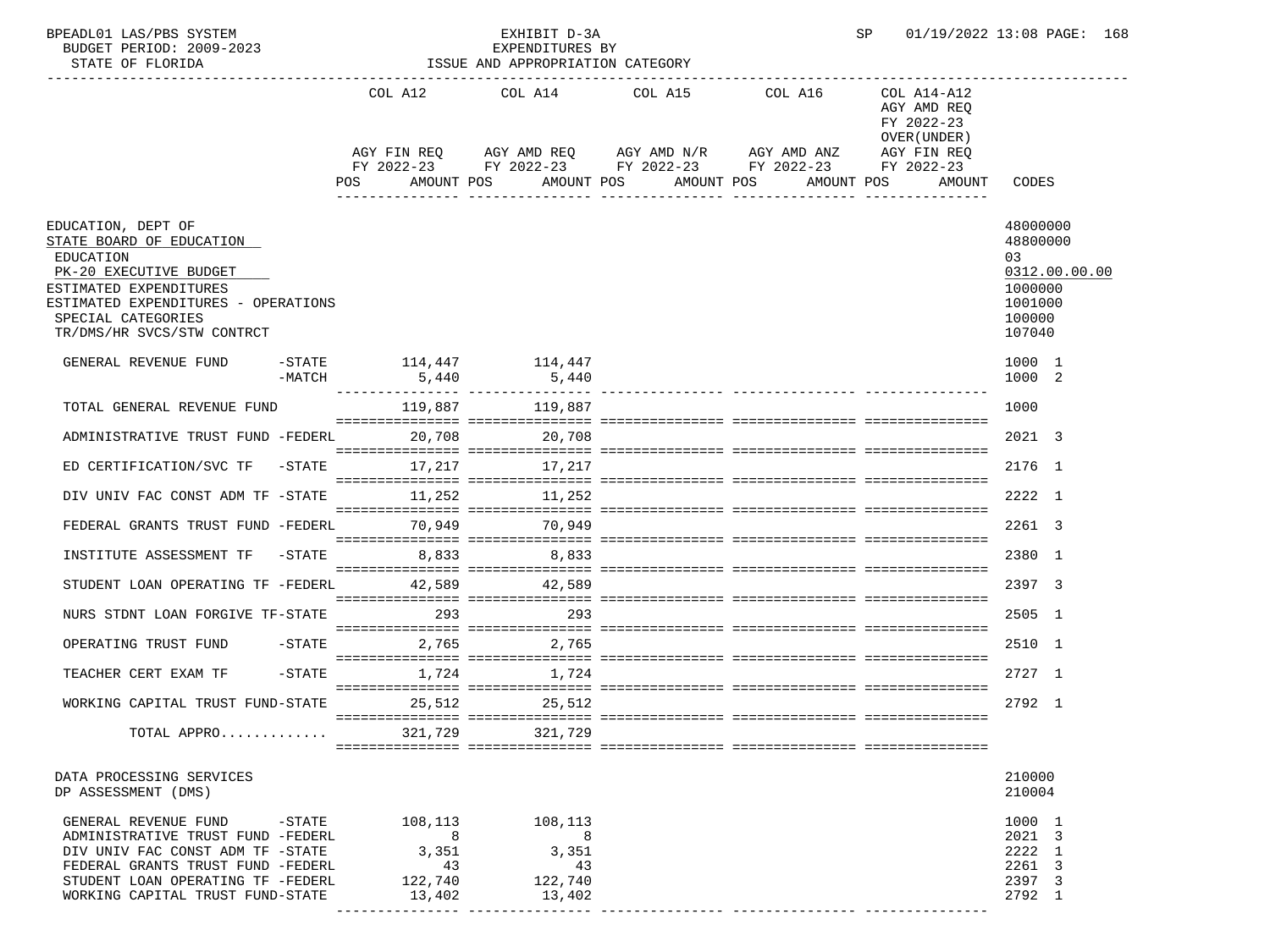| BPEADL01 LAS/PBS SYSTEM<br>BUDGET PERIOD: 2009-2023<br>STATE OF FLORIDA                                                                                                                                                                  |                                                                                                                | EXHIBIT D-3A<br>EXPENDITURES BY<br>ISSUE AND APPROPRIATION CATEGORY |                                                                                                                                              |                  | SP and the set of the set of the set of the set of the set of the set of the set of the set of the set of the set of the set of the set of the set of the set of the set of the set of the set of the set of the set of the se | 01/19/2022 13:08 PAGE: 169                                                            |
|------------------------------------------------------------------------------------------------------------------------------------------------------------------------------------------------------------------------------------------|----------------------------------------------------------------------------------------------------------------|---------------------------------------------------------------------|----------------------------------------------------------------------------------------------------------------------------------------------|------------------|--------------------------------------------------------------------------------------------------------------------------------------------------------------------------------------------------------------------------------|---------------------------------------------------------------------------------------|
|                                                                                                                                                                                                                                          |                                                                                                                |                                                                     | COL A12 COL A14 COL A15 COL A16<br>AGY FIN REQ AGY AMD REQ AGY AMD N/R AGY AMD ANZ<br>FY 2022-23 FY 2022-23 FY 2022-23 FY 2022-23 FY 2022-23 |                  |                                                                                                                                                                                                                                |                                                                                       |
|                                                                                                                                                                                                                                          | POS FOR THE POST OF THE STATE STATE STATE STATE STATE STATE STATE STATE STATE STATE STATE STATE STATE STATE ST | AMOUNT POS                                                          | AMOUNT POS AMOUNT POS                                                                                                                        | ________________ | AMOUNT POS<br>AMOUNT                                                                                                                                                                                                           | CODES                                                                                 |
| EDUCATION, DEPT OF<br>STATE BOARD OF EDUCATION<br>EDUCATION<br>PK-20 EXECUTIVE BUDGET<br>ESTIMATED EXPENDITURES<br>ESTIMATED EXPENDITURES - OPERATIONS<br>DATA PROCESSING SERVICES<br>DP ASSESSMENT (DMS)<br>TOTAL APPRO 247,657 247,657 |                                                                                                                |                                                                     |                                                                                                                                              |                  |                                                                                                                                                                                                                                | 48000000<br>48800000<br>03<br>0312.00.00.00<br>1000000<br>1001000<br>210000<br>210004 |
| EDU TECH/INFORMATION SRVCS                                                                                                                                                                                                               |                                                                                                                |                                                                     |                                                                                                                                              |                  |                                                                                                                                                                                                                                | 210020                                                                                |
| GENERAL REVENUE FUND -STATE 5,418,474 5,418,474                                                                                                                                                                                          | -MATCH 127,584 127,584                                                                                         |                                                                     |                                                                                                                                              |                  |                                                                                                                                                                                                                                | 1000 1<br>1000 2                                                                      |
| TOTAL GENERAL REVENUE FUND                                                                                                                                                                                                               |                                                                                                                | 5,546,058 5,546,058                                                 |                                                                                                                                              |                  |                                                                                                                                                                                                                                | 1000                                                                                  |
| ADMINISTRATIVE TRUST FUND -FEDERL                                                                                                                                                                                                        |                                                                                                                | 1,737,037 1,737,037                                                 |                                                                                                                                              |                  |                                                                                                                                                                                                                                | 2021 3                                                                                |
| ED CERTIFICATION/SVC TF                                                                                                                                                                                                                  | $-STATE$ 1, 186, 173 1, 186, 173                                                                               |                                                                     |                                                                                                                                              |                  |                                                                                                                                                                                                                                | 2176 1                                                                                |
| DIV UNIV FAC CONST ADM TF -STATE                                                                                                                                                                                                         |                                                                                                                | 341,871 341,871                                                     |                                                                                                                                              |                  |                                                                                                                                                                                                                                | 2222 1                                                                                |
| FEDERAL GRANTS TRUST FUND -FEDERL<br>-RECPNT                                                                                                                                                                                             | 719                                                                                                            | 2,847,149 2,847,149<br>719                                          |                                                                                                                                              |                  |                                                                                                                                                                                                                                | 2261 3<br>2261 9                                                                      |
| TOTAL FEDERAL GRANTS TRUST FUND                                                                                                                                                                                                          |                                                                                                                | 2,847,868 2,847,868                                                 |                                                                                                                                              |                  |                                                                                                                                                                                                                                | 2261                                                                                  |
| INSTITUTE ASSESSMENT TF -STATE 319,372 319,372                                                                                                                                                                                           |                                                                                                                |                                                                     |                                                                                                                                              |                  |                                                                                                                                                                                                                                | 2380 1                                                                                |
| STUDENT LOAN OPERATING TF -FEDERL                                                                                                                                                                                                        |                                                                                                                | 1, 119, 675 1, 119, 675                                             |                                                                                                                                              |                  |                                                                                                                                                                                                                                | 2397 3                                                                                |
| NURS STDNT LOAN FORGIVE TF-STATE                                                                                                                                                                                                         | 16,841                                                                                                         | 16,841                                                              |                                                                                                                                              |                  |                                                                                                                                                                                                                                | 2505 1                                                                                |
| OPERATING TRUST FUND<br>$-$ STATE                                                                                                                                                                                                        | 94,965                                                                                                         | 94,965                                                              |                                                                                                                                              |                  |                                                                                                                                                                                                                                | 2510 1                                                                                |
| $-$ STATE<br>TEACHER CERT EXAM TF                                                                                                                                                                                                        | 70,204                                                                                                         | 70,204                                                              |                                                                                                                                              |                  |                                                                                                                                                                                                                                | 2727 1                                                                                |
| WORKING CAPITAL TRUST FUND-STATE                                                                                                                                                                                                         | 1,247,243                                                                                                      | 1,247,243                                                           |                                                                                                                                              |                  |                                                                                                                                                                                                                                | 2792 1                                                                                |
| TOTAL APPRO                                                                                                                                                                                                                              | 14,527,307                                                                                                     | 14,527,307                                                          |                                                                                                                                              |                  |                                                                                                                                                                                                                                |                                                                                       |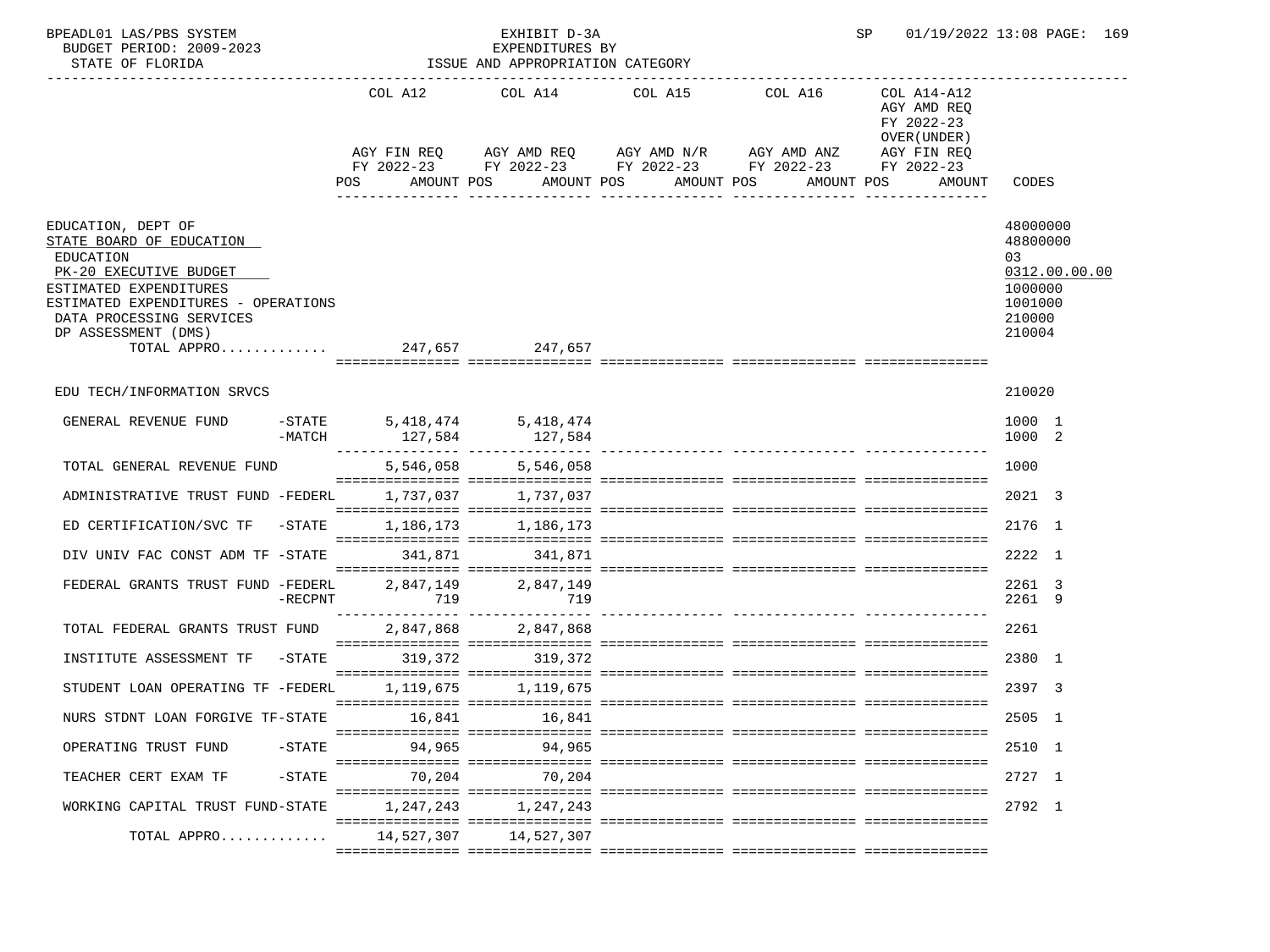| BPEADL01 LAS/PBS SYSTEM<br>BUDGET PERIOD: 2009-2023<br>STATE OF FLORIDA                                                                                                                                     |                                         | EXHIBIT D-3A<br>EXPENDITURES BY<br>ISSUE AND APPROPRIATION CATEGORY | SP                                                                                                                                                                                                      | 01/19/2022 13:08 PAGE: 170                                         |                                                                                       |
|-------------------------------------------------------------------------------------------------------------------------------------------------------------------------------------------------------------|-----------------------------------------|---------------------------------------------------------------------|---------------------------------------------------------------------------------------------------------------------------------------------------------------------------------------------------------|--------------------------------------------------------------------|---------------------------------------------------------------------------------------|
|                                                                                                                                                                                                             | POS                                     |                                                                     | COL A12 COL A14 COL A15 COL A16<br>AGY FIN REO AGY AMD REO AGY AMD N/R AGY AMD ANZ AGY FIN REO<br>FY 2022-23 FY 2022-23 FY 2022-23 FY 2022-23 FY 2022-23<br>AMOUNT POS AMOUNT POS AMOUNT POS AMOUNT POS | COL A14-A12<br>AGY AMD REQ<br>FY 2022-23<br>OVER (UNDER)<br>AMOUNT | CODES                                                                                 |
| EDUCATION, DEPT OF<br>STATE BOARD OF EDUCATION<br>EDUCATION<br>PK-20 EXECUTIVE BUDGET<br>ESTIMATED EXPENDITURES<br>ESTIMATED EXPENDITURES - OPERATIONS<br>DATA PROCESSING SERVICES<br>NORTHWEST REGIONAL DC |                                         |                                                                     |                                                                                                                                                                                                         |                                                                    | 48000000<br>48800000<br>03<br>0312.00.00.00<br>1000000<br>1001000<br>210000<br>210023 |
| GENERAL REVENUE FUND<br>$-MATCH$                                                                                                                                                                            | $-$ STATE 1,806,550 1,806,550<br>31,782 | 31,782                                                              |                                                                                                                                                                                                         |                                                                    | 1000 1<br>1000 2                                                                      |
| TOTAL GENERAL REVENUE FUND                                                                                                                                                                                  |                                         | 1,838,332 1,838,332                                                 |                                                                                                                                                                                                         |                                                                    | 1000                                                                                  |
| ADMINISTRATIVE TRUST FUND -FEDERL 10,286 10,286                                                                                                                                                             |                                         |                                                                     |                                                                                                                                                                                                         |                                                                    | 2021 3                                                                                |
| ED CERTIFICATION/SVC TF -STATE 72,085                                                                                                                                                                       |                                         | 72,085                                                              |                                                                                                                                                                                                         |                                                                    | 2176 1                                                                                |
| DIV UNIV FAC CONST ADM TF -STATE 2,083 2,083                                                                                                                                                                |                                         |                                                                     |                                                                                                                                                                                                         |                                                                    | 2222 1                                                                                |
| FEDERAL GRANTS TRUST FUND -FEDERL 28, 223 28, 223                                                                                                                                                           |                                         |                                                                     |                                                                                                                                                                                                         |                                                                    | 2261 3                                                                                |
| STUDENT LOAN OPERATING TF -FEDERL 705,650                                                                                                                                                                   |                                         | 705,650                                                             |                                                                                                                                                                                                         |                                                                    | 2397 3                                                                                |
| TEACHER CERT EXAM TF  -STATE  42.045  42.045                                                                                                                                                                |                                         |                                                                     |                                                                                                                                                                                                         |                                                                    | 2727 1                                                                                |
| WORKING CAPITAL TRUST FUND-STATE $4,372,253$ $4,372,253$                                                                                                                                                    |                                         |                                                                     |                                                                                                                                                                                                         |                                                                    | 2792 1                                                                                |
| TOTAL APPRO                                                                                                                                                                                                 |                                         | 7,070,957 7,070,957                                                 |                                                                                                                                                                                                         |                                                                    |                                                                                       |
| TOTAL: ESTIMATED EXPENDITURES - OPERATIONS<br>TOTAL POSITIONS $934.00$<br>TOTAL ISSUE 545,093,754 545,093,754<br>TOTAL SALARY RATE 51,201,752 51,201,752                                                    |                                         | 934.00                                                              |                                                                                                                                                                                                         |                                                                    | 1001000                                                                               |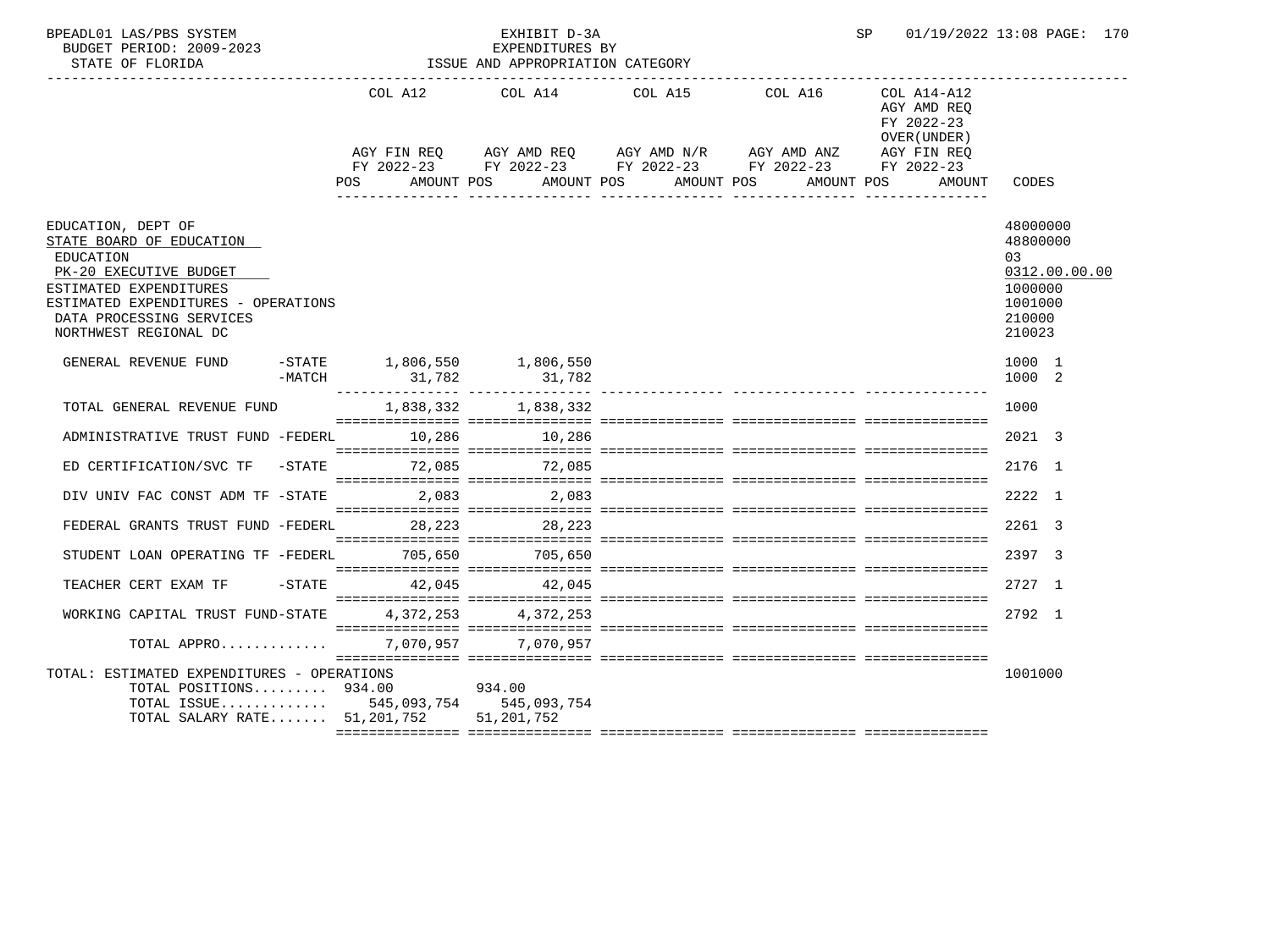| BPEADL01 LAS/PBS SYSTEM<br>BUDGET PERIOD: 2009-2023<br>STATE OF FLORIDA                                                                                                             |            |                               | EXHIBIT D-3A<br>EXPENDITURES BY<br>ISSUE AND APPROPRIATION CATEGORY |                                                                                                                                                                       |            | SP                                                                                | 01/19/2022 13:08 PAGE: 171                             |
|-------------------------------------------------------------------------------------------------------------------------------------------------------------------------------------|------------|-------------------------------|---------------------------------------------------------------------|-----------------------------------------------------------------------------------------------------------------------------------------------------------------------|------------|-----------------------------------------------------------------------------------|--------------------------------------------------------|
|                                                                                                                                                                                     |            | POS                           | AMOUNT POS                                                          | COL A12 COL A14 COL A15 COL A16<br>AGY FIN REQ AGY AMD REQ AGY AMD N/R AGY AMD ANZ<br>FY 2022-23 FY 2022-23 FY 2022-23 FY 2022-23 FY 2022-23<br>AMOUNT POS AMOUNT POS | AMOUNT POS | COL A14-A12<br>AGY AMD REQ<br>FY 2022-23<br>OVER (UNDER)<br>AGY FIN REQ<br>AMOUNT | CODES                                                  |
| EDUCATION, DEPT OF<br>STATE BOARD OF EDUCATION<br>EDUCATION<br>PK-20 EXECUTIVE BUDGET<br>ESTIMATED EXPENDITURES<br>SALARY INCREASES FOR FY 2021-22 -<br>STATE EMPLOYEE MINIMUM WAGE |            |                               |                                                                     |                                                                                                                                                                       |            |                                                                                   | 48000000<br>48800000<br>03<br>0312.00.00.00<br>1000000 |
| INCREASE - EFFECTIVE 7/1/2021<br>SALARY RATE<br>SALARY RATE 188,061 188,061                                                                                                         |            |                               |                                                                     |                                                                                                                                                                       |            |                                                                                   | 1001030<br>000000                                      |
| SALARIES AND BENEFITS                                                                                                                                                               |            |                               |                                                                     |                                                                                                                                                                       |            |                                                                                   | 010000                                                 |
| GENERAL REVENUE FUND                                                                                                                                                                | -MATCH     | -STATE 41,756 41,756<br>3,211 | 3,211                                                               |                                                                                                                                                                       |            |                                                                                   | 1000 1<br>1000 2                                       |
| TOTAL GENERAL REVENUE FUND                                                                                                                                                          |            |                               | 44,967 44,967                                                       |                                                                                                                                                                       |            |                                                                                   | 1000                                                   |
| ADMINISTRATIVE TRUST FUND -FEDERL 23,465 23,465                                                                                                                                     |            |                               |                                                                     |                                                                                                                                                                       |            |                                                                                   | 2021 3                                                 |
| ED CERTIFICATION/SVC TF                                                                                                                                                             |            | -STATE 17,069 17,069          |                                                                     |                                                                                                                                                                       |            |                                                                                   | 2176 1                                                 |
| DIV UNIV FAC CONST ADM TF -STATE 9,693                                                                                                                                              |            |                               | 9,693                                                               |                                                                                                                                                                       |            |                                                                                   | 2222 1                                                 |
| FEDERAL GRANTS TRUST FUND -FEDERL                                                                                                                                                   | $-$ RECPNT | 73,818<br>1,322               | 73,818<br>1,322                                                     |                                                                                                                                                                       |            |                                                                                   | 2261 3<br>2261 9                                       |
| TOTAL FEDERAL GRANTS TRUST FUND                                                                                                                                                     |            | 75,140                        | 75,140                                                              |                                                                                                                                                                       |            |                                                                                   | 2261                                                   |
| INSTITUTE ASSESSMENT TF                                                                                                                                                             |            | $-STATE$<br>8,936             | 8,936                                                               |                                                                                                                                                                       |            |                                                                                   | 2380 1                                                 |
| STUDENT LOAN OPERATING TF -FEDERL                                                                                                                                                   |            |                               | 22,685 22,685                                                       |                                                                                                                                                                       |            |                                                                                   | 2397 3                                                 |
| NURS STDNT LOAN FORGIVE TF-STATE                                                                                                                                                    |            | 245                           | 245                                                                 |                                                                                                                                                                       |            |                                                                                   | 2505 1                                                 |
| OPERATING TRUST FUND                                                                                                                                                                | $-$ STATE  | 958                           | 958                                                                 |                                                                                                                                                                       |            |                                                                                   | 2510 1                                                 |
| TEACHER CERT EXAM TF                                                                                                                                                                | $-$ STATE  | 1,315                         | 1,315                                                               |                                                                                                                                                                       |            |                                                                                   | 2727 1                                                 |
| WORKING CAPITAL TRUST FUND-STATE                                                                                                                                                    |            | 18,362                        | 18,362                                                              |                                                                                                                                                                       |            |                                                                                   | 2792 1                                                 |
| TOTAL APPRO                                                                                                                                                                         |            | 222,835                       | 222,835                                                             |                                                                                                                                                                       |            |                                                                                   |                                                        |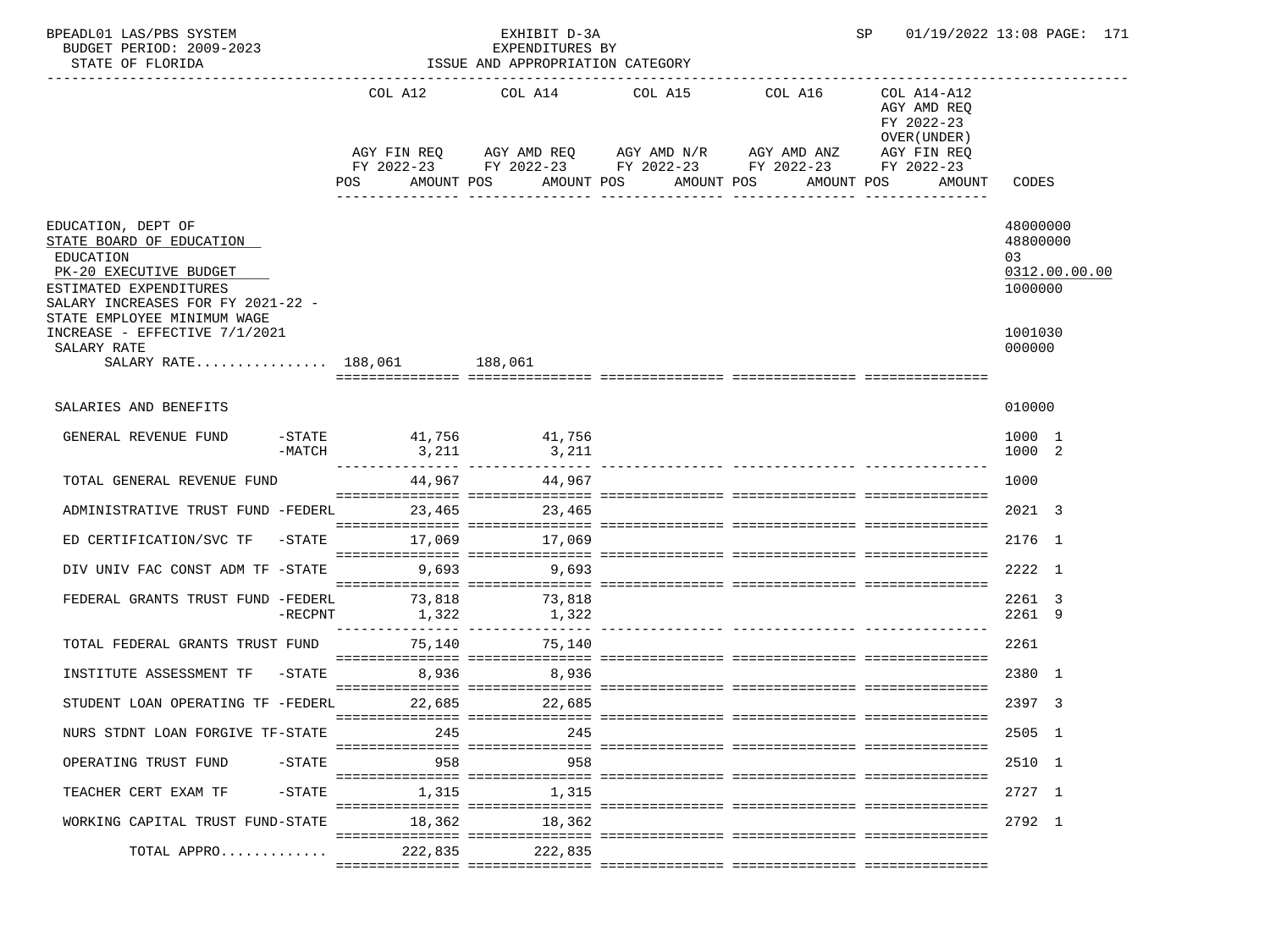| BPEADL01 LAS/PBS SYSTEM<br>BUDGET PERIOD: 2009-2023<br>STATE OF FLORIDA                                                                              |                       |                                                        |              |             | EXHIBIT D-3A<br>EXPENDITURES BY | ISSUE AND APPROPRIATION CATEGORY |            |                                                                                             |            | 01/19/2022 13:08 PAGE: 172<br>SP                                                |                                       |               |  |
|------------------------------------------------------------------------------------------------------------------------------------------------------|-----------------------|--------------------------------------------------------|--------------|-------------|---------------------------------|----------------------------------|------------|---------------------------------------------------------------------------------------------|------------|---------------------------------------------------------------------------------|---------------------------------------|---------------|--|
|                                                                                                                                                      |                       |                                                        |              |             |                                 |                                  |            | COL A12 COL A14 COL A15 COL A16<br>COL A14-A12<br>AGY AMD REQ<br>FY 2022-23<br>OVER (UNDER) |            |                                                                                 |                                       |               |  |
|                                                                                                                                                      |                       | AGY FIN REQ AGY AMD REQ AGY AMD N/R AGY AMD ANZ<br>POS |              | AMOUNT POS  |                                 | AMOUNT POS                       | AMOUNT POS |                                                                                             | AMOUNT POS | AGY FIN REQ<br>FY 2022-23 FY 2022-23 FY 2022-23 FY 2022-23 FY 2022-23<br>AMOUNT | CODES                                 |               |  |
| EDUCATION, DEPT OF<br>STATE BOARD OF EDUCATION<br>EDUCATION<br>PK-20 EXECUTIVE BUDGET<br>ESTIMATED EXPENDITURES<br>SALARY INCREASES FOR FY 2021-22 - |                       |                                                        |              |             |                                 |                                  |            |                                                                                             |            |                                                                                 | 48000000<br>48800000<br>03<br>1000000 | 0312.00.00.00 |  |
| STATE EMPLOYEE MINIMUM WAGE<br>INCREASE - EFFECTIVE 7/1/2021<br>OTHER PERSONAL SERVICES                                                              |                       |                                                        |              |             |                                 |                                  |            |                                                                                             |            |                                                                                 | 1001030<br>030000                     |               |  |
| GENERAL REVENUE FUND                                                                                                                                 | $ STATE$<br>-MATCH    |                                                        | 6,259        |             | 6,259                           |                                  |            |                                                                                             |            |                                                                                 | 1000 1<br>1000 2                      |               |  |
| TOTAL GENERAL REVENUE FUND                                                                                                                           |                       |                                                        |              | 6,264 6,264 |                                 |                                  |            |                                                                                             |            |                                                                                 | 1000                                  |               |  |
| ADMINISTRATIVE TRUST FUND -FEDERL 3,622                                                                                                              |                       |                                                        |              | 3,622       |                                 |                                  |            |                                                                                             |            |                                                                                 | 2021 3                                |               |  |
| ED CERTIFICATION/SVC TF -STATE                                                                                                                       |                       |                                                        | 2,432        |             | 2,432                           |                                  |            |                                                                                             |            |                                                                                 | 2176 1                                |               |  |
| DIV UNIV FAC CONST ADM TF -STATE 1,073 1,073                                                                                                         |                       |                                                        |              |             |                                 |                                  |            |                                                                                             |            |                                                                                 | 2222 1                                |               |  |
| FEDERAL GRANTS TRUST FUND -FEDERL 13,379 13,379                                                                                                      | $-$ RECPNT            |                                                        | 373          |             | 373                             |                                  |            |                                                                                             |            |                                                                                 | 2261 3<br>2261 9                      |               |  |
| TOTAL FEDERAL GRANTS TRUST FUND 13,752 13,752                                                                                                        |                       |                                                        |              |             |                                 |                                  |            |                                                                                             |            |                                                                                 | 2261                                  |               |  |
| INSTITUTE ASSESSMENT TF                                                                                                                              |                       | $-STATE$                                               |              | 5,718 5,718 |                                 |                                  |            |                                                                                             |            |                                                                                 | 2380 1                                |               |  |
| STUDENT LOAN OPERATING TF -FEDERL                                                                                                                    |                       | 644                                                    |              |             | 644                             |                                  |            |                                                                                             |            |                                                                                 | 2397 3                                |               |  |
| OPERATING TRUST FUND                                                                                                                                 | $-$ STATE             | 129                                                    |              |             | 129                             |                                  |            |                                                                                             |            |                                                                                 | 2510 1                                |               |  |
| WORKING CAPITAL TRUST FUND-STATE 1,488 1,488                                                                                                         |                       |                                                        |              |             |                                 |                                  |            |                                                                                             |            |                                                                                 | 2792 1                                |               |  |
| TOTAL APPRO                                                                                                                                          |                       |                                                        | 35,122       |             | 35,122                          |                                  |            |                                                                                             |            |                                                                                 |                                       |               |  |
| DATA PROCESSING SERVICES<br>EDU TECH/INFORMATION SRVCS                                                                                               |                       |                                                        |              |             |                                 |                                  |            |                                                                                             |            |                                                                                 | 210000<br>210020                      |               |  |
| GENERAL REVENUE FUND                                                                                                                                 | $-$ STATE<br>$-MATCH$ |                                                        | 5,501<br>130 |             | 5,501<br>130                    |                                  |            |                                                                                             |            |                                                                                 | 1000 1<br>1000 2                      |               |  |
| TOTAL GENERAL REVENUE FUND                                                                                                                           |                       |                                                        |              | 5,631       | 5,631                           |                                  |            |                                                                                             |            |                                                                                 | 1000                                  |               |  |
| ADMINISTRATIVE TRUST FUND -FEDERL                                                                                                                    |                       |                                                        | 1,763        |             | 1,763                           |                                  |            |                                                                                             |            |                                                                                 | 2021 3                                |               |  |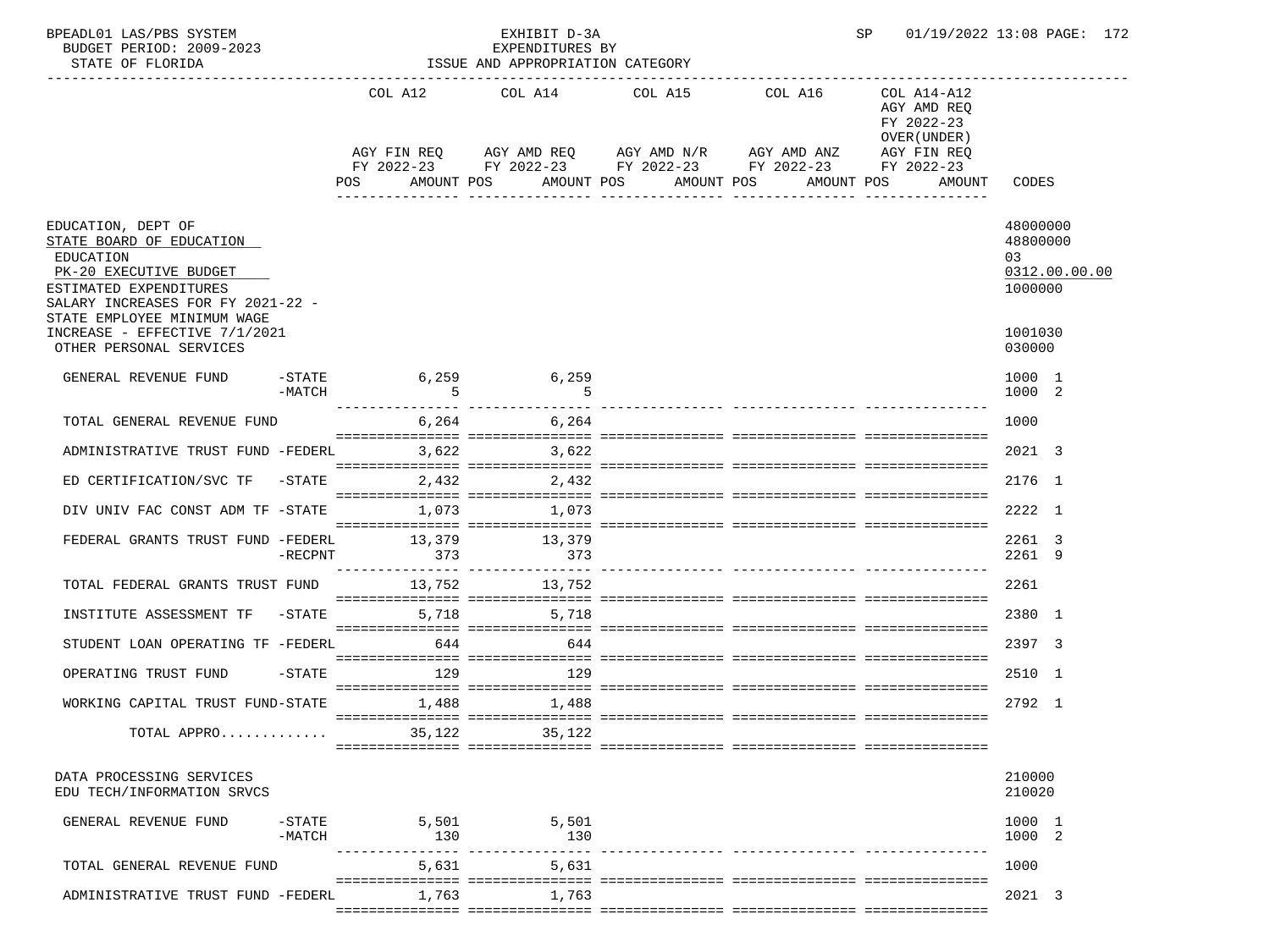| BPEADL01 LAS/PBS SYSTEM<br>BUDGET PERIOD: 2009-2023                                                                                                                          |                     | EXHIBIT D-3A<br>EXPENDITURES BY  |                                                                                                                                                                                                                       | SP |                                                          | 01/19/2022 13:08 PAGE: 173                             |
|------------------------------------------------------------------------------------------------------------------------------------------------------------------------------|---------------------|----------------------------------|-----------------------------------------------------------------------------------------------------------------------------------------------------------------------------------------------------------------------|----|----------------------------------------------------------|--------------------------------------------------------|
| STATE OF FLORIDA<br>___________________________                                                                                                                              |                     | ISSUE AND APPROPRIATION CATEGORY | ----------------------------------                                                                                                                                                                                    |    |                                                          |                                                        |
|                                                                                                                                                                              |                     | COL A12 COL A14                  | COL A15 COL A16 COL A14-A12<br>AGY FIN REQ      AGY AMD REQ     AGY AMD N/R     AGY AMD ANZ<br>FY 2022-23 FY 2022-23 FY 2022-23 FY 2022-23 FY 2022-23<br>POS AMOUNT POS AMOUNT POS AMOUNT POS AMOUNT POS AMOUNT CODES |    | AGY AMD REO<br>FY 2022-23<br>OVER (UNDER)<br>AGY FIN REQ |                                                        |
|                                                                                                                                                                              |                     |                                  |                                                                                                                                                                                                                       |    |                                                          |                                                        |
| EDUCATION, DEPT OF<br>STATE BOARD OF EDUCATION<br>EDUCATION<br>PK-20 EXECUTIVE BUDGET<br>ESTIMATED EXPENDITURES<br>SALARY INCREASES FOR FY 2021-22 -                         |                     |                                  |                                                                                                                                                                                                                       |    |                                                          | 48000000<br>48800000<br>03<br>0312.00.00.00<br>1000000 |
| STATE EMPLOYEE MINIMUM WAGE<br>INCREASE - EFFECTIVE 7/1/2021<br>DATA PROCESSING SERVICES<br>EDU TECH/INFORMATION SRVCS<br>ED CERTIFICATION/SVC TF -STATE 1,204 1,204         |                     |                                  |                                                                                                                                                                                                                       |    |                                                          | 1001030<br>210000<br>210020<br>2176 1                  |
| DIV UNIV FAC CONST ADM TF -STATE                                                                                                                                             |                     | 347 347                          |                                                                                                                                                                                                                       |    |                                                          | 2222 1                                                 |
| FEDERAL GRANTS TRUST FUND -FEDERL 2,890<br>$-RECPNT$                                                                                                                         | $\overline{1}$      | 2,890<br>$\overline{\mathbf{1}}$ |                                                                                                                                                                                                                       |    |                                                          | 2261 3<br>2261 9                                       |
| TOTAL FEDERAL GRANTS TRUST FUND 2,891 2,891                                                                                                                                  |                     |                                  |                                                                                                                                                                                                                       |    |                                                          | 2261                                                   |
| INSTITUTE ASSESSMENT TF -STATE 324 324 324                                                                                                                                   |                     |                                  |                                                                                                                                                                                                                       |    |                                                          | 2380 1                                                 |
| STUDENT LOAN OPERATING TF -FEDERL 1,137 1,137                                                                                                                                |                     |                                  |                                                                                                                                                                                                                       |    |                                                          | 2397 3                                                 |
| NURS STDNT LOAN FORGIVE TF-STATE                                                                                                                                             | 17                  | 17                               |                                                                                                                                                                                                                       |    |                                                          | 2505 1                                                 |
| OPERATING TRUST FUND<br>-STATE                                                                                                                                               |                     | $96$ 96                          |                                                                                                                                                                                                                       |    |                                                          | 2510 1                                                 |
| TEACHER CERT EXAM TF                                                                                                                                                         | $-$ STATE $71$ $71$ |                                  |                                                                                                                                                                                                                       |    |                                                          | 2727 1                                                 |
| WORKING CAPITAL TRUST FUND-STATE $1,266$ 1,266                                                                                                                               |                     |                                  |                                                                                                                                                                                                                       |    |                                                          | 2792 1                                                 |
| TOTAL APPRO                                                                                                                                                                  |                     | 14,747 14,747                    |                                                                                                                                                                                                                       |    |                                                          |                                                        |
| TOTAL: SALARY INCREASES FOR FY 2021-22 -<br>STATE EMPLOYEE MINIMUM WAGE<br>INCREASE - EFFECTIVE 7/1/2021<br>TOTAL ISSUE 272,704 272,704<br>TOTAL SALARY RATE 188,061 188,061 |                     |                                  |                                                                                                                                                                                                                       |    |                                                          | 1001030                                                |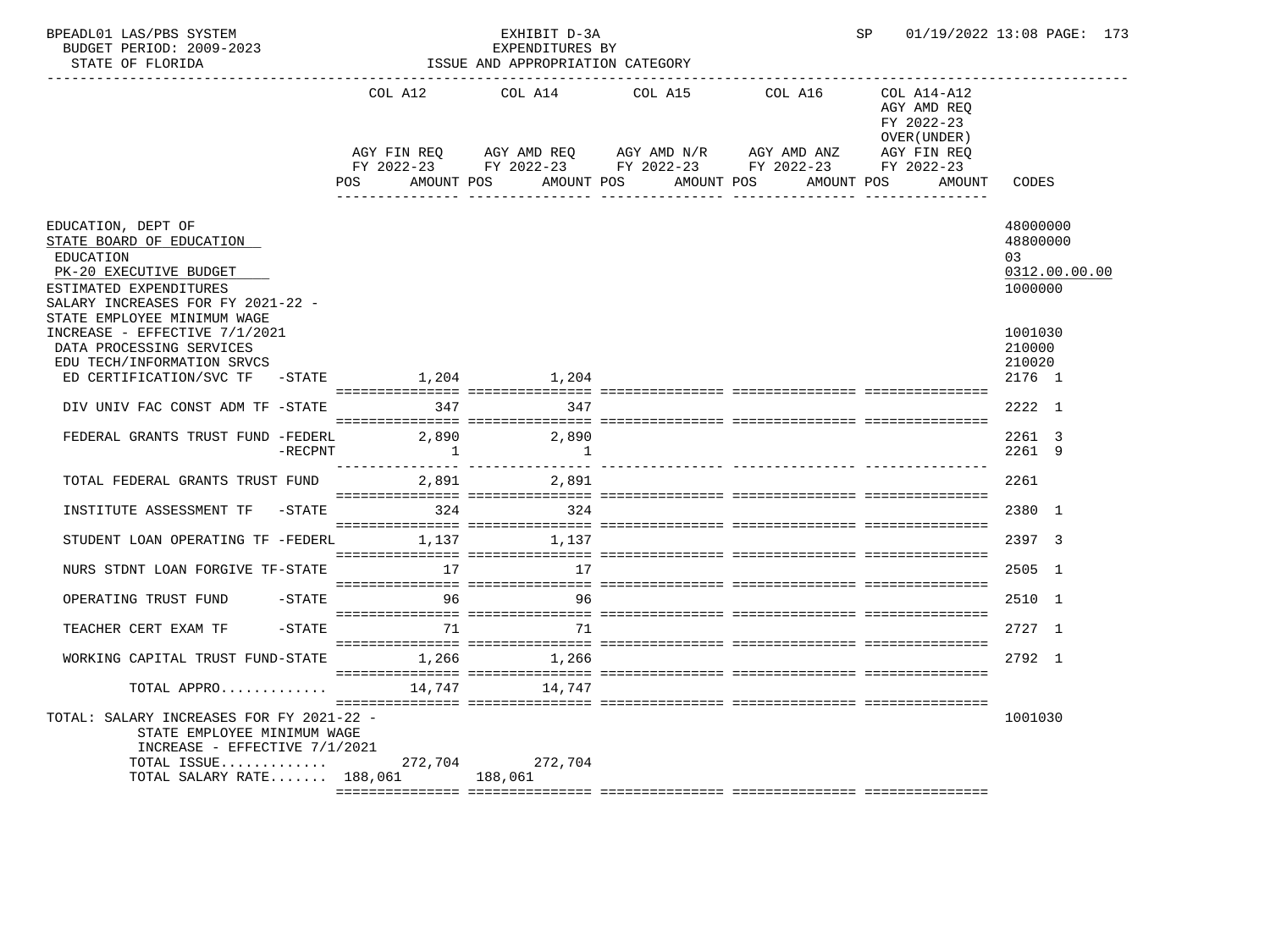| BPEADL01 LAS/PBS SYSTEM<br>BUDGET PERIOD: 2009-2023<br>STATE OF FLORIDA                                                                                                          |                 |                                            | EXHIBIT D-3A<br>EXPENDITURES BY<br>ISSUE AND APPROPRIATION CATEGORY                                                                                                                                                          |  | 01/19/2022 13:08 PAGE: 174 |                                                                                                 |                                                        |
|----------------------------------------------------------------------------------------------------------------------------------------------------------------------------------|-----------------|--------------------------------------------|------------------------------------------------------------------------------------------------------------------------------------------------------------------------------------------------------------------------------|--|----------------------------|-------------------------------------------------------------------------------------------------|--------------------------------------------------------|
| --------------------------                                                                                                                                                       |                 | POS                                        | COL A12 COL A14 COL A15 COL A16<br>AGY FIN REQ AGY AMD REQ AGY AMD N/R AGY AMD ANZ<br>FY 2022-23 FY 2022-23 FY 2022-23 FY 2022-23 FY 2022-23<br>AMOUNT POS<br>AMOUNT POS AMOUNT POS<br>_____________________________________ |  |                            | COL A14-A12<br>AGY AMD REQ<br>FY 2022-23<br>OVER (UNDER)<br>AGY FIN REQ<br>AMOUNT POS<br>AMOUNT | CODES                                                  |
|                                                                                                                                                                                  |                 |                                            |                                                                                                                                                                                                                              |  | ________________           |                                                                                                 |                                                        |
| EDUCATION, DEPT OF<br>STATE BOARD OF EDUCATION<br>EDUCATION<br>PK-20 EXECUTIVE BUDGET<br>ESTIMATED EXPENDITURES<br>FLORIDA RETIREMENT SYSTEM<br>ADJUSTMENT - FY 2021-22 - NORMAL |                 |                                            |                                                                                                                                                                                                                              |  |                            |                                                                                                 | 48000000<br>48800000<br>03<br>0312.00.00.00<br>1000000 |
| COST AND UNFUNDED ACTUARIAL<br>LIABILITY<br>SALARIES AND BENEFITS                                                                                                                |                 |                                            |                                                                                                                                                                                                                              |  |                            |                                                                                                 | 1001070<br>010000                                      |
| GENERAL REVENUE FUND                                                                                                                                                             |                 | -STATE 82,407 82,407<br>-MATCH 6,336 6,336 |                                                                                                                                                                                                                              |  |                            |                                                                                                 | 1000 1<br>1000 2                                       |
| TOTAL GENERAL REVENUE FUND                                                                                                                                                       |                 | 88,743 88,743                              |                                                                                                                                                                                                                              |  |                            |                                                                                                 | 1000                                                   |
| ADMINISTRATIVE TRUST FUND -FEDERL                                                                                                                                                |                 |                                            | 46,307 46,307                                                                                                                                                                                                                |  |                            |                                                                                                 | 2021 3                                                 |
| ED CERTIFICATION/SVC TF -STATE 33,686                                                                                                                                            |                 |                                            | 33,686                                                                                                                                                                                                                       |  |                            |                                                                                                 | 2176 1                                                 |
| DIV UNIV FAC CONST ADM TF -STATE                                                                                                                                                 |                 |                                            | 19,130 19,130                                                                                                                                                                                                                |  |                            |                                                                                                 | 2222 1                                                 |
| FEDERAL GRANTS TRUST FUND -FEDERL 145,679                                                                                                                                        | $-{\rm RECPNT}$ | 2,610                                      | 145,679<br>2,610                                                                                                                                                                                                             |  |                            |                                                                                                 | 2261 3<br>2261 9                                       |
| TOTAL FEDERAL GRANTS TRUST FUND 148,289 148,289                                                                                                                                  |                 |                                            |                                                                                                                                                                                                                              |  |                            |                                                                                                 | 2261                                                   |
| INSTITUTE ASSESSMENT TF                                                                                                                                                          |                 | -STATE 17,635                              | 17,635                                                                                                                                                                                                                       |  |                            |                                                                                                 | 2380 1                                                 |
| STUDENT LOAN OPERATING TF -FEDERL 44,768 44,768                                                                                                                                  |                 |                                            |                                                                                                                                                                                                                              |  |                            |                                                                                                 | 2397 3                                                 |
| NURS STDNT LOAN FORGIVE TF-STATE 484 484                                                                                                                                         |                 |                                            |                                                                                                                                                                                                                              |  |                            |                                                                                                 | 2505 1                                                 |
| OPERATING TRUST FUND                                                                                                                                                             | -STATE          | 1,891                                      | 1,891                                                                                                                                                                                                                        |  |                            |                                                                                                 | 2510 1                                                 |
| TEACHER CERT EXAM TF                                                                                                                                                             | $-$ STATE       | 2,595                                      | 2,595                                                                                                                                                                                                                        |  |                            |                                                                                                 | 2727 1                                                 |
| WORKING CAPITAL TRUST FUND-STATE                                                                                                                                                 |                 | 36,237                                     | 36,237                                                                                                                                                                                                                       |  |                            |                                                                                                 | 2792 1                                                 |
| TOTAL APPRO                                                                                                                                                                      |                 | 439,765                                    | 439,765                                                                                                                                                                                                                      |  |                            |                                                                                                 |                                                        |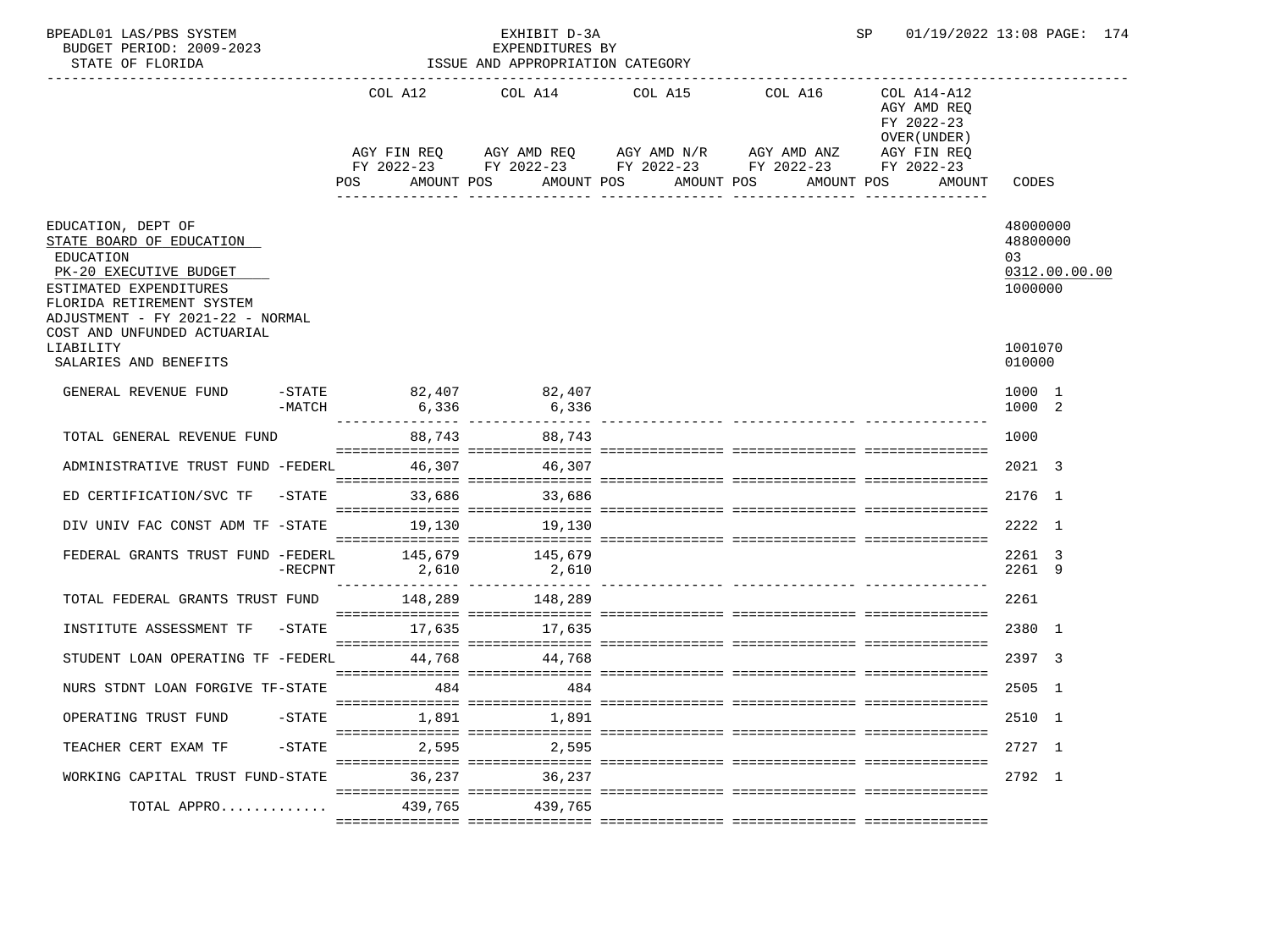| BPEADL01 LAS/PBS SYSTEM<br>BUDGET PERIOD: 2009-2023<br>STATE OF FLORIDA                                                                                                          |            |                                                                                                                              |                   |             | EXHIBIT D-3A<br>EXPENDITURES BY | ISSUE AND APPROPRIATION CATEGORY |            |                                                          |                                | 01/19/2022 13:08 PAGE: 175 |                                       |               |
|----------------------------------------------------------------------------------------------------------------------------------------------------------------------------------|------------|------------------------------------------------------------------------------------------------------------------------------|-------------------|-------------|---------------------------------|----------------------------------|------------|----------------------------------------------------------|--------------------------------|----------------------------|---------------------------------------|---------------|
|                                                                                                                                                                                  |            |                                                                                                                              |                   |             | COL A12 COL A14 COL A15 COL A16 |                                  |            | COL A14-A12<br>AGY AMD REQ<br>FY 2022-23<br>OVER (UNDER) |                                |                            |                                       |               |
|                                                                                                                                                                                  |            | AGY FIN REQ AGY AMD REQ AGY AMD N/R AGY AMD ANZ AGY FIN REQ<br>FY 2022-23 FY 2022-23 FY 2022-23 FY 2022-23 FY 2022-23<br>POS |                   | AMOUNT POS  |                                 | AMOUNT POS                       | AMOUNT POS |                                                          | AMOUNT POS<br>---------------- | AMOUNT CODES               |                                       |               |
| EDUCATION, DEPT OF<br>STATE BOARD OF EDUCATION<br>EDUCATION<br>PK-20 EXECUTIVE BUDGET<br>ESTIMATED EXPENDITURES<br>FLORIDA RETIREMENT SYSTEM<br>ADJUSTMENT - FY 2021-22 - NORMAL |            |                                                                                                                              |                   |             |                                 |                                  |            |                                                          |                                |                            | 48000000<br>48800000<br>03<br>1000000 | 0312.00.00.00 |
| COST AND UNFUNDED ACTUARIAL<br>LIABILITY<br>DATA PROCESSING SERVICES<br>DP ASSESSMENT (DMS)                                                                                      |            |                                                                                                                              |                   |             |                                 |                                  |            |                                                          |                                |                            | 1001070<br>210000<br>210004           |               |
| GENERAL REVENUE FUND -STATE 171<br>DIV UNIV FAC CONST ADM TF -STATE<br>STUDENT LOAN OPERATING TF -FEDERL<br>WORKING CAPITAL TRUST FUND-STATE                                     |            | 194                                                                                                                          | $5^{\circ}$<br>21 |             | 171<br>$5^{\circ}$<br>194<br>21 |                                  |            |                                                          |                                |                            | 1000 1<br>2222 1<br>2397 3<br>2792 1  |               |
| TOTAL APPRO                                                                                                                                                                      |            |                                                                                                                              | 391               |             | 391                             |                                  |            |                                                          |                                |                            |                                       |               |
| EDU TECH/INFORMATION SRVCS                                                                                                                                                       |            |                                                                                                                              |                   |             |                                 |                                  |            |                                                          |                                |                            | 210020                                |               |
| GENERAL REVENUE FUND                                                                                                                                                             | -MATCH     | $-$ STATE $10, 856$ $10, 856$                                                                                                | 256               |             | 256                             |                                  |            |                                                          |                                |                            | 1000 1<br>1000 2                      |               |
| TOTAL GENERAL REVENUE FUND                                                                                                                                                       |            | $11,112$ $11,112$                                                                                                            |                   |             |                                 |                                  |            |                                                          |                                |                            | 1000                                  |               |
| ADMINISTRATIVE TRUST FUND -FEDERL                                                                                                                                                |            | 3,480                                                                                                                        |                   | 3,480       |                                 |                                  |            |                                                          |                                |                            | 2021 3                                |               |
| ED CERTIFICATION/SVC TF -STATE<br>DIV UNIV FAC CONST ADM TF -STATE 685                                                                                                           |            |                                                                                                                              |                   | 2,377 2,377 | 685                             |                                  |            |                                                          |                                |                            | 2176 1<br>2222 1                      |               |
| FEDERAL GRANTS TRUST FUND -FEDERL                                                                                                                                                | $-$ RECPNT |                                                                                                                              | 5,704             |             | 5,704                           |                                  |            |                                                          |                                |                            | 2261 3<br>2261 9                      |               |
| TOTAL FEDERAL GRANTS TRUST FUND                                                                                                                                                  |            |                                                                                                                              | 5,705             |             | 5,705                           |                                  |            | ------------ ------------                                |                                |                            | 2261                                  |               |
| INSTITUTE ASSESSMENT TF                                                                                                                                                          | $-$ STATE  |                                                                                                                              | 640               |             | 640                             |                                  |            |                                                          |                                |                            | 2380 1                                |               |
| STUDENT LOAN OPERATING TF -FEDERL                                                                                                                                                |            |                                                                                                                              | 2,243             |             | 2,243                           |                                  |            |                                                          |                                |                            | 2397 3                                |               |
| NURS STDNT LOAN FORGIVE TF-STATE                                                                                                                                                 |            |                                                                                                                              | 34                |             | 34                              |                                  |            |                                                          |                                |                            | 2505 1                                |               |
| OPERATING TRUST FUND                                                                                                                                                             | $-$ STATE  |                                                                                                                              | 190               |             | 190                             |                                  |            |                                                          |                                |                            | 2510 1                                |               |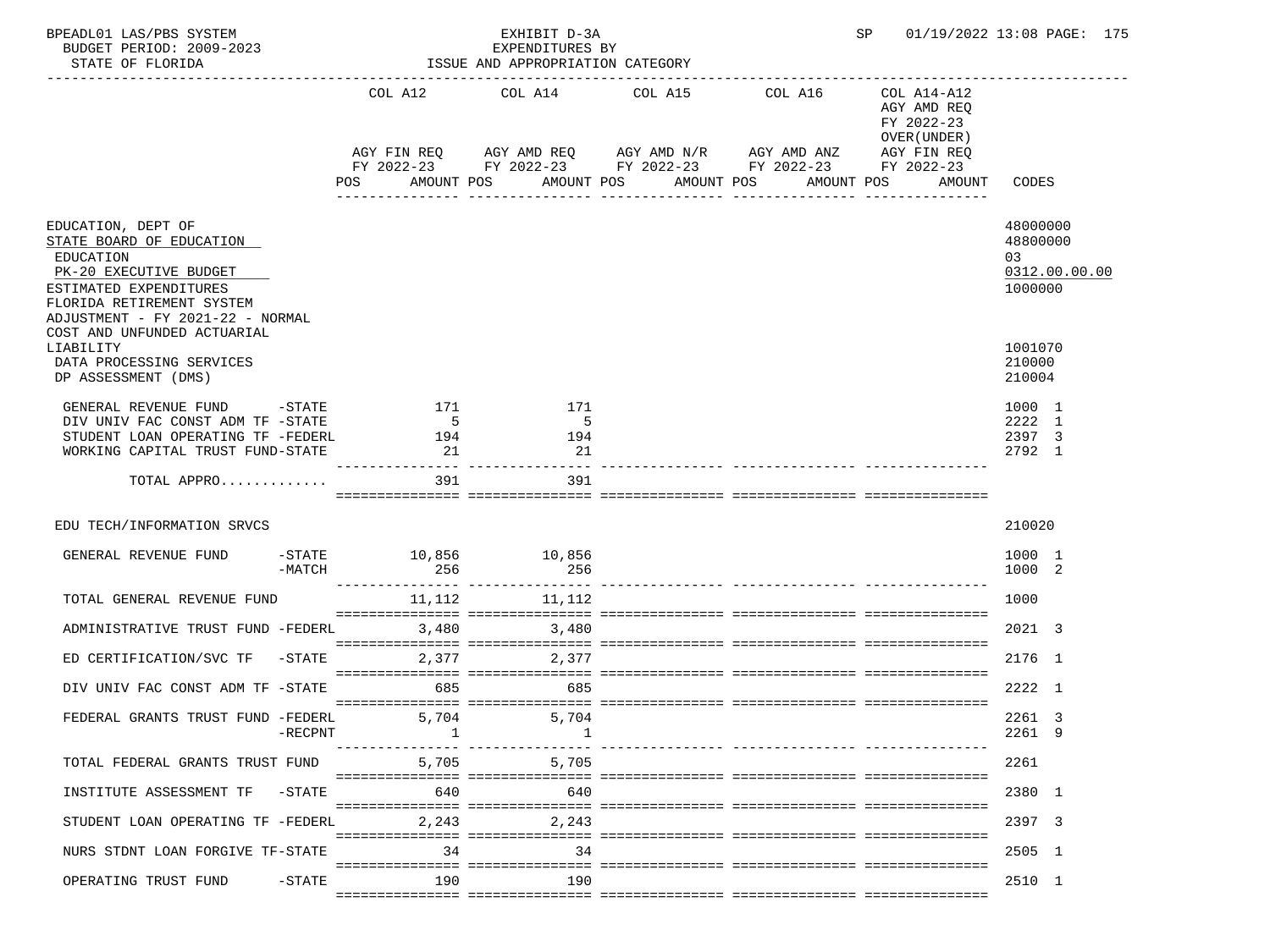| BPEADL01 LAS/PBS SYSTEM<br>BUDGET PERIOD: 2009-2023<br>STATE OF FLORIDA                                                                                                          |             | EXHIBIT D-3A<br>EXPENDITURES BY<br>ISSUE AND APPROPRIATION CATEGORY |                          |                                                                                                               |                                                          | SP 01/19/2022 13:08 PAGE: 176                          |  |  |
|----------------------------------------------------------------------------------------------------------------------------------------------------------------------------------|-------------|---------------------------------------------------------------------|--------------------------|---------------------------------------------------------------------------------------------------------------|----------------------------------------------------------|--------------------------------------------------------|--|--|
|                                                                                                                                                                                  | COL A12     | COL A14                                                             | COL A15                  | COL A16                                                                                                       | COL A14-A12<br>AGY AMD REQ<br>FY 2022-23<br>OVER (UNDER) |                                                        |  |  |
|                                                                                                                                                                                  | POS         | AMOUNT POS                                                          | AMOUNT POS<br>AMOUNT POS | AGY FIN REQ AGY AMD REQ AGY AMD N/R AGY AMD ANZ<br>FY 2022-23 FY 2022-23 FY 2022-23 FY 2022-23<br>___________ | AGY FIN REQ<br>FY 2022-23<br>AMOUNT POS<br>AMOUNT        | CODES                                                  |  |  |
| EDUCATION, DEPT OF<br>STATE BOARD OF EDUCATION<br>EDUCATION<br>PK-20 EXECUTIVE BUDGET<br>ESTIMATED EXPENDITURES<br>FLORIDA RETIREMENT SYSTEM<br>ADJUSTMENT - FY 2021-22 - NORMAL |             |                                                                     |                          |                                                                                                               |                                                          | 48000000<br>48800000<br>03<br>0312.00.00.00<br>1000000 |  |  |
| COST AND UNFUNDED ACTUARIAL<br>LIABILITY<br>DATA PROCESSING SERVICES<br>EDU TECH/INFORMATION SRVCS<br>TEACHER CERT EXAM TF<br>-STATE                                             | 141         | 141                                                                 |                          |                                                                                                               |                                                          | 1001070<br>210000<br>210020<br>2727 1                  |  |  |
| WORKING CAPITAL TRUST FUND-STATE                                                                                                                                                 | 2,499       | 2,499                                                               |                          |                                                                                                               |                                                          | 2792 1                                                 |  |  |
| TOTAL APPRO                                                                                                                                                                      | 29,106      | 29,106                                                              |                          |                                                                                                               |                                                          |                                                        |  |  |
| TOTAL: FLORIDA RETIREMENT SYSTEM<br>ADJUSTMENT - FY 2021-22 - NORMAL<br>COST AND UNFUNDED ACTUARIAL<br>LIABILITY<br>TOTAL ISSUE 469,262 469,262                                  |             |                                                                     |                          |                                                                                                               |                                                          | 1001070                                                |  |  |
| CASUALTY INSURANCE PREMIUM<br>ADJUSTMENT<br>SPECIAL CATEGORIES<br>RISK MANAGEMENT INSURANCE                                                                                      |             |                                                                     |                          |                                                                                                               |                                                          | 1001090<br>100000<br>103241                            |  |  |
| $-$ STATE<br>GENERAL REVENUE FUND<br>$-MATCH$                                                                                                                                    | 358         | 5,879<br>5,879<br>358                                               |                          |                                                                                                               |                                                          | 1000 1<br>1000 2                                       |  |  |
| TOTAL GENERAL REVENUE FUND                                                                                                                                                       | 6,237       | 6,237                                                               |                          |                                                                                                               |                                                          | 1000                                                   |  |  |
| ADMINISTRATIVE TRUST FUND -FEDERL                                                                                                                                                | 3,028       | 3,028                                                               |                          |                                                                                                               |                                                          | 2021 3                                                 |  |  |
| ED CERTIFICATION/SVC TF<br>-STATE                                                                                                                                                | 1,776       | 1,776                                                               |                          |                                                                                                               |                                                          | 2176 1                                                 |  |  |
| DIV UNIV FAC CONST ADM TF -STATE                                                                                                                                                 | 851         | 851                                                                 |                          |                                                                                                               |                                                          | 2222 1                                                 |  |  |
| FEDERAL GRANTS TRUST FUND -FEDERL<br>$-$ RECPNT                                                                                                                                  | 5,157<br>27 | 5,157<br>27                                                         |                          |                                                                                                               |                                                          | 2261 3<br>2261 9                                       |  |  |
| TOTAL FEDERAL GRANTS TRUST FUND                                                                                                                                                  |             | 5,184<br>5,184                                                      |                          |                                                                                                               |                                                          | 2261                                                   |  |  |
| INSTITUTE ASSESSMENT TF<br>-STATE                                                                                                                                                | 226         | 226                                                                 |                          |                                                                                                               |                                                          | 2380 1                                                 |  |  |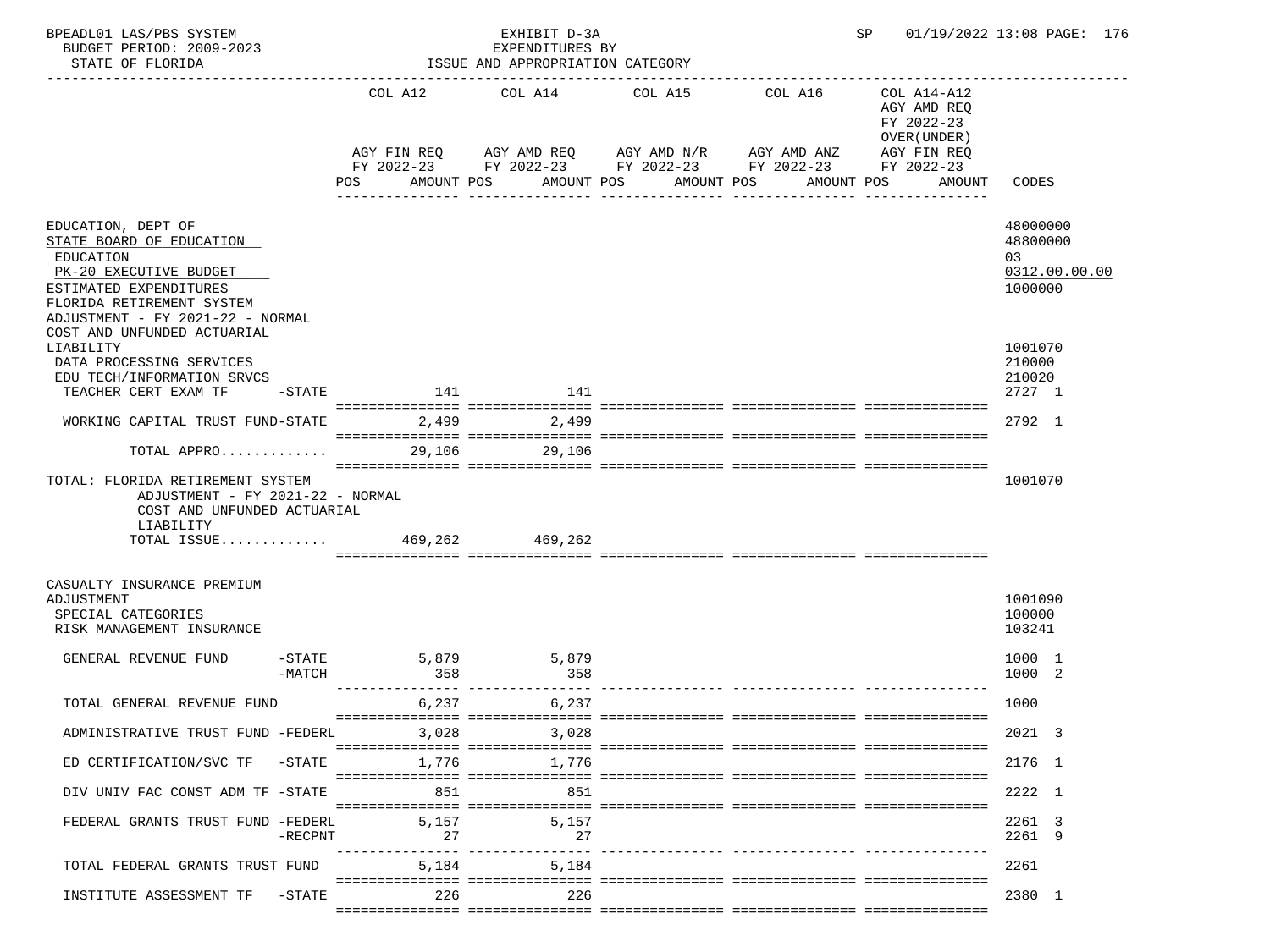| BPEADL01 LAS/PBS SYSTEM<br>BUDGET PERIOD: 2009-2023<br>STATE OF FLORIDA                  |                  |           | EXHIBIT D-3A<br>EXPENDITURES BY<br>ISSUE AND APPROPRIATION CATEGORY |                          | SP                                                                                                           |                                                          | 01/19/2022 13:08 PAGE: 177   |
|------------------------------------------------------------------------------------------|------------------|-----------|---------------------------------------------------------------------|--------------------------|--------------------------------------------------------------------------------------------------------------|----------------------------------------------------------|------------------------------|
|                                                                                          |                  | COL A12   | COL A14                                                             | COL A15                  | COL A16                                                                                                      | COL A14-A12<br>AGY AMD REQ<br>FY 2022-23<br>OVER (UNDER) |                              |
|                                                                                          |                  | POS       | AMOUNT POS                                                          | AMOUNT POS<br>AMOUNT POS | AGY FIN REQ AGY AMD REQ AGY AMD N/R AGY AMD ANZ<br>FY 2022-23 FY 2022-23 FY 2022-23 FY 2022-23<br>AMOUNT POS | AGY FIN REQ<br>FY 2022-23<br>AMOUNT                      | CODES                        |
| EDUCATION, DEPT OF<br>STATE BOARD OF EDUCATION                                           |                  |           |                                                                     |                          |                                                                                                              |                                                          | 48000000<br>48800000         |
| EDUCATION<br>PK-20 EXECUTIVE BUDGET                                                      |                  |           |                                                                     |                          |                                                                                                              |                                                          | 03<br>0312.00.00.00          |
| ESTIMATED EXPENDITURES<br>CASUALTY INSURANCE PREMIUM<br>ADJUSTMENT<br>SPECIAL CATEGORIES |                  |           |                                                                     |                          |                                                                                                              |                                                          | 1000000<br>1001090<br>100000 |
| RISK MANAGEMENT INSURANCE                                                                |                  |           |                                                                     |                          |                                                                                                              |                                                          | 103241                       |
| STUDENT LOAN OPERATING TF -FEDERL 4,925 4,925                                            |                  |           |                                                                     |                          |                                                                                                              |                                                          | 2397 3                       |
| NURS STDNT LOAN FORGIVE TF-STATE                                                         |                  | 23        | 23                                                                  |                          |                                                                                                              |                                                          | 2505 1                       |
| OPERATING TRUST FUND                                                                     | -STATE           | 228       | 228                                                                 |                          |                                                                                                              |                                                          | 2510 1                       |
| TEACHER CERT EXAM TF                                                                     | $-$ STATE        | 95        | 95                                                                  |                          |                                                                                                              |                                                          | 2727 1                       |
| WORKING CAPITAL TRUST FUND-STATE                                                         |                  |           | 1,487 1,487                                                         |                          |                                                                                                              |                                                          | 2792 1                       |
| TOTAL APPRO                                                                              |                  | 24,060    | 24,060                                                              |                          |                                                                                                              |                                                          |                              |
| DATA PROCESSING SERVICES<br>EDU TECH/INFORMATION SRVCS                                   |                  |           |                                                                     |                          |                                                                                                              |                                                          | 210000<br>210020             |
| GENERAL REVENUE FUND                                                                     | -STATE<br>-MATCH | 400<br>17 | 400<br>17                                                           |                          |                                                                                                              |                                                          | 1000 1<br>1000 2             |
| TOTAL GENERAL REVENUE FUND                                                               |                  | 417       | 417                                                                 |                          |                                                                                                              |                                                          | 1000                         |
| ADMINISTRATIVE TRUST FUND -FEDERL                                                        |                  | 241       | 241                                                                 |                          |                                                                                                              |                                                          | 2021 3                       |
| ED CERTIFICATION/SVC TF -STATE 164                                                       |                  |           | 164                                                                 |                          |                                                                                                              |                                                          | 2176 1                       |
| DIV UNIV FAC CONST ADM TF -STATE                                                         |                  | 47        | 47                                                                  |                          |                                                                                                              |                                                          | 2222 1                       |
| FEDERAL GRANTS TRUST FUND -FEDERL                                                        |                  | 394       | 394                                                                 |                          |                                                                                                              |                                                          | 2261 3                       |
| INSTITUTE ASSESSMENT TF                                                                  | -STATE           | 44        | 44                                                                  |                          |                                                                                                              |                                                          | 2380 1                       |
| STUDENT LOAN OPERATING TF -FEDERL                                                        |                  | 155       | 155                                                                 |                          |                                                                                                              |                                                          | 2397 3                       |
| NURS STDNT LOAN FORGIVE TF-STATE                                                         |                  | 2         | 2                                                                   |                          |                                                                                                              |                                                          | 2505 1                       |
| OPERATING TRUST FUND                                                                     | -STATE           | 13        | 13                                                                  |                          |                                                                                                              |                                                          | 2510 1                       |
|                                                                                          |                  |           |                                                                     |                          |                                                                                                              |                                                          |                              |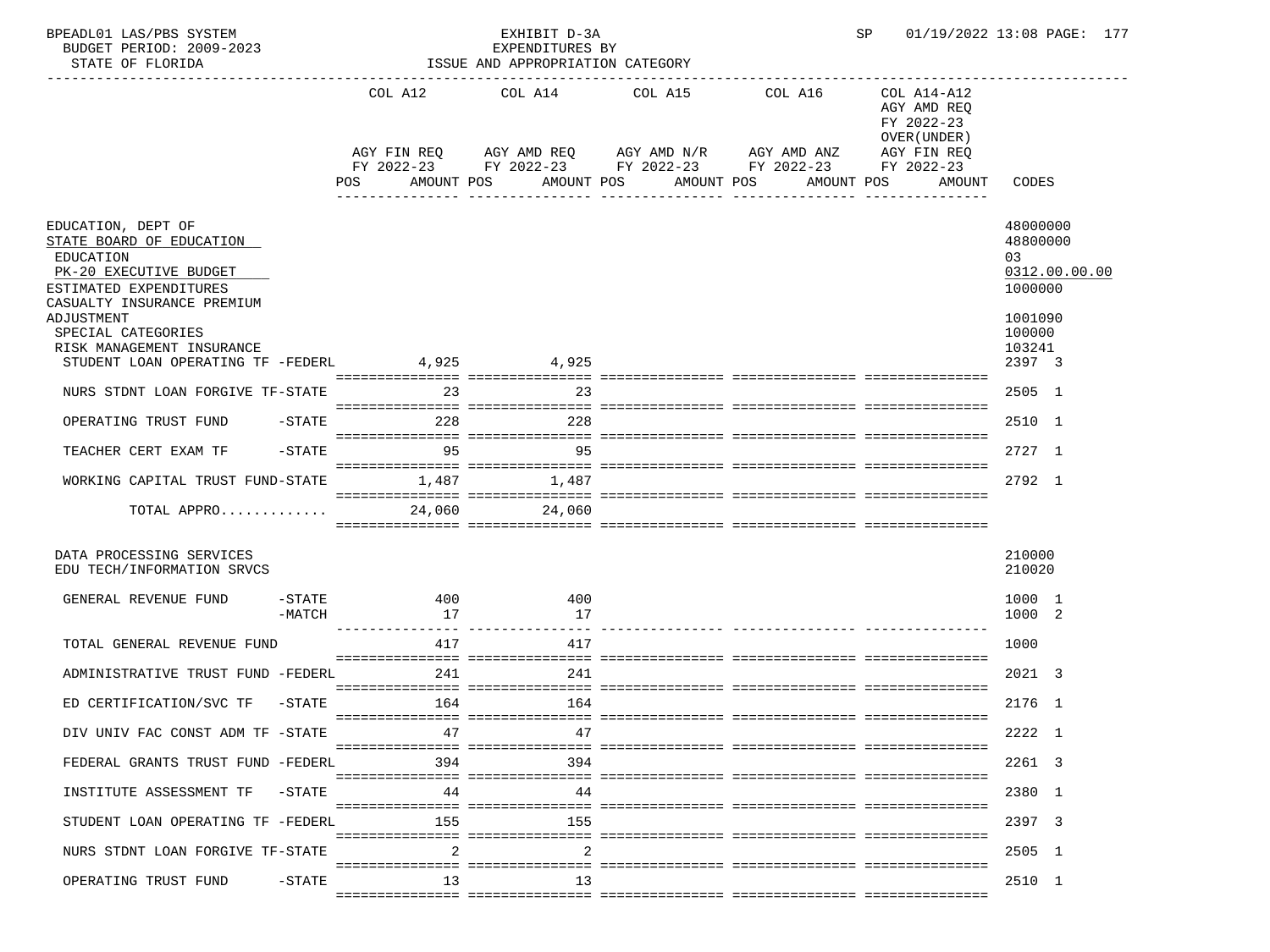| EXHIBIT D-3A<br>EXPENDITURES BY<br>ISSUE AND APPROPRIATION CATEGORY |                                            |                                                                                                                                                                 |                                                                                                                          |                                       |                                                                                                                                               |                                                                                          | 01/19/2022 13:08 PAGE: 178                                                     |
|---------------------------------------------------------------------|--------------------------------------------|-----------------------------------------------------------------------------------------------------------------------------------------------------------------|--------------------------------------------------------------------------------------------------------------------------|---------------------------------------|-----------------------------------------------------------------------------------------------------------------------------------------------|------------------------------------------------------------------------------------------|--------------------------------------------------------------------------------|
|                                                                     |                                            |                                                                                                                                                                 |                                                                                                                          |                                       | COL A16                                                                                                                                       | COL A14-A12<br>AGY AMD REQ<br>FY 2022-23<br>OVER (UNDER)                                 |                                                                                |
|                                                                     | <b>POS</b>                                 |                                                                                                                                                                 |                                                                                                                          |                                       |                                                                                                                                               | FY 2022-23<br>AMOUNT                                                                     | <b>CODES</b>                                                                   |
|                                                                     |                                            |                                                                                                                                                                 |                                                                                                                          |                                       |                                                                                                                                               |                                                                                          | 48000000<br>48800000<br>03<br>0312.00.00.00<br>1000000                         |
| $-$ STATE                                                           |                                            |                                                                                                                                                                 | 10                                                                                                                       |                                       |                                                                                                                                               |                                                                                          | 1001090<br>210000<br>210020<br>2727 1                                          |
|                                                                     |                                            |                                                                                                                                                                 | 1,487                                                                                                                    |                                       |                                                                                                                                               |                                                                                          |                                                                                |
| TOTAL: CASUALTY INSURANCE PREMIUM                                   |                                            |                                                                                                                                                                 |                                                                                                                          |                                       |                                                                                                                                               |                                                                                          | 1001090                                                                        |
| REALLOCATION OF HUMAN RESOURCES                                     |                                            |                                                                                                                                                                 |                                                                                                                          |                                       |                                                                                                                                               |                                                                                          | 1005900<br>100000<br>107040                                                    |
| $-MATCH$                                                            |                                            |                                                                                                                                                                 |                                                                                                                          |                                       |                                                                                                                                               |                                                                                          | 1000 1<br>1000 2                                                               |
| TOTAL GENERAL REVENUE FUND                                          |                                            |                                                                                                                                                                 |                                                                                                                          |                                       |                                                                                                                                               |                                                                                          | 1000                                                                           |
|                                                                     |                                            |                                                                                                                                                                 |                                                                                                                          |                                       |                                                                                                                                               |                                                                                          | 2021 3                                                                         |
|                                                                     |                                            |                                                                                                                                                                 |                                                                                                                          |                                       |                                                                                                                                               |                                                                                          | 2176 1                                                                         |
|                                                                     |                                            |                                                                                                                                                                 |                                                                                                                          |                                       |                                                                                                                                               |                                                                                          | 2222 1<br>2261 3                                                               |
|                                                                     |                                            |                                                                                                                                                                 |                                                                                                                          |                                       |                                                                                                                                               |                                                                                          | 2380 1                                                                         |
|                                                                     |                                            |                                                                                                                                                                 |                                                                                                                          |                                       |                                                                                                                                               |                                                                                          | 2397 3                                                                         |
| NURS STDNT LOAN FORGIVE TF-STATE                                    |                                            |                                                                                                                                                                 |                                                                                                                          |                                       |                                                                                                                                               |                                                                                          | 2505 1                                                                         |
| $-$ STATE                                                           |                                            |                                                                                                                                                                 |                                                                                                                          |                                       |                                                                                                                                               |                                                                                          | 2510 1                                                                         |
| $-\mathtt{STATE}$                                                   |                                            |                                                                                                                                                                 |                                                                                                                          |                                       |                                                                                                                                               |                                                                                          | 2727 1                                                                         |
|                                                                     | DIV UNIV FAC CONST ADM TF -STATE<br>-STATE | TOTAL APPRO<br>TOTAL ISSUE<br>-STATE<br>ADMINISTRATIVE TRUST FUND -FEDERL<br>$-STATE$<br>FEDERAL GRANTS TRUST FUND -FEDERL<br>STUDENT LOAN OPERATING TF -FEDERL | $\sim$ 10<br>1,487<br>$422-$<br>1,606-<br>$1,335-$<br>$872-$<br>$5,501-$<br>685-<br>$3,302-$<br>$23 -$<br>$214-$<br>134- | AMOUNT POS<br>25,547 25,547<br>9,296- | AMOUNT POS<br>8,874-8,874-<br>$422 -$<br>$9,296-$<br>$1,606-$<br>$1,335-$<br>872-<br>$5,501-$<br>685-<br>$3,302-$<br>$23 -$<br>$214-$<br>134- | COL A12 COL A14 COL A15<br>AGY FIN REQ AGY AMD REQ AGY AMD N/R AGY AMD ANZ<br>AMOUNT POS | SP<br>AGY FIN REQ<br>FY 2022-23 FY 2022-23 FY 2022-23 FY 2022-23<br>AMOUNT POS |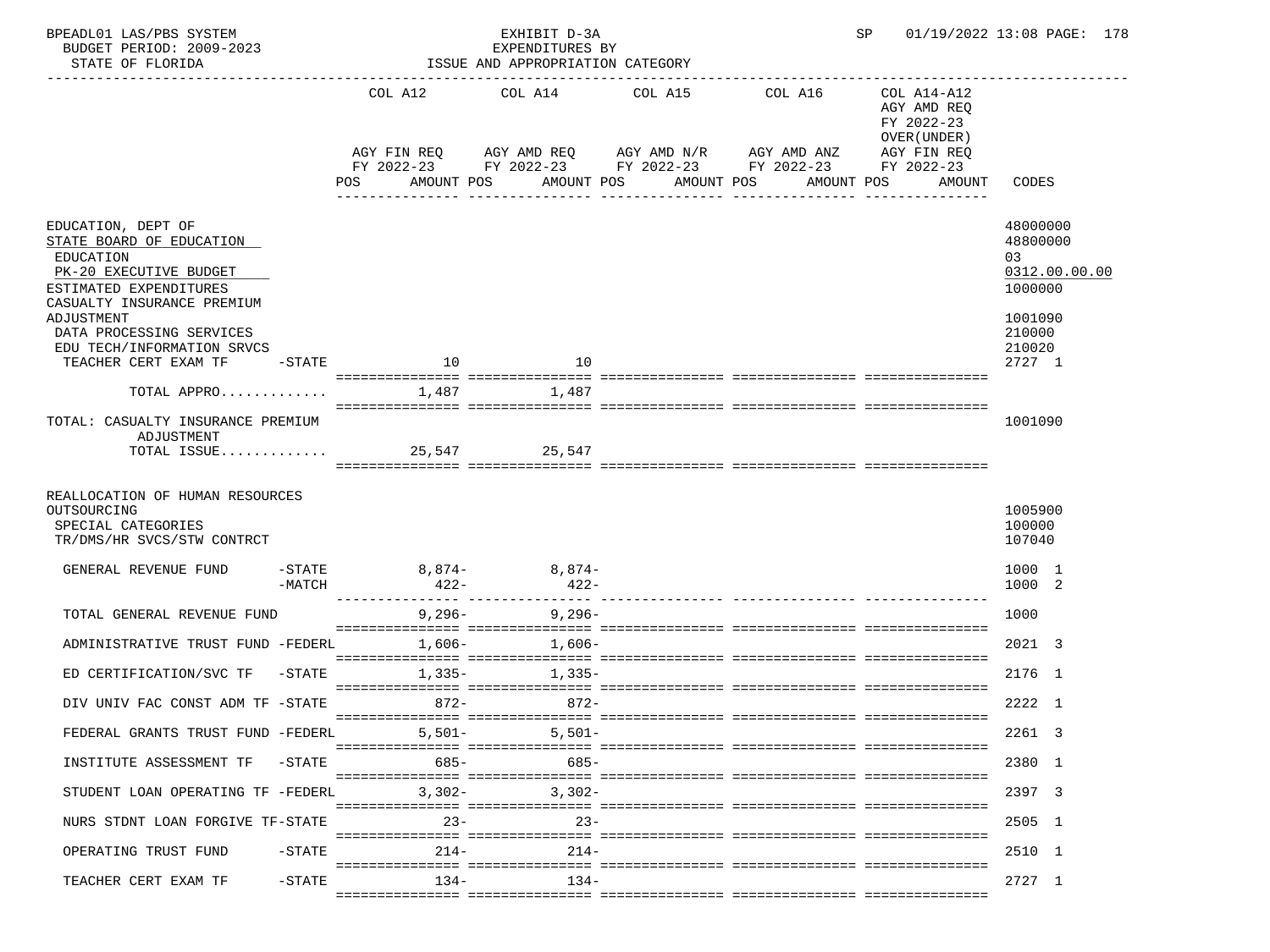| BPEADL01 LAS/PBS SYSTEM<br>BUDGET PERIOD: 2009-2023                                                                                                                                                                                                                    |                                                                         | EXHIBIT D-3A<br>EXPENDITURES BY                       |                                                                                                                                              |            |                                                          | SP 01/19/2022 13:08 PAGE: 179                                       |
|------------------------------------------------------------------------------------------------------------------------------------------------------------------------------------------------------------------------------------------------------------------------|-------------------------------------------------------------------------|-------------------------------------------------------|----------------------------------------------------------------------------------------------------------------------------------------------|------------|----------------------------------------------------------|---------------------------------------------------------------------|
| STATE OF FLORIDA                                                                                                                                                                                                                                                       |                                                                         | ISSUE AND APPROPRIATION CATEGORY                      |                                                                                                                                              |            |                                                          |                                                                     |
|                                                                                                                                                                                                                                                                        | COL A12                                                                 | COL A14 COL A15                                       |                                                                                                                                              | COL A16    | COL A14-A12<br>AGY AMD REQ<br>FY 2022-23<br>OVER (UNDER) | CODES                                                               |
|                                                                                                                                                                                                                                                                        | POS<br>AMOUNT POS                                                       |                                                       | AGY FIN REQ 6 AGY AMD REQ 6 AGY AMD N/R 66 AGY AMD ANZ<br>FY 2022-23 FY 2022-23 FY 2022-23 FY 2022-23 FY 2022-23<br>AMOUNT POS<br>AMOUNT POS | AMOUNT POS | AGY FIN REQ<br>AMOUNT                                    |                                                                     |
| EDUCATION, DEPT OF<br>STATE BOARD OF EDUCATION<br>EDUCATION<br>PK-20 EXECUTIVE BUDGET<br>ESTIMATED EXPENDITURES                                                                                                                                                        |                                                                         |                                                       |                                                                                                                                              |            |                                                          | 48000000<br>48800000<br>03<br>0312.00.00.00<br>1000000              |
| REALLOCATION OF HUMAN RESOURCES<br>OUTSOURCING<br>SPECIAL CATEGORIES<br>TR/DMS/HR SVCS/STW CONTRCT<br>WORKING CAPITAL TRUST FUND-STATE 1,978-<br>1,978-<br>1,978-                                                                                                      |                                                                         |                                                       |                                                                                                                                              |            |                                                          | 1005900<br>100000<br>107040<br>2792 1                               |
| TOTAL APPRO                                                                                                                                                                                                                                                            |                                                                         | $24,946 - 24,946 -$                                   |                                                                                                                                              |            |                                                          |                                                                     |
| STATE ENTERPRISE INFORMATION<br>TECHNOLOGY DISTRIBUTION<br>DATA PROCESSING SERVICES<br>DP ASSESSMENT (DMS)<br>GENERAL REVENUE FUND - STATE<br>DIV UNIV FAC CONST ADM TF -STATE<br>STUDENT LOAN OPERATING TF -FEDERL<br>WORKING CAPITAL TRUST FUND-STATE<br>TOTAL APPRO | $45 -$<br>1,637–<br>179-<br>$3,303-$                                    | $1,442-1,442-$<br>$45-$<br>1,637-<br>179-<br>$3,303-$ |                                                                                                                                              |            |                                                          | 1006600<br>210000<br>210004<br>1000 1<br>2222 1<br>2397 3<br>2792 1 |
| DATA PROCESSING ASSESSMENT BASE<br><b>BUDGET ADJUSTMENT</b><br>DATA PROCESSING SERVICES<br>DP ASSESSMENT (DMS)                                                                                                                                                         |                                                                         |                                                       |                                                                                                                                              |            |                                                          | 1006800<br>210000<br>210004                                         |
| GENERAL REVENUE FUND<br>ADMINISTRATIVE TRUST FUND -FEDERL<br>DIV UNIV FAC CONST ADM TF -STATE<br>FEDERAL GRANTS TRUST FUND -FEDERL<br>STUDENT LOAN OPERATING TF -FEDERL<br>WORKING CAPITAL TRUST FUND-STATE                                                            | $-$ STATE $4,175 4,175-$<br>$1 -$<br>129-<br>$2 -$<br>4,739-<br>$517 -$ | $1 -$<br>129-<br>$2 -$<br>4,739-<br>$517 -$           |                                                                                                                                              |            |                                                          | 1000 1<br>2021 3<br>2222 1<br>2261 3<br>2397 3<br>2792 1            |
| TOTAL APPRO                                                                                                                                                                                                                                                            | $9,563-$                                                                | $9,563-$                                              |                                                                                                                                              |            |                                                          |                                                                     |
|                                                                                                                                                                                                                                                                        |                                                                         |                                                       |                                                                                                                                              |            |                                                          |                                                                     |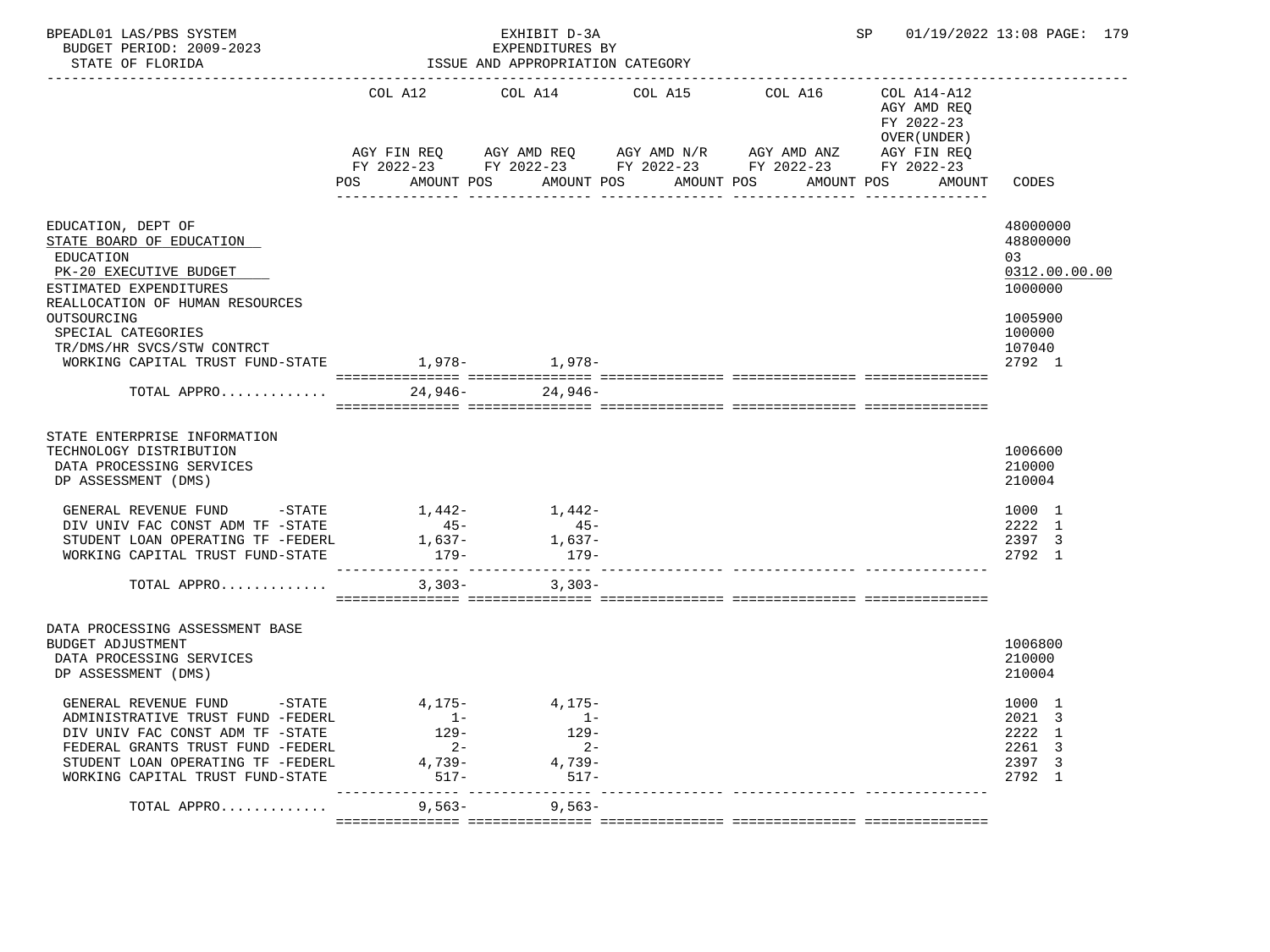| BPEADL01 LAS/PBS SYSTEM<br>BUDGET PERIOD: 2009-2023<br>STATE OF FLORIDA                                                                                       |                          | EXHIBIT D-3A<br>EXPENDITURES BY<br>ISSUE AND APPROPRIATION CATEGORY |                                                                                                |            | SP and the set of the set of the set of the set of the set of the set of the set of the set of the set of the set of the set of the set of the set of the set of the set of the set of the set of the set of the set of the se | 01/19/2022 13:08 PAGE: 180                                        |
|---------------------------------------------------------------------------------------------------------------------------------------------------------------|--------------------------|---------------------------------------------------------------------|------------------------------------------------------------------------------------------------|------------|--------------------------------------------------------------------------------------------------------------------------------------------------------------------------------------------------------------------------------|-------------------------------------------------------------------|
|                                                                                                                                                               | COL A12                  | COL A14                                                             | COL A15                                                                                        | COL A16    | COL A14-A12<br>AGY AMD REQ<br>FY 2022-23<br>OVER (UNDER)                                                                                                                                                                       |                                                                   |
|                                                                                                                                                               |                          |                                                                     | AGY FIN REQ AGY AMD REQ AGY AMD N/R AGY AMD ANZ<br>FY 2022-23 FY 2022-23 FY 2022-23 FY 2022-23 |            | AGY FIN REQ<br>FY 2022-23                                                                                                                                                                                                      |                                                                   |
|                                                                                                                                                               | <b>POS</b><br>AMOUNT POS |                                                                     | AMOUNT POS<br>AMOUNT POS                                                                       | AMOUNT POS | AMOUNT                                                                                                                                                                                                                         | CODES                                                             |
| EDUCATION, DEPT OF<br>STATE BOARD OF EDUCATION<br>EDUCATION<br>PK-20 EXECUTIVE BUDGET<br>NONRECURRING EXPENDITURES<br>ADDITIONAL FEDERAL FUND<br>AVAILABILITY |                          |                                                                     |                                                                                                |            |                                                                                                                                                                                                                                | 48000000<br>48800000<br>03<br>0312.00.00.00<br>2100000<br>2103204 |
| LUMP SUM<br>FED ESSER SEA RSV LUMP SUM                                                                                                                        |                          |                                                                     |                                                                                                |            |                                                                                                                                                                                                                                | 090000<br>090047                                                  |
| FEDERAL GRANTS TRUST FUND -FEDERL 255,009,999- 255,009,999-                                                                                                   |                          |                                                                     |                                                                                                |            |                                                                                                                                                                                                                                | 2261 3                                                            |
| WORKFORCE DEVELOPMENT METRICS<br><b>DASHBOARD</b><br>EXPENSES<br>$-STATE$<br>GENERAL REVENUE FUND                                                             |                          | $8,252-$ 8,252-                                                     |                                                                                                |            |                                                                                                                                                                                                                                | 2103365<br>040000<br>1000 1                                       |
| STUDENT LITERACY<br>SPECIAL CATEGORIES<br>ASSESSMENT AND EVALUATION                                                                                           |                          |                                                                     |                                                                                                |            |                                                                                                                                                                                                                                | 2103366<br>100000<br>100147                                       |
| FEDERAL GRANTS TRUST FUND -FEDERL 8,000,000- 8,000,000-                                                                                                       |                          |                                                                     |                                                                                                |            |                                                                                                                                                                                                                                | 2261 3                                                            |
| CONTRACTED SERVICES                                                                                                                                           |                          |                                                                     |                                                                                                |            |                                                                                                                                                                                                                                | 100777                                                            |
| FEDERAL GRANTS TRUST FUND -FEDERL 6,500,000- 6,500,000-                                                                                                       |                          |                                                                     |                                                                                                |            |                                                                                                                                                                                                                                | 2261 3                                                            |
| TOTAL: STUDENT LITERACY<br>TOTAL ISSUE 14,500,000- 14,500,000-                                                                                                |                          |                                                                     |                                                                                                |            |                                                                                                                                                                                                                                | 2103366                                                           |
| EARLY LEARNING AND EARLY GRADES<br><b>SUCCESS</b><br>SPECIAL CATEGORIES<br>ASSESSMENT AND EVALUATION                                                          |                          |                                                                     |                                                                                                |            |                                                                                                                                                                                                                                | 2103367<br>100000<br>100147                                       |
| FEDERAL GRANTS TRUST FUND -FEDERL                                                                                                                             | $7,500,000 -$            | 7,500,000-                                                          |                                                                                                |            |                                                                                                                                                                                                                                | 2261 3                                                            |
|                                                                                                                                                               |                          |                                                                     |                                                                                                |            |                                                                                                                                                                                                                                |                                                                   |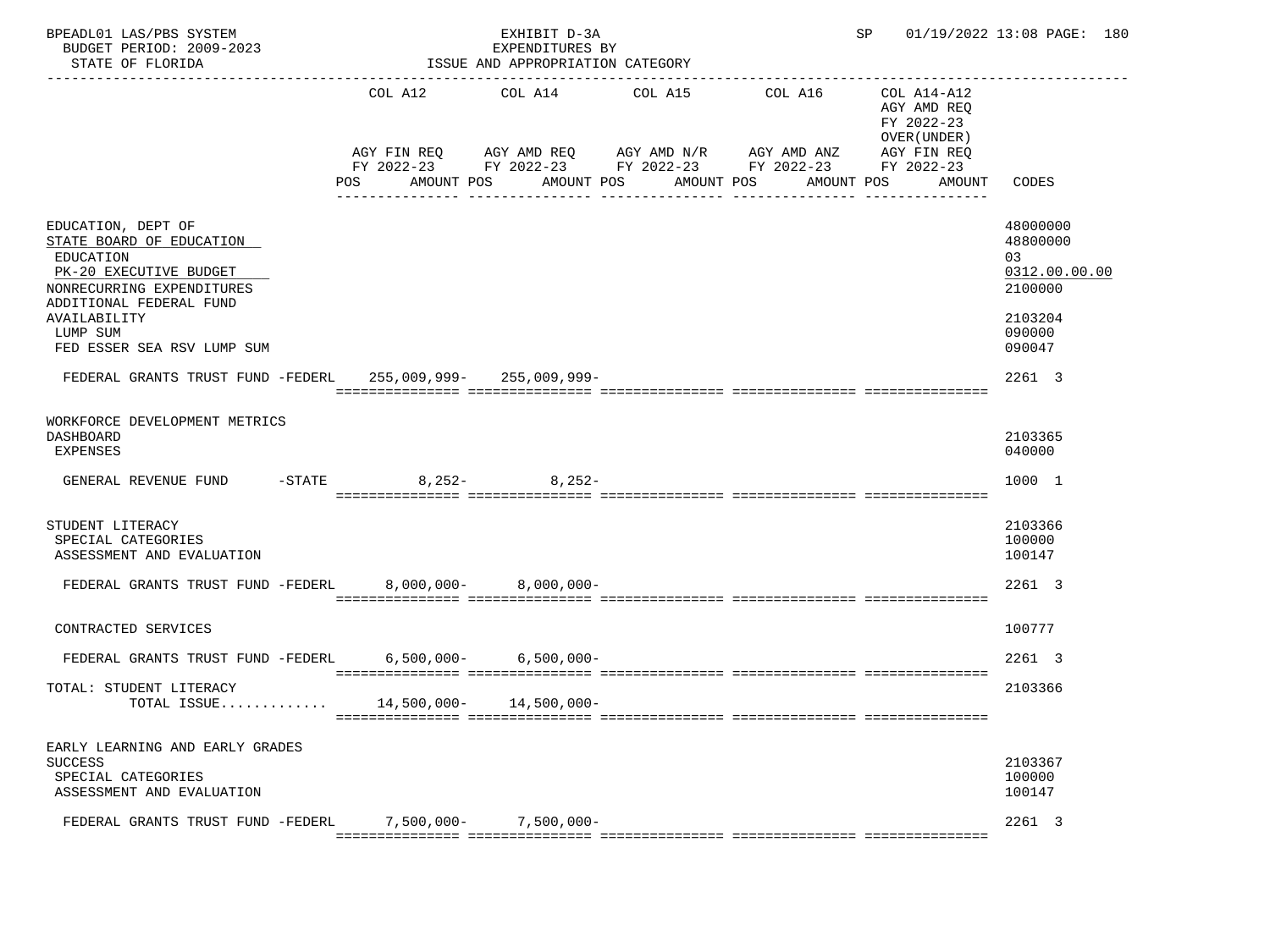| BPEADL01 LAS/PBS SYSTEM<br>BUDGET PERIOD: 2009-2023<br>STATE OF FLORIDA                                                                                                                                                 |                              | EXHIBIT D-3A<br>EXPENDITURES BY<br>ISSUE AND APPROPRIATION CATEGORY |                                                                                                                                                | SP 01/19/2022 13:08 PAGE: 181                                                    |                                                                             |
|-------------------------------------------------------------------------------------------------------------------------------------------------------------------------------------------------------------------------|------------------------------|---------------------------------------------------------------------|------------------------------------------------------------------------------------------------------------------------------------------------|----------------------------------------------------------------------------------|-----------------------------------------------------------------------------|
|                                                                                                                                                                                                                         | POS                          | COL A12 COL A14 COL A15<br>AMOUNT POS AMOUNT POS                    | COL A16<br>AGY FIN REQ AGY AMD REQ AGY AMD N/R AGY AMD ANZ AGY FIN REQ<br>FY 2022-23 FY 2022-23 FY 2022-23 FY 2022-23 FY 2022-23<br>AMOUNT POS | COL A14-A12<br>AGY AMD REQ<br>FY 2022-23<br>OVER (UNDER)<br>AMOUNT POS<br>AMOUNT | CODES                                                                       |
| EDUCATION, DEPT OF<br>STATE BOARD OF EDUCATION<br>EDUCATION<br>PK-20 EXECUTIVE BUDGET<br>NONRECURRING EXPENDITURES<br>FUND SHIFT FROM GENERAL REVENUE TO<br>FEDERAL GRANTS TRUST FUND - DELETE<br>SALARIES AND BENEFITS |                              |                                                                     |                                                                                                                                                |                                                                                  | 48000000<br>48800000<br>03<br>0312.00.00.00<br>2100000<br>2103368<br>010000 |
| GENERAL REVENUE FUND -STATE 8,564,710 8,564,710                                                                                                                                                                         |                              |                                                                     |                                                                                                                                                |                                                                                  | 1000 1                                                                      |
| SPECIAL CATEGORIES<br>ASSESSMENT AND EVALUATION                                                                                                                                                                         |                              |                                                                     |                                                                                                                                                |                                                                                  | 100000<br>100147                                                            |
| GENERAL REVENUE FUND                                                                                                                                                                                                    | -STATE 14,722,564 14,722,564 |                                                                     |                                                                                                                                                |                                                                                  | 1000 1                                                                      |
| CONTRACTED SERVICES                                                                                                                                                                                                     |                              |                                                                     |                                                                                                                                                |                                                                                  | 100777                                                                      |
| GENERAL REVENUE FUND                                                                                                                                                                                                    | -STATE 13,090,599 13,090,599 |                                                                     |                                                                                                                                                |                                                                                  | 1000 1                                                                      |
| TOTAL: FUND SHIFT FROM GENERAL REVENUE TO<br>FEDERAL GRANTS TRUST FUND - DELETE<br>TOTAL ISSUE 36,377,873 36,377,873                                                                                                    |                              |                                                                     |                                                                                                                                                |                                                                                  | 2103368                                                                     |
|                                                                                                                                                                                                                         |                              |                                                                     |                                                                                                                                                |                                                                                  |                                                                             |
| FUND SHIFT FROM GENERAL REVENUE TO<br>FEDERAL GRANTS TRUST FUND - ADD<br>SALARIES AND BENEFITS                                                                                                                          |                              |                                                                     |                                                                                                                                                |                                                                                  | 2103369<br>010000                                                           |
| FEDERAL GRANTS TRUST FUND -FEDERL 8.564.710- 8.564.710-                                                                                                                                                                 |                              |                                                                     |                                                                                                                                                |                                                                                  | 2261 3                                                                      |
| SPECIAL CATEGORIES<br>ASSESSMENT AND EVALUATION                                                                                                                                                                         |                              |                                                                     |                                                                                                                                                |                                                                                  | 100000<br>100147                                                            |
| FEDERAL GRANTS TRUST FUND -FEDERL 14,722,564- 14,722,564-                                                                                                                                                               |                              |                                                                     |                                                                                                                                                |                                                                                  | 2261 3                                                                      |
| CONTRACTED SERVICES                                                                                                                                                                                                     |                              |                                                                     |                                                                                                                                                |                                                                                  | 100777                                                                      |
| FEDERAL GRANTS TRUST FUND -FEDERL                                                                                                                                                                                       |                              | 13,090,599- 13,090,599-                                             |                                                                                                                                                |                                                                                  | 2261 3                                                                      |
|                                                                                                                                                                                                                         |                              |                                                                     |                                                                                                                                                |                                                                                  |                                                                             |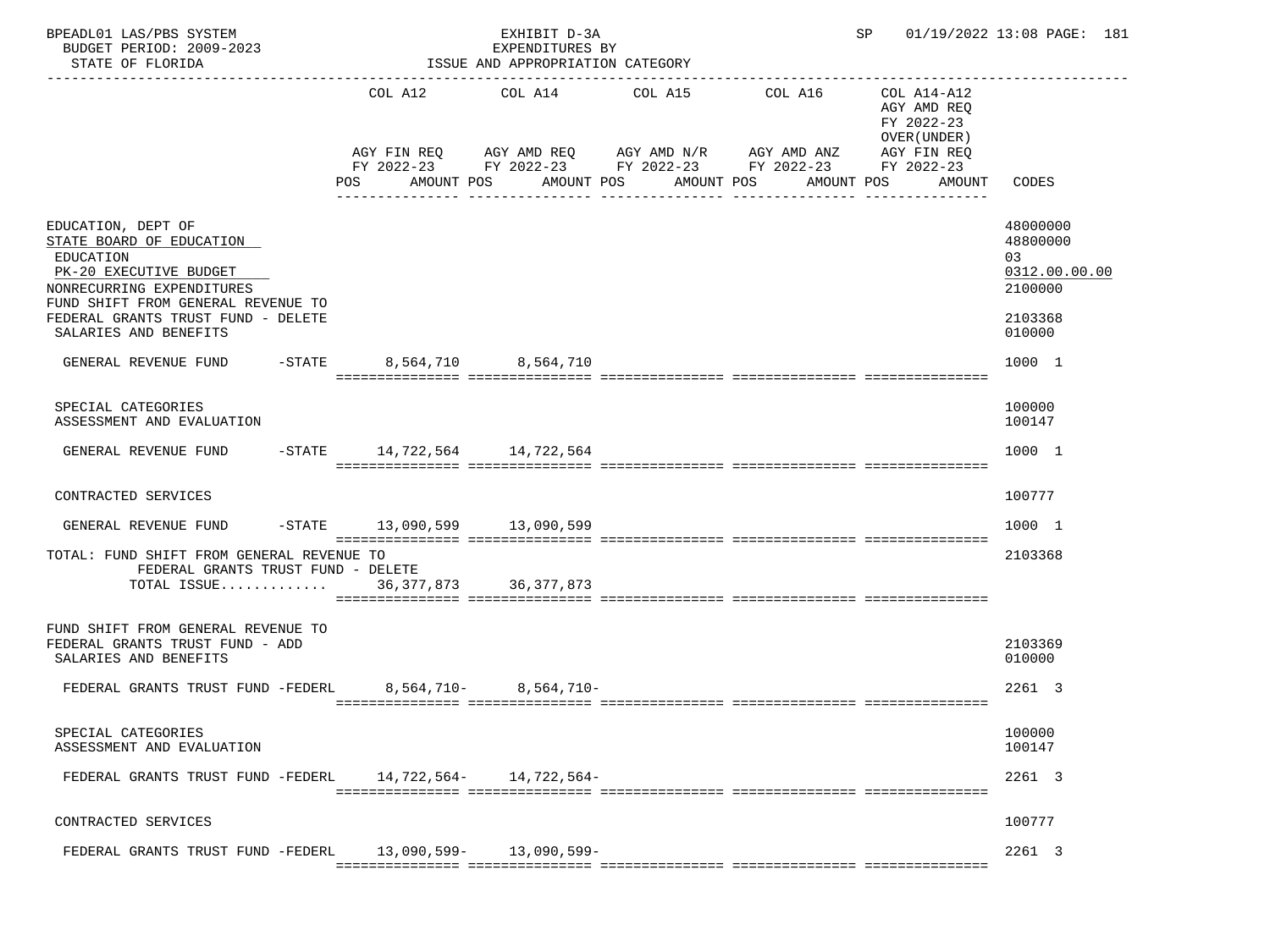| BPEADL01 LAS/PBS SYSTEM<br>BUDGET PERIOD: 2009-2023<br>STATE OF FLORIDA                                                                                                                     |                                  | EXHIBIT D-3A<br>EXPENDITURES BY<br>ISSUE AND APPROPRIATION CATEGORY |                                                                                                                           |            | SP                                                        | 01/19/2022 13:08 PAGE: 182                                        |
|---------------------------------------------------------------------------------------------------------------------------------------------------------------------------------------------|----------------------------------|---------------------------------------------------------------------|---------------------------------------------------------------------------------------------------------------------------|------------|-----------------------------------------------------------|-------------------------------------------------------------------|
|                                                                                                                                                                                             | COL A12                          | COL A14                                                             | COL A15                                                                                                                   | COL A16    | COL A14-A12<br>AGY AMD REQ<br>FY 2022-23<br>OVER (UNDER ) |                                                                   |
|                                                                                                                                                                                             | AGY FIN REQ<br>AMOUNT POS<br>POS |                                                                     | AGY AMD REQ AGY AMD N/R AGY AMD ANZ<br>FY 2022-23 FY 2022-23 FY 2022-23 FY 2022-23 FY 2022-23<br>AMOUNT POS<br>AMOUNT POS | AMOUNT POS | AGY FIN REQ<br>AMOUNT                                     | CODES                                                             |
| EDUCATION, DEPT OF<br>STATE BOARD OF EDUCATION<br>EDUCATION<br>PK-20 EXECUTIVE BUDGET<br>NONRECURRING EXPENDITURES<br>FUND SHIFT FROM GENERAL REVENUE TO<br>FEDERAL GRANTS TRUST FUND - ADD |                                  |                                                                     |                                                                                                                           |            |                                                           | 48000000<br>48800000<br>03<br>0312.00.00.00<br>2100000<br>2103369 |
| TOTAL: FUND SHIFT FROM GENERAL REVENUE TO<br>FEDERAL GRANTS TRUST FUND - ADD<br>TOTAL ISSUE 36, 377, 873- 36, 377, 873-                                                                     |                                  |                                                                     |                                                                                                                           |            |                                                           | 2103369                                                           |
| PATHWAYS TO A CAREER OPPORTUNITY<br>(PCO) GRANTS<br>EXPENSES                                                                                                                                |                                  |                                                                     |                                                                                                                           |            |                                                           | 2103371<br>040000                                                 |
| $-STATE$<br>GENERAL REVENUE FUND                                                                                                                                                            |                                  | $8,252 8,252-$                                                      |                                                                                                                           |            |                                                           | 1000 1                                                            |
| NUMBER ONE STANDARDS PROFESSIONAL<br>DEVELOPMENT<br>SPECIAL CATEGORIES<br>CONTRACTED SERVICES                                                                                               |                                  |                                                                     |                                                                                                                           |            |                                                           | 2103372<br>100000<br>100777                                       |
| GENERAL REVENUE FUND                                                                                                                                                                        | $-STATE$ 1,500,000- 1,500,000-   |                                                                     |                                                                                                                           |            |                                                           | 1000 1                                                            |
| ADJUSTMENTS TO COST RECOVERY FUNDS<br>DIRECT BILLING FOR<br>ADMINISTRATIVE HEARINGS<br>SPECIAL CATEGORIES<br>TRANS TO DIV ADM HEARINGS                                                      |                                  |                                                                     |                                                                                                                           |            |                                                           | 2500000<br>2503080<br>100000<br>100565                            |
| GENERAL REVENUE FUND<br>$-STATE$                                                                                                                                                            |                                  | 146,680                                                             |                                                                                                                           |            | 146,680 1000 1                                            |                                                                   |
|                                                                                                                                                                                             |                                  |                                                                     |                                                                                                                           |            |                                                           |                                                                   |
| AGENCY ISSUE NARRATIVE:<br>2022-2023 BUDGET YEAR NARRATIVE:<br>Amended 2022-23 Narrative after December 15, 2021                                                                            |                                  |                                                                     | IT COMPONENT? NO                                                                                                          |            |                                                           |                                                                   |

 An increase of \$146,680 is requested in recurring General Revenue funds for additional hours for services provided by the Department of Administrative Hearings (DOAH). DOAH provides a uniform, impartial and affordable forum for resolving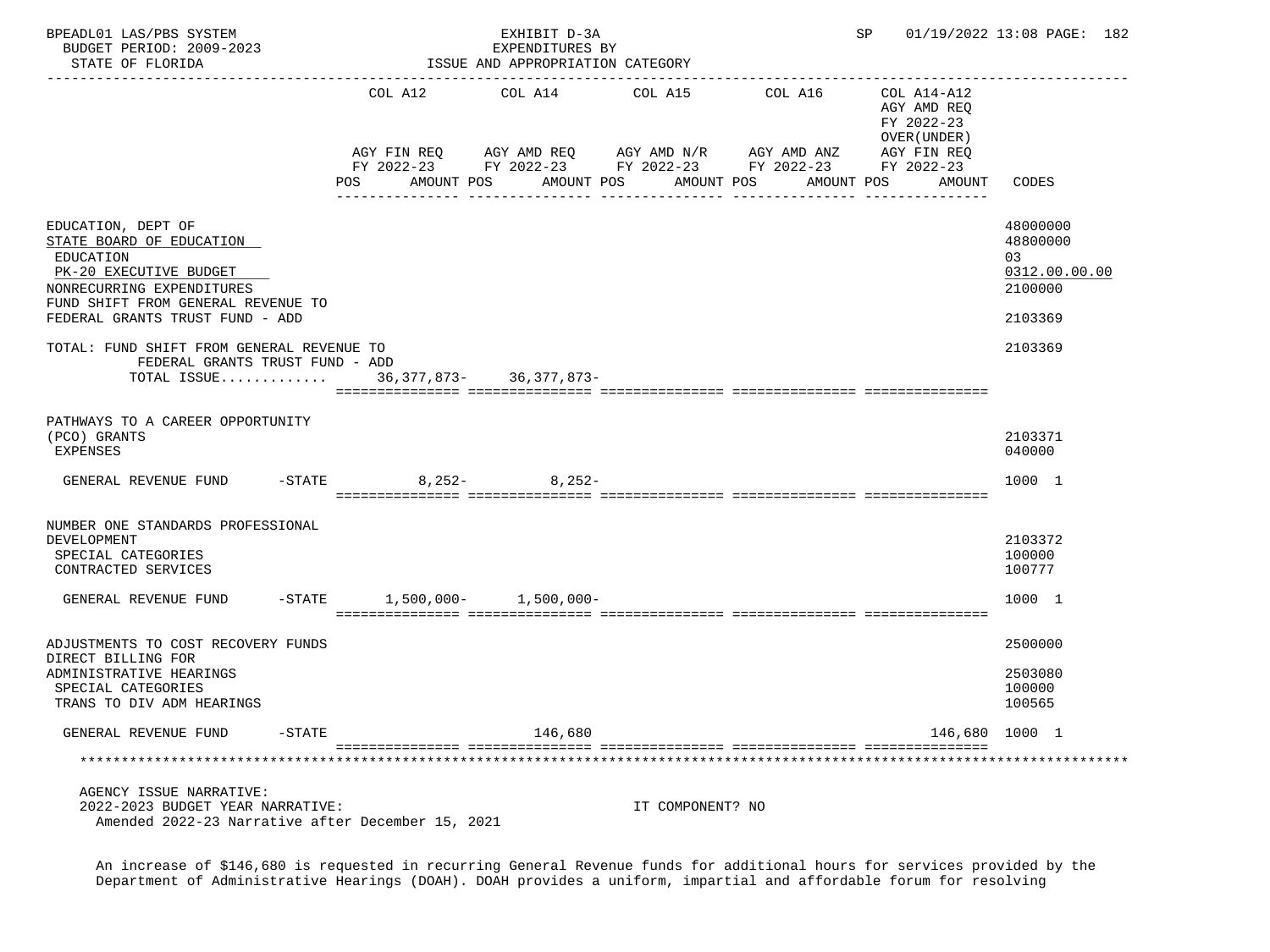| BPEADL01 LAS/PBS SYSTEM<br>BUDGET PERIOD: 2009-2023<br>STATE OF FLORIDA<br>-----------------------                                                                                                                                                                                                                                                                                                                                                                                                                                                                                                                                                                                                                                                    |                                | EXHIBIT D-3A<br>EXPENDITURES BY<br>ISSUE AND APPROPRIATION CATEGORY |                                  | SP                                                                                                                                                                                                                                                                                                                                                                                                                                                                  | 01/19/2022 13:08 PAGE: 183                |                                                        |
|-------------------------------------------------------------------------------------------------------------------------------------------------------------------------------------------------------------------------------------------------------------------------------------------------------------------------------------------------------------------------------------------------------------------------------------------------------------------------------------------------------------------------------------------------------------------------------------------------------------------------------------------------------------------------------------------------------------------------------------------------------|--------------------------------|---------------------------------------------------------------------|----------------------------------|---------------------------------------------------------------------------------------------------------------------------------------------------------------------------------------------------------------------------------------------------------------------------------------------------------------------------------------------------------------------------------------------------------------------------------------------------------------------|-------------------------------------------|--------------------------------------------------------|
|                                                                                                                                                                                                                                                                                                                                                                                                                                                                                                                                                                                                                                                                                                                                                       |                                |                                                                     |                                  | $\begin{tabular}{lllllllllll} \multicolumn{2}{l}{{\text{COL A14}} } & \multicolumn{2}{c}{\text{COL A15}} & \multicolumn{2}{c}{\text{COL A16}} & \multicolumn{2}{c}{\text{COL A14} - \text{A12}} \\ \multicolumn{2}{c}{\text{COL A14}} & \multicolumn{2}{c}{\text{COL A15}} & \multicolumn{2}{c}{\text{COL A16}} & \multicolumn{2}{c}{\text{COL A14} - \text{A12}} \\ \multicolumn{2}{c}{\text{COL A15}} & \multicolumn{2}{c}{\text{COL A16}} & \multicolumn{2}{c}{$ | AGY AMD REQ<br>FY 2022-23<br>OVER (UNDER) |                                                        |
|                                                                                                                                                                                                                                                                                                                                                                                                                                                                                                                                                                                                                                                                                                                                                       | <b>POS</b>                     |                                                                     | AMOUNT POS AMOUNT POS AMOUNT POS | $\begin{array}{lllllll} \textsc{AGY} & \textsc{FIN} & \textsc{REG} & \textsc{AGY} & \textsc{AGY} & \textsc{AND} & \textsc{N/N} & \textsc{AGY} & \textsc{AND} & \textsc{ANZ} & \textsc{AGY} & \textsc{FIN} & \textsc{REG} \\ \textsc{FY} & 2022-23 & \textsc{FY} & 2022-23 & \textsc{FY} & 2022-23 & \textsc{FY} & 2022-23 & \textsc{FY} & 2022-23 \end{array}$                                                                                                      | AGY FIN REQ<br>AMOUNT POS<br>AMOUNT       | CODES                                                  |
| EDUCATION, DEPT OF<br>STATE BOARD OF EDUCATION<br>EDUCATION<br>PK-20 EXECUTIVE BUDGET<br>ADJUSTMENTS TO COST RECOVERY FUNDS<br>DIRECT BILLING FOR                                                                                                                                                                                                                                                                                                                                                                                                                                                                                                                                                                                                     |                                |                                                                     |                                  |                                                                                                                                                                                                                                                                                                                                                                                                                                                                     |                                           | 48000000<br>48800000<br>03<br>0312.00.00.00<br>2500000 |
| ADMINISTRATIVE HEARINGS                                                                                                                                                                                                                                                                                                                                                                                                                                                                                                                                                                                                                                                                                                                               |                                |                                                                     |                                  |                                                                                                                                                                                                                                                                                                                                                                                                                                                                     |                                           | 2503080                                                |
| conflicts between private citizens/organizations and agencies of the state.                                                                                                                                                                                                                                                                                                                                                                                                                                                                                                                                                                                                                                                                           |                                |                                                                     |                                  |                                                                                                                                                                                                                                                                                                                                                                                                                                                                     |                                           |                                                        |
| Summary: This is a new issue.                                                                                                                                                                                                                                                                                                                                                                                                                                                                                                                                                                                                                                                                                                                         |                                |                                                                     |                                  |                                                                                                                                                                                                                                                                                                                                                                                                                                                                     |                                           |                                                        |
| WORKLOAD<br>STATEWIDE ASSESSMENT AND EVALUATION<br>- INCREASES<br>SPECIAL CATEGORIES<br>ASSESSMENT AND EVALUATION                                                                                                                                                                                                                                                                                                                                                                                                                                                                                                                                                                                                                                     |                                |                                                                     |                                  |                                                                                                                                                                                                                                                                                                                                                                                                                                                                     |                                           | 3000000<br>3001720<br>100000<br>100147                 |
| GENERAL REVENUE FUND                                                                                                                                                                                                                                                                                                                                                                                                                                                                                                                                                                                                                                                                                                                                  | $-STATE$ 15,500,000 15,500,000 |                                                                     |                                  |                                                                                                                                                                                                                                                                                                                                                                                                                                                                     |                                           | 1000 1                                                 |
|                                                                                                                                                                                                                                                                                                                                                                                                                                                                                                                                                                                                                                                                                                                                                       |                                |                                                                     |                                  |                                                                                                                                                                                                                                                                                                                                                                                                                                                                     |                                           |                                                        |
| AGENCY ISSUE NARRATIVE:<br>2022-2023 BUDGET YEAR NARRATIVE:<br>LONG RANGE PROGRAM PLAN: Assessment and Evaluation (ACT 0635)                                                                                                                                                                                                                                                                                                                                                                                                                                                                                                                                                                                                                          |                                |                                                                     | IT COMPONENT? NO                 |                                                                                                                                                                                                                                                                                                                                                                                                                                                                     |                                           |                                                        |
| DEPARTMENT OF EDUCATION GOALS (1008.31(2)(c), F.S.):<br>1. Highest Student Achievement<br>2. Seamless Articulation and Maximum Access<br>3. Skilled Workforce and Economic Development<br>4. Quality Efficient Services                                                                                                                                                                                                                                                                                                                                                                                                                                                                                                                               |                                |                                                                     |                                  |                                                                                                                                                                                                                                                                                                                                                                                                                                                                     |                                           |                                                        |
| An increase of \$15,500,000 in recurring General Revenue funds is requested for the unified VPK-8 progress monitoring<br>program. During the 2021 legislative session, HB7011 passed creating subsection(8) of section 1008.25, F.S., which<br>required the Department to procure and require the use of a statewide, standardized coordinated screening and progress<br>monitoring system for all students enrolled in Voluntary Prekindergarten (VPK) Education Programs, and students enrolled<br>in grades K-8 public schools. Non-recurring federal funds were appropriated by the Legislature for Fiscal Year 2021-22;<br>however, the progress monitoring system is required to be administered annually and therefore continuation funding is |                                |                                                                     |                                  |                                                                                                                                                                                                                                                                                                                                                                                                                                                                     |                                           |                                                        |

 This request aligns with the following strategy contained in Florida's Five Year Statewide Strategic Plan for Economic Development:

needed.

1.2 Provide a comprehensive pre-K through post-secondary education to prepare students for becoming successful workers,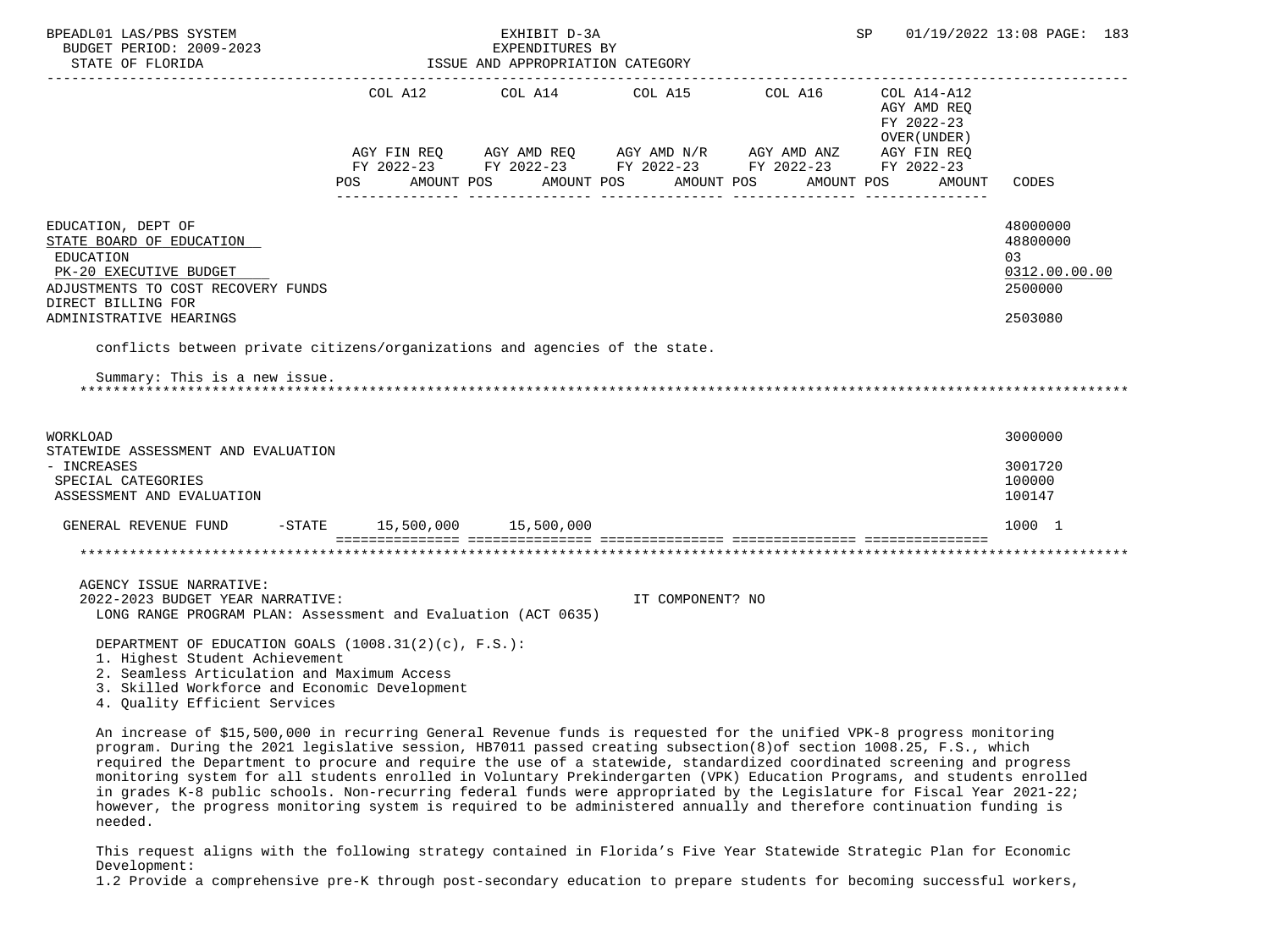| BPEADL01 LAS/PBS SYSTEM<br>BUDGET PERIOD: 2009-2023<br>STATE OF FLORIDA                                                                                                                |      |                                      | EXHIBIT D-3A<br>EXPENDITURES BY<br>ISSUE AND APPROPRIATION CATEGORY                 |                       |                                                  | SP |                                                                                                 | 01/19/2022 13:08 PAGE: 184                                        |  |
|----------------------------------------------------------------------------------------------------------------------------------------------------------------------------------------|------|--------------------------------------|-------------------------------------------------------------------------------------|-----------------------|--------------------------------------------------|----|-------------------------------------------------------------------------------------------------|-------------------------------------------------------------------|--|
|                                                                                                                                                                                        | POS. | COL A12<br>AGY FIN REO<br>AMOUNT POS | COL A14<br>AGY AMD REQ<br>FY 2022-23 FY 2022-23 FY 2022-23 FY 2022-23<br>AMOUNT POS | COL A15<br>AMOUNT POS | COL A16<br>AGY AMD N/R AGY AMD ANZ<br>AMOUNT POS |    | COL A14-A12<br>AGY AMD REO<br>FY 2022-23<br>OVER (UNDER)<br>AGY FIN REO<br>FY 2022-23<br>AMOUNT | CODES                                                             |  |
| EDUCATION, DEPT OF<br>STATE BOARD OF EDUCATION<br>EDUCATION<br>PK-20 EXECUTIVE BUDGET<br>WORKLOAD<br>STATEWIDE ASSESSMENT AND EVALUATION<br>- INCREASES<br>entrepreneurs and leaders.  |      |                                      |                                                                                     |                       |                                                  |    |                                                                                                 | 48000000<br>48800000<br>03<br>0312.00.00.00<br>3000000<br>3001720 |  |
| LITIGATION EXPENSE<br>SPECIAL CATEGORIES<br>CONTRACTED SERVICES                                                                                                                        |      |                                      |                                                                                     |                       |                                                  |    |                                                                                                 | 3005900<br>100000<br>100777                                       |  |
| GENERAL REVENUE FUND                                                                                                                                                                   |      |                                      | $-STATE$ 1,000,000 4,000,000                                                        |                       |                                                  |    | 3,000,000 1000 1                                                                                |                                                                   |  |
|                                                                                                                                                                                        |      |                                      |                                                                                     |                       |                                                  |    |                                                                                                 |                                                                   |  |
| AGENCY ISSUE NARRATIVE:<br>2022-2023 BUDGET YEAR NARRATIVE:<br>LONG RANGE PROGRAM PLAN:<br>All activities                                                                              |      |                                      |                                                                                     | IT COMPONENT? NO      |                                                  |    |                                                                                                 |                                                                   |  |
| DEPARTMENT OF EDUCATION GOALS (1008.31(2)(c), F.S.):<br>1. Highest Student Achievement<br>2. Seamless Articulation and Maximum Access<br>3. Skilled Workforce and Economic Development |      |                                      |                                                                                     |                       |                                                  |    |                                                                                                 |                                                                   |  |

4. Quality Efficient Services

 An increase of \$1,000,000 in recurring General Revenue is requested to fund the continued series of legal challenges brought against education policies. The department has had a significant increase in the number of cases to address over the last few years. The department's resources have continued to dwindle as a result of the growth in legal expenditures. It is projected that the legal challenges are likely to continue. This request will provide the funds needed to address the legal costs.

 This request aligns with the following strategy contained in Florida's Five Year Statewide Strategic Plan for Economic Development:

 1.1 Continue to align education and workforce development programs to foster employment opportunities and develop and retain talented workers with the skills to meet current and future employer needs.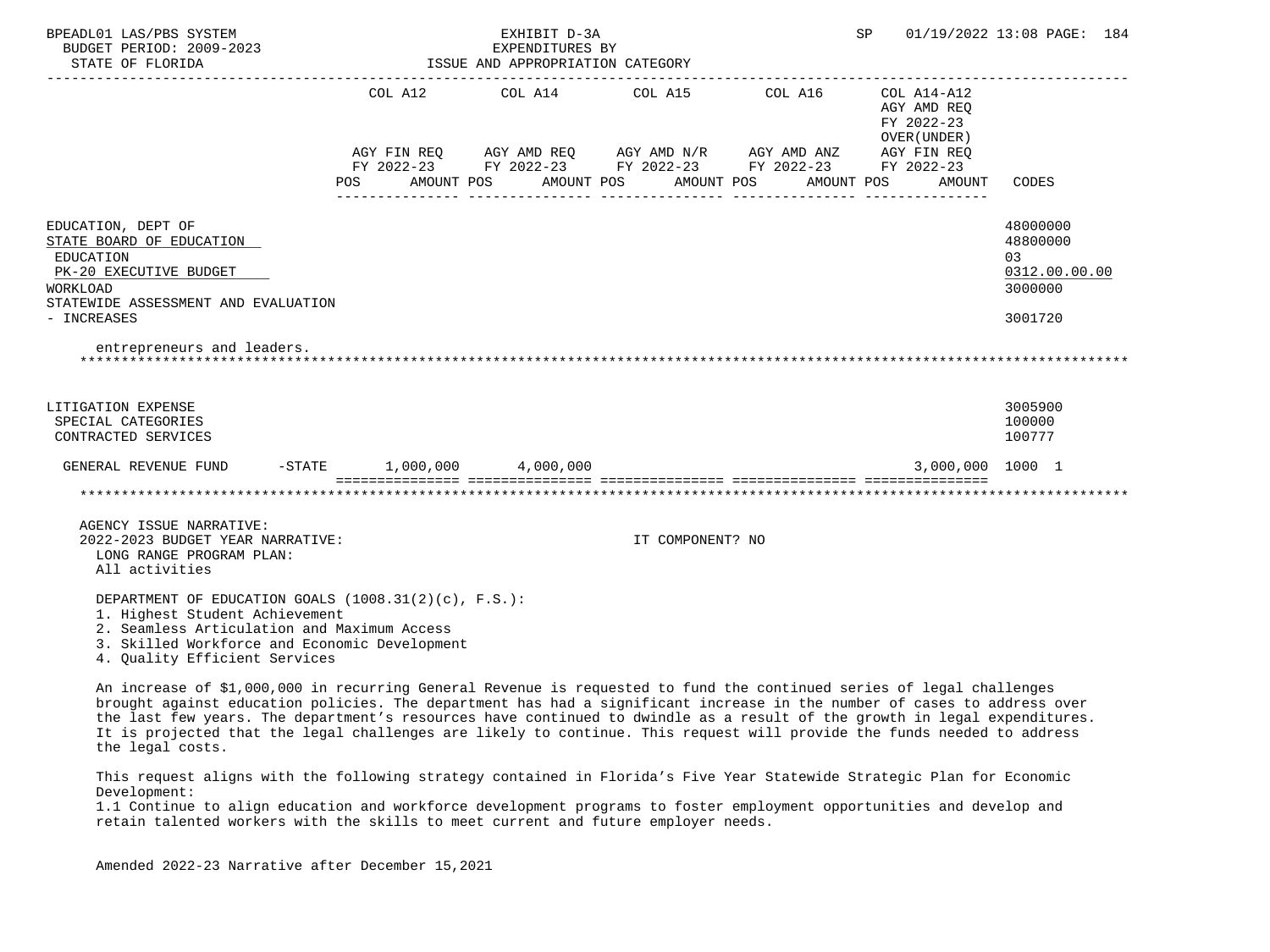| BPEADL01 LAS/PBS SYSTEM<br>BUDGET PERIOD: 2009-2023<br>STATE OF FLORIDA                                                 | EXHIBIT D-3A<br>EXPENDITURES BY<br>ISSUE AND APPROPRIATION CATEGORY |                                                        |                                               |                 | SP                                        | 01/19/2022 13:08 PAGE: 185                                        |
|-------------------------------------------------------------------------------------------------------------------------|---------------------------------------------------------------------|--------------------------------------------------------|-----------------------------------------------|-----------------|-------------------------------------------|-------------------------------------------------------------------|
|                                                                                                                         | COL A12                                                             |                                                        |                                               |                 | AGY AMD REO<br>FY 2022-23<br>OVER (UNDER) |                                                                   |
|                                                                                                                         | AGY FIN REO                                                         | FY 2022-23 FY 2022-23 FY 2022-23 FY 2022-23 FY 2022-23 | AGY AMD REO      AGY AMD N/R      AGY AMD ANZ |                 | AGY FIN REO                               |                                                                   |
|                                                                                                                         | POS                                                                 | AMOUNT POS AMOUNT POS AMOUNT POS AMOUNT POS            |                                               | --------------- | AMOUNT                                    | CODES                                                             |
| EDUCATION, DEPT OF<br>STATE BOARD OF EDUCATION<br>EDUCATION<br>PK-20 EXECUTIVE BUDGET<br>WORKLOAD<br>LITIGATION EXPENSE |                                                                     |                                                        |                                               |                 |                                           | 48000000<br>48800000<br>03<br>0312.00.00.00<br>3000000<br>3005900 |

 LONG RANGE PROGRAM PLAN: All activities

DEPARTMENT OF EDUCATION GOALS (1008.31(2)(c), F.S.):

1. Highest Student Achievement

2. Seamless Articulation and Maximum Access

3. Skilled Workforce and Economic Development

4. Quality Efficient Services

 An increase of \$4,000,000 in recurring General Revenue is requested to fund the continued series of legal challenges brought against education policies. The department has had a significant increase in the number of cases to address over the last few years. The department's resources have continued to dwindle as a result of the growth in legal expenditures. It is projected that the legal challenges are likely to continue. This request will provide the funds needed to address the legal costs.

 This request aligns with the following strategy contained in Florida's Five Year Statewide Strategic Plan for Economic Development:

 1.1 Continue to align education and workforce development programs to foster employment opportunities and develop and retain talented workers with the skills to meet current and future employer needs.

 Summary: The amount requested was changed from \$1,000,000 to \$4,000,000 based on additional projected legal challenges. \*\*\*\*\*\*\*\*\*\*\*\*\*\*\*\*\*\*\*\*\*\*\*\*\*\*\*\*\*\*\*\*\*\*\*\*\*\*\*\*\*\*\*\*\*\*\*\*\*\*\*\*\*\*\*\*\*\*\*\*\*\*\*\*\*\*\*\*\*\*\*\*\*\*\*\*\*\*\*\*\*\*\*\*\*\*\*\*\*\*\*\*\*\*\*\*\*\*\*\*\*\*\*\*\*\*\*\*\*\*\*\*\*\*\*\*\*\*\*\*\*\*\*\*\*\*\*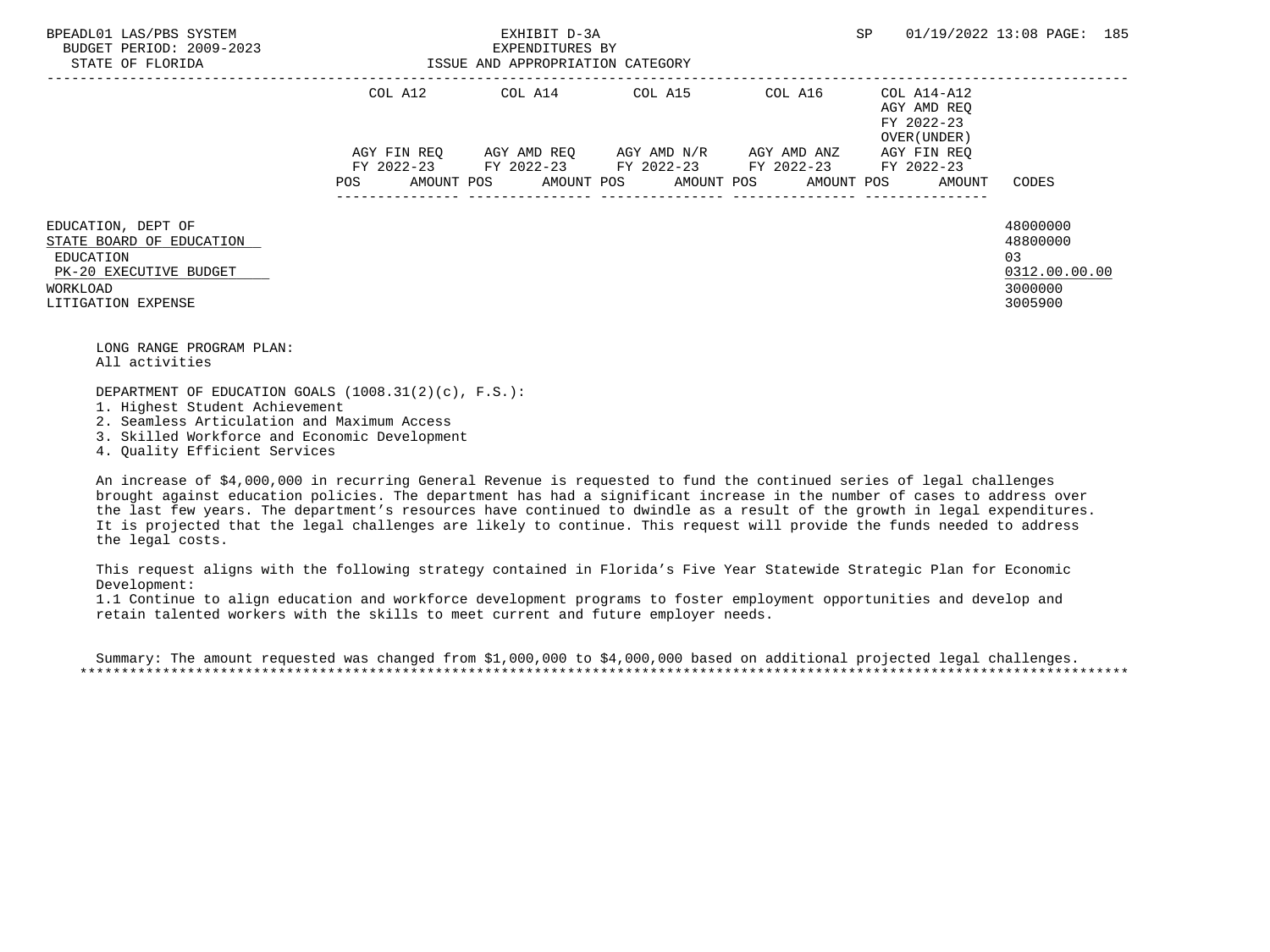| BPEADL01 LAS/PBS SYSTEM<br>BUDGET PERIOD: 2009-2023<br>STATE OF FLORIDA                                                                             |            | EXHIBIT D-3A<br>EXPENDITURES BY<br>ISSUE AND APPROPRIATION CATEGORY |                                                                                                                       | SP 01/19/2022 13:08 PAGE: 186                            |                                                        |  |  |  |
|-----------------------------------------------------------------------------------------------------------------------------------------------------|------------|---------------------------------------------------------------------|-----------------------------------------------------------------------------------------------------------------------|----------------------------------------------------------|--------------------------------------------------------|--|--|--|
|                                                                                                                                                     |            |                                                                     | COL A12 COL A14 COL A15 COL A16                                                                                       | COL A14-A12<br>AGY AMD REO<br>FY 2022-23<br>OVER (UNDER) |                                                        |  |  |  |
|                                                                                                                                                     | <b>POS</b> |                                                                     | AGY FIN REQ AGY AMD REQ AGY AMD N/R AGY AMD ANZ AGY FIN REQ<br>FY 2022-23 FY 2022-23 FY 2022-23 FY 2022-23 FY 2022-23 | AMOUNT POS AMOUNT POS AMOUNT POS AMOUNT POS AMOUNT CODES |                                                        |  |  |  |
| EDUCATION, DEPT OF<br>STATE BOARD OF EDUCATION<br>EDUCATION<br>PK-20 EXECUTIVE BUDGET<br>PROGRAM OR SERVICE-LEVEL<br>INFORMATION TECHNOLOGY         |            |                                                                     |                                                                                                                       |                                                          | 48000000<br>48800000<br>03<br>0312.00.00.00<br>3630000 |  |  |  |
| WORKFORCE DEVELOPMENT INFORMATION<br>SYSTEM CAREER AND TECHNICAL<br>EDUCATION DATA ANALYTICS DASHBOARD<br>SPECIAL CATEGORIES<br>CONTRACTED SERVICES |            |                                                                     |                                                                                                                       |                                                          | 36301C0<br>100000<br>100777                            |  |  |  |
| GENERAL REVENUE FUND -STATE 745,000 745,000                                                                                                         |            |                                                                     |                                                                                                                       |                                                          | 1000 1                                                 |  |  |  |
|                                                                                                                                                     |            |                                                                     |                                                                                                                       |                                                          |                                                        |  |  |  |
| AGENCY ISSUE NARRATIVE:<br>2022-2023 BUDGET YEAR NARRATIVE:<br>LONG RANGE PROGRAM PLAN:<br>ALL ACTIVITIES                                           |            |                                                                     | IT COMPONENT? YES                                                                                                     |                                                          |                                                        |  |  |  |
| DEPARTMENT OF EDUCATION GOALS (1008.31(2)(C), F.S.):<br>1. Highest Student Achievement<br>2. Seamless Articulation and Maximum Access               |            |                                                                     |                                                                                                                       |                                                          |                                                        |  |  |  |

3. Skilled Workforce and Economic Development

4. Quality Efficient Services

 An increase of \$745,000 in recurring General Revenue is requested for continued operational costs for the Workforce Development Information System Career and Technical Education (CTE) Data Analytics Dashboard. The CTE Data Analytics Dashboard project was created to provide an interoperable data analytics tool for all of Florida's workforce education and training programs (degree and non-degree) through the state's selected vendor. It aims to secure realtime, accurate, and comprehensive data capabilities to provide persistent and reliable analytics for the Department of Education and authorized stakeholders. The interactive, interoperable data analytics tool/solution will function as a business intelligence tool, with the ability to ingest and integrate large volumes of data, aggregate, analyze, and summarize the data in the form of lucid, clear, and user friendly key performance indicators. The key state stakeholders that this tool will support are the Florida Department of Education, Florida Department of Economic Opportunity, Florida Department of Children and Families, and the Office of Reimagining Education and Career Help (REACH) within the Executive Office of the Governor. This initiative is part of bill CS/CS/CS/HB1507 passed during the 2021 Legislative Session and funding is necessary to comply with the provisions included.

 This request aligns with the following strategy contained in Florida's Five Year Statewide Strategic Plan for Economic Development:

 1.4 Expand recruitment for and access to education and training programs for talent in underserved areas and populations to close local workforce skills gaps.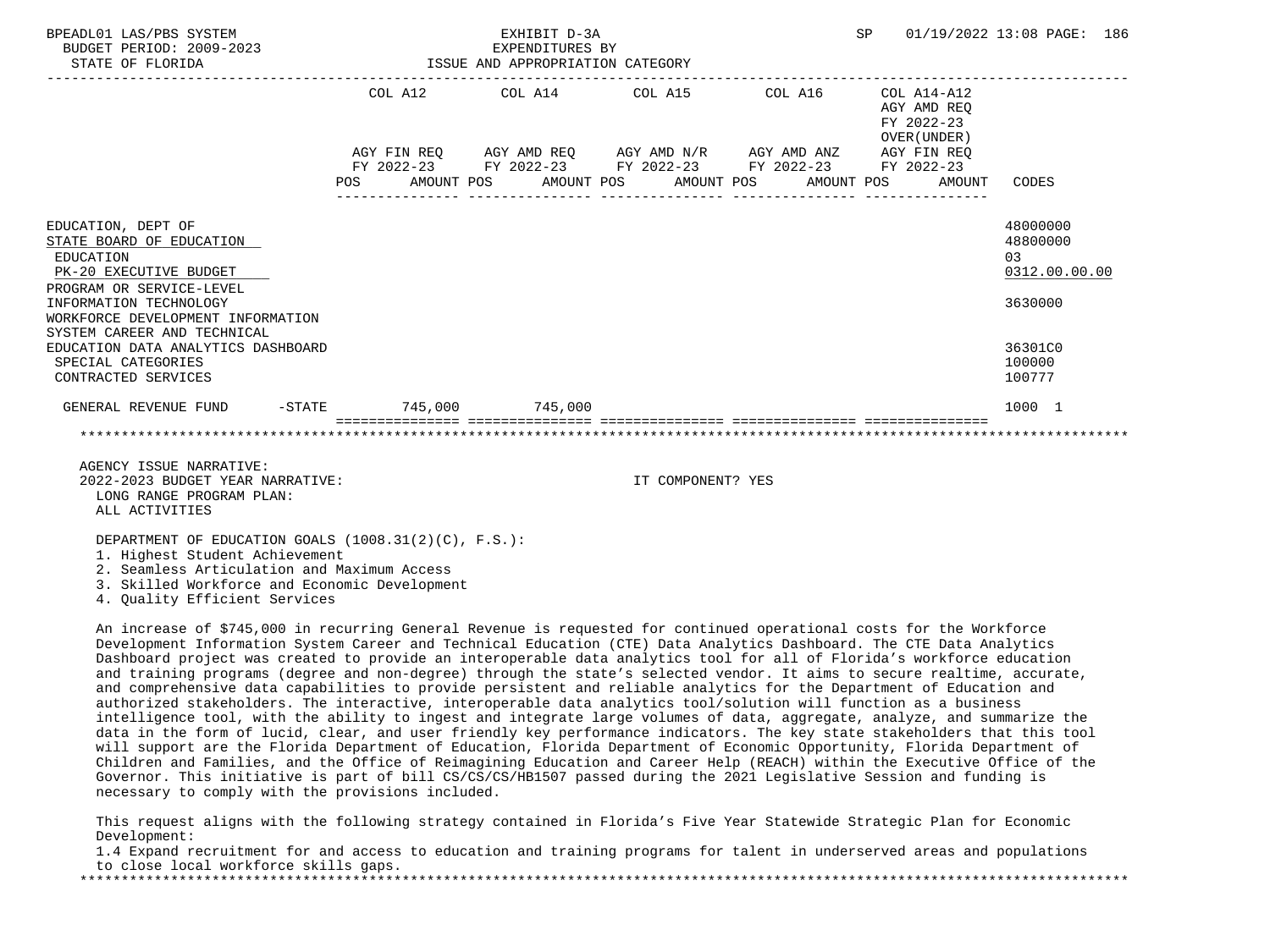| BPEADL01 LAS/PBS SYSTEM<br>BUDGET PERIOD: 2009-2023<br>STATE OF FLORIDA                                                                                                                                                                                                                                                                                                                                         |                                                                                                                    | EXHIBIT D-3A<br>EXPENDITURES BY<br>ISSUE AND APPROPRIATION CATEGORY |                     | SP         | 01/19/2022 13:08 PAGE: 187                               |                                                                                       |
|-----------------------------------------------------------------------------------------------------------------------------------------------------------------------------------------------------------------------------------------------------------------------------------------------------------------------------------------------------------------------------------------------------------------|--------------------------------------------------------------------------------------------------------------------|---------------------------------------------------------------------|---------------------|------------|----------------------------------------------------------|---------------------------------------------------------------------------------------|
|                                                                                                                                                                                                                                                                                                                                                                                                                 | COL A14<br>COL A12<br>AGY FIN REQ AGY AMD REQ AGY AMD N/R AGY AMD ANZ AGY FIN REQ FY 2022-23 FY 2022-23 FY 2022-23 |                                                                     | COL A15             | COL A16    | COL A14-A12<br>AGY AMD REQ<br>FY 2022-23<br>OVER (UNDER) |                                                                                       |
|                                                                                                                                                                                                                                                                                                                                                                                                                 | AMOUNT POS<br>POS                                                                                                  | AMOUNT POS                                                          | AMOUNT POS          | AMOUNT POS | AMOUNT                                                   | CODES                                                                                 |
| EDUCATION, DEPT OF<br>STATE BOARD OF EDUCATION<br>EDUCATION<br>PK-20 EXECUTIVE BUDGET<br><b>ENHANCEMENTS</b><br>OUT OF STATE LAW ENFORCEMENT<br>OFFICER EQUIVALENCY AND LICENSING<br>FINANCIAL ASSISTANCE PAYMT<br>LAW ENFORCEMENT EQUIV                                                                                                                                                                        |                                                                                                                    |                                                                     |                     |            |                                                          | 48000000<br>48800000<br>03<br>0312.00.00.00<br>4000000<br>4007100<br>110000<br>110100 |
| $-STATE$<br>GENERAL REVENUE FUND                                                                                                                                                                                                                                                                                                                                                                                |                                                                                                                    |                                                                     | 1,000,000 1,000,000 |            | 1,000,000 1000 1                                         |                                                                                       |
| AGENCY ISSUE NARRATIVE:<br>2022-2023 BUDGET YEAR NARRATIVE:<br>Amended 2022-23 Narrative after December 15, 2021                                                                                                                                                                                                                                                                                                |                                                                                                                    | ******************************                                      | IT COMPONENT? NO    |            |                                                          |                                                                                       |
| An increase of \$1,000,000 in nonrecurring General Revenue funding to cover the cost of the State Officer Certification<br>Exam fee and any necessary equivalency training program for law enforcement officers who relocate to Florida. The program<br>will operate on a first-come, first-serve basis. Funding provided to each eligible law enforcement officer will be capped<br>at a maximum of $$1,000$ . |                                                                                                                    |                                                                     |                     |            |                                                          |                                                                                       |
| Summary: This is a new request.                                                                                                                                                                                                                                                                                                                                                                                 |                                                                                                                    |                                                                     |                     |            |                                                          |                                                                                       |
| HIGHEST STUDENT ACHIEVEMENT<br>CAREER EDUCATION PLANNING TOOL<br>SPECIAL CATEGORIES<br>CONTRACTED SERVICES                                                                                                                                                                                                                                                                                                      |                                                                                                                    |                                                                     |                     |            |                                                          | 4100000<br>4100600<br>100000<br>100777                                                |
| GENERAL REVENUE FUND<br>$-\mathtt{STATE}$                                                                                                                                                                                                                                                                                                                                                                       |                                                                                                                    | 3,000,000                                                           |                     |            | 3,000,000 1000 1                                         |                                                                                       |
| ***********************************                                                                                                                                                                                                                                                                                                                                                                             |                                                                                                                    | ******************************                                      |                     |            |                                                          |                                                                                       |
| AGENCY ISSUE NARRATIVE:<br>2022-2023 BUDGET YEAR NARRATIVE:<br>Amended 2022-23 Narrative after December 15, 2021                                                                                                                                                                                                                                                                                                |                                                                                                                    |                                                                     | IT COMPONENT? NO    |            |                                                          |                                                                                       |

 An increase of \$3,000,000 in recurring General Revenue funding is requested to procure, through a competitive bid process, a statewide career and education planning tool. The planning tool must provide students the ability to learn what their interests are, build confidence in their skills, establish work values, and learn how to apply these traits to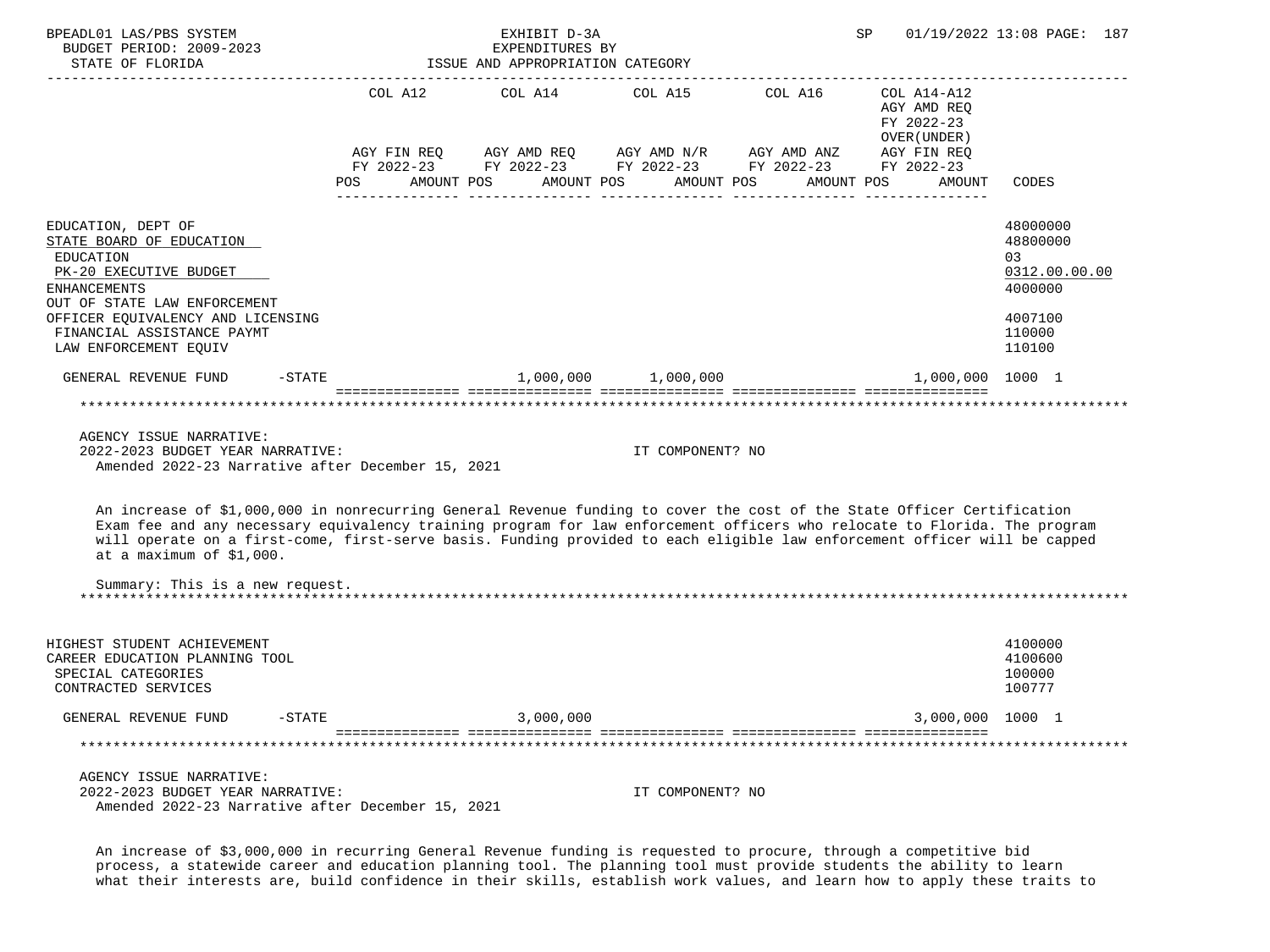| BPEADL01 LAS/PBS SYSTEM<br>BUDGET PERIOD: 2009-2023<br>STATE OF FLORIDA<br>---------------                                                                                                                                                                                                                                                                          |                                                        | EXHIBIT D-3A<br>EXPENDITURES BY<br>EXPENDITURES BY<br>ISSUE AND APPROPRIATION CATEGORY                                                                                                                                                                                                                                                                                                                         | SP                    | 01/19/2022 13:08 PAGE: 188                |                                                                   |
|---------------------------------------------------------------------------------------------------------------------------------------------------------------------------------------------------------------------------------------------------------------------------------------------------------------------------------------------------------------------|--------------------------------------------------------|----------------------------------------------------------------------------------------------------------------------------------------------------------------------------------------------------------------------------------------------------------------------------------------------------------------------------------------------------------------------------------------------------------------|-----------------------|-------------------------------------------|-------------------------------------------------------------------|
|                                                                                                                                                                                                                                                                                                                                                                     |                                                        | COL A12 COL A14 COL A15 COL A16 COL A14-A12<br>$\begin{array}{lllllll} {\text{AGY}} & {\text{FIN}} & {\text{REG}} & {\text{AGY}} & {\text{AMP}} & {\text{AGY}} & {\text{AMP}} & {\text{M}} & {\text{M}} & {\text{H}} & {\text{M}} & {\text{M}} & {\text{M}} & {\text{M}} \\ {\text{FY}} & 2022-23 & {\text{FY}} & 2022-23 & {\text{FY}} & 2022-23 & {\text{FY}} & 2022-23 & {\text{FY}} & 2022-23 \end{array}$ |                       | AGY AMD REQ<br>FY 2022-23<br>OVER (UNDER) |                                                                   |
|                                                                                                                                                                                                                                                                                                                                                                     | POS AMOUNT POS                                         |                                                                                                                                                                                                                                                                                                                                                                                                                | AMOUNT POS AMOUNT POS | AMOUNT POS<br>AMOUNT                      | CODES                                                             |
| EDUCATION, DEPT OF<br>STATE BOARD OF EDUCATION<br>EDUCATION<br>PK-20 EXECUTIVE BUDGET<br>HIGHEST STUDENT ACHIEVEMENT<br>CAREER EDUCATION PLANNING TOOL                                                                                                                                                                                                              |                                                        |                                                                                                                                                                                                                                                                                                                                                                                                                |                       |                                           | 48000000<br>48800000<br>03<br>0312.00.00.00<br>4100000<br>4100600 |
| a career path. The online tool must also provide a range of age-appropriate software that allows students and job-seekers<br>to develop a personalized plan that connects interests, skills, and tools to succeed in school and the competitive global<br>economy.                                                                                                  |                                                        |                                                                                                                                                                                                                                                                                                                                                                                                                |                       |                                           |                                                                   |
| Summary: This is new request.                                                                                                                                                                                                                                                                                                                                       |                                                        |                                                                                                                                                                                                                                                                                                                                                                                                                |                       |                                           |                                                                   |
| RESTORE NONRECURRING APPROPRIATION<br>NUMBER ONE STANDARDS PROFESSIONAL<br>DEVELOPMENT<br>SPECIAL CATEGORIES<br>CONTRACTED SERVICES                                                                                                                                                                                                                                 |                                                        |                                                                                                                                                                                                                                                                                                                                                                                                                |                       |                                           | 5300000<br>5300900<br>100000<br>100777                            |
| GENERAL REVENUE FUND -STATE $1,500,000$ $1,500,000$ $1,500,000$ $1,500,000$                                                                                                                                                                                                                                                                                         |                                                        |                                                                                                                                                                                                                                                                                                                                                                                                                |                       |                                           |                                                                   |
|                                                                                                                                                                                                                                                                                                                                                                     |                                                        |                                                                                                                                                                                                                                                                                                                                                                                                                |                       |                                           |                                                                   |
| AGENCY ISSUE NARRATIVE:<br>2022-2023 BUDGET YEAR NARRATIVE:<br>Amended 2022-23 Narrative after December 15, 2021                                                                                                                                                                                                                                                    |                                                        |                                                                                                                                                                                                                                                                                                                                                                                                                | IT COMPONENT? NO      |                                           |                                                                   |
| The restoration of \$1,500,000 in nonrecurring General Revenue funding is requested for the Number One Standards Teacher<br>Professional Development Initiative to maintain prior year funding. Funding will continue to be used to train teachers,<br>continue the review of current resources and develop new resources for the B.E.S.T., ELA and math standards. |                                                        |                                                                                                                                                                                                                                                                                                                                                                                                                |                       |                                           |                                                                   |
| Summary: This is a new request.                                                                                                                                                                                                                                                                                                                                     |                                                        |                                                                                                                                                                                                                                                                                                                                                                                                                |                       |                                           |                                                                   |
| TOTAL: PK-20 EXECUTIVE BUDGET                                                                                                                                                                                                                                                                                                                                       |                                                        |                                                                                                                                                                                                                                                                                                                                                                                                                |                       |                                           | 0312.00.00.00                                                     |
| BY FUND TYPE<br>GENERAL REVENUE FUND<br>TRUST FUNDS                                                                                                                                                                                                                                                                                                                 | 129, 135, 496 137, 782, 176 2, 500, 000<br>155,406,456 | 155,406,456                                                                                                                                                                                                                                                                                                                                                                                                    |                       | 8,646,680 1000                            | 2000                                                              |
| TOTAL POSITIONS 934.00<br>TOTAL PROG COMP 284,541,952 293,188,632 2,500,000<br>TOTAL SALARY RATE 51,389,813                                                                                                                                                                                                                                                         |                                                        | 934.00<br>51,389,813                                                                                                                                                                                                                                                                                                                                                                                           |                       | 8,646,680                                 |                                                                   |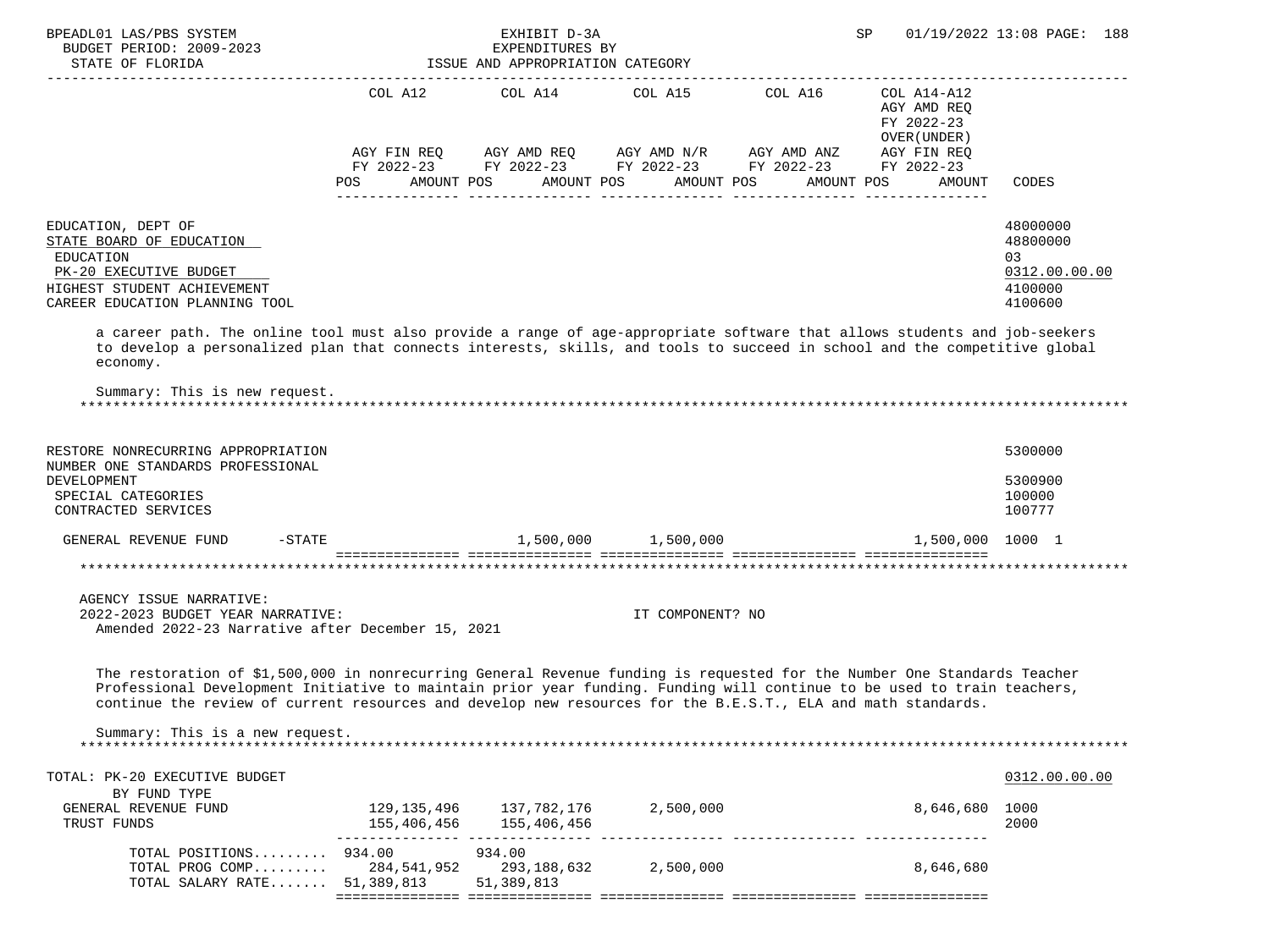| BPEADL01 LAS/PBS SYSTEM<br>BUDGET PERIOD: 2009-2023<br>STATE OF FLORIDA                                                      | EXHIBIT D-3A<br>EXPENDITURES BY<br>ISSUE AND APPROPRIATION CATEGORY |                         |                       |             | SP                                                       | 01/19/2022 13:08 PAGE: 189 |  |
|------------------------------------------------------------------------------------------------------------------------------|---------------------------------------------------------------------|-------------------------|-----------------------|-------------|----------------------------------------------------------|----------------------------|--|
|                                                                                                                              | COL A12                                                             | COL A14                 | COL A15               | COL A16     | COL A14-A12<br>AGY AMD REO<br>FY 2022-23<br>OVER (UNDER) |                            |  |
|                                                                                                                              | AGY FIN REO                                                         | AGY AMD REO             | AGY AMD N/R           | AGY AMD ANZ | AGY FIN REO                                              |                            |  |
|                                                                                                                              | FY 2022-23                                                          | FY 2022-23              | FY 2022-23 FY 2022-23 |             | FY 2022-23                                               |                            |  |
|                                                                                                                              | AMOUNT POS<br>POS                                                   | AMOUNT POS              | AMOUNT POS            | AMOUNT POS  | AMOUNT                                                   | CODES                      |  |
| TOTAL: REPORT<br>TOTAL POSITIONS $2,205.75$<br>TOTAL REPORT $22234,337,809$ $22421,055,720$<br>TOTAL SALARY RATE 105,660,749 |                                                                     | 2,205.75<br>105,660,749 | 906,569,466           |             | 186,717,911                                              |                            |  |
|                                                                                                                              |                                                                     |                         |                       |             |                                                          |                            |  |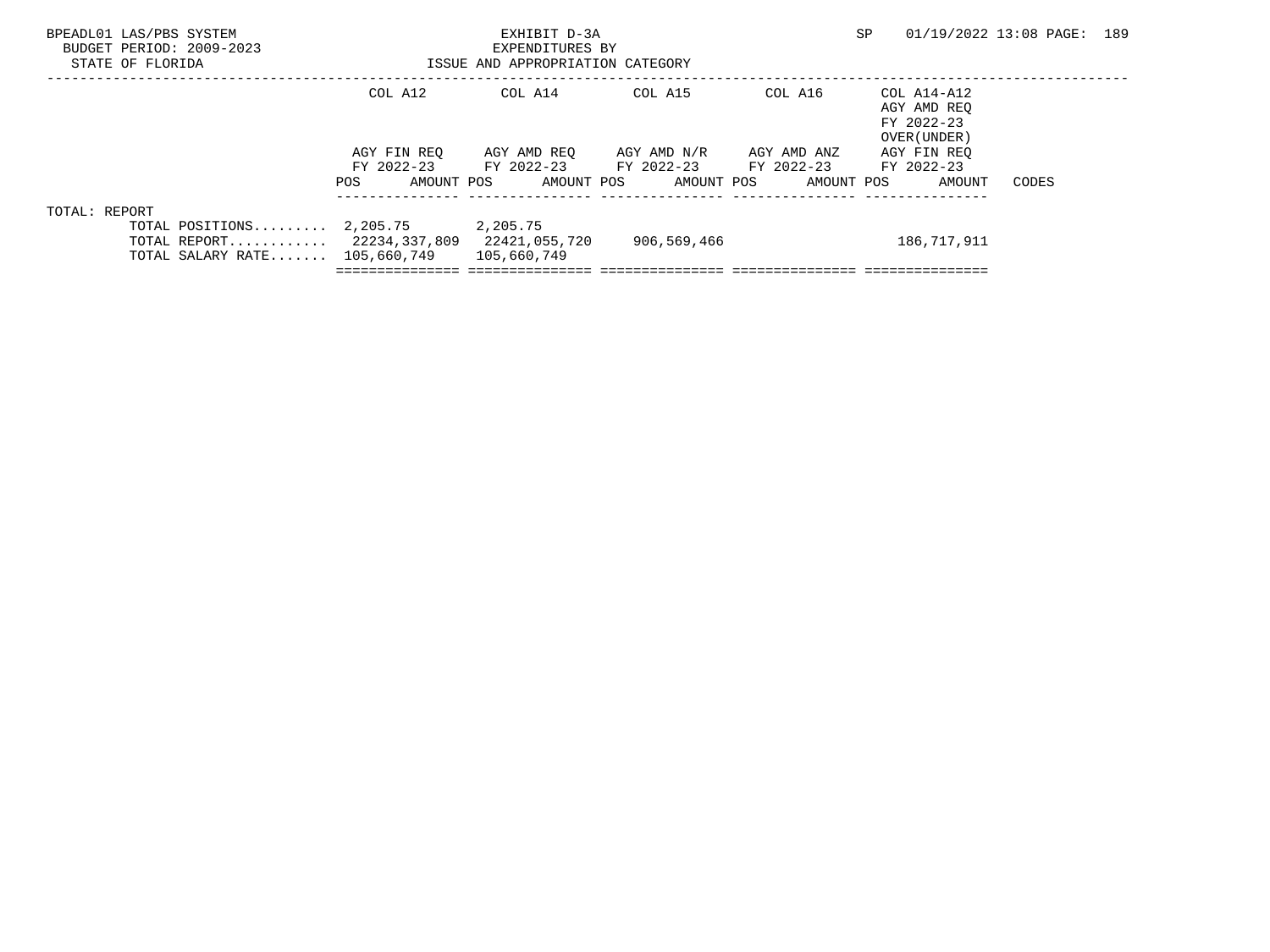\*\*\*\*\*\*\*\*\*\*\*\*\*\*\*\*\*\*\*\*\*\*\*\*\*\*\*\*\*\*\*\*\*\*\*\*\*\*\*\*\*\*\*\*\*\*\*\*\*\*\*\*\*\*\*\*\*\*\*\*\*\*\*\*\*\*\*\*\*\*\*\*\*\*\*\*\*\*\*\*\*\*\*\*\*\*\*\*\*\*\*\*\*\*\*\*\*\*\*\*\*\*\*\*\*\*\*\*\*\*\*\*\*\*\*\*\*\*\*\*\*\*\*\*\*\*\*\*\*\*\* \* BPEADL01 STATISTICAL INFORMATION 01/19/2022 13:08:20 \* \* BUDGET PERIOD: 2009-2023 EXHIBIT A, D AND D-3A LIST REQUEST AWH 48 SP \* \* COMPILE DATE: 09/16/2015 COMPILE TIME: 09:40:41 PAGE: 1 \* \*\*\*\*\*\*\*\*\*\*\*\*\*\*\*\*\*\*\*\*\*\*\*\*\*\*\*\*\*\*\*\*\*\*\*\*\*\*\*\*\*\*\*\*\*\*\*\*\*\*\*\*\*\*\*\*\*\*\*\*\*\*\*\*\*\*\*\*\*\*\*\*\*\*\*\*\*\*\*\*\*\*\*\*\*\*\*\*\*\*\*\*\*\*\*\*\*\*\*\*\*\*\*\*\*\*\*\*\*\*\*\*\*\*\*\*\*\*\*\*\*\*\*\*\*\*\*\*\*\*\* SAVE INITIALS: SAVE DEPARTMENT: 07 SAVE ID: ED3R \* ------------------------------------------------------------------------------------------------------------------------------- \* SELECT CODES AND ACCUMULATION LEVELS WHERE ALLOWED. WHEN NO CODE IS SELECTED, ALL CODES WILL BE REPORTED. ITEMIZATION OF EXPENDITURE:  $\overline{10E}$  accumulation level: 0 (1=OPER/FCO, 2=IOE, 0=MERGED) \* MERGE GROUPS (Y/N): Y ACCUMULATE EDUCATION: N (S=SUMMARY,D=DETAIL,N=NONE)\* BUDGET ENTITY OR GROUP/ACCUMULATION LEVEL (DEP, DIV, BUR, SUB, LBE, MRG): ACCUMULATE JUSTICE (Y/N): N  $*$  1-7: LBE  $*$  $*$  8-14:  $*$  $*$  15-21:  $*$  $*$  22-27: \* EXCLUDE: 489001 489003  $\star$   $\star$  \* PROGRAM COMPONENT/ACCUMULATION LEVEL (1, 2, 3, 4 OR 5 FOR 2, 4, 6, 8 OR 10 DIGITS, 6=MERGE POLICY, 0=MERGED): \*  $\star$  5  $\star$  $\star$   $\star$ APPROPRIATION CATEGORY OR GROUP/ACCUMULATION LEVEL (1=MAJOR, 2=MINOR, 0=MERGED):  $\star$  2  $\star$  $\star$   $\star$ FUND GROUPS SET: OR FUND: THE SOURCE IDENTIFIER: MERGE FSI (Y/N): N  $FCO (Y/N): Y$  FTE  $(Y/N): Y$  SUPPRESS SUS FTE  $(Y/N): N$  SALARY RATE  $(Y/N): Y$  \* ------------------------------------------------------------------------------------------------------------------------------- \* \* ISSUE CODE OR GROUP/ACCUMULATION LEVEL (1, 2 OR 3 FOR 1, 3 OR 7 CHARACTERS, 0=MERGED): \*  $\star$  3  $\star$  $\star$   $\star$  \* REPORT OPTION: 1 COLUMN SELECTION: A12 A14 A15 A16 A14-A12 CODES \* \* 1=EAD REPORT \*  $2$ =SCHEDULE IV/IT ISSUES REPORT COLUMNS WITH CALCULATION DIFFERENCE ONLY  $(Y/N): N$  THAT EXCEED: 3=STATEWIDE ISSUES 4=SCHEDULE VIIIA ISSUES SCHEDULE VIIIA ISSUES SPREADSHEET (Y/N): N \* \* \* LEVELS OF TOTALS: (N=NO TOTAL, L=LINE TOTAL, T=BY FUND TYPE, D=BY DETAIL FUND, B=BY DETAIL FUND AND FUND TYPE, \* G=FUND GROUP LINE TOTALS, E=BY DETAIL FUND AND FUND GROUP) \* RUN: L ITEM OF EXP: N GROUP: N DEPARTMENT: N DIVISION: N BUREAU: N \* SUB-BUREAU: N LBE: T POLICY AREA: N PROG COMP: T D3A SUM ISSUE: N D3A DETAIL ISSUE: L MAJOR APP CAT: N MINOR APP CAT: D \* \* APPROPRIATION CATEGORY TITLES: S (S=SHORT, L=LONG) REPORT SEQUENCE: DEPT/BUDGET ENTITY: N A=ALPHABETICAL PROGRAM COMPONENT: N N=NUMERICAL \* ------------------------------------------------------------------------------------------------------------------------------- \* DEPARTMENT NARRATIVE SET:<br>BUDGET ENTITY NARRATIVE SET: PROGRAM COMPONENT NARRATIVE (Y/N): N \* \* \* ISSUE/ACTIVITY NARRATIVE SET: A1 PRIORITY ISSUE NARRATIVE SET (1-9): \*  $\star$   $\star$  \* INCLUDE POSITION DATA (Y/N): Y \* \* \* INCLUDE COLUMN CODES  $(Y/N): Y$  \* \* \* OUTPUT FORMAT: L PAGE BREAKS: LBE PRC \* \* L=LANDSCAPE (IOE, GRP, DEP, DIV, REPORT HEADING: EXHIBIT D-3A \* \* P=PORTRAIT BUR, SUB, LBE, PRC, EXPENDITURES BY \* SIS, ISC) ISSUE AND APPROPRIATION CATEGORY \* ------------------------------------------------------------------------------------------------------------------------------- \*